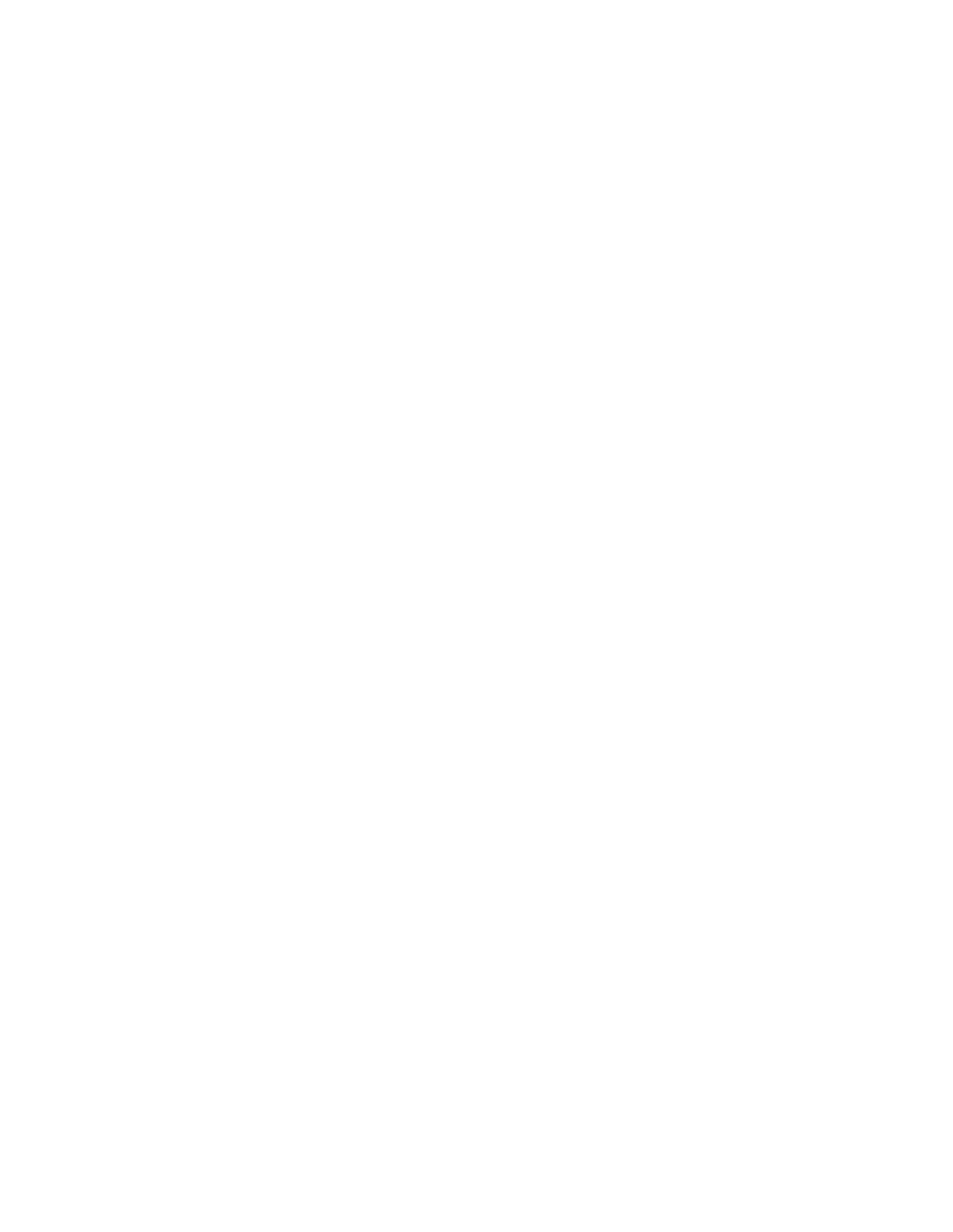# <span id="page-2-0"></span>**Contents**

# [Part I Lectures in GRA6035 Mathematics](#page-4-0)

| $\mathbf{1}$         |      | 3              |
|----------------------|------|----------------|
|                      | 1.1  | $\overline{3}$ |
|                      | 1.2  | $\overline{4}$ |
|                      | 1.3  | $\tau$         |
| $\mathbf{2}$         |      | 15             |
|                      | 2.1  | 15             |
|                      | 2.2. | 16             |
|                      | 2.3  | 22             |
| 3                    |      | 31             |
|                      | 3.1  | 31             |
|                      | 3.2  | 32             |
|                      | 3.3  | 34             |
| $\blacktriangleleft$ |      | 41             |
|                      | 4.1  | 41             |
|                      | 4.2. | 42             |
|                      | 4.3  | 44             |
|                      | 4.4  | 45             |
| 5                    |      | 55             |
|                      | 5.1  | 55             |
|                      | 5.2  | 56             |
|                      | 5.3  | 60             |
| 6                    |      | 69             |
|                      | 6.1  | 69             |
|                      | 6.2  | 70             |
|                      | 6.3  | 73             |
|                      |      |                |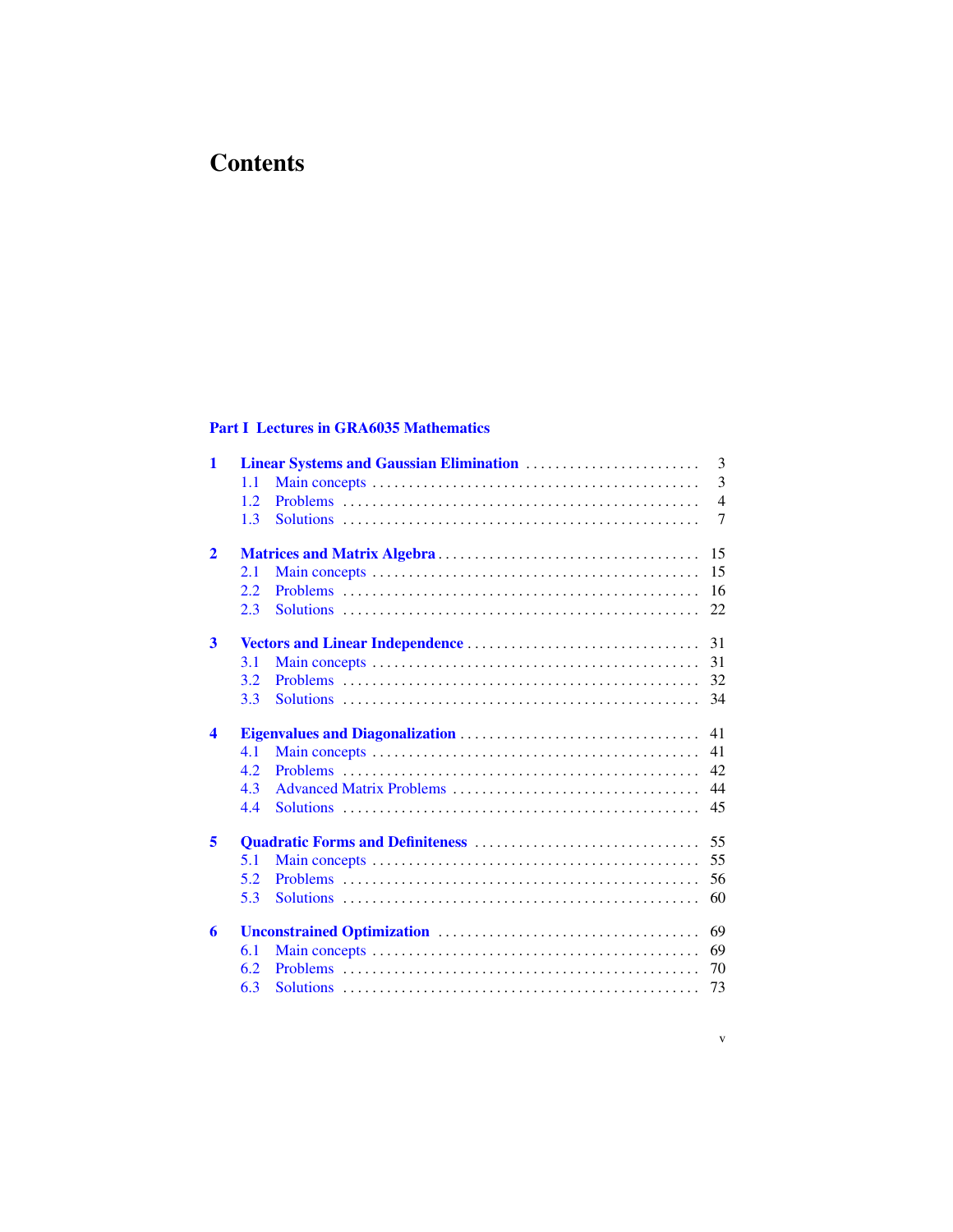#### vi Contents

| 7       | <b>Constrained Optimization and First Order Conditions </b><br>85<br>85<br>7.1<br>87<br>7.2<br>7.3<br>88  |
|---------|-----------------------------------------------------------------------------------------------------------|
| 8       | 95<br><b>Constrained Optimization and Second Order Conditions </b><br>95<br>8.1<br>8.2<br>96<br>8.3<br>98 |
| 9<br>10 | 9.1<br>9.2<br>9.3<br>9.4                                                                                  |
| 11      |                                                                                                           |
| 12      |                                                                                                           |

# [Part II Exams in GRA6035 Mathematics](#page-162-0)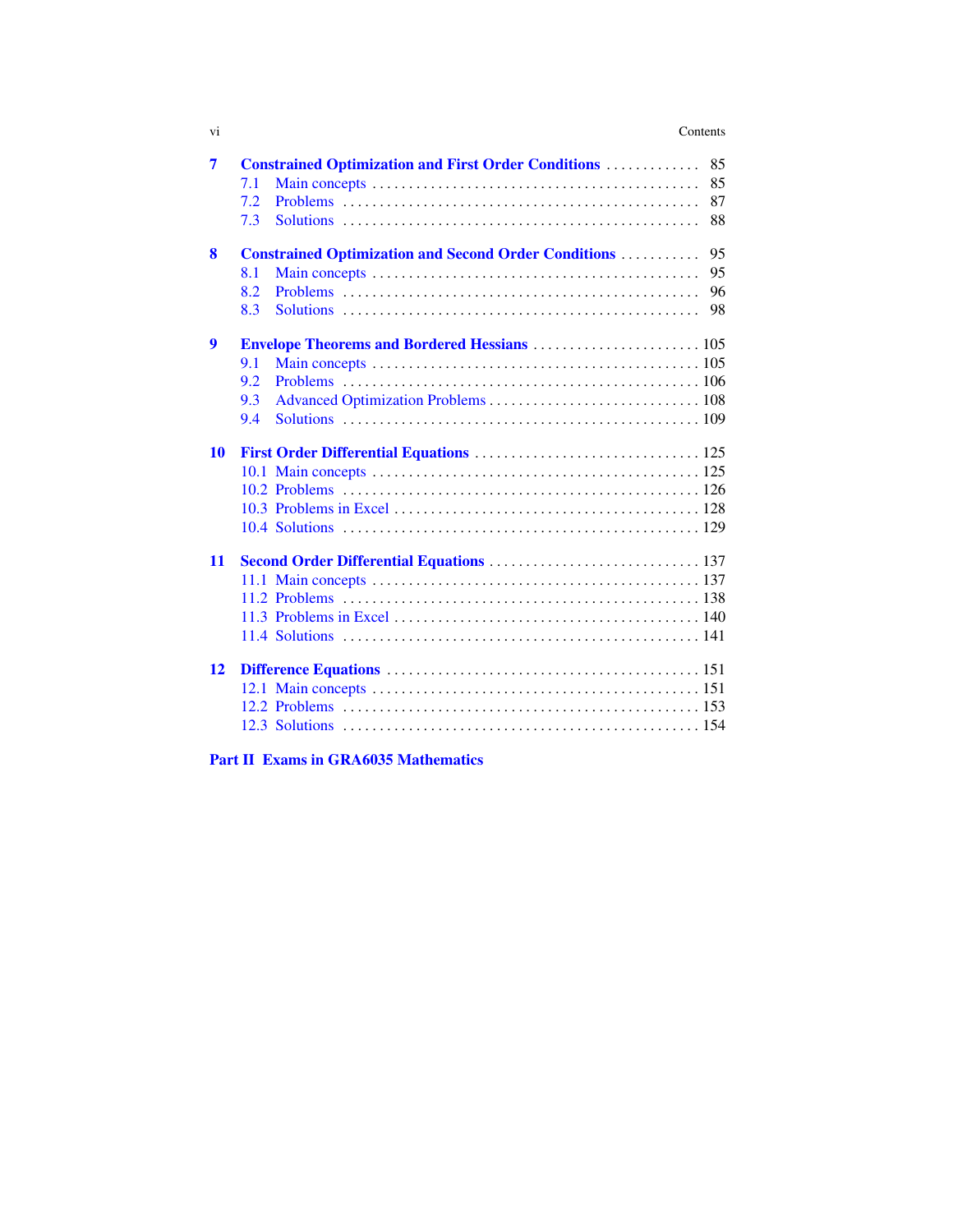# <span id="page-4-0"></span>Part I Lectures in GRA6035 Mathematics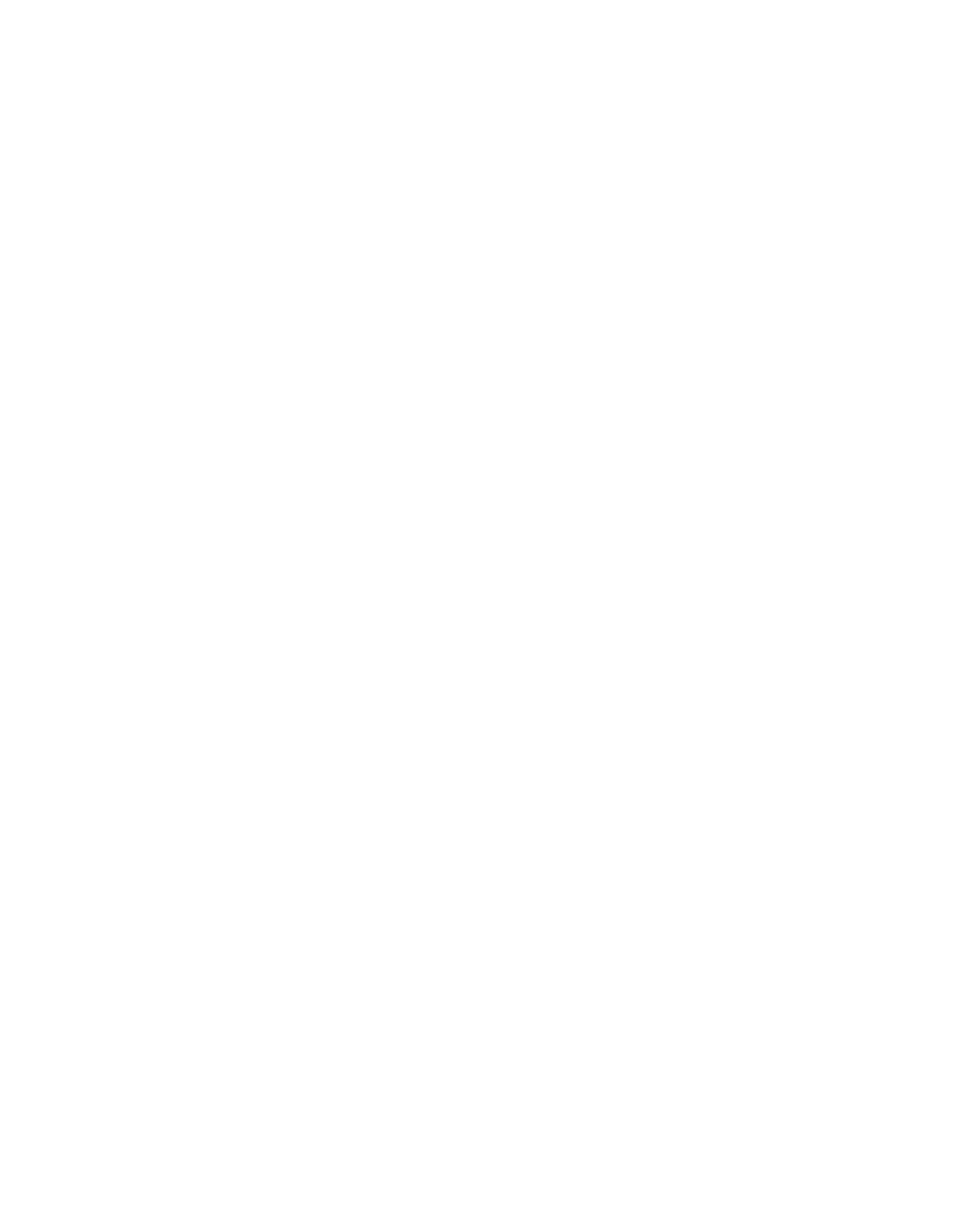# <span id="page-6-0"></span>Lecture 1 Linear Systems and Gaussian Elimination

# <span id="page-6-1"></span>1.1 Main concepts

An  $m \times n$  linear system in the variables  $x_1, x_2, \ldots, x_n$  is a system of *m* linear equations in these variables, and can in general be written as

> $a_{11}x_1 + a_{12}x_2 + \ldots + a_{1n}x_n = b_1$  $a_{21}x_1 + a_{22}x_2 + \ldots + a_{2n}x_n = b_2$ . . . . . . . . . . . .  $a_{m1}x_1 + a_{m2}x_2 + \ldots + a_{mn}x_n = b_m$

A more compact notation is the matrix form  $A\mathbf{x} = \mathbf{b}$  using the coefficient matrix *A*, and an even more compact notation is the *augmented matrix*  $\hat{A}$ , where

|  | $a_{11}$ $a_{12}$ $a_{1n}$<br>$a_{22}$<br>$a_{2}$<br>$\ldots a_{2n}$<br>$\langle a_{m1} a_{m2} \dots a_{mn} \rangle$ |  |  | ∸<br>$\nu_m$ |  |  | $a_{21}$ | $a_{11} a_{12} \ldots a_{1n}   b_1$<br>$a_{22} \ldots a_{2n}$<br>$\langle a_{m1} a_{m2} \dots a_{mn}  $ |  | b <sub>2</sub> |  |
|--|----------------------------------------------------------------------------------------------------------------------|--|--|--------------|--|--|----------|---------------------------------------------------------------------------------------------------------|--|----------------|--|
|--|----------------------------------------------------------------------------------------------------------------------|--|--|--------------|--|--|----------|---------------------------------------------------------------------------------------------------------|--|----------------|--|

A solution of this linear system is an *n*-couple of numbers  $(s_1, s_2, \ldots, s_n)$  such that  $x_1 = s_1, x_2 = s_2, \ldots, x_n = s_n$  solves all *m* equations simultaneously.

Lemma 1.1. *Any linear system has either no solutions (inconsistent), one unique solution (consistent) or infinitely many solutions (consistent).*

*Gaussian elimination* is an efficient algorithm that can be used to solve any linear system. We use *elementary row operations* on the augmented matrix of the system until we reach an *echelon form* of the matrix, transform it back to a linear system and solve it by *back substitution*. The following operations are called elementary row operations:

[Problems](#page-7-0) Lecture 1 [Solutions](#page-10-0)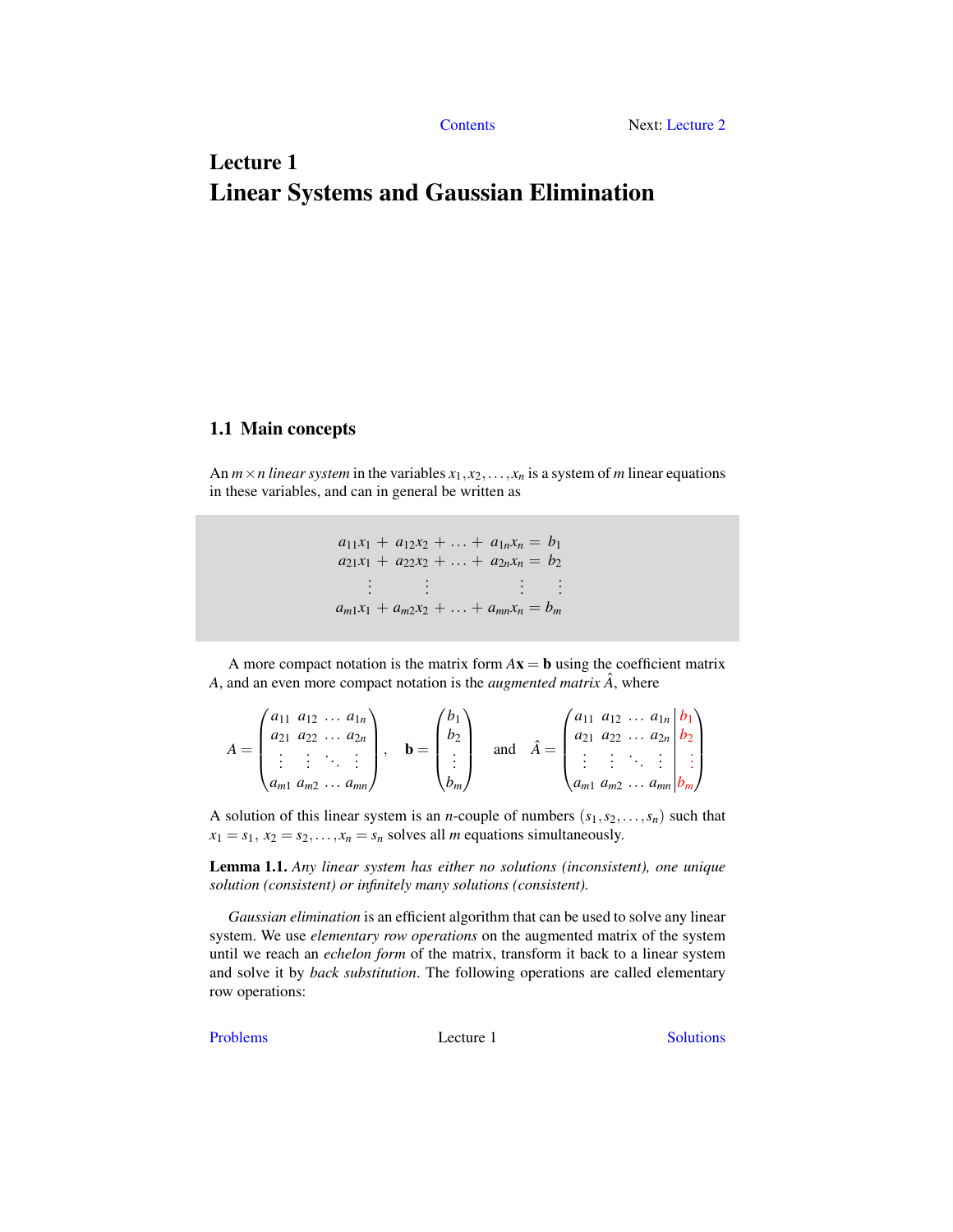- 1. To add a multiple of one row to another row
- 2. To interchange two rows
- 3. To multiply a row with a nonzero constant

In any non-zero row, the *leading coefficient* is the first (or leftmost) non-zero entry. A matrix is in echelon form if the following conditions hold:

- All rows of zeros appear below non-zero rows.
- Each leading coefficient appears further to the right than the leading coefficients in the rows above.

A *pivot* is a leading coefficient in an echelon form, and the *pivot positions* of a matrix are the positions where there are pivots in the echelon form of the matrix. Back substitution is the process of solving the equations for the variables in the pivot positions (called *basic variables*), starting from the last non-zero equation and continuing the process in reverse order. The non-basic variables are called *free variables*.

*Gauss-Jordan elimination* is variation, where we continue with elementary row operations until we reach a *reduced echelon form*. A matrix is in reduced echelon form if it is in echelon form, and the following additional condtions are satisfied:

- Each leading coefficient is 1
- All other entries in columns with leading coefficients are 0

Gauss-Jordan elimination can be convenient for linear systems with infinitely many solutions. Gaussian elimination is more efficient for large linear systems.

Lemma 1.2. *Any matrix can be transformed into an echelon form, and also into a reduced echelon form, using elementary row operations. The reduced echelon form is unique. In general, an echelon form is not unique, but its pivot positions are.*

The *rank* of a matrix *A*, written rk*A*, is defined as the number of pivot positions in *A*. It can be computed by finding an echelon form of *A* and counting the pivots.

**Lemma 1.3.** An  $m \times n$  linear system is consistent if  $rkA = rk\hat{A}$ , and inconsistent *otherwise. If the linear system is consistent, the number of free variables is given by n*−rk*A.*

#### <span id="page-7-0"></span>1.2 Problems

<span id="page-7-2"></span><span id="page-7-1"></span>1.1. Write down the coefficient matrix and the augmented matrix of the following linear systems:

a) 
$$
2x + 5y = 6 \n3x - 7y = 4
$$
  
b) 
$$
x + y - z = 0 \n x - y + z = 2 \n x - 2y + 4z = 3
$$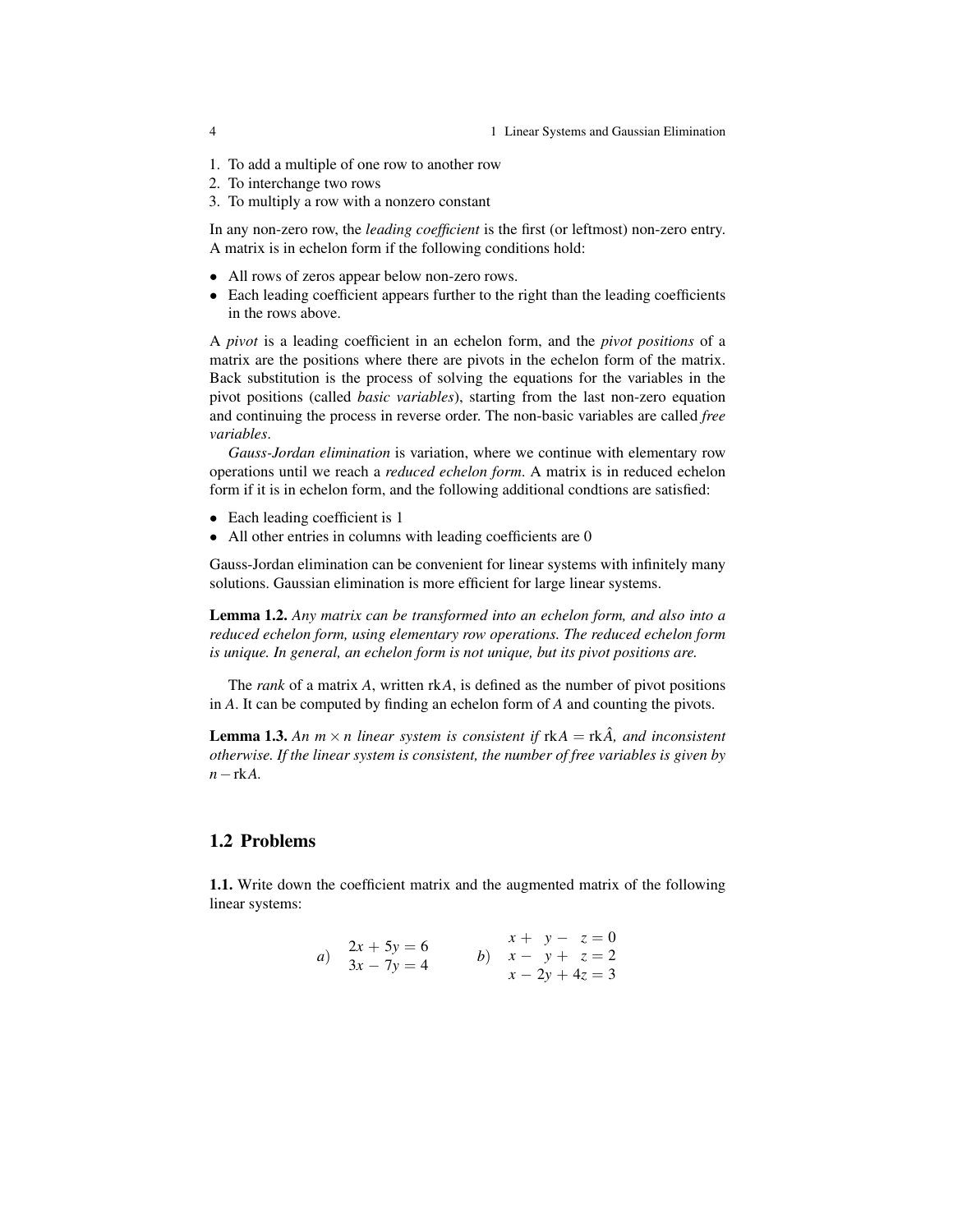1.2 Problems 5

1.2. Write down the linear system in the variables  $x, y, z$  with augmented matrix

$$
\begin{pmatrix} 1 & 2 & 0 & | & 4 \\ 2 & -3 & 1 & | & 0 \\ 7 & 4 & 1 & | & 3 \end{pmatrix}
$$

<span id="page-8-0"></span>1.3. Use substitution to solve the linear system

$$
x + y + z = 1
$$
  
\n
$$
x - y + z = 4
$$
  
\n
$$
x + 2y + 4z = 7
$$

<span id="page-8-1"></span>1.4. For what values of *h* does the following linear system have solutions?

$$
x + y + z = 1
$$
  

$$
x - y + z = 4
$$
  

$$
x + 2y + z = h
$$

<span id="page-8-2"></span>1.5. Solve the following linear systems by Gaussian elimination:

| $x + y + z = 1$    | $2x + 2y - z = 2$   |  |
|--------------------|---------------------|--|
| a) $x - y + z = 4$ | b) $x + y + z = -2$ |  |
| $x + 2y + 4z = 7$  | $2x + 4y - 3z = 0$  |  |

<span id="page-8-3"></span>1.6. Solve the following linear system by Gauss-Jordan elimination:

$$
x + y + z = 1
$$
  
\n
$$
x - y + z = 4
$$
  
\n
$$
x + 2y + 4z = 7
$$

<span id="page-8-4"></span>1.7. Solve the following linear systems by Gaussian elimination:

a) 
$$
-4x + 6y + 4z = 4 \n2x - y + z = 1
$$
  
b) 
$$
6x + y = 7 \n3x + y = 4 \n-6x - 2y = 1
$$

<span id="page-8-5"></span>1.8. Discuss the number of solutions of the linear system

$$
x + 2y + 3z = 1
$$
  

$$
-x + ay - 21z = 2
$$
  

$$
3x + 7y + az = b
$$

for all values of the parameters *a* and *b*.

<span id="page-8-7"></span><span id="page-8-6"></span>1.9. Find the pivot positions of the following matrix:

$$
\begin{pmatrix} 1 & 3 & 4 & 1 & 7 \\ 3 & 2 & 1 & 0 & 7 \\ -1 & 3 & 2 & 4 & 9 \end{pmatrix}
$$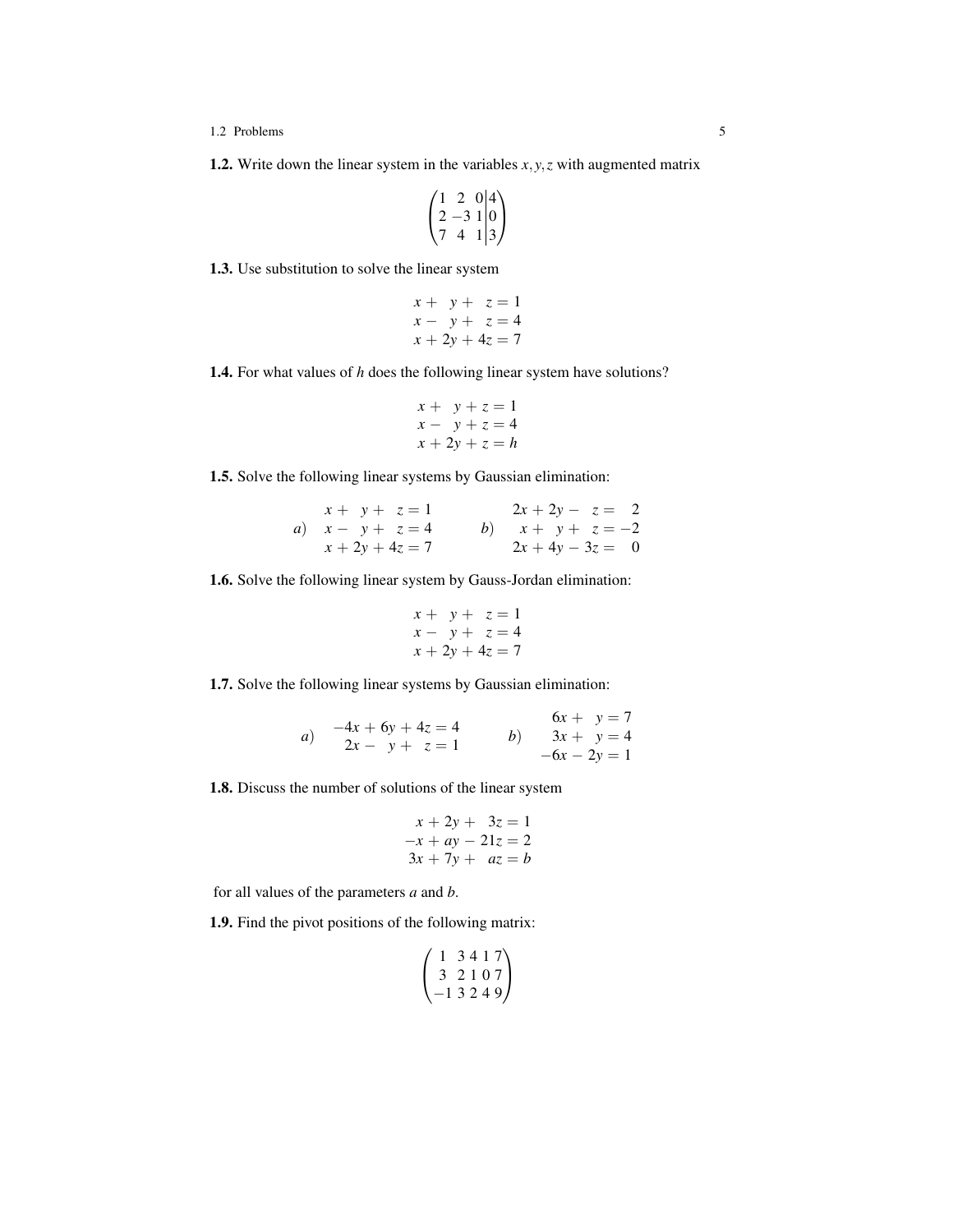1.10. Show that the following linear system has infinitely many solutions, and determine the number of degrees of freedom:

$$
x + 6y - 7z + 3w = 1
$$
  

$$
x + 9y - 6z + 4w = 2
$$
  

$$
x + 3y - 8z + 4w = 5
$$

Find free variables and express the basic variables in terms of the free ones.

<span id="page-9-0"></span>1.11. Solve the following linear systems by substitution and by Gaussian elimination:

| $x - 3y + 6z = -1$     | $x + y + z = 0$        |
|------------------------|------------------------|
| a) $2x - 5y + 10z = 0$ | b) $12x + 2y - 3z = 5$ |
| $3x - 8y + 17z = 1$    | $3x + 4y + z = -4$     |

<span id="page-9-1"></span>1.12. Find the rank of the following matrices:

a) 
$$
\begin{pmatrix} 1 & 2 \\ 8 & 16 \end{pmatrix}
$$
 b)  $\begin{pmatrix} 1 & 3 & 4 \\ 2 & 0 & 1 \end{pmatrix}$  c)  $\begin{pmatrix} 1 & 2 & -1 & 3 \\ 2 & 4 & -4 & 7 \\ -1 & -2 & -1 & -2 \end{pmatrix}$ 

<span id="page-9-2"></span>1.13. Find the rank of the following matrices:

(a) 
$$
\begin{pmatrix} 1 & 3 & 0 & 0 \\ 2 & 4 & 0 & -1 \\ 1 & -1 & 2 & 2 \end{pmatrix}
$$
 (b)  $\begin{pmatrix} 2 & 1 & 3 & 7 \\ -1 & 4 & 3 & 1 \\ 3 & 2 & 5 & 11 \end{pmatrix}$  (c)  $\begin{pmatrix} 1 & -2 & -1 & 1 \\ 2 & 1 & 1 & 2 \\ -1 & 1 & -1 & -3 \\ -2 & -5 & -2 & 0 \end{pmatrix}$ 

<span id="page-9-3"></span>**1.14.** Prove that any  $4 \times 6$  homogeneous linear system has non-trivial solutions.

<span id="page-9-4"></span>**1.15.** Discuss the ranks of the coefficient matrix  $\vec{A}$  and the augmented matrix  $\hat{A}$  of the linear system

$$
x_1 + x_2 + x_3 = 2q
$$
  
\n
$$
2x_1 - 3x_2 + 2x_3 = 4q
$$
  
\n
$$
3x_1 - 2x_2 + px_3 = q
$$

for all values of *p* and *q*. Use this to determine the number of solutions of the linear system for all values of *p* and *q*.

<span id="page-9-5"></span>1.16. Midterm Exam in GRA6035 on 24/09/2010, Problem 3

Compute the rank of the matrix

$$
A = \begin{pmatrix} 2 & 5 & -3 & -4 & 8 \\ 4 & 7 & -4 & -3 & 9 \\ 6 & 9 & -5 & -2 & 4 \end{pmatrix}
$$

<span id="page-9-6"></span>1.17. Mock Midterm Exam in GRA6035 on 09/2010, Problem 3 Compute the rank of the matrix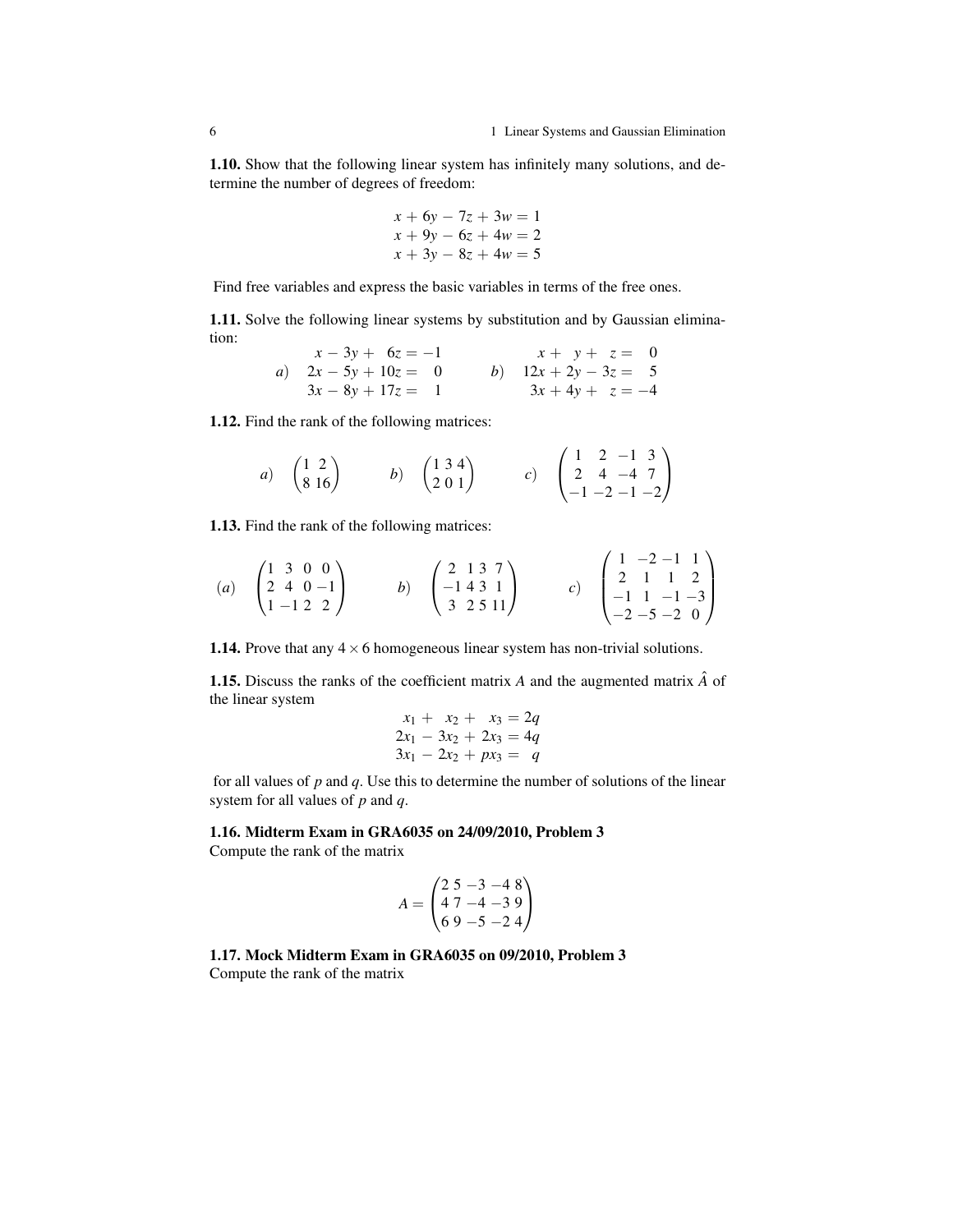$$
A = \begin{pmatrix} 1 & 2 & -5 & 0 & -1 \\ 2 & 5 & -8 & 4 & 3 \\ -3 & -9 & 9 & -7 & -2 \\ 3 & 10 & -7 & 11 & 7 \end{pmatrix}
$$

<span id="page-10-1"></span>1.18. Midterm Exam in GRA6035 on 24/05/2011, Problem 3 Compute the rank of the matrix

$$
A = \begin{pmatrix} 2 & 10 & 6 & 8 \\ 1 & 5 & 4 & 11 \\ 3 & 15 & 7 & -2 \end{pmatrix}
$$

# <span id="page-10-0"></span>1.3 Solutions

General remark: In some of the problems, we compute an echelon form. Since the echelon form is not unique, it is possible to get to another echelon form than the one indicated in the solutions below. However, the pivot positions should be the same.

[1.1](#page-7-1) The coefficient matrix and the augmented matrix of the system is given by

a) 
$$
\begin{pmatrix} 2 & 5 \\ 3 & -7 \end{pmatrix}
$$
,  $\begin{pmatrix} 2 & 5 & |6 \\ 3 & -7 & |4 \end{pmatrix}$  b)  $\begin{pmatrix} 1 & 1 & -1 \\ 1 & -1 & 1 \\ 1 & -2 & 4 \end{pmatrix}$ ,  $\begin{pmatrix} 1 & 1 & -1 & |0 \\ 1 & -1 & 1 & |2 \\ 1 & -2 & 4 & |3 \end{pmatrix}$ 

[1.2](#page-7-2) The linear system is given by

$$
x + 2y = 4
$$
  
\n
$$
2x - 3y + z = 0
$$
  
\n
$$
7x + 4y + z = 3
$$

[1.3](#page-8-0) We solve the linear system

$$
x + y + z = 1
$$
  

$$
x - y + z = 4
$$
  

$$
x + 2y + 4z = 7
$$

by substitution. First, we solve the first equation for *z* and get  $z = 1 - x - y$ . Then we substitute this expression for  $z$  in the last two equations. We get

$$
-2y = 3
$$
  

$$
-3x - 2y = 3
$$

We solve the first equation for *y*, and get  $y = -1.5$ . Then we substitute this value for *y* in the second equation, and get  $x = 0$ . Finally, we substitute both these values in  $z = 1 - x - y$  and get  $z = 2.5$ . The solution is therefore  $x = 0$ ,  $y = -1.5$ ,  $z = 2.5$ .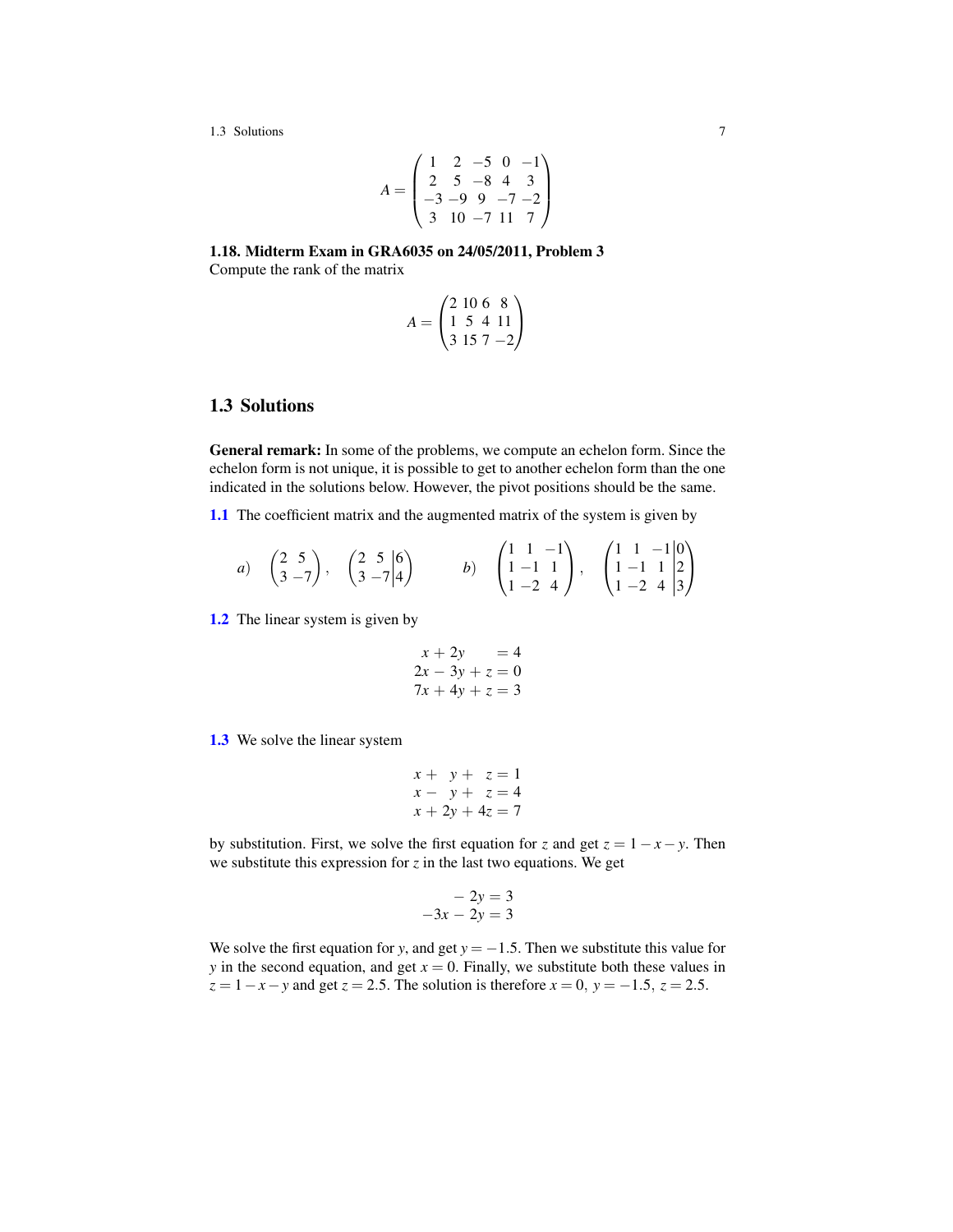[1.4](#page-8-1) We solve the linear system

$$
x + y + z = 1
$$
  
\n
$$
x - y + z = 4
$$
  
\n
$$
x + 2y + z = h
$$

by substitution. First, we solve the first equation for *z* and get  $z = 1 - x - y$ . Then we substitute this expression for  $z$  in the last two equations. We get

$$
-2y = 3
$$
  

$$
y = h - 1
$$

We solve the first equation for *y*, and get  $y = -1.5$ . Then we substitute this value for *y* in the second equation, and get  $-1.5 = h - 1$ . If  $h = -0.5$ , this holds and the system have solutions (*x* is a free variable,  $y = -1.5$  and  $z = 1 - x - y = 2.5 - x$ ). If  $h \neq -0.5$ , then this leads to a contradiction and the system have no solutions. Therefore, the linear system have solutions if and only if  $h = -0.5$ .

[1.5](#page-8-2) The linear systems have the following augmented matrices:

|    |                                                                                  | $(2\ 2\ -1)$ 2)                                |  |
|----|----------------------------------------------------------------------------------|------------------------------------------------|--|
| a) |                                                                                  | $\begin{pmatrix} 1 & 1 & 1 & -2 \end{pmatrix}$ |  |
|    | $\begin{pmatrix} 1 & 1 & 1 & 1 \\ 1 & -1 & 1 & 4 \\ 1 & 2 & 4 & 7 \end{pmatrix}$ | $\begin{bmatrix} 2 & 4 & -3 & 0 \end{bmatrix}$ |  |

a) To solve the system, we reduce the system to an echelon form using elementary row operations. The row operations are indicated.

$$
\begin{pmatrix}\n1 & 1 & 1 & 1 \\
1 & -1 & 1 & 4 \\
1 & 2 & 4 & 7\n\end{pmatrix}
$$
\n
$$
\Rightarrow\n\begin{pmatrix}\n1 & 1 & 1 & 1 \\
0 & -2 & 0 & 3 \\
0 & 1 & 3 & 6\n\end{pmatrix}
$$
\n
$$
\Rightarrow\n\begin{pmatrix}\n1 & 1 & 1 & 1 \\
0 & -2 & 0 & 3 \\
0 & 0 & 3 & 7.5\n\end{pmatrix}
$$
\n
$$
R_3 \leftarrow R_3 + (0.5)R_2
$$

From the last equation we get  $z = 2.5$ , substitution in the second equation gives  $y = -1.5$ , and substitution in the first equation gives  $x = 0$ . Therefore, the solution of a) is  $x = 0$ ,  $y = -1.5$ ,  $z = 2.5$ .

b) To solve the system, we reduce the system to an echelon form using elementary row operations. The row operations are indicated.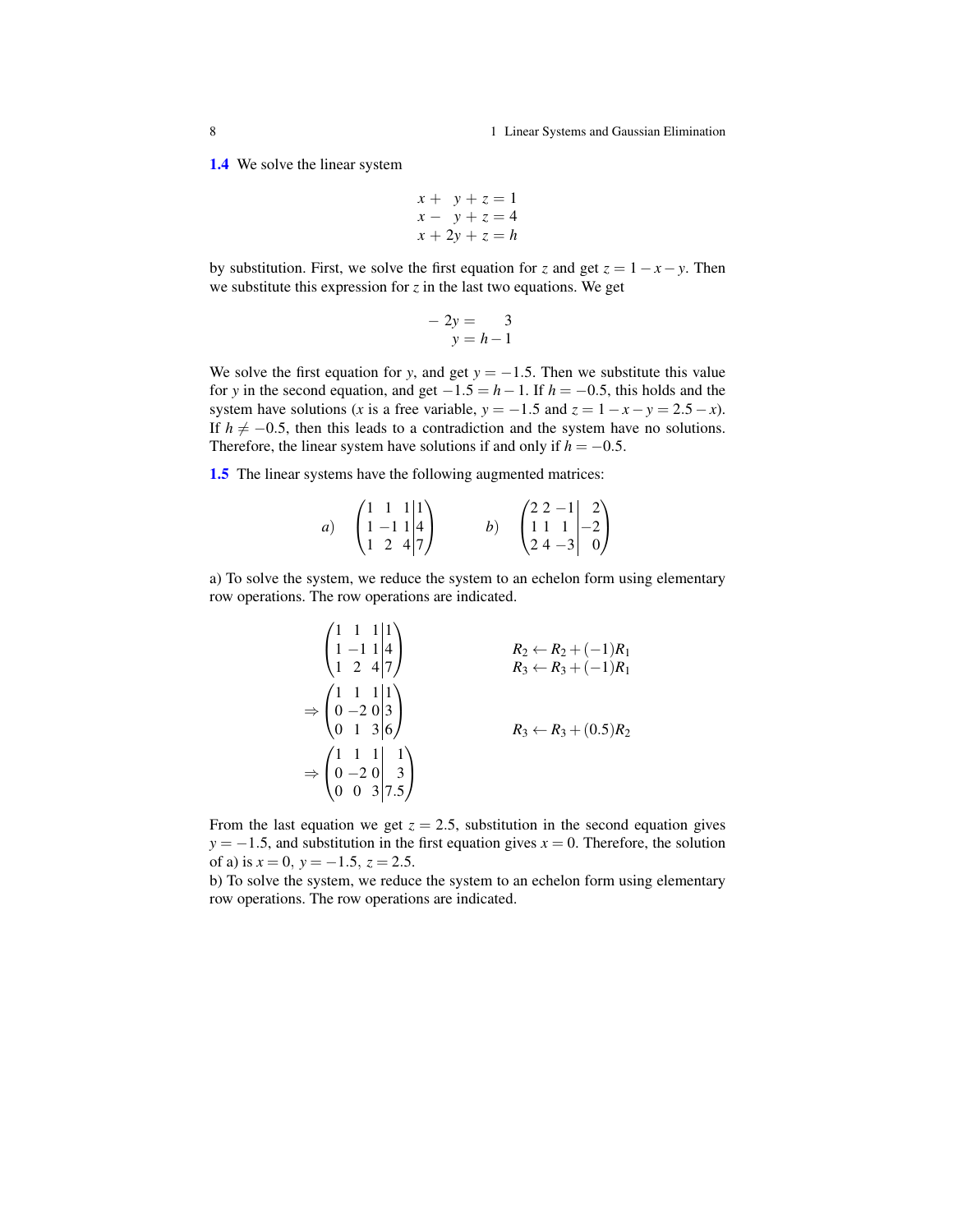$$
\begin{pmatrix}\n2 & 2 & -1 & 2 \\
1 & 1 & 1 & -2 \\
2 & 4 & -3 & 0\n\end{pmatrix}
$$
\n
$$
R_2 \leftarrow R_2 + (-0.5)R_1
$$
\n
$$
\Rightarrow \begin{pmatrix}\n2 & 2 & -1 & 2 \\
0 & 0 & 1.5 & -3 \\
0 & 2 & -2 & -2\n\end{pmatrix}
$$
\n
$$
R_2 \leftarrow R_3 + (-1)R_1
$$
\n
$$
R_2 \leftarrow R_3
$$
\n
$$
R_2 \leftarrow R_3
$$
\n
$$
R_3 \leftarrow R_2
$$
\n
$$
\Rightarrow \begin{pmatrix}\n2 & 2 & -1 & 2 \\
0 & 2 & -2 & -2 \\
0 & 0 & 1.5 & -3\n\end{pmatrix}
$$

From the last equation we get  $z = -2$ , substitution in the second equation gives *y* = −3, and substitution in the first equation gives *x* = 3. Therefore, the solution of b) is  $x = 3$ ,  $y = -3$ ,  $z = -2$ .

[1.6](#page-8-3) We reduce the system to the reduced echelon form using elementary row operations:

$$
\begin{pmatrix}\n1 & 1 & 1 & 1 \\
1 & -1 & 1 & 4 \\
1 & 2 & 4 & 7\n\end{pmatrix}
$$
\n
$$
\Rightarrow\n\begin{pmatrix}\n1 & 1 & 1 & 1 \\
0 & -2 & 0 & 3 \\
0 & 1 & 3 & 6\n\end{pmatrix}
$$
\n
$$
\Rightarrow\n\begin{pmatrix}\n1 & 1 & 1 & 1 \\
0 & -2 & 0 & 3 \\
0 & 0 & 3 & 7.5\n\end{pmatrix}
$$
\n
$$
\Rightarrow\n\begin{pmatrix}\n1 & 1 & 1 & 1 \\
0 & -2 & 0 & 3 \\
0 & 0 & 3 & 7.5\n\end{pmatrix}
$$
\n
$$
\Rightarrow\n\begin{pmatrix}\n1 & 1 & 1 & 1 \\
0 & 1 & 0 & -1.5 \\
0 & 0 & 1 & 2.5\n\end{pmatrix}
$$
\n
$$
\Rightarrow\n\begin{pmatrix}\n1 & 0 & 0 & 0 \\
0 & 1 & 0 & -1.5 \\
0 & 0 & 1 & 2.5\n\end{pmatrix}
$$
\n
$$
\Rightarrow\n\begin{pmatrix}\n1 & 0 & 0 & 0 \\
0 & 1 & 0 & -1.5 \\
0 & 0 & 1 & 2.5\n\end{pmatrix}
$$

We read off the solution of the system:  $x = 0$ ,  $y = -1.5$ ,  $z = 2.5$ .

[1.7](#page-8-4) a) We reduce the linear system to an echelon form:

$$
\begin{pmatrix} -4 & 6 & 4|4 \ 2 & -1 & 1|1 \end{pmatrix} \Rightarrow \begin{pmatrix} -4 & 6 & 4|4 \ 0 & 2 & 3|3 \end{pmatrix}
$$

We see that the system has infinitely many solutions  $(z$  is a free variable and  $x, y$  are basic variables). We reduce the system to a reduced echelon form:

$$
\begin{pmatrix} -4 & 6 & 4 \ 0 & 2 & 3 \ 3 \end{pmatrix} \Rightarrow \begin{pmatrix} 1 & -1.5 & -1 \ 0 & 1 & 1.5 \ 1.5 \end{pmatrix} \Rightarrow \begin{pmatrix} 1 & 0 & 1.25 \ 0 & 1 & 1.5 \end{pmatrix} 1.25
$$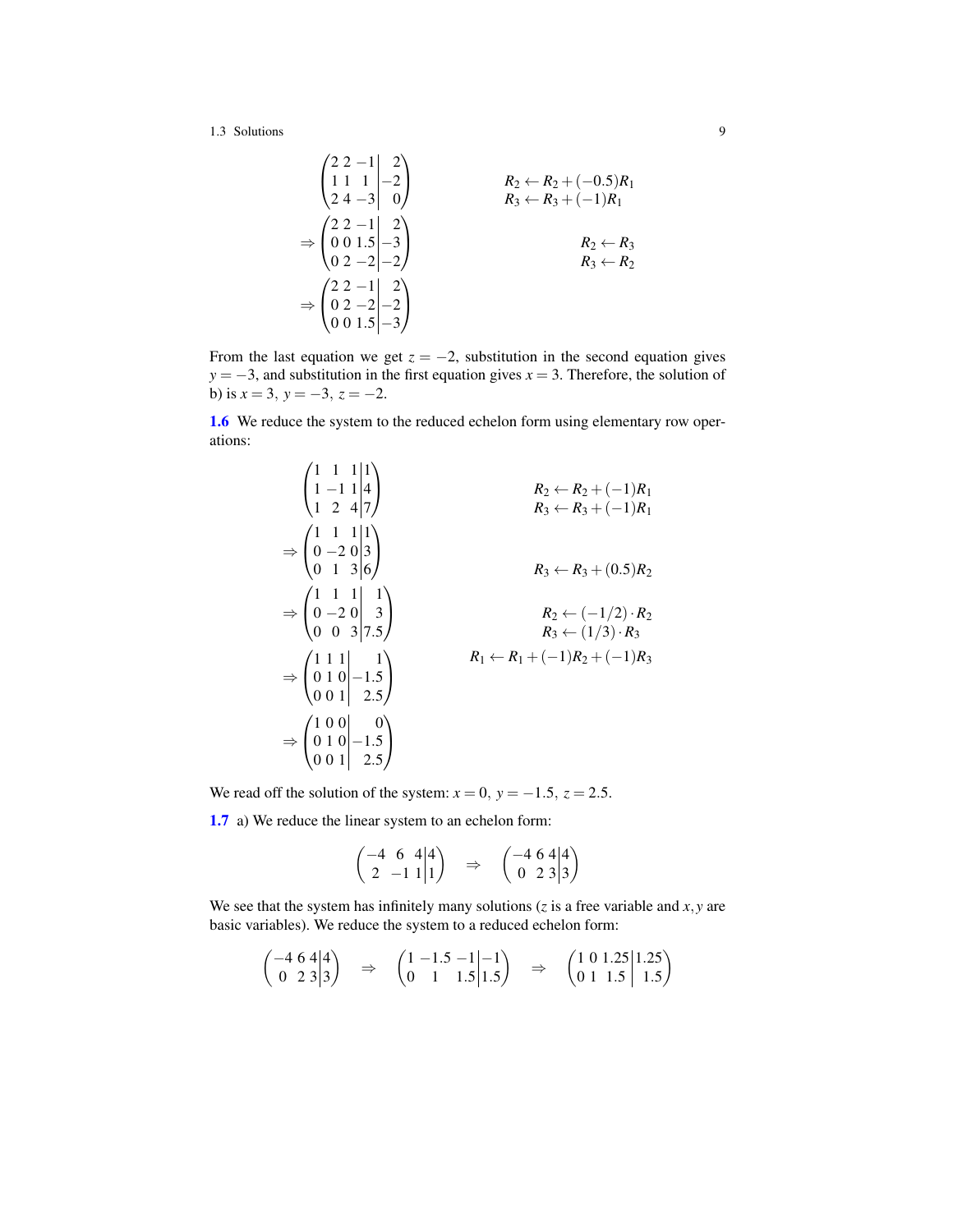We see that  $x + 1.25z = 1.25$ ,  $y + 1.5z = 1.5$ . Therefore the solution is given by *x* = 1.25−1.25*z*, *y* = 1.5−1.5*z* (*z* is a free variable). b) We reduce the linear system to an echelon form:

$$
\begin{pmatrix} 6 & 1 & |7 \\ 3 & 1 & |4 \\ -6 & -2 & |1 \end{pmatrix} \Rightarrow \begin{pmatrix} 6 & 1 & |7 \\ 0 & 0.5 & | & 0.5 \\ 0 & -1 & | & 8 \end{pmatrix} \Rightarrow \begin{pmatrix} 6 & 1 & |7 \\ 0 & 0.5 & | & 0.5 \\ 0 & 0 & | & 9 \end{pmatrix}
$$

We see that the system has no solutions.

[1.8](#page-8-5) We find the augmented matrix of the linear system and reduce it to an echelon form:  $\overline{ }$ 

$$
\begin{pmatrix} 1 & 2 & 3 & |1 \\ -1 & a & -21 & |2 \\ 3 & 7 & a & |b \end{pmatrix} \Rightarrow \begin{pmatrix} 1 & 2 & 3 & | & 1 \\ 0 & a+2 & -18 & | & 3 \\ 0 & 1 & a-9 & |b-3 \end{pmatrix}
$$

We interchange the last two rows to avoid division with  $a + 2$ :

$$
\begin{pmatrix} 1 & 2 & 3 \ 0 & 1 & a-9 \ 0 & a+2 & -18 \end{pmatrix} \Rightarrow \begin{pmatrix} 1 & 2 & 3 \ 0 & 1 & a-9 \ 0 & 0 & -18 - (a-9)(a+2) \end{pmatrix} \begin{pmatrix} 1 \\ 3 - (b-3)(a+2) \end{pmatrix}
$$

We compute  $-18-(a-9)(a+2)=7a-a^2$ . So when  $a \neq 0$  and  $a \neq 7$ , the system has a unique solution. When  $a = 0$ , we compute  $3 - (b - 3)(a + 2) = 9 - 2b$ . So when  $a = 0$  and  $b \neq 9/2$ , the system is inconsistent, and when  $a = 0$ ,  $b = 9/2$ , the system has infinitely many solutions (one degree of freedom). When  $a = 7$ , we compute  $3 - (b - 3)(a + 2) = 30 - 9b$ . So when  $a = 7$  and  $b \neq 30/9 = 10/3$ , the system is inconsistent, and when  $a = 7$ ,  $b = 10/3$ , the system has infinitely many solutions (one degree of freedom).

[1.9](#page-8-6) We redude the matrix to an echelon form using row elementary row operations:

$$
\begin{pmatrix} 1 & 3 & 4 & 1 & 7 \ 3 & 2 & 1 & 0 & 7 \ -1 & 3 & 2 & 4 & 9 \end{pmatrix} \Rightarrow \begin{pmatrix} 1 & 3 & 4 & 1 & 7 \ 0 & -7 & -11 & -3 & -14 \ 0 & 6 & 6 & 5 & 16 \end{pmatrix} \Rightarrow \begin{pmatrix} 1 & 3 & 4 & 1 & 7 \ 0 & -7 & -11 & -3 & -14 \ 0 & 0 & -24/7 & * & * \end{pmatrix}
$$

We have not computed the entries marked ∗ since they are not needed to find the pivot positions. The pivot positions in the matrix are marked with a box:

$$
\begin{pmatrix}\n1 & 3 & 4 & 1 & 7 \\
3 & 2 & 1 & 0 & 7 \\
-1 & 3 & 2 & 4 & 9\n\end{pmatrix}
$$

[1.10](#page-8-7) We find the augmented matrix and reduce it to an echelon form using elementary row operations: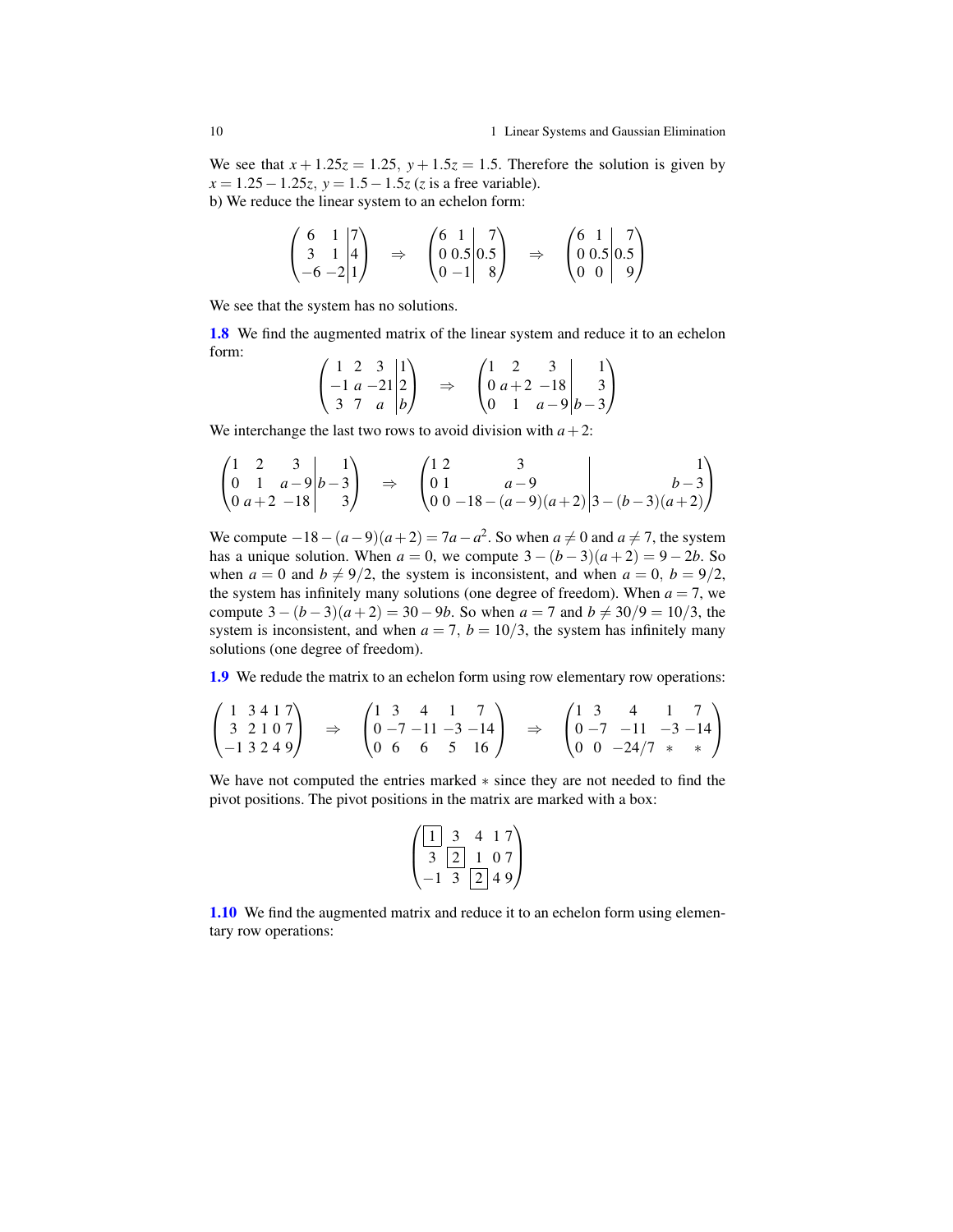$$
\begin{pmatrix} 1 & 6 & -7 & 3 & | & 1 \ 1 & 9 & -6 & 4 & | & 2 \ 1 & 3 & -8 & 4 & | & 5 \end{pmatrix} \Rightarrow \begin{pmatrix} 1 & 6 & -7 & 3 & | & 1 \ 0 & 3 & 1 & 1 & | & 1 \ 0 & -3 & -1 & 1 & | & 4 \end{pmatrix} \Rightarrow \begin{pmatrix} 1 & 6 & -7 & 3 & | & 1 \ 0 & 3 & 1 & 1 & | & 1 \ 0 & 0 & 0 & 2 & | & 5 \end{pmatrix}
$$

We see that the system has infinitely many solutions and one degree of freedom (*z* is a free variable and  $x$ ,  $y$ ,  $w$  are basic variables). To express  $x$ ,  $y$ ,  $w$  in terms of  $z$ , we find the reduced echelon form:

$$
\begin{pmatrix} 1 & 6 & -7 & 3 & | & 1 \ 0 & 3 & 1 & 1 & | & 1 \ 0 & 0 & 0 & 2 & | & 5 \end{pmatrix} \Rightarrow \begin{pmatrix} 1 & 6 & -7 & 3 & | & 1 \ 0 & 1 & 1/3 & 1/3 & | & 1/3 \ 0 & 0 & 0 & 1 & | & 5/2 \end{pmatrix} \Rightarrow \begin{pmatrix} 1 & 0 & -9 & 0 & | & -7/2 \ 0 & 1 & 1/3 & 0 & | & -1/2 \ 0 & 0 & 0 & 1 & | & 5/2 \end{pmatrix}
$$

We see that  $x - 9z = -7/2$ ,  $y + z/3 = -1/2$  and  $w = 5/2$ . This means that the solution is given by  $x = 9z - 7/2$ ,  $y = -z/3 - 1/2$ ,  $w = 5/2$  (*z* is a free variable).

[1.11](#page-9-0) a) We find the augmented matrix of the linear system and reduce it to an echelon form:  $\mathcal{L}$ 

$$
\begin{pmatrix} 1 & -3 & 6 & | & -1 \\ 2 & -5 & 10 & | & 0 \\ 3 & -8 & 17 & | & 1 \end{pmatrix} \Rightarrow \begin{pmatrix} 1 & -3 & 6 & | & -1 \\ 0 & 1 & -2 & | & 2 \\ 0 & 0 & 1 & | & 2 \end{pmatrix}
$$

Back substitution gives the solution  $x = 5$ ,  $y = 6$ ,  $z = 2$ .

b) We find the augmented matrix of the linear system and reduce it to an echelon form:  $\overline{1}$  $\sqrt{4}$ 

$$
\begin{pmatrix} 1 & 1 & 1 & 0 \ 12 & 2 & -3 & 5 \ 3 & 4 & 1 & -4 \end{pmatrix} \Rightarrow \begin{pmatrix} 1 & 1 & 1 & 0 \ 0 & 1 & -2 & -4 \ 0 & 0 & -35 & -35 \end{pmatrix}
$$

Back substitution gives the solution  $x = 1$ ,  $y = -2$ ,  $z = 1$ .

[1.12](#page-9-1) a) We find an echelon form of the matrix:

$$
\begin{pmatrix}\n1 & 2 \\
8 & 16\n\end{pmatrix}\n\quad \Rightarrow \quad\n\begin{pmatrix}\n1 & 2 \\
0 & 0\n\end{pmatrix}
$$

We see that the rank of *A* is 1 since there is one pivot position. b) We find an echelon form of the matrix:

$$
\begin{pmatrix}\n1 & 3 & 4 \\
2 & 0 & 1\n\end{pmatrix}\n\quad \Rightarrow \quad\n\begin{pmatrix}\n1 & 3 & 4 \\
0 & -6 & -7\n\end{pmatrix}
$$

We see that the rank of *A* is 2 since there are two pivot positions. c) We find an echelon form of the matrix:

$$
\begin{pmatrix} 1 & 2 & -1 & 3 \ 2 & 4 & -4 & 7 \ -1 & -2 & -1 & -2 \end{pmatrix} \Rightarrow \begin{pmatrix} 1 & 2 & -1 & 3 \ 0 & 0 & -2 & 1 \ 0 & 0 & -2 & 1 \end{pmatrix} \Rightarrow \begin{pmatrix} 1 & 2 & -1 & 3 \ 0 & 0 & -2 & 1 \ 0 & 0 & 0 & 0 \end{pmatrix}
$$

We see that the rank of *A* is 2 since there are two pivot positions.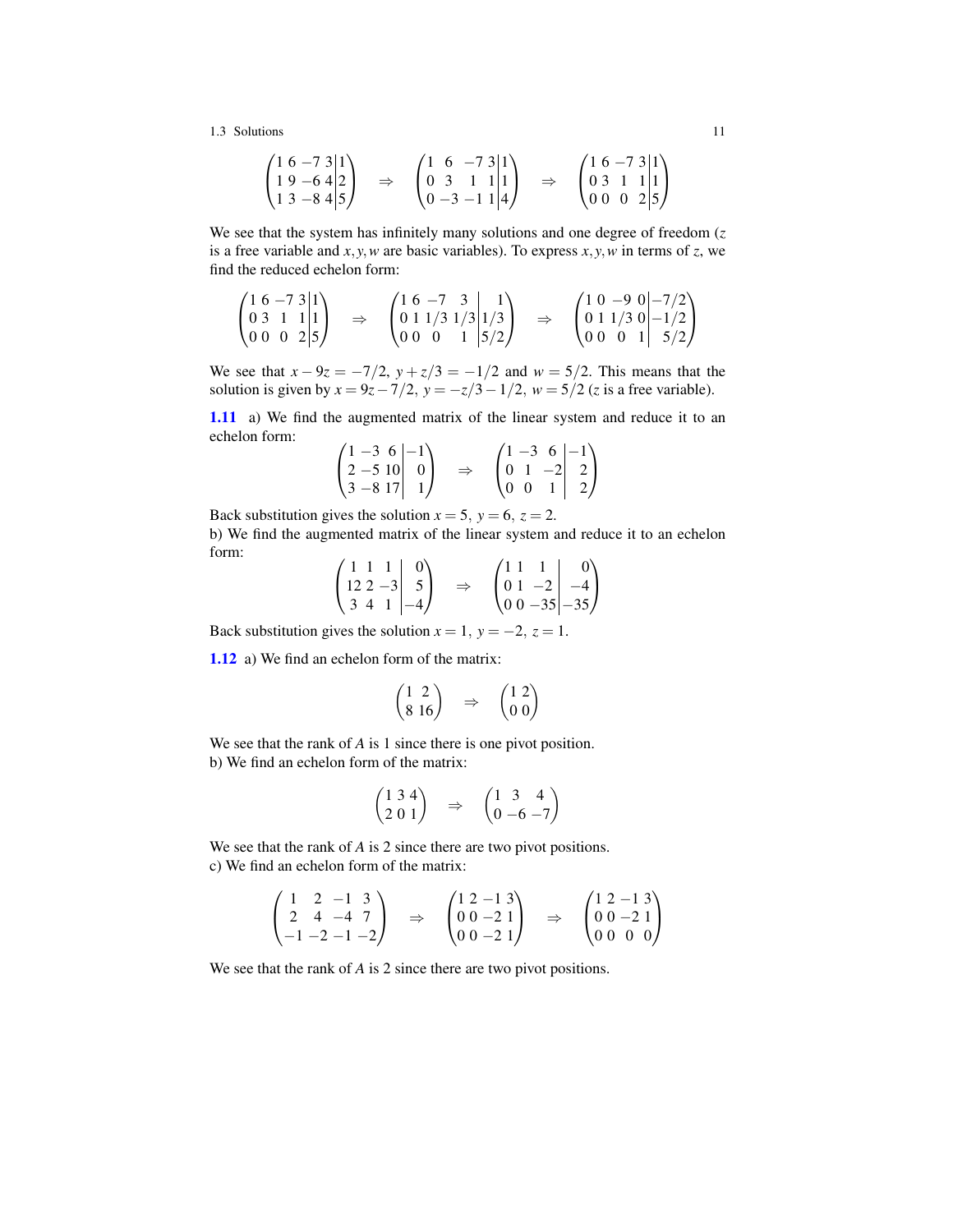[1.13](#page-9-2) a) We find an echelon form of the matrix:

$$
\begin{pmatrix} 1 & 3 & 0 & 0 \\ 2 & 4 & 0 & -1 \\ 1 & -1 & 2 & 2 \end{pmatrix} \Rightarrow \begin{pmatrix} 1 & 3 & 0 & 0 \\ 0 & -2 & 0 & -1 \\ 0 & -4 & 2 & 2 \end{pmatrix} \Rightarrow \begin{pmatrix} 1 & 3 & 0 & 0 \\ 0 & -2 & 0 & -1 \\ 0 & 0 & 2 & 4 \end{pmatrix}
$$

We see that the rank of *A* is 3 by counting pivot positions. b) We find an echelon form of the matrix:

$$
\begin{pmatrix}\n2 & 1 & 3 & 7 \\
-1 & 4 & 3 & 1 \\
3 & 2 & 5 & 11\n\end{pmatrix}\n\quad \Rightarrow\n\quad\n\begin{pmatrix}\n2 & 1 & 3 & 7 \\
0 & 4.5 & 4.5 & 4.5 \\
0 & 0.5 & 0.5 & 0.5\n\end{pmatrix}\n\quad \Rightarrow\n\quad\n\begin{pmatrix}\n2 & 1 & 3 & 7 \\
0 & 4.5 & 4.5 & 4.5 \\
0 & 0 & 0 & 0\n\end{pmatrix}
$$

We see that the rank of *A* is 2 by counting pivot positions. c) We find an echelon form of the matrix:

$$
\begin{pmatrix} 1 & -2 & -1 & 1 \\ 2 & 1 & 1 & 2 \\ -1 & 1 & -1 & -3 \\ -2 & -5 & -2 & 0 \end{pmatrix} \Rightarrow \begin{pmatrix} 1 & -2 & -1 & 1 \\ 0 & 5 & 3 & 0 \\ 0 & -1 & -2 & -2 \\ 0 & -9 & -4 & 2 \end{pmatrix}
$$

We interchange the two middle rows to get easier computations:

$$
\begin{pmatrix} 1 & -2 & -1 & 1 \\ 0 & -1 & -2 & -2 \\ 0 & 5 & 3 & 0 \\ 0 & -9 & -4 & 2 \end{pmatrix} \Rightarrow \begin{pmatrix} 1 & -2 & -1 & 1 \\ 0 & -1 & -2 & -2 \\ 0 & 0 & -7 & -10 \\ 0 & 0 & 14 & 20 \end{pmatrix} \Rightarrow \begin{pmatrix} 1 & -2 & -1 & 1 \\ 0 & -1 & -2 & -2 \\ 0 & 0 & -7 & -10 \\ 0 & 0 & 0 & 0 \end{pmatrix}
$$

We see that the rank of *A* is 3 by counting pivot positions. T

[1.14](#page-9-3) Let *A* be the  $4 \times 6$  coefficient matrix of the homogeneous linear system. Then *n* = 6 (there are 6 variables) while  $rkA \leq 4$  (there cannot be more than one pivot position in each row). So there are at least two degrees of freedom, and the system has non-trivial solutions.

[1.15](#page-9-4) We find the coefficient matrix  $A$  and the augmented matrix  $\hat{A}$  of the system:

$$
A = \begin{pmatrix} 1 & 1 & 1 \\ 2 & -3 & 2 \\ 3 & -2 & p \end{pmatrix}, \quad \hat{A} = \begin{pmatrix} 1 & 1 & 1 \\ 2 & -3 & 2 \\ 3 & -2 & p \end{pmatrix} \begin{pmatrix} 2q \\ 4q \\ q \end{pmatrix}
$$

Then we compute an echelon form of *A*ˆ (which contains an echelon form of *A* as the first three columns):

$$
\hat{A} = \begin{pmatrix} 1 & 1 & 1 & 2q \\ 2 & -3 & 2 & 4q \\ 3 & -2 & p & q \end{pmatrix} \Rightarrow \begin{pmatrix} 1 & 1 & 1 & 2q \\ 0 & -5 & 0 & 0 \\ 0 & 0 & p-3 & -5q \end{pmatrix}
$$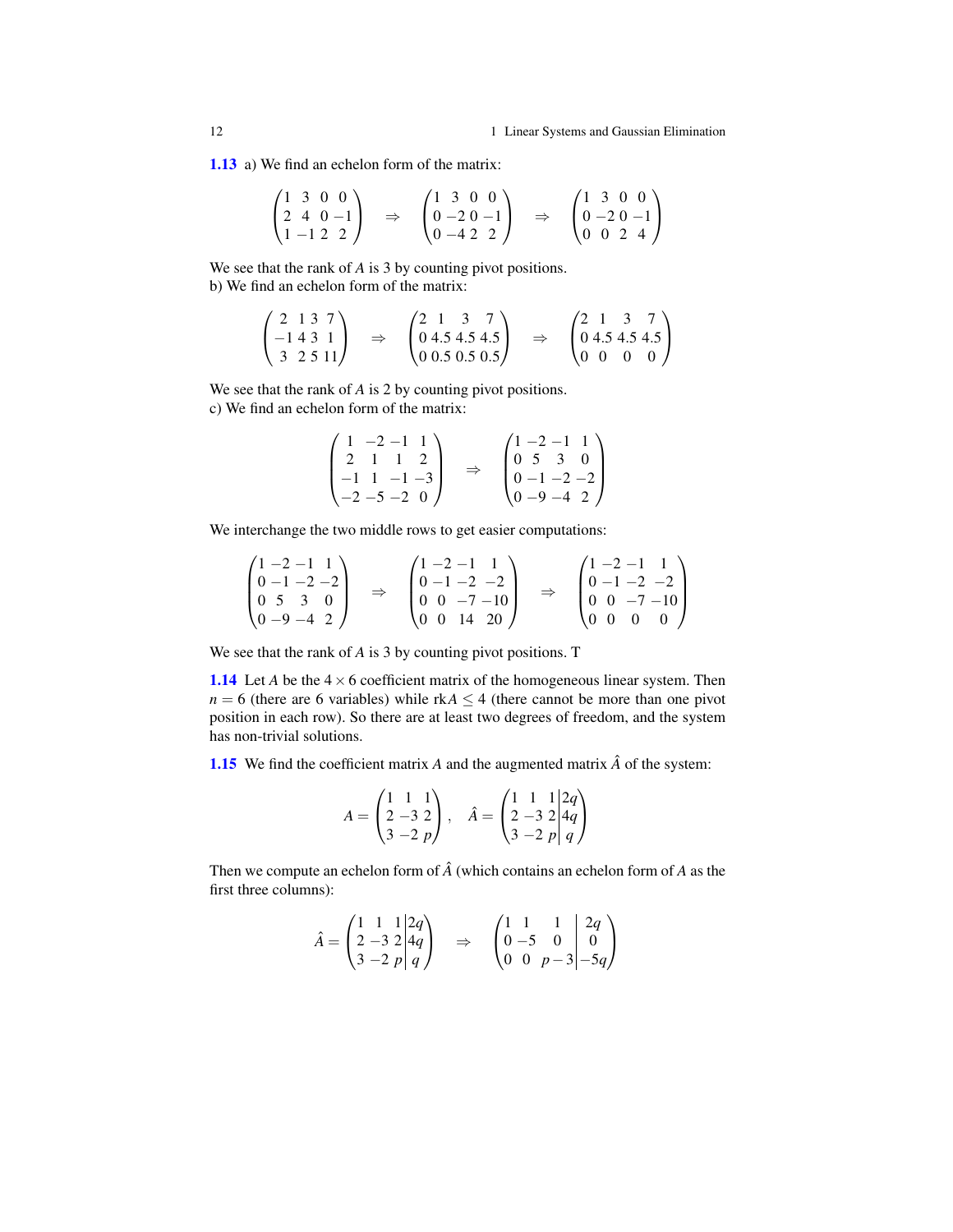By counting pivot positions, we see that the ranks are given by

$$
rkA = \begin{cases} 3 & p \neq 3 \\ 2 & p = 3 \end{cases} \qquad rk\hat{A} = \begin{cases} 3 & p \neq 3 \text{ or } q \neq 0 \\ 2 & p = 3 \text{ and } q = 0 \end{cases}
$$

The linear system has one solution if  $p \neq 3$ , no solutions if  $p = 3$  and  $q \neq 0$ , and infinitely many solutions (one degree of freedom) if  $p = 3$  and  $q = 0$ .

### [1.16](#page-9-5) Midterm Exam in GRA6035 on 24/09/2010, Problem 3

We compute an echelon form of *A* using elementary row operations, and get

$$
A = \begin{pmatrix} 2 & 5 & -3 & -4 & 8 \\ 4 & 7 & -4 & -3 & 9 \\ 6 & 9 & -5 & -2 & 4 \end{pmatrix} \longrightarrow \begin{pmatrix} 2 & 5 & -3 & -4 & 8 \\ 0 & -3 & 2 & 5 & -7 \\ 0 & 0 & 0 & 0 & -6 \end{pmatrix}
$$

Hence *A* has rank 3.

#### [1.17](#page-9-6) Mock Midterm Exam in GRA6035 on 09/2010, Problem 3

We compute an echelon form of *A* using elementary row operations, and get

$$
A = \begin{pmatrix} 1 & 2 & -5 & 0 & -1 \\ 2 & 5 & -8 & 4 & 3 \\ -3 & -9 & 9 & -7 & -2 \\ 3 & 10 & -7 & 11 & 7 \end{pmatrix} \dashrightarrow \begin{pmatrix} 1 & 2 & -5 & 0 & -1 \\ 0 & 1 & 2 & 4 & 5 \\ 0 & 0 & 0 & 5 & 10 \\ 0 & 0 & 0 & 0 & 0 \end{pmatrix}
$$

Hence *A* has rank 3.

#### [1.18](#page-10-1) Midterm Exam in GRA6035 on 24/05/2011, Problem 3

We compute an echelon form of *A* using elementary row operations, and get

$$
A = \begin{pmatrix} 2 & 10 & 6 & 8 \\ 1 & 5 & 4 & 11 \\ 3 & 15 & 7 & -2 \end{pmatrix} \longrightarrow \begin{pmatrix} 1 & 5 & 4 & 11 \\ 0 & 0 & 1 & 7 \\ 0 & 0 & 0 & 0 \end{pmatrix}
$$

Hence *A* has rank 2.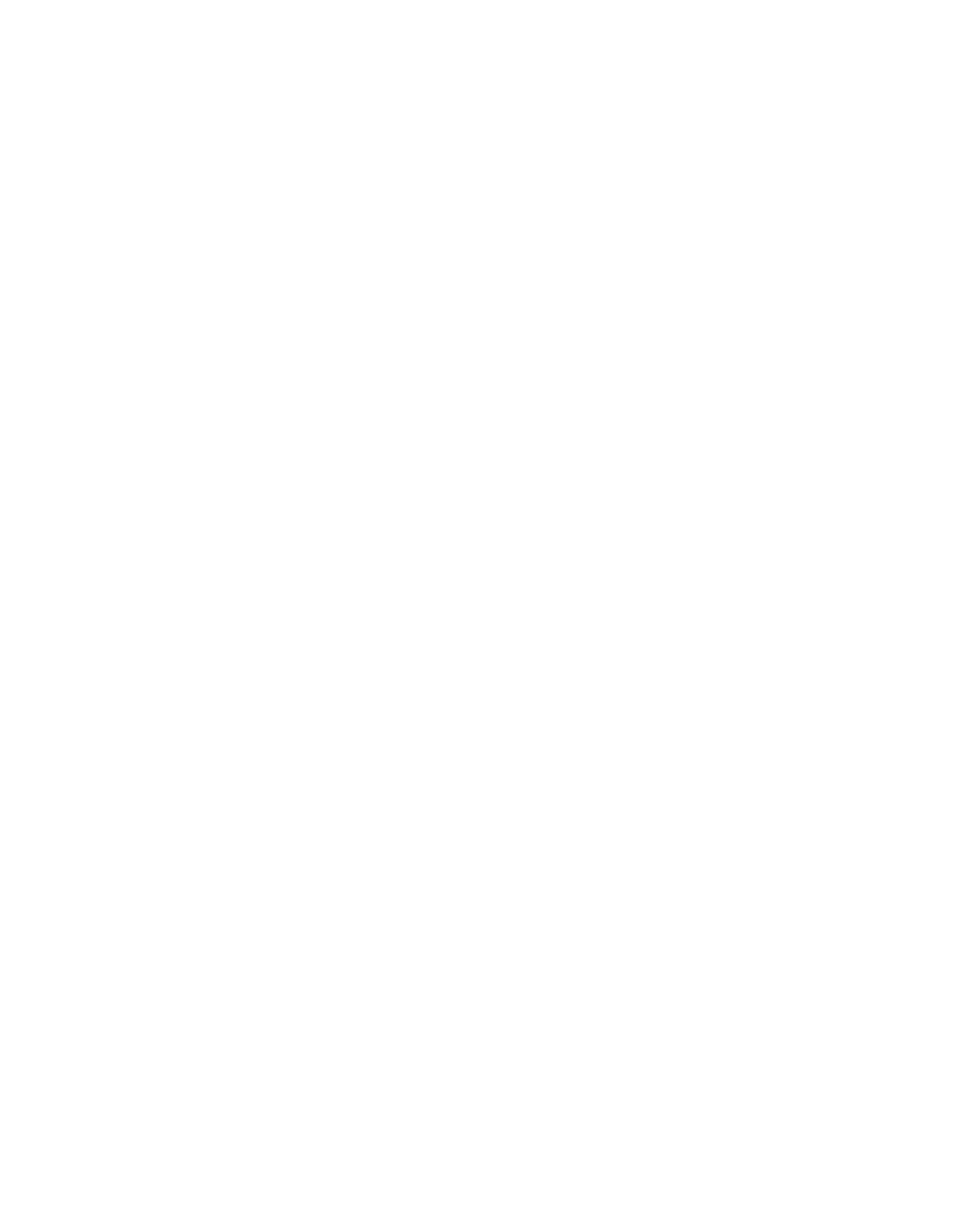Previous: [Lecture 1](#page-6-0) [Contents](#page-2-0) Next: [Lecture 3](#page-34-0)

# <span id="page-18-0"></span>Lecture 2 Matrices and Matrix Algebra

### <span id="page-18-1"></span>2.1 Main concepts

An  $m \times n$  *matrix* is a rectangular array of numbers (with *m* rows and *n* columns). The entry of the matrix A in row *i* and column *j* is denoted  $a_{ij}$ . The usual notation is

$$
A = (a_{ij}) = \begin{pmatrix} a_{11} & a_{12} & \dots & a_{1n} \\ a_{21} & a_{22} & \dots & a_{2n} \\ \vdots & \vdots & \ddots & \vdots \\ a_{m1} & a_{m2} & \dots & a_{mn} \end{pmatrix}
$$

The matrix *A* is called square if  $m = n$ . A main diagonal of a square matrix consists of the entries *a*11,*a*22,...,*ann*, and the matrix is called a *diagonal* matrix if all other entries are zero. It is called *upper triangular* if all entries below the main diagonal are zero.

We may add, subtract and mulitiply matrices of compatible dimensions, and write *A*+*B*, *A*−*B* and *A*·*B*. We may also multiply a number with a matrix and *transpose* a matrix, and we write  $c \cdot A$  for scalar multiplication and  $A<sup>T</sup>$  for the transpose of A. A square matrix is called *symmetric* if  $A<sup>T</sup> = A$ .

The *zero matrix* 0 is the matrix where all entries are zero, and the identity matrix *I* is the diagonal matrix

$$
I = \begin{pmatrix} 1 & 0 & \dots & 0 \\ 0 & 1 & \dots & 0 \\ \vdots & \vdots & \ddots & \vdots \\ 0 & 0 & \dots & 1 \end{pmatrix}
$$

The identity matrix has the property that  $I \cdot A = A \cdot I = A$  for any matrix *A*. Matrix multiplication is in general not commutative, so  $A \cdot B \neq B \cdot A$ . Otherwise, computations with matrices follow similar rules as multiplication with numbers.

[Problems](#page-19-0) Lecture 2 [Solutions](#page-25-0)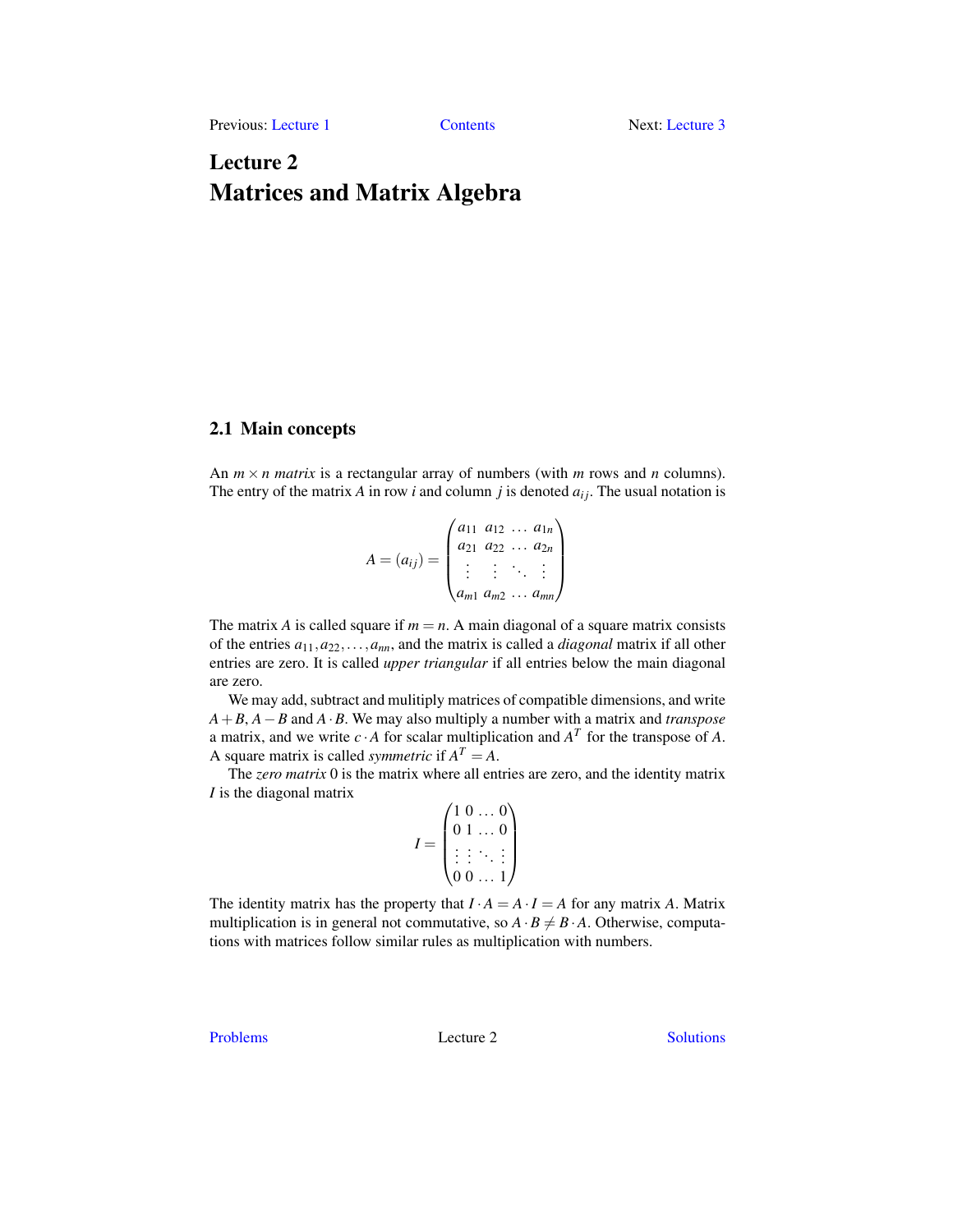An inverse of a square matrix *A* is a matrix  $A^{-1}$  such that  $A \cdot A^{-1} = A^{-1} \cdot A = I$ . If it exists, *A* is called an *invertible* matrix, and in this case *A* −1 is unique. We cannot define division for matrices since, in general,  $A^{-1} \cdot B \neq B \cdot A^{-1}$ .

We may compute the *determinant*  $det(A) = |A|$  of any square matrix *A*, and the result is a number. When *A* is a  $2 \times 2$  matrix, then

$$
\begin{vmatrix} a & b \\ c & d \end{vmatrix} = ad - bc
$$

In general, the determinant can be computed by cofactor expansion along any row or column. Along the first row we get the cofactor expension

$$
\det(A) = a_{11}C_{11} + a_{12}C_{12} + \cdots + a_{nn}C_{nn}
$$

where  $C_{ij} = (-1)^{i+j} \cdot M_{ij}$  is the cofactor in position  $(i, j)$  and the *minor*  $M_{ij}$  is the determinant of the matrix obtained by deleting row *i* and column *j* from *A*. Elementary row operations can be used to simplify the computation of determinants.

- 1. *A* is invertible if and only if  $det(A) \neq 0$
- 2. det(*AB*) = det(*A*) det(*B*)
- 3.  $det(A^T) = det(A)$
- 4.  $A\mathbf{x} = \mathbf{b}$  has solution  $x = A^{-1}\mathbf{b}$  if det(*A*)  $\neq 0$

Let *A* be an  $m \times n$  matrix. A *minor* of order *r* in *A* is the determinant of an  $r \times r$ submatrix of *A* obtained by deleting  $m - r$  rows and  $n - r$  columns. The rank of *A* is the maximal order of a non-zero minor in A. In particular, an  $n \times n$  matrix A has  $rk(A) = n$  if and only if  $det(A) \neq 0$ .

# <span id="page-19-0"></span>2.2 Problems

<span id="page-19-1"></span>**2.1.** Compute  $4A + 2B$ ,  $AB$ ,  $BA$ ,  $BI$  and  $IA$  when

$$
A = \begin{pmatrix} 2 & 3 \\ 4 & 1 \end{pmatrix}, \quad B = \begin{pmatrix} 2 & 6 \\ 7 & 0 \end{pmatrix}, \quad I = \begin{pmatrix} 1 & 0 \\ 0 & 1 \end{pmatrix}
$$

<span id="page-19-2"></span>**2.2.** One of the laws of matrix algebra states that  $(AB)^{T} = B^{T}A^{T}$ . Prove this when *A* and *B* are  $2 \times 2$ -matrices.

<span id="page-19-3"></span>2.3. Simplify the following matrix expressions:

a) 
$$
AB(BC - CB) + (CA - AB)BC + CA(A - B)C
$$
  
b)  $(A - B)(C - A) + (C - B)(A - C) + (C - A)^2$ 

<span id="page-19-4"></span>**2.4.** A general  $m \times n$ -matrix is often written  $A = (a_{ij})_{m \times n}$ , where  $a_{ij}$  is the entry of *A* in row *i* and column *j*. Prove that if  $m = n$  and  $a_{ij} = a_{ji}$  for all *i* and *j*, then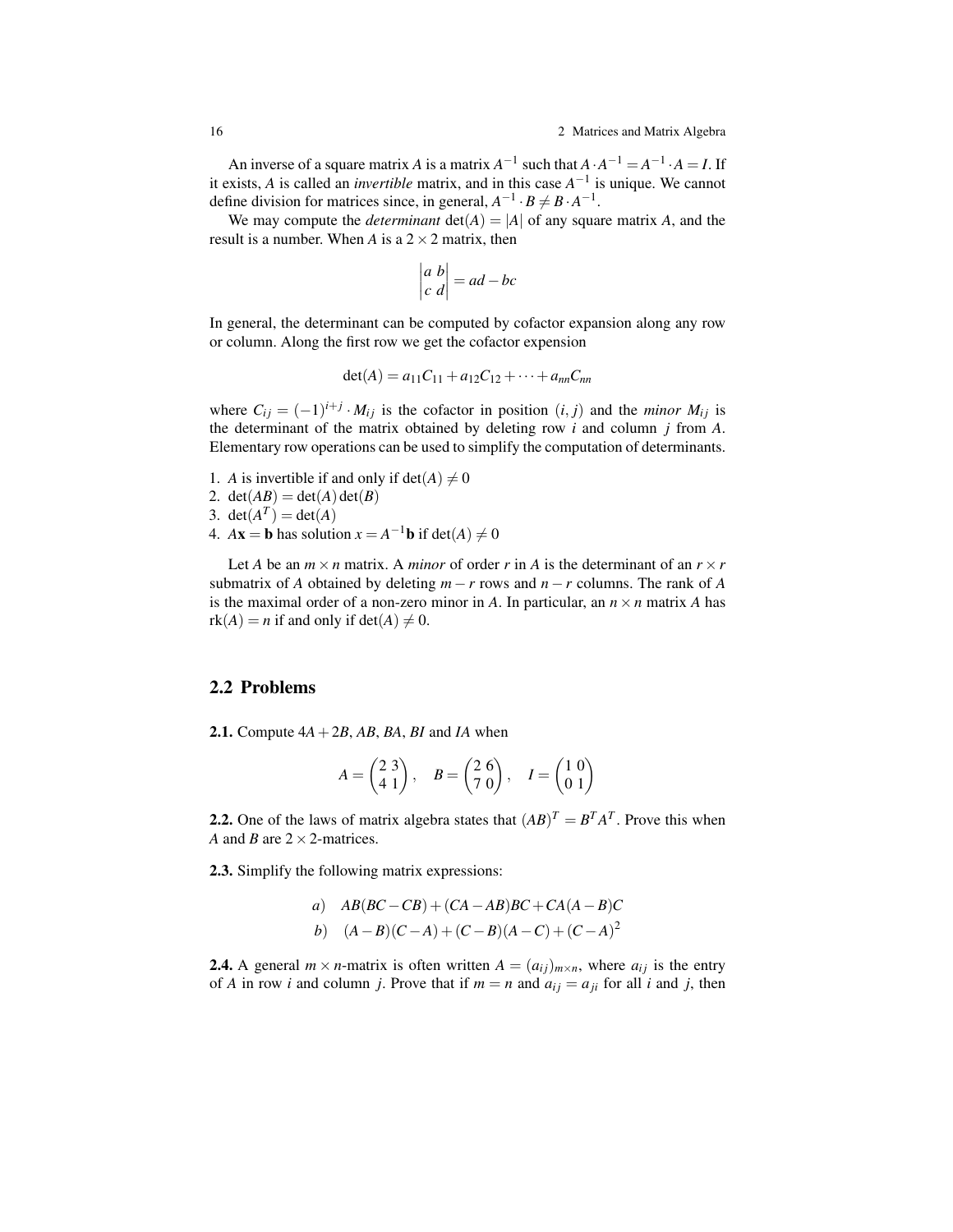#### 2.2 Problems 17

 $A = A<sup>T</sup>$ . Give a concrete example of a matrix with this property, and explain why it is reasonable to call a matrix *A* symmetric when  $A = A<sup>T</sup>$ .

<span id="page-20-0"></span>**2.5.** Compute  $D^2$ ,  $D^3$  and  $D^n$  when

$$
D = \begin{pmatrix} 2 & 0 & 0 \\ 0 & -3 & 0 \\ 0 & 0 & -1 \end{pmatrix}
$$

<span id="page-20-1"></span>**2.6.** Write down the  $3 \times 3$  linear system corresponding to the matrix equation  $A\mathbf{x} = \mathbf{b}$ when  $\sqrt{2}$  $\sim$   $\sim$ 

$$
A = \begin{pmatrix} 3 & 1 & 5 \\ 5 & -3 & 2 \\ 4 & -3 & -1 \end{pmatrix}, \quad \mathbf{x} = \begin{pmatrix} x_1 \\ x_2 \\ x_3 \end{pmatrix}, \quad \mathbf{b} = \begin{pmatrix} 4 \\ -2 \\ -1 \end{pmatrix}
$$

<span id="page-20-2"></span>2.7. Initially, three firms A, B and C (numbered 1, 2 and 3) share the market for a certain commodity. Firm A has 20% of the marked, B has 60% and C has 20%. In course of the next year, the following changes occur:

A keeps 85% of its customers, while losing 5% to B and 10% to C B keeps 55% of its customers, while losing 10% to A and 35% to C C keeps 85% of its customers, while losing 10% to A and 5% to B

We can represent market shares of the three firms by means of *a market share vector*, defined as a column vector s whose components are all non-negative and sum to 1. Define the matrix  **and the initial share vector**  $**s**$  **by** 

$$
T = \begin{pmatrix} 0.85 & 0.10 & 0.10 \\ 0.05 & 0.55 & 0.05 \\ 0.10 & 0.35 & 0.85 \end{pmatrix}, \quad \mathbf{s} = \begin{pmatrix} 0.2 \\ 0.6 \\ 0.2 \end{pmatrix}
$$

The matrix *T* is called the *transition matrix*. Compute the vector *T*s, show that it is also a market share vector, and give an interpretation. What is the interpretation of  $T^2$ **s** and  $T^3$ **s**? Finally, compute  $T\mathbf{q}$  when

$$
\mathbf{q} = \begin{pmatrix} 0.4 \\ 0.1 \\ 0.5 \end{pmatrix}
$$

and give an interpretation.

<span id="page-20-4"></span><span id="page-20-3"></span>2.8. Compute the following matrix product using partitioning. Check the result by ordinary matrix multiplication:

$$
\begin{pmatrix} 1 & 1 & 1 \ -1 & 0 & -1 \end{pmatrix} \cdot \begin{pmatrix} 2 & -1 \ 0 & 1 \ 1 & 1 \end{pmatrix}
$$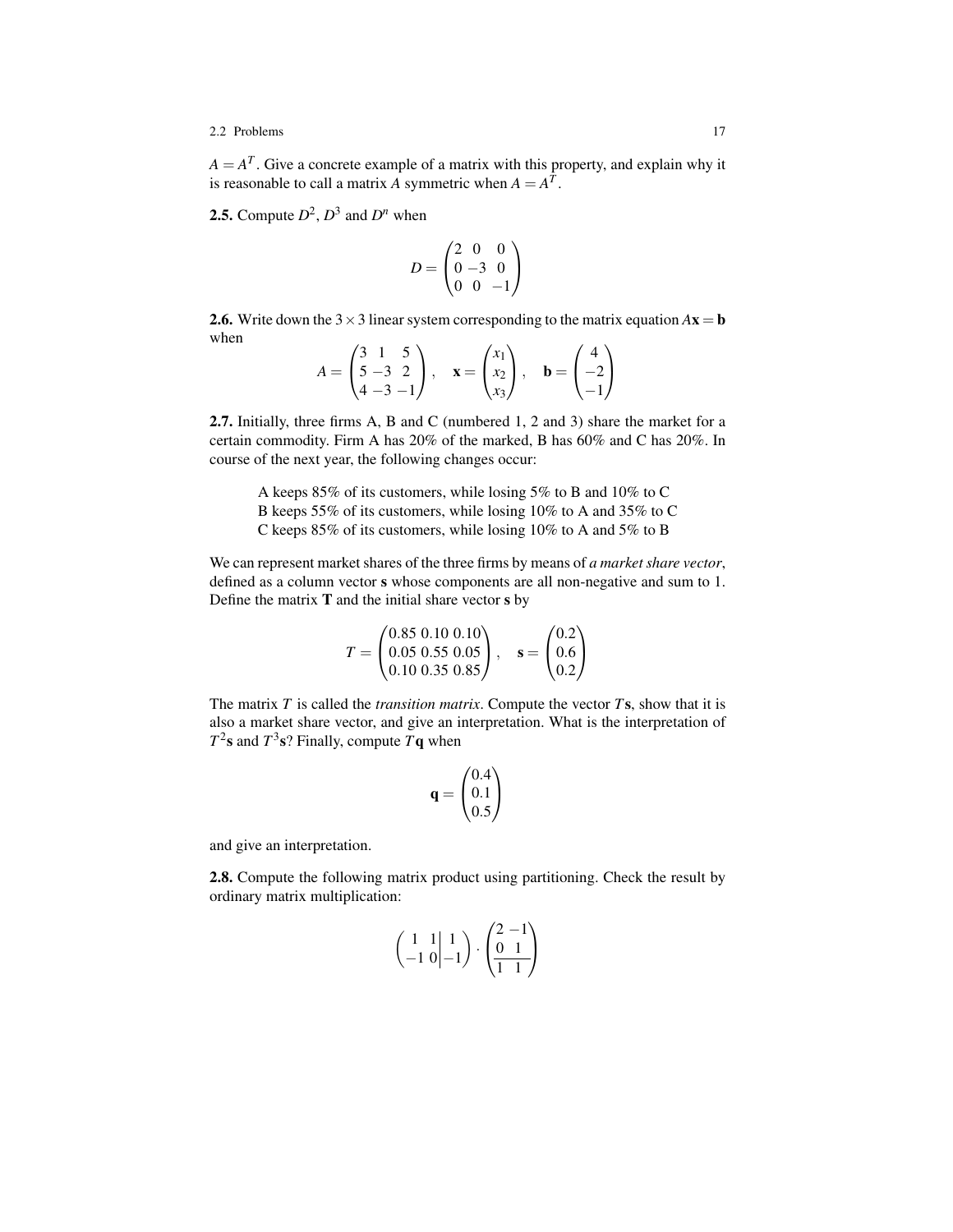2.9. If  $A = (a_{ij})_{n \times n}$  is an  $n \times n$ -matrix, then its determinant may be computed by

$$
|A| = a_{11}C_{11} + a_{12}C_{12} + \cdots + a_{1n}C_{1n}
$$

where  $C_{ij}$  is the cofactor in position  $(i, j)$ . This is called cofactor expansion along the first row. Similarly one may compute |*A*| by cofactor expansion along any row or column. Compute |*A*| using cofactor expansion along the first column, and then along the third row, when

$$
A = \begin{pmatrix} 1 & 2 & 3 \\ 0 & 5 & 6 \\ 1 & 0 & 8 \end{pmatrix}
$$

Check that you get the same answer. Is *A* invertible?

<span id="page-21-0"></span>**2.10.** Let *A* and *B* be  $3 \times 3$ -matrices with  $|A| = 2$  and  $|B| = -5$ . Find  $|AB|, |-3A|$ and  $|-2A^T|$ . Compute  $|C|$  when *C* is the matrix obtained from *B* by interchanging two rows.

<span id="page-21-1"></span>2.11. Compute the determinant using elementary row operations:

$$
\begin{vmatrix} 3 & 1 & 5 \\ 9 & 3 & 15 \\ -3 & -1 & -5 \end{vmatrix}
$$

<span id="page-21-2"></span>2.12. Without computing the determinants, show that

$$
\begin{vmatrix} b^2 + c^2 & ab & ac \ ab & ac \ ba^2 + c^2 & bc \ ac & bc & a^2 + b^2 \end{vmatrix} = \begin{vmatrix} 0 & c & b \ c & 0 & a \ b & a & 0 \end{vmatrix}
$$

<span id="page-21-3"></span>**2.13.** Find the inverse matrix  $A^{-1}$ , if it exists, when *A* is the matrix given by

a) 
$$
A = \begin{pmatrix} 1 & 3 \\ 1 & 3 \end{pmatrix}
$$
 b)  $A = \begin{pmatrix} 1 & 3 \\ -1 & 3 \end{pmatrix}$  c)  $A = \begin{pmatrix} 1 & 2 \\ 0 & 1 \end{pmatrix}$ 

<span id="page-21-4"></span>2.14. Compute the cofactor matrix, the adjoint matrix and the inverse matrix of these matrices:

a) 
$$
A = \begin{pmatrix} 1 & 2 & 3 \\ 0 & 5 & 6 \\ 1 & 0 & 8 \end{pmatrix}
$$
 b)  $B = \begin{pmatrix} 1 & 0 & b \\ 0 & 1 & 0 \\ 0 & 0 & 1 \end{pmatrix}$ 

Verify that  $AA^{-1} = I$  and that  $BB^{-1} = I$ .

<span id="page-21-5"></span>2.15. Write the linear system of equations

$$
5x_1 + x_2 = 3
$$
  

$$
2x_1 - x_2 = 4
$$

<span id="page-21-6"></span>on matrix form  $A$ **x** = **b** and solve it using  $A^{-1}$ .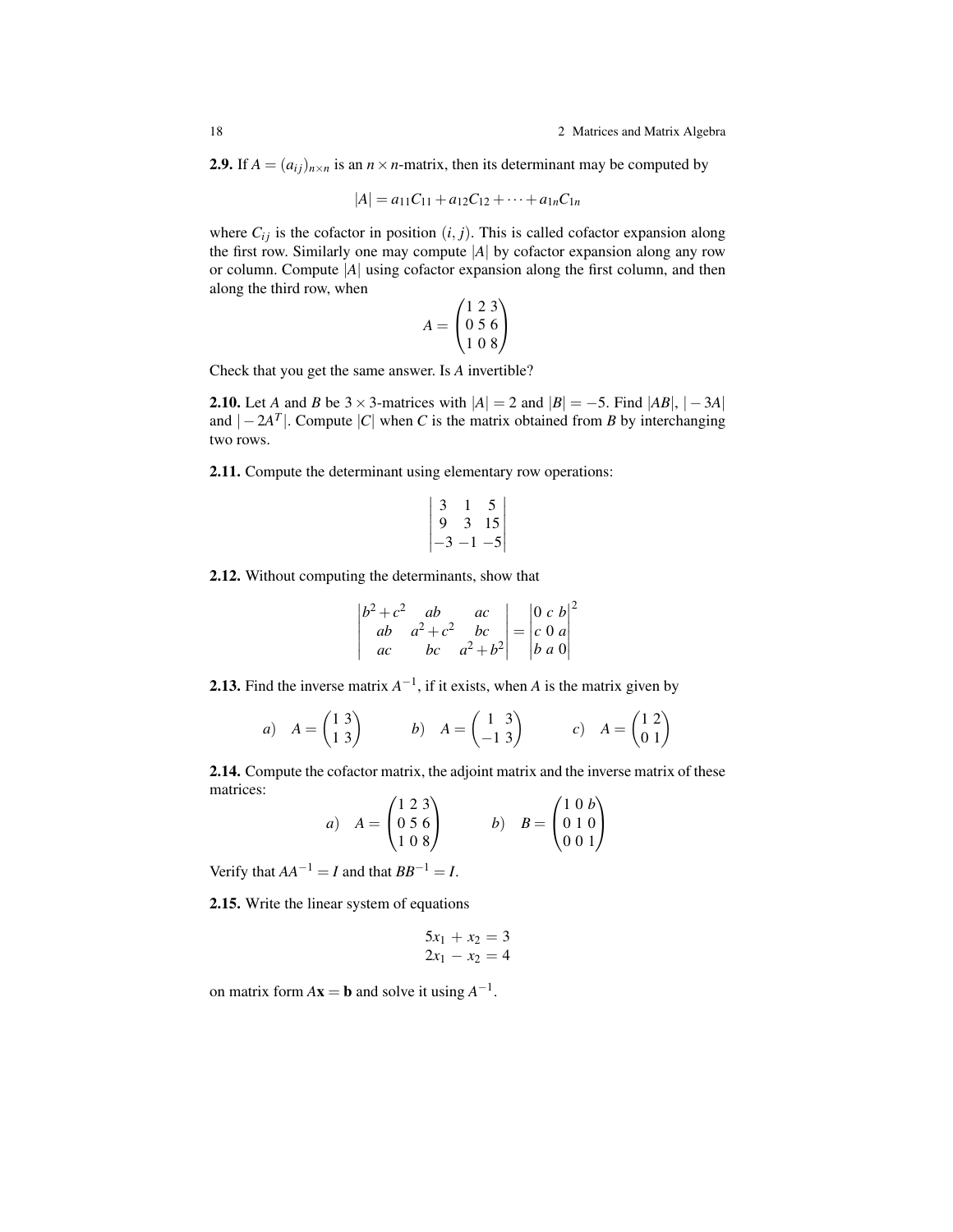#### 2.2 Problems 19

2.16. There is an efficient way of finding the inverse of a square matrix using row operations. Suppose we want to find the inverse of

$$
A = \begin{pmatrix} 1 & 2 & 3 \\ 1 & 3 & 3 \\ 2 & 5 & 7 \end{pmatrix}
$$

To do this we form the partitioned matrix

$$
(A|I) = \begin{pmatrix} 1 & 2 & 3 & | & 1 & 0 & 0 \\ 1 & 3 & 3 & | & 0 & 1 & 0 \\ 2 & 5 & 7 & | & 0 & 0 & 1 \end{pmatrix}
$$

and then reduced it to reduced echelon form using elementary row operations: First, we add  $(-1)$  times the first row to the second row

$$
\begin{pmatrix} 1 & 2 & 3 & | & 1 & 0 & 0 \\ 1 & 3 & 3 & | & 0 & 1 & 0 \\ 2 & 5 & 7 & | & 0 & 0 & 1 \end{pmatrix} \Rightarrow \begin{pmatrix} 1 & 2 & 3 & | & 1 & 0 & 0 \\ 0 & 1 & 0 & | & -1 & 1 & 0 \\ 2 & 5 & 7 & | & 0 & 0 & 1 \end{pmatrix}
$$

Then we add  $(-2)$  times the first row to the last row

| $(1\ 2\ 3\ 1\ 0\ 0)$                                    |               | $\begin{pmatrix} 1 & 2 & 3 & 1 & 0 & 0 \end{pmatrix}$  |
|---------------------------------------------------------|---------------|--------------------------------------------------------|
| $\begin{bmatrix} 0 & 1 & 0 \\ -1 & 1 & 0 \end{bmatrix}$ | $\Rightarrow$ | $\vert 010 \vert -110 \vert$                           |
| $\begin{bmatrix} 257 & 0 & 0 & 1 \end{bmatrix}$         |               | $\begin{pmatrix} 0 & 1 & 1 & -2 & 0 & 1 \end{pmatrix}$ |

Then we add  $(-1)$  times the second row to the third

$$
\begin{pmatrix} 1 & 2 & 3 & | & 1 & 0 & 0 \\ 0 & 1 & 0 & | & -1 & 1 & 0 \\ 0 & 1 & 1 & | & -2 & 0 & 1 \end{pmatrix} \Rightarrow \begin{pmatrix} 1 & 2 & 3 & | & 1 & 0 & 0 \\ 0 & 1 & 0 & | & -1 & 1 & 0 \\ 0 & 0 & 1 & | & -1 & -1 & 1 \end{pmatrix}
$$

Next, we add  $(-3)$  times the last row to the first

$$
\begin{pmatrix} 1 & 2 & 3 & | & 1 & 0 & 0 \\ 0 & 1 & 0 & | & -1 & 1 & 0 \\ 0 & 0 & 1 & | & -1 & -1 & 1 \end{pmatrix} \Rightarrow \begin{pmatrix} 1 & 2 & 0 & | & 4 & 3 & -3 \\ 0 & 1 & 0 & | & -1 & 1 & 0 \\ 0 & 0 & 1 & | & -1 & -1 & 1 \end{pmatrix}
$$

Then we add  $(-2)$  times the second row to the first

$$
\begin{pmatrix} 1 & 2 & 0 & | & 4 & 3 & -3 \ 0 & 1 & 0 & | & -1 & 1 & 0 \ 0 & 0 & 1 & | & -1 & -1 & 1 \ \end{pmatrix} \Rightarrow \begin{pmatrix} 1 & 0 & 0 & | & 6 & 1 & -3 \ 0 & 1 & 0 & | & -1 & 1 & 0 \ 0 & 0 & 1 & | & -1 & -1 & 1 \ \end{pmatrix}
$$

We now have the partitioned matrix  $(I|A^{-1})$  and thus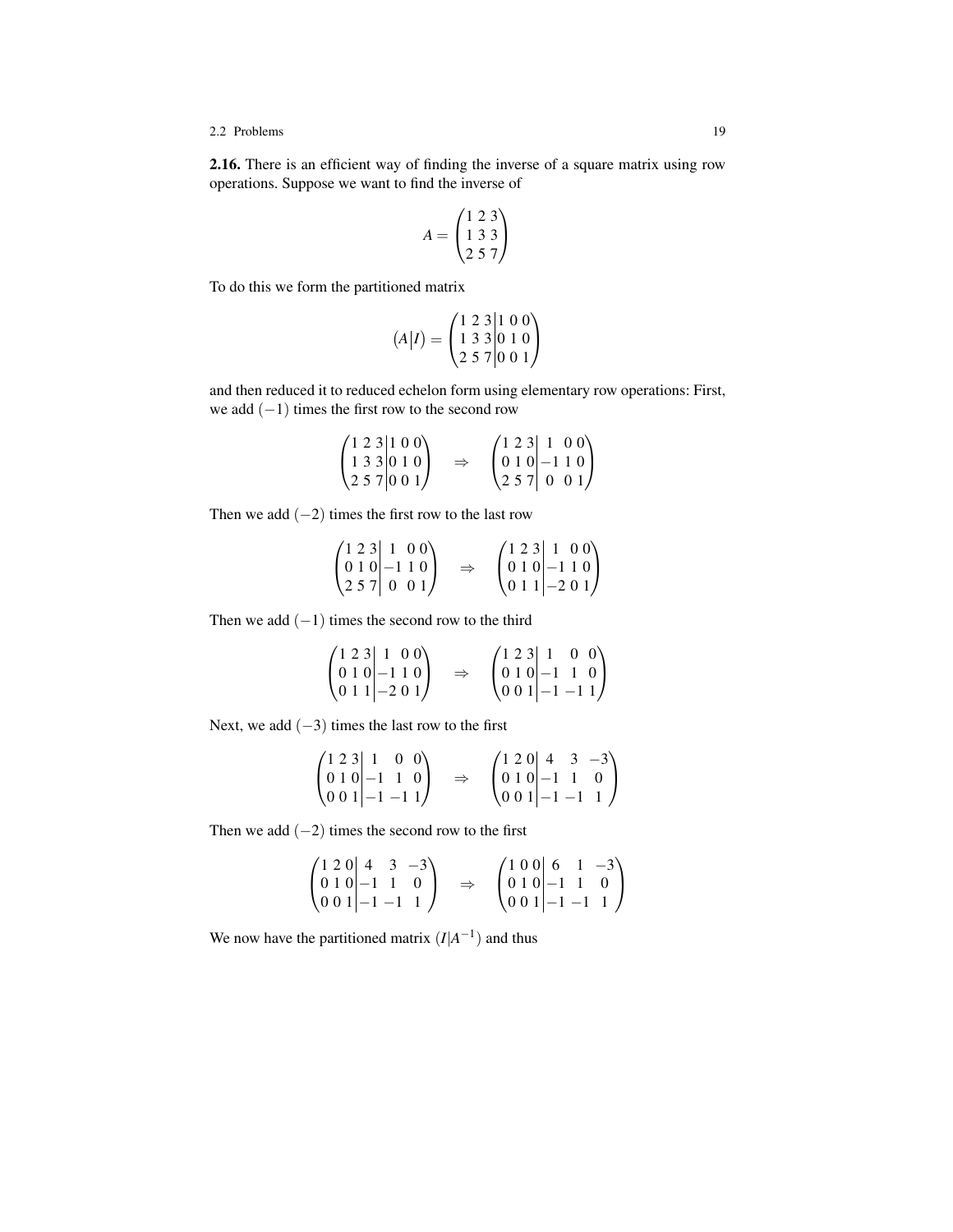20 2 Matrices and Matrix Algebra

$$
A^{-1} = \begin{pmatrix} 6 & 1 & -3 \\ -1 & 1 & 0 \\ -1 & -1 & 1 \end{pmatrix}
$$

Use the same technique to find the inverse of the following matrices:

a) 
$$
\begin{pmatrix} 0 & 1 & 0 \\ 1 & 0 & 0 \\ 0 & 0 & 1 \end{pmatrix}
$$
 b)  $\begin{pmatrix} 2 & 0 & 0 \\ 0 & 3 & 0 \\ 0 & 0 & 1 \end{pmatrix}$  c)  $\begin{pmatrix} 1 & 1 & 1 \\ 0 & 1 & 1 \\ 0 & 0 & 1 \end{pmatrix}$  d)  $\begin{pmatrix} 3 & 1 & 0 \\ 0 & 1 & 0 \\ 0 & 0 & 2 \end{pmatrix}$ 

<span id="page-23-0"></span>2.17. Describe all minors of the matrix

$$
A = \begin{pmatrix} 1 & 0 & 2 & 1 \\ 0 & 2 & 4 & 2 \\ 0 & 2 & 2 & 1 \end{pmatrix}
$$

It is not necessary to compute all the minors.

<span id="page-23-1"></span>2.18. Determine the ranks of these matrices for all values of the parameters:

| a) $\begin{pmatrix} x & 0 & x^2 - 2 \\ 0 & 1 & 1 \\ -1 & x & x - 1 \end{pmatrix}$ |  | b) $\begin{pmatrix} t+3 & 5 & 6 \\ -1 & t-3 & -6 \\ 1 & 1 & t+4 \end{pmatrix}$ |
|-----------------------------------------------------------------------------------|--|--------------------------------------------------------------------------------|

<span id="page-23-2"></span>**2.19.** Give an example where  $rk(AB) \neq rk(BA)$ . Hint: Try some 2 × 2 matrices.

<span id="page-23-3"></span>2.20. Use minors to determine if the systems have solutions. If they do, determine the number of degrees of freedom. Find all solutions and check the results.

a) 
$$
-2x_1 - 3x_2 + x_3 = 3
$$
  
\n $4x_1 + 6x_2 - 2x_3 = 1$   
\n $x_1 - x_2 + 2x_3 + x_4 = 1$   
\nc)  $2x_1 + x_2 - x_3 + 3x_4 = 3$   
\n $x_1 + 5x_2 - 8x_3 + x_4 = 1$   
\n $4x_1 + 5x_2 - 7x_3 + 7x_4 = 7$   
\n $4x_1 + 5x_2 - 7x_3 + 7x_4 = 7$   
\n $4x_1 + 5x_2 + 3x_3 = 7$ 

<span id="page-23-4"></span>2.21. Let  $Ax = b$  be a linear system of equations in matrix form. Prove that if  $x_1$  and  $x_2$  are both solutions of the system, then so is  $\lambda x_1 + (1 - \lambda)x_2$  for every number  $\lambda$ . Use this fact to prove that a linear system of equations that is consistent has either one solution or infinitely many solutions.

<span id="page-23-5"></span>2.22. Find the rank of *A* for all values of the parameter *t*, and solve  $A$ **x** = **b** when  $t = -3$ :

$$
A = \begin{pmatrix} 1 & 3 & 2 \\ 2 & 5 & t \\ 4 & 7 - t & -6 \end{pmatrix}, \quad \mathbf{b} = \begin{pmatrix} 11 \\ 3 \\ 6 \end{pmatrix}
$$

<span id="page-23-6"></span>2.23. Midterm Exam in GRA6035 on 24/09/2010, Problem 1 Consider the linear system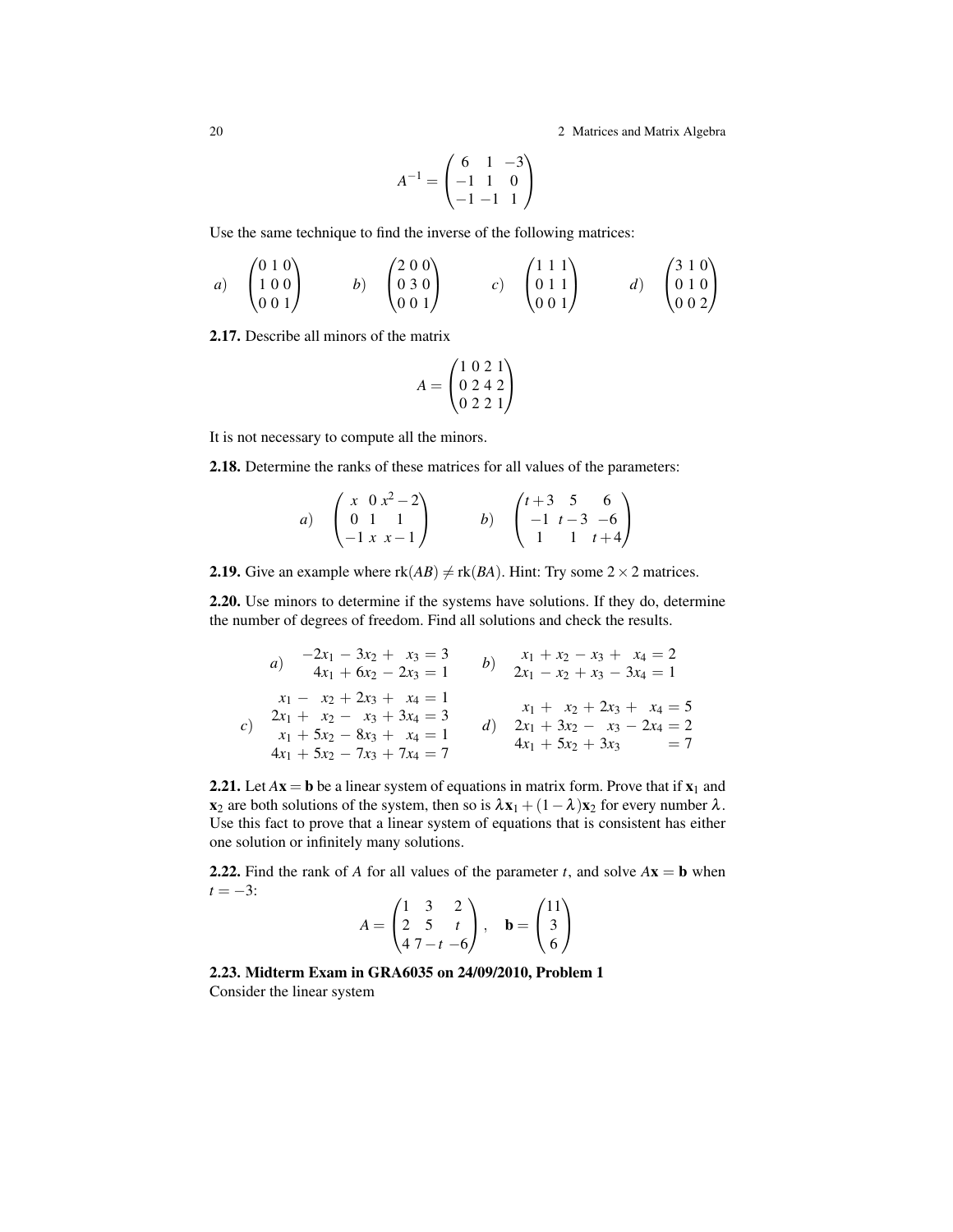2.2 Problems 21

$$
\begin{pmatrix} 1 & -3 & 0 & -1 & 0 \\ 0 & 1 & 0 & 0 & -4 \\ 0 & 0 & 0 & 1 & 9 \\ 0 & 0 & 0 & 0 & 0 \end{pmatrix} \cdot \begin{pmatrix} x_1 \\ x_2 \\ x_3 \\ x_4 \\ x_5 \end{pmatrix} = \begin{pmatrix} -2 \\ 1 \\ 4 \\ 0 \end{pmatrix}
$$

#### Which statement is true?

- 1. The linear system is inconsistent.
- 2. The linear system has a unique solution.
- 3. The linear system has one degree of freedom
- 4. The linear system has two degrees of freedom
- 5. I prefer not to answer.

<span id="page-24-0"></span>2.24. Mock Midterm Exam in GRA6035 on 09/2010, Problem 1 Consider the linear system

$$
\begin{pmatrix} 3 & -9 & 12 & -9 & 0 \ 0 & 2 & -4 & 4 & 0 \ 0 & 0 & 0 & 0 & 1 \ 0 & 0 & 0 & 0 & 0 \ \end{pmatrix} \cdot \begin{pmatrix} x_1 \ x_2 \ x_3 \ x_4 \ x_5 \end{pmatrix} = \begin{pmatrix} -9 \ -14 \ 4 \ 7 \end{pmatrix}
$$

### Which statement is true?

- 1. The linear system has a unique solution.
- 2. The linear system has one degree of freedom
- 3. The linear system has two degrees of freedom
- 4. The linear system is inconsistent.
- 5. I prefer not to answer.

### <span id="page-24-1"></span>2.25. Midterm Exam in GRA6035 on 24/05/2011, Problem 3 Consider the linear system

$$
\begin{pmatrix} 1 & 2 & -3 & -1 & 0 \\ 0 & 1 & 7 & 3 & -4 \\ 0 & 0 & 0 & 0 & 1 \\ 0 & 0 & 0 & 0 & 0 \end{pmatrix} \cdot \begin{pmatrix} x_1 \\ x_2 \\ x_3 \\ x_4 \\ x_5 \end{pmatrix} = \begin{pmatrix} 3 \\ 0 \\ 2 \\ 1 \end{pmatrix}
$$

#### Which statement is true?

- 1. The linear system is inconsistent
- 2. The linear system has a unique solution
- 3. The linear system has one degree of freedom
- 4. The linear system has two degrees of freedom
- 5. I prefer not to answer.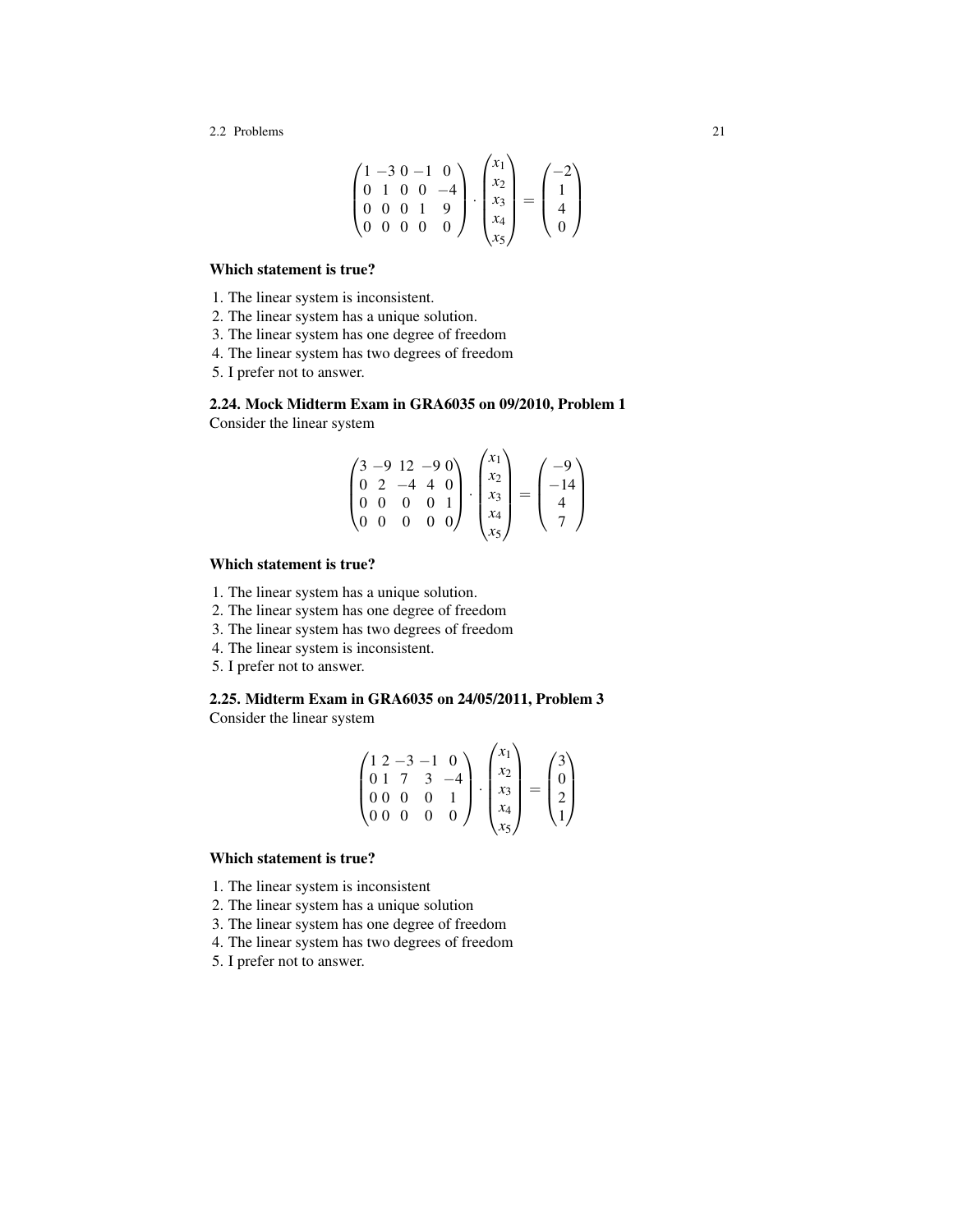[2.1](#page-19-1) We have

$$
4A + 2B = \begin{pmatrix} 12 & 24 \\ 30 & 4 \end{pmatrix}, \quad AB = \begin{pmatrix} 25 & 12 \\ 15 & 24 \end{pmatrix}, \quad BA = \begin{pmatrix} 28 & 12 \\ 14 & 21 \end{pmatrix}, \quad BI = B, \quad IA = A
$$
  
**2.2** Let  

$$
A = \begin{pmatrix} a & b \\ c & d \end{pmatrix}, \quad B = \begin{pmatrix} x & y \\ z & w \end{pmatrix}
$$

Then we have

$$
AB = \begin{pmatrix} a & b \\ c & d \end{pmatrix} \begin{pmatrix} x & y \\ z & w \end{pmatrix} = \begin{pmatrix} ax + bz & bw + ay \\ cx + dz & dw + cy \end{pmatrix} \implies (AB)^T = \begin{pmatrix} ax + bz & cx + dz \\ bw + ay & dw + cy \end{pmatrix}
$$

and

$$
AT = \begin{pmatrix} a & c \\ b & d \end{pmatrix}, \quad BT = \begin{pmatrix} x & z \\ y & w \end{pmatrix} \implies BT AT = \begin{pmatrix} ax + bz & cx + dz \\ bw + ay & dw + cy \end{pmatrix}
$$

Comparing the expressions, we see that  $(AB)^T = B^T A^T$ .

[2.3](#page-19-3) We have

(a) 
$$
AB(BC - CB) + (CA - AB)BC + CA(A - B)C = ABBC - ABCB + CABC
$$
  
- $ABBC + CAC - CABC = -ABCB + CAC = -ABCB + CA2C$ 

(b) 
$$
(A-B)(C-A)+(C-B)(A-C)+(C-A)^2 = AC - A^2 - BC + BA + CA
$$
  
\t $-C^2 - BA + BC + C^2 - CA - AC + A^2 = 0$ 

**[2.4](#page-19-4)** The entry in position  $(j, i)$  in  $A<sup>T</sup>$  equals the entry in position  $(i, j)$  in A. Therefore, a square matrix *A* satisfies  $A<sup>T</sup> = A$  if  $a_{ij} = a_{ji}$ . The matrix

$$
A = \begin{pmatrix} 13 & 3 & 2 \\ 3 & -2 & 4 \\ 2 & 4 & 3 \end{pmatrix}
$$

has this property. The condition that  $a_{ij} = a_{ji}$  is a symmetry along the diagonal of *A*, so it is reasonable to call a matrix with  $A^T = A$  symmetric.

[2.5](#page-20-0) We compute

<span id="page-25-0"></span>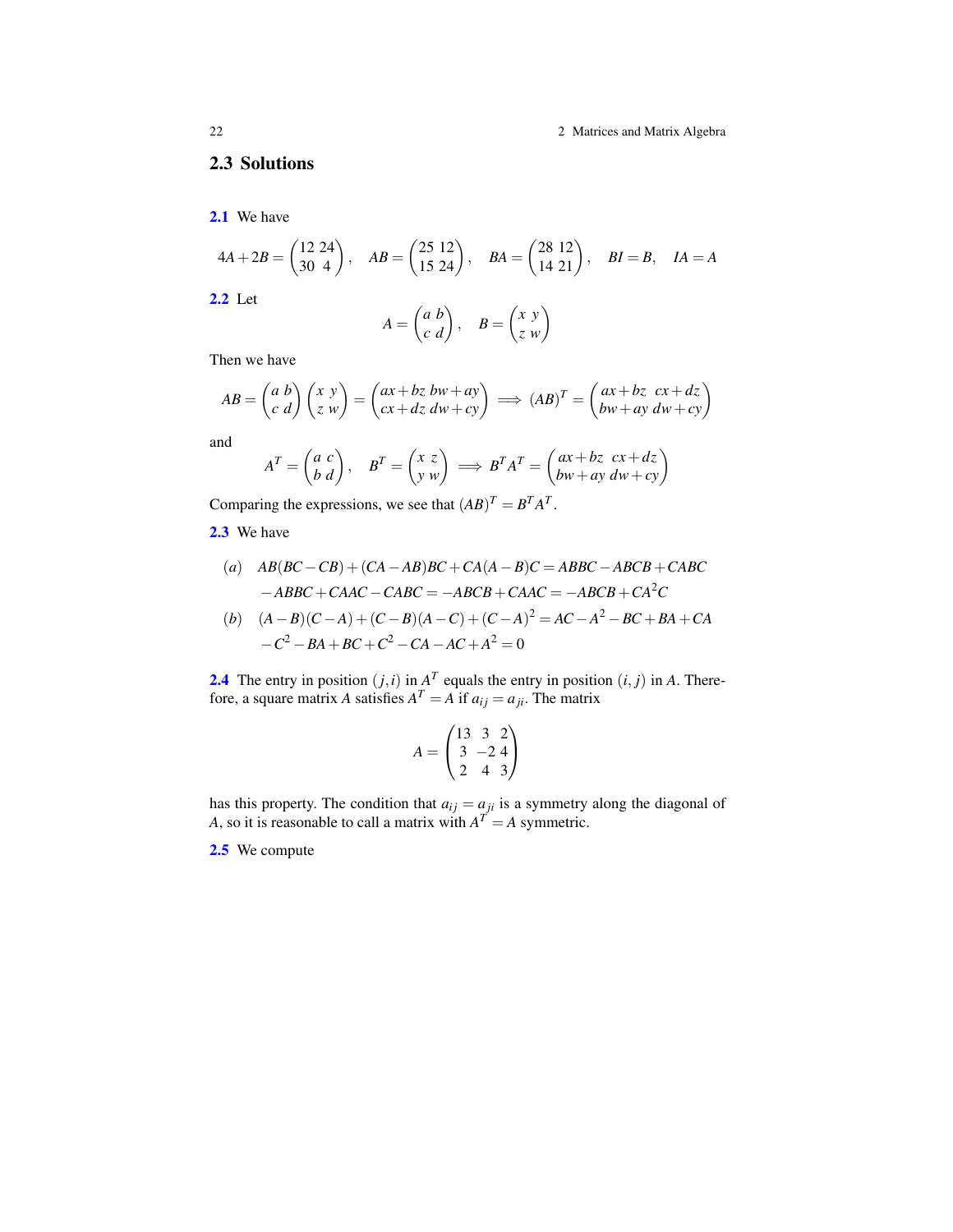$$
D^{2} = \begin{pmatrix} 2 & 0 & 0 \\ 0 & -3 & 0 \\ 0 & 0 & -1 \end{pmatrix}^{2} = \begin{pmatrix} 4 & 0 & 0 \\ 0 & 9 & 0 \\ 0 & 0 & 1 \end{pmatrix}
$$

$$
D^{3} = \begin{pmatrix} 2 & 0 & 0 \\ 0 & -3 & 0 \\ 0 & 0 & -1 \end{pmatrix}^{3} = \begin{pmatrix} 8 & 0 & 0 \\ 0 & -27 & 0 \\ 0 & 0 & -1 \end{pmatrix}
$$

$$
D^{n} = \begin{pmatrix} 2 & 0 & 0 \\ 0 & -3 & 0 \\ 0 & 0 & -1 \end{pmatrix}^{n} = \begin{pmatrix} 2^{n} & 0 & 0 \\ 0 & (-3)^{n} & 0 \\ 0 & 0 & (-1)^{n} \end{pmatrix}
$$

[2.6](#page-20-1) We compute

$$
A\mathbf{x} = \begin{pmatrix} 3 & 1 & 5 \\ 5 & -3 & 2 \\ 4 & -3 & -1 \end{pmatrix} \begin{pmatrix} x_1 \\ x_2 \\ x_3 \end{pmatrix} = \begin{pmatrix} 3x_1 + x_2 + 5x_3 \\ 5x_1 - 3x_2 + 2x_3 \\ 4x_1 - 3x_2 - x_3 \end{pmatrix}
$$

Thus we see that  $A\mathbf{x} = \mathbf{b}$  if and only if

$$
3x_1 + x_2 + 5x_3 = 4
$$
  
\n
$$
5x_1 - 3x_2 + 2x_3 = -2
$$
  
\n
$$
4x_1 - 3x_2 - x_3 = -1
$$

[2.7](#page-20-2) We compute

$$
T\mathbf{s} = \begin{pmatrix} 0.85 & 0.10 & 0.10 \\ 0.05 & 0.55 & 0.05 \\ 0.10 & 0.35 & 0.85 \end{pmatrix} \begin{pmatrix} 0.2 \\ 0.6 \\ 0.2 \end{pmatrix} = \begin{pmatrix} 0.25 \\ 0.35 \\ 0.4 \end{pmatrix}
$$

This vector is a market share vector since  $0.25 + 0.35 + 0.4 = 1$ , and it represents the market shares after one year. We have  $T^2 s = T(Ts)$  and  $T^3 s = T(T^2s)$ , so these vectors are the marked share vectors after two and three years. Finally, we compute

$$
T\mathbf{q} = \begin{pmatrix} 0.85 & 0.10 & 0.10 \\ 0.05 & 0.55 & 0.05 \\ 0.10 & 0.35 & 0.85 \end{pmatrix} \begin{pmatrix} 0.4 \\ 0.1 \\ 0.5 \end{pmatrix} = \begin{pmatrix} 0.4 \\ 0.1 \\ 0.5 \end{pmatrix}
$$

We see that  $T\mathbf{q} = \mathbf{q}$ ; if the market share vector is  $\mathbf{q}$ , then it does not change. Hence q is an *equilibrium*.

[2.8](#page-20-3) We write the matrix product as

$$
\begin{pmatrix} 1 & 1 & 1 \ -1 & 0 & -1 \end{pmatrix} \cdot \begin{pmatrix} 2 & -1 \ 0 & 1 \ 1 & 1 \end{pmatrix} = (A \ B) \begin{pmatrix} C \\ D \end{pmatrix} = AC + BD
$$

We compute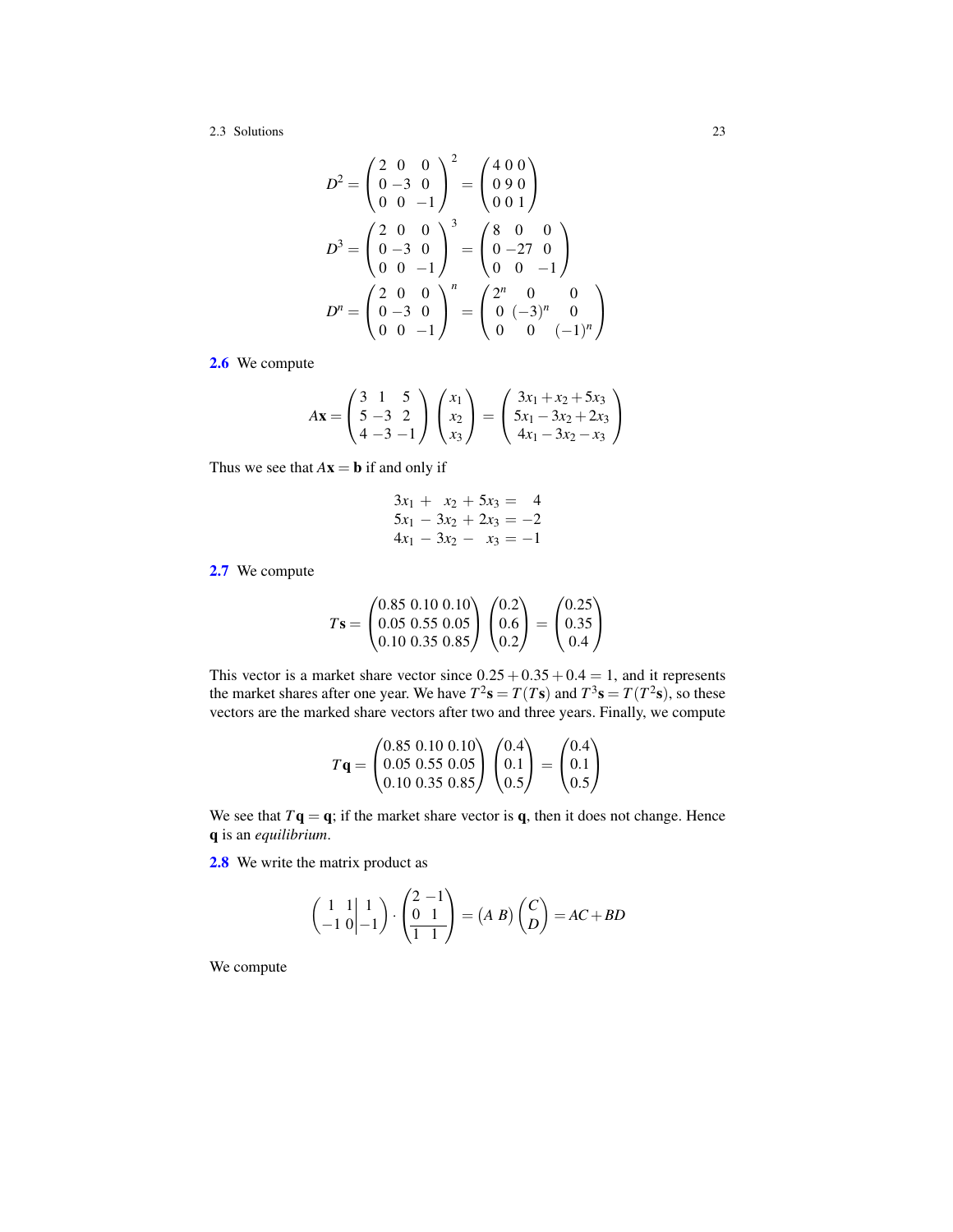24 2 Matrices and Matrix Algebra

$$
AC = \begin{pmatrix} 1 & 1 \\ -1 & 0 \end{pmatrix} \begin{pmatrix} 2 & -1 \\ 0 & 1 \end{pmatrix} = \begin{pmatrix} 2 & 0 \\ -2 & 1 \end{pmatrix}, \quad BD = \begin{pmatrix} 1 \\ -1 \end{pmatrix} \begin{pmatrix} 1 & 1 \end{pmatrix} = \begin{pmatrix} 1 & 1 \\ -1 & -1 \end{pmatrix}
$$

Hence, we get

$$
\begin{pmatrix} 1 & 1 & 1 \ -1 & 0 & -1 \end{pmatrix} \cdot \begin{pmatrix} 2 & -1 \ 0 & 1 \ 1 & 1 \end{pmatrix} = \begin{pmatrix} 2 & 0 \ -2 & 1 \end{pmatrix} + \begin{pmatrix} 1 & 1 \ -1 & -1 \end{pmatrix} = \begin{pmatrix} 3 & 1 \ -3 & 0 \end{pmatrix}
$$

Ordinary matrix multiplication gives the same result.

[2.9](#page-20-4) We first calculate |*A*| using cofactor expansion along the first column:

$$
|A| = a_{11}A_{11} + a_{21}A_{21} + a_{31}A_{31}
$$
  
=  $(-1)^{1+1} \cdot 1 \cdot \begin{vmatrix} 5 & 6 \\ 0 & 8 \end{vmatrix} + (-1)^{2+1} \cdot 0 \cdot \begin{vmatrix} 2 & 3 \\ 0 & 8 \end{vmatrix} + (-1)^{3+1} \cdot 1 \cdot \begin{vmatrix} 2 & 3 \\ 5 & 6 \end{vmatrix}$   
=  $(5 \cdot 8 - 0 \cdot 6) + 0 + (2 \cdot 6 - 5 \cdot 3)$   
=  $40 + 12 - 15 = 37$ 

We then calculate  $|A|$  using cofactor expansion along the third row:

$$
|A| = a_{31}A_{31} + a_{32}A_{32} + a_{33}A_{33}
$$
  
=  $(-1)^{3+1} \cdot 1 \cdot \begin{vmatrix} 2 & 3 \\ 5 & 6 \end{vmatrix} + (-1)^{3+2} \cdot 0 \cdot \begin{vmatrix} 1 & 3 \\ 0 & 6 \end{vmatrix} + (-1)^{3+3} \cdot 8 \cdot \begin{vmatrix} 1 & 2 \\ 0 & 5 \end{vmatrix}$   
=  $(2 \cdot 6 - 5 \cdot 3) + 0 + 8 \cdot (1 \cdot 5 - 0 \cdot 2)$   
=  $12 - 15 + 8 \cdot 5 = 37$ 

We see that  $det(A) = 37 \neq 0$  using both methods, hence *A* is invertible.

[2.10](#page-21-0) We compute

$$
|AB| = |A||B| = 2 \cdot (-5) = -10
$$
  
\n
$$
|-3A| = (-3)^3 |A| = (-27) \cdot 2 = -54
$$
  
\n
$$
|-2A^T| = (-2)^3 |A^T| = (-8) \cdot |A| = (-8) \cdot 2 = -16
$$
  
\n
$$
|C| = -|B| = -(-5) = 5
$$

[2.11](#page-21-1) If we add the first row to the last row to simplify the determinant, we get

$$
\begin{vmatrix} 3 & 1 & 5 \ 9 & 3 & 15 \ -3 & -1 & -5 \ \end{vmatrix} = \begin{vmatrix} 3 & 1 & 5 \ 9 & 3 & 15 \ 0 & 0 & 0 \end{vmatrix} = 0
$$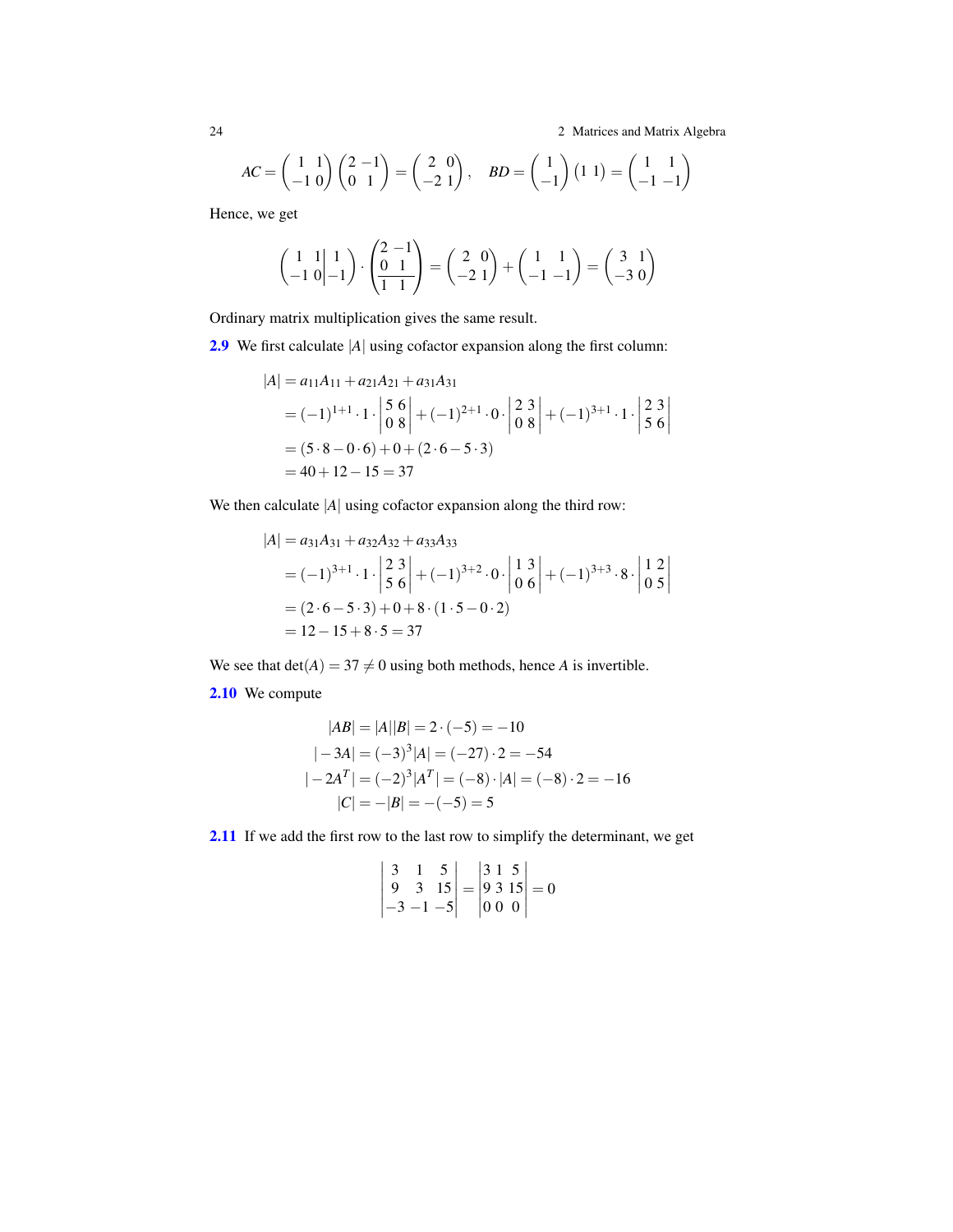[2.12](#page-21-2) We have that

$$
A = \begin{pmatrix} 0 & c & b \\ c & 0 & a \\ b & a & 0 \end{pmatrix} \Rightarrow A^2 = \begin{pmatrix} b^2 + c^2 & ab & ac \\ ab & a^2 + c^2 & bc \\ ac & bc & a^2 + b^2 \end{pmatrix}
$$

This implies that

$$
\begin{vmatrix} 0 & c & b \\ c & 0 & a \\ b & a & 0 \end{vmatrix}^2 = |A|^2 = |A||A| = |AA| = |A^2| = \begin{vmatrix} b^2 + c^2 & ab & ac \\ ab & a^2 + c^2 & bc \\ ac & bc & a^2 + b^2 \end{vmatrix}
$$

[2.13](#page-21-3) To determine which matrices are invertible, we calculate the determinants:

a) 
$$
\begin{vmatrix} 1 & 3 \\ 1 & 3 \end{vmatrix} = 0
$$
, b)  $\begin{vmatrix} 1 & 3 \\ -1 & 3 \end{vmatrix} = 6 \neq 0$ , c)  $\begin{vmatrix} 1 & 2 \\ 0 & 1 \end{vmatrix} = 1 \neq 0$ 

Hence the matrices in b) and c) are invertible, and we have

b) 
$$
\begin{pmatrix} 1 & 3 \\ -1 & 3 \end{pmatrix}^{-1} = \begin{pmatrix} \frac{1}{2} & -\frac{1}{2} \\ \frac{1}{6} & \frac{1}{6} \end{pmatrix}
$$
, c)  $\begin{pmatrix} 1 & 2 \\ 0 & 1 \end{pmatrix}^{-1} = \begin{pmatrix} 1 & -2 \\ 0 & 1 \end{pmatrix}$ 

[2.14](#page-21-4) In order to find the cofactor matrix, we must find all the cofactors of *A*:

$$
C_{11} = (-1)^{1+1} \cdot \begin{vmatrix} 5 & 6 \\ 0 & 8 \end{vmatrix} = 40, C_{12} = (-1)^{1+2} \cdot \begin{vmatrix} 0 & 6 \\ 1 & 8 \end{vmatrix} = 6, C_{13} = (-1)^{3+1} \cdot \begin{vmatrix} 0 & 5 \\ 1 & 0 \end{vmatrix} = -5
$$
  
\n
$$
C_{21} = (-1)^{2+1} \cdot \begin{vmatrix} 2 & 3 \\ 0 & 8 \end{vmatrix} = -16, C_{22} = (-1)^{2+2} \cdot \begin{vmatrix} 1 & 3 \\ 1 & 8 \end{vmatrix} = 5, C_{23} = (-1)^{2+3} \cdot \begin{vmatrix} 1 & 2 \\ 1 & 0 \end{vmatrix} = 2
$$
  
\n
$$
C_{31} = (-1)^{3+1} \cdot \begin{vmatrix} 2 & 3 \\ 5 & 6 \end{vmatrix} = -3, C_{32} = (-1)^{3+2} \cdot \begin{vmatrix} 1 & 3 \\ 0 & 6 \end{vmatrix} = -6, C_{33} = (-1)^{3+3} \cdot \begin{vmatrix} 1 & 2 \\ 0 & 5 \end{vmatrix} = 5
$$

From this we find the cofactor matrix and the adjoint matrix of *A*:

$$
\begin{pmatrix} 40 & 6 & -5 \ -16 & 5 & 2 \ -3 & -6 & 5 \end{pmatrix} \Rightarrow \begin{pmatrix} 40 & 6 & -5 \ -16 & 5 & 2 \ -3 & -6 & 5 \end{pmatrix}^T = \begin{pmatrix} 40 & -16 & -3 \ 6 & 5 & -6 \ -5 & 2 & 5 \end{pmatrix}
$$

The determinant |*A*| of *A* is 37 from the problem above. The inverse matrix is then

$$
A^{-1} = \frac{1}{37} \begin{pmatrix} 40 & -16 & -3 \\ 6 & 5 & -6 \\ -5 & 2 & 5 \end{pmatrix} = \begin{pmatrix} \frac{40}{37} & -\frac{16}{37} & -\frac{3}{37} \\ \frac{6}{37} & \frac{5}{37} & -\frac{6}{37} \\ -\frac{5}{37} & \frac{2}{37} & \frac{5}{37} \end{pmatrix}
$$

Similarly, we find the cofactor matrix and the adjoint matrix of *B* to be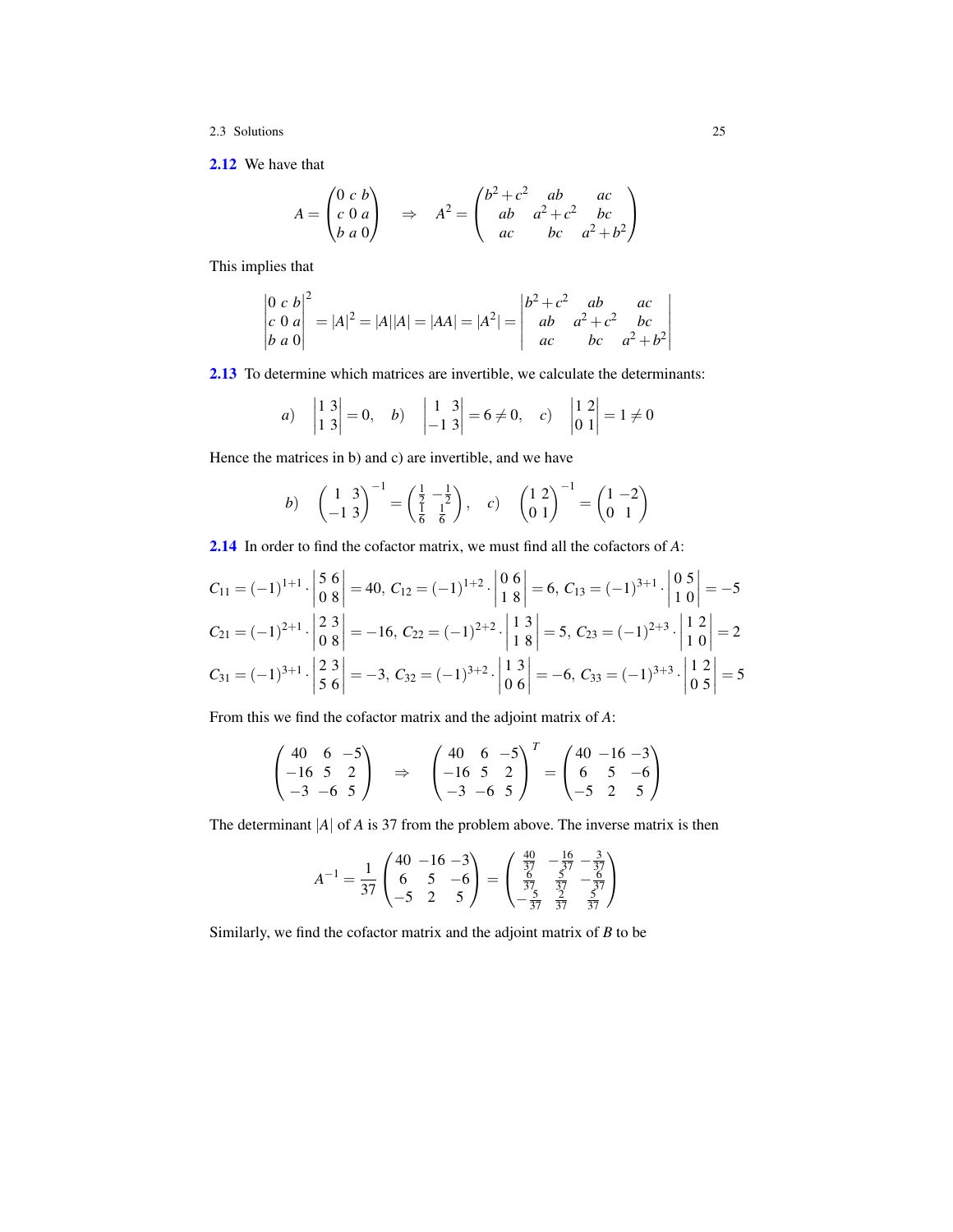26 2 Matrices and Matrix Algebra

$$
\begin{pmatrix} 1 & 0 & 0 \ 0 & 1 & 0 \ -b & 0 & 1 \end{pmatrix} \Rightarrow \begin{pmatrix} 1 & 0 & 0 \ 0 & 1 & 0 \ -b & 0 & 1 \end{pmatrix}^T = \begin{pmatrix} 1 & 0 & -b \ 0 & 1 & 0 \ 0 & 0 & 1 \end{pmatrix}
$$

We compute that  $|B| = 1$ , and it follows that  $B^{-1}$  is given by

$$
B^{-1} = \begin{pmatrix} 1 & 0 & -b \\ 0 & 1 & 0 \\ 0 & 0 & 1 \end{pmatrix}
$$

We verify that  $AA^{-1} = BB^{-1} = I$ .

[2.15](#page-21-5) We note that

$$
\begin{pmatrix} 5x_1 + x_2 \ 2x_1 - x_2 \end{pmatrix} = \begin{pmatrix} 5 & 1 \ 2 & -1 \end{pmatrix} \begin{pmatrix} x_1 \ x_2 \end{pmatrix}.
$$

This means that

$$
5x_1 + x_2 = 3
$$

$$
2x_1 - x_2 = 4
$$

is equivalent to

$$
\begin{pmatrix} 5 & 1 \ 2 & -1 \end{pmatrix} \begin{pmatrix} x_1 \ x_2 \end{pmatrix} = \begin{pmatrix} 3 \ 4 \end{pmatrix}.
$$

We thus have

$$
A = \begin{pmatrix} 5 & 1 \\ 2 & -1 \end{pmatrix}, \mathbf{x} = \begin{pmatrix} x_1 \\ x_2 \end{pmatrix}, \mathbf{b} = \begin{pmatrix} 3 \\ 4 \end{pmatrix}.
$$

Since  $|A| = 5(-1) - 2 \cdot 1 = -7 \neq 0$ , *A* is invertible. By the formula for the inverse of an  $2 \times 2$ -matrix, we get

$$
A^{-1} = \begin{pmatrix} \frac{1}{7} & \frac{1}{7} \\ \frac{2}{7} & -\frac{5}{7} \end{pmatrix}.
$$

If we multiply the matrix equation  $A\mathbf{x} = \mathbf{b}$  on the left by  $A^{-1}$ , we obtain

$$
A^{-1}A\mathbf{x} = A^{-1}\mathbf{b}.
$$

Now, the important point is that  $A^{-1}A = I$  and  $I\mathbf{x} = \mathbf{x}$ . Thus we get that  $\mathbf{x} = A^{-1}\mathbf{b}$ . From this we find the solution:

$$
\mathbf{x} = \begin{pmatrix} x_1 \\ x_2 \end{pmatrix} = \begin{pmatrix} \frac{1}{7} & \frac{1}{7} \\ \frac{2}{7} & -\frac{5}{7} \end{pmatrix} \begin{pmatrix} 3 \\ 4 \end{pmatrix} = \begin{pmatrix} 1 \\ -2 \end{pmatrix}.
$$

In other words  $x_1 = 1$  and  $x_2 = -2$ .

**2.16** (a) 
$$
\begin{pmatrix} 0 & 1 & 0 \\ 1 & 0 & 0 \\ 0 & 0 & 1 \end{pmatrix}^{-1} = \begin{pmatrix} 0 & 1 & 0 \\ 1 & 0 & 0 \\ 0 & 0 & 1 \end{pmatrix}
$$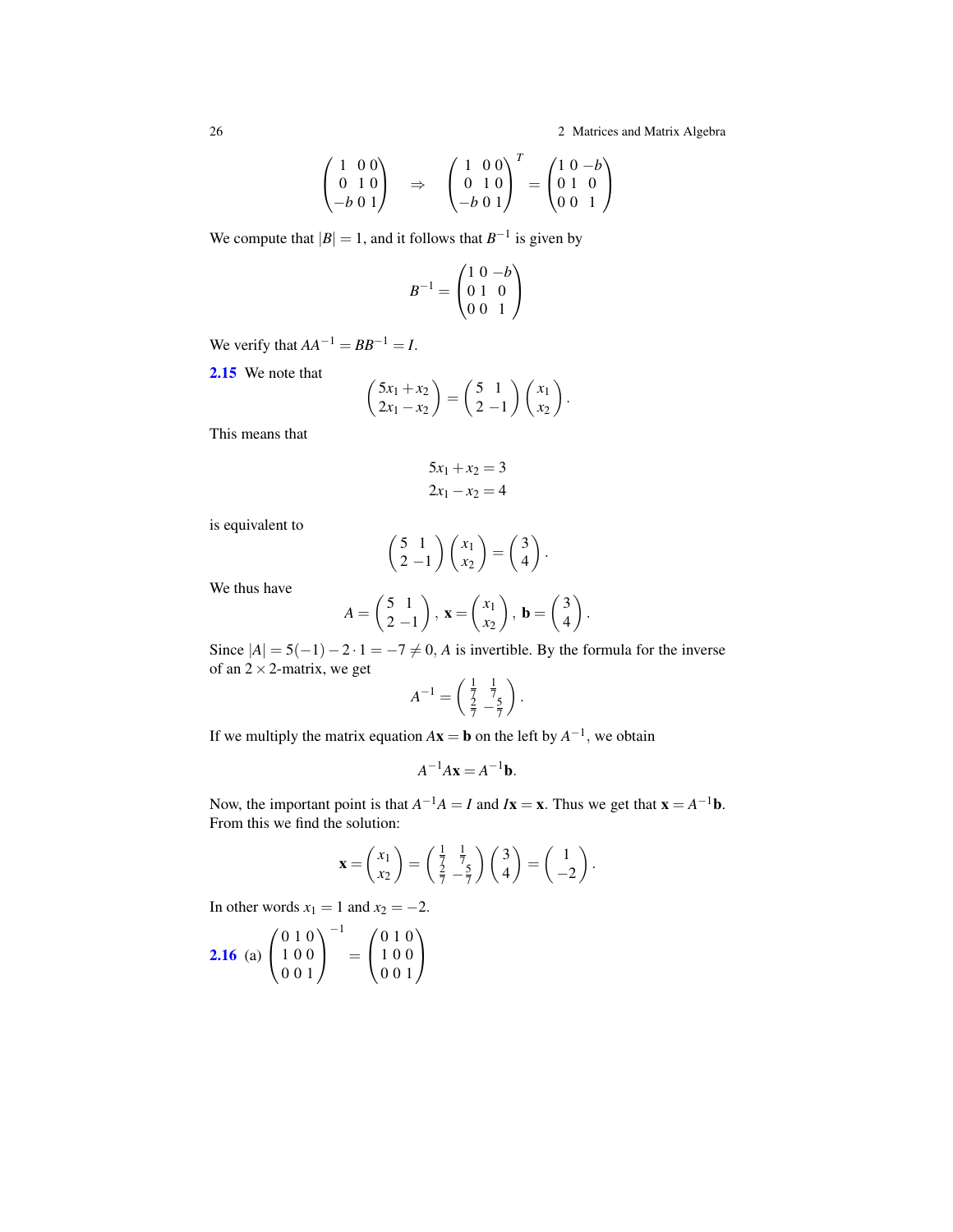(b) 
$$
\begin{pmatrix} 2 & 0 & 0 \\ 0 & 3 & 0 \\ 0 & 0 & 1 \end{pmatrix}^{-1} = \begin{pmatrix} \frac{1}{2} & 0 & 0 \\ 0 & \frac{1}{3} & 0 \\ 0 & 0 & 1 \end{pmatrix}
$$
  
\n(c)  $\begin{pmatrix} 1 & 1 & 1 \\ 0 & 1 & 1 \\ 0 & 0 & 1 \end{pmatrix}^{-1} = \begin{pmatrix} 1 & -1 & 0 \\ 0 & 1 & -1 \\ 0 & 0 & 1 \end{pmatrix}$   
\n(d)  $\begin{pmatrix} 3 & 1 & 0 \\ 0 & 1 & 0 \\ 0 & 0 & 2 \end{pmatrix}^{-1} = \begin{pmatrix} \frac{1}{3} & -\frac{1}{3} & 0 \\ 0 & 1 & 0 \\ 0 & 0 & \frac{1}{2} \end{pmatrix}$ 

−1

[2.17](#page-23-0) Removing a column gives a 3-minor. Thus there are 4 minors of order 3. To get a 2-minor, we must remove a row and two columns. There are  $3 \cdot 4 \cdot 3/2 = 18$ ways to do this, so there are 18 minors of order 2. The 1-minors are the entries of the matrix, so there are  $3 \cdot 4 = 12$  minors of order 1.

[2.18](#page-23-1) (a) We compute the determinant

$$
\begin{vmatrix} x & 0 & x^2 - 2 \\ 0 & 1 & 1 \\ -1 & x & x - 1 \end{vmatrix} = x^2 - x - 2.
$$

We have that  $x^2 - x - 2 = 0$  if and only if  $x = -1$  or  $x = 2$ , so if  $x \neq -1$  and  $x \neq 2$ , then  $r(A) = 3$ . If  $x = -1$ , then

$$
A = \begin{pmatrix} -1 & 0 & -1 \\ 0 & 1 & 1 \\ -1 & -1 & -2 \end{pmatrix}.
$$

Since for instance  $\Big|$ −1 0 0 1  $\left| = -1 \neq 0$ , it follows that *r*(*A*) = 2. If *x* = 2, then

$$
A = \begin{pmatrix} 2 & 0 & 2 \\ 0 & 1 & 1 \\ -1 & 2 & 1 \end{pmatrix}.
$$

Since for instance  $\left| \begin{array}{c} 0 \end{array} \right|$ 2 0 0 1  $= 2 \neq 0$ , we see that  $r(A) = 2$ . (b) We compute the determinant

$$
\begin{vmatrix} t+3 & 5 & 6 \ -1 & t-3 & -6 \ 1 & 1 & t+4 \ \end{vmatrix} = (t+4)(t+2)(t-2)
$$

Hence the rank is 3 if  $t \neq -4$ ,  $t \neq -2$ , and  $t \neq 2$ . The rank is 2 if  $t = -4$ ,  $t = -2$ , or  $t = 2$ , since there is a non-zero minor of order 2 in each case.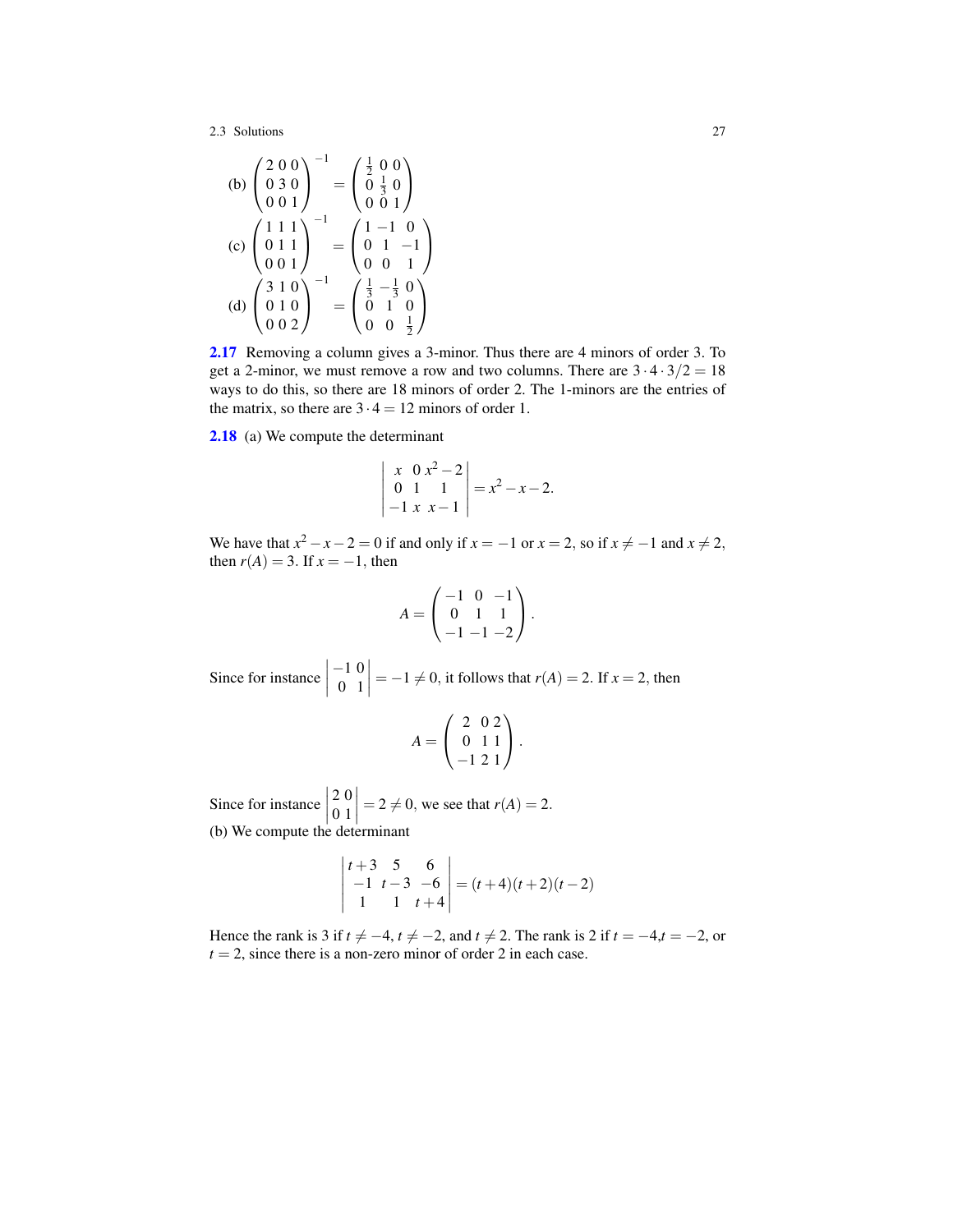**[2.19](#page-23-2)** The examples that are easiest to find, are  $2 \times 2$ -matrices *A*, *B* such that  $AB \neq 0$ but  $BA = 0$ . Then  $rk(AB) \geq 1$  and  $rk(BA) = 0$ . For instance we can choose

$$
A = \begin{pmatrix} 0 & 1 \\ 0 & 0 \end{pmatrix}, \quad B = \begin{pmatrix} 0 & 0 \\ 0 & 1 \end{pmatrix}
$$

Then  $AB = A$  has rank one, and  $BA = 0$  has rank zero.

[2.20](#page-23-3) We compute the minors in the coefficient matrix *A* and augmented matrix *A*ˆ in each case, and use this to determine the ranks and the number of solutions. (a)

$$
A = \begin{pmatrix} -2 & -3 & 1 \\ 4 & 6 & -2 \end{pmatrix}, \quad \hat{A} = \begin{pmatrix} -2 & -3 & 1 & 3 \\ 4 & 6 & -2 & 1 \end{pmatrix}
$$

We see that all three 2-minors in *A* are zero, so  $rk(A) = 1$  (since  $A \neq 0$ , the rank of *A* must be at least one). Moreover,  $rk(\hat{A}) = 2$  since the 2-minor obtained by keeping column 1 and 4 is non-zero:

$$
\begin{vmatrix} -2 & 3 \\ 4 & 1 \end{vmatrix} = -2 - 12 = -14 \neq 0
$$

Since  $rkA < rk\hat{A}$ , there are no solutions. (b)

$$
A = \begin{pmatrix} 1 & 1 & -1 & 1 \\ 2 & -1 & 1 & -3 \end{pmatrix}, \quad \hat{A} = \begin{pmatrix} 1 & 1 & -1 & 1 & 2 \\ 2 & -1 & 1 & -3 & 1 \end{pmatrix}
$$

We see that the first 2-minor in *A* is non-zero, since

$$
\begin{vmatrix} 1 & 1 \\ 2 & -1 \end{vmatrix} = -1 - 2 = -3 \neq 0
$$

This means that  $rk(A) = rk(\hat{A}) = 2$ , and that  $x_3$  and  $x_4$  are free variables. To find the solution of the system, we solve for the basic variables:

$$
\begin{array}{rcl}\nx_1 + x_2 &=& x_3 - x_4 + 2 \\
2x_1 - x_2 &=& -x_3 + 3x_4 + 1\n\end{array}\n\Rightarrow\n\begin{array}{rcl}\nx_1 &=& \frac{2}{3}x_4 + 1 \\
x_2 &=& x_3 - \frac{5}{3}x_4 + 1\n\end{array}
$$

(c)

$$
A = \begin{pmatrix} 1 & -1 & 2 & 1 \\ 2 & 1 & -1 & 3 \\ 1 & 5 & -8 & 1 \\ 4 & 5 & -7 & 7 \end{pmatrix}, \quad \hat{A} = \begin{pmatrix} 1 & -1 & 2 & 1 & 1 \\ 2 & 1 & -1 & 3 & 3 \\ 1 & 5 & -8 & 1 & 1 \\ 4 & 5 & -7 & 7 & 7 \end{pmatrix}
$$

We compute the determinant of *A* and see that  $|A| = 0$ . Next, we look for a 3-minor in *A* that is non-zero, and (after a while) try the one obtained by keeping the first three rows and column 1, 2 and 4: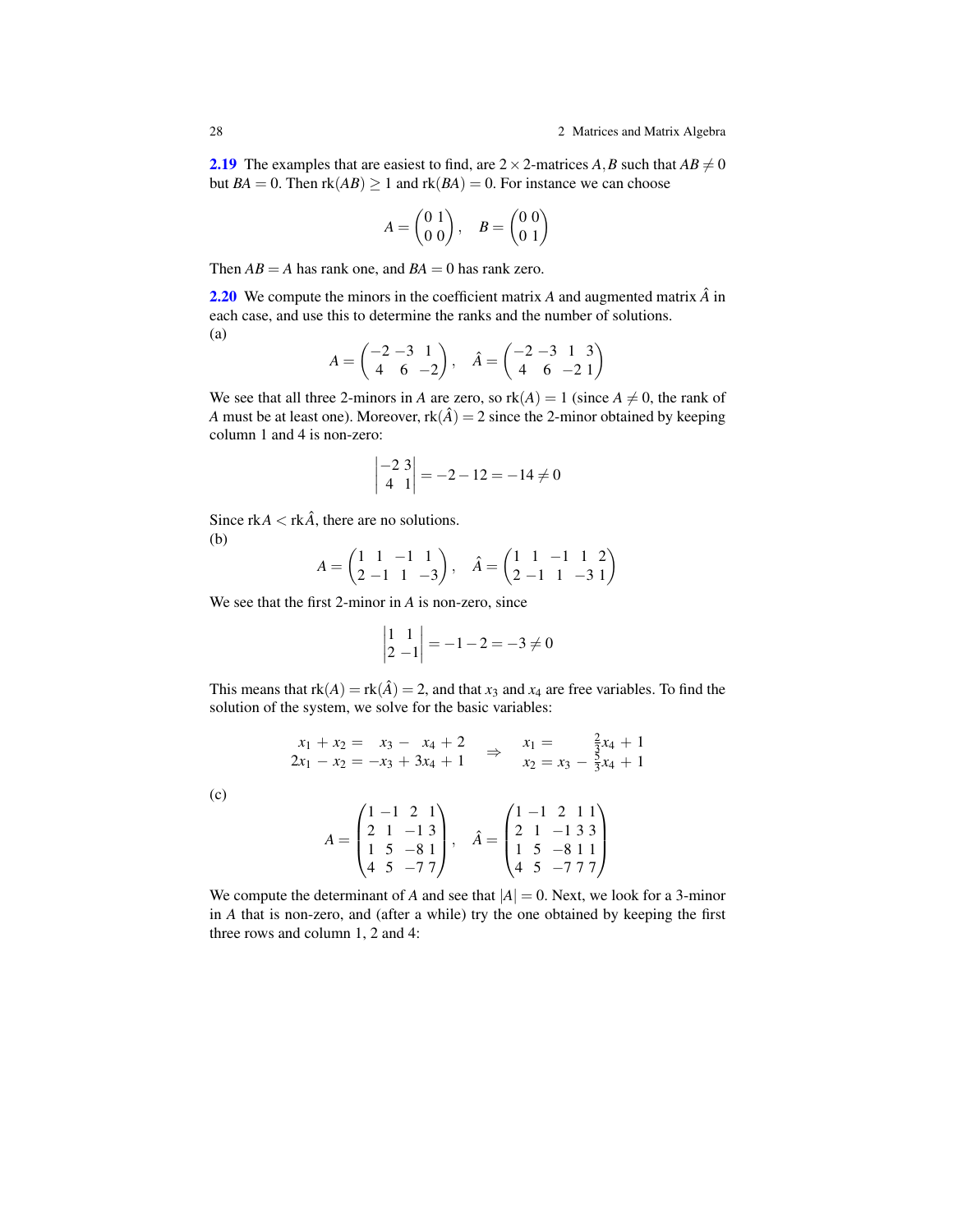$$
\begin{vmatrix} 1 & -1 & 1 \\ 2 & 1 & 3 \\ 1 & 5 & 1 \end{vmatrix} = 1(1 - 15) - 2(-1 - 5) + 1(-3 - 1) = -14 + 12 - 4 = -6 \neq 0
$$

Since the 3-minor is non-zero,  $rk(A) = 3$ . Since column 4 and 5 in  $\hat{A}$  are equal, all 4-minors in  $\hat{A}$  are zero, and  $rk(\hat{A}) = rk(A) = 3$ . This means that  $x_3$  is a free variable. To find the solution of the system, we use the first three equations to solve for the basic variables:

$$
x_1 - x_2 + x_4 = -2x_3 + 1 \n2x_1 + x_2 + 3x_4 = x_3 + 3 \nx_1 + 5x_2 + x_4 = 8x_3 + 1
$$
\n
$$
x_1 + x_2 + x_3 = 8x_3 + 1
$$
\n
$$
x_2 = \frac{5}{3}x_3 \nx_4 = 1
$$

(d)

$$
A = \begin{pmatrix} 1 & 1 & 2 & 1 \\ 2 & 3 & -1 & -2 \\ 4 & 5 & 3 & 0 \end{pmatrix}, \quad \hat{A} = \begin{pmatrix} 1 & 1 & 2 & 1 & 5 \\ 2 & 3 & -1 & -2 & 2 \\ 4 & 5 & 3 & 0 & 7 \end{pmatrix}
$$

We compute all four 3-minors in *A*, and see that they are all zero. The 2-minor obtained by keeping the first two rows and columns is non-zero:

$$
\begin{vmatrix} 1 & 1 \\ 2 & 3 \end{vmatrix} = 3 - 2 = 1 \neq 0
$$

Therefore,  $rk(A) = 2$ . We compute the 3-minors of  $\hat{A}$ , and try the one obtained by keeping column 1, 2 and 5:

$$
\begin{vmatrix} 1 & 1 & 5 \\ 2 & 3 & 2 \\ 4 & 5 & 7 \end{vmatrix} = 1(21 - 10) - 1(14 - 8) + 5(10 - 12) = 11 - 6 - 10 = -5 \neq 0
$$

Since  $rkA < rk\hat{A} = 3$ , there are no solutions.

**[2.21](#page-23-4)**  $A(\lambda x_1 + (1 - \lambda)x_2) = \lambda Ax_1 + (1 - \lambda)Ax_2 = \lambda b + (1 - \lambda)b = b$ . This shows that if  $x_1$  and  $x_2$  are different solutions, then so are all points on the straight line through  $x_1$  and  $x_2$ .

[2.22](#page-23-5) We compute the determinant of *A*, and by cofactor exppansion along the first row we get

$$
\det(A) = \begin{vmatrix} 1 & 3 & 2 \\ 2 & 5 & t \\ 4 & 7-t & -6 \end{vmatrix} = 1(-30 - t(7-t)) - 3(-12 - 4t) + 2(2(7-t) - 20)
$$

This means that  $det(A) = -6+t+t^2$ , and that  $det(A) = 0$  if and only if  $t^2 + t - 6 = 0$ , or when  $t = 2, -3$ . Hence  $rk(A) = 3$  for  $t \neq 2, -3$ , and  $rk(A) = 2$  when  $t = 2, -3$ since the 2-minor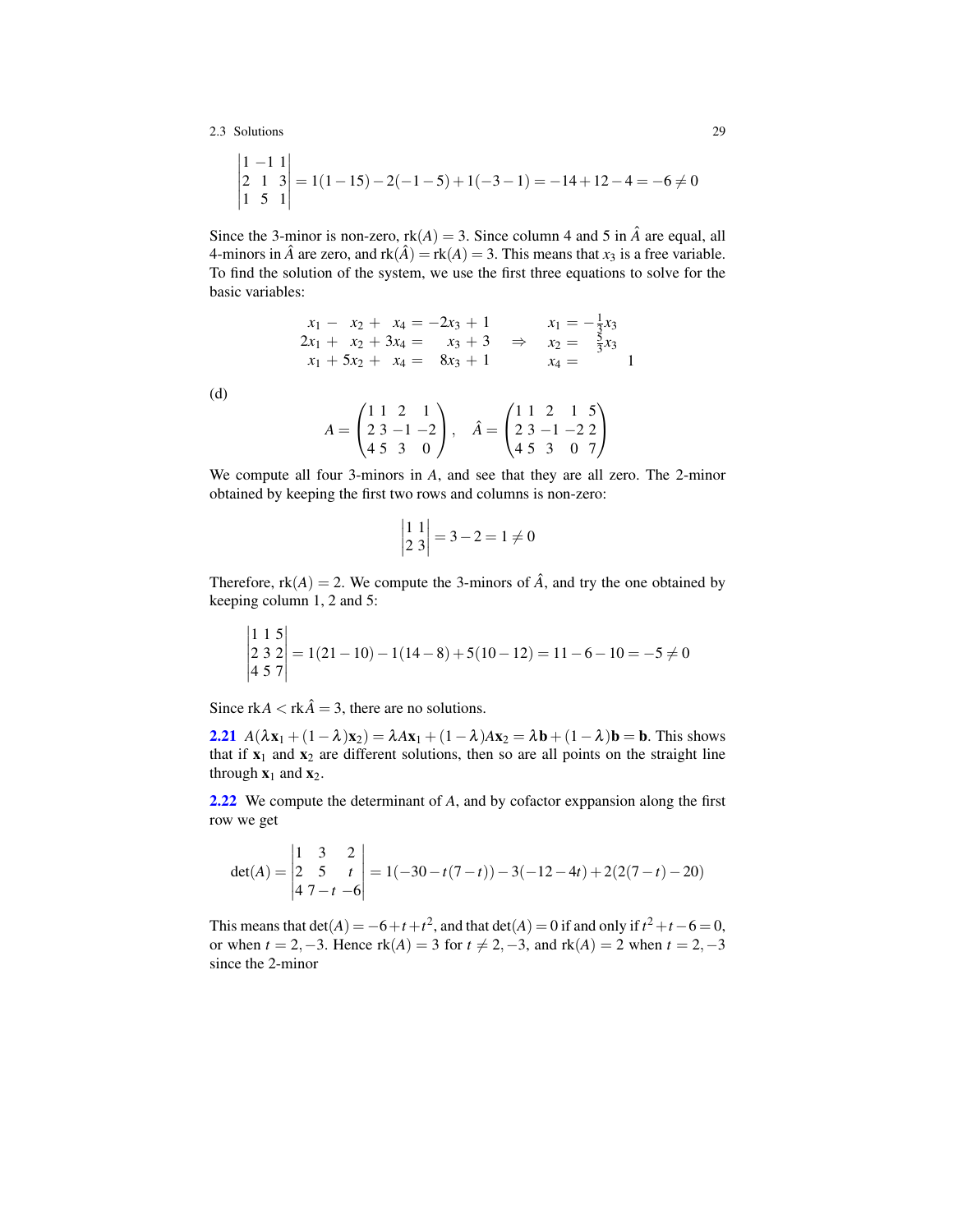30 2 Matrices and Matrix Algebra

$$
\begin{vmatrix} 1 & 3 \\ 2 & 5 \end{vmatrix} = 5 - 6 = -1 \neq 0
$$

is non-zero. When  $t = -3$ , the rank of *A* is two, and the augmented matrix  $\hat{A}$  is given by

$$
\hat{A} = \begin{pmatrix} 1 & 3 & 2 & 11 \\ 2 & 5 & -3 & 3 \\ 4 & 10 & -6 & 6 \end{pmatrix}
$$

We compute all four 3-minors of  $\hat{A}$ , and find that they are all zero. Therefore,  $rk(\hat{A}) = 2$  and the linear system has one degree of freedom. We can choose  $x_3$  free, and we can solve the first two equations for the basic variables  $x_1$  and  $x_2$ :

$$
\begin{array}{rcl}\nx_1 + 3x_2 &=& -2x_3 + 11 \\
2x_1 + 5x_2 &=& 3x_3 + 3\n\end{array} \Rightarrow \begin{array}{rcl}\nx_1 &=& 19x_3 - 46 \\
x_2 &=& -7x_3 + 19\n\end{array}
$$

#### [2.23](#page-23-6) Midterm Exam in GRA6035 24/09/2010, Problem 1

Since the augmented matrix of the system is in echelon form, we see that the system is consistent and has two free variables,  $x_3$  and  $x_5$ . Hence the correct answer is alternative 4.

#### [2.24](#page-24-0) Mock Midterm Exam in GRA6035 09/2010, Problem 1

Since the augmented matrix of the system is in echelon form, we see that the system is inconsistent. Hence the correct answer is alternative 4.

#### [2.25](#page-24-1) Midterm Exam in GRA6035 24/05/2011, Problem 3

Since the augmented matrix of the system is in echelon form, we see that the system is inconsistent. Hence the correct answer is alternative 1.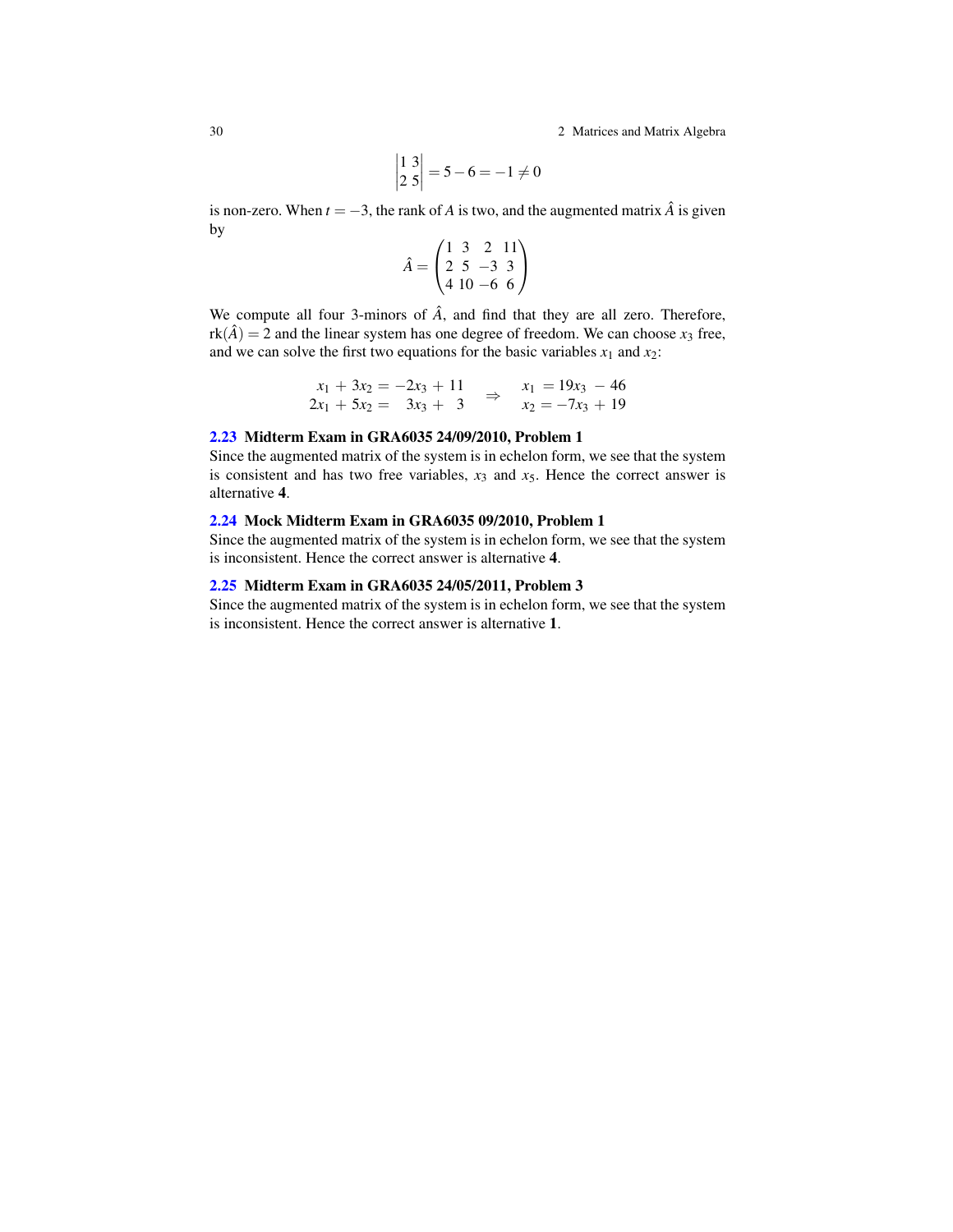# <span id="page-34-0"></span>Lecture 3 Vectors and Linear Independence

#### <span id="page-34-1"></span>3.1 Main concepts

An *m*-vector (or a column vector) **v** is an  $m \times 1$  matrix (or a matrix with a single column). We may add and subtract vectors, and multiply vectors by scalars. A vector w is a *linear combination* of the the collection  $\{v_1, v_2, \ldots, v_n\}$  of *m*-vectors if

$$
\mathbf{w} = c_1 \mathbf{v}_1 + c_2 \mathbf{v}_2 + \cdots + c_n \mathbf{v}_n
$$

for some numbers  $c_1, \ldots, c_n$ . This vector equation can be rewritten as a matrix equation  $A \cdot \mathbf{c} = \mathbf{w}$ , where *A* is the matrix with the vectors  $\mathbf{v}_1, \dots, \mathbf{v}_n$  as columns. This is an  $m \times n$  linear system.

We say that the collection  $\{v_1, v_2, \ldots, v_n\}$  of *m*-vectors is *linearly independent* if the vector equation

$$
c_1\mathbf{v}_1+c_2\mathbf{v}_2+\cdots+c_n\mathbf{v}_n=\mathbf{0}
$$

only has the trivial solution  $c_1 = c_2 = \cdots = c_n = 0$ , and *linearly dependent* if there are also non-trivial solutions. The vector equation can be reformulated as a linear system  $Ac = 0$ , and linearly independence (resp. dependence) corresponds to one unique solution (resp. infinitely many solutions). The vectors are linearly dependent if and only if one of the vectors can be written as a linear combination of the others.

**Lemma 3.1.** *Let A be the m*  $\times$  *n matrix with the vectors*  $\{v_1, v_2, \ldots, v_n\}$  *as columns.* 

- *1. If*  $m = n$ , then the vectors are linearly independent if and only if  $det(A) \neq 0$ .
- *2. In general, the rank of A is the maximal number of linearly independent vectors among*  $\{v_1, v_2, \ldots, v_n\}$ *. In particular, all vectors are linearly independent if and only if*  $rkA = n$ .

In fact, if we compute the rank of *A* by Gaussian elimination, the vectors corresponding to pivot columns are linearly independent.

[Problems](#page-35-0) Lecture 3 [Solutions](#page-37-0)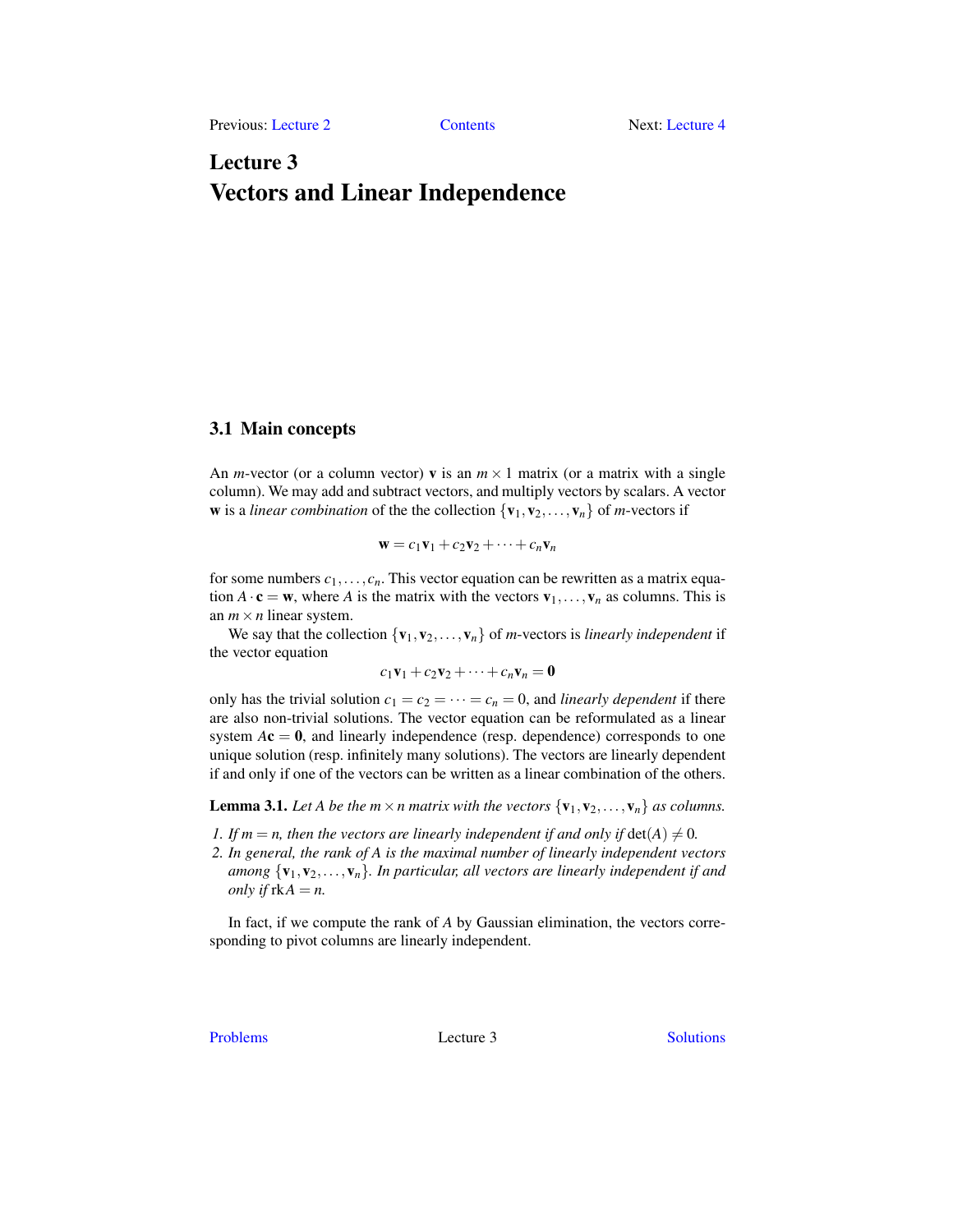# <span id="page-35-0"></span>3.2 Problems

**3.1.** Express the vector **w** as a linear combination of  $v_1$  and  $v_2$  when

$$
\mathbf{w} = \begin{pmatrix} 8 \\ 9 \end{pmatrix}, \quad \mathbf{v}_1 = \begin{pmatrix} 2 \\ 5 \end{pmatrix}, \quad \mathbf{v}_2 = \begin{pmatrix} -1 \\ 3 \end{pmatrix}
$$

Draw the three vectors in a two-dimensional coordinate system.

3.2. Determine if the following pairs of vectors are linearly independent:

(a) 
$$
\begin{pmatrix} -1 \\ 2 \end{pmatrix}
$$
,  $\begin{pmatrix} 3 \\ -6 \end{pmatrix}$  (b)  $\begin{pmatrix} 2 \\ -1 \end{pmatrix}$ ,  $\begin{pmatrix} 3 \\ 4 \end{pmatrix}$  (c)  $\begin{pmatrix} -1 \\ 1 \end{pmatrix}$ ,  $\begin{pmatrix} 1 \\ -1 \end{pmatrix}$ 

Draw the vectors in the plane in each case and explain geometrically.

3.3. Show that the following vectors are linearly dependent:

$$
\begin{pmatrix} 1 \\ 1 \\ 1 \end{pmatrix}, \quad \begin{pmatrix} 2 \\ 1 \\ 0 \end{pmatrix}, \quad \begin{pmatrix} 3 \\ 1 \\ 4 \end{pmatrix}, \quad \begin{pmatrix} 1 \\ 2 \\ -2 \end{pmatrix}
$$

3.4. Assume that a, b and c are linearly independent *m*-vectors.

- 1. Show that  $\mathbf{a} + \mathbf{b}$ ,  $\mathbf{b} + \mathbf{c}$  and  $\mathbf{a} + \mathbf{c}$  are linearly independent.
- 2. Is the same true of  $\mathbf{a} \mathbf{b}$ ,  $\mathbf{b} + \mathbf{c}$  and  $\mathbf{a} + \mathbf{c}$ ?

**3.5.** Let  $\mathbf{v}_1, \mathbf{v}_2, \ldots, \mathbf{v}_n$  be *m*-vectors. Show that at least one of the vectors can be written as a linear combinations of the others if and only if the vector equation

$$
x_1\mathbf{v}_1 + x_2\mathbf{v}_2 + \cdots + x_n\mathbf{v}_n = \mathbf{0}
$$

has non-trivial solutions.

3.6. Prove that the following vectors are linearly independent:

$$
\begin{pmatrix} 1 \\ 0 \\ 1 \end{pmatrix}, \quad \begin{pmatrix} 2 \\ 1 \\ 0 \end{pmatrix}, \quad \begin{pmatrix} 0 \\ 1 \\ 1 \end{pmatrix}
$$

**3.7.** Using the definition of rank of a matrix, prove that any set of *n* vectors in  $\mathbb{R}^m$ must be linearly dependent if  $n > m$ .

3.8. Show that the vectors

$$
\begin{pmatrix} 3 \\ 4 \\ -1 \\ 2 \end{pmatrix}
$$
 and 
$$
\begin{pmatrix} 0 \\ 1 \\ 0 \\ 1 \end{pmatrix}
$$

are linearly independent by computing a minor of order two.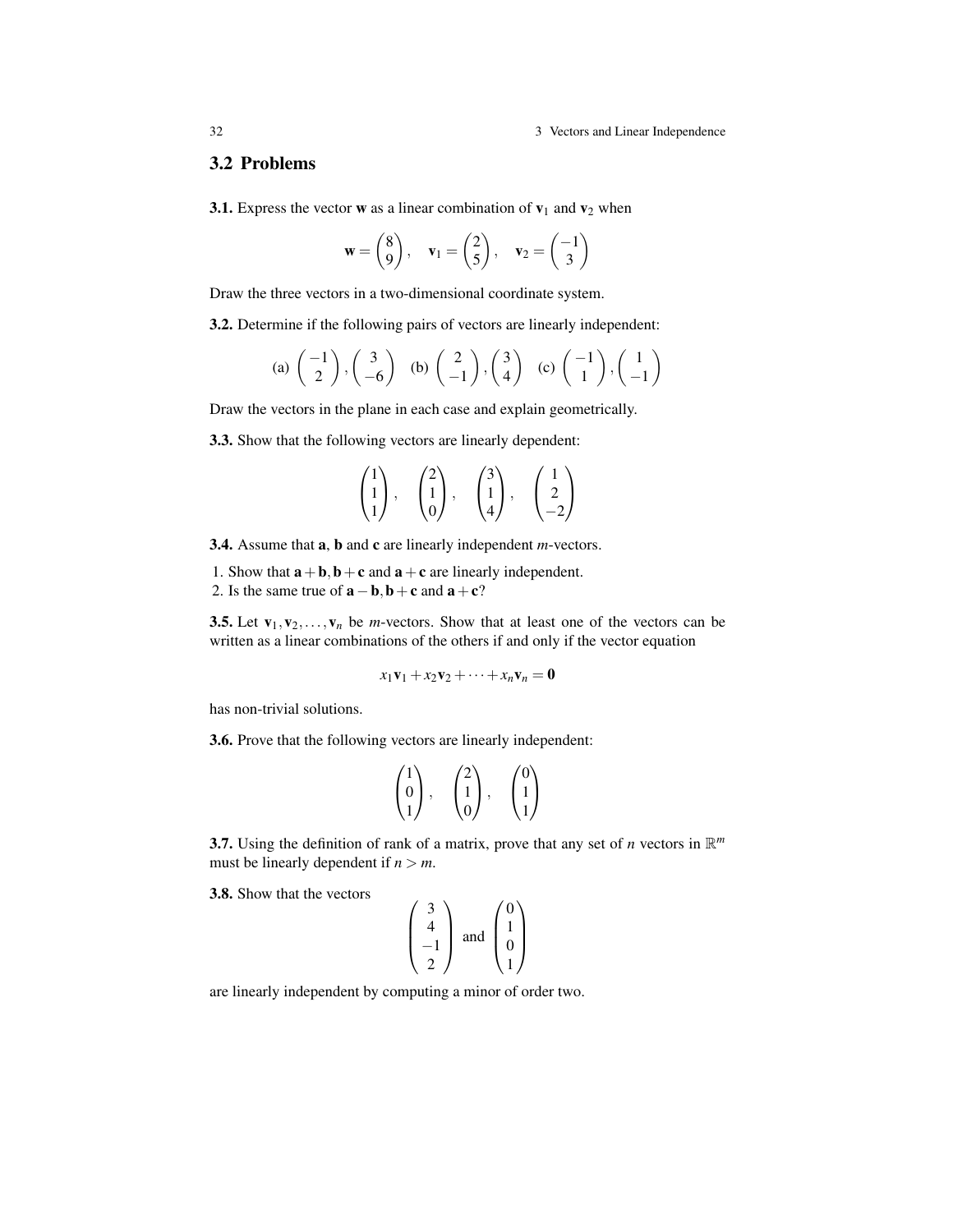#### 3.2 Problems 33

**3.9.** We consider the column vectors  $v_1, v_2, v_3$  of the matrix

$$
\begin{pmatrix} 1 & 2 & 4 \ 3 & 7 & 0 \ 5 & 11 & 8 \end{pmatrix}
$$

- 1. Show that the vectors  $\mathbf{v}_1, \mathbf{v}_2, \mathbf{v}_3$  are linearly dependent.
- 2. Find a non-trivial solution of  $x_1v_1 + x_2v_2 + x_3v_3 = 0$ , and use this solution to express one of the three vectors as a linear combination of the two others.

<span id="page-36-0"></span>**3.10.** We consider the column vectors  $v_1, v_2, v_3, v_4$  of the matrix

$$
\begin{pmatrix} 1 & 2 & 4 & -1 \\ 3 & 7 & 0 & 4 \\ 5 & 11 & 8 & 2 \\ -2 & -5 & 4 & -5 \end{pmatrix}
$$

- 1. Show that the vectors  $\mathbf{v}_1, \mathbf{v}_2, \mathbf{v}_3, \mathbf{v}_4$  are linearly dependent.
- 2. Are there three linearly independent vectors among these four vectors? If not, what about two linearly independent vectors among them?

<span id="page-36-1"></span>**3.11.** Let *A* be any matrix. The *Gram matrix* of *A* is the square matrix  $A<sup>T</sup>A$ . A theorem states that for any matrix *A*, we have that

$$
rk(A) = rk(A^T A)
$$

Use this theorem to find the rank of the following matrices:

a) 
$$
A = \begin{pmatrix} 1 & 2 \\ 2 & 4 \\ 3 & 6 \\ 4 & 8 \end{pmatrix}
$$
 b)  $A = \begin{pmatrix} 1 & 2 \\ 2 & -1 \\ 3 & 6 \end{pmatrix}$ 

<span id="page-36-2"></span>**3.12.** Let *A* be any  $m \times n$ -matrix. We define the *null space* of *A* to be the collection of all *n*-vectors **x** such that  $Ax = 0$ . In other words, the null space of *A* is the solution set of the homogeneous linear system  $Ax = 0$ .

1. Show that the null space of *A* is equal to the null space of the Gram matrix  $A<sup>T</sup>A$ . 2. Prove that  $rk(A) = rk(A^T A)$ .

# <span id="page-36-3"></span>3.13. Midterm Exam in GRA6035 on 24/09/2010, Problem 2

Consider the set of vectors  $\mathscr{B} = {\mathbf{v}_1, \mathbf{v}_2, \mathbf{v}_3}$ , where

$$
\mathbf{v}_1 = \begin{pmatrix} 2 \\ 3 \\ -1 \end{pmatrix}, \quad \mathbf{v}_2 = \begin{pmatrix} 1 \\ 2 \\ 1 \end{pmatrix}, \quad \mathbf{v}_3 = \begin{pmatrix} 0 \\ 1 \\ h \end{pmatrix}
$$

and *h* is a parameter. Which statement is true?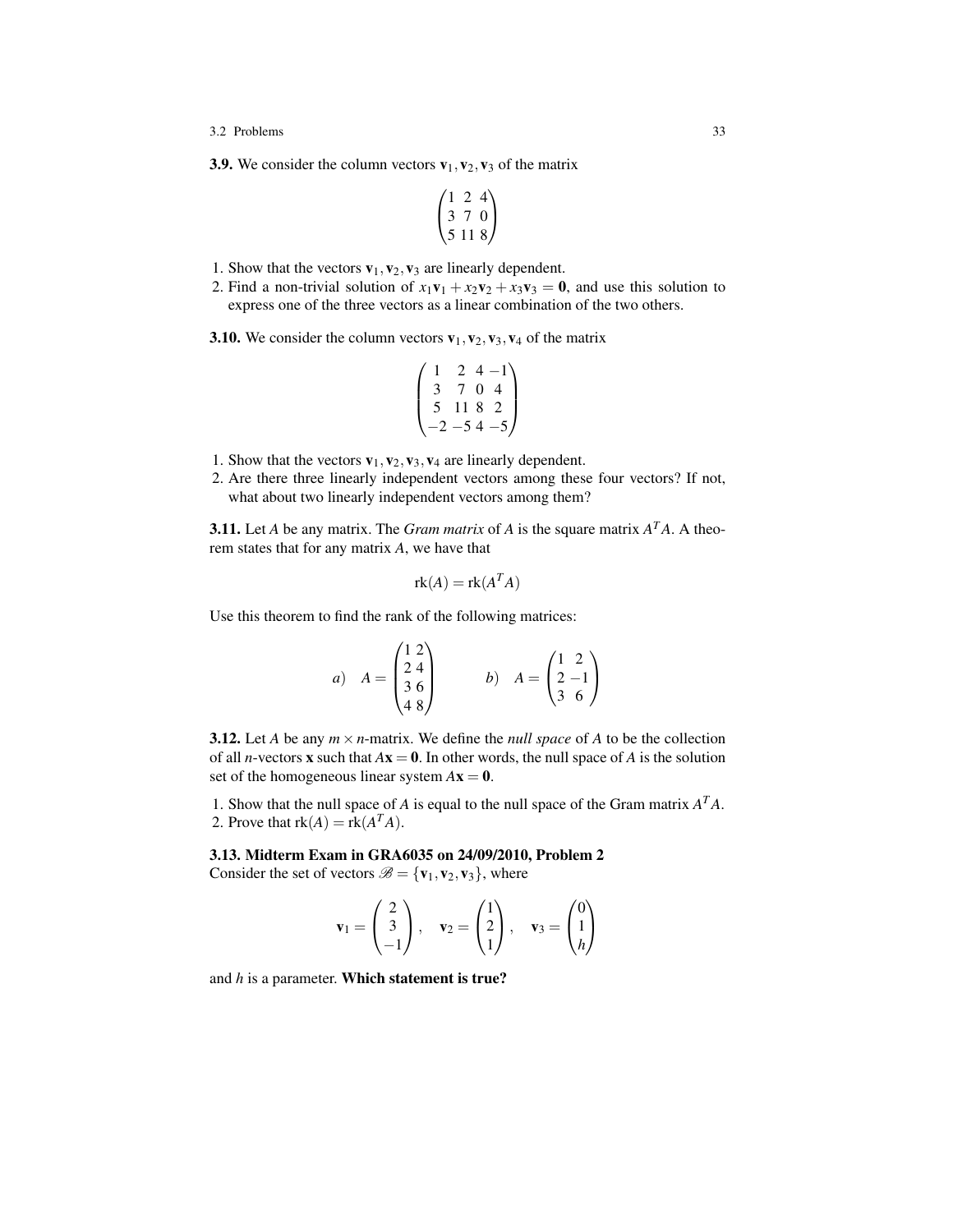34 34 34 35 Vectors and Linear Independence

- 1. B is a linearly independent set of vectors for all *h*
- 2.  $\mathcal{B}$  is a linearly independent set of vectors exactly when  $h = 3$
- 3. B is a linearly independent set of vectors exactly when  $h \neq 1/7$
- 4. B is a linearly independent set of vectors exactly when  $h \neq 3$

5. I prefer not to answer.

#### <span id="page-37-0"></span>3.14. Mock Midterm Exam in GRA6035 on 09/2010, Problem 1

Consider the vector **w** and the set of vectors  $\mathcal{B} = {\mathbf{v}_1, \mathbf{v}_2, \mathbf{v}_3}$ , where

$$
\mathbf{w} = \begin{pmatrix} -4 \\ 3 \\ h \end{pmatrix}, \quad \mathbf{v}_1 = \begin{pmatrix} 1 \\ -1 \\ -2 \end{pmatrix}, \quad \mathbf{v}_2 = \begin{pmatrix} 5 \\ -4 \\ -7 \end{pmatrix}, \quad \mathbf{v}_3 = \begin{pmatrix} -3 \\ 1 \\ 0 \end{pmatrix}
$$

## Which statement is true?

- 1. w is a linear combination of the vectors in  $\mathscr{B}$  for all values of *h*
- 2. w is a linear combination of the vectors in  $\mathcal{B}$  exactly when  $h \neq 5$
- 3. w is a linear combination of the vectors in  $\mathcal{B}$  exactly when  $h = 5$
- 4. w is not a linear combination of the vectors in  $\mathcal{B}$  for any value of *h* 5. I prefer not to answer.

#### <span id="page-37-1"></span>3.15. Midterm Exam in GRA6035 on 24/05/2011, Problem 3

Consider the set of vectors  $\mathscr{B} = {\mathbf{v}_1, \mathbf{v}_2, \mathbf{v}_3}$ , where

$$
\mathbf{v}_1 = \begin{pmatrix} 2 \\ 3 \\ -1 \end{pmatrix}, \quad \mathbf{v}_2 = \begin{pmatrix} 1 \\ 2 \\ 1 \end{pmatrix}, \quad \mathbf{v}_3 = \begin{pmatrix} h+1 \\ h \\ h-2 \end{pmatrix}
$$

and *h* is a parameter. Which statement is true?

- 1.  $\mathcal{B}$  is a linearly independent set of vectors for all  $h$
- 2.  $\mathscr{B}$  is a linearly independent set of vectors exactly when  $h = 0$
- 3. B is a linearly independent set of vectors exactly when  $h \neq 5$
- 4. B is a linearly independent set of vectors exactly when  $h \neq -1$
- 5. I prefer not to answer.

# 3.3 Solutions

**[3.1](#page-35-0)** We must find numbers  $c_1$  and  $c_2$  so that

$$
\begin{pmatrix} 8 \ 9 \end{pmatrix} = c_1 \begin{pmatrix} 2 \ 5 \end{pmatrix} + c_2 \begin{pmatrix} -1 \ 3 \end{pmatrix} \Rightarrow \begin{pmatrix} 2 & -1 \ 5 & 3 \end{pmatrix} \begin{pmatrix} c_1 \ c_2 \end{pmatrix} = \begin{pmatrix} 8 \ 9 \end{pmatrix}
$$

Multiplying with the inverse from the left, we get that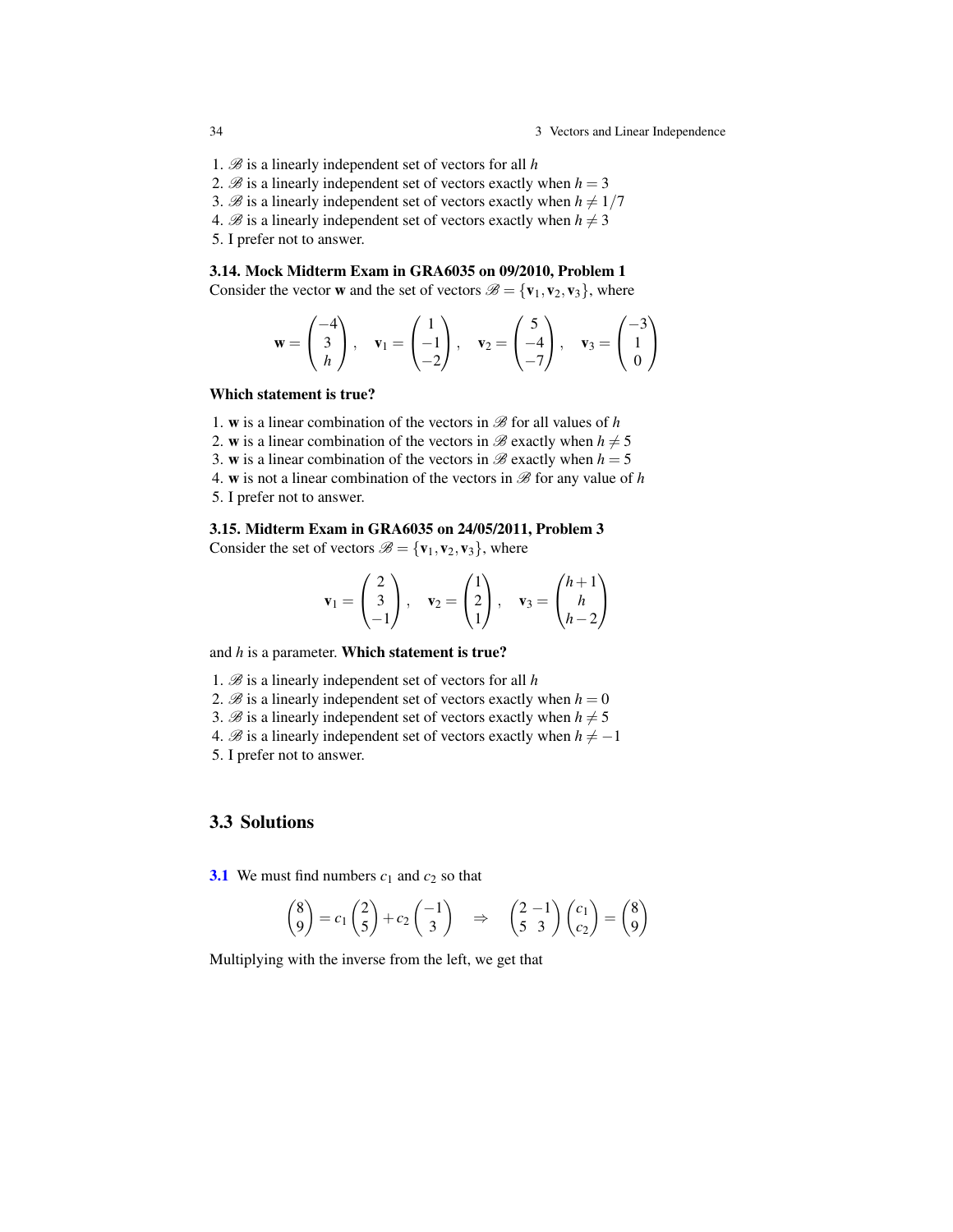$$
\begin{pmatrix} c_1 \\ c_2 \end{pmatrix} = \begin{pmatrix} 2 & -1 \\ 5 & 3 \end{pmatrix}^{-1} \begin{pmatrix} 8 \\ 9 \end{pmatrix} = \frac{1}{11} \begin{pmatrix} 3 & 1 \\ -5 & 2 \end{pmatrix} \begin{pmatrix} 8 \\ 9 \end{pmatrix} = \begin{pmatrix} 3 \\ -2 \end{pmatrix}
$$

Hence  $c_1 = 3$  and  $c_2 = -2$ .

[3.2](#page-35-1) We form the  $2 \times 2$ -matrix with the pair of vectors as columns in each case. We know that the vectors are linearly independent if and only if the determinant of the matrix is non-zero; therefore we compute the determinant in each case:

a) 
$$
\begin{vmatrix} -1 & 3 \\ 2 & -6 \end{vmatrix} = 0
$$
 b)  $\begin{vmatrix} 2 & 3 \\ -1 & 4 \end{vmatrix} = 11 \neq 0$  c)  $\begin{vmatrix} -1 & 1 \\ 1 & -1 \end{vmatrix} = 0$ 

It follows that the vectors in b) are linearly independent, while the vectors in a) and the vectors in c) are linearly dependent.

An alternative solution is to consider the vector equation  $c_1v_1+c_2v_2 = 0$  for each pair of vectors  $\mathbf{v}_1, \mathbf{v}_2$  and solve the equation. The equation has non-trivial solutions (one degree of freedom) in a) and c), but only the trivial solution  $c_1 = c_2 = 0$  in b). The conclusion is therefore the same as above.

[3.3](#page-35-2) We consider the vector equation

$$
c_1\begin{pmatrix}1\\1\\1\end{pmatrix} + c_2\begin{pmatrix}2\\1\\0\end{pmatrix} + c_3\begin{pmatrix}3\\1\\4\end{pmatrix} + c_4\begin{pmatrix}1\\2\\-2\end{pmatrix} = \begin{pmatrix}1 & 2 & 3 & 1\\1 & 1 & 1 & 2\\1 & 0 & 4 & -2\end{pmatrix}\begin{pmatrix}c_1\\c_2\\c_3\\c_4\end{pmatrix} = \begin{pmatrix}0\\0\\0\end{pmatrix}
$$

We use elementary row operations to simplify the coefficient matrix of this linear system:

$$
\begin{pmatrix} 1 & 2 & 3 & 1 \\ 1 & 1 & 1 & 2 \\ 1 & 0 & 4 & -2 \end{pmatrix} \Rightarrow \begin{pmatrix} 1 & 2 & 3 & 1 \\ 0 & -1 & -2 & 1 \\ 0 & -2 & 1 & -3 \end{pmatrix} \Rightarrow \begin{pmatrix} 1 & 2 & 3 & 1 \\ 0 & -1 & -2 & 1 \\ 0 & 0 & 5 & -5 \end{pmatrix}
$$

We see that the linear system has one degree of freedom, and therefore there are non-trivial solutions. Hence the vectors are linearly dependent.

An alternative solution is to argue that the coefficient matrix can maximally have rank 3, and therefore must have at least one degree of freedom.

[3.4](#page-35-3) For the vectors in a), we consider the vector equation

$$
c_1(\mathbf{a}+\mathbf{b})+c_2(\mathbf{b}+\mathbf{c})+c_3(\mathbf{a}+\mathbf{c})=\mathbf{0} \Leftrightarrow (c_1+c_3)\mathbf{a}+(c_1+c_2)\mathbf{b}+(c_2+c_3)\mathbf{c}=\mathbf{0}
$$

Since  $\mathbf{a}, \mathbf{b}, \mathbf{c}$  are linearly independent, this gives the equations

$$
\begin{array}{ccc}\nc_1 & +c_3 = 0 \\
c_1 + c_2 & = 0 \\
c_2 + c_3 = 0\n\end{array}\n\Leftrightarrow\n\begin{pmatrix}\n1 & 0 & 1 \\
1 & 1 & 0 \\
0 & 1 & 1\n\end{pmatrix}\n\begin{pmatrix}\nc_1 \\
c_2 \\
c_3\n\end{pmatrix} = \begin{pmatrix}\n0 \\
0 \\
0\n\end{pmatrix}
$$

But the determinant of the coefficient matrix is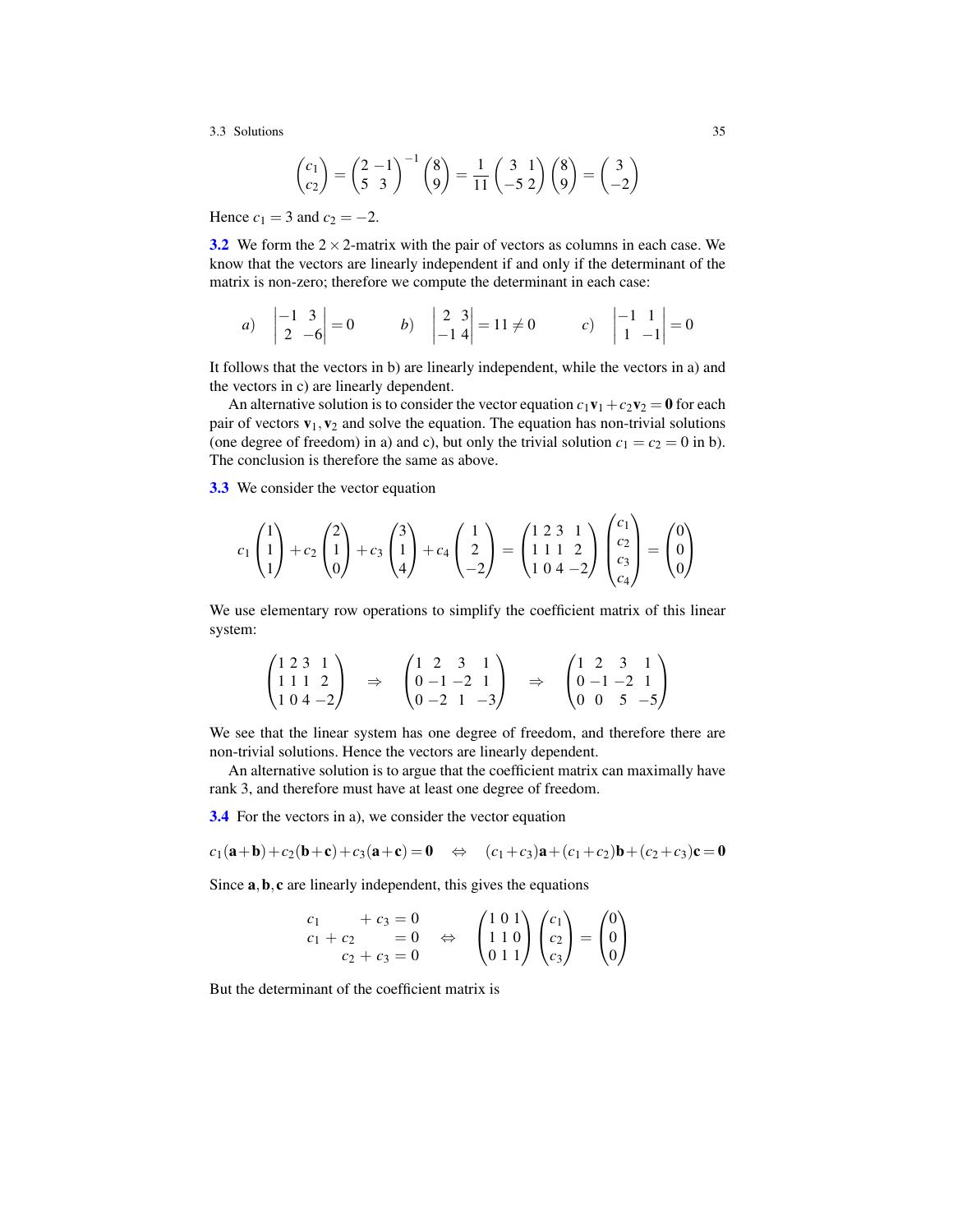36 36 36 36 36 36 36 36 37 Vectors and Linear Independence

$$
\begin{vmatrix} 1 & 0 & 1 \\ 1 & 1 & 0 \\ 0 & 1 & 1 \end{vmatrix} = 1(1) - 1(-1) = 2 \neq 0
$$

so the only solution is the trivial solutions. Hence the vectors are linearly independent. For the vectors in b), we consider the vector equation

$$
c_1(a - b) + c_2(b + c) + c_3(a + c) = 0 \Leftrightarrow (c_1 + c_3)a + (-c_1 + c_2)b + (c_2 + c_3)c = 0
$$

Since  $\mathbf{a}, \mathbf{b}, \mathbf{c}$  are linearly independent, this gives the equations

$$
\begin{array}{ccc}\nc_1 & +c_3 = 0 \\
-c_1 + c_2 & = 0 \\
c_2 + c_3 = 0\n\end{array}\n\Leftrightarrow\n\begin{pmatrix}\n1 & 0 & 1 \\
-1 & 1 & 0 \\
0 & 1 & 1\n\end{pmatrix}\n\begin{pmatrix}\nc_1 \\
c_2 \\
c_3\n\end{pmatrix} = \begin{pmatrix}\n0 \\
0 \\
0\n\end{pmatrix}
$$

But the determinant of the coefficient matrix is

 $\mathcal{L}$ 

$$
\begin{vmatrix} 1 & 0 & 1 \\ -1 & 1 & 0 \\ 0 & 1 & 1 \end{vmatrix} = 1(1) - (-1)(-1) = 0
$$

so there is at least one degree of freedom and non-trivial solutions. Hence the vectors are linearly dependent.

[3.5](#page-35-4) Let  $\mathbf{v}_1, \mathbf{v}_2, \dots, \mathbf{v}_n$  be *m*-vectors. We consider the following statements:

1. At least one of the vectors can be written as a linear combinations of the others.

2. The vector equation  $x_1v_1 + x_2v_2 + \cdots + x_nv_n = 0$  has non-trivial solutions.

We must show that  $(a) \Leftrightarrow (b)$ . If statement (a) holds, then one of the vectors, say  $v_n$ , can be written as a linear combination of the other vectors,

$$
\mathbf{v}_n = c_1 \mathbf{v}_1 + c_2 \mathbf{v}_2 + \cdots + c_{n-1} \mathbf{v}_{n-1}
$$

This implies that

$$
c_1v_1 + c_2v_2 + \cdots + c_{n-1}v_{n-1} + (-1)v_{n} = 0
$$

which is a non-trivial solution (since  $c_n = -1 \neq 0$ ). So (a) implies (b). Conversely, if (b) holds, then there is a non-trivial solution to the vector equation

$$
c_1\mathbf{v}_1+c_2\mathbf{v}_2+\cdots+c_{n-1}\mathbf{v}_{n-1}+c_n\mathbf{v}_n=\mathbf{0}
$$

So at least one of the variables are non-zero; say  $c_n \neq 0$ . Then we can rewrite this vector equation as

$$
\mathbf{v}_n = -\frac{1}{c_n}(c_1\mathbf{v}_1 + c_2\mathbf{v}_2 + \dots + c_{n-1}\mathbf{v}_{n-1})
$$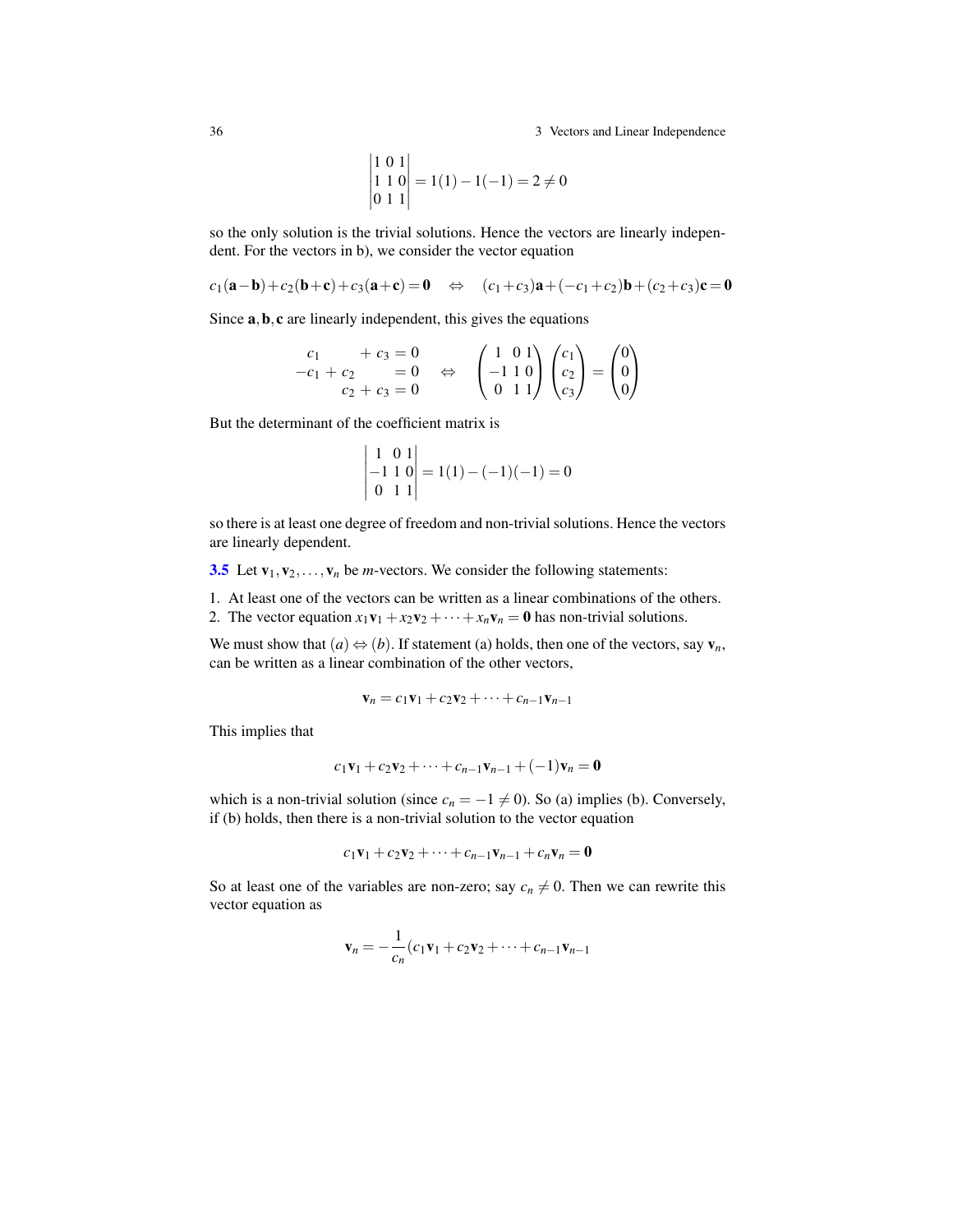Hence one of the vectors can be written as a linear combination of the others, and (b) implies (a).

[3.6](#page-35-5) We compute the determinant

$$
\begin{vmatrix} 1 & 2 & 0 \\ 0 & 1 & 1 \\ 1 & 0 & 1 \end{vmatrix} = 1(1) + 1(2) = 3
$$

Since the determinant is non-zero, the vectors are linearly independent.

[3.7](#page-35-6) We consider *n* vectors in  $\mathbb{R}^m$ , and form the  $m \times n$ -matrix with these vectors as columns. Since  $n > m$ , the maximal rank that the matrix can have is  $m$ , and therefore the corresponding homogeneous linear system has at least  $n - m > 0$  degrees of freedom. Therefore, the vectors must be linearly dependent.

[3.8](#page-35-7) We form the matrix with the two vectors as columns, and compute the 2-minor obtained by deleting the last two rows. We get

$$
\begin{vmatrix} 3 & 0 \\ 4 & 1 \end{vmatrix} = 3 \neq 0
$$

Hence the matrix has rank two, and there are no degrees of freedom. Therefore, the vectors are linearly independent.

[3.9](#page-35-8) We reduce the matrix to an echelon form using elementary row operations:

$$
\begin{pmatrix} 1 & 2 & 4 \ 3 & 7 & 0 \ 5 & 11 & 8 \end{pmatrix} \Rightarrow \begin{pmatrix} 1 & 2 & 4 \ 0 & 1 & -12 \ 0 & 1 & -12 \end{pmatrix} \Rightarrow \begin{pmatrix} 1 & 2 & 4 \ 0 & 1 & -12 \ 0 & 0 & 0 \end{pmatrix}
$$

We see that the vector equation  $x_1v_1 + x_2v_2 + x_3v_3 = 0$  has one degree of freedom, and it follows that the vectors are linearly dependent. Moreover, we see that  $x_3$  is a free variable and that the solutions are given by

$$
x_2 = 12x_3, \quad x_1 = -2(12x_3) - 4x_3 = -28x_3
$$

In particular, one solution is  $x_1 = -28$ ,  $x_2 = 12$ ,  $x_3 = 1$ . This implies that

$$
-28v_1 + 12v_2 + v_3 = 0 \quad \Rightarrow \quad v_3 = 28v_1 - 12v_2
$$

[3.10](#page-36-0) We use elementary row operations to reduce the matrix to an echelon form:

$$
\begin{pmatrix} 1 & 2 & 4 & -1 \ 3 & 7 & 0 & 4 \ 5 & 11 & 8 & 2 \ -2 & -5 & 4 & -5 \end{pmatrix} \Rightarrow \begin{pmatrix} 1 & 2 & 4 & -1 \ 0 & 1 & -12 & 7 \ 0 & 1 & -12 & 7 \ 0 & -1 & 12 & -7 \end{pmatrix} \Rightarrow \begin{pmatrix} 1 & 2 & 4 & -1 \ 0 & 1 & -12 & 7 \ 0 & 0 & 0 & 0 \ 0 & 0 & 0 & 0 \end{pmatrix}
$$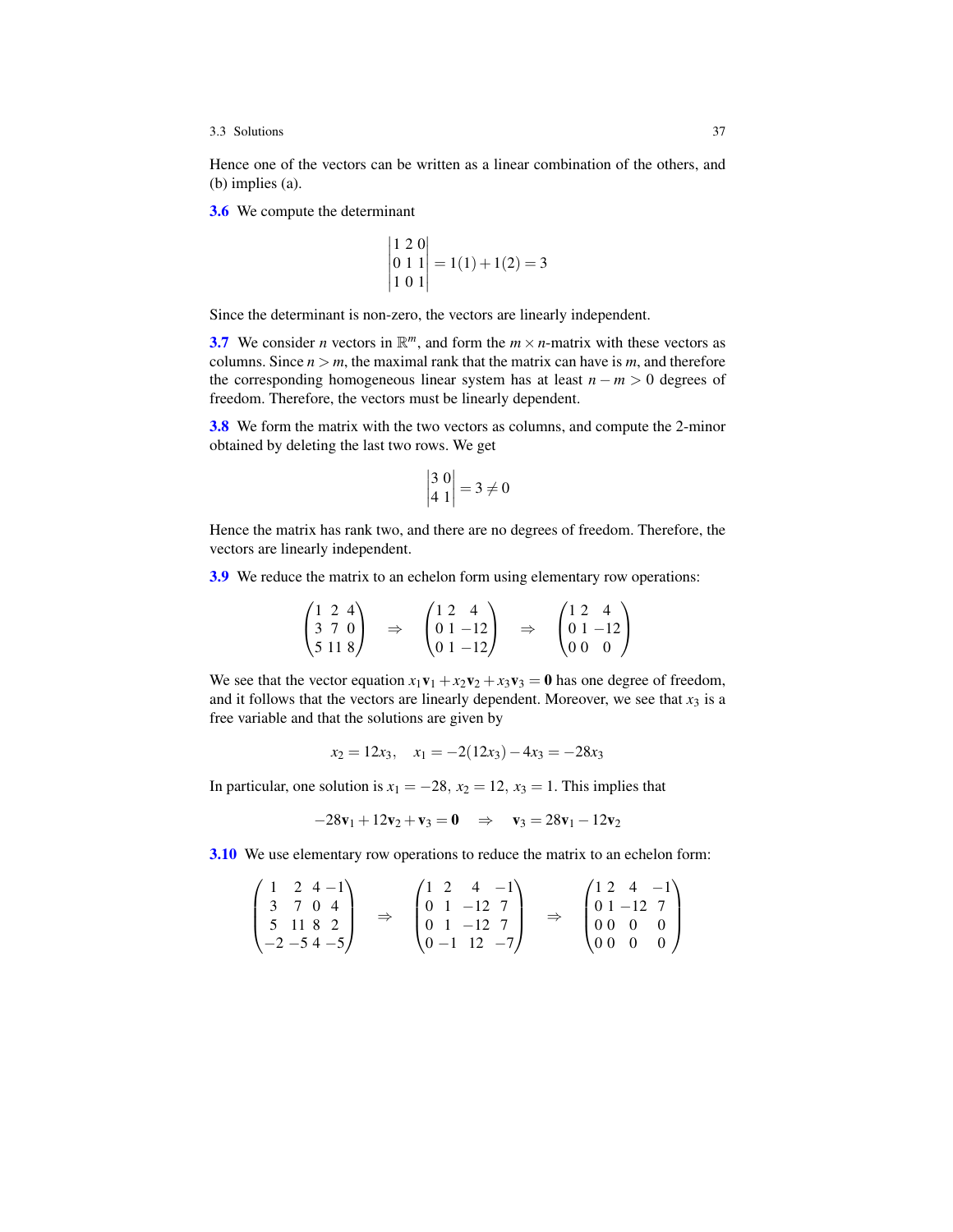38 3 Vectors and Linear Independence

We see that there are are two degrees of freedom, since the matrix has rank 2. Therefore, the vectors  $\mathbf{v}_1, \mathbf{v}_2, \mathbf{v}_3, \mathbf{v}_4$  are linearly dependent, and there are not three linearly independent vectors among them either. However, there are two linearly independent column vectors since the rank is two. In fact,  $v_1$  and  $v_2$  are linearly independent since there are pivot positions in column 1 and 2.

**[3.11](#page-36-1)** We compute the Gram matrix  $A<sup>T</sup>A$  and its determinant in each case: For the matrix in a) we have

$$
ATA = \begin{pmatrix} 1 & 2 \\ 2 & 4 \\ 3 & 6 \\ 4 & 8 \end{pmatrix} \begin{pmatrix} 1 & 2 \\ 2 & 4 \\ 3 & 6 \\ 4 & 8 \end{pmatrix} = \begin{pmatrix} 30 & 60 \\ 60 & 120 \end{pmatrix} \Rightarrow \det(ATA) = \begin{vmatrix} 30 & 60 \\ 60 & 120 \end{vmatrix} = 0
$$

This means that  $rk(A) < 2$ , and we see that  $rk(A) = 1$  since  $A \neq 0$ . For the matrix in b) we have

$$
A^T A = \begin{pmatrix} 1 & 2 \\ 2 & -1 \\ 3 & 6 \end{pmatrix}^T \begin{pmatrix} 1 & 2 \\ 2 & -1 \\ 3 & 6 \end{pmatrix} = \begin{pmatrix} 14 & 18 \\ 18 & 41 \end{pmatrix} \Rightarrow \det(A^T A) = \begin{vmatrix} 14 & 18 \\ 18 & 41 \end{vmatrix} = 250
$$

This means that  $rk(A) = 2$ .

**[3.12](#page-36-2)** To show that the null space of *A* equals the null space of  $A<sup>T</sup>A$ , we have to show that  $A\mathbf{x} = \mathbf{0}$  and  $A^T A\mathbf{x} = \mathbf{0}$  have the same solutions. It is clear that multiplication with  $A<sup>T</sup>$  from the left gives

$$
A\mathbf{x} = \mathbf{0} \quad \Rightarrow \quad A^T A\mathbf{x} = \mathbf{0}
$$

so any solution of  $A\mathbf{x} = \mathbf{0}$  is also a solution of  $A^T A\mathbf{x} = \mathbf{0}$ . Conversely, suppose that **x** is a solution of  $A^T A x = 0$ , and write

$$
\begin{pmatrix} h_1 \\ h_2 \\ \cdots \\ h_m \end{pmatrix} = A\mathbf{x}
$$

Then we have

$$
A^T A \mathbf{x} = \mathbf{0} \quad \Rightarrow \quad \mathbf{x}^T A^T A \mathbf{x} = \mathbf{0}
$$

by left multiplication by  $x^T$  on both sides. This means that

$$
\mathbf{x}^T A^T A \mathbf{x} = (A\mathbf{x})^T (A\mathbf{x}) = 0 \quad \Rightarrow \quad h_1^2 + h_2^2 + \dots + h_m^2 = 0
$$

The last equation implies that  $h_1 = h_2 = \cdots = h_m = 0$ ; that is, that  $A\mathbf{x} = \mathbf{0}$ . This means that any solution of  $A^T A x = 0$  is also a solution of  $A x = 0$ . Hence the two solution sets are equal, and this proves a). To prove b), consider the two linear systems  $A\mathbf{x} = \mathbf{0}$  and  $\mathbf{A}^T A\mathbf{x} = \mathbf{0}$  in *n* variables. Since the two linear systems have the same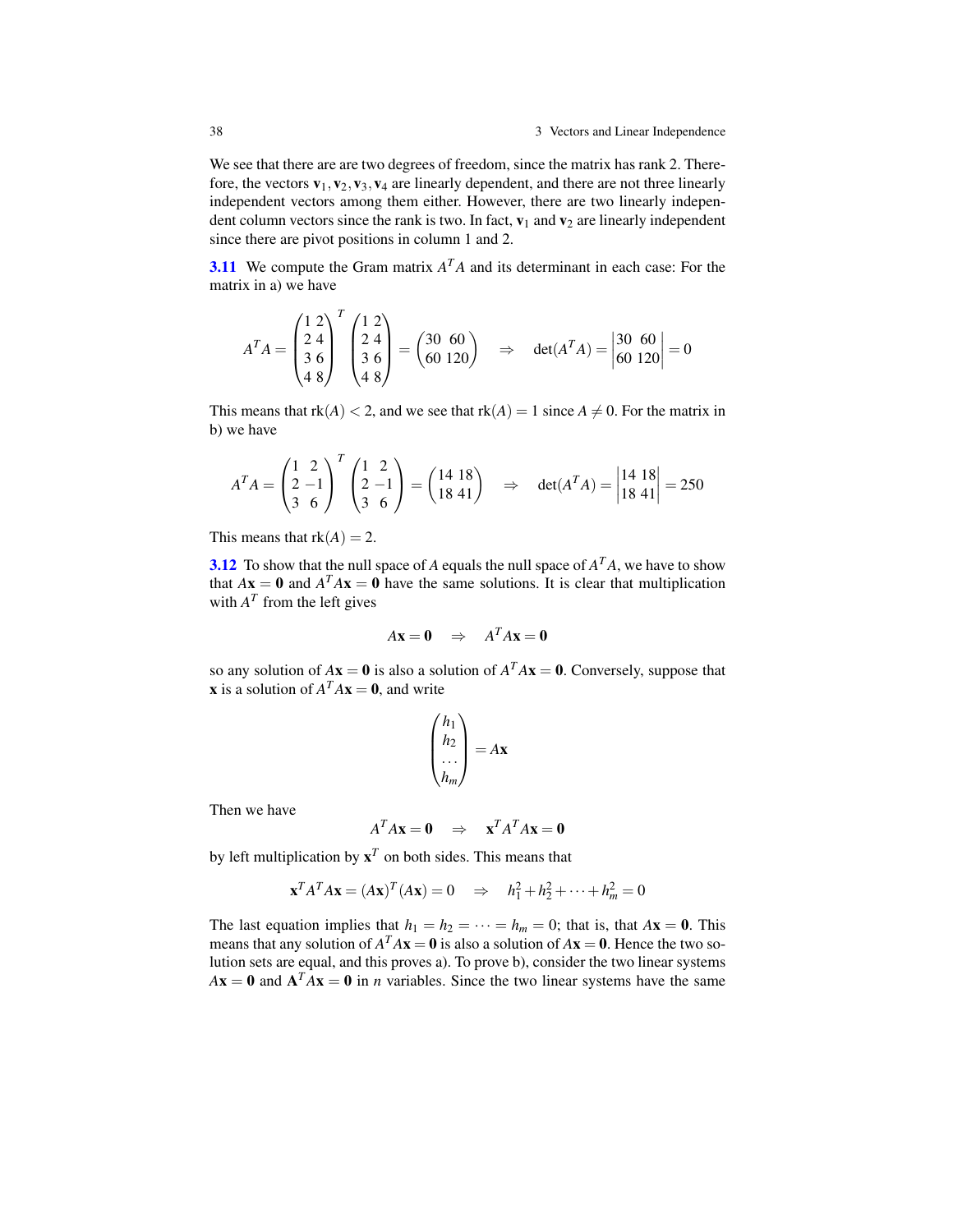solutions, they must have the same number *d* of free variables. This gives

$$
rk(A) = n - d, \quad rk(A^T A) = n - d
$$

so  $rk(A) = rk(A^T A)$ .

[3.13](#page-36-3) Midterm Exam in GRA6035 24/09/2010, Problem 2

We compute the determinant

$$
\begin{vmatrix} 2 & 1 & 0 \\ 3 & 2 & 1 \\ -1 & 1 & h \end{vmatrix} = h - 3
$$

Hence the vectors are linearly independent exactly when  $h \neq 3$ , and the correct answer is alternative D. This question can also be answered using Gauss elimination.

### [3.14](#page-37-0) Mock Midterm Exam in GRA6035 09/2010, Problem 1

The vector  $w$  is a linear combination of the vectors in  $\mathscr B$  if and only if the linear system

$$
x_1\begin{pmatrix}1\\-1\\-2\end{pmatrix} + x_2\begin{pmatrix}5\\-4\\-7\end{pmatrix} + x_3\begin{pmatrix}-3\\1\\0\end{pmatrix} = \begin{pmatrix}-4\\3\\h\end{pmatrix}
$$

is consistent. We write down the augmented matrix of the system and reduce it to echelon form  $\mathcal{L}$  $\frac{1}{4}$ 

| $(1\quad 5\quad -3\quad -4)$ |  | $(15 - 3 - 4)$           |
|------------------------------|--|--------------------------|
| $[-1 -4 1 3]$                |  | $- \rightarrow 01 -2 -1$ |
| $\{-2 - 7 \ 0 \ h \}$        |  | $(000 h-5)$              |

The system is consistent if and only if  $h = 5$ . Hence the correct answer is alternative C. This question can also be answered using minors.

# [3.15](#page-37-1) Midterm Exam in GRA6035 24/05/2011, Problem 3

We compute the determinant

$$
\begin{vmatrix} 2 & 1 & h+1 \\ 3 & 2 & h \\ -1 & 1 & h-2 \end{vmatrix} = 3h+3
$$

Hence the vectors are linearly independent exactly when  $h \neq -1$ , and the correct answer is alternative D. This question can also be answered using Gauss elimination.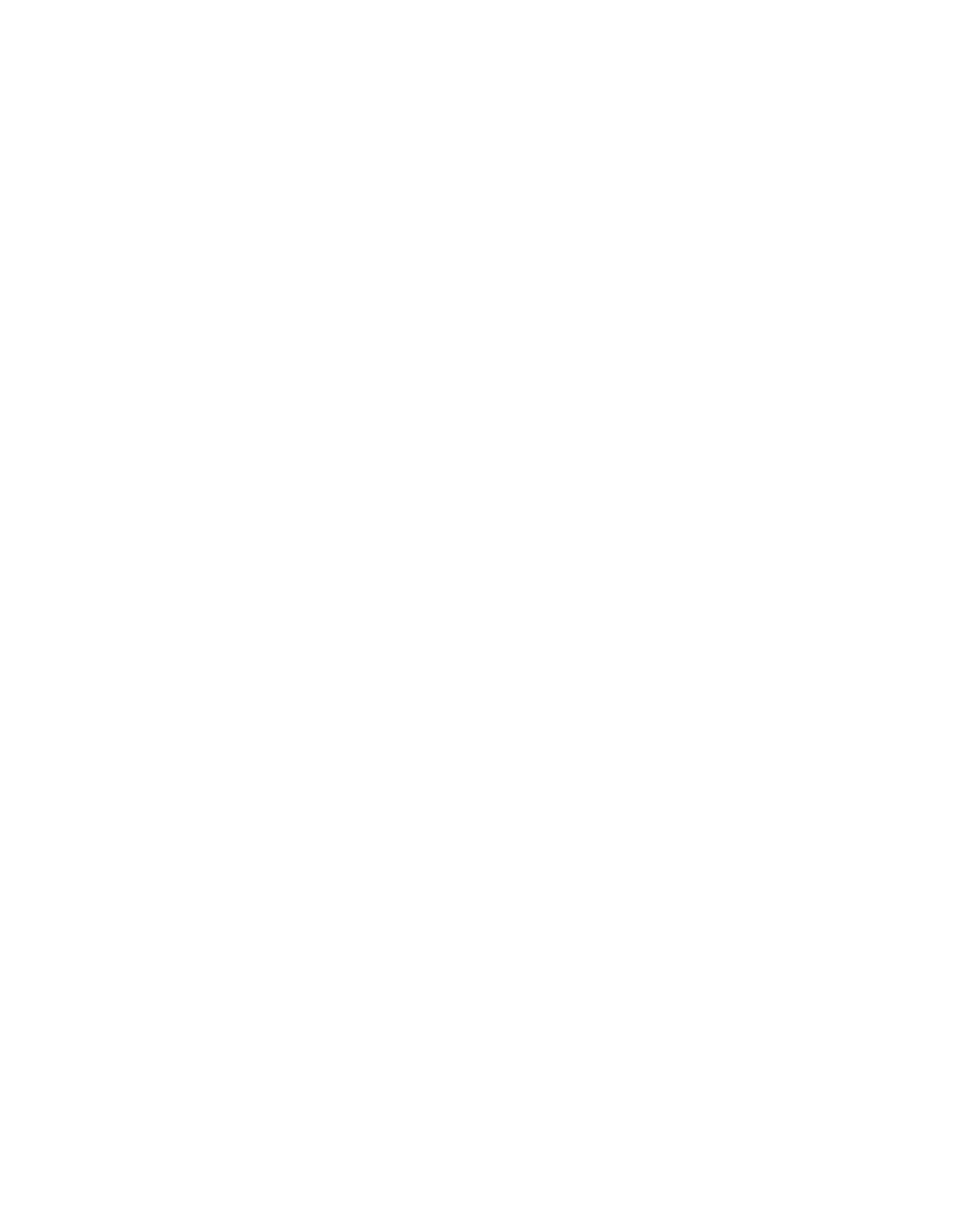# <span id="page-44-0"></span>Lecture 4 Eigenvalues and Diagonalization

# 4.1 Main concepts

Let *A* be an  $n \times n$  matrix. We say that a vector **v** is an *eigenvector* for *A* with *eigenvalue* λ if

 $A\mathbf{v} = \lambda \mathbf{v}$ 

and  $\mathbf{v} \neq 0$ . This equation can also be written  $(A - \lambda I)\mathbf{v} = 0$ . The *characteristic equation* of *A* is the *n*'th order polynomial equation

$$
\det(A - \lambda I) = 0
$$

in  $\lambda$ , and its solutions are the eigenvalues of A. For every eigenvalue  $\lambda$ , the nonzero solutions of the linear system  $(A - \lambda I)\mathbf{v} = \mathbf{0}$  are the eigenvectors of *A* with eigenvalue λ.

The expression  $det(A - \lambda I)$  is called the *characteristic polynomial* of *A*. It can be written in the form

$$
\det(A - \lambda I) = (\lambda - \lambda_1) \cdot (\lambda - \lambda_2) \cdots (\lambda - \lambda_r) \cdot Q(\lambda)
$$

where  $Q(\lambda)$  is a polynomial of degree *n*−*r* such that  $Q(\lambda) = 0$  have no solutions, and  $\lambda_1, \lambda_2, \ldots, \lambda_r$  are the eigenvalues of A. It may happen that the same eigenvalue is repeated *m* times, and in this case it is called an eigenvalue of *multiplicity m*. When  $r = n$ , we say that *A* has *n* eigenvalues counted with multiplicity. In this case, we have

 $det(A) = \lambda_1 \cdot \lambda_2 \cdots \lambda_n$  and  $tr(A) = \lambda_1 + \lambda_2 + \cdots + \lambda_n$ 

where the *trace* of *A* is defined by  $tr(A) = a_{11} + a_{22} + \cdots + a_{nn}$ , the sum of the diagonal entries in *A*.

Lemma 4.1. *If* λ *is an eigenvalue of A of multiplicity m, then the linear system*  $(A - \lambda I)v = 0$  *has at most m degrees of freedom.* 

[Problems](#page-45-0) Lecture 4 [Solutions](#page-48-0)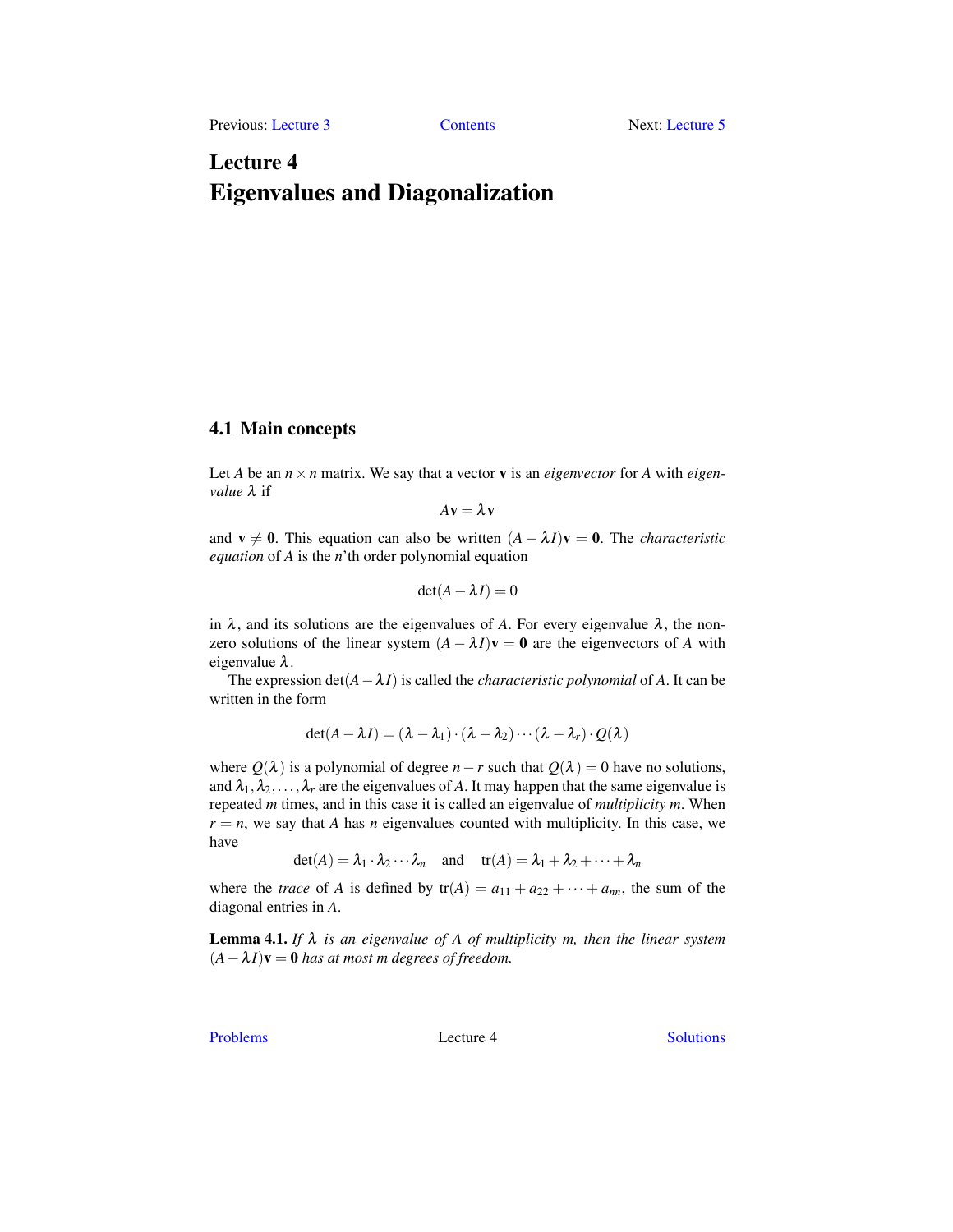42 4 Eigenvalues and Diagonalization

If there is an invertible matrix *P* such that  $D = P^{-1}AP$  is a diagonal matrix, we say that *A* is *diagonalizable*. In that case, the matrix *P* can be used to compute  $A^N$ for any *N*, since

$$
A^N = (PDP^{-1})^N = (PDP^{-1})(PDP^{-1}) \cdots (PDP^{-1}) = PD^N P^{-1}
$$

and  $D^N$  is easier to compute. To find a matrix *P* such that  $D = P^{-1}AP$  is diagonal, we must find *n* linearly independent eigenvectors of *A* and let *P* be the matrix with these vectors as columns. The matrix *D* will be the diagonal matrix with the corresponding eigenvalues on the diagonal.

**Lemma 4.2.** The  $n \times n$  matrix A is diagonalizable if and only if the following con*ditions are satisfied:*

*1. There are n eigenvalues of A, counted with multiplicity. 2. If*  $\lambda$  *is an eigenvalue of A of multiplicty m, then*  $rk(A - \lambda I) = n - m$ .

Theorem 4.1. *If A is a symmetric matrix, then A is diagonalizable.*

# <span id="page-45-0"></span>4.2 Problems

<span id="page-45-1"></span>4.1. Check if the vector v is an eigenvector of the matrix *A* when

$$
A = \begin{pmatrix} 1 & 2 \\ 2 & 1 \end{pmatrix}, \quad \mathbf{v} = \begin{pmatrix} 1 \\ 1 \end{pmatrix}
$$

If v is an eigenvector, what is the corresponding eigenvalue?

<span id="page-45-2"></span>4.2. Find the eigenvalues and eigenvectors of the following matrices:

a) 
$$
\begin{pmatrix} 2 & -7 \\ 3 & -8 \end{pmatrix}
$$
 b)  $\begin{pmatrix} 2 & 4 \\ -2 & 6 \end{pmatrix}$  c)  $\begin{pmatrix} 1 & 4 \\ 6 & -1 \end{pmatrix}$ 

<span id="page-45-3"></span>4.3. Find the eigenvalues and eigenvectors of the following matrices:

a) 
$$
\begin{pmatrix} 2 & 0 & 0 \\ 0 & 3 & 0 \\ 0 & 0 & 4 \end{pmatrix}
$$
 b)  $\begin{pmatrix} 2 & 1 & -1 \\ 0 & 1 & 1 \\ 2 & 0 & -2 \end{pmatrix}$ 

<span id="page-45-4"></span>**4.4.** Let *A* be a square matrix and let  $\lambda$  be an eigenvalue of *A*. Suppose that *A* is an invertible matrix, and prove that  $\lambda \neq 0$  and that  $1/\lambda$  is an eigenvalue of  $A^{-1}$ .

<span id="page-45-5"></span>**4.5.** Consider the square matrix *A* and the vectors  $v_1, v_2, v_3$  given by

$$
A = \begin{pmatrix} 1 & 18 & 30 \\ -2 & -11 & -10 \\ 2 & 6 & 5 \end{pmatrix}, \quad \mathbf{v}_1 = \begin{pmatrix} -3 \\ 1 \\ 0 \end{pmatrix}, \quad \mathbf{v}_2 = \begin{pmatrix} -5 \\ 0 \\ 1 \end{pmatrix}, \quad \mathbf{v}_3 = \begin{pmatrix} 3 \\ -1 \\ 1 \end{pmatrix}
$$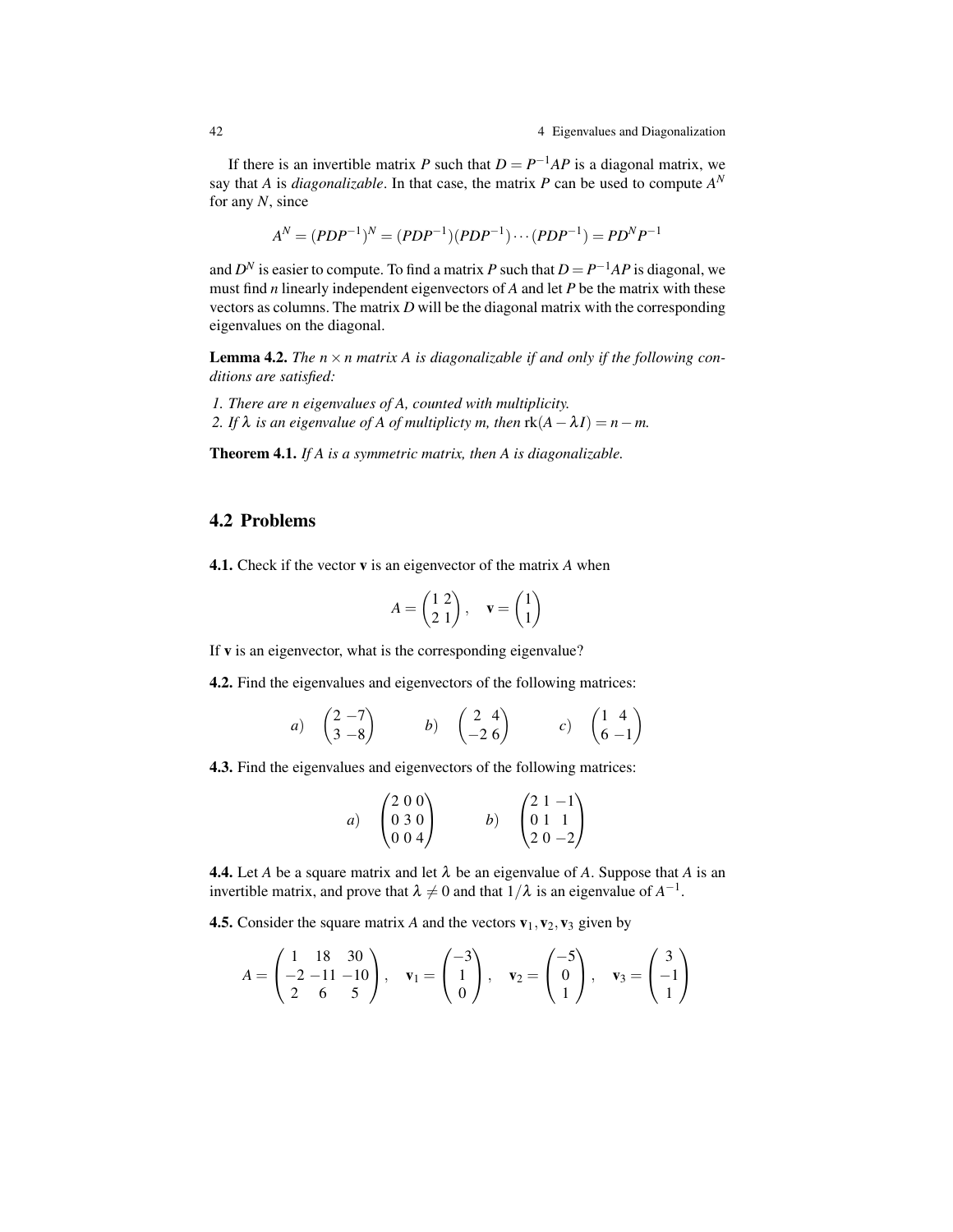#### 4.2 Problems 43

Show that  $v_i$  is an eigenvector for *A* for  $i = 1, 2, 3$  and find the corresponding eigenvalues. Use this to find an invertible matrix *P* and a diagonal matrix *D* such that  $A = PDP^{-1}$ .

<span id="page-46-0"></span>**4.6.** Find an invertible matrix *P* such that  $D = P^{-1}AP$  is diagonal when

$$
A = \begin{pmatrix} 2 & -7 \\ 3 & -8 \end{pmatrix}
$$

<span id="page-46-1"></span>4.7. Show that the following matrix is not diagonalizable:

$$
A = \begin{pmatrix} 3 & 5 \\ 0 & 3 \end{pmatrix}
$$

<span id="page-46-2"></span>4.8. Initially, two firms A and B (numbered 1 and 2) share the market for a certain commodity. Firm A has 20% of the marked and B has 80%. In course of the next year, the following changes occur:

> A keeps 85% of its customers, while losing 15% to B B keeps 55% of its customers, while losing 45% to A

We can represent market shares of the two firms by means of a *market share vector*, defined as a column vector s whose components are all nonnegative and sum to 1. Define the matrix  **and the initial share vector**  $**s**$  **by** 

$$
T = \begin{pmatrix} 0.85 & 0.45 \\ 0.15 & 0.55 \end{pmatrix}, \quad \mathbf{s} = \begin{pmatrix} 0.2 \\ 0.8 \end{pmatrix}
$$

The matrix *T* is called the *transition matrix*.

- 1. Compute the vector *T*s, and show that it is also a market share vector.
- 2. Find the eigenvalues and eigenvectors of *T*.
- 3. Find a matrix *P* such that  $D = P^{-1}TP$  is diagonal, and show that  $T^n = PD^nP^{-1}$ .
- 4. Compute the limit of  $D^n$  as  $n \to \infty$  and use this to find the limit of  $T^n$ **s** as  $n \to \infty$ . Explain that the we will approach an *equilibrium*, a situation where the market shares of A and B are constant. What are the equilibrium marked shares?

<span id="page-46-3"></span>4.9. Determine if the following matrix is diagonalizable:

$$
A = \begin{pmatrix} 4 & 1 & 2 \\ 0 & 3 & 0 \\ 1 & 1 & 5 \end{pmatrix}
$$

If this is the case, find an invertible matrix *P* such that  $P^{-1}AP$  is diagonal, and use this to compute  $A^{17}$ .

# <span id="page-46-4"></span>4.10. Final Exam in GRA6035 on 10/12/2010, Problem 2

We consider the matrix *A* and the vector v given by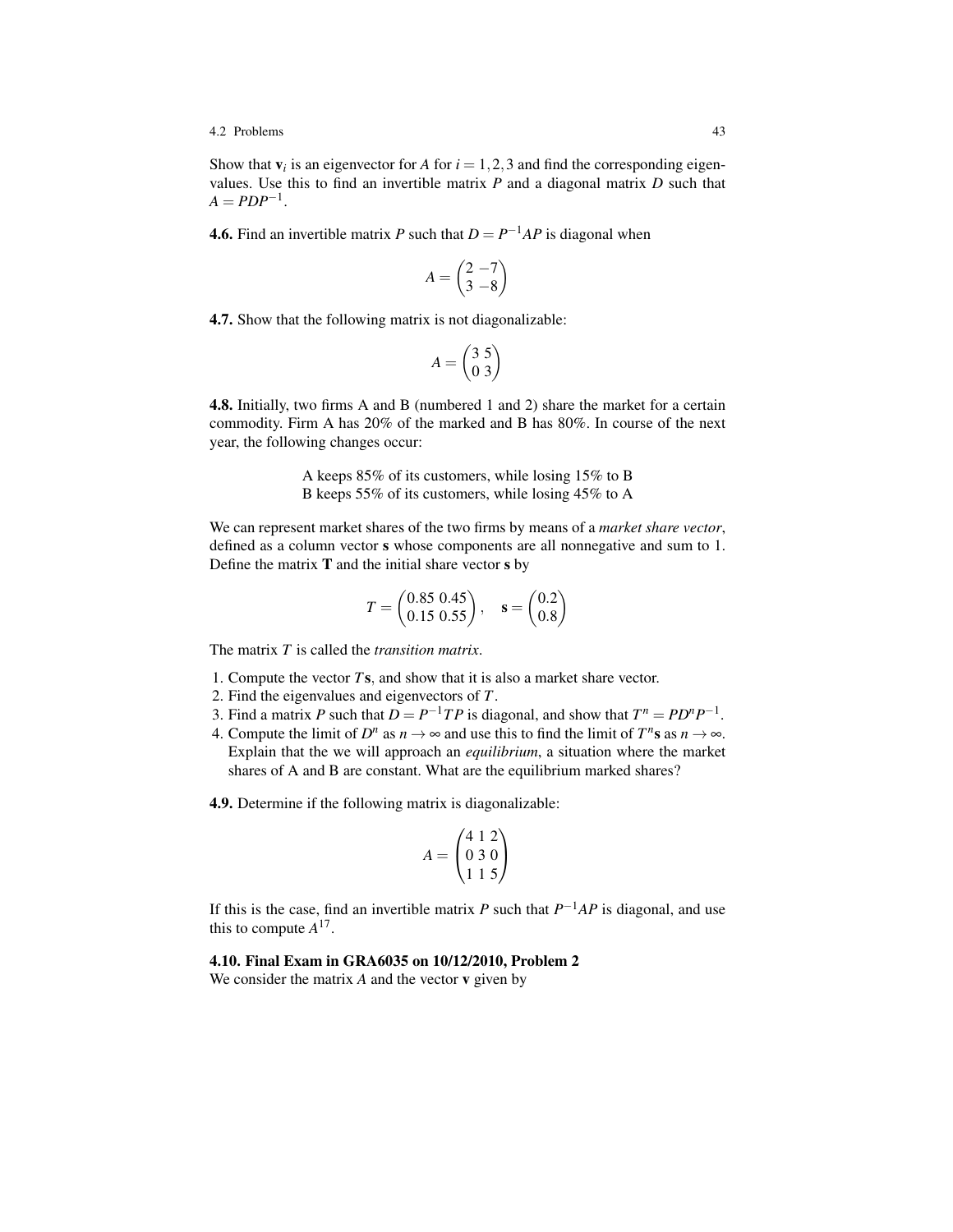44 4 Eigenvalues and Diagonalization

$$
A = \begin{pmatrix} 1 & 7 & -2 \\ 0 & s & 0 \\ 1 & 1 & 4 \end{pmatrix}, \quad \mathbf{v} = \begin{pmatrix} 1 \\ 1 \\ 1 \end{pmatrix}
$$

1. Compute the determinant and the rank of *A*.

- 2. Find all eigenvalues of *A*. Is v an eigenvector for *A*?
- 3. Determine the values of *s* such that *A* is diagonalizable.

## <span id="page-47-0"></span>4.11. Mock Final Exam in GRA6035 on 12/2010, Problem 1

We consider the matrix *A* given by

$$
A = \begin{pmatrix} 1 & 1 & -4 \\ 0 & t + 2 & t - 8 \\ 0 & -5 & 5 \end{pmatrix}
$$

1. Compute the determinant and the rank of *A*.

- 2. Find all eigenvalues of *A*.
- 3. Determine the values of *t* such that *A* is diagonalizable.

## <span id="page-47-1"></span>4.12. Final Exam in GRA6035 on 30/05/2011, Problem 2

We consider the matrix *A* and the vector v given by

$$
A = \begin{pmatrix} 1 & 1 & 1 \\ 1 & s & s^2 \\ 1 & -1 & 1 \end{pmatrix}, \quad \mathbf{v} = \begin{pmatrix} 1 \\ 1 \\ -1 \end{pmatrix}
$$

- 1. Compute the determinant and the rank of *A*.
- 2. Find all values of *s* such that v is an eigenvector for *A*.
- 3. Compute all eigenvalues of *A* when  $s = -1$ . Is *A* diagonalizable when  $s = -1$ ?

# 4.3 Advanced Matrix Problems

The advanced problems are challenging and optional, and are meant for advanced students. It is recommended that you work through the ordinary problems and exam problems and make sure that you master them before you attempt these problems.

4.13. Solve the equation

$$
\begin{vmatrix} x & 2 & 3 \\ 2 & x & 3 \\ 2 & 3 & x \end{vmatrix} = 0
$$

 $\mathcal{L}$ 

4.14. Solve the equation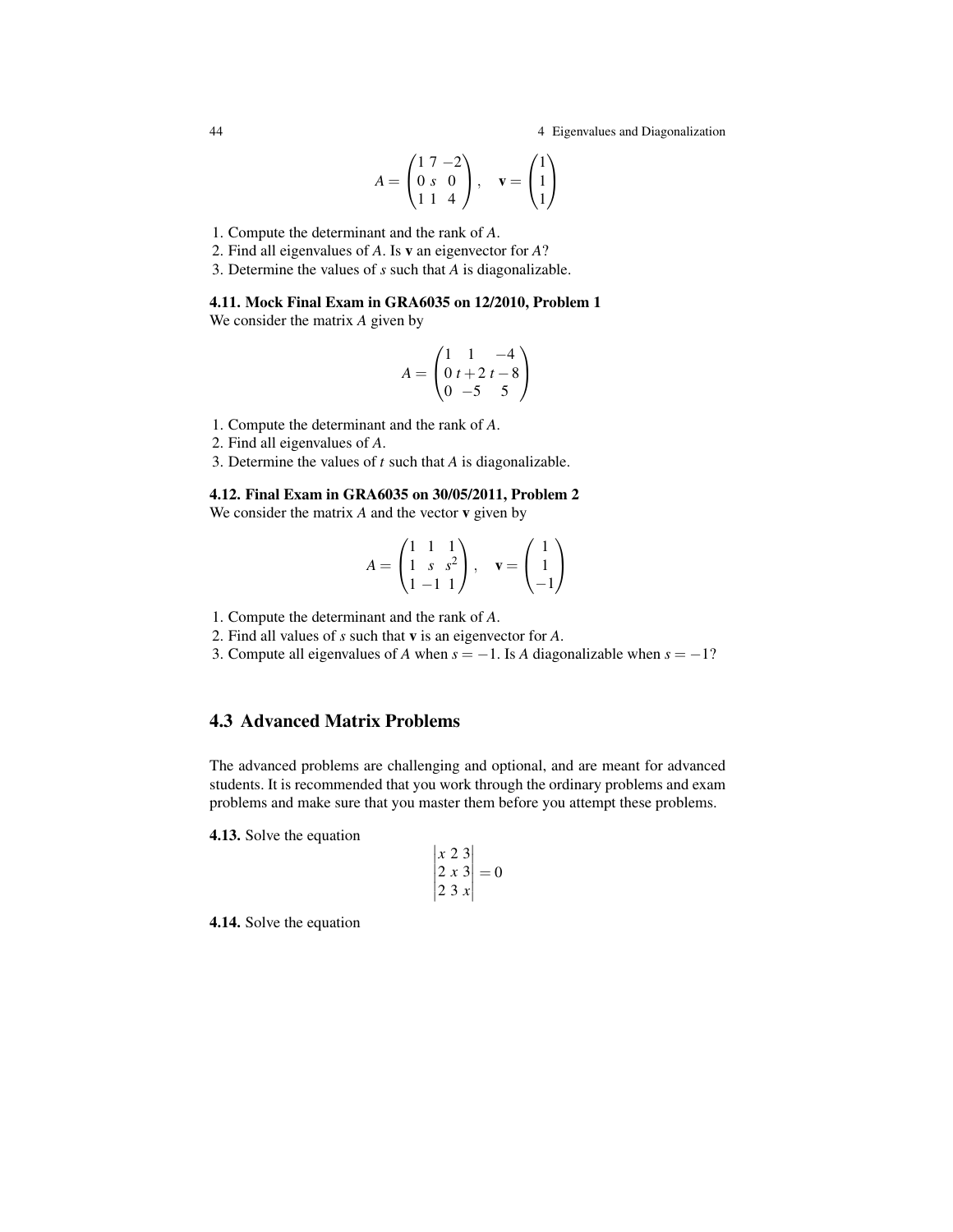$$
\begin{vmatrix} x+1 & 0 & x & 0 & x-1 & 0 \ 0 & x & 0 & x-1 & 0 & x+1 \ x & 0 & x-1 & 0 & x+1 & 0 \ 0 & x-1 & 0 & x+1 & 0 & x \ x-1 & 0 & x+1 & 0 & x & 0 \ 0 & x+1 & 0 & x & 0 & x-1 \ \end{vmatrix} = 9
$$

4.15. Solve the linear system

$$
x_2 + x_3 + \dots + x_{n-1} + x_n = 2
$$
  
\n
$$
x_1 + x_3 + \dots + x_{n-1} + x_n = 4
$$
  
\n
$$
x_1 + x_2 + \dots + x_{n-1} + x_n = 6
$$
  
\n
$$
\vdots
$$
  
\n
$$
x_1 + x_2 + x_3 + \dots + x_{n-1} = 2n
$$

# <span id="page-48-0"></span>4.4 Solutions

[4.1](#page-45-1) We compute that

$$
A\mathbf{v} = \begin{pmatrix} 1 & 2 \\ 2 & 1 \end{pmatrix} \begin{pmatrix} 1 \\ 1 \end{pmatrix} = \begin{pmatrix} 3 \\ 3 \end{pmatrix} = 3\mathbf{v}
$$

This means that **v** is an eigenvector with eigenvalue  $\lambda = 3$ .

[4.2](#page-45-2) a) We solve the characteristic equation to find the eigenvalues:

$$
\begin{vmatrix} 2 - \lambda & -7 \\ 3 & -8 - \lambda \end{vmatrix} = \lambda^2 + 6\lambda + 5 = 0 \Rightarrow \lambda = -1, -5
$$

For each eigenvalue, we compute the eigenvectors using an echelon form of the coefficient matrix, and express the eigenvectors in terms of the free variables. For  $\lambda = -1$ , we get eigenvectors

$$
\begin{pmatrix} 3 & -7 \\ 3 & -7 \end{pmatrix} \quad \longrightarrow \quad \begin{pmatrix} 3 & -7 \\ 0 & 0 \end{pmatrix} \quad \Rightarrow \quad 3x - 7y = 0 \quad \Rightarrow \quad \begin{pmatrix} x \\ y \end{pmatrix} = \begin{pmatrix} \frac{7}{3}y \\ y \end{pmatrix} = y \begin{pmatrix} 7/3 \\ 1 \end{pmatrix}
$$

For  $\lambda = -5$ , we get eigenvectors

$$
\begin{pmatrix} 7 & -7 \\ 3 & -3 \end{pmatrix} \quad \longrightarrow \quad \begin{pmatrix} 7 & -7 \\ 0 & 0 \end{pmatrix} \quad \Rightarrow \quad 7x - 7y = 0 \quad \Rightarrow \quad \begin{pmatrix} x \\ y \end{pmatrix} = \begin{pmatrix} y \\ y \end{pmatrix} = y \begin{pmatrix} 1 \\ 1 \end{pmatrix}
$$

b) We solve the characteristic equation to find the eigenvalues:

$$
\begin{vmatrix} 2 - \lambda & 4 \\ -2 & 6 - \lambda \end{vmatrix} = \lambda^2 - 8\lambda + 20 = 0 \implies \text{no solutions}
$$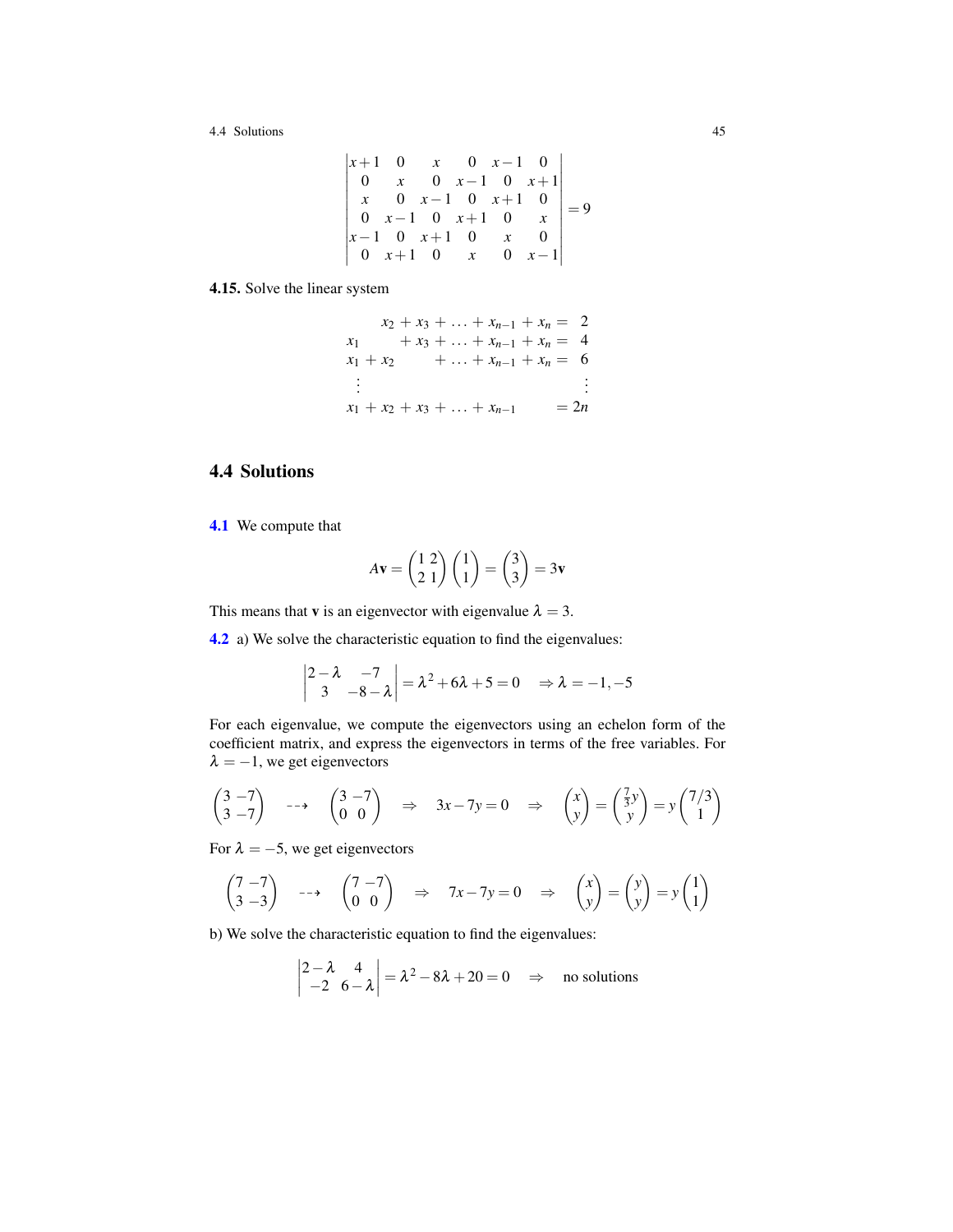Since there are no solutions, there are no eigenvalues and no eigenvectors. c) We solve the characteristic equation to find the eigenvalues:

$$
\begin{vmatrix} 1 - \lambda & 4 \\ 6 & -1 - \lambda \end{vmatrix} = \lambda^2 - 25 = 0 \Rightarrow \lambda = 5, -5
$$

For each eigenvalue, we compute the eigenvectors using an echelon form of the coefficient matrix, and express the eigenvectors in terms of the free variables. For  $\lambda = 5$ , we get eigenvectors

$$
\begin{pmatrix} -4 & 4 \\ 6 & -6 \end{pmatrix} \quad \longrightarrow \quad \begin{pmatrix} -4 & 4 \\ 0 & 0 \end{pmatrix} \quad \Rightarrow \quad -4x + 4y = 0 \quad \Rightarrow \quad \begin{pmatrix} x \\ y \end{pmatrix} = \begin{pmatrix} y \\ y \end{pmatrix} = y \begin{pmatrix} 1 \\ 1 \end{pmatrix}
$$

For  $\lambda = -5$ , we get eigenvectors

$$
\begin{pmatrix} 6 & 4 \\ 6 & 4 \end{pmatrix} \quad \longrightarrow \quad \begin{pmatrix} 6 & 4 \\ 0 & 0 \end{pmatrix} \quad \Rightarrow \quad 6x + 4y = 0 \quad \Rightarrow \quad \begin{pmatrix} x \\ y \end{pmatrix} = \begin{pmatrix} -\frac{2}{3}y \\ y \end{pmatrix} = y \begin{pmatrix} -2/3 \\ 1 \end{pmatrix}
$$

[4.3](#page-45-3) a) We solve the characteristic equation to find the eigenvalues:

$$
\begin{vmatrix} 2 - \lambda & 0 & 0 \\ 0 & 3 - \lambda & 0 \\ 0 & 0 & 4 - \lambda \end{vmatrix} = (2 - \lambda)(3 - \lambda)(4 - \lambda) = 0 \Rightarrow \lambda = 2, 3, 4
$$

For each eigenvalue, we compute the eigenvectors using an echelon form of the coefficient matrix, and express the eigenvectors in terms of the free variables. For  $\lambda = 2$ , we get eigenvectors

$$
\begin{pmatrix} 0 & 0 & 0 \\ 0 & 1 & 0 \\ 0 & 0 & 2 \end{pmatrix} \quad \longrightarrow \quad \begin{pmatrix} 0 & 1 & 0 \\ 0 & 0 & 2 \\ 0 & 0 & 0 \end{pmatrix} \quad \Rightarrow \quad y = 0, \ 2z = 0 \quad \Rightarrow \quad \begin{pmatrix} x \\ y \\ z \end{pmatrix} = \begin{pmatrix} x \\ 0 \\ 0 \end{pmatrix} = x \begin{pmatrix} 1 \\ 0 \\ 0 \end{pmatrix}
$$

For  $\lambda = 3$ , we get eigenvectors

$$
\begin{pmatrix} -1 & 0 & 0 \\ 0 & 0 & 0 \\ 0 & 0 & 1 \end{pmatrix} \quad \longrightarrow \quad \begin{pmatrix} -1 & 0 & 0 \\ 0 & 0 & 1 \\ 0 & 0 & 0 \end{pmatrix} \quad \Rightarrow \quad x = z = 0 \quad \Rightarrow \quad \begin{pmatrix} x \\ y \\ z \end{pmatrix} = \begin{pmatrix} 0 \\ y \\ 0 \end{pmatrix} = y \begin{pmatrix} 0 \\ 1 \\ 0 \end{pmatrix}
$$

For  $\lambda = 4$ , we get eigenvectors

$$
\begin{pmatrix} -2 & 0 & 0 \\ 0 & -1 & 0 \\ 0 & 0 & 0 \end{pmatrix} \Rightarrow x = y = 0 \Rightarrow \begin{pmatrix} x \\ y \\ z \end{pmatrix} = \begin{pmatrix} 0 \\ 0 \\ z \end{pmatrix} = z \begin{pmatrix} 0 \\ 0 \\ 1 \end{pmatrix}
$$

b) We solve the characteristic equation to find the eigenvalues. Since the equation (of degree three) is a bit difficult to solve, we first change the determinant by adding the second row to the first row: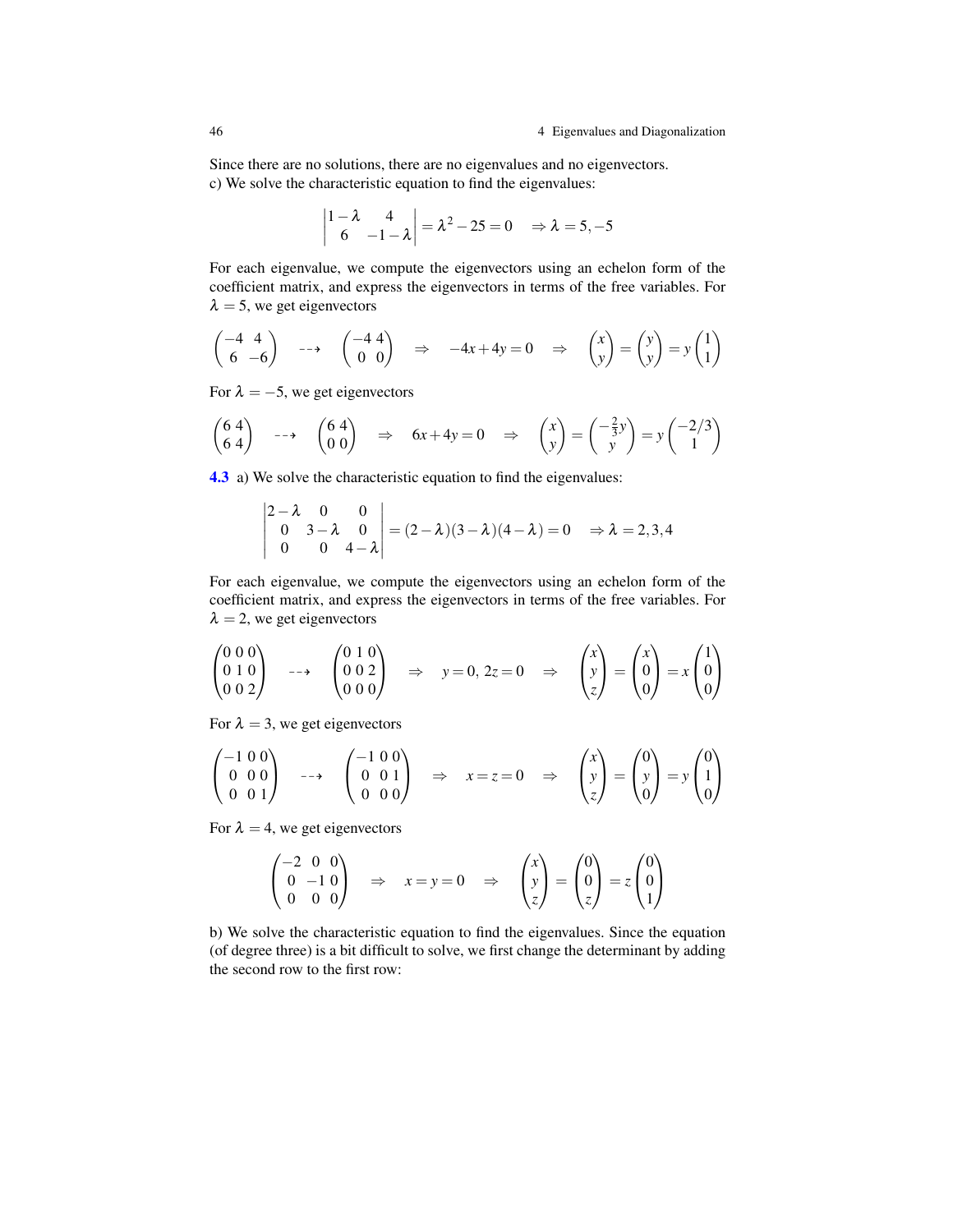$$
\begin{vmatrix} 2-\lambda & 1 & -1 \\ 0 & 1-\lambda & 1 \\ 2 & 0 & -2-\lambda \end{vmatrix} = \begin{vmatrix} 2-\lambda & 2-\lambda & 0 \\ 0 & 1-\lambda & 1 \\ 2 & 0 & -2-\lambda \end{vmatrix}
$$

Then we transpose the matrix, and subtract the first row from the second row:

$$
= \begin{vmatrix} 2-\lambda & 0 & 2 \\ 2-\lambda & 1-\lambda & 0 \\ 0 & 1 & -2-\lambda \end{vmatrix} = \begin{vmatrix} 2-\lambda & 0 & 2 \\ 0 & 1-\lambda & -2 \\ 0 & 1 & -2-\lambda \end{vmatrix} = (2-\lambda)(\lambda^2 + \lambda) = 0
$$

We see that the eigenvalues are  $\lambda = 2, 0, -1$ . For each eigenvalue, we compute the eigenvectors using an echelon form of the coefficient matrix, and express the eigenvectors in terms of the free variables. For this operation, we must use the matrix before the transposition, since the operation of transposing the coefficient matrix will not preserve the solutions of the linear system (but it will preserve the determinant). For  $\lambda = 2$ , we get eigenvectors

$$
\begin{pmatrix} 0 & 0 & 0 \\ 0 & -1 & 1 \\ 2 & 0 & -4 \end{pmatrix} \longrightarrow \begin{pmatrix} 2 & 0 & -4 \\ 0 & -1 & 1 \\ 0 & 0 & 0 \end{pmatrix} \implies y = z, x = 2z \implies \begin{pmatrix} x \\ y \\ z \end{pmatrix} = z \begin{pmatrix} 2 \\ 1 \\ 1 \end{pmatrix}
$$

For  $\lambda = 0$ , we get eigenvectors

$$
\begin{pmatrix} 2 & 2 & 0 \\ 0 & 1 & 1 \\ 2 & 0 & -2 \end{pmatrix} \longrightarrow \begin{pmatrix} 2 & 0 & -2 \\ 0 & 1 & 1 \\ 0 & 0 & 0 \end{pmatrix} \Rightarrow 2x = 2z, y = -z \Rightarrow \begin{pmatrix} x \\ y \\ z \end{pmatrix} = z \begin{pmatrix} 1 \\ -1 \\ 1 \end{pmatrix}
$$

For  $\lambda = -1$ , we get eigenvectors

$$
\begin{pmatrix} 3 & 3 & 0 \\ 0 & 2 & 1 \\ 2 & 0 & -1 \end{pmatrix} \longrightarrow \begin{pmatrix} 2 & 0 & -1 \\ 0 & 2 & 1 \\ 0 & 0 & 0 \end{pmatrix} \Rightarrow 2x = z, 2y = -z \Rightarrow \begin{pmatrix} x \\ y \\ z \end{pmatrix} = z \begin{pmatrix} 1/2 \\ -1/2 \\ 1 \end{pmatrix}
$$

**[4.4](#page-45-4)** If *A* is invertible, then  $det(A) \neq 0$ . Hence  $\lambda = 0$  is not an eigenvalue. If it were, then  $\lambda = 0$  would solve the characteristic equation, and we would have det( $A 0 \cdot I_n$  = det(*A*) = 0; this is a contradiction. For the last part, notice that if **v** is an eigenvector for *A* with eigenvalue  $\lambda$ , then we have

$$
A\mathbf{v} = \lambda v \Rightarrow \mathbf{v} = A^{-1}\lambda \mathbf{v} = \lambda A^{-1}\mathbf{v} \Rightarrow \lambda^{-1}\mathbf{v} = A^{-1}\mathbf{v}
$$

This means that  $\lambda^{-1} = 1/\lambda$  is an eigenvalue of  $A^{-1}$  (with eigenvector **v**).

**[4.5](#page-45-5)** We form that matrix *P* with  $\mathbf{v}_i$  as the *i*'th column,  $i = 1, 2, 3$ , and compute *AP*:

$$
AP = \begin{pmatrix} 1 & 18 & 30 \\ -2 & -11 & -10 \\ 2 & 6 & 5 \end{pmatrix} \begin{pmatrix} -3 & -5 & 3 \\ 1 & 0 & -1 \\ 0 & 1 & 1 \end{pmatrix} = \begin{pmatrix} 15 & 25 & 15 \\ -5 & 0 & -5 \\ 0 & -5 & 5 \end{pmatrix}
$$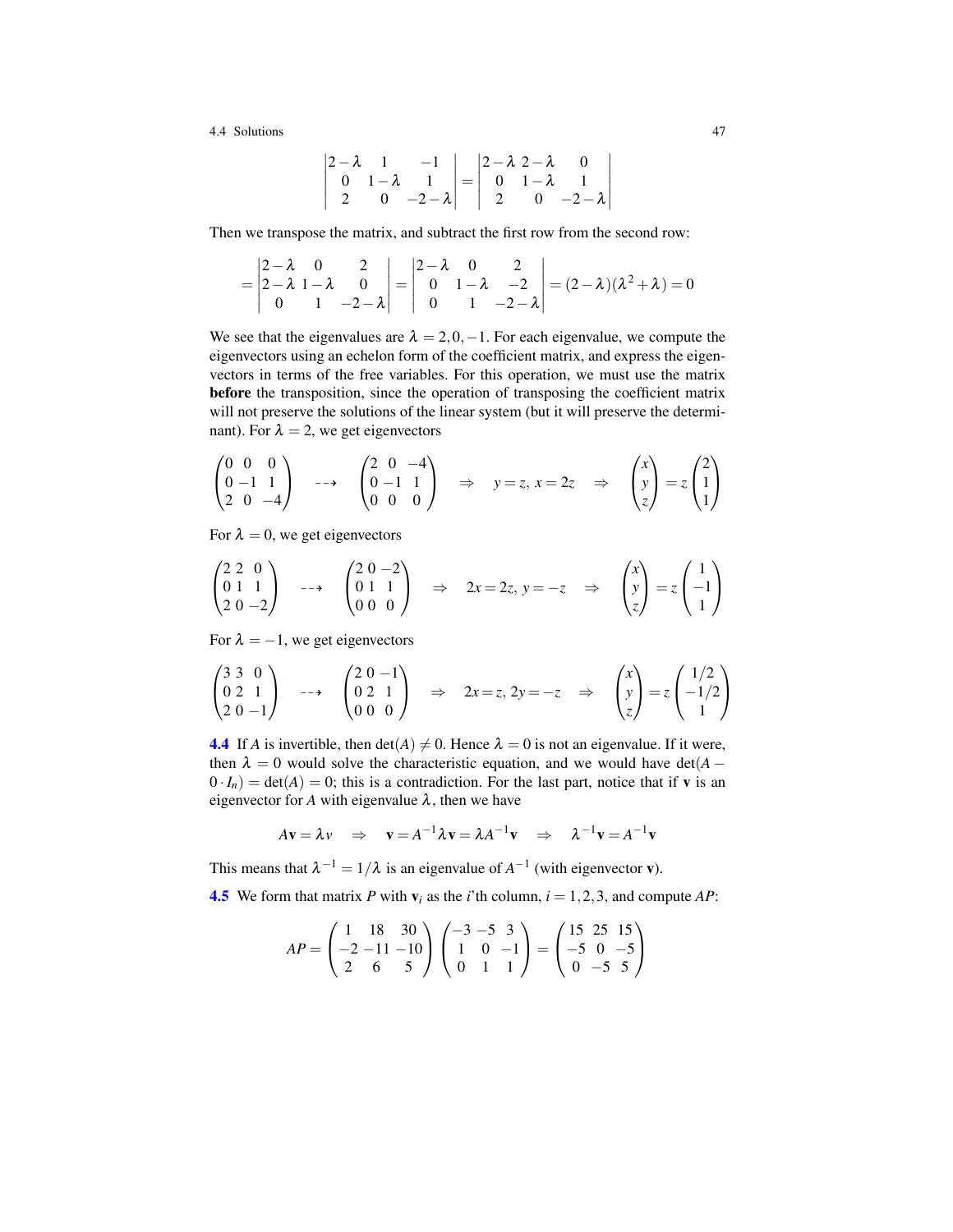We have  $AP = (Av_1|Av_2|Av_3)$ , and looking at the columns of *AP* we see that

$$
Av_1 = -5v_1, Av_2 = -5v_2, Av_3 = 5v_3
$$

The vectors are therefore eigenvectors, with eigenvalues  $\lambda = -5, -5, 5$ . The matrix *P* is invertible since the three vectors  $v_1, v_2, v_3$  are linearly independent, and we have  $AP = PD$   $\Rightarrow$   $A = PDP^{-1}$  when *D* is the diagonal matrix

$$
D = \begin{pmatrix} -5 & 0 & 0 \\ 0 & -5 & 0 \\ 0 & 0 & 5 \end{pmatrix}
$$

[4.6](#page-46-0) We use the eigenvalues and eigenvectors we found in Problem a). Since there are two distinct eigenvalues, the matrix *A* is diagonalizable, and  $D = P^{-1}AP$  when we put

$$
P = \begin{pmatrix} 7/3 & 1 \\ 1 & 1 \end{pmatrix}, \quad D = \begin{pmatrix} -1 & 0 \\ 0 & -5 \end{pmatrix}
$$

[4.7](#page-46-1) We find the eigenvalues of *A* by solving the characteristic equation:

$$
\begin{vmatrix} 3-\lambda & 5 \\ 0 & 3-\lambda \end{vmatrix} = (3-\lambda)^2 = 0 \Rightarrow \lambda = 3
$$

Hence there is only one eigenvalue (with multiplicity 2). The corresponding eigenvectors are found by reducing the coefficient matrix to an echelon form. For  $\lambda = 3$ , we get eigenvectors

$$
\begin{pmatrix} 0 & 5 \\ 0 & 0 \end{pmatrix} \Rightarrow 5y = 0 \Rightarrow \begin{pmatrix} x \\ y \end{pmatrix} = \begin{pmatrix} x \\ 0 \end{pmatrix} = x \begin{pmatrix} 1 \\ 0 \end{pmatrix}
$$

In particular, there is only one free variable and therefore not more than one linearly independent eigenvector. This means that there are too few linearly independent eigenvectors (only one eigenvector while  $n = 2$ ), hence *A* is not diagonalizable.

#### [4.8](#page-46-2)

1. We compute the matrix product

$$
T\mathbf{s} = \begin{pmatrix} 0.53\\ 0.47 \end{pmatrix}
$$

and see that the result is a market share vector.

2. We find the eigenvalues of *T* by solving the characteristic equation

$$
\begin{vmatrix} 0.85 - \lambda & 0.45 \\ 0.15 & 0.55 - \lambda \end{vmatrix} = \lambda^2 - 1.4\lambda + 0.4 = 0
$$

This gives eigenvalues  $\lambda = 1, 0.4$ . The eigenvectors for  $\lambda = 1$  is given by  $-0.15x + 0.45y = 0$ , or  $x = 3y$ ; and for  $\lambda = 0.4$ , the eigenvectors are given by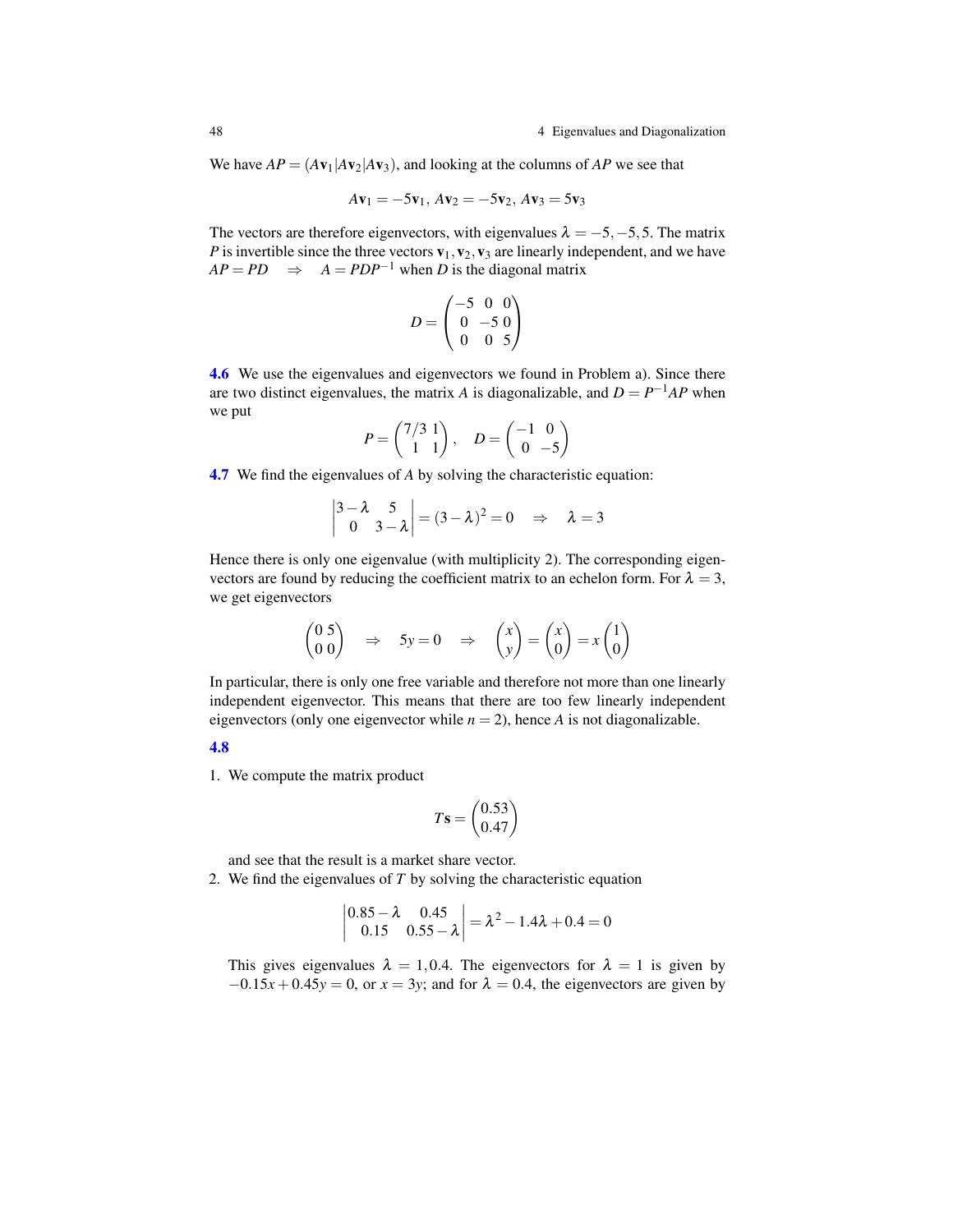$0.45x + 0.45y = 0$ , or  $x = -y$ . Hence eigenvectors are given in terms of the free variables by

$$
\mathbf{v}_1 = y \begin{pmatrix} 3 \\ 1 \end{pmatrix}, \mathbf{v}_2 = y \begin{pmatrix} -1 \\ 1 \end{pmatrix}
$$

3. From the eigenvectors, we see that

$$
P = \begin{pmatrix} 3 & -1 \\ 1 & 1 \end{pmatrix}
$$

This gives  $T^n = (PDP^{-1})^n = PD^nP^{-1}$ .

4. When  $n \rightarrow \infty$ , we get that

$$
D^{n} = \begin{pmatrix} 1 & 0 \\ 0 & 0.4 \end{pmatrix}^{n} = \begin{pmatrix} 1 & 0 \\ 0 & 0.4^{n} \end{pmatrix} \rightarrow \begin{pmatrix} 1 & 0 \\ 0 & 0 \end{pmatrix}
$$

Hence the limit of  $T^n$  as  $n \to \infty$  is given by

$$
T^n \to \begin{pmatrix} 3 & -1 \\ 1 & 1 \end{pmatrix} \begin{pmatrix} 1 & 0 \\ 0 & 0 \end{pmatrix} \begin{pmatrix} 3 & -1 \\ 1 & 1 \end{pmatrix}^{-1} = \begin{pmatrix} 3 & 0 \\ 1 & 0 \end{pmatrix} \frac{1}{4} \begin{pmatrix} 1 & 1 \\ -1 & 3 \end{pmatrix} = \begin{pmatrix} 3/4 & 3/4 \\ 1/4 & 1/4 \end{pmatrix}
$$

and

$$
T^{n}\mathbf{s} \rightarrow \begin{pmatrix} 3/4 & 3/4 \\ 1/4 & 1/4 \end{pmatrix} \begin{pmatrix} 0.2 \\ 0.8 \end{pmatrix} = \begin{pmatrix} 0.75 \\ 0.25 \end{pmatrix}
$$

The equilibrium marked shares are 75% for A and 25% for B.

[4.9](#page-46-3) We find the eigenvalues of *A* by solving the characteristic equation:

$$
\begin{vmatrix} 4 - \lambda & 1 & 2 \\ 0 & 3 - \lambda & 0 \\ 1 & 1 & 5 - \lambda \end{vmatrix} = (3 - \lambda)(\lambda^2 - 9\lambda + 18) = 0 \Rightarrow \lambda = 3, 3, 6
$$

Hence there is one eigenvalue  $\lambda = 3$  with multiplicity 2, and one eigenvalue  $\lambda =$ 6 with multiplicity 1. The corresponding eigenvectors are found by reducing the coefficient matrix to an echelon form. For  $\lambda = 3$ , we get eigenvectors

$$
\begin{pmatrix} 1 & 1 & 2 \\ 0 & 0 & 0 \\ 1 & 1 & 2 \end{pmatrix} \longrightarrow \begin{pmatrix} 1 & 1 & 2 \\ 0 & 0 & 0 \\ 0 & 0 & 0 \end{pmatrix} \Rightarrow x = -y - 2z
$$

Since there is two degrees of freedom, there are two linearly independent eigenvectors  $\mathbf{v}_1, \mathbf{v}_2$  for  $\lambda = 3$ , given by

$$
\begin{pmatrix} x \ y \ z \end{pmatrix} = \begin{pmatrix} -y - 2z \ y \ z \end{pmatrix} = y \begin{pmatrix} -1 \ 1 \ 0 \end{pmatrix} + z \begin{pmatrix} -2 \ 0 \ 1 \end{pmatrix} = y\mathbf{v}_1 + z\mathbf{v}_2
$$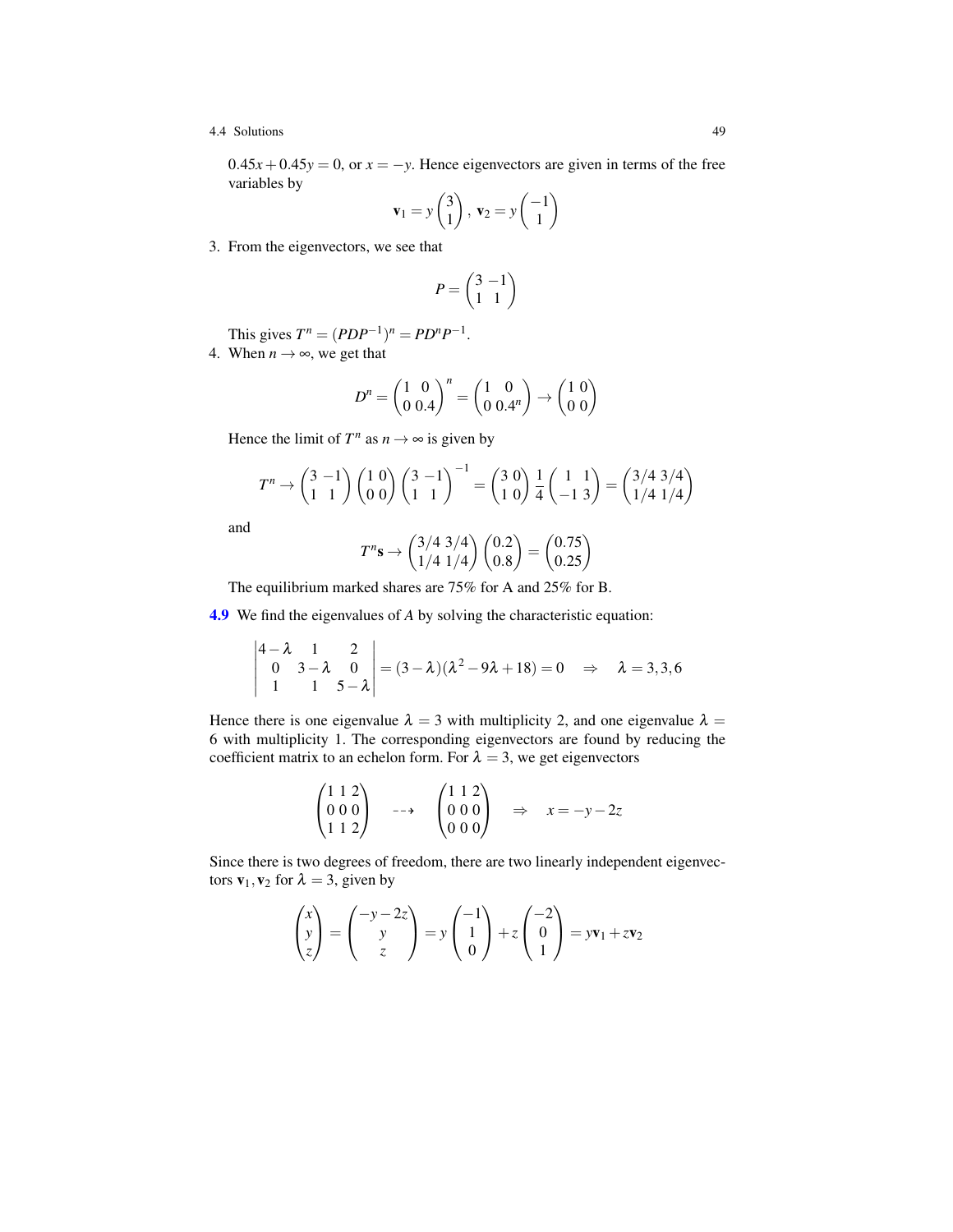Since  $\lambda = 6$  is an eigenvalue of multiplicity one, we get one eigenvector  $v_3$  given by

$$
\begin{pmatrix} -2 & 1 & 2 \\ 0 & -3 & 0 \\ 1 & 1 & -1 \end{pmatrix} \longrightarrow \begin{pmatrix} 1 & 0 & -1 \\ 0 & -3 & 0 \\ 0 & 0 & 0 \end{pmatrix} \implies x = z, y = 0 \implies \begin{pmatrix} x \\ y \\ z \end{pmatrix} = z \begin{pmatrix} 1 \\ 0 \\ 1 \end{pmatrix}
$$

Hence *A* is diagonalizable, and we have that  $P^{-1}AP = D$  is diagonal with

$$
P = \begin{pmatrix} -1 & -2 & 1 \\ 1 & 0 & 0 \\ 0 & 1 & 1 \end{pmatrix}, \quad D = \begin{pmatrix} 3 & 0 & 0 \\ 0 & 3 & 0 \\ 0 & 0 & 6 \end{pmatrix}
$$

We use this to compute  $A^{17}$ , since  $A = PDP^{-1}$ . We do not show the computation of  $P^{-1}$ , which is straight-forward:

$$
A^{17} = (PDP^{-1})^{17} = PD^{17}P^{-1} = \begin{pmatrix} -1 & -2 & 1 \\ 1 & 0 & 0 \\ 0 & 1 & 1 \end{pmatrix} \begin{pmatrix} 3^{17} & 0 & 0 \\ 0 & 3^{17} & 0 \\ 0 & 0 & 6^{17} \end{pmatrix} \frac{1}{3} \begin{pmatrix} 0 & 3 & 0 \\ -1 & -1 & 1 \\ 1 & 1 & 2 \end{pmatrix}
$$

This gives

$$
A^{17} = 3^{16} \begin{pmatrix} 2 & -1 & -2 \\ 0 & 3 & 0 \\ -1 & -1 & 1 \end{pmatrix} + 6^{16} \begin{pmatrix} 2 & 2 & 4 \\ 0 & 0 & 0 \\ 2 & 2 & 4 \end{pmatrix}
$$

# [4.10](#page-46-4) Final Exam in GRA6035 on 10/12/2010, Problem 2

1. The determinant of *A* is given by

$$
det(A) = \begin{vmatrix} 1 & 7 & -2 \\ 0 & s & 0 \\ 1 & 1 & 4 \end{vmatrix} = s(4+2) = 6s
$$

It follows that the rank of *A* is 3 if  $s \neq 0$  (since det(*A*)  $\neq 0$ ). When  $s = 0$ , *A* has rank 2 since  $det(A) = 0$  but the minor

$$
\begin{vmatrix} 1 & -2 \\ 1 & 4 \end{vmatrix} = 6 \neq 0
$$

Therefore, we get

$$
rk(A) = \begin{cases} 3, & s \neq 0 \\ 2, & s = 0 \end{cases}
$$

2. We compute the characteristic equation of *A*, and find that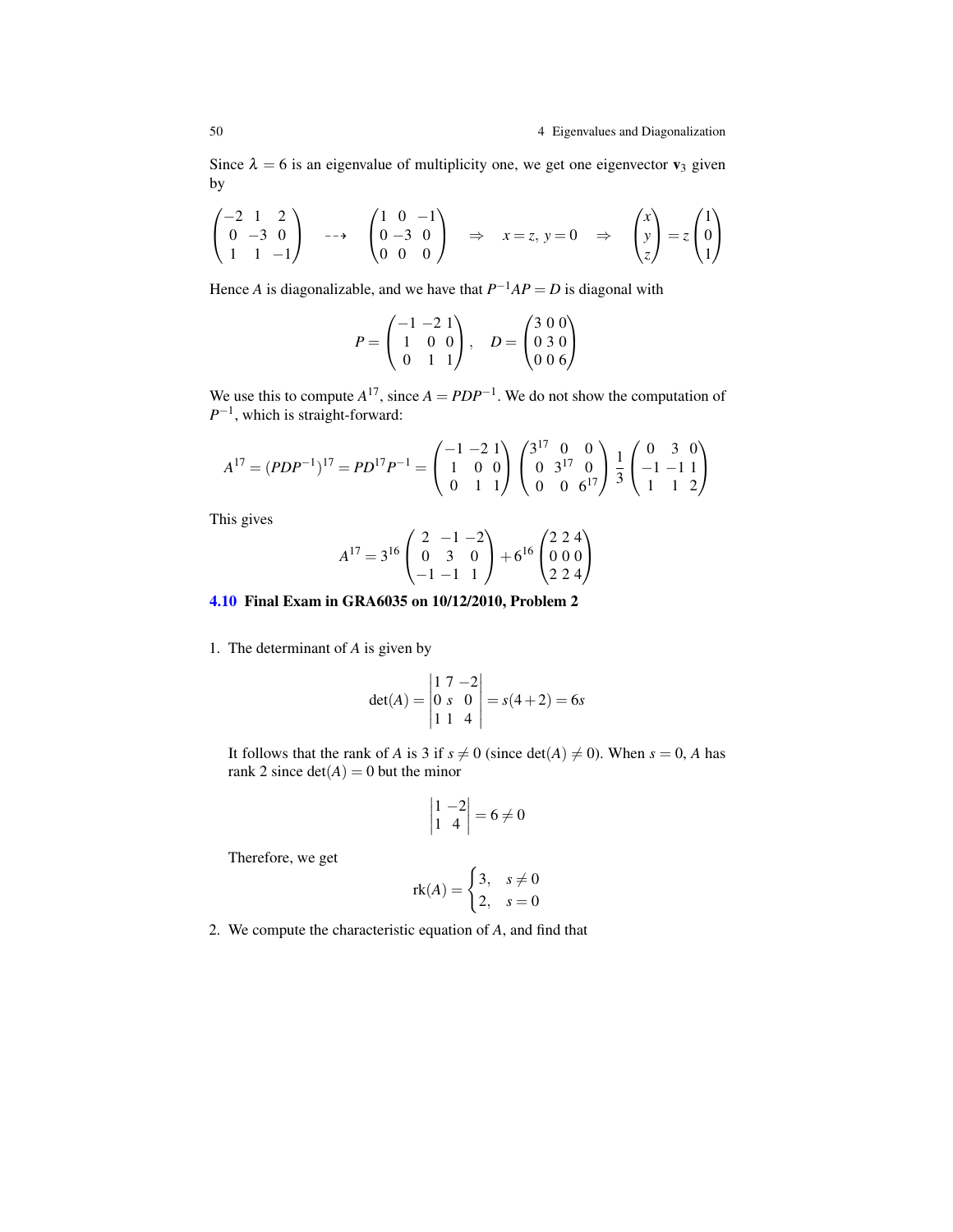$$
\begin{vmatrix}\n1-\lambda & 7 & -2 \\
0 & s-\lambda & 0 \\
1 & 1 & 4-\lambda\n\end{vmatrix} = (s-\lambda)(\lambda^2 - 5\lambda + 6) = (s-\lambda)(\lambda - 2)(\lambda - 3)
$$

Therefore, the eigenvalues of *A* are  $\lambda = s, 2, 3$ . Furthermore, we have that

$$
A\mathbf{v} = \begin{pmatrix} 6 \\ s \\ 6 \end{pmatrix}
$$

We see that **v** is an eigenvector for *A* if and only if  $s = 6$ , in which case  $Av = 6v$ .

3. If  $s \neq 2,3$ , then *A* has three distinct eigenvalues, and therefore *A* is diagonalizable. If  $s = 2$ , we check the eigenspace corresponding to the double root  $\lambda = 2$ . The coefficient matrix of the system has echelon form

$$
\begin{pmatrix} -1 & 7 & -2 \\ 0 & 0 & 0 \\ 1 & 1 & 2 \end{pmatrix} \dashrightarrow \begin{pmatrix} 1 & 1 & 2 \\ 0 & 8 & 0 \\ 0 & 0 & 0 \end{pmatrix}
$$

of rank two, so there is only one free variable. If  $s = 3$ , we check the eigenspace corresponding to the double root  $\lambda = 3$ : The coefficient matrix of the system has echelon form  $\mathcal{L}$ 

$$
\begin{pmatrix} -27 & -2 \\ 0 & 0 & 0 \\ 1 & 1 & 1 \end{pmatrix} \dashrightarrow \begin{pmatrix} 1 & 1 & 1 \\ 0 & 9 & 0 \\ 0 & 0 & 0 \end{pmatrix}
$$

of rank two, so there is only one free variable. In both cases, there are too few linearly independent eigenvectors, and *A* is not diagonalizable. Hence *A* is diagonalixable if  $s \neq 2,3$ .

## [4.11](#page-47-0) Mock Final Exam in GRA6035 on 12/2010, Problem 1

1. The determinant of *A* is given by

$$
det(A) = \begin{vmatrix} 1 & 1 & -4 \\ 0 & t+2 & t-8 \\ 0 & -5 & 5 \end{vmatrix} = 10t - 30 = 10(t-3)
$$

It follows that the rank of *A* is 3 if  $t \neq 3$  (since det(*A*)  $\neq 0$ ). When  $t = 3$ , *A* has rank 2 since  $det(A) = 0$  but the minor

$$
\begin{vmatrix} 1 & -4 \\ 0 & 5 \end{vmatrix} = 5 \neq 0
$$

Therefore, we get

$$
rk(A) = \begin{cases} 3, & t \neq 3 \\ 2, & t = 3 \end{cases}
$$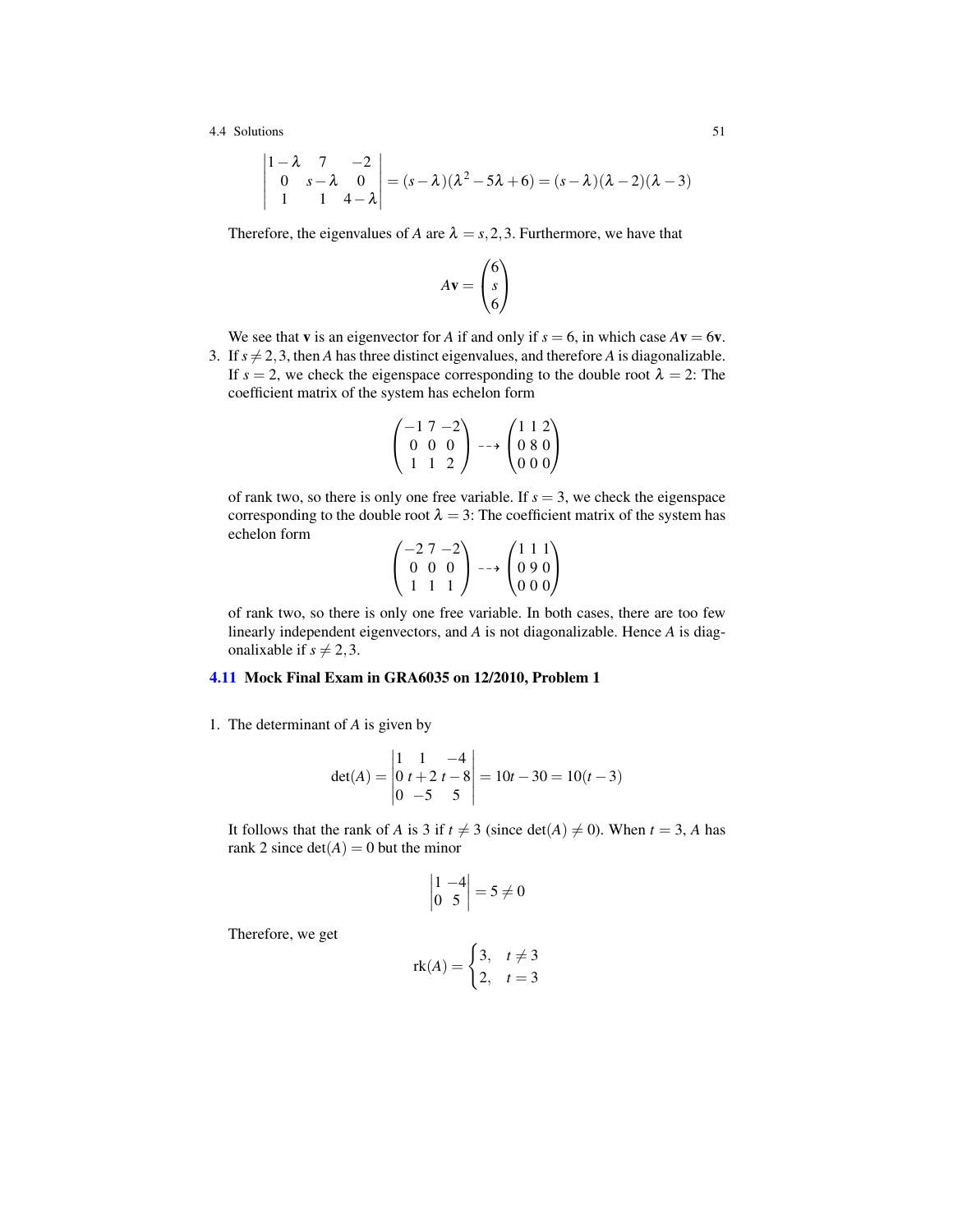2. We compute the characteristic equation of *A*, and find that

$$
\begin{vmatrix} 1 - \lambda & 1 & -4 \\ 0 & t + 2 - \lambda & t - 8 \\ 0 & -5 & 5 - \lambda \end{vmatrix} = (1 - \lambda)(\lambda^2 - (t + 7)\lambda + 10(t - 3)) = 0
$$

Since  $\lambda^2 - (t+7)\lambda + 10(t-3) = 0$  has solutions  $\lambda = 10$  and  $\lambda = t-3$ , the eigenvalues of *A* are  $\lambda = 1, 10, t - 3$ .

3. When *A* has three distinct eigenvalues, it is diagonalizable. We see that this happens for all values of *t* except  $t = 4$  and  $t = 13$ . Hence *A* is diagonalizable for  $t \neq 4,13$ . If  $t = 4$ , we check the eigenspace corresponding to the double root  $\lambda = 1$ : The coefficient matrix of the system has echelon form

$$
\begin{pmatrix} 0 & 1 & -4 \ 0 & 5 & -4 \ 0 & -5 & 4 \end{pmatrix} \dashrightarrow \begin{pmatrix} 0 & 1 & -4 \ 0 & 0 & 16 \ 0 & 0 & 0 \end{pmatrix}
$$

of rank two, so there is only one free variable. If  $t = 13$ , we check the eigenspace corresponding to the double root  $\lambda = 10$ : The coefficient matrix of the system has echelon form  $\mathbf{v}$  $\overline{ }$ 

$$
\begin{pmatrix}\n-9 & 1 & -4 \\
0 & 5 & 5 \\
0 & -5 & -5\n\end{pmatrix}\n\rightarrow\n\begin{pmatrix}\n-9 & 1 & -4 \\
0 & 5 & 5 \\
0 & 0 & 0\n\end{pmatrix}
$$

of rank two, so there is only one free variable. In both cases, there are too few linearly independent eigenvectors, and *A* is not diagonalizable. Hence *A* is diagonalizable if  $t \neq 4,13$ .

## [4.12](#page-47-1) Final Exam in GRA6035 on 30/05/2011, Problem 2

1. The determinant of *A* is given by

$$
det(A) = \begin{vmatrix} 1 & 1 & 1 \\ 1 & s & s^2 \\ 1 & -1 & 1 \end{vmatrix} = 2s^2 - 2 = 2(s - 1)(s + 1)
$$

It follows that the rank of *A* is 3 if  $s \neq \pm 1$  (since det(*A*)  $\neq$  0). When  $s = \pm 1$ , *A* has rank 2 since  $det(A) = 0$  but there is a non-zero minor of order two in each case. Therefore, we get

$$
rk(A) = \begin{cases} 3, & s \neq \pm 1 \\ 2, & s = \pm 1 \end{cases}
$$

2. We compute that

$$
A\mathbf{v} = \begin{pmatrix} 1 \\ 1 + s - s^2 \\ -1 \end{pmatrix}, \quad \lambda \mathbf{v} = \begin{pmatrix} \lambda \\ \lambda \\ -\lambda \end{pmatrix}
$$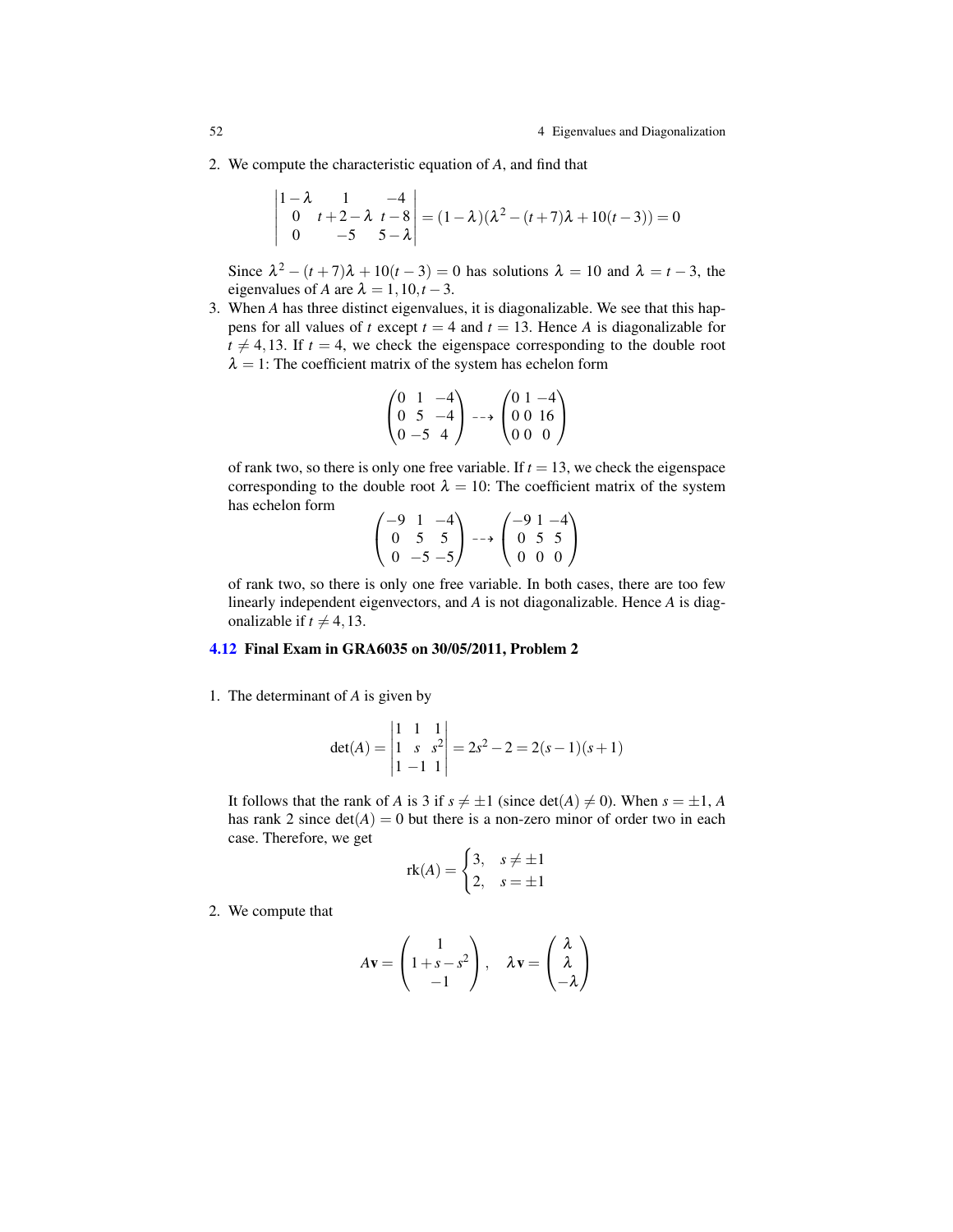and see that **v** is an eigenvector for *A* if and only if  $\lambda = 1$  and  $1 + s - s^2 = 1$ , or  $s = s^2$ . This gives  $s = 0, 1$ .

3. We compute the characteristic equation of *A* when  $s = -1$ , and find that

$$
\begin{vmatrix} 1 - \lambda & 1 & 1 \\ 1 & -1 - \lambda & 1 \\ 1 & -1 & 1 - \lambda \end{vmatrix} = \lambda(2 + \lambda - \lambda^2) = -\lambda(\lambda - 2)(\lambda + 1)
$$

Therefore, the eigenvalues of *A* are  $\lambda = 0, 2, -1$  when  $s = -1$ . Since *A* has three distinct eigenvalues when  $s = -1$ , it follows that *A* is diagonalizable.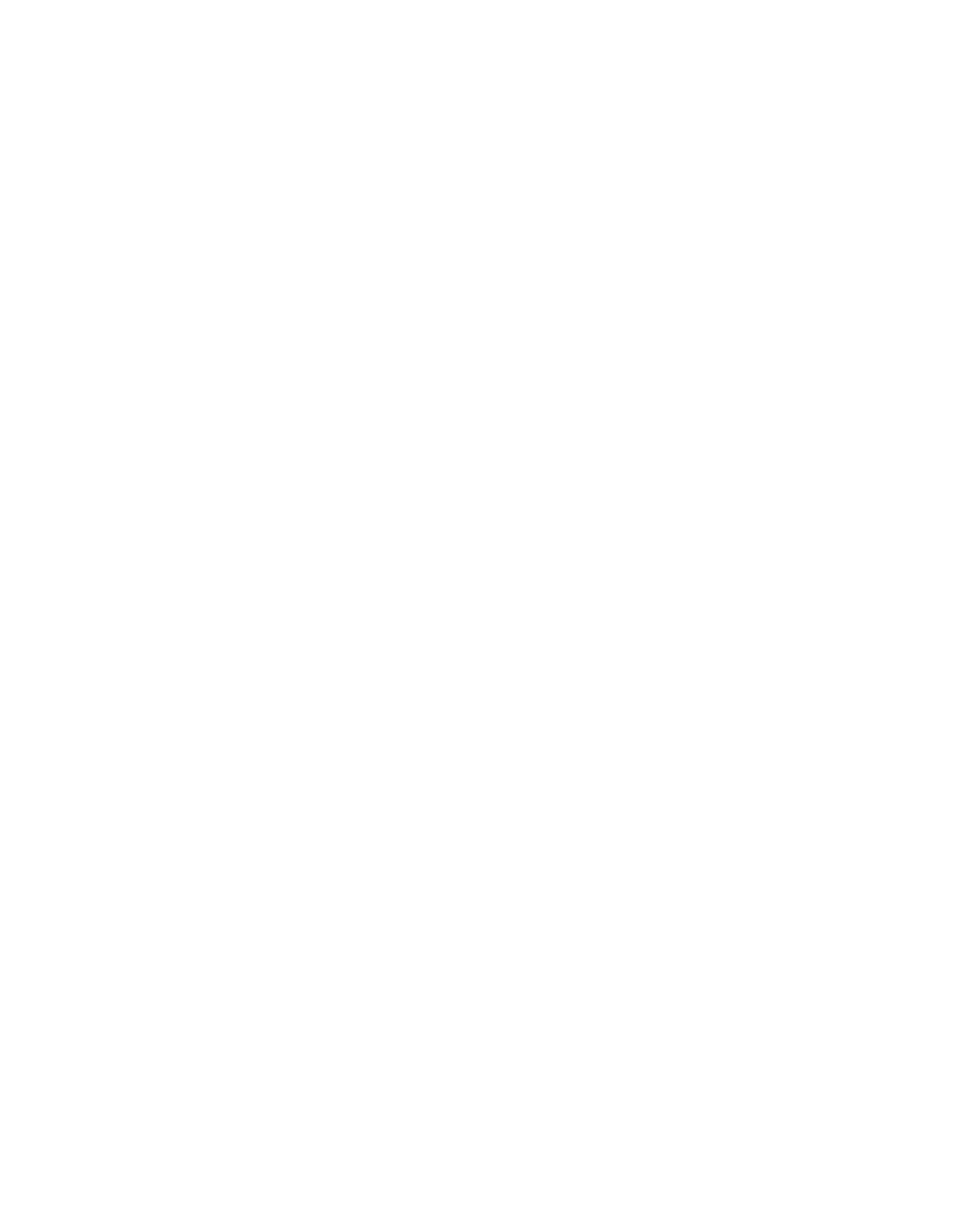# <span id="page-58-0"></span>Lecture 5 Quadratic Forms and Definiteness

# 5.1 Main concepts

A *Markov process* or a *Markov chain* is a model for a system that at any time can be described by a *state vector*  $\mathbf{x} = \mathbf{x}_t$ , which is an *n*-vector with  $x_1, x_2, ..., x_n \ge 0$  and  $x_1 + \cdots + x_n = 1$ . The defining property of a Markov chain is that there is a constant  $n \times n$ -matrix  $A = (a_{ij})$ , called the *transition matrix*, with  $a_{ij} \geq 0$  and where each column sums to 1, such that

$$
\mathbf{x}_{t+1} = A\mathbf{x}_t \quad \text{for } t = 1, 2, 3, \dots
$$

If  $a_{ij} > 0$  for all *i*, *j*, the Markov chain is called *regular*. In that case, we have that

- 1.  $\lambda = 1$  is an eigenvalue of A with multiplicity 1
- 2. There is a unique eigenvector v with eigenvalue 1 that is also a state vector
- 3. For any initial state  $x_0$ , we have that

$$
\lim_{t\to\infty}\mathbf{x}_t=\lim_{t\to\infty}A^t\mathbf{x}_0=\mathbf{v}
$$

The state v is called the *equilibrium state* of the process.

A *quadratic form* is a polynomial function  $f(x_1, x_2,...,x_n) = f(\mathbf{x})$  where all terms have degree two. It has the form

$$
f(\mathbf{x}) = c_{11}x_1^2 + c_{12}x_1x_2 + \dots + c_{nn}x_n^2
$$

where  $c_{ij}$  are given numbers. There is a unique symmetric  $n \times n$  matrix *A*, called the symmetric matrix of the quadratic form, such that  $f(\mathbf{x}) = \mathbf{x}^T A \mathbf{x}$ . This matrix is given by

$$
A = (a_{ij}),
$$
 where  $a_{ii} = c_{ii}$  and  $a_{ij} = a_{ji} = c_{ij}/2$  for  $i \neq j$ 

The quadratic form *f* , and the symmetric matrix *A*, is called

1. *positive definite* if  $f(\mathbf{x}) > 0$  for all  $\mathbf{x} \neq \mathbf{0}$ 

[Problems](#page-59-0) Lecture 5 [Solutions](#page-63-0)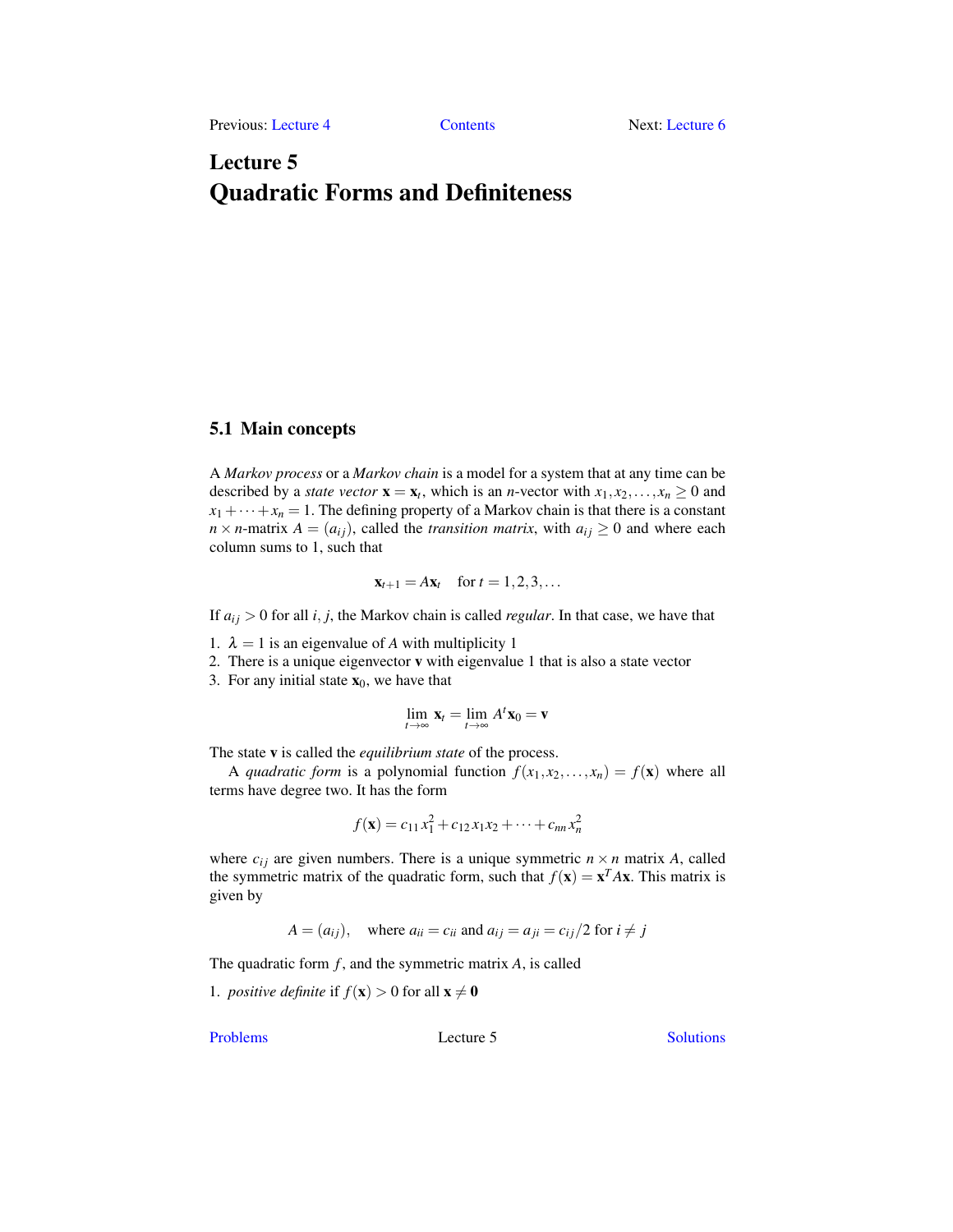56 56 **50 Systems** 2008 5 Quadratic Forms and Definiteness

- 2. *negative definite* if  $f(\mathbf{x}) < 0$  for all  $\mathbf{x} \neq \mathbf{0}$
- 3. *positive semidefinite* if  $f(\mathbf{x}) > 0$  for all **x**
- 4. *negative semidefinite* if  $f(\mathbf{x}) \leq 0$  for all **x**
- 5. *indefinite* if *f* takes both positive and negative values

If *f* is positive definite, then  $\mathbf{x} = \mathbf{0}$  is a global minimum for *f*, and if *f* is negative definite, then  $x = 0$  is a global maximum for f.

Proposition 5.1. *Let f be a quadratic form with symmetric matrix A, and let*  $\lambda_1, \ldots, \lambda_n$  *be the eigenvalues of A.* 

- *1. A* is positive definite if and only if  $\lambda_1, \ldots, \lambda_n > 0$
- *2. A* is negative definite if and only if  $\lambda_1, \ldots, \lambda_n < 0$
- *3. A is positive semidefinite if and only if*  $\lambda_1, \ldots, \lambda_n \geq 0$
- *4. A* is negative semidefinite if and only if  $\lambda_1, \ldots, \lambda_n \leq 0$
- *5. A is indefinite if and only if it has both positive and negative eigenvalues*

Let *A* be a symmetric  $n \times n$  matrix. The *leading principal minor*  $D_i$  of order *i* is the minor obtained by keeping the first *i* rows and columns of *A*, and deleting the remaining rows and columns. A *principal minor* of order *i* is a minor of order *i* obtained by deleting  $n - i$  rows and the  $n - i$  columns with the same numbering. There are in general many principal minors of order *i*, and we denote any one of them by  $\Delta_i$ .

Proposition 5.2. *Let f be a quadratic form with symmetric matrix A.*

- *1. A* is positive definite if and only if  $D_1, D_2, \ldots, D_n > 0$
- *2. A is negative definite if and only if D<sup>i</sup>* < 0 *when i is odd and D<sup>i</sup>* > 0 *when i is even*
- *3. A* is positive semidefinite if and only if  $\Delta$ <sup>*i*</sup> ≥ 0 *for any principal minor*  $\Delta$ *i*
- *4. A is negative semidefinite if and only if* ∆*<sup>i</sup>* ≤ 0 *for any principal minor of odd order i and* ∆*<sup>i</sup>* ≥ 0 *for any principal minor of even order i*

## <span id="page-59-0"></span>5.2 Problems

<span id="page-59-1"></span>5.1. Find the symmetric matrix of the following quadratic forms:

1.  $Q(x, y) = x^2 + 2xy + y^2$ 2.  $Q(x, y) = ax^2 + bxy + cy^2$ 3.  $Q(x, y, z) = 3x^2 - 2xy + 3xz + 2y^2 + 3z^2$ 

<span id="page-59-2"></span>5.2. Find the symmetric matrix and determine the definiteness of the following quadratic forms:

<span id="page-59-3"></span>1.  $Q(\mathbf{x}) = x_1^2 + 3x_2^2 + 5x_3^2$ <br>
2.  $Q(\mathbf{x}) = x_1^2 + 2x_1x_2 + 3x_2^2 + 5x_3^2$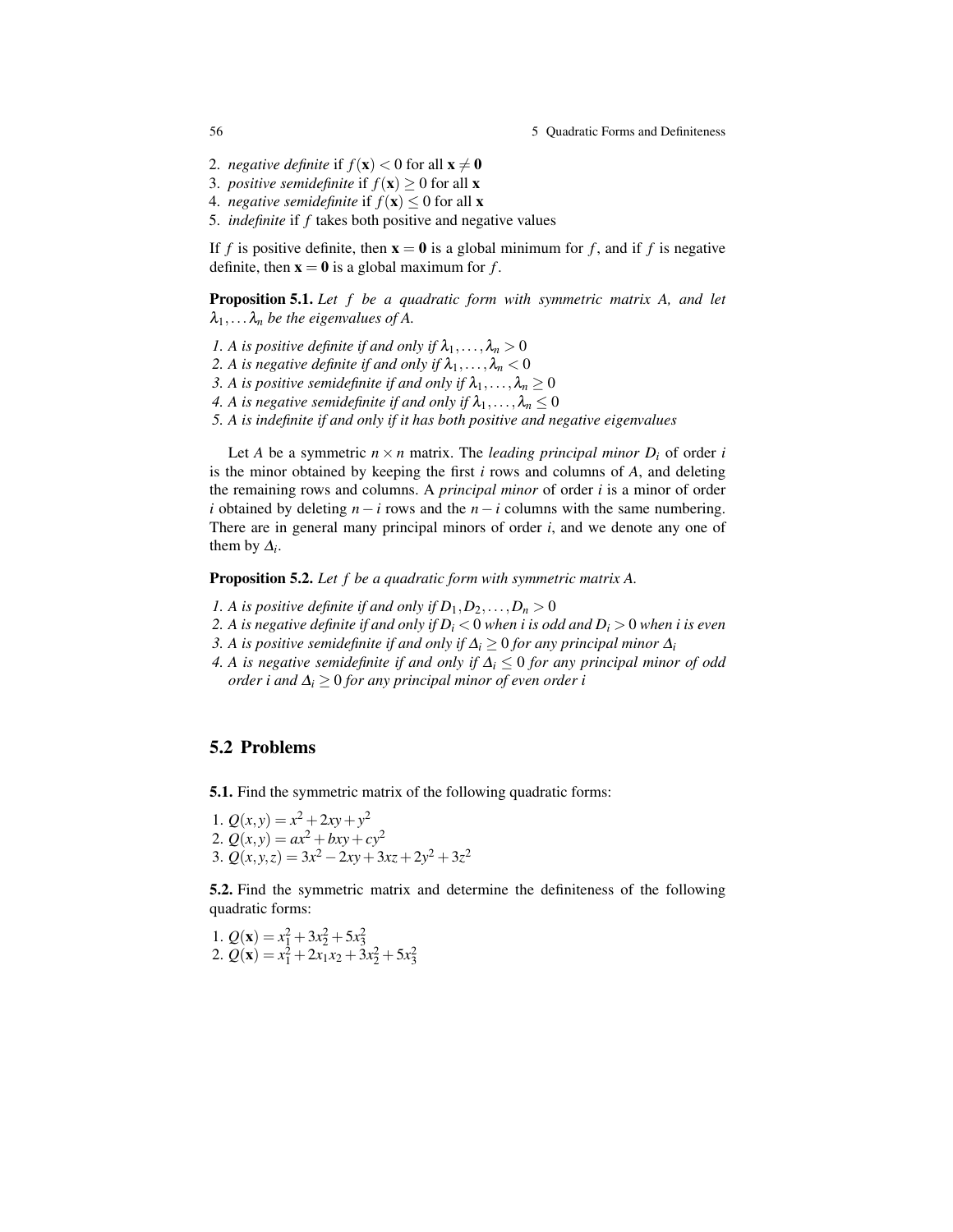#### 5.2 Problems 57

5.3. Compute all leading principal minors and all principal minors of the following matrices:

a) 
$$
A = \begin{pmatrix} -3 & 4 \\ 4 & -5 \end{pmatrix}
$$
 b)  $A = \begin{pmatrix} -3 & 4 \\ 4 & -6 \end{pmatrix}$ 

In each case, write down the corresponding quadratic form  $Q(x, y) = \mathbf{x}^T A \mathbf{x}$ , and determine its definiteness. Use this to classify the stationary point  $(x, y) = (0, 0)$  of the quadratic form.

<span id="page-60-0"></span>5.4. Compute all leading principal minors and all principal minors of the matrix

$$
A = \begin{pmatrix} 1 & 2 & 0 \\ 2 & 4 & 5 \\ 0 & 5 & 6 \end{pmatrix}
$$

Write down the corresponding quadratic form  $Q(x, y, z) = \mathbf{x}^T A \mathbf{x}$ , and determine its definiteness. Use this to classify the stationary point  $(x, y, z) = (0, 0, 0)$  of the quadratic form.

<span id="page-60-1"></span>5.5. For which values of the parameters *a*,*b*, *c* is the symmetric matrix

$$
\begin{pmatrix} a & b \\ b & c \end{pmatrix}
$$

positive (semi)definite and negative (semi)definite?

<span id="page-60-2"></span>5.6. Determine the definiteness of the following quadratic forms:

1.  $f(x, y) = 2x^2 - 2xy + y^2$ 2.  $f(x,y) = -3x^2 + 8xy - 5y^2$ 3.  $f(x,y) = -3x^2 + 8xy - 6y^2$ 4.  $f(x, y) = 2x^2 + 8xy + 8y^2$ 5.  $f(x, y, z) = x^2 + 4xy + 4y^2 + 10yz + 6z^2$ 6.  $f(x, y, z) = -x^2 + 2xy - y^2 - 2z^2$ 7.  $f(x, y, z, w) = x^2 + 6xz + 2y^2 + 10yw + 4z^2 + 6w^2$ 

<span id="page-60-3"></span>**5.7.** Give a detailed proof that  $A<sup>T</sup>A$  is positive definite for any invertible matrix A.

<span id="page-60-4"></span>5.8. Find the equilibrium state **x** of a Markov chain  $x_{t+1} = Ax_t$  with transition matrix

$$
A = \begin{pmatrix} 0.87 & 0.16 \\ 0.13 & 0.84 \end{pmatrix}
$$

<span id="page-60-6"></span><span id="page-60-5"></span>5.9. Find the equilibrium state x of a Markov chain  $x_{t+1} = Ax_t$  with transition matrix

$$
A = \begin{pmatrix} 0.61 & 0.13 & 0.03 \\ 0.13 & 0.81 & 0.10 \\ 0.26 & 0.06 & 0.87 \end{pmatrix}
$$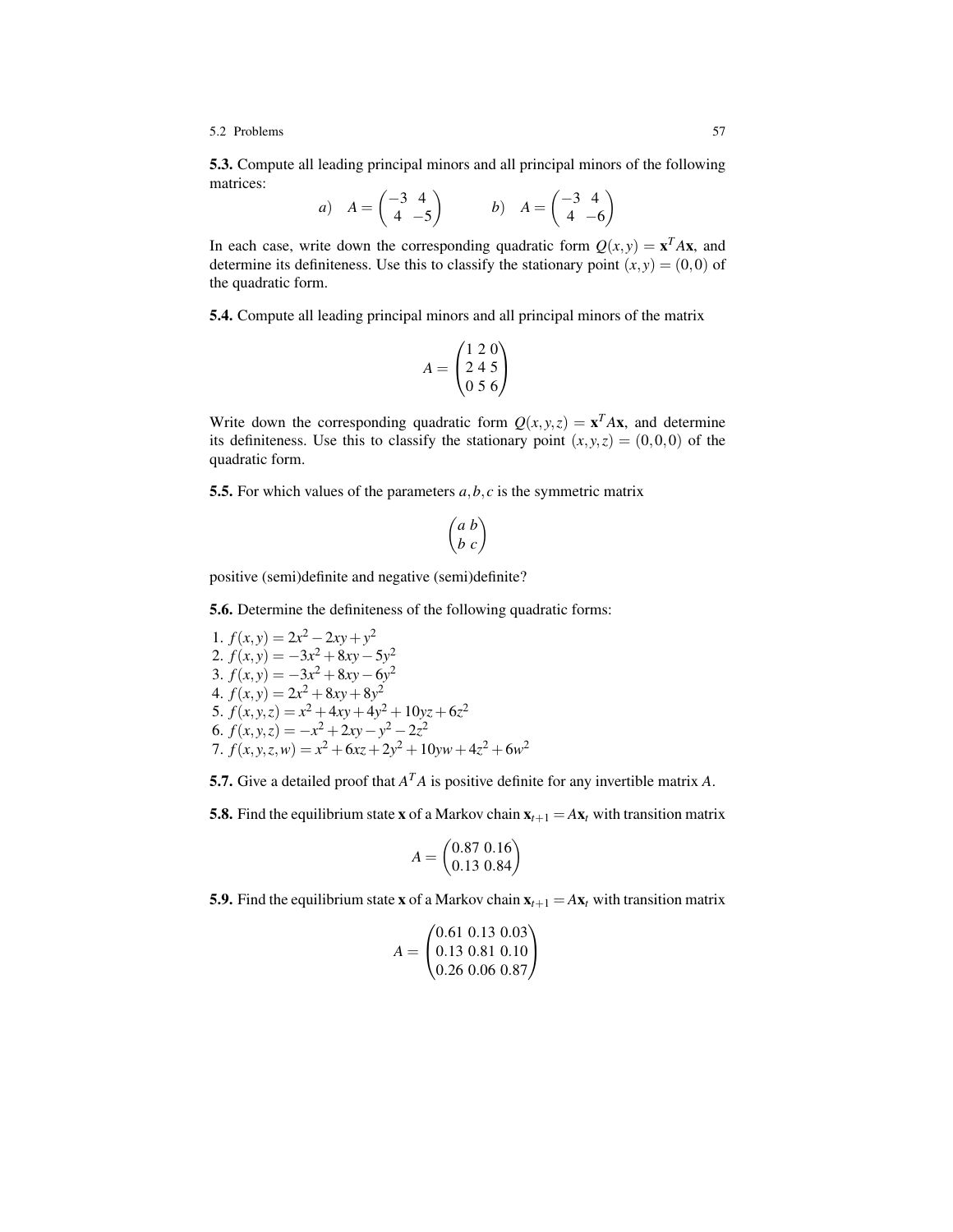#### 5.10. Midterm in GRA6035 24/09/2010, Problem 6

Consider the quadratic form

$$
Q(x_1, x_2) = x_1^2 - 4x_1x_2 + 4x_2^2
$$

## Which statement is true?

- 1. *Q* is positive semidefinite but not positive definite
- 2. *Q* is negative semidefinite but not negative definite
- 3. *Q* is indefinite
- 4. *Q* is positive definite
- 5. I prefer not to answer.

## <span id="page-61-0"></span>5.11. Mock Midterm in GRA6035 09/2010, Problem 6 Consider the function

$$
f(x_1, x_2, x_3) = x_1^2 + 6x_1x_2 + 3x_2^2 + 2x_3^2
$$

## Which statement is true?

- 1. *f* is not a quadratic form
- 2. *f* is a positive definite quadratic form
- 3. *f* is an indefinite quadratic form
- 4. *f* is a negative definite quadratic form
- 5. I prefer not to answer.

## <span id="page-61-1"></span>5.12. Midterm in GRA6035 24/05/2011, Problem 6

Consider the quadratic form

$$
Q(x_1, x_2) = -2x_1^2 + 12x_1x_2 + 2x_2^2
$$

## Which statement is true?

- 1. *Q* is positive semidefinite but not positive definite
- 2. *Q* is negative semidefinite but not negative definite
- 3. *Q* is indefinite
- 4. *Q* is positive definite
- 5. I prefer not to answer.

## <span id="page-61-2"></span>5.13. Final exam in GRA6035 12/12/2014, Problem 2

We consider the matrix *A* given by

$$
A = \begin{pmatrix} t & 1 & 1 \\ 1 & t & 1 \\ 1 & 1 & t \end{pmatrix}
$$

- 1. Compute the determinant of *A*, and the rank of  $A \lambda I$  when  $\lambda = t 1$ .
- 2. Show that *A* is diagonalizable when  $t = 8$ , and find all its eigenvalues in this case.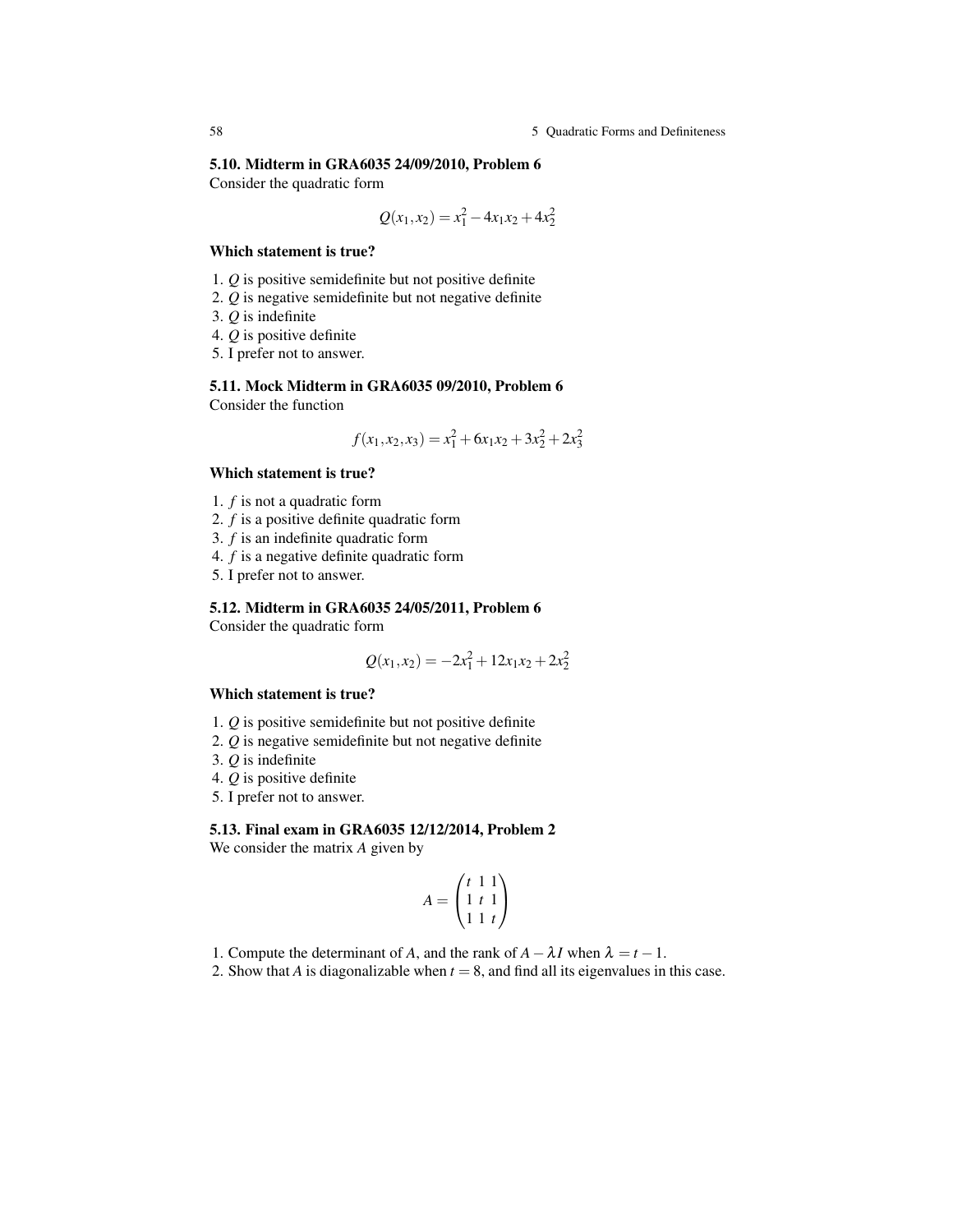#### 5.2 Problems 59

A car rental firm has three locations and 120 cars. We assume that all cars are returned after one week, and that any rented car is 8 times as likely to be returned to the pick-up location as any of the other locations.

3. Find the transition matrix of the resulting Markov chain. If one of the three locations is at an airport, and 50 of the cars are starting out at this location, how many cars will be at the airport location in the long run?

## <span id="page-62-0"></span>5.14. Final exam in GRA6035 12/12/2014, Problem 5

We consider a Markov chain with an  $n \times n$  transition matrix

$$
T = \frac{1}{t+n-1} \begin{pmatrix} t & 1 & 1 & \dots & 1 \\ 1 & t & 1 & \dots & 1 \\ 1 & 1 & t & \dots & 1 \\ \vdots & \vdots & \vdots & \ddots & \vdots \\ 1 & 1 & 1 & \dots & t \end{pmatrix}
$$

for a positive integer *t* > 1. Show that the long run equilibrium state  $\mathbf{x} = \lim_{n \to \infty} T^n \mathbf{x}_0$ of this Markov chain is

$$
\mathbf{x} = \begin{pmatrix} 1/n \\ 1/n \\ \vdots \\ 1/n \end{pmatrix}
$$

for all values of *t*.

## <span id="page-62-1"></span>5.15. Final exam in GRA6035 15/05/2015, Problem 1

We consider the matrix *A* given by

$$
A = \begin{pmatrix} s & s & s \\ 0 & s & s \\ 0 & 0 & s \end{pmatrix}
$$

- 1. Compute the determinant and rank of *A*.
- 2. Compute all eigenvalues and eigenvectors of *A* when *s* = 1.
- 3. For which values of *s* is *A* diagonalizable?

Three companies A, B and C share the market for a certain commodity. Initially, company A has 50% of the marked, company B has 35% and company C has 15%. We represent the market shares of the three companies after *t* years as a marked share vector x*<sup>t</sup>* , and assume that the changes in marked shares are given by a Markov chain  $\mathbf{x}_{t+1} = T\mathbf{x}_t$ , with

$$
T = \begin{pmatrix} 0.70 & 0.30 & 0.50 \\ 0.20 & 0.50 & 0.20 \\ 0.10 & 0.20 & 0.30 \end{pmatrix}, \quad \mathbf{x}_t = \begin{pmatrix} x_t \\ y_t \\ z_t \end{pmatrix}
$$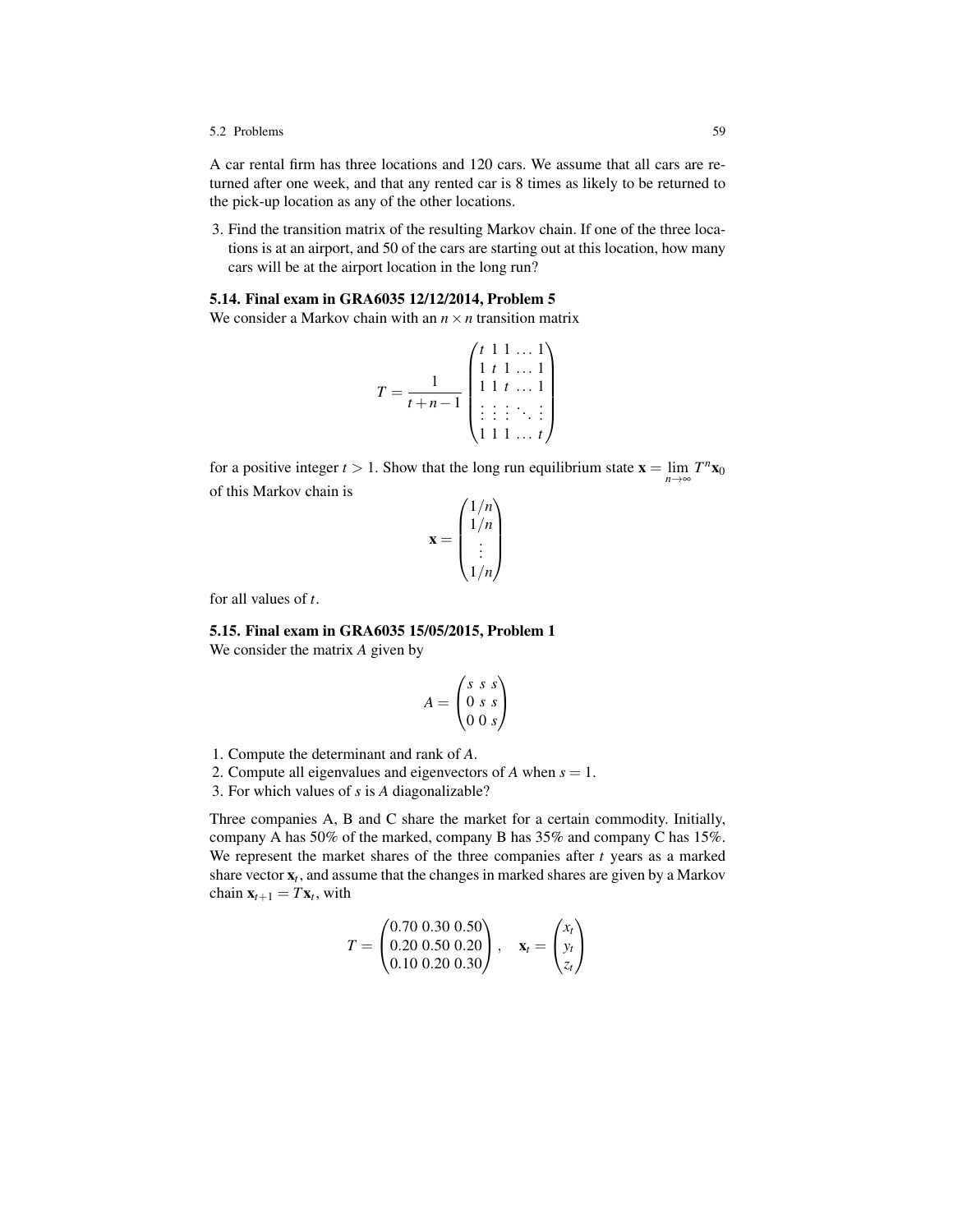where *T* is the transition matrix and  $x_t$ ,  $y_t$ ,  $z_t$  represents the marked shares of company A,B,C after *t* years.

4. Find the market shares of all three companies in the long run.

# <span id="page-63-0"></span>5.3 Solutions

[5.1](#page-59-1) The symmetric matrices are given by

a) 
$$
A = \begin{pmatrix} 1 & 1 \\ 1 & 1 \end{pmatrix}
$$
 b)  $A = \begin{pmatrix} a & b/2 \\ b/2 & c \end{pmatrix}$  c)  $A = \begin{pmatrix} 3 & -1 & 3/2 \\ -1 & 2 & 0 \\ 3/2 & 0 & 3 \end{pmatrix}$ 

[5.2](#page-59-2) The symmetric matrices are given by

a) 
$$
A = \begin{pmatrix} 1 & 0 & 0 \\ 0 & 3 & 0 \\ 0 & 0 & 5 \end{pmatrix}
$$
 b)  $A = \begin{pmatrix} 1 & 1 & 0 \\ 1 & 3 & 0 \\ 0 & 0 & 5 \end{pmatrix}$ 

In a) the eigenvalues  $\lambda = 1, 3, 5$  are all positive, so the quadratic form *Q* and the matrix *A* are positive definite. In b), we compute the eigenvalues using the characteristic equation

$$
\begin{vmatrix} 1 - \lambda & 1 & 0 \\ 1 & 3 - \lambda & 0 \\ 0 & 0 & 5 - \lambda \end{vmatrix} = (5 - \lambda)(\lambda^2 - 4\lambda + 2) = 0
$$

and get  $\lambda = 5$  and  $\lambda = 2 \pm$ √ 2. Since all eigenvalues are positive, the quadratic form *Q* and the matrix *A* are positive definite. Another way to determine the definiteness is to compute the leading principal minors  $D_1 = 1$ ,  $D_2 = 2$ , and  $D_3 = 10$ .

[5.3](#page-59-3) In a) the leading principal minors are  $D_1 = -3$  and  $D_2 = -1$ , and the principal minors are  $\Delta_1 = -3, -5$  and  $\Delta_2 = -1$ . From the leading principal minors, we see that *A* is indefinite, and this means that  $(x, y) = (0, 0)$  is a saddle point for the quadratic form. In b) the leading principal minors are  $D_1 = -3$  and  $D_2 = 2$ , and the principal minors are  $\Delta_1 = -3, -6$  and  $\Delta_2 = 2$ . From the leading principal minors, we see that *A* is negative definite, and this means that  $(x, y) = (0, 0)$  is a global maximum for the quadratic form.

[5.4](#page-60-0) The leading principal minors and principal minors of the matrix

$$
A = \begin{pmatrix} 1 & 2 & 0 \\ 2 & 4 & 5 \\ 0 & 5 & 6 \end{pmatrix}
$$

are given by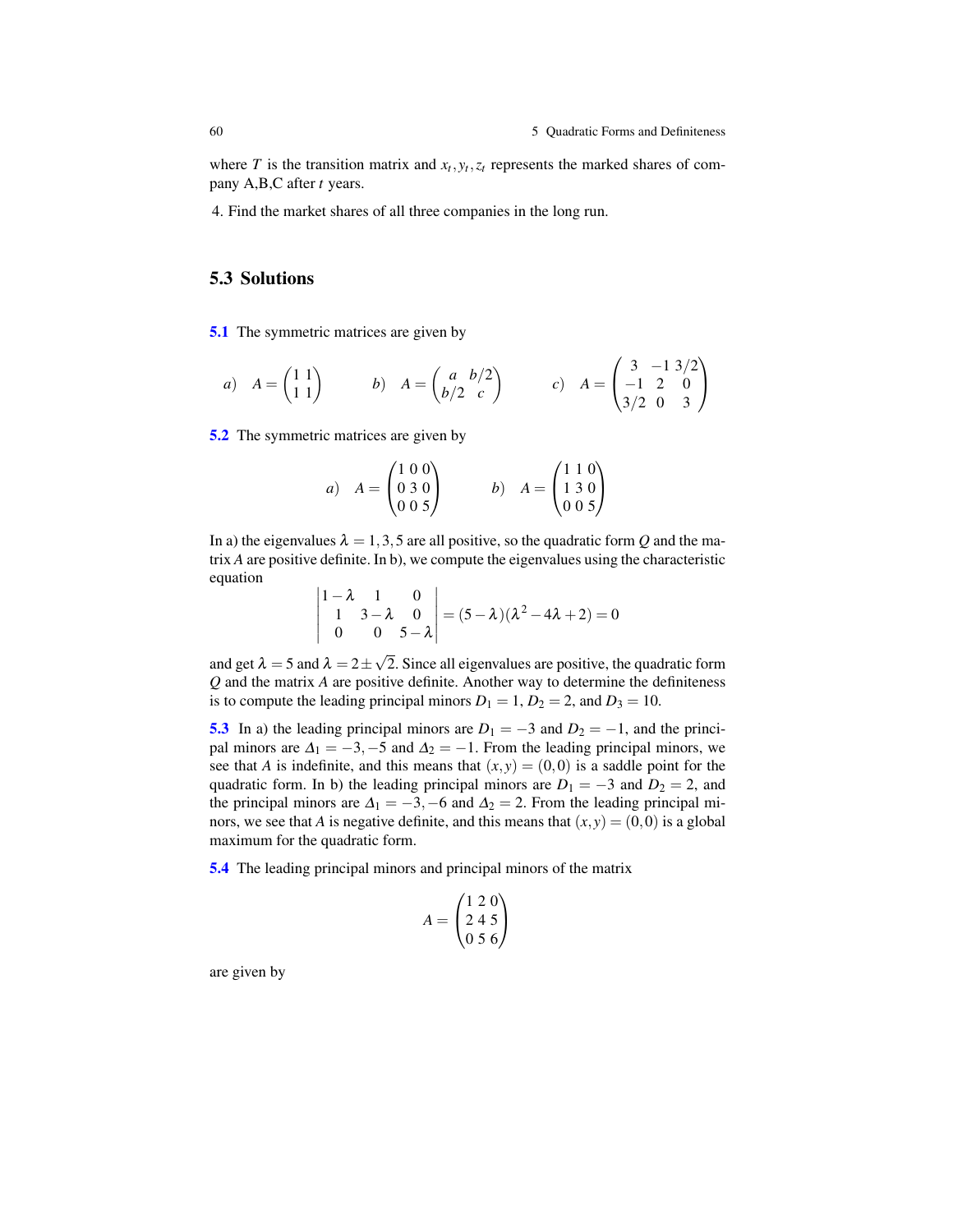$$
D_1 = 1, D_2 = 0, D_3 = |A| = 1(24 - 25) - 2(12) = -25
$$

and

$$
\Delta_1=1,4,6,\,\Delta_2=0,6,-1,\,\Delta_3=-25
$$

The quadratic form of *A* is given by  $Q(x, y, z) = x^2 + 4xy + 4y^2 + 10yz + 6z^2$ . Since there is a principal minor  $\Delta_2 = -1$  of order two that is negative, the quadratic form is indefinite, and the stationary point  $(x, y, z) = (0, 0, 0)$  is a saddle point.

**[5.5](#page-60-1)** The leading principal minors are given by  $D_1 = a$ ,  $D_2 = ac - b^2$  and the principal minors are given by  $\Delta_1 = a, c, \Delta_2 = ac - b^2$ . Hence we have that

> positive definite  $\Leftrightarrow a > 0$ ,  $ac - b^2 > 0$ negative definite  $\Leftrightarrow a < 0$ ,  $ac - b^2 > 0$ positive semidefinite  $\Leftrightarrow a \ge 0, c \ge 0, ac - b^2 \ge 0$ negative semidefinite  $\Leftrightarrow a \leq 0, c \leq 0, ac - b^2 \geq 0$

# [5.6](#page-60-2)

1. The symmetric matrix of the quadratic form is given by

$$
A = \begin{pmatrix} 2 & -1 \\ -1 & 1 \end{pmatrix}
$$

The leading principal minors are  $D_1 = 2$  and  $D_2 = 1$ . Since both are positive, the quadratic form is positive definite.

2. The symmetric matrix of the quadratic form is given by

$$
A = \begin{pmatrix} -3 & 4 \\ 4 & -5 \end{pmatrix}
$$

The leading principal minors are  $D_1 = -3$  and  $D_2 = -1$ . Since  $D_2 < 0$ , the quadratic form is indefinite.

3. The symmetric matrix of the quadratic form is given by

$$
A = \begin{pmatrix} -3 & 4 \\ 4 & -6 \end{pmatrix}
$$

The leading principal minors are  $D_1 = -3$  and  $D_2 = 2$ . Since  $D_1 < 0$  and  $D_2 > 0$ , the quadratic form is negative definite.

4. The symmetric matrix of the quadratic form is given by

$$
A = \begin{pmatrix} 2 & 4 \\ 4 & 8 \end{pmatrix}
$$

The leading principal minors are  $D_1 = 2$  and  $D_2 = 0$ , and the other principal minors are  $\Delta_1 = 8$ . Since  $\Delta_1, \Delta_2 \geq 0$ , the quadratic form is positive semidefinite. 5. The symmetric matrix of the quadratic form is given by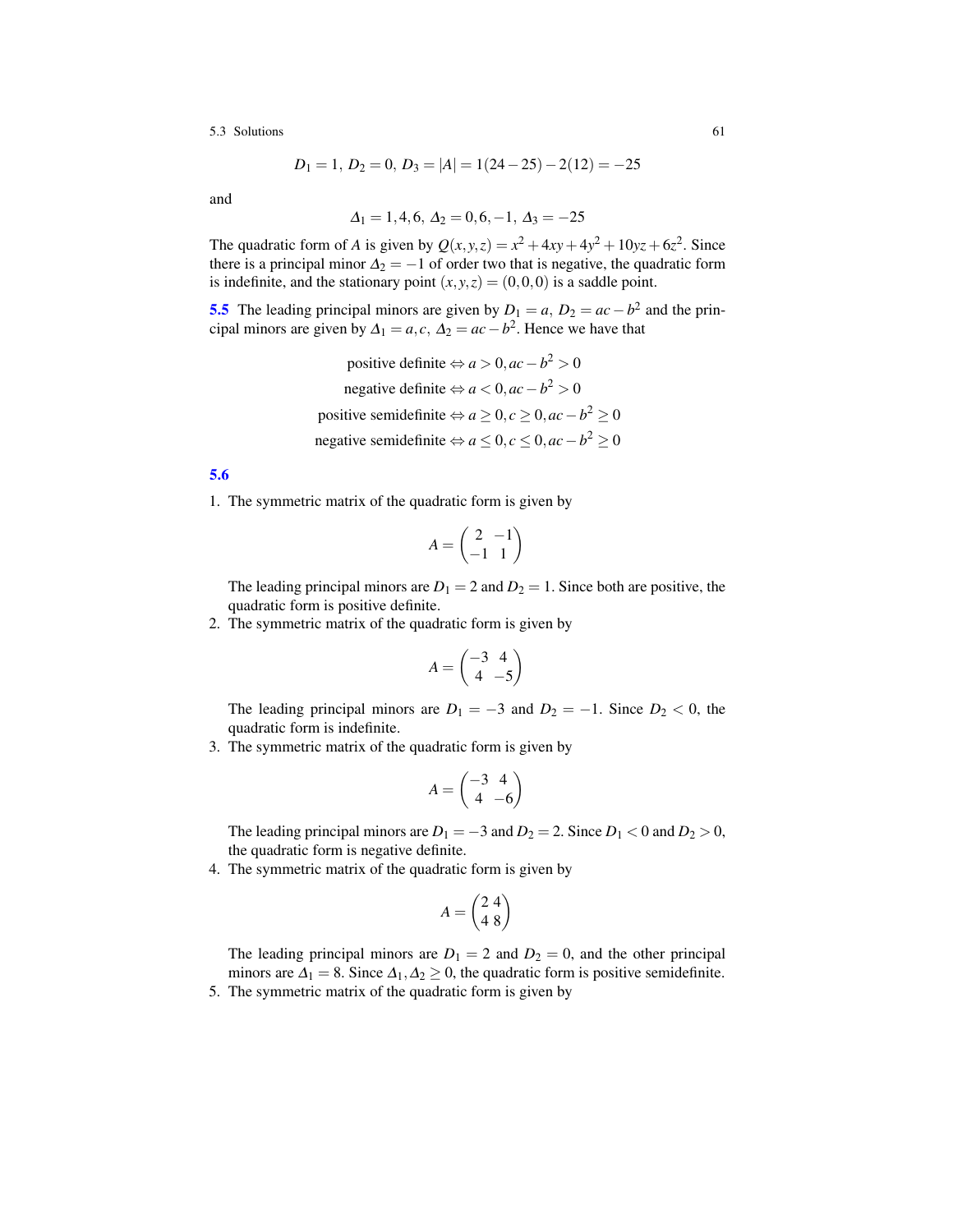62 5 Quadratic Forms and Definiteness

$$
A = \begin{pmatrix} 1 & 2 & 0 \\ 2 & 4 & 5 \\ 0 & 5 & 6 \end{pmatrix}
$$

The leading principal minors are  $D_1 = 1$ ,  $D_2 = 0$  and  $D_3 = -25$ . Since  $D_1$  and *D*<sup>3</sup> have opposite signs, the quadratic form is indefinite.

6. The symmetric matrix of the quadratic form is given by

$$
A = \begin{pmatrix} -1 & 1 & 0 \\ 1 & -1 & 0 \\ 0 & 0 & -2 \end{pmatrix}
$$

The leading principal minors are  $D_1 = -1$ ,  $D_2 = 0$  and  $D_3 = 0$ . The remaining principal minors are  $\Delta_1 = -1, -2$  and  $\Delta_2 = 2, 2$ . Since  $\Delta_1 \leq 0, \Delta_2 \geq 0$  and  $\Delta_3 \leq 0$ for all principal minors, the quadratic form is negative semidefinite.

7. The symmetric matrix of the quadratic form is given by

$$
A = \begin{pmatrix} 1 & 0 & 3 & 0 \\ 0 & 2 & 0 & 5 \\ 3 & 0 & 4 & 0 \\ 0 & 5 & 0 & 6 \end{pmatrix}
$$

The first three leading principal minors are  $D_1 = 1$ ,  $D_2 = 2$ ,  $D_3 = -10$ . Since  $D_1$ and  $D_3$  have opposite signs, the quadratic form is indefinite (and there is no need to compute the last leading principal minor).

**[5.7](#page-60-3)** We consider the quadratic form  $\mathbf{x}^T (A^T A)\mathbf{x}$ , and let  $\mathbf{y} = A\mathbf{x}$ . Then we have

$$
\mathbf{x}^T (A^T A) \mathbf{x} = (A\mathbf{x})^T (A\mathbf{x}) = \mathbf{y}^T \mathbf{y} = y_1^2 + y_2^2 + \dots + y_n^2 \ge 0
$$

This means  $B = A^T A$  is positive semidefinite. Any eigenvalue  $\lambda$  of *B* therefore satisfies  $\lambda \ge 0$ . If  $\lambda = 0$ , then  $\det(B) = 0$  and this is not possible since  $\det(B) =$  $\det(A^T) \det(A) = \det(A)^2$  and *A* is invertible so  $\det(A) \neq 0$ . Hence any eigenvalue  $\lambda$ of *B* satisfies  $\lambda > 0$ , and *B* is positive definite.

[5.8](#page-60-4) Eigenvectors for  $\lambda = 1$  are given by the linear system  $(A − I)$ **x** = **0**, where

$$
A - I = \begin{pmatrix} -0.13 & 0.16 \\ 0.13 & -0.16 \end{pmatrix}
$$

Therefore, we see that  $x = 16$  and  $y = 13$  gives one eigenvector, and all others are multiple of this one. Multiplication by  $1/29$  gives the state vector **x** with  $x = 16/29 \approx 0.55$  and  $y = 13/29 \approx 0.45$ .

[5.9](#page-60-5) Eigenvectors for  $\lambda = 1$  are given by the linear system  $(A - I)x = 0$ , where

$$
A - I = \begin{pmatrix} -0.39 & 0.13 & 0.03 \\ 0.13 & -0.19 & 0.10 \\ 0.26 & 0.06 & -0.13 \end{pmatrix}
$$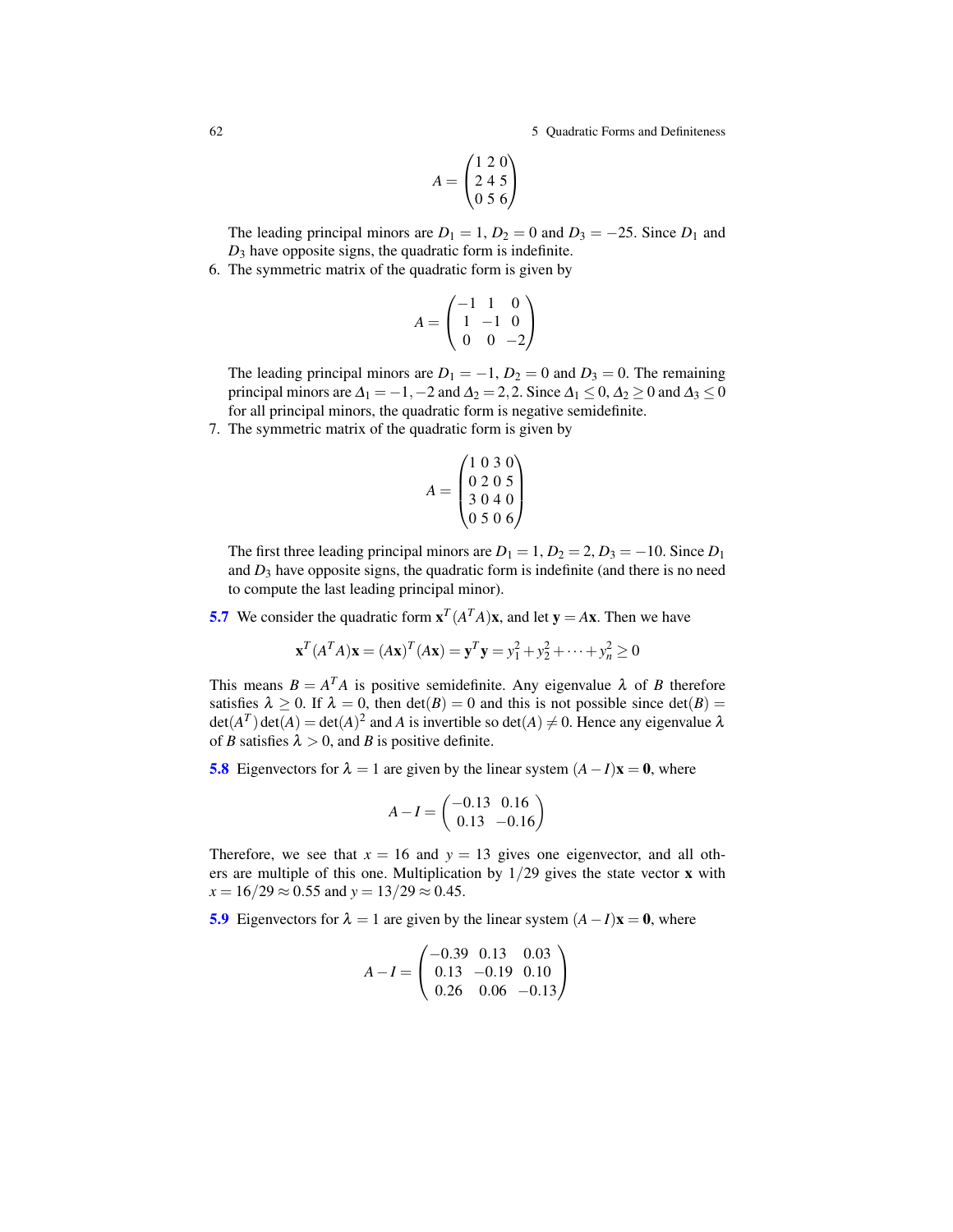Dividing through the matrix with 0.13 (in all rows), switching rows one and two, and then using Gaussian elimination gives

$$
\begin{pmatrix} 1 & -19/13 & 10/13 \\ -3 & 1 & 3/13 \\ 2 & 6/13 & -1 \end{pmatrix} \rightarrow \begin{pmatrix} 1 & -19/13 & 10/13 \\ 0 & -44/13 & 33/13 \\ 0 & 44/13 & -33/13 \end{pmatrix} \rightarrow \begin{pmatrix} 1 & -19/13 & 10/13 \\ 0 & -44/13 & 33/13 \\ 0 & 0 & 0 \end{pmatrix}
$$

This means that *z* is free,  $-44y + 33z = 0$  gives  $y = 3z/4$ , and  $13x - 19y + 10z = 0$ gives  $13x = 19(3z/4) - 10z = 17z/4$  and  $x = 17z/52$ . To find the state vector, we solve

$$
17z/52 + 3z/4 + z = 1
$$
  $\Rightarrow$   $(17 + 39 + 52)z = 52$   $\Rightarrow$   $z = 52/108$ 

The equilibrium state **x** is given by  $x = \frac{17}{108} \approx 0.157$ ,  $y = \frac{39}{108} \approx 0.361$  and  $z = 52/108 \approx 0.481$ .

#### [5.10](#page-60-6) Midterm in GRA6035 24/09/2010, Problem 6

The symmetric matrix associated with *Q* is

$$
A = \begin{pmatrix} 1 & -2 \\ -2 & 4 \end{pmatrix}
$$

We compute its eigenvalues to be 0 and 5. Hence the correct answer is alternative A. This question can also be answered using the fact that the principal minors are 1,4 (of order one) and 0 (of order two), or the fact that  $Q(x_1, x_2) = (x_1 - 2x_2)^2$ .

## [5.11](#page-61-0) Mock Midterm in GRA6035 09/2010, Problem 6

Since all terms of *f* have degree two, it is a quadratic form, and its symmetric matrix is

$$
A = \begin{pmatrix} 1 & 3 & 0 \\ 3 & 3 & 0 \\ 0 & 0 & 2 \end{pmatrix}
$$

The characteristic equation of *A* is  $(\lambda^2 - 4\lambda - 6)(2 - \lambda) = 0$ , and the eigenvalues are  $\lambda = 2$  and  $\lambda = 2 \pm \sqrt{10}$ . Hence the correct answer is alternative **C**. This problem can also be solved using the principal leading minors, which are  $D_1 = 1, D_2 = -6$ and  $D_3 = -12$ .

## [5.12](#page-61-1) Midterm in GRA6035 24/05/2011, Problem 6

The symmetric matrix associated with *Q* is

$$
A = \begin{pmatrix} -2 & 6 \\ 6 & 2 \end{pmatrix}
$$

We compute its eigenvalues to be  $\pm$ √ 40. Hence the correct answer is alternative C. This problem can also be solved using the principal leading minors, which are  $D_1 = -2$  and  $D_2 = -40$ .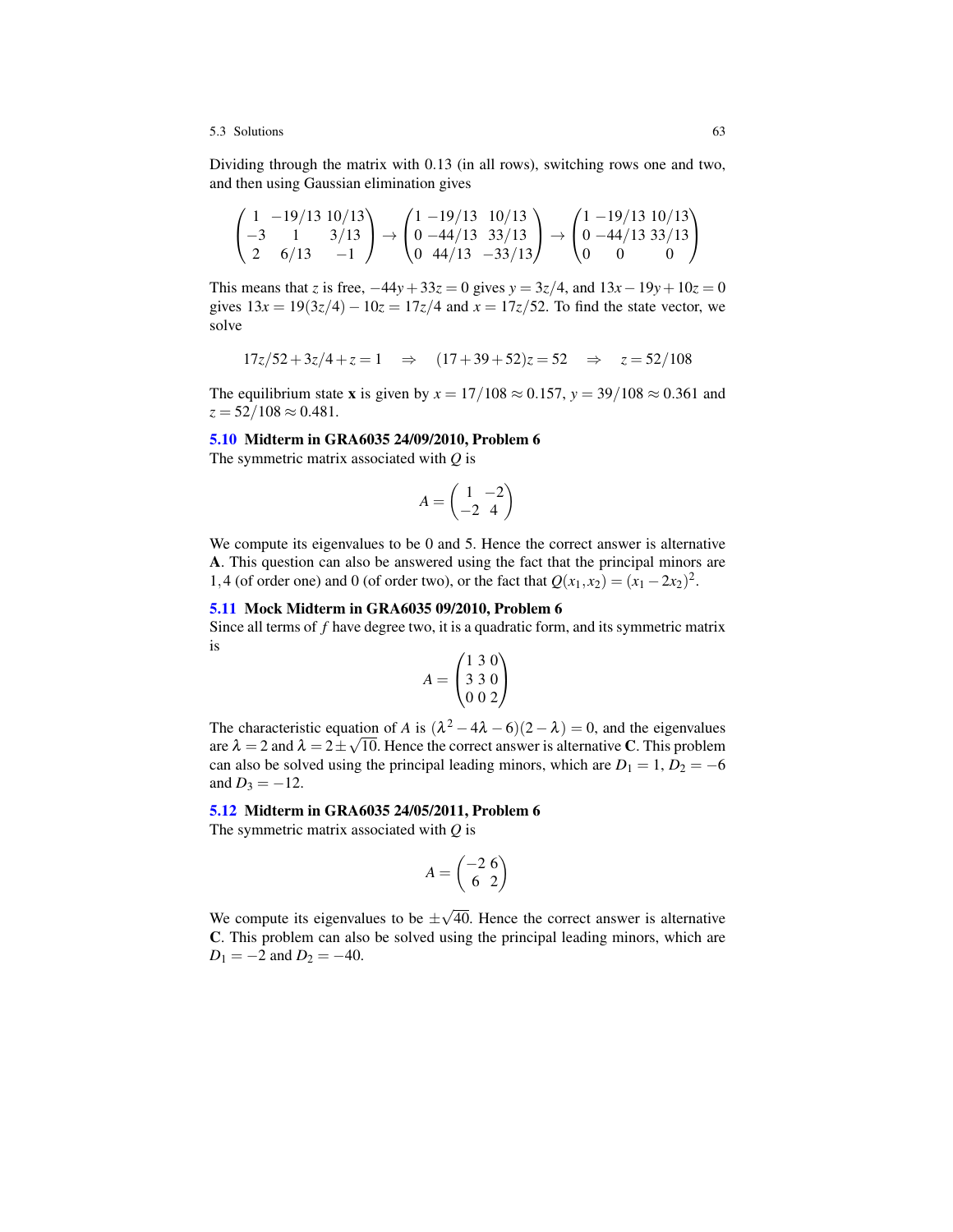#### [5.13](#page-61-2) Final exam in GRA6035 12/12/2014, Problem 2

1. The determinant of *A* can be developed along the first column:

$$
det(A) = \begin{vmatrix} t & 1 & 1 \\ 1 & t & 1 \\ 1 & 1 & t \end{vmatrix} = t(t^2 - 1) - 1(t - 1) + 1(1 - t) = t^3 - 3t + 2
$$

We can also write  $\det(A) = (t-1)(t(t+1)-2) = (t-1)(t^2+t-2) = (t-1)^2(t+1)$ 2). When  $\lambda = t - 1$ , then the matrix  $A - \lambda I$  has an echelon form

$$
A - \lambda I = \begin{pmatrix} 1 & 1 & 1 \\ 1 & 1 & 1 \\ 1 & 1 & 1 \end{pmatrix} \rightarrow \begin{pmatrix} 1 & 1 & 1 \\ 0 & 0 & 0 \\ 0 & 0 & 0 \end{pmatrix}
$$

and therefore  $rk(A - \lambda I) = 1$ .

2. The matrix *A* is diagonalizable since it is symmetric. This holds for all *t*, and therefore also for  $t = 8$ . Since  $rk(A - \lambda I) = 1$  for  $\lambda = t - 1$ , if follows that  $det(A - \lambda I) = 0$  and that  $(A - \lambda I)\mathbf{x} = \mathbf{0}$  has two degrees of freedom. Therefore,  $\lambda = t - 1$  is an eigenvalue of multiplicity at least two, and the first two eigenvalues are  $\lambda_1 = \lambda_2 = t - 1$ . Since  $\lambda_1 + \lambda_2 + \lambda_3 = 3t$  (the trace of *A*), it follows that  $\lambda_3 = 3t - 2(t - 1) = t + 2$ . When  $t = 8$ , the eigenvalues are  $\lambda_1 = \lambda_2 = t - 1 = 7$ and  $\lambda_3 = t + 2 = 10$ .

Alternative. We can also find the eigenvalues by solving the characteristic equation:

$$
\begin{vmatrix} 8-\lambda & 1 & 1 \\ 1 & 8-\lambda & 1 \\ 1 & 1 & 8-\lambda \end{vmatrix} = (8-\lambda)((8-\lambda)^2-1) - 1(8-\lambda-1) + 1(1-(8-\lambda))
$$

Since  $8 - \lambda - 1 = 7 - \lambda$  is a common factor, we can factorize this expression as

$$
(7 - \lambda)((8 - \lambda)(8 - \lambda + 1) - 1 - 1) = (7 - \lambda)(\lambda^2 - 17\lambda + 70)
$$

This implies that the eigenvalues are given by  $\lambda = 7$ , or  $\lambda^2 - 17\lambda + 70 = 0$  which gives  $\lambda = 7$  or  $\lambda = 10$ .

3. If we let *s* be the share of cars returned to another location, then the share of cars returned to the same location is 8*s*. Since  $8s + s + s = 1$ , we get that  $s = 1/10$ , and the transition matrix is given by

$$
T = \begin{pmatrix} 0.8 & 0.1 & 0.1 \\ 0.1 & 0.8 & 0.1 \\ 0.1 & 0.1 & 0.8 \end{pmatrix} = 0.1 \begin{pmatrix} 8 & 1 & 1 \\ 1 & 8 & 1 \\ 1 & 1 & 8 \end{pmatrix} = sA
$$

with  $s = 1/10$  and  $t = 8$ . We know from theory that  $\lambda = 1$  is an eigenvalue of T (and the dominant eigenvalue in the sense that all other eigenvalues are smaller),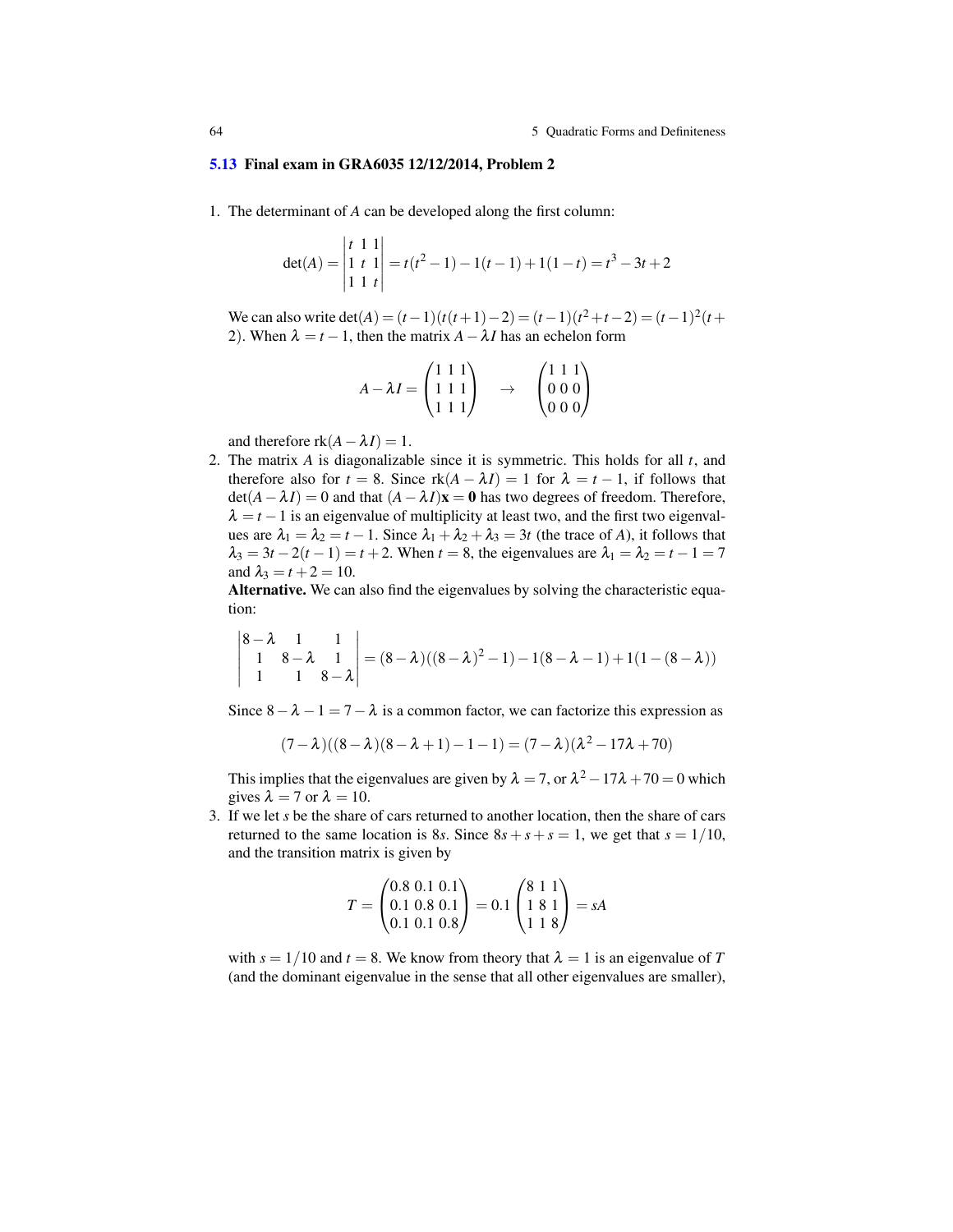and that the long-run equilibrium is the unique eigenvector for *T* with  $\lambda = 1$ such that the components  $(x, y, z)$  satisfy  $x + y + z = 1$  (that is, the vector can be interpreted as shares of cars). The eigenvectors with  $\lambda = 1$  are given by the linear system

$$
\begin{pmatrix}\n-0.2 & 0.1 & 0.1 \\
0.1 & -0.2 & 0.1 \\
0.1 & 0.1 & -0.2\n\end{pmatrix} \mathbf{x} = \mathbf{0}
$$

We solve this linear system, for instance using Gaussian elimination, and find that  $x = y = z$ . The only solution with  $x + y + z = 1$  is  $x = y = z = 1/3$ . It follows that  $1/3$  of the cars will end up at each location in the long run. Therefore,  $40$ cars will end up at the airport location.

**Alternative.** We can also find the eigenvalues of *T* as  $s\lambda$  where  $\lambda = 7,7,10$  are the eigenvalues of *A*, since  $T = sA$ . The eigenvalues of *T* are therefore 0.7, 0.7, 1.

#### [5.14](#page-62-0) Final exam in GRA6035 12/12/2014, Problem 5

Since the sum of the entries in each row, as well as in each column, is 1, it follows that

$$
\mathbf{y} = \begin{pmatrix} 1 \\ 1 \\ 1 \\ \vdots \\ 1 \end{pmatrix} \text{ implies that } T \cdot \mathbf{y} = \frac{1}{t+n-1} \begin{pmatrix} t & 1 & 1 & \dots & 1 \\ 1 & t & 1 & \dots & 1 \\ 1 & 1 & t & \dots & 1 \\ \vdots & \vdots & \vdots & \ddots & \vdots \\ 1 & 1 & 1 & \dots & t \end{pmatrix} \cdot \begin{pmatrix} 1 \\ 1 \\ 1 \\ \vdots \\ 1 \end{pmatrix} = \begin{pmatrix} 1 \\ 1 \\ 1 \\ \vdots \\ 1 \end{pmatrix}
$$

so that  $Ty = y$ , or that y is an eigenvector with eigenvalue  $\lambda = 1$ . Since the Markov chain is regular, we know from theory that there is an equilibrium state x that the system will approach as  $n \rightarrow \infty$ ,

$$
\mathbf{x} = \lim_{n \to \infty} T^n \mathbf{x}_0
$$

and this state is the unique eigenvector **x** with eigenvalue  $\lambda = 1$  such that  $x_1 + x_2 +$  $\cdots + x_n = 1$ . Since **y** is an eigenvector with  $\lambda = 1$ , it follows that

$$
\mathbf{x} = \frac{1}{y_1 + y_2 + \dots + y_n} \cdot \mathbf{y} = \begin{pmatrix} 1/n \\ 1/n \\ \vdots \\ 1/n \end{pmatrix}
$$

is the long run equilibrium state.

# [5.15](#page-62-1) Final exam in GRA6035 15/05/2015, Problem 1

1. The determinant of *A* is  $det(A) = s^3$ , since it is an upper triangular matrix (the determinant is the product of the diagonal entries). Hence,  $rkA = 3$  when  $s \neq 0$ . When  $s = 0$ , we have that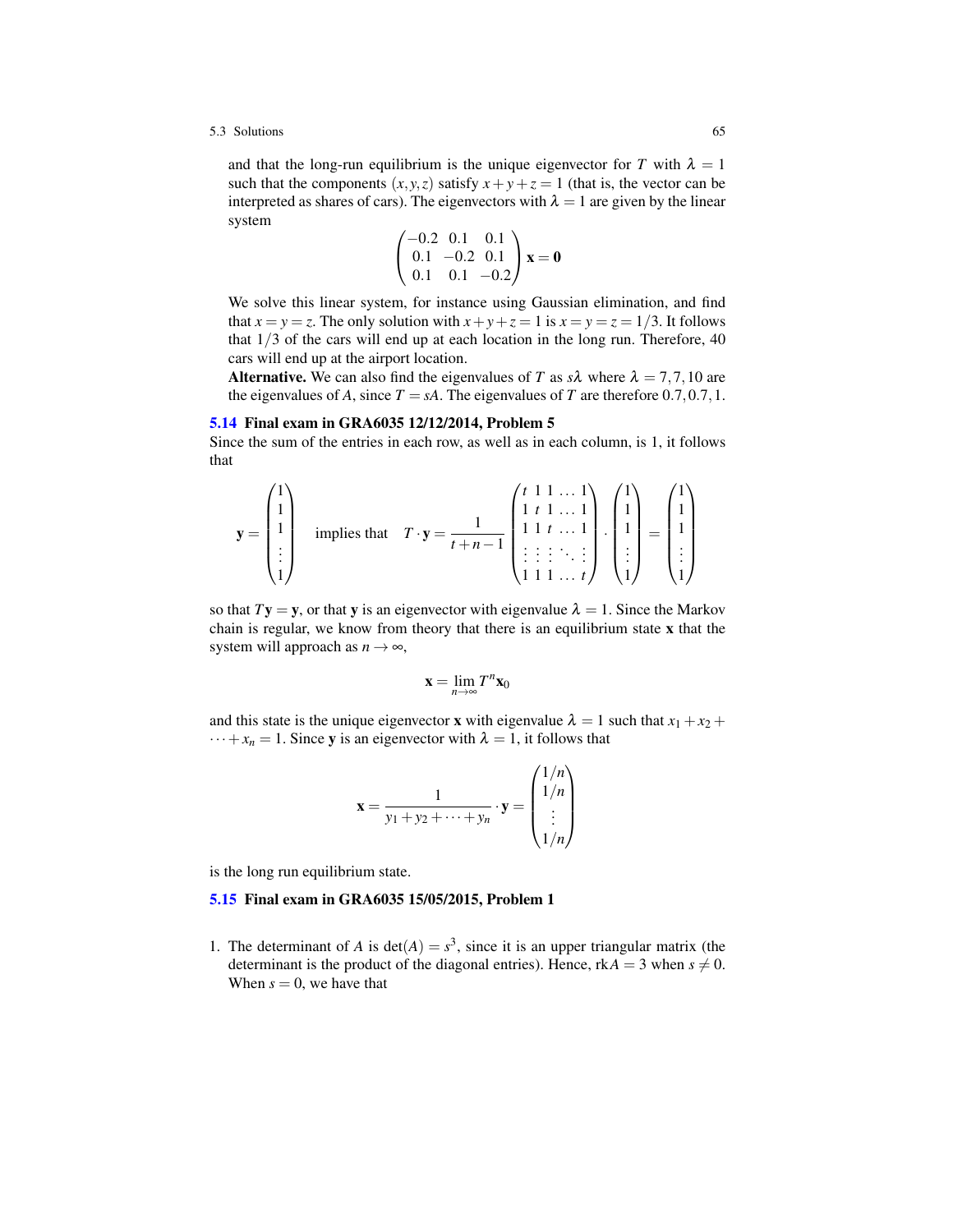66 5 Quadratic Forms and Definiteness

$$
rkA = rk \begin{pmatrix} 0 & 0 & 0 \\ 0 & 0 & 0 \\ 0 & 0 & 0 \end{pmatrix} = 0
$$

since *A* is an echelon form with no pivot positions. Hence we have

$$
\det A = s^3, \quad \text{rk} A = \begin{cases} 3, & s \neq 0 \\ 0, & s = 0 \end{cases}
$$

2. When  $s = 1$ , the eigenvalues of *A* are given by the characteristic equation

$$
\begin{vmatrix} 1 - \lambda & 1 & 1 \\ 0 & 1 - \lambda & 1 \\ 0 & 0 & 1 - \lambda \end{vmatrix} = (1 - \lambda)^3 = 0
$$

Therefore, the only eigenvalues is  $\lambda = 1$  (with multiplicity three). The eigenvectors of *A* with  $\lambda = 1$  are given by the linear system

$$
\begin{pmatrix} 0 & 1 & 1 \\ 0 & 0 & 1 \\ 0 & 0 & 0 \end{pmatrix} \mathbf{x} = \mathbf{0}
$$

The coefficient matrix is already an echelon form, so *x* is a free variable and  $y + z = 0$  and  $z = 0$ , which gives  $y = z = 0$ . Hence the eigenvectors are given by

$$
\mathbf{x} = \begin{pmatrix} x \\ y \\ z \end{pmatrix} = \begin{pmatrix} x \\ 0 \\ 0 \end{pmatrix} = x \begin{pmatrix} 1 \\ 0 \\ 0 \end{pmatrix}
$$

3. For any *s*, the eigenvalues of *A* are given by the characteristic equation

 $\overline{a}$ 

$$
\begin{vmatrix} s-\lambda & s & s \\ 0 & s-\lambda & s \\ 0 & 0 & s-\lambda \end{vmatrix} = (s-\lambda)^3 = 0
$$

Therefore, the only eigenvalues is  $\lambda = s$  (with multiplicity three). The eigenvectors of *A* with  $\lambda = s$  are given by the linear system

$$
\begin{pmatrix} 0 & s & s \\ 0 & 0 & s \\ 0 & 0 & 0 \end{pmatrix} \mathbf{x} = \mathbf{0}
$$

If  $s \neq 0$ , then there is only one degree of freedom (*x* is free), and therefore *A* is not diagonalizable. If  $s = 0$ , then there are three degrees of freedom, and *A* is diagonalizable (the eigenvalue has multiplicity three). Therefore *A* is diagonalizable if and only if  $s = 0$ .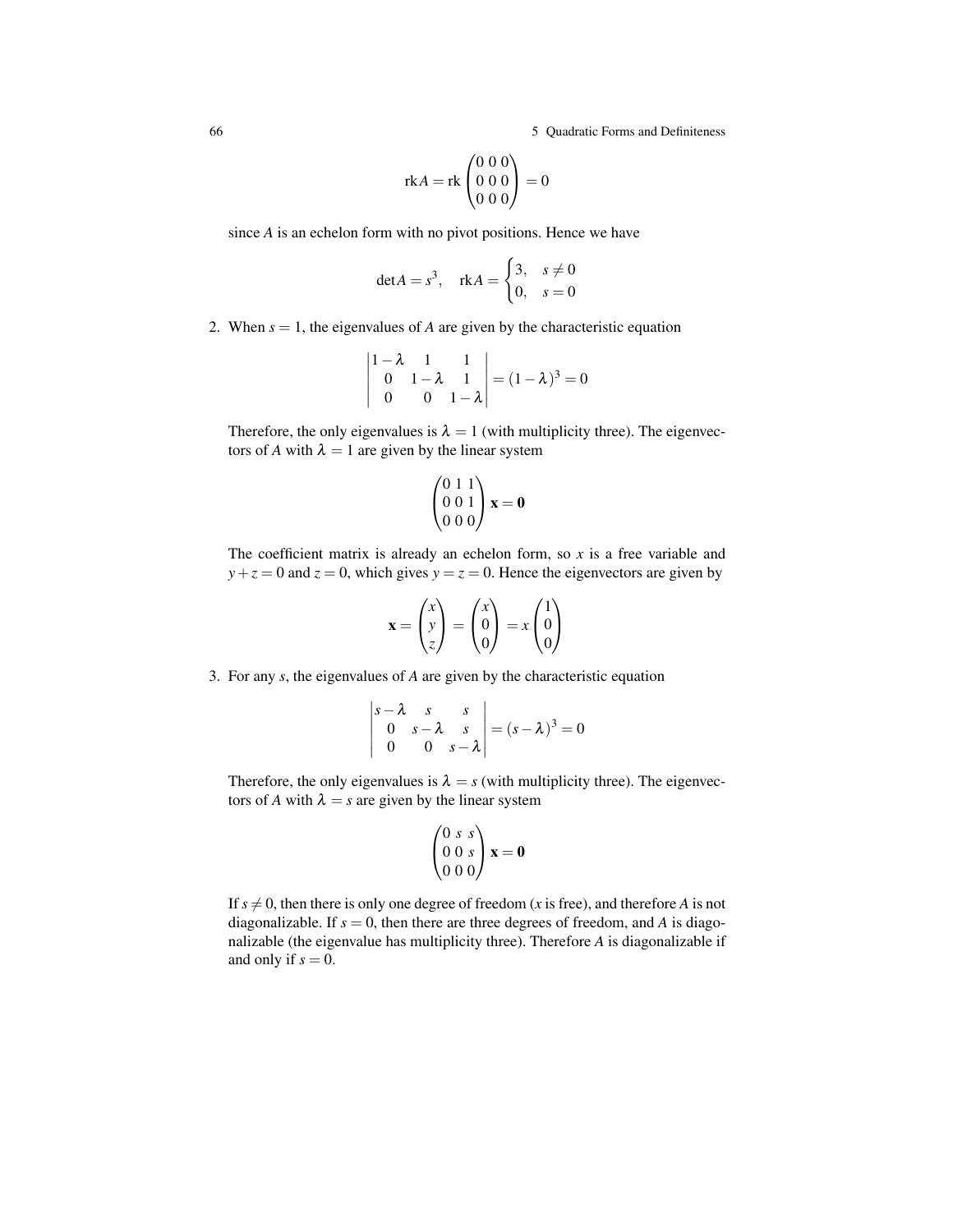4. Since *T* is the transition matrix in a Markov chain, we know that  $\lambda = 1$  is an eigenvalue of *T*. We compute the eigenvectors for  $\lambda = 1$  by considering the linear system

$$
\begin{pmatrix}\n-0.30 & 0.30 & 0.50 \\
0.20 & -0.50 & 0.20 \\
0.10 & 0.20 & -0.70\n\end{pmatrix} \mathbf{x} = \mathbf{0}
$$

We compute an echelon form of the coeffficient matrix:

$$
\begin{pmatrix}\n-0.30 & 0.30 & 0.50 \\
0.20 & -0.50 & 0.20 \\
0.10 & 0.20 & -0.70\n\end{pmatrix}\n\rightarrow\n\begin{pmatrix}\n-3 & 3 & 5 \\
2 & -5 & 2 \\
1 & 2 & -7\n\end{pmatrix}\n\rightarrow\n\begin{pmatrix}\n1 & 2 & -7 \\
0 & 9 & -16 \\
0 & -9 & 16\n\end{pmatrix}\n\rightarrow\n\begin{pmatrix}\n1 & 2 & -7 \\
0 & 9 & -16 \\
0 & 0 & 0\n\end{pmatrix}
$$

There is one degree of freedom (*z* is free). The equation  $9y - 16z = 0$  gives  $y =$ 16*z*/9, and the equation  $x + 2y - 7z = 0$  gives  $x = -2y + 7z = -2(16z/9) + 7z =$  $31z/9$ . The eigenvectors for  $\lambda = 1$  are therefore

$$
\mathbf{x} = \begin{pmatrix} x \\ y \\ z \end{pmatrix} = \frac{z}{9} \cdot \begin{pmatrix} 31 \\ 16 \\ 9 \end{pmatrix}
$$

We know that the long term equilibrium of the Markov chain is the unique eigenvector for  $\lambda = 1$  with  $x + y + z = 1$  (a market share vector). The equation  $z/9(31 + 16 + 9) = 1$  gives  $56z/9 = 1$ , or  $z/9 = 1/56$ . Therefore the long term market shares of company A,B,C are given by

$$
\mathbf{x} = \begin{pmatrix} x \\ y \\ z \end{pmatrix} = \frac{1}{56} \begin{pmatrix} 31 \\ 16 \\ 9 \end{pmatrix} = \begin{pmatrix} 31/56 \\ 16/56 \\ 9/56 \end{pmatrix}
$$

or  $x \approx 55.4\%$  for company A,  $y \approx 28.6\%$  for company B, and  $z \approx 16.1\%$  for company C.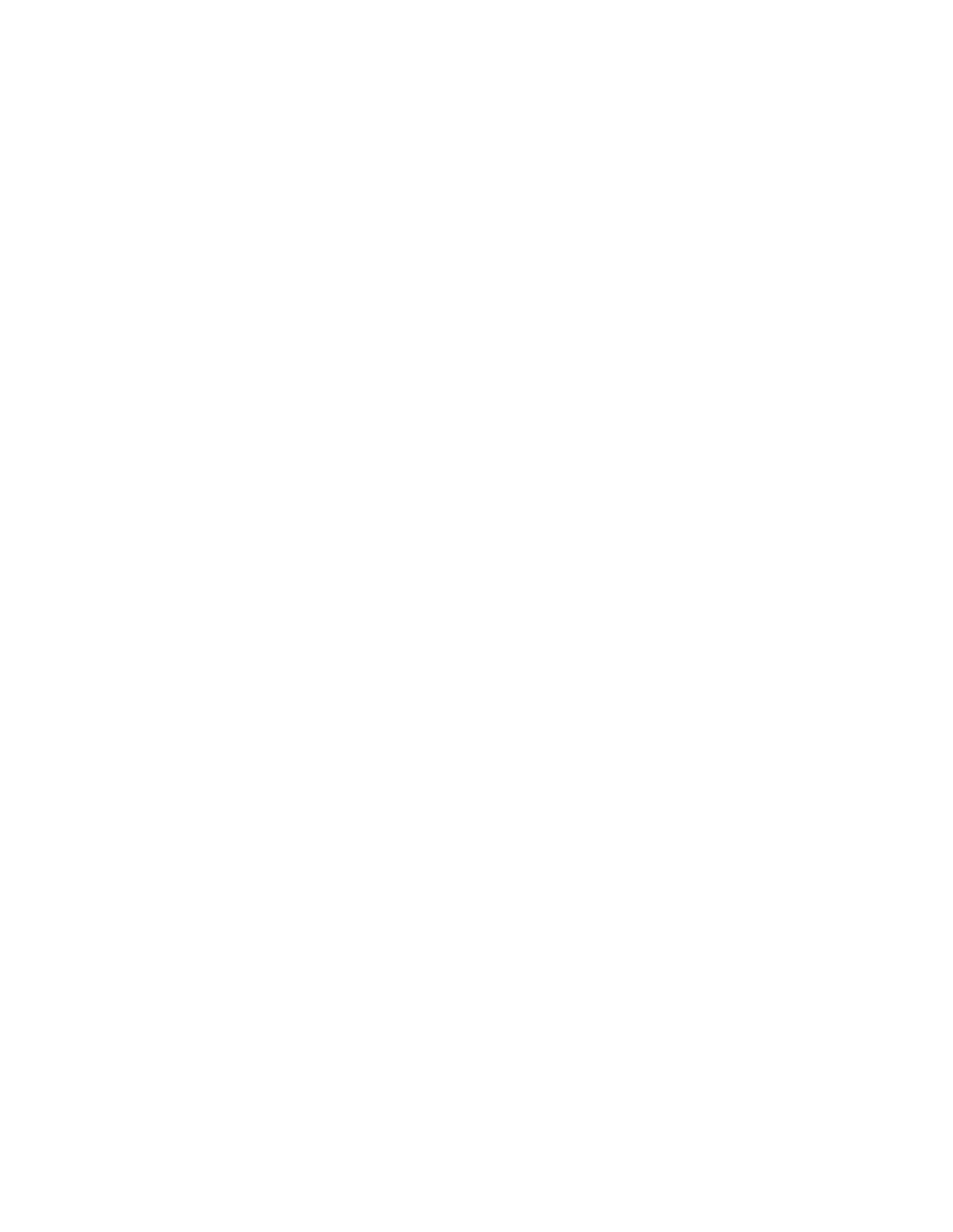# <span id="page-72-0"></span>Lecture 6 Unconstrained Optimization

# 6.1 Main concepts

Let  $f(\mathbf{x}) = f(x_1, x_2, \dots, x_n)$  be a function in *n* variables. We consider the *unconstrained optimization problem*

 $\max / \min f(\mathbf{x})$  when **x** is any point in  $\mathbb{R}^n$ 

We say that  $\mathbf{x}^*$  is a *stationary point* for *f* if  $f'_1(\mathbf{x}^*) = f'_2(\mathbf{x}^*) = \cdots = f'_n(\mathbf{x}^*) = 0$ . The Hessian matrix  $H(f)$  of f is the  $n \times n$  symmetric matrix of second order partial derivatives, given by  $\omega$ 

$$
H(f) = \begin{pmatrix} f_{11}'' & f_{12}'' & \cdots & f_{1n}' \\ f_{21}'' & f_{22}'' & \cdots & f_{2n}' \\ \vdots & \vdots & \ddots & \vdots \\ f_{n1}'' & f_{n2}'' & \cdots & f_{nn}'' \end{pmatrix}
$$

In general, each coefficient in the Hessian matrix is a function of x.

**Lemma 6.1.** If f has a local max/min at  $\mathbf{x}^*$ , then  $\mathbf{x}^*$  is a stationary point.

Lemma 6.2. Let  $x^*$  be a stationary point of f. Then we have:

*1.* If  $H(f)(\mathbf{x}^*)$  is positive definite, then  $\mathbf{x}^*$  is a local minimum for f 2. If  $H(f)(\mathbf{x}^*)$  is negative definite, then  $\mathbf{x}^*$  is a local maximum for f 3. If  $H(f)(\mathbf{x}^*)$  *is indefinite, then*  $\mathbf{x}^*$  *is a saddle point for f* 

The function *f* is *convex* if and only if  $H(f)(x)$  is positive semidefinite for all x in  $\mathbb{R}^n$ , and *concave* if  $H(f)(\mathbf{x})$  is negative semidefinite for all **x** in  $\mathbb{R}^n$ .

Proposition 6.1. *If f is convex, then any stationary point is a global minimum for f . If f is concave, then any stationary point is a global maximum for f .*

[Problems](#page-73-0) Lecture 6 [Solutions](#page-76-0)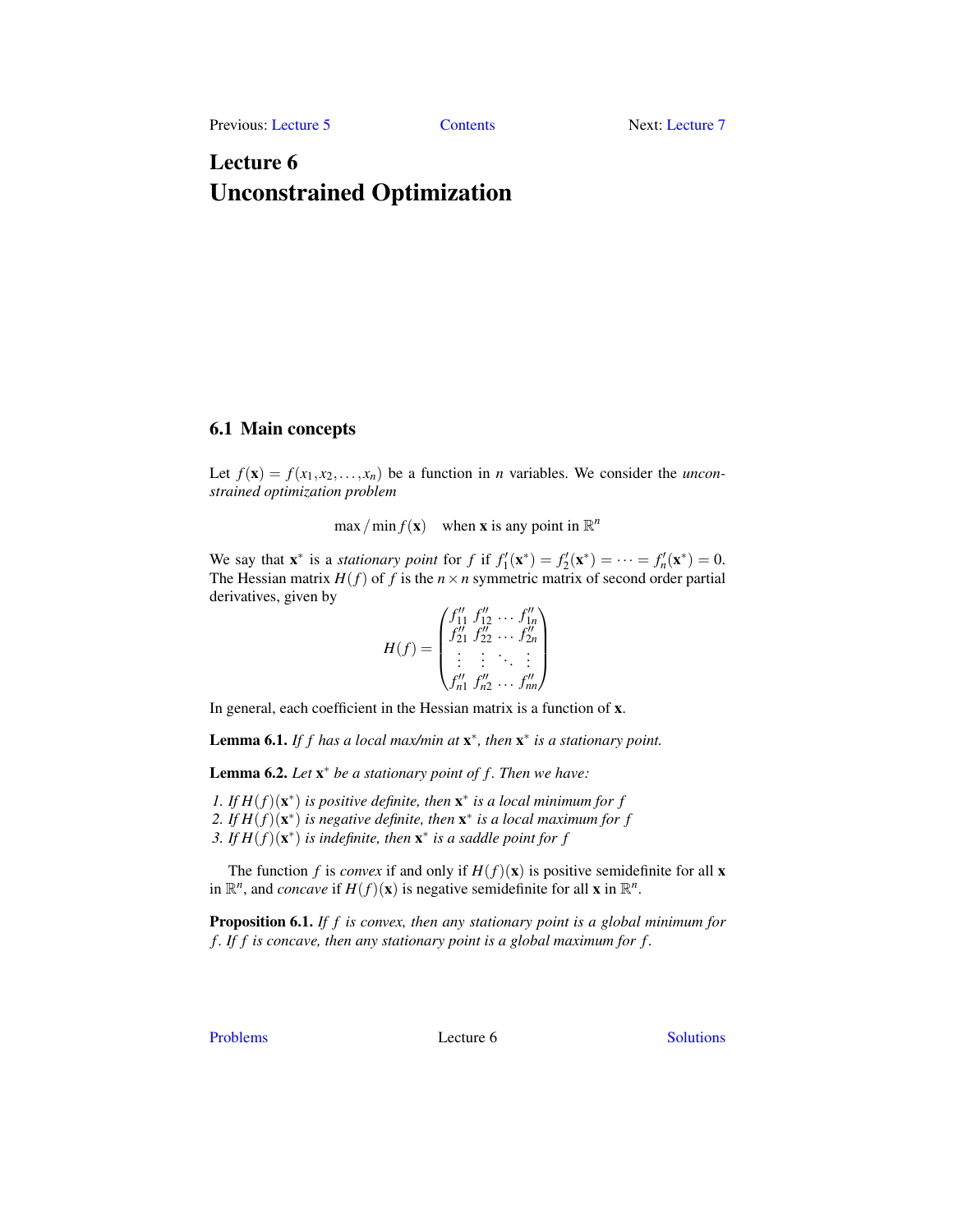70 6 Unconstrained Optimization

# <span id="page-73-0"></span>6.2 Problems

<span id="page-73-1"></span>6.1. Find the stationary points and classify their type:

1.  $f(x, y) = x^4 + x^2 - 6xy + 3y^2$ 2.  $f(x,y) = x^2 - 6xy + 2y^2 + 10x + 2y - 5$ 3.  $f(x, y) = xy^2 + x^3y - xy$ 4.  $f(x, y) = 3x^4 + 3x^2y - y^3$ 

<span id="page-73-2"></span>6.2. Find the stationary points and classify their type:

1. 
$$
f(x,y,z) = x^2 + 6xy + y^2 - 3yz + 4z^2 - 10x - 5y - 21z
$$
  
2.  $f(x,y,z) = (x^2 + 2y^2 + 3z^2)e^{-(x^2 + y^2 + z^2)}$ 

<span id="page-73-3"></span>6.3. Find the stationary points and classify their type:

1.  $f(x, y) = e^{x+y}$ 2.  $f(x, y) = e^{xy}$ 3.  $f(x,y) = \ln(x^2 + y^2 + 1)$ 

<span id="page-73-4"></span>6.4. Is the function convex? Is it concave?

1. 
$$
f(x,y) = e^{x+y}
$$
  
\n2.  $f(x,y) = e^{xy}$   
\n3.  $f(x,y) = \ln(x^2 + y^2 + 1)$ 

<span id="page-73-5"></span>**6.5.** Consider the set  $\{(x, y) : x \ge 0, y \ge 0, xy \le 1\}$ . Sketch the set in a coordinate system, and determine if it is a convex set.

<span id="page-73-6"></span>**6.6.** Compute the Hessian of the function  $f(x, y) = x - y - x^2$ , and show that *f* is a concave function defined on  $D_f = \mathbb{R}^2$ . Determine if

$$
g(x, y) = e^{x - y - x^2}
$$

is a convex or a concave function on  $\mathbb{R}^2$ .

<span id="page-73-7"></span>6.7. Let  $f(x, y) = ax^2 + bxy + cy^2 + dx + ey + f$  be the general polynomial in two variables of degree two. For which values of the parameters is this function (strictly) convex and (strictly) concave?

<span id="page-73-8"></span>6.8. Determine the values of the parameter *a* for which the function

$$
f(x, y) = -6x^2 + (2a + 4)xy - y^2 + 4ay
$$

is convex and concave on  $\mathbb{R}^2$ .

<span id="page-73-9"></span>**6.9.** Determine if the function  $f(x, y, z) = \ln(xyz)$  defined on the domain of definition  $D_f = \{(x, y, z) : x > 0, y > 0, z > 0\}$  is convex or concave.

<span id="page-73-11"></span><span id="page-73-10"></span>**6.10.** Consider the function  $f(x, y) = x^4 + 16y^4 + 32xy^3 + 8x^3y + 24x^2y^2$  defined on  $\mathbb{R}^2$ . Determine if this function is convex or concave.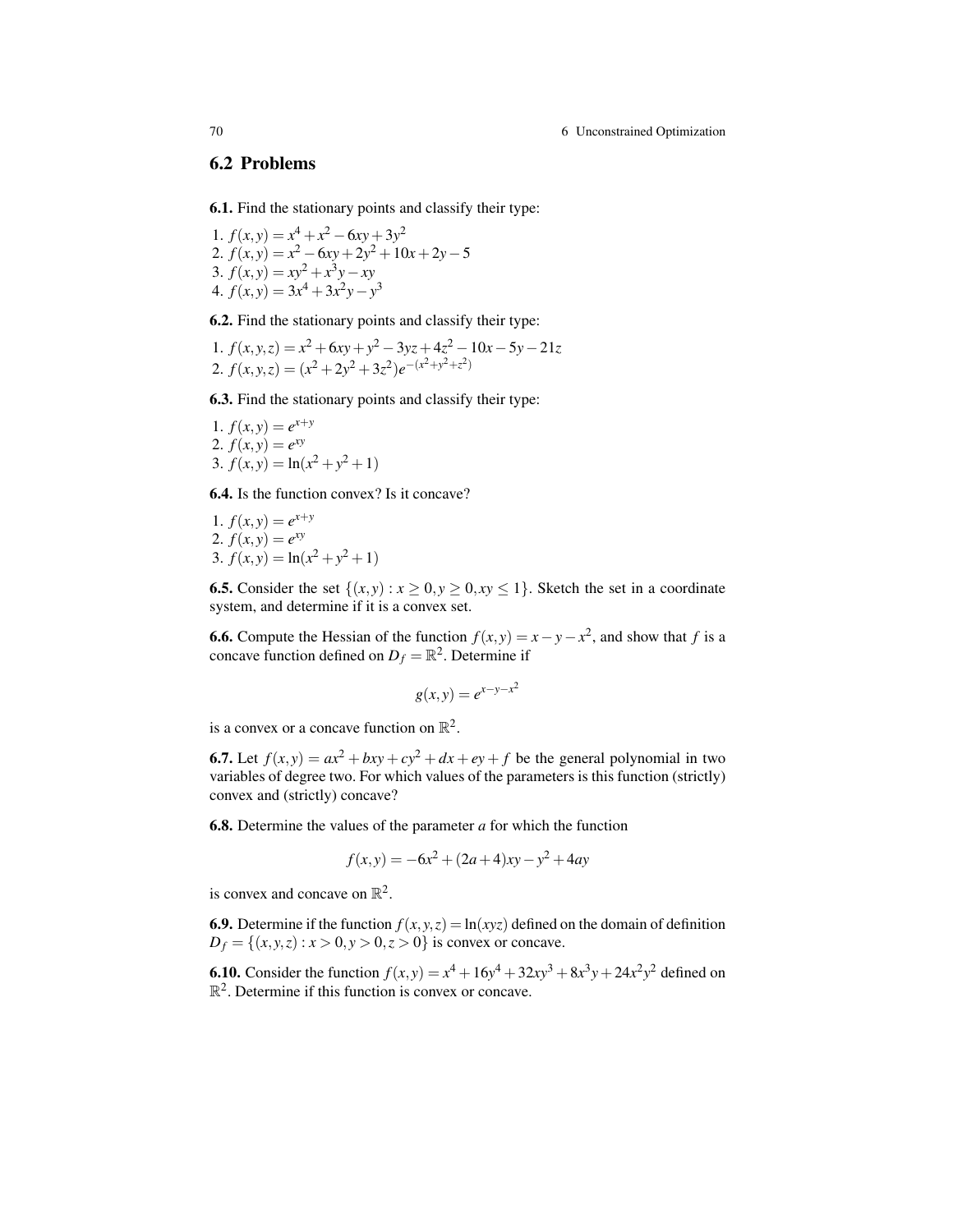## 6.2 Problems 71

**6.11.** Consider the function  $f(x, y) = e^{x+y} + e^{x-y}$  defined on  $\mathbb{R}^2$ . Determine if this function is convex or concave.

<span id="page-74-0"></span>**6.12.** Find all extremal points for the function  $f(x, y, z) = x^4 + y^4 + z^4 + x^2 + y^2 + z^2$ .

<span id="page-74-1"></span>**6.13.** Show that the function  $f(x, y) = x^3 + y^3 - 3x - 2y$  defined on the convex set  $S = \{(x, y) : x > 0, y > 0\}$  is (strictly) convex, and find its global minimum.

<span id="page-74-2"></span>6.14. A company produces two output goods, denoted by A and B. The cost per day is

$$
C(x, y) = 0.04x^{2} - 0.01xy + 0.01y^{2} + 4x + 2y + 500
$$

when *x* units of A and *y* units of B are produced  $(x > 0, y > 0)$ . The firm sells all it produces at prices 13 per unit of A and 8 per unit of B. Find the profit function  $\pi$ and the values of *x* and *y* that maximizes profit.

<span id="page-74-3"></span>**6.15.** The function  $f(x, y, z) = x^2 + 2xy + y^2 + z^3$  is defined on  $S = \{(x, y, z) : z > 0\}$ . Show that *S* is a convex set. Find the stationary points of *f* and the Hessian matrix. Is *f* convex or concave? Does *f* have a global extremal point?

<span id="page-74-4"></span>**6.16.** Show that the function  $f(x, y, z) = x^4 + y^4 + z^4 + x^2 - xy + y^2 + yz + z^2$  is convex.

<span id="page-74-5"></span>**6.17.** Find all local extremal points for the function  $f(x, y, z) = -2x^4 + 2yz - y^2 + 8x$ and classify their type.

<span id="page-74-6"></span>**6.18.** The function  $f(x, y, z) = x^2 + y^2 + 3z^2 - xy + 2xz + yz$  defined on  $\mathbb{R}^3$  has only one stationary point. Show that it is a local minimum.

<span id="page-74-7"></span>**6.19.** Find all local extremal points for the function  $f(x, y) = x^3 - 3xy + y^3$  and classify their type.

<span id="page-74-8"></span>**6.20.** The function  $f(x, y, z) = x^3 + 3xy + 3xz + y^3 + 3yz + z^3$ . Find all local extremal points for *f* and classify their type.

# <span id="page-74-9"></span>6.21. Midterm in GRA6035 on 24/09/2010, Problem 7

Consider the function

$$
f(x_1, x_2, x_3) = 3x_1^2 + 2x_1x_2 + 3x_2^2 + x_3^2 + x_1 - x_2
$$

defined on  $\mathbb{R}^3$ . Which statement is true?

1. *f* is a convex function but not a concave function

2. *f* is a convex function and a concave function

- 3. *f* is not a convex function but a concave function
- 4. *f* is neither a convex nor a concave function

<span id="page-74-10"></span>5. I prefer not to answer.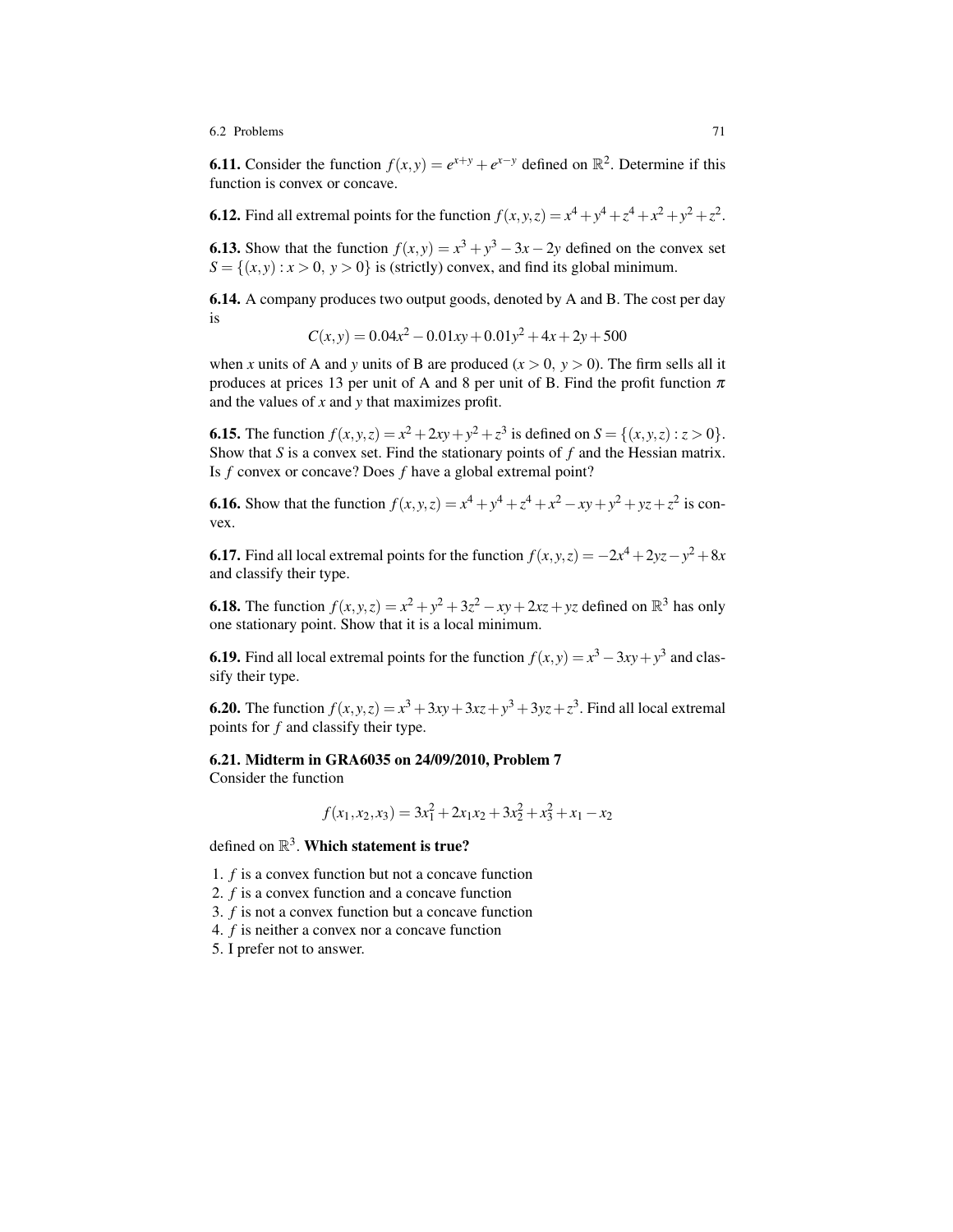### 6.22. Mock Midterm in GRA6035 on 09/2010, Problem 7

Consider the function

$$
f(x_1, x_2) = 3 - a \cdot Q(x_1, x_2)
$$

defined on  $\mathbb{R}^2$ , where  $a \in \mathbb{R}$  is a number and Q is a positive definite quadratic form. Which statement is true?

- 1. *f* is convex for all values of *a*
- 2. *f* is concave for all values of *a*
- 3. *f* is convex if  $a \ge 0$  and concave if  $a \le 0$
- 4. *f* is convex if  $a \le 0$  and concave if  $a \ge 0$
- 5. I prefer not to answer.

## <span id="page-75-0"></span>6.23. Midterm in GRA6035 on 24/05/2011, Problem 7

Consider the function

$$
f(x_1,x_2,x_3) = -x_1^2 + 2x_1x_2 - 3x_2^2 - x_3^2 - x_1 - x_3
$$

defined on  $\mathbb{R}^3$ . Which statement is true?

- 1. *f* is a convex function but not a concave function
- 2. *f* is a convex function and a concave function
- 3. *f* is not a convex function but a concave function
- 4. *f* is neither a convex nor a concave function
- 5. I prefer not to answer.

## <span id="page-75-1"></span>6.24. Final Exam in GRA6035 on 10/12/2010, Problem 1

We consider the function  $f(x, y, z) = x^2 e^x + yz - z^3$ .

- 1. Find all stationary points of *f* .
- 2. Compute the Hessian matrix of *f* . Classify the stationary points of *f* as local maxima, local minima or saddle points.

## <span id="page-75-2"></span>6.25. Mock Final Exam in GRA6035 on 12/2010, Problem 2

- 1. Find all stationary points of  $f(x, y, z) = e^{xy + yz xz}$ .
- 2. The function  $g(x, y, z) = e^{ax + by + cz}$  is defined on  $\mathbb{R}^3$ . Determine the values of the parameters  $a, b, c$  such that  $g$  is convex. Is it concave for any values of  $a, b, c$ ?

## <span id="page-75-3"></span>6.26. Final Exam in GRA6035 on 30/05/2011, Problem 1

We consider the function  $f(x, y, z, w) = x^5 + xy^2 - zw$ .

- 1. Find all stationary points of *f* .
- 2. Compute the Hessian matrix of *f* . Classify the stationary points of *f* as local maxima, local minima or saddle points.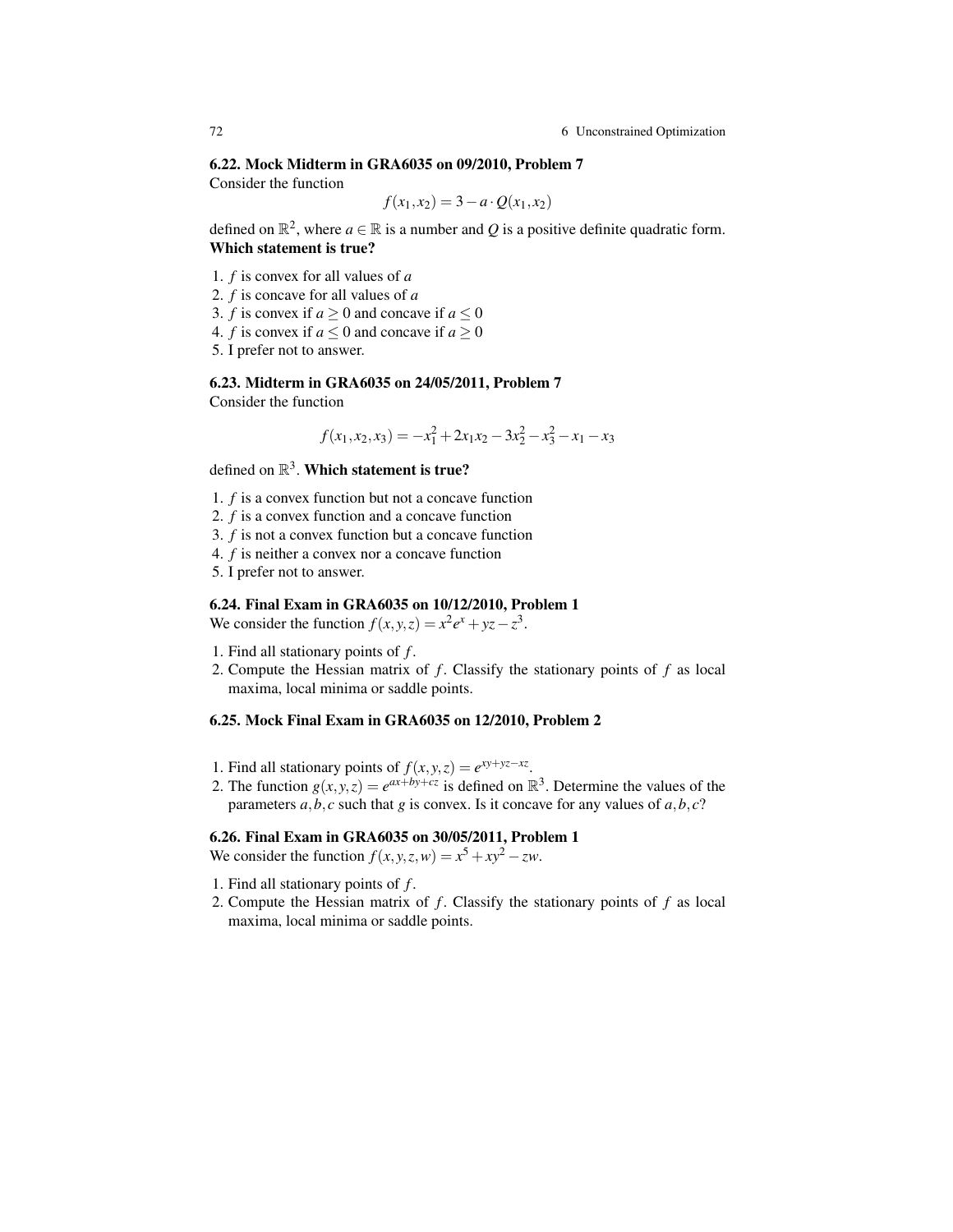# <span id="page-76-0"></span>6.3 Solutions

[6.1](#page-73-1) In each case, we compute the first order partial derivatives and solve the first order conditions to find the stationary points. Then we compute the Hessian and determine the definiteness of the Hessian at each stationary point to classify it.

1. The first order conditions (FOC) are given by

$$
f'_x = 4x^3 + 2x - 6y = 0, \quad f'_y = -6x + 6y = 0
$$

From the second equation  $x = y$ , and the first then gives  $4x^3 - 4x = 4x(x^2 - 1) = 0$ , or  $x = 0$  or  $x = \pm 1$ . The stationary points are  $(0,0)$ ,  $(1,1)$  and  $(-1,-1)$ . The Hessian matrix is given by

$$
H(f) = \begin{pmatrix} 12x^2 + 2 & -6 \\ -6 & 6 \end{pmatrix}
$$

At  $(0,0)$  we have  $D_1 = 2$  and  $D_2 = 12 - 36 = -24$ . This point is a saddle point since  $D_2$  is negative. At  $(\pm 1, \pm 1)$  we have  $D_1 = 14$  and  $D_2 = 84 - 36 = 48$ . These points are local minima since  $D_1, D_2 > 0$ .

2. The first order conditions (FOC) are given by

$$
f'_x = 2x - 6y + 10 = 0, \quad f'_y = -6x + 4y + 2 = 0
$$

We combine the equations to get  $-14y+32 = 0$  or  $y = 32/14 = 16/7$ , and then  $x = 3(16/7) - 5 = 13/7$ . The unique stationary point is (13/7,16/7). The Hessian matrix is given by

$$
H(f) = \begin{pmatrix} 2 & -6 \\ -6 & 4 \end{pmatrix}
$$

and  $D_1 = 2$ ,  $D_2 = 8 - 36 = -28$ . The stationary point is a saddle point since  $D_2$ is negative.

3. The first order conditions (FOC) are given by

$$
f'_x = y^2 + 3x^2y - y = y(y + 3x^2 - 1) = 0, \quad f'_y = 2xy + x^3 - x = x(2y + x^2 - 1) = 0
$$

From the second equation either  $x = 0$  or  $x^2 = 1 - 2y$ . In the first equation,  $x = 0$ gives  $y^2 - y = 0$ , that is  $y = 0$  or  $y = 1$ , and the stationary points in this case are  $(0,0)$  and  $(0,1)$ . The other possibility is  $x \neq 0$  but  $x^2 = 1-2y$ . In this case, the first equation gives  $y = 0$  or  $y + 3x^2 - 1 = 0$ . If  $y = 0$  then  $x = \pm 1$ , and if  $y = 1 - 3x^2$ , then  $x^2 = 1 - 2(1 - 3x^2) = 6x^2 - 1$ , or  $x = \pm 1/\sqrt{5}$ . This gives stationary points  $(\pm 1, 0)$  and  $(\pm 1/\sqrt{5}, 2/5)$ . The Hessian matrix is given by

$$
H(f) = \begin{pmatrix} 6xy & 2y + 3x^2 - 1 \\ 2y + 3x^2 - 1 & 2x \end{pmatrix}
$$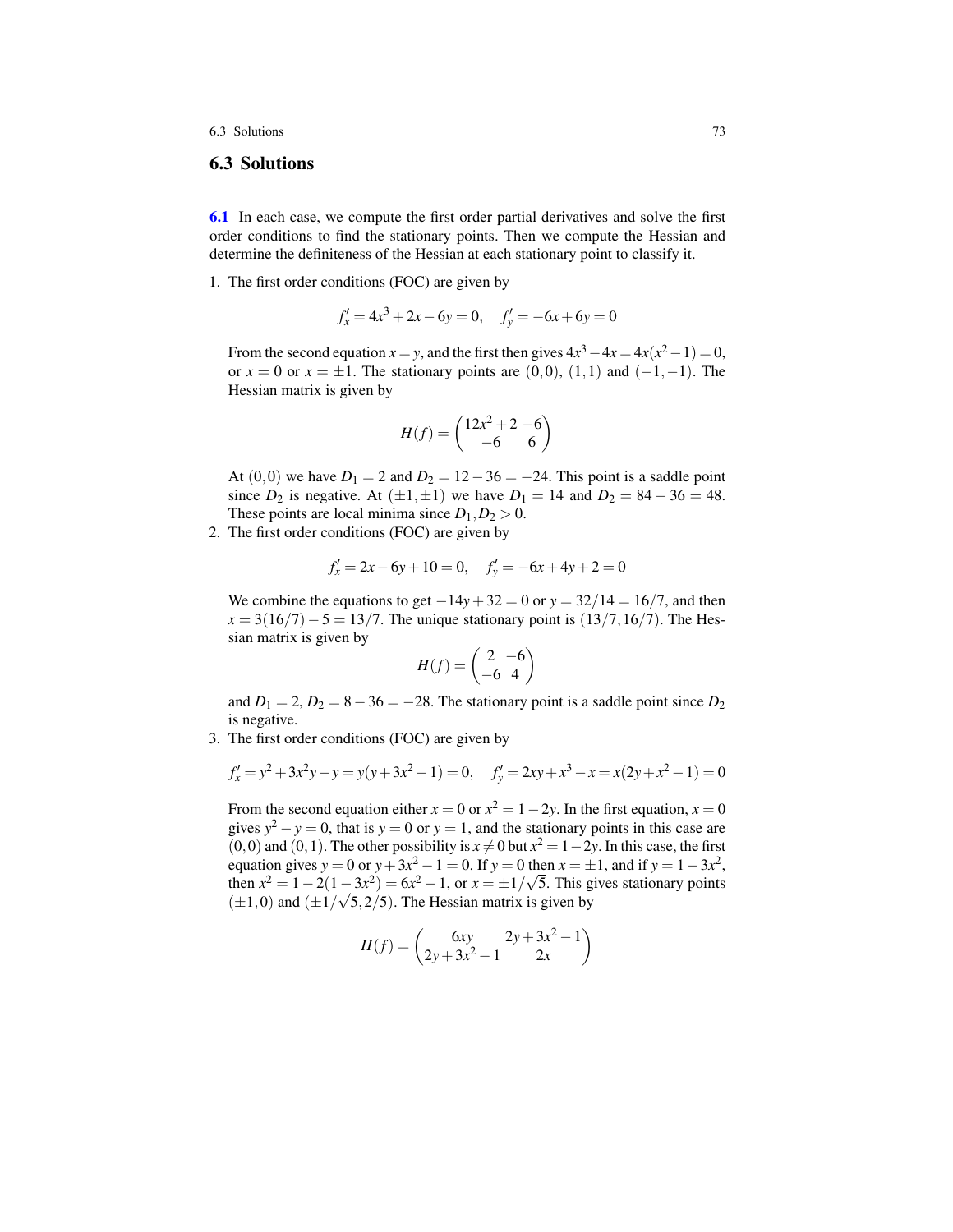At  $(0,0)$  and  $(0,1)$ , we have  $D_1 = 0$  and  $D_2 = -1$ . These points are saddle points since  $D_2$  is negative. At  $(\pm 1, 0)$  we have  $D_1 = 0$  and  $D_2 = -4$ . These points are also saddle points since  $D_2$  is negative. At  $(\pm 1/\sqrt{5}, 2/5)$ , we have  $D_1 = 12x/5$  and  $D_2 = 12(1/5)(2/5) - (4/5 + 3/5 - 1)^2 = 20/25$ . This is positive definite when *x* is positive, and negative definite when *x* is negative. Therefore  $(1/\sqrt{5},2/5)$  is a local minimum and  $(-1/\sqrt{5},2/5)$  is a local maximum

4. The first order conditions (FOC) are given by

$$
f'_x = 12x^3 + 6xy = 0, \quad f'_y = 3x^2 - 3y^2 = 0
$$

From the second equation  $x^2 = y^2$ , and therefore  $x = y$  or  $x = -y$ . If  $x = y$ , the first equation gives  $12x^3 + 6x^2 = 6x^2(2x+1) = 0$ , that is  $x = 0$  or  $x = -1/2$ . This gives stationary points  $(0,0)$  and  $(-1/2,-1/2)$ . If  $x = -y$  then the first equation gives  $12x^3 - 6x^2 = 6x^2(2x - 1)$ , that is  $x = 0$  or  $x = 1/2$ . This gives stationary points (0,0 (again) and  $(1/2, -1/2)$ . The Hessian matrix is given by

$$
H(f) = \begin{pmatrix} 36x^2 + 6y & 6x \\ 6x & -6y \end{pmatrix}
$$

At  $(\pm 1/2, -1/2)$  we have  $D_1 = 6$  and  $D_2 = 18 - 9 = 9$ . These points are local minima since  $D_1$ ,  $D_2$  are positive. At  $(0,0)$  the Hessian matrix is the zero matrix, and the second derivative test is inconclusive. Along the path where  $x = 0$  and *y* = *a* (the *y*-axis), we have that  $f(0, a) = -a^3$ . Since  $f(0, a)$  is negative for  $a > 0$ and positiv for  $a < 0$ , the stationary point  $(0,0)$  at  $a = 0$  is a saddle point.

#### [6.2](#page-73-2)

1. The first order conditions (FOC) are given by

$$
f'_x = 2x + 6y - 10 = 0
$$
,  $f'_y = 6x + 2y - 3z - 5 = 0$ ,  $f'_z = -3y + 8z - 21 = 0$ 

The unique stationary point is  $(x, y, z) = (2, 1, 3)$ , and we find it by solving the linear system (for instance using Gaussian elimination). The Hessian is indefinite at this stationary point since the Hessian matrix

$$
H(f) = \begin{pmatrix} 2 & 6 & 0 \\ 6 & 2 & -3 \\ 0 & -3 & 8 \end{pmatrix}
$$

has leading principal minors  $D_1 = 2$  and  $D_2 = -32$  (there is no need to compute the last leading principal minor). The stationary point  $(2,1,3)$  is a saddle point for  $f$ .

2. Let us write  $u = x^2 + 2y^2 + 3z^2$  and  $v = -(x^2 + y^2 + z^2)$ . The first order conditions (FOC) are given by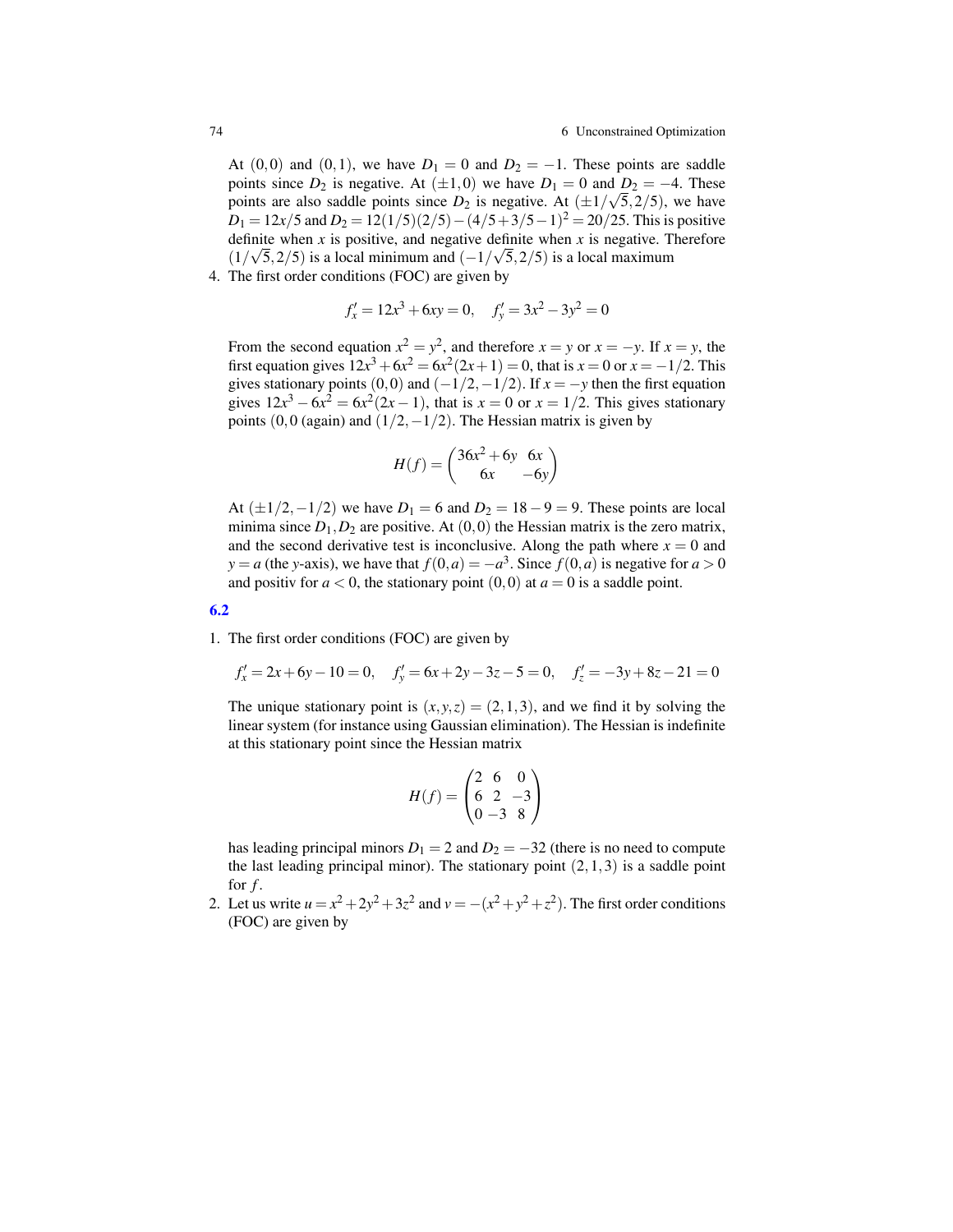$$
f'_x = 2xe^v + ue^v(-2x) = 2xe^v(1-u)
$$
  
\n
$$
f'_y = 4ye^v + ue^v(-2y) = 2ye^v(2-u)
$$
  
\n
$$
f'_z = 6ze^v + ue^v(-2z) = 2ze^v(3-u)
$$

If  $u = 1$ , then  $y = z = 0$ , and  $x = \pm 1$ . If  $u = 2$ , then  $x = z = 0$  and  $y = \pm 1$ . If *u* = 3, then  $x = y = 0$  and  $z = \pm 1$ . If  $u \ne 1, 2, 3$  then  $x = y = z = 0$ . We find the stationary points  $(\pm 1,0,0)$ ,  $(0,\pm 1,0)$ ,  $(0,0,\pm 1)$  and  $(0,0,0)$ . To compute the Hessian matrix, notice that

$$
f''_{xx} = (2(1-u) + 2x(-2x))e^v + 2x(1-u)e^v(-2x) = 2e^v(1-u) - 2x^2(2-u))
$$

The other second order principal minors can be computed similarly. We find that the Hessian matrix is given by

$$
H(f) = 2e^{\nu} \begin{pmatrix} (1-u) - 2x^2(2-u) & -2xy(3-u) & -2xz(4-u) \\ -2xy(3-u) & (2-u) - 2y^2(4-u) & -2yz(5-u) \\ -2xz(4-u) & -2yz(5-u) & (3-u) - 2z^2(6-u) \end{pmatrix}
$$

At all stationary points,  $xy = xz = yz = 0$  so that the Hessian matrix is diagonal. At  $(0,0,0)$ , the diagonal entries are  $(2,4,6)$  and are all positive. The point  $(0,0,0)$  is therefore a local minimum point. At  $(\pm 1,0,0)$ , the diagonal entries are  $2e^{-1}(-2,1,2)$ , and at  $(0, \pm 1, 0)$  the diagonal entries are  $2e^{-1}(-1, -4, 1)$ . In both cases, the diagonal contains both positive and negative entries, and these stationary points are therefore saddle points. At  $(0,0,\pm 1)$ , the diagonal entries are  $2e^{-1}(-2,-1,-6)$  and are all negative. The points  $(0,0,\pm 1)$  are therefore local maxima.

#### [6.3](#page-73-3)

- 1. The function  $f(x, y) = e^{x+y}$  has partial derivatives  $f'_1 = f'_2 = e^{x+y}$ , hence there are no stationary points.
- 2. The function  $f(x, y) = e^{xy}$  has partial derivatives  $f'_1 = ye^{xy}$  and  $f'_2 = xe^{xy}$ . Hence the stationary points are given by  $ye^{xy} = xe^{xy} = 0$ , and we see that there is a unique stationary point  $(x, y) = (0, 0)$ . The Hessian matrix is

$$
H(f)(0,0) = \begin{pmatrix} y^2 e^{xy} & (1+xy)e^{xy} \ (1+xy)e^{xy} & x^2 e^{xy} \end{pmatrix} (0,0) = \begin{pmatrix} 0 & 1 \ 1 & 0 \end{pmatrix}
$$

This matrix is indefinite since  $D_2 = -1$ , and  $(0,0)$  is a saddle point.

3. The function  $f(x, y) = \ln(x^2 + y^2 + 1)$  has partial derivatives  $f'_1 = 2x/(x^2 + y^2 + 1)$ and  $f'_2 = 2y/(x^2 + y^2 + 1)$ . Hence there is a unique stationary point  $(x, y) = (0, 0)$ . The Hessian matrix is

$$
H(f)(0,0) = \begin{pmatrix} \frac{-2x^2 + 2y^2 + 2}{(x^2 + y^2 + 1)^2} & \frac{-4xy}{(x^2 + y^2 + 1)^2} \\ \frac{-4xy}{(x^2 + y^2 + 1)^2} & \frac{2x^2 - 2y^2 + 2}{(x^2 + y^2 + 1)^2} \end{pmatrix} (0,0) = \begin{pmatrix} 2 & 0 \\ 0 & 2 \end{pmatrix}
$$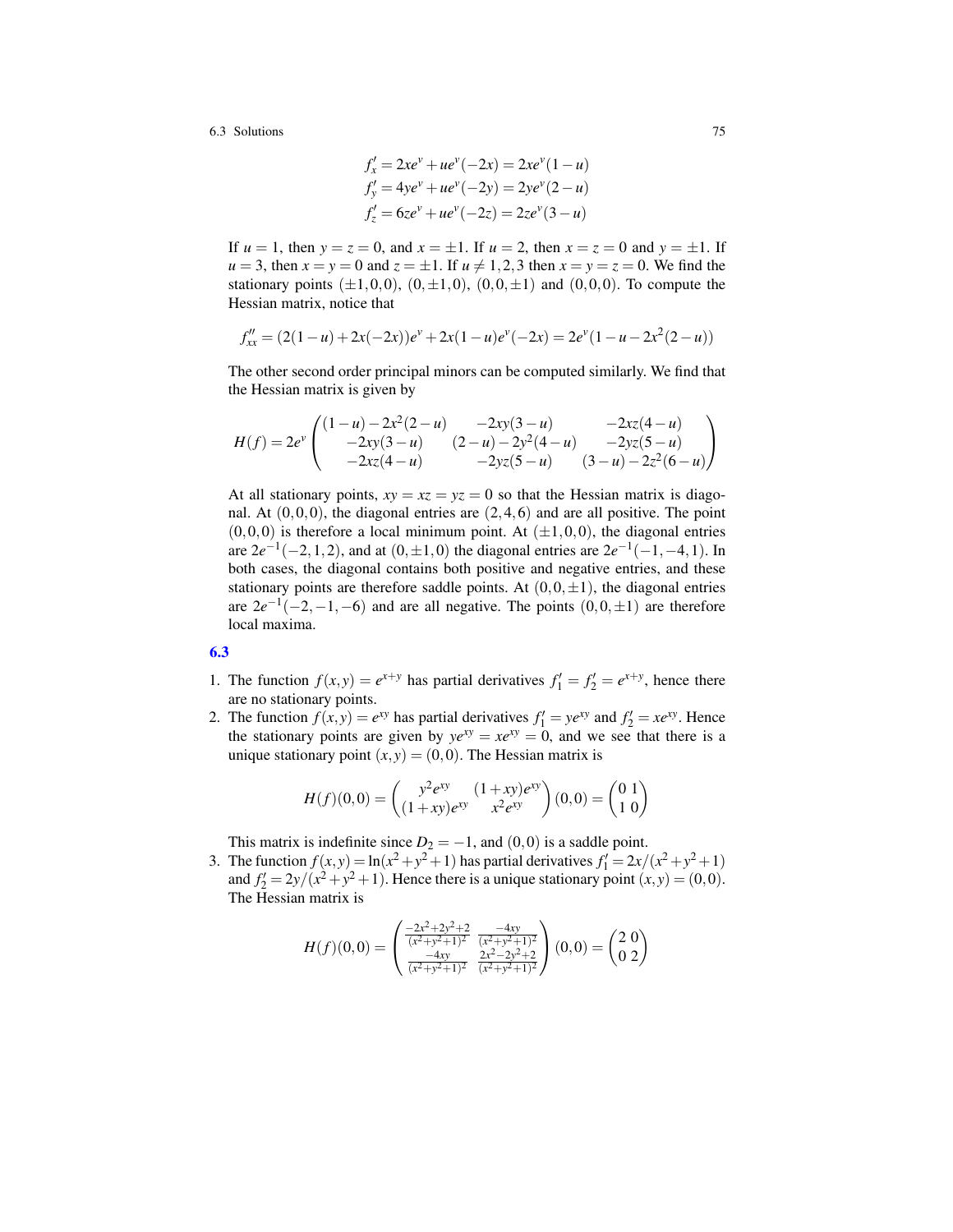Since  $D_1 = 2$ ,  $D_2 = 4$ , the Hessian matrix is posive definite, and  $(0,0)$  is a local minimum point for *f* .

[6.4](#page-73-4)

1. In the case  $f(x, y) = e^{x+y}$ , we see from the computations above that the Hessian matrix is

$$
H(f) = \begin{pmatrix} e^{x+y} & e^{x+y} \\ e^{x+y} & e^{x+y} \end{pmatrix}
$$

Hence  $D_1 = e^{x+y} > 0$  and  $D_2 = 0$ , and the remaining principal minors are given by  $\Delta_1 = e^{x+y}$ , so the Hessian matrix is positive semidefinite for all  $(x, y)$  and *f* is convex.

2. In the case  $f(x, y) = e^{xy}$ , the Hessian matrix is

$$
H(f) = \begin{pmatrix} y^2 e^{xy} & (1+xy)e^{xy} \\ (1+xy)e^{xy} & x^2 e^{xy} \end{pmatrix}
$$

Since it is indefinite for  $(x, y) = (0, 0)$ , *f* is neither convex nor concave. 3. In the case  $f(x, y) = \ln(x^2 + y^2 + 1)$ , the Hessian matrix is

$$
H(f) = \begin{pmatrix} \frac{-2x^2 + 2y^2 + 2}{(x^2 + y^2 + 1)^2} & \frac{-4xy}{(x^2 + y^2 + 1)^2} \\ \frac{-4xy}{(x^2 + y^2 + 1)^2} & \frac{2x^2 - 2y^2 + 2}{(x^2 + y^2 + 1)^2} \end{pmatrix}
$$

Since  $D_1(2,0) = -6/25$  and  $D_1(0,2) = 20/25$ , it follows that *f* is neither convex nor concave.

**[6.5](#page-73-5)** The points  $(1/2, 2)$  and  $(2, 1/2)$  are in the set  $\{(x, y) : x \ge 0, y \ge 0, xy \le 1\}$ , while the straight line between these two points goes through the point  $(5/4,5/4)$ which is not in the set. Hence the set is not convex. This can also be derived from the fact that  $y = 1/x$  is not a concave function.

**[6.6](#page-73-6)** The Hessian of the function  $f(x, y) = x - y - x^2$  is given by

$$
H(f) = \begin{pmatrix} -2 & 0 \\ 0 & 0 \end{pmatrix}
$$

since  $f'_x = 1 - 2x$  and  $f'_y = -1$ . Since  $\Delta_1 = -2, 0 \le 0$  and  $\Delta_2 = 0 \ge 0$ , the function *f* is concave on  $D_f = \mathbb{R}^2$ . The Hessian of the function  $g(x, y) = e^{x-y-x^2}$  is given by

$$
H(g) = \begin{pmatrix} e^{x-y-x^2}(1-2x)^2 + e^{x-y-x^2}(-2) & e^{x-y-x^2}(-1)(1-2x) \\ e^{x-y-x^2}(-1)(1-2x) & e^{x-y-x^2}(-1)(-1) \end{pmatrix}
$$

by the product rule, since  $g'_x = e^{x-y-x^2}(1-2x)$  and  $g'_y = e^{x-y-x^2}(-1)$ . This gives

$$
H(g) = e^{x-y-x^2} \begin{pmatrix} 4x^2 - 4x - 1 & 2x - 1 \\ 2x - 1 & 1 \end{pmatrix}
$$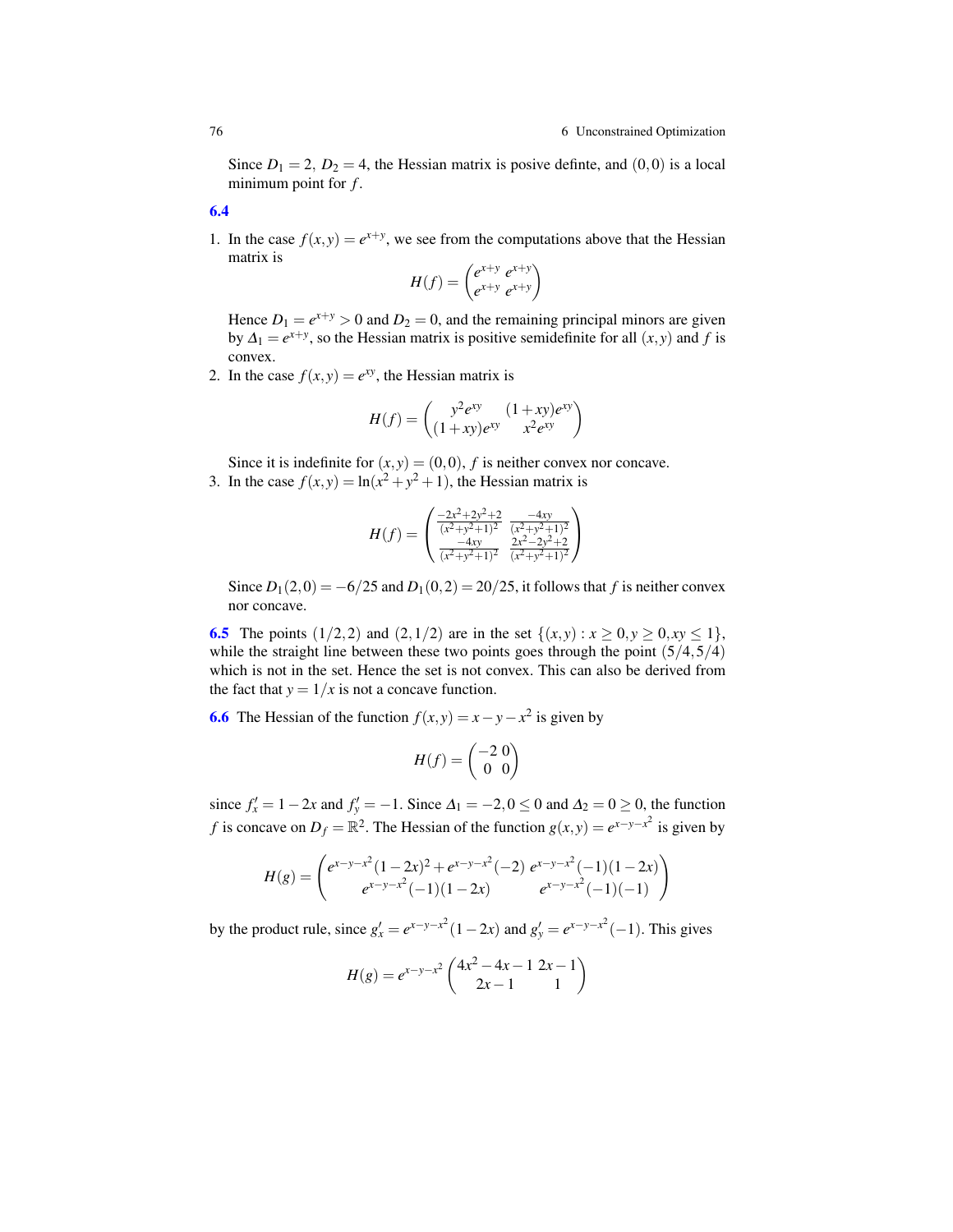This gives  $D_2 = (e^{x-y-x^2})^2 (4x^2 - 4x - 1 - (2x - 1)^2) = -2(e^{x-y-x^2})^2 < 0$ , and this means that *g* is neither convex nor concave.

[6.7](#page-73-7) The Hessian matrix of the function  $f(x, y) = ax^2 + bxy + cy^2 + dx + ey + f$  is given by

$$
H(f) = \begin{pmatrix} 2a & b \\ b & 2c \end{pmatrix}
$$

This means that  $D_1 = 2a$  and  $D_2 = 4ac - b^2$ . Therefore, *f* is strictly convex if and only if  $a > 0$  and  $4ac - b^2 > 0$ , and f is strictly concave if and only if  $a < 0$  and  $4ac - b^2 > 0$ . The remaining principal minors are  $\Delta_1 = 2c$ , and this means that *f* is convex if and only if  $a \geq 0, c \geq 0, 4ac - b^2 \geq 0$ , and that *f* is concave if and only if *a* ≤ 0, *c* ≤ 0, 4*ac* − *b*<sup>2</sup> ≥ 0.

[6.8](#page-73-8) The Hessian matrix of the function  $f(x, y) = -6x^2 + (2a + 4)xy - y^2 + 4ay$  is given by

$$
H(f) = \begin{pmatrix} -12 & 2a+4 \\ 2a+4 & -2 \end{pmatrix}
$$

Hence the leading principal minors are  $D_1 = -12$  and  $D_2 = 24 - (2a+4)^2 = -4a^2 -$ 16*a* + 8, and the remaining principal minor is  $\Delta_1 = -2$ . We have that

$$
-4a^2 - 16a + 8 = -4(a^2 + 4a - 2) \ge 0 \quad \Leftrightarrow \quad -2 - \sqrt{6} \le a \le -2 + \sqrt{6}
$$

This implies that *f* is concave if and only if  $-2 6 \le a \le -2+$ 6, and that *f* is never convex.

**[6.9](#page-73-9)** Since  $f'_x = yz/xyz = 1/x$ , we have  $f'_y = 1/y$  and  $f'_z = 1/z$  in the same way (or by the remark  $ln(xyz) = ln(x) + ln(y) + ln(z)$ . The Hessian becomes

$$
H(f) = \begin{pmatrix} -1/x^2 & 0 & 0 \\ 0 & -1/y^2 & 0 \\ 0 & 0 & -1/z^2 \end{pmatrix}
$$

This matrix has  $D_1 = -1/x^2 < 0$ ,  $D_2 = 1/(x^2y^2) > 0$ ,  $D_3 = -1/(x^2y^2z^2) < 0$  on  $D_f = \{(x, y, z) : x > 0, y > 0, z > 0\}$ , hence *f* is concave.

[6.10](#page-73-10) Since  $f'_x = 4x^3 + 32y^3 + 24x^2y + 48xy^2$  and  $f'_y = 64y^3 + 96xy^2 + 8x^3 + 48x^2y$ , we have

$$
H(f) = \begin{pmatrix} 12x^2 + 48xy + 48y^2 & 96y^2 + 24x^2 + 96xy \\ 96y^2 + 24x^2 + 96xy & 192y^2 + 192xy + 48x^2 \end{pmatrix}
$$

Completing the squares, we see that

$$
H(f) = \begin{pmatrix} 12(x+2y)^2 & 24(x+2y)^2 \\ 24(x+2y)^2 & 48(x+2y)^2 \end{pmatrix} = 12(x+2y)^2 \begin{pmatrix} 1 & 2 \\ 2 & 4 \end{pmatrix}
$$

This gives  $\Delta_1 = 12(x+2y)^2,48(x+2y)^2 \ge 0$  and  $\Delta_2 = 144(x+2y)^4(4-4) = 0$ . This implies that *f* is convex.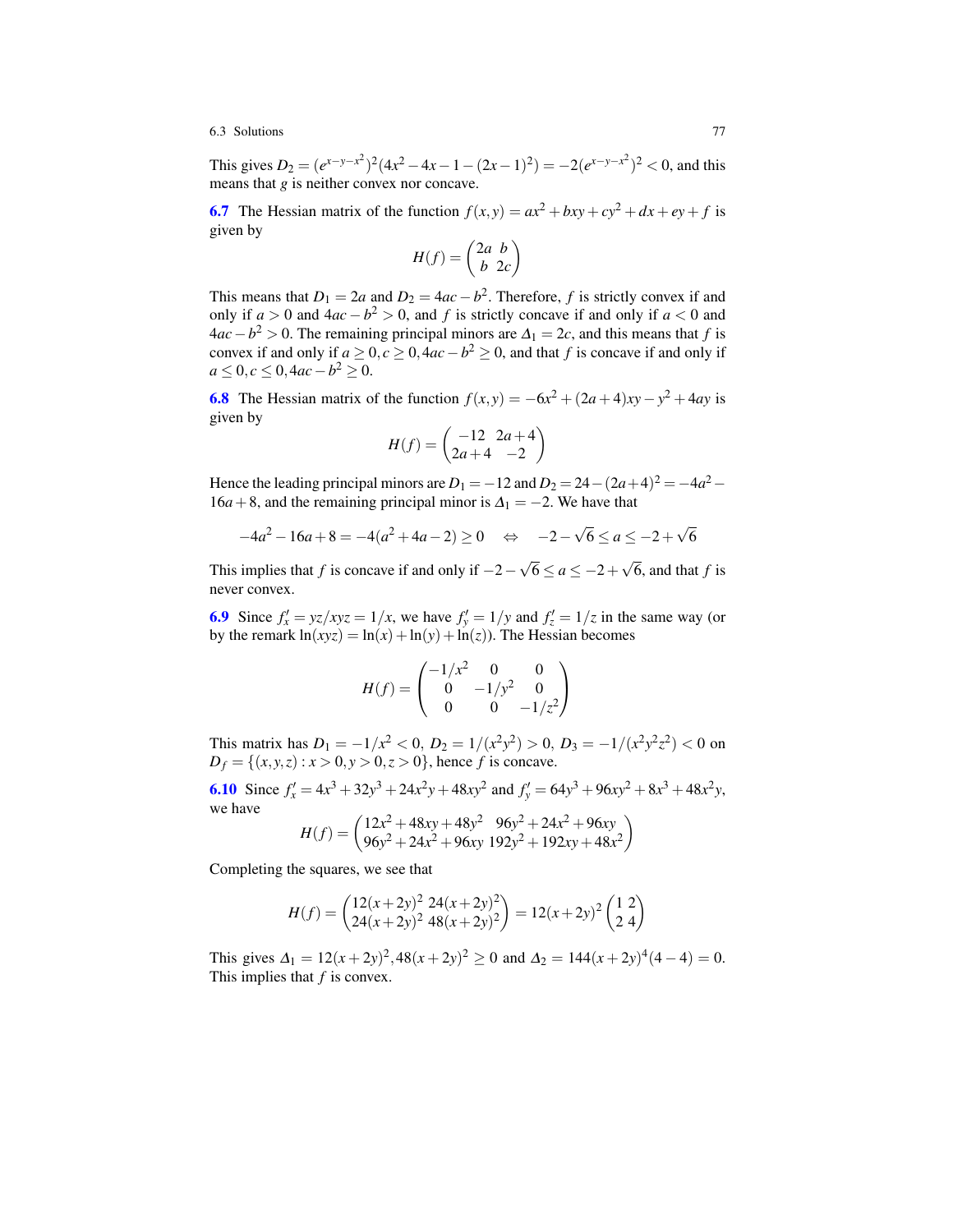#### 78 6 Unconstrained Optimization

**[6.11](#page-73-11)** We have  $f'_x = e^{x+y} + e^{x-y}$  and  $f'_y = e^{x+y} - e^{x-y}$ , and the Hessian is given by

$$
H(f) = \begin{pmatrix} e^{x+y} + e^{x-y} & e^{x+y} - e^{x-y} \ e^{x+y} - e^{x-y} & e^{x+y} + e^{x-y} \end{pmatrix}
$$

This implies that  $D_1 = e^{x+y} + e^{x-y} > 0$  and that we have

$$
D_2 = (e^{x+y} + e^{x-y})^2 - (e^{x+y} - e^{x-y})^2 = 4e^{x+y}e^{x-y} = 4e^{2x} > 0
$$

Hence the function  $f$  is convex.

**[6.12](#page-74-0)** The partial derivatives of  $f(x, y, z) = x^4 + y^4 + z^4 + x^2 + y^2 + z^2$  are

$$
f'_x = 4x^3 + 2x
$$
,  $f'_y = 4y^3 + 2y$ ,  $f'_z = 4z^3 + 2z$ 

The stationary points are given by  $2x(2x^2 + 1) = 2y(2y^2 + 1) = 2z(2z^2 + 1) = 0$ , and this means that the unique stationary point is  $(x, y, z) = (0, 0, 0)$ . The Hessian of *f* is

$$
H(f) = \begin{pmatrix} 12x^2 + 2 & 0 & 0 \\ 0 & 12y^2 + 2 & 0 \\ 0 & 0 & 12z^2 + 2 \end{pmatrix}
$$

We see that  $H(f)$  is positive definite, and therefore f is convex and  $(0,0,0)$  is a global minimum point.

**[6.13](#page-74-1)** The partial derivatives of  $f(x, y) = x^3 + y^3 - 3x - 2y$  are

$$
f'_x = 3x^2 - 3
$$
,  $f'_y = 3y^2 - 2$ 

The stationary points are given by  $3x^2 - 3 = 3y^2 - 2 = 0$ , and this means that the unique stationary point in *S* is  $(x, y, z) = (1, \sqrt{2/3})$ . The Hessian of *f* is

$$
H(f) = \begin{pmatrix} 6x & 0 \\ 0 & 6y \end{pmatrix}
$$

We see that *H*(*f*) is positive definite since  $D_1 = 6x > 0$  and  $D_2 = 36xy > 0$ , and therefore f is convex and  $(1, \sqrt{2/3})$  is a global minimum point.

**[6.14](#page-74-2)** The profit function  $\pi(x, y)$  is defined on  $\{(x, y) : x > 0, y > 0\}$ , and is given by

$$
\pi(x, y) = 13x + 8y - C(x, y) = -0.04x^{2} + 0.01xy - 0.01y^{2} + 9x + 6y - 500
$$

The Hessian of  $\pi$  is given by

$$
H(\pi) = \begin{pmatrix} -0.08 & 0.01 \\ 0.01 & -0.02 \end{pmatrix}
$$

and it is negative definite since  $D_1 = -0.08 < 0$  and  $D_2 = 0.016 - 0.0001 =$  $0.0159 > 0$ , and therefore  $\pi$  is concave. The stationary point of  $\pi$  is given by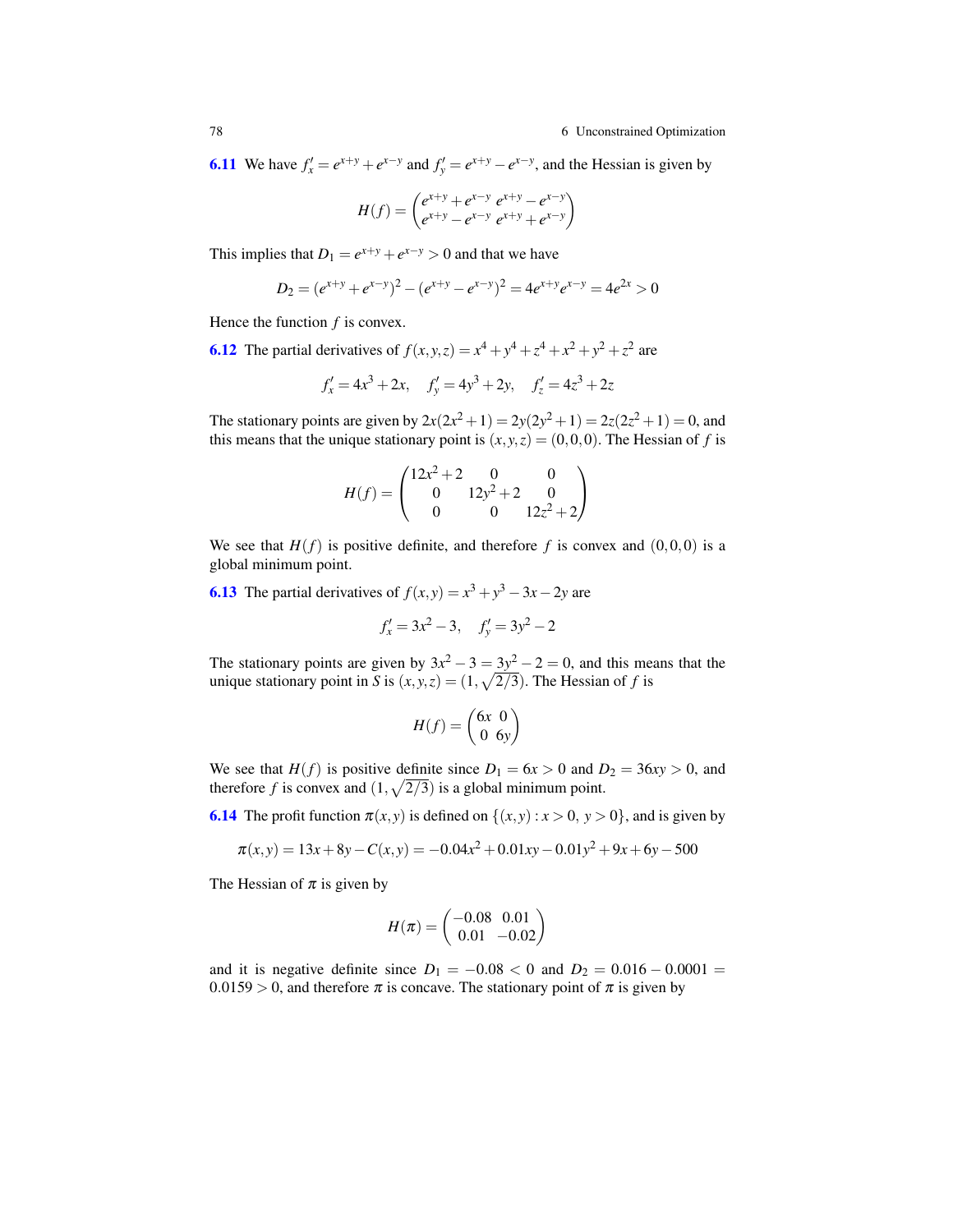$$
\pi'_x = -0.08x + 0.01y + 9 = 0, \quad \pi'_y = 0.01x - 0.02y + 6 = 0
$$

This gives  $(x, y) = (160, 380)$ , which is the unique maximum point.

**[6.15](#page-74-3)** To prove that *S* is a convex set, pick any points  $P = (x, y, z)$  and  $Q = (x', y', z')$ in *S*. By definition,  $z > 0$  and  $z' > 0$ , which implies that all points on the line segment [*P*,*Q*] have positive *z*-coordinate as well. This means that [*P*,*Q*] is contained in *S*, and therefore *S* is convex. The partial derivatives of *f* are

$$
f'_x = 2x + 2y
$$
,  $f'_y = 2x + 2y$ ,  $f'_z = 3z^2$ 

Since  $z > 0$ , there are no stationary points in *S*. The Hessian matrix of *f* is

$$
H(f) = \begin{pmatrix} 2 & 2 & 0 \\ 2 & 2 & 0 \\ 0 & 0 & 6z \end{pmatrix}
$$

The principal minors are  $\Delta_1 = 2, 2, 6z > 0, \Delta_2 = 0, 12z, 12z > 0$  and  $\Delta_3 = 0$ , so  $H(f)$ is positive semidefinite and *f* is convex (but not strictly convex) on *S*. Since *f* has no stationary points and *S* is open (so there are no boundary points), *f* does not have global extremal points.

**[6.16](#page-74-4)** The partial derivatives of  $f(x, y, z) = x^4 + y^4 + z^4 + x^2 - xy + y^2 + yz + z^2$  are  $f'_x = 4x^3 + 2x - y$ ,  $f'_y = 4y^3 - x + 2y + z$ ,  $f'_z = 4z^3 + y + 2z$ 

and the Hessian matrix is

$$
H(f) = \begin{pmatrix} 12x^2 + 2 & -1 & 0 \\ -1 & 12y^2 + 2 & 1 \\ 0 & 1 & 12z^2 + 2 \end{pmatrix}
$$

Since  $D_1 = 12x^2 + 2 > 0$ ,  $D_2 = (12x^2 + 2)(12y^2 + 2) - 1 = 144x^2y^2 + 24x^2 + 24y^2 +$  $3 > 0$  and  $D_3 = -1(12x^2 + 2) + (12z^2 + 2)D_2 = 1728x^2y^2z^2 + 288(x^2y^2 + x^2z^2 +$  $y^2z^2$ ) + 36*x*<sup>2</sup> + 48*y*<sup>2</sup> + 36*z*<sup>2</sup> + 4 > 0, we see that *f* is convex.

**[6.17](#page-74-5)** The partial derivatives of the function  $f(x, y, z) = -2x^4 + 2yz - y^2 + 8x$  is

 $f'_x = -8x^3 + 8$ ,  $f'_y = 2z - 2y$ ,  $f'_z = 2y$ 

Hence the stationary points are given by  $y = 0, z = 0, x = 1$  or  $(x, y, z) = (1, 0, 0)$ . The Hessian matrix of *f* is

$$
H(f) = \begin{pmatrix} -24x^2 & 0 & 0 \\ 0 & -2 & 2 \\ 0 & 2 & 0 \end{pmatrix} \Rightarrow H(f)(1,0,0) = \begin{pmatrix} -24 & 0 & 0 \\ 0 & -2 & 2 \\ 0 & 2 & 0 \end{pmatrix}
$$

Since  $D_1 = -24 < 0, D_2 = 48 > 0$ , but  $D_3 = 96 > 0$ , we see that the stationary point  $(1,0,0)$  is a saddle point.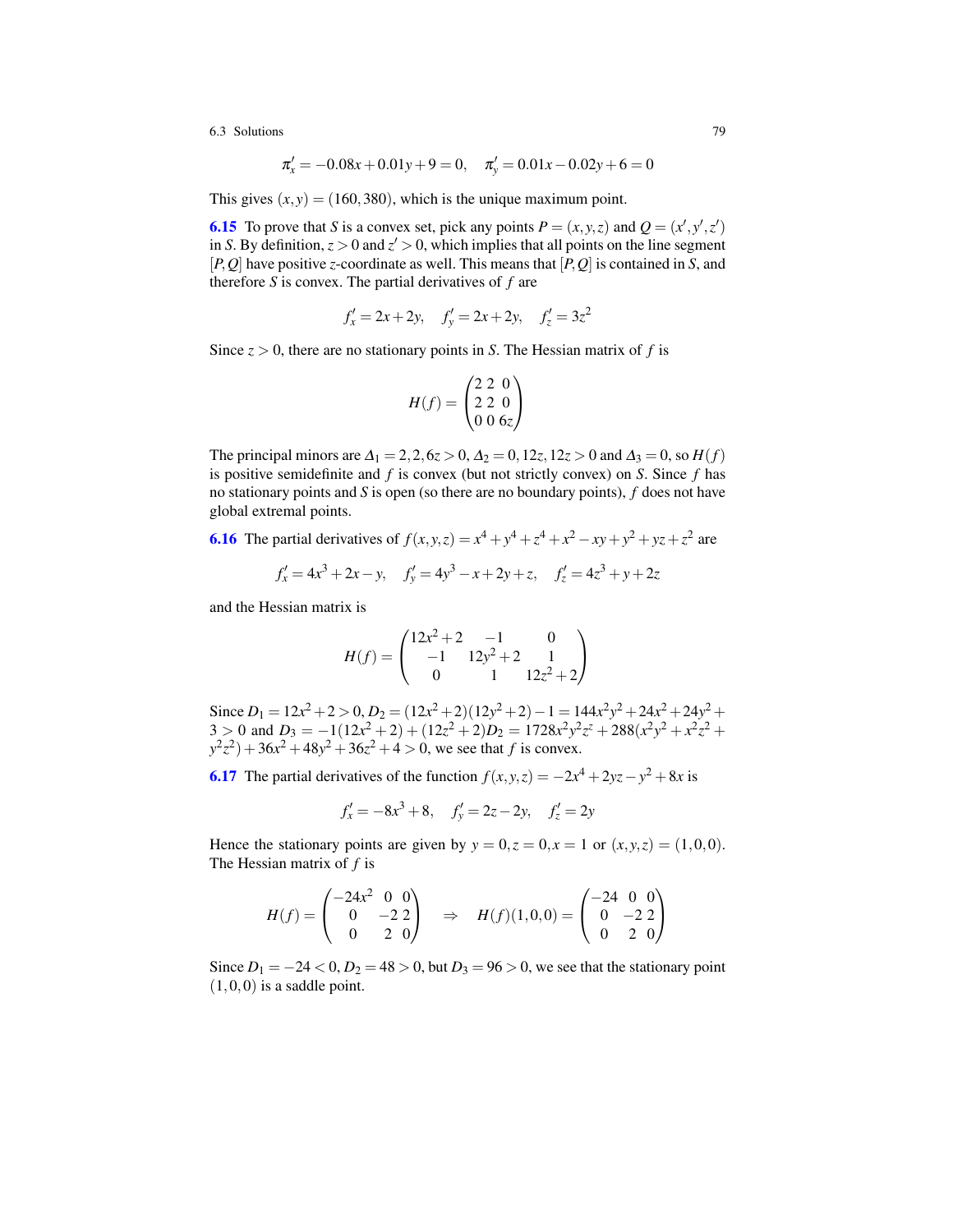80 6 Unconstrained Optimization

**[6.18](#page-74-6)** The Hessian matrix of the function  $f(x, y, z) = x^2 + y^2 + 3z^2 - xy + 2xz + yz$  is

$$
H(f) = \begin{pmatrix} 2 & -1 & 2 \\ -1 & 2 & 1 \\ 2 & 1 & 6 \end{pmatrix}
$$

Since  $D_1 = 2 > 0$ ,  $D_2 = 3 > 0$ ,  $D_3 = 2(-5) - 1(4) + 6D_2 = 4 > 0$ , we see that  $H(f)$ is positive definite, and that the unique stationary point is a local minimum point.

**[6.19](#page-74-7)** The partial derivatives of the function  $f(x, y) = x^3 - 3xy + y^3$  are

$$
f'_x = 3x^2 - 3y
$$
,  $f'_y = -3x + 3y^2$ 

The stationary points are therefore given by  $3x^2 - 3y = 0$  or  $y = x^2$ , and  $-3x + 3y^2 = 0$ 0 or  $y^2 = x^4 = x$ . This gives  $x = 0$  or  $x^3 = 1$ , that is,  $x = 1$ . The stationary points are  $(x, y) = (0, 0), (1, 1)$ . The Hessian matrix of f is

$$
H(f) = \begin{pmatrix} 6x - 3 \\ -3 & 6y \end{pmatrix} \Rightarrow H(f)(0,0) = \begin{pmatrix} 0 & -3 \\ -3 & 0 \end{pmatrix}, H(f)(1,1) = \begin{pmatrix} 6 & -3 \\ -3 & 6 \end{pmatrix}
$$

In the first case,  $D_1 = 0$ ;  $D_2 = -9 < 0$  so  $(0,0)$  is a saddle point. In the second case,  $D_1 = 6$ ,  $D_2 = 27 > 0$ , so  $(1,1)$  is a local minimum point.

[6.20](#page-74-8) The partial derivatives of the function  $f(x, y, z) = x^3 + 3xy + 3xz + y^3 + 3yz + z^3$ are

$$
f'_x = 3x^2 + 3y + 3z
$$
,  $f'_y = 3x + 3y^2 + 3z$ ,  $f'_z = 3x + 3y + 3z^2$ 

The stationary points are given by  $x^2 + y + z = 0$ ,  $x + y^2 + z = 0$  and  $x + y + z^2 = 0$ . The first equation gives  $z = -x^2 - y$ , and the second becomes  $x + y^2 + (-x^2 - y) = 0$ , or  $x - y = x^2 - y^2 = (x - y)(x + y)$ . This implies that  $x - y = 0$  or that  $x + y = 1$ . We see that  $x + y = 1$  implies that  $1 + z^2 = 0$  from the third equation, and this is impossible, and we infer that  $x - y = 0$ , or  $x = y$ . Then  $z = -x^2 - x$  from the computation above, and the last equation gives

$$
x+y+z^2 = 2x + (-x^2 - x)^2 = x^4 + 2x^3 + x^2 + 2x = (x+2)(x^3 + x) = 0
$$

Hence  $x = 0$ ,  $x = -2$  or  $x^2 + 1 = 0$ . The last equation has not solutions, se we get two stationary points  $(x, y, z) = (0, 0, 0), (-2, -2, -2)$ . The Hessian matrix of *f* at  $(0,0,0)$  is

$$
H(f) = \begin{pmatrix} 6x & 3 & 3 \\ 3 & 6y & 3 \\ 3 & 3 & 6z \end{pmatrix} \Rightarrow H(f)(0,0,0) = \begin{pmatrix} 0 & 3 & 3 \\ 3 & 0 & 3 \\ 3 & 3 & 0 \end{pmatrix}
$$

In this case,  $D_1 = 0$ ;  $D_2 = -9 < 0$ , so  $(0,0,0)$  is a saddle point. At  $(-2,-2,-2)$ , the Hessian is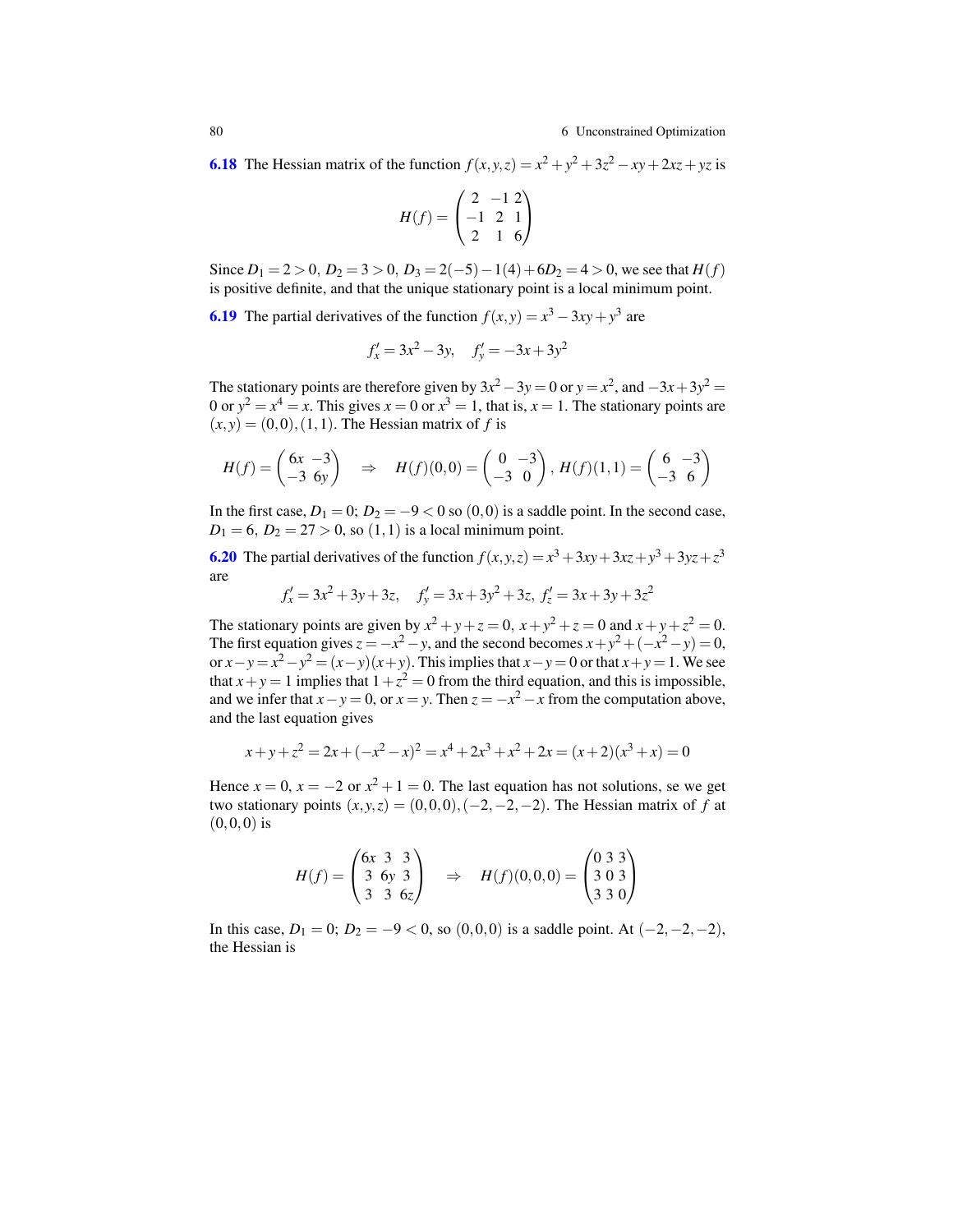$$
H(f) = \begin{pmatrix} 6x & 3 & 3 \\ 3 & 6y & 3 \\ 3 & 3 & 6z \end{pmatrix} \Rightarrow H(f)(-2, -2, -2) = \begin{pmatrix} -12 & 3 & 3 \\ 3 & -12 & 3 \\ 3 & 3 & -12 \end{pmatrix}
$$

In this case,  $D_1 = -12$ ,  $D_2 = 135 > 0$ ,  $D_3 = -50 < 0$ , so  $(-2, -2, -2)$  is a local maximum point.

### [6.21](#page-74-9) Midterm in GRA6035 on 24/09/2010, Problem 7

The function *f* is a sum of a linear function and a quadratic form with symmetric matrix

$$
A = \begin{pmatrix} 3 & 1 & 0 \\ 1 & 3 & 0 \\ 0 & 0 & 1 \end{pmatrix}
$$

Since *A* has eigenvalues  $\lambda = 1, 2, 4$ , the quadratic form is positive definite and therefore convex (but not concave). Hence the correct answer is alternative A.

## [6.22](#page-74-10) Mock Midterm in GRA6035 on 09/2010, Problem 7

The function *f* is a sum of a constant function and the quadratic form  $-aQ(x_1, x_2)$ . Since *Q* is positive definite, it is convex, and  $-Q$  is concave. If  $a \ge 0$ , then  $-aQ(x_1, x_2) = a(-Q(x_1, x_2))$  is concave. If  $a \le 0$ , then  $-a \ge 0$  and  $-aQ(x_1, x_2)$ is convex. The correct answer is alternative D.

## [6.23](#page-75-0) Midterm in GRA6035 24/05/2011, Problem 7

The function  $f$  is a sum of a linear function and a quadratic form with symmetric matrix

$$
A = \begin{pmatrix} -1 & 1 & 0 \\ 1 & -3 & 0 \\ 0 & 0 & -1 \end{pmatrix}
$$

Since *A* has eigenvalues  $\lambda = -2 \pm \sqrt{2}$ 2 and  $\lambda = -1$ , the quadratic form is negative definite and therefore concave (but not convex). Hence the correct answer is alternative C.

### [6.24](#page-75-1) Final Exam in GRA6035 on 10/12/2010, Problem 1

1. We compute the partial derivatives  $f'_x = (x^2 + 2x)e^x$ ,  $f'_y = z$  and  $f'_z = y - 3z^2$ . The stationary points are given by the equations

$$
(x^2+2x)e^x = 0
$$
,  $z = 0$ ,  $y-3z^2 = 0$ 

and this gives  $x = 0$  or  $x = -2$  from the first equation and  $y = 0$  and  $z = 0$  from the last two. The stationary points are therefore  $(x, y, z) = (0, 0, 0), (-2, 0, 0).$ 

2. We compute the second order partial derivatives of *f* and form the Hessian matrix

$$
f'' = \begin{pmatrix} (x^2 + 4x + 2)e^x & 0 & 0 \\ 0 & 0 & 1 \\ 0 & 1 & -6z \end{pmatrix}
$$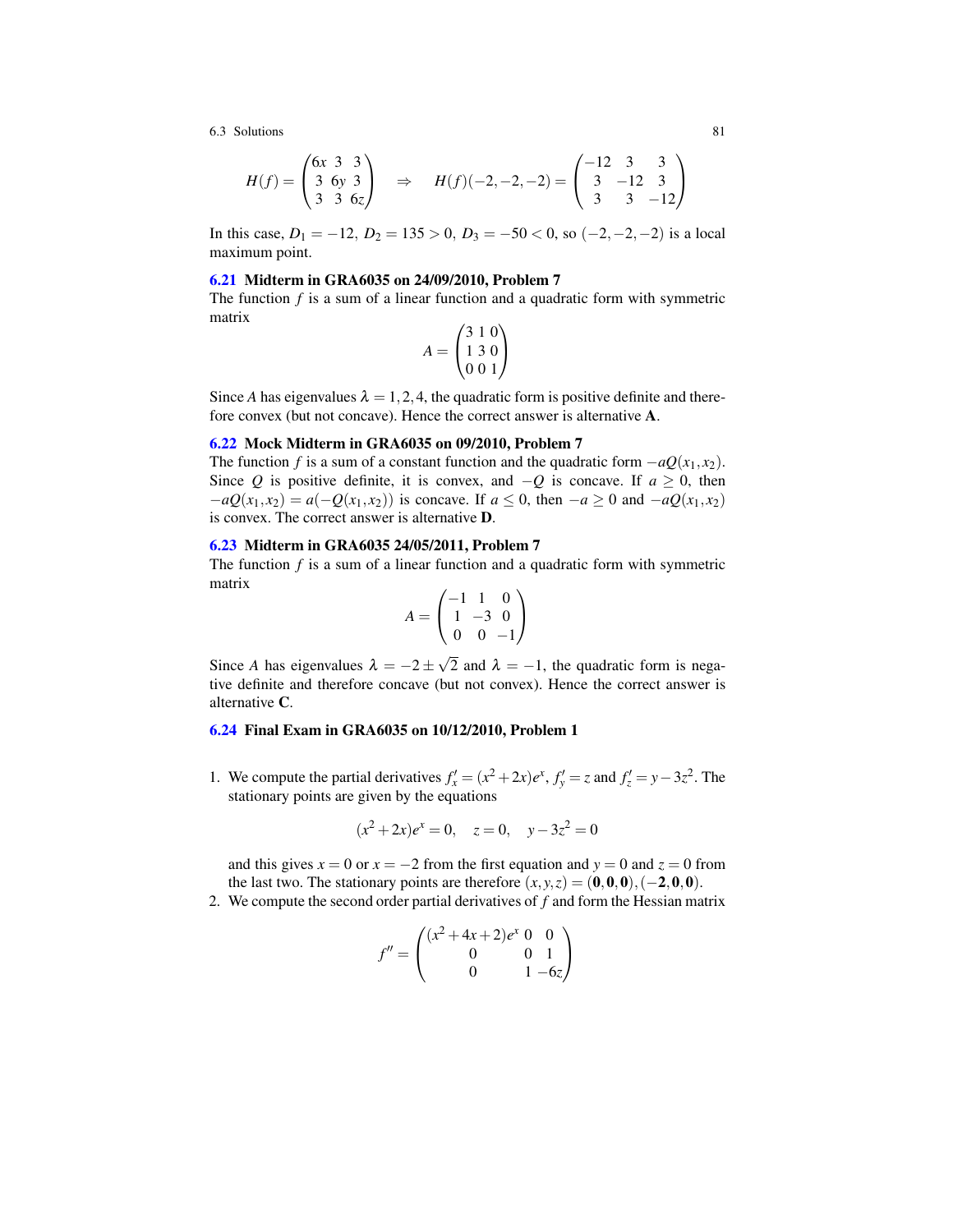We see that the second order principal minor obtained from the last two rows and columns is

$$
\begin{vmatrix} 0 & 1 \\ 1 & -6z \end{vmatrix} = -1 < 0
$$

hence the Hessian is indefinite in all stationary points. Therefore, both stationary points are saddle points.

## [6.25](#page-75-2) Mock Final Exam in GRA6035 on 12/2010, Problem 2

1. We write  $f(x, y, z) = e^u$  with  $u = xy + yz - xz$ , and compute

$$
f'_x = e^u(y - z), \ f'_y = e^u(x + z), \ f'_z = e^u(y - x)
$$

The stationary points of *f* are therefore given by

$$
y - z = 0, x + z = 0, y - x = 0
$$

which gives  $(x, y, z) = (0, 0, 0)$ . This is the unique stationary points of *f*. 2. We write  $f(x, y, z) = e^u$  with  $u = ax + by + cz$ , and compute that

$$
g'_x = e^u \cdot a, \ g'_y = e^u \cdot b, \ g'_z = e^u \cdot c
$$

and this gives Hessian matrix

$$
H(g) = \begin{pmatrix} a^2 e^u & ab e^u & ac e^u \\ ab e^u & b^2 e^u & bc e^u \\ ac e^u & bc e^u & c^2 e^u \end{pmatrix} = e^u \begin{pmatrix} a^2 & ab & ac \\ ab & b^2 & bc \\ ac & bc & c^2 \end{pmatrix}
$$

This gives principal minors  $\Delta_1 = e^{\mu}a^2, e^{\mu}b^2, e^{\mu}c^2 \ge 0$ ,  $\Delta_2 = 0, 0, 0$  and  $\Delta_3 = 0$ . Hence *g* is convex for all values of *a*, *b*, *c*, and *g* is concave if and only if  $a = b =$  $c = 0$ .

#### [6.26](#page-75-3) Final Exam in GRA6035 on 30/05/2011, Problem 1

1. We compute the partial derivatives  $f'_x = 5x^4 + y^2$ ,  $f'_y = 2xy$ ,  $f'_z = -w$  and  $f'_w = -z$ . The stationary points are given by

$$
5x^4 + y^2 = 0, \quad 2xy = 0, \quad -w = 0, \quad -z = 0
$$

and this gives  $z = w = 0$  from the last two equations, and  $x = y = 0$  from the first two. The stationary points are therefore  $(x, y, z, w) = (0, 0, 0, 0)$ .

2. We compute the second order partial derivatives of *f* and form the Hessian matrix

$$
f'' = \begin{pmatrix} 20x^3 & 2y & 0 & 0 \\ 2y & 2x & 0 & 0 \\ 0 & 0 & 0 & -1 \\ 0 & 0 & -1 & 0 \end{pmatrix}
$$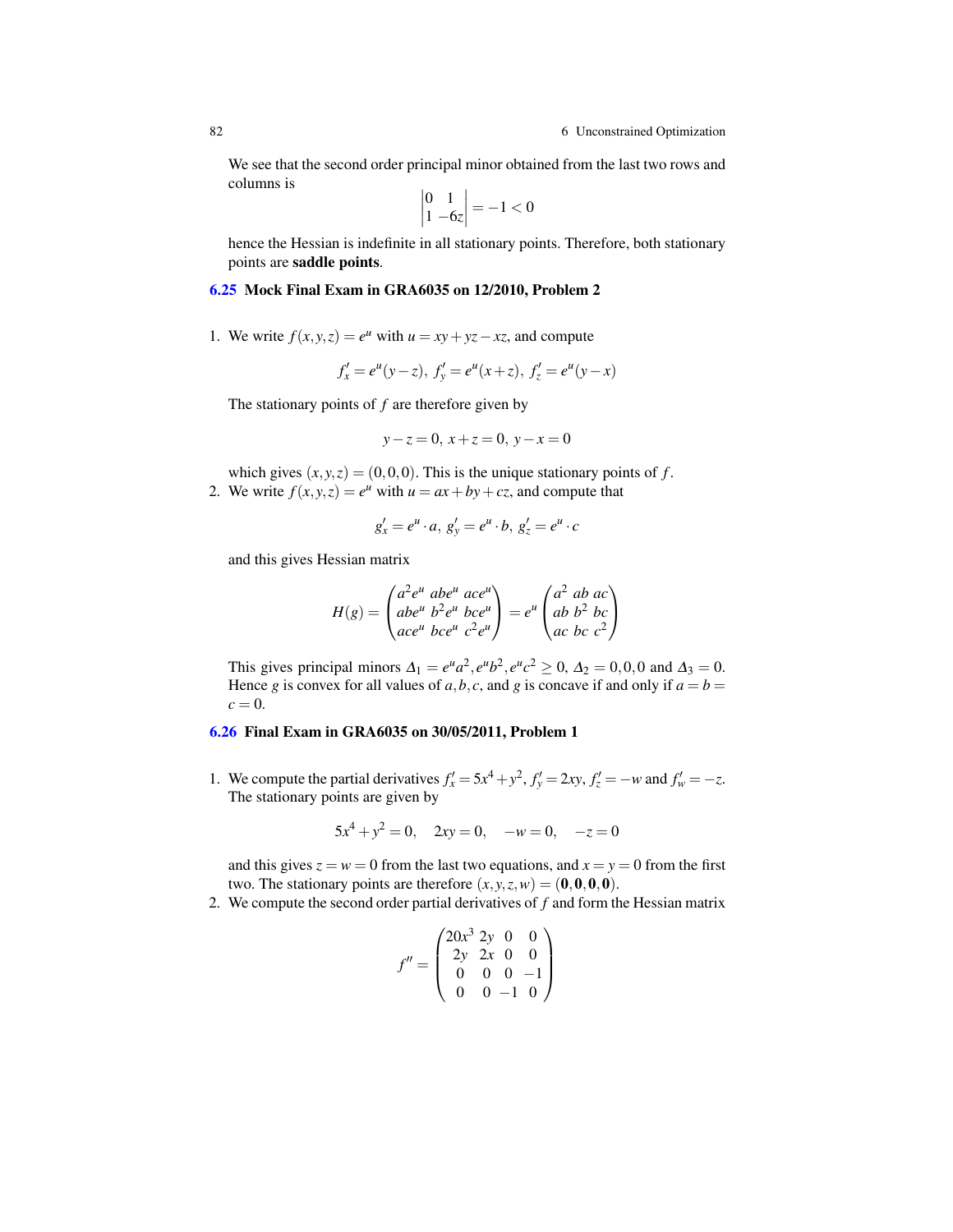We see that the second order principal minor obtained from the last two rows and columns is

$$
\begin{vmatrix} 0 & -1 \\ -1 & 0 \end{vmatrix} = -1 < 0
$$

hence the Hessian is indefinite. Therefore, the stationary point is a saddle point.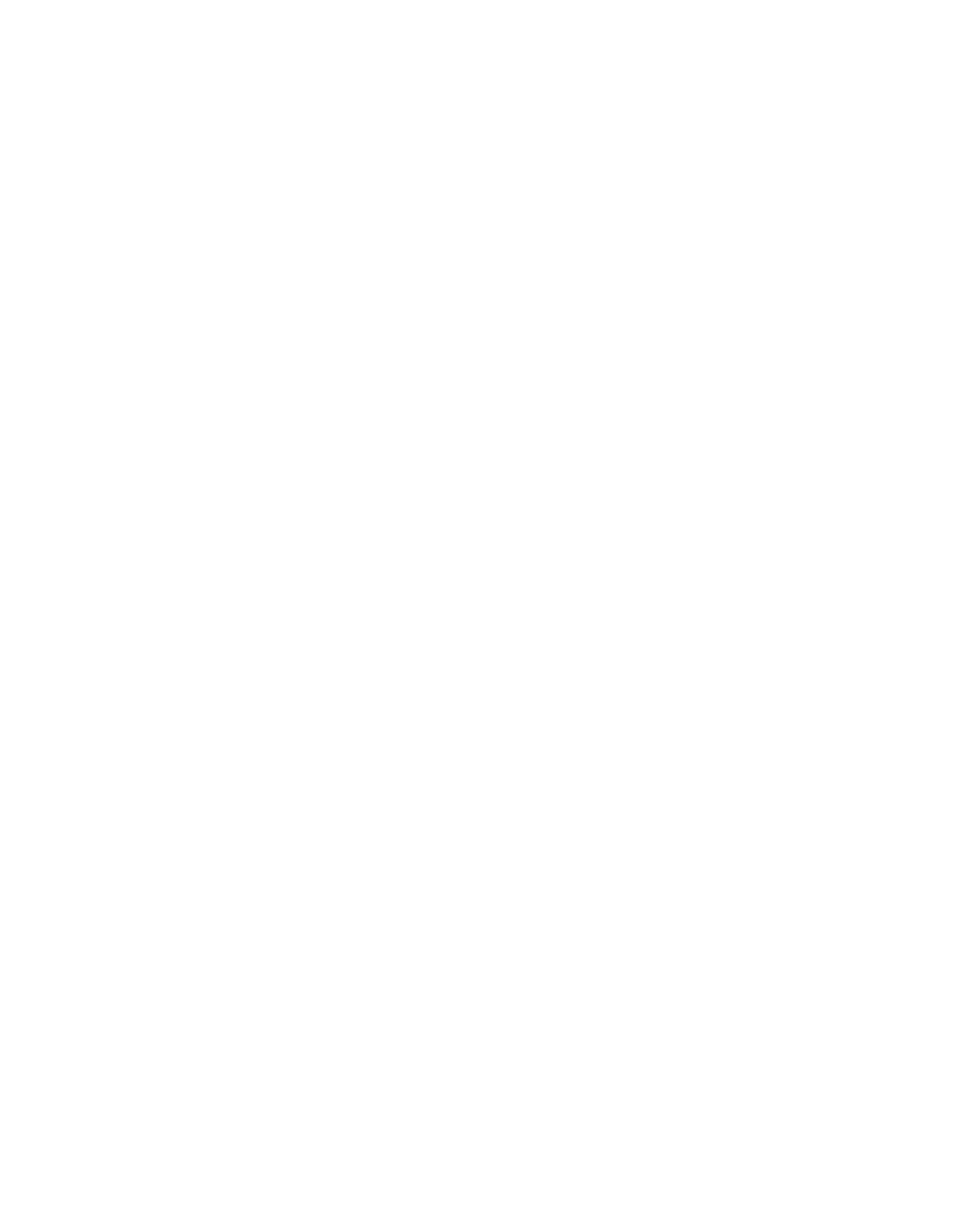# <span id="page-88-0"></span>Lecture 7 Constrained Optimization and First Order Conditions

# 7.1 Main concepts

A *constrained optimization problem* is called a *Lagrange problem* if it has equality constraints, and a *Kuhn-Tucker problem* if it has closed inequality constraints. A Lagrange problem can be written in the standard form

$$
\max / \min f(\mathbf{x}) \quad \text{when } \begin{cases} g_1(\mathbf{x}) = a_1 \\ g_2(\mathbf{x}) = a_2 \\ \vdots \\ g_m(\mathbf{x}) = a_m \end{cases}
$$

where  $f, g_1, \ldots, g_m$  are functions in *n* variables and  $a_1, \ldots, a_m$  are given numbers, and a Kuhn-Tucker problem can be written in standard form as

$$
\max f(\mathbf{x}) \quad \text{when } \begin{cases} g_1(\mathbf{x}) \le a_1 \\ g_2(\mathbf{x}) \le a_2 \\ \vdots \\ g_m(\mathbf{x}) \le a_m \end{cases}
$$

Given any Lagrange or Kuhn-Tucker problem in standard form, we can construct the *Lagrangian* function

$$
\mathscr{L}(x_1,\ldots,x_n,\lambda_1,\ldots,\lambda_m)=f(\mathbf{x})-\lambda_1g_1(\mathbf{x})-\lambda_2g_2(\mathbf{x})-\cdots-\lambda_mg_m(\mathbf{x})
$$

in the  $n + m$  variables  $x_1, \ldots, x_n, \lambda_1, \ldots, \lambda_m$ . The variables  $\lambda_1, \ldots, \lambda_m$  are called the *Lagrange multipliers*. The *first order conditions* (FOC) of the Lagrange or Kuhn-Tucker problem are the conditions

$$
\mathscr{L}'_{x_1}=\mathscr{L}'_{x_2}=\cdots=\mathscr{L}'_{x_n}=0
$$

[Problems](#page-90-0) Lecture 7 [Solutions](#page-91-0)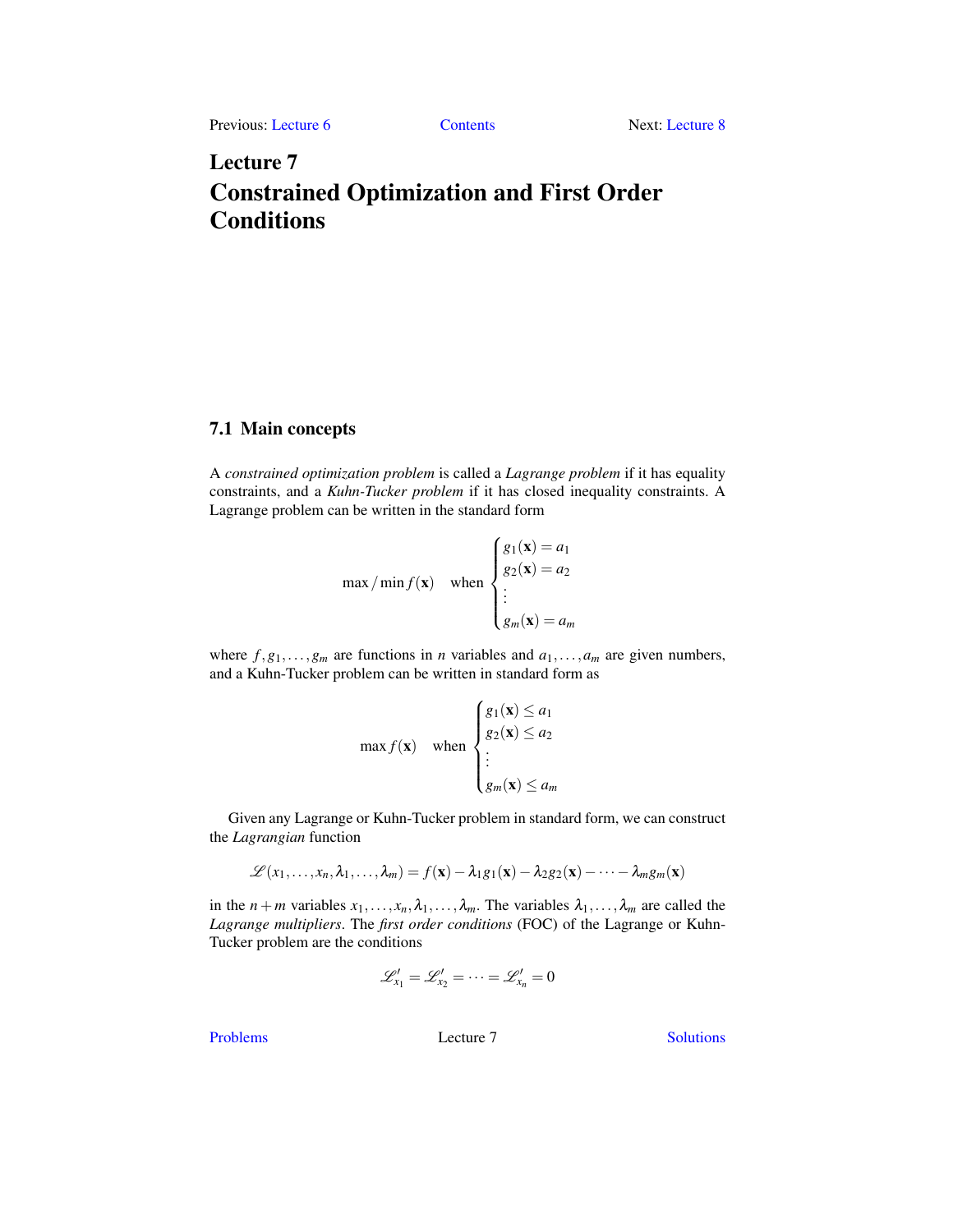Proposition 7.1. *If the Lagrange problem has a solution* x <sup>∗</sup> *and this solution satisfy the NDCQ condition*

$$
\operatorname{rk}\begin{pmatrix}\n\frac{\partial g_1}{\partial x_1} & \frac{\partial g_1}{\partial x_2} & \cdots & \frac{\partial g_1}{\partial x_n} \\
\frac{\partial g_2}{\partial x_1} & \frac{\partial g_2}{\partial x_2} & \cdots & \frac{\partial g_2}{\partial x_n} \\
\vdots & \vdots & \vdots & \ddots \\
\frac{\partial g_m}{\partial x_1} & \frac{\partial g_m}{\partial x_2} & \cdots & \frac{\partial g_m}{\partial x_n}\n\end{pmatrix} = m
$$

at  $\mathbf{x}^*$ , then there are unique Lagrange multipliers  $\lambda_1,\ldots,\lambda_m$  such that  $(\mathbf{x}^*,\lambda_1,\ldots,\lambda_m)$ *satisfy the FOC's and the constraints.*

In a Kuhn-Tucker problem, there are additional conditions called *complementary slackness conditions* (CSC), and they have the form

$$
\lambda_i \ge 0
$$
 and  $\lambda_i(g_i(\mathbf{x}) - a_i) = 0$ 

for  $i = 1, 2, \ldots$  *m*. We say that the constraint  $g_i(\mathbf{x}) \leq a_i$  is *binding* at **x** if  $g_i(\mathbf{x}) = a_i$ , and *non-binding* if  $g_i(\mathbf{x}) < a_i$ , and the CSC's say that  $\lambda_1, \lambda_2, \ldots, \lambda_m \ge 0$  and that  $\lambda_i = 0$  for each constraint that is non-binding.

Proposition 7.2. *If the Kuhn-Tucker problem has a solution* x <sup>∗</sup> *and this solution satisfy the NDCQ condition*  $rkA = k$ *, where A is the submatrix of* 

$$
\begin{pmatrix}\n\frac{\partial g_1}{\partial x_1} & \frac{\partial g_1}{\partial x_2} & \cdots & \frac{\partial g_1}{\partial x_n} \\
\frac{\partial g_2}{\partial x_1} & \frac{\partial g_2}{\partial x_2} & \cdots & \frac{\partial g_2}{\partial x_n} \\
\vdots & \vdots & \vdots & \ddots & \vdots \\
\frac{\partial g_m}{\partial x_1} & \frac{\partial g_m}{\partial x_2} & \cdots & \frac{\partial g_m}{\partial x_n}\n\end{pmatrix}
$$

*consisting of the k rows corresponding to binding constraints at* x ∗ *, then there are unique Lagrange multipliers*  $\lambda_1, \ldots, \lambda_m$  *such that*  $(\mathbf{x}^*, \lambda_1, \ldots, \lambda_m)$  *satisfy the FOC's, the CSC's and the constraints.*

The candidates for max/min in a Lagrange problem are the solutions of the *Lagrange conditions* (FOC's and constraints) and the points where the NDCQ fails. The candidates for max in a Kuhn-Tucker problem are the solutions of the *Kuhn-Tucker conditions* (FOC's, CSC's and constraints) and the points where NDCQ fails.

A subset  $D$  of  $\mathbb{R}^n$  is called *closed* if it contains all its boundary points, and *open* if it does not contain any of its boundary points. A boundary point of *D* is a point such that any neighbourhood around it contains both points in *D* and points outside *D*. The set of admissible point in a Lagrange or Kuhn-Tucker problem is closed.

The set *D* is called *bounded* if there are numbers  $a_1 \leq b_1, a_2 \leq b_2, \ldots, a_n \leq b_n$ (which are assumed to be finite) such that all points  $(x_1, x_2, \ldots, x_n)$  in *D* satisfies

$$
a_1 \le x_1 \le b_1, \quad a_2 \le x_2 \le b_2, \quad \dots, \quad a_n \le x_n \le b_n
$$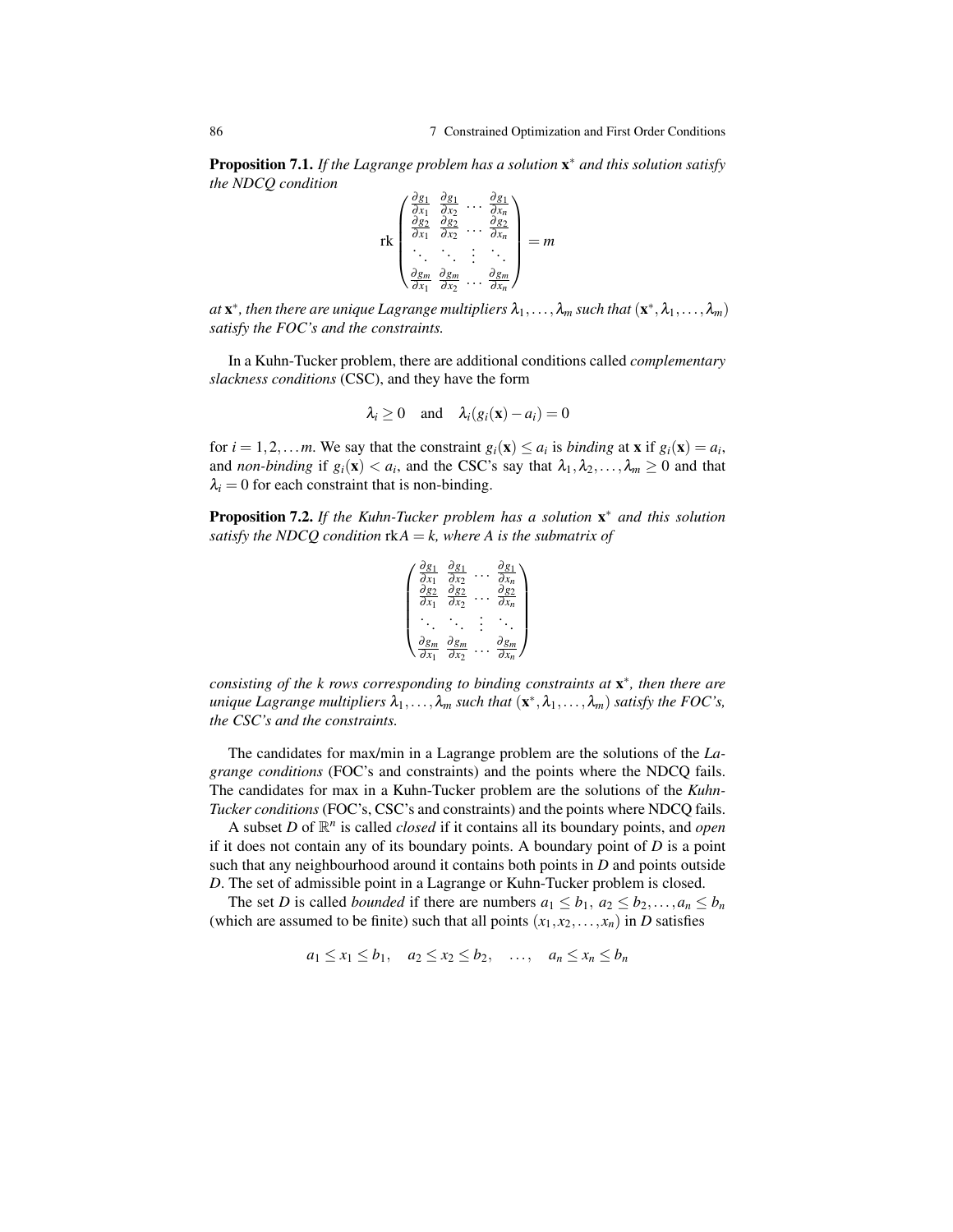7.2 Problems 87

In other words, *D* is bounded if and only if *D* is contained in a finite *n*-dimensional box  $K = [a_1, b_1] \times [a_2, b_2] \times \cdots \times [a_n, b_n]$ . If *D* is both closed and bounded, it is called a *compact* set.

Theorem 7.1 (Weierstrass' Extreme Value Theorem). *If f is a continuous function defined on a compact set, then f has a maximum and a minimum value.*

# <span id="page-90-0"></span>7.2 Problems

<span id="page-90-1"></span>7.1. Sketch each set and determine if it is open, closed, bounded or convex:

1.  $\{(x, y) : x^2 + y^2 < 2\}$ 2.  $\{(x, y) : x^2 + y^2 > 8\}$ 3.  $\{(x, y) : xy \le 1\}$ 4.  $\{(x, y) : x \ge 0, y \ge 0\}$ 5.  $\{(x,y): x \ge 0, y \ge 0, xy \ge 1\}$ 6.  $\{(x,y): x \leq 0, y \leq 0, x\}$ <br>6.  $\{(x,y): \sqrt{x} + \sqrt{y} \leq 2\}$ 

<span id="page-90-2"></span>7.2. Use the Lagrange conditions to find candidates for solution of the Lagrange problem

$$
\max f(x, y) = xy
$$
 subject to  $x + 4y = 16$ 

<span id="page-90-3"></span>7.3. Use the Lagrange conditions to find candidates for solution of the Lagrange problem

$$
\max f(x, y) = x^2 y
$$
 subject to  $2x^2 + y^2 = 3$ 

<span id="page-90-4"></span>7.4. Use the Lagrange conditions to find candidates for solution of the Lagrange problem

$$
\max f(x, y, z) = xyz \text{ subject to } \begin{cases} x^2 + y^2 = 1\\ x + z = 1 \end{cases}
$$

<span id="page-90-5"></span>7.5. Use the Lagrange conditions to find candidates for solution of the Lagrange problem

max / min 
$$
f(x, y, z) = x + y + z^2
$$
 subject to 
$$
\begin{cases} x^2 + y^2 + z^2 = 1\\ y = 0 \end{cases}
$$

<span id="page-90-6"></span>7.6. Use the Lagrange conditions to find candidates for solution of the Lagrange problem

$$
\max f(x, y, z) = xz + yz \text{ subject to } \begin{cases} y^2 + z^2 = 1\\ xz = 3 \end{cases}
$$

<span id="page-90-7"></span>7.7. Use the Lagrange conditions to find candidates for solution of the Lagrange problem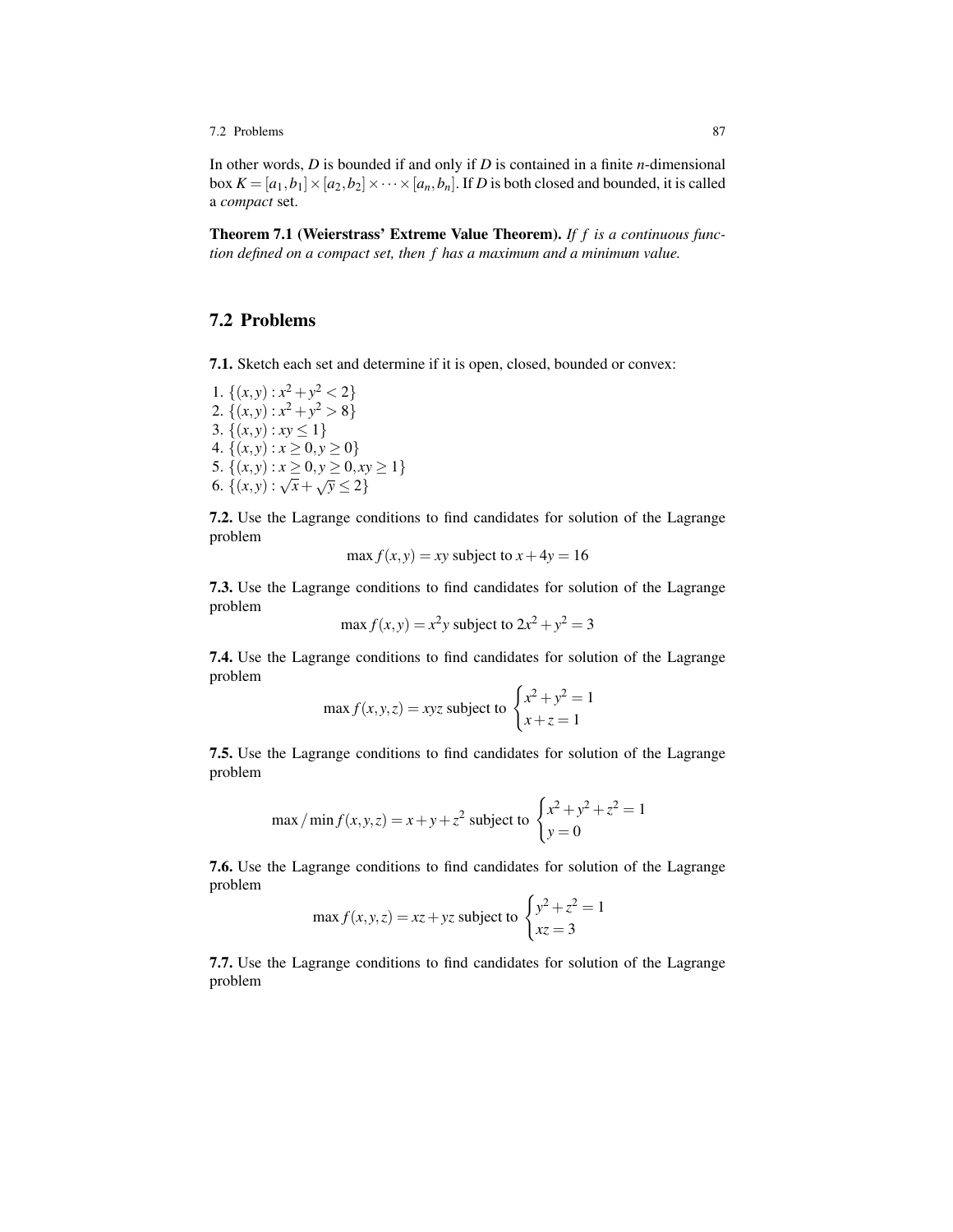88 7 Constrained Optimization and First Order Conditions

$$
\max f(x, y, z) = x + 4y + z \text{ subject to } \begin{cases} x^2 + y^2 + z^2 = 216\\ x + 2y + 3z = 0 \end{cases}
$$

<span id="page-91-1"></span>7.8. Use the Kuhn-Tucker conditions to find candidates for solution of the Kuhn-Tucker problem

$$
\max f(x, y) = xy \text{ subject to } x^2 + y^2 \le 1
$$

<span id="page-91-2"></span>7.9. Use the Kuhn-Tucker conditions to find candidates for solution of the Kuhn-Tucker problem

$$
\max f(x, y, z) = xyz \text{ subject to } \begin{cases} x + y + z \le 1 \\ x \ge 0 \\ y \ge 0 \\ z \ge 0 \end{cases}
$$

<span id="page-91-3"></span>7.10. Use the Lagrange conditions to find candidates for solution of the Lagrange problem

$$
\max f(x, y, z) = e^x + y + z \text{ subject to } \begin{cases} x^2 + y^2 + z^2 = 1\\ x + y + z = 1 \end{cases}
$$

## <span id="page-91-4"></span>7.11. Final Exam in GRA6035 on 06/02/2012, Problem 4a

We consider the optimization problem

$$
\min x^2 + y^2 + z^2
$$
 subject to  $2x^2 + 6y^2 + 3z^2 \ge 36$ 

Write down the first order conditions and the complementary slackness conditions for the optimization problem. Find all admissible points that satisfy the first order conditions and the complementary slackness conditions, and write down the value of  $\lambda$  for each of these points.

# <span id="page-91-0"></span>7.3 Solutions

[7.1](#page-90-1) We see that the sets have the following types:

- 1. The set  $\{(x, y) : x^2 + y^2 < 2\}$  is convex, open and bounded, but not closed.
- 2. The set  $\{(x, y) : x^2 + y^2 > 8\}$  is open, but not closed, bounded or convex.
- 3. The set  $\{(x, y) : xy \le 1\}$  is closed, but not open, bounded or convex.
- 4. The set  $\{(x, y) : x \ge 0, y \ge 0\}$  is closed and convex, but not open or bounded.
- 5. The set  $\{(x, y) : x \ge 0, y \ge 0, xy \ge 1\}$  is closed and convex, but not open or bounded.
- 6. The set  $\{(x, y) : \sqrt{x} + \sqrt{y} \le 2\}$  is closed and bounded, but not open or convex.
- [7.2](#page-90-2) The Lagrangian is given by  $L = xy \lambda (x + 4y)$ , and we have FOC's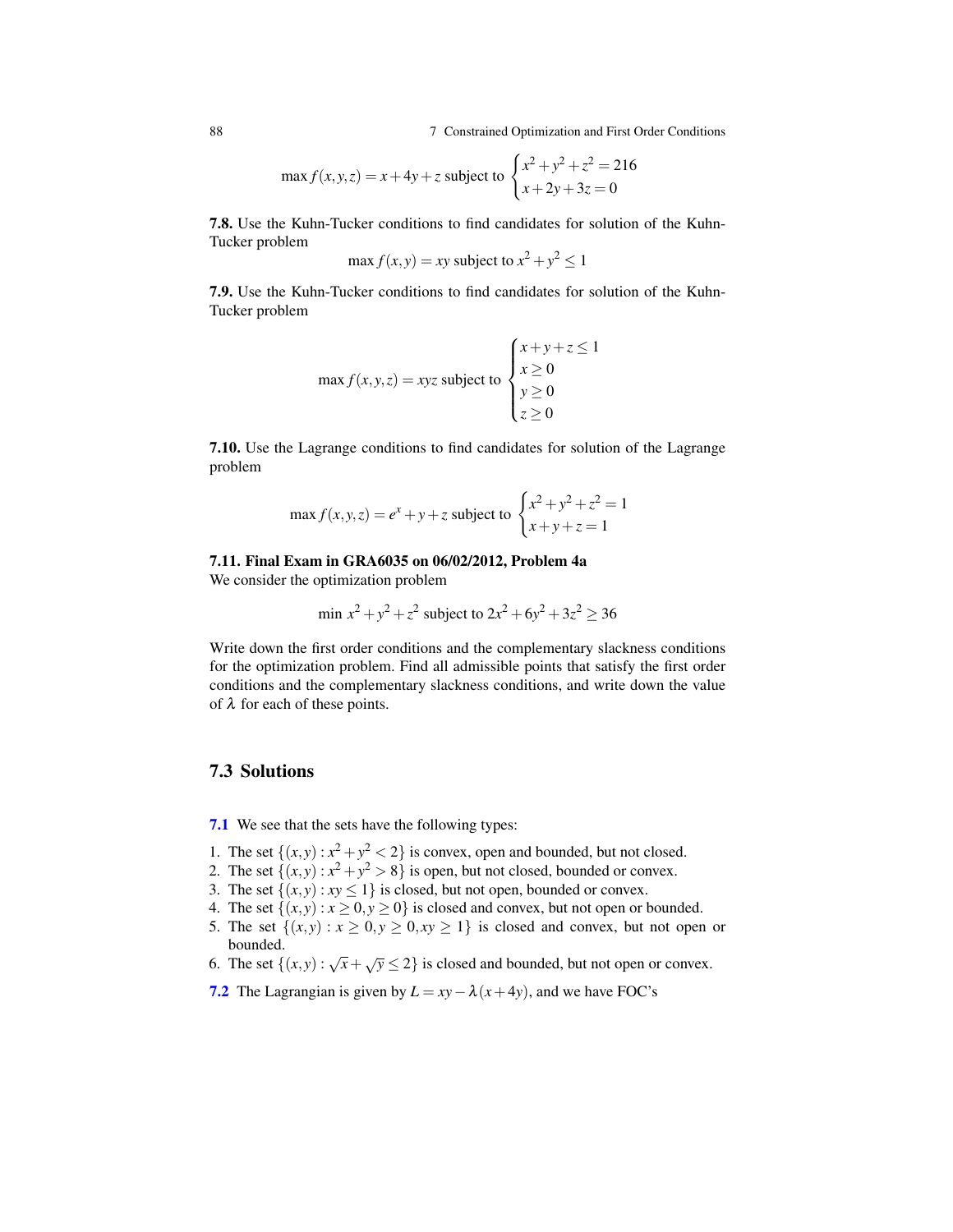$$
L'_x = y - \lambda = 0 \quad L'_y = x - 4\lambda = 0
$$

When we solve the FOC's, we get  $y = \lambda$  and  $x = 4\lambda$ , and when we substitute this into the constraint  $x + 4y = 16$ , we get  $8\lambda = 16$ , or  $\lambda = 2$ . This gives the candidate  $(x, y; \lambda) = (8, 2; 2)$  for max with  $f(8, 2) = 16$ .

**[7.3](#page-90-3)** The Lagrangian is given by  $L = x^2y - \lambda(2x^2 + y^2)$ , and we have FOC's

$$
L'_x = 2xy - \lambda \cdot 4x = 0 \quad L'_y = x^2 - \lambda \cdot 2y = 0
$$

We solve the FOC's, and get  $x(2y-4\lambda) = 0$  from the first equation, and this gives  $x = 0$  or  $y = 2\lambda$ . When  $x = 0$ , the second equation give  $\lambda = 0$  or  $y = 0$ , and the constraint  $2x^2 + y^2 = 3$  gives  $y = \pm \sqrt{3}$ , and then  $\lambda = 0$ . When  $y = 2\lambda$ , then the second equation gives  $x^2 = 4\lambda^2$ , or  $x = \pm 2\lambda$ , and the constraint gives  $12\lambda^2 = 3$ , or  $\lambda = \pm 1/2$ . We have the candidates

$$
(x, y; \lambda) = (0, \pm \sqrt{3}; 0), (\pm 1, 1, 1/2), (\pm 1, -1, -1/2)
$$

The points  $(x, y) = (\pm 1, 1)$  give  $f(\pm 1, 1) = 1$  and is the best candidate for max.

**[7.4](#page-90-4)** The Lagrangian is given by  $L = xyz - \lambda_1(x^2 + y^2) - \lambda_2(x + z)$ , and we have FOC's

$$
L'_x = yz - \lambda_1 \cdot 2x - \lambda_2 = 0 \quad L'_y = xz - \lambda_1 \cdot 2y = 0 \quad L'_z = xy - \lambda_2 = 0
$$

The last two equations give  $\lambda_2 = xy$  and  $2\lambda_1 = xz/y$ . When we substitute this in the first equation, and multiply it by *y*, we get

$$
y(yz - 2x\lambda_1 - \lambda_2) = y^2z - x^2z - xy^2 = 0
$$

From the constraints, we have  $y^2 = 1 - x^2$  and  $z = 1 - x$ , and when we substitute this into the equation above we get

$$
(1 - x2)(1 - x) - x2(1 - x) - x(1 - x2) = 0
$$

We see that  $1 - x$  is a common factor, so this gives

$$
(1-x)(1-x2-x2-x(1+x)) = (1-x)(-3x2-x+1) = 0
$$

The solutions are therefore  $x = 1$  and  $x = (1 \pm \sqrt{3})$ √  $(13)/(-6) = (-1)$ √ 13)/6. We get candidate points

$$
(x, y, z) = (1, 0, 0),
$$
  
\n
$$
(x, y, z) \approx (0.4343, \pm 0.9008, 0.5657),
$$
  
\n
$$
(x, y, z) \approx (-0.7676, \pm 0.6409, 1.7676)
$$

Since we have divided by *y*, we also have to check if there are any solutions with *y* = 0: This gives either  $x = 1$  and  $z = 0$  or  $x = -1$  and  $z = 2$  from the constraints, and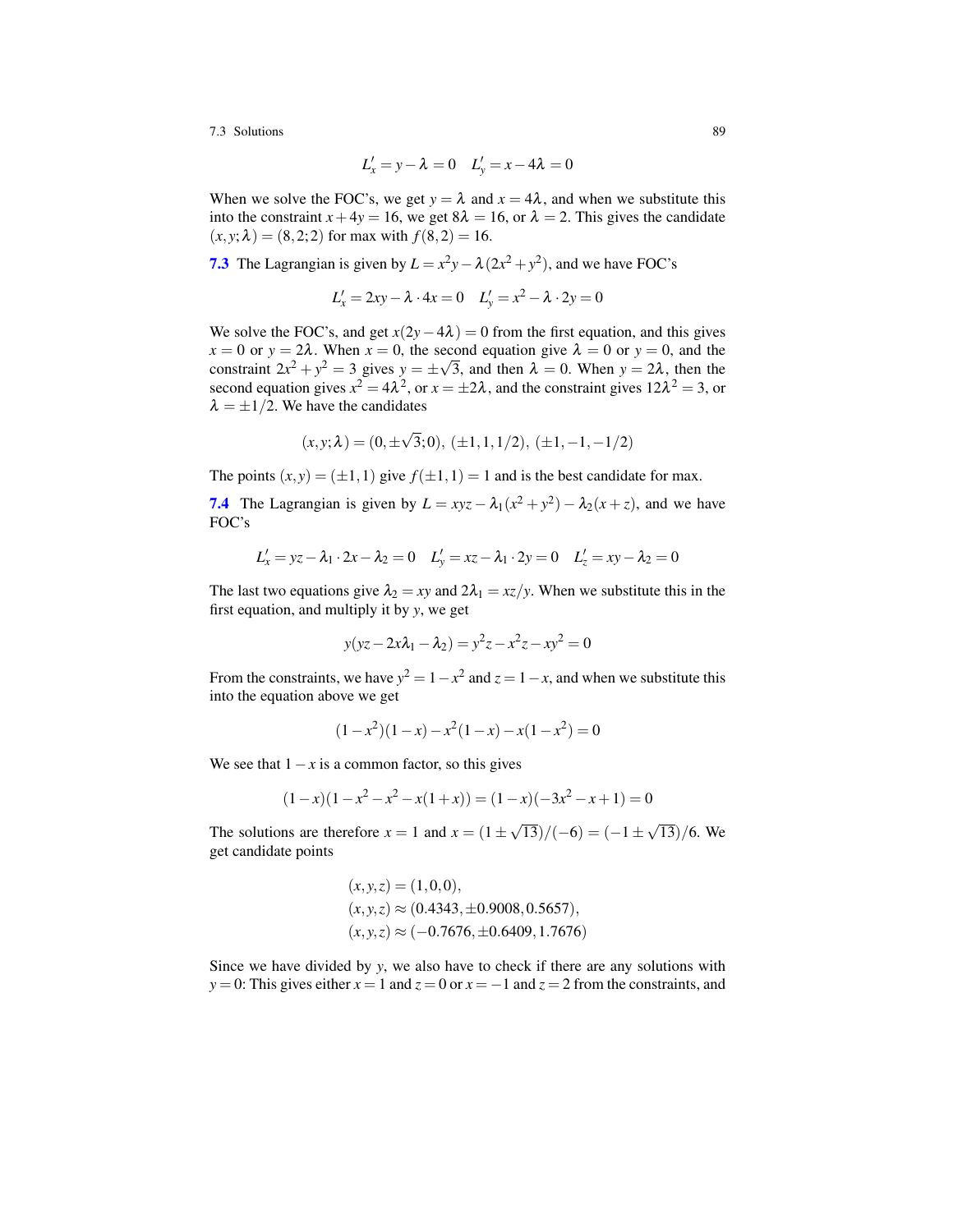$\lambda_1 = \lambda_2 = 0$  from the first and last FOC. The second FOC is the satisfied if  $z = 0$ . The only solution with  $y = 0$  is therefore  $x = 1$ ,  $y = 0$ ,  $z = 0$ , which we already obtained above. The best candidate for max is  $(x, y, z) \approx (-0.7676, -0.6409, 1.7676)$ .

**[7.5](#page-90-5)** We use that  $y = 0$  and reduce this problem to the Lagrange problem

$$
\max/\min f(x,z) = x + z^2
$$
 subject to  $x^2 + z^2 = 1$ 

The Lagrangian is given by  $L = x + z^2 - \lambda (x^2 + z^2)$ , and we have FOC's

$$
L'_x = 1 - \lambda \cdot 2x = 0 \quad L'_z = 2z - \lambda \cdot 2z = 0
$$

We solve the FOC's, and the second equation gives  $2z(1 - \lambda) = 0$ , and therefore that  $z = 0$  or  $\lambda = 1$ . If  $z = 0$ , then the constraint gives  $x = \pm 1$  and  $\lambda = \pm 1/2$  from the first FOC. If  $\lambda = 1$ , then the first FOC gives  $x = 1/2$ , and the constraint gives  $z = \pm \sqrt{3}/2$ . Since all points have  $y = 0$ ,  $(x, y, z) = (-1, 0, 0)$  is the best candidate for min (with function value  $f = -1$ ), and  $(x, y, z) = (1/2, 0, \pm \sqrt{3}/2)$  are the best candidate for max (with function value  $f = 5/4$ ).

**[7.6](#page-90-6)** We use that  $xz = 3$  and reduce this problem to the Lagrange problem

$$
\max f(y, z) = 3 + yz
$$
 subject to  $y^2 + z^2 = 1$ 

The Lagrangian is given by  $L = 3 + yz - \lambda (y^2 + z^2)$ , and we have FOC's

$$
L'_y = z - \lambda \cdot 2y = 0 \quad L'_z = y - \lambda \cdot 2z = 0
$$

We solve the FOC's, and get  $z = 2y\lambda$  and  $y - 4\lambda^2 y = 0$ . This gives  $y = 0$  or  $4\lambda^2 = 1$ . If *y* = 0 then *z* = 0 and this point is not admissible since  $y^2 + z^2 \neq 1$ . In the second case,  $\lambda = \pm 1/2$ . If  $\lambda = 1/2$ , then  $y = z = \pm 1/\sqrt{2}$  and  $x = 3/z$ , and if  $\lambda = -1/2$ then  $y = -z = \pm 1/$ √ 2 and  $x = 3/z$ . The points  $(x, y, z) = (3$  $\mathfrak{p}_{\mathcal{A}}$  $2,1/$ √ 2,1/ √ 2) and  $(x, y, z) = (-3)$ √  $2, -1/$ √  $2,-1/$ √ 2) are the best candidates for max (with function value  $f = 7/2$ ).

[7.7](#page-90-7) We consider the Lagrangian

$$
\mathcal{L}(x, y, z, \lambda_1, \lambda_2) = x + 4y + z - \lambda_1(x^2 + y^2 + z^2) - \lambda_2(x + 2y + 3z)
$$

and solve the first order conditions

$$
\mathcal{L}'_x = 1 - \lambda_1 \cdot 2x - \lambda_2 = 0
$$
  

$$
\mathcal{L}'_y = 4 - \lambda_1 \cdot 2y - \lambda_2 \cdot 2 = 0
$$
  

$$
\mathcal{L}'_z = 1 - \lambda_1 \cdot 2z - \lambda_2 \cdot 3 = 0
$$

together with  $x^2 + y^2 + z^2 = 216$  and  $x + 2y + 3z = 0$ . From the first order conditions, we get

$$
2x\lambda_1=1-\lambda_2,\ 2y\lambda_1=4-2\lambda_2,\ 2z\lambda_1=1-3\lambda_2
$$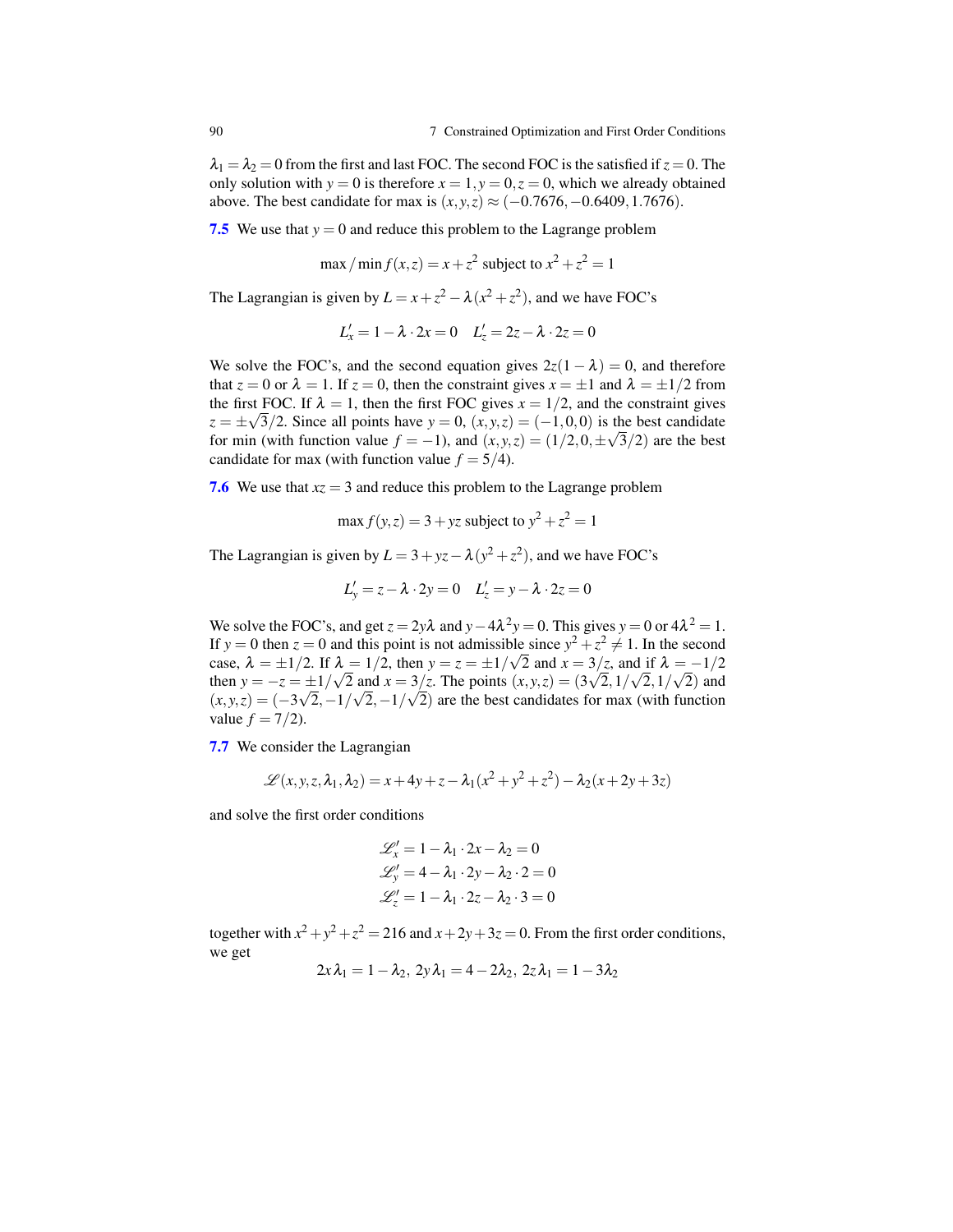We see from these equations that we cannot have  $\lambda_1 = 0$ , and multiply the last constraint with  $2\lambda_1$ . We get

$$
2\lambda_1(x+2y+3z) = 0 \quad \Rightarrow \quad (1-\lambda_2) + 2(4-2\lambda_2) + 3(1-3\lambda_2) = 0
$$

This gives  $12-14\lambda_2 = 0$ , or  $\lambda_2 = 12/14 = 6/7$ . We use this and solve for *x*, *y*, *z*, and get

$$
x = \frac{1}{14\lambda_1}, \ y = \frac{8}{7\lambda_1}, \ z = -\frac{11}{14\lambda_1}
$$

Then we substitute this in the first constraint, and get

$$
\left(\frac{1}{14\lambda_1}\right)^2 (1+16^2+(-11)^2) = 216 \Rightarrow 216 \cdot 14^2 \lambda_1^2 = 378
$$

This implies that  $\lambda_1 = \pm$  $\frac{\sqrt{7}}{28}$ , and we have two solutions to the first order equations and constraints. Therefore, the candidates for solutions are

$$
(x^*, y^*, z^*) = (\pm \frac{2}{7}\sqrt{7}, \pm \frac{32}{7}\sqrt{7}, \pm \frac{22}{7}\sqrt{7})
$$

corresponding to  $\lambda_1 = \pm$  $\frac{\sqrt{7}}{28}$  and  $\lambda_2 = 6/7$ .

**[7.8](#page-91-1)** The Lagrangian is  $\mathcal{L}(x, y, \lambda) = xy - \lambda (x^2 + y^2)$ , and we solve the first order conditions

$$
\mathcal{L}'_x = y - \lambda \cdot 2x = 0
$$
  

$$
\mathcal{L}'_y = x - \lambda \cdot 2y = 0
$$

together with the contraint  $x^2 + y^2 \le 1$  and the CSC  $\lambda \ge 0$  and  $\lambda (x^2 + y^2 - 1) = 0$ . From the first order condition, we get  $y = 2\lambda x$  and

$$
x - 2\lambda \cdot 2\lambda x = x(1 - 4\lambda^2) = 0
$$

which gives  $x = 0$  or  $\lambda = \pm 1/2$ . If  $x = 0$ , then  $y = 0$  by the FOC's, and  $x^2 + y^2 = 0$ 1 so  $\lambda = 0$  by the CSC. We get the candidate  $(x, y) = (0, 0)$  with  $\lambda = 0$  and  $f = 0$ . If  $\lambda = \pm 1/2$ , then we must have  $\lambda = 1/2$  by the CSC, and  $x = y$  by the FOC's. Moreover,  $x^2 + y^2 = 1$  must be binding by the CSC, so  $(x, y) = (1/\sqrt{2}, 1/\sqrt{2})$  or  $(x, y) = (-1)$ √  $2, -1/$ √ 2). At both these points,  $f = 1/2$ , so these two points are the best candidates for max.

[7.9](#page-91-2) We first rewrite the Kuhn-Tucker problem to standard form, and get

$$
\max f(x, y, z) = xyz \text{ subject to } \begin{cases} x + y + z \le 1 \\ -x \le 0 \\ -y \le 0 \\ -z \le 0 \end{cases}
$$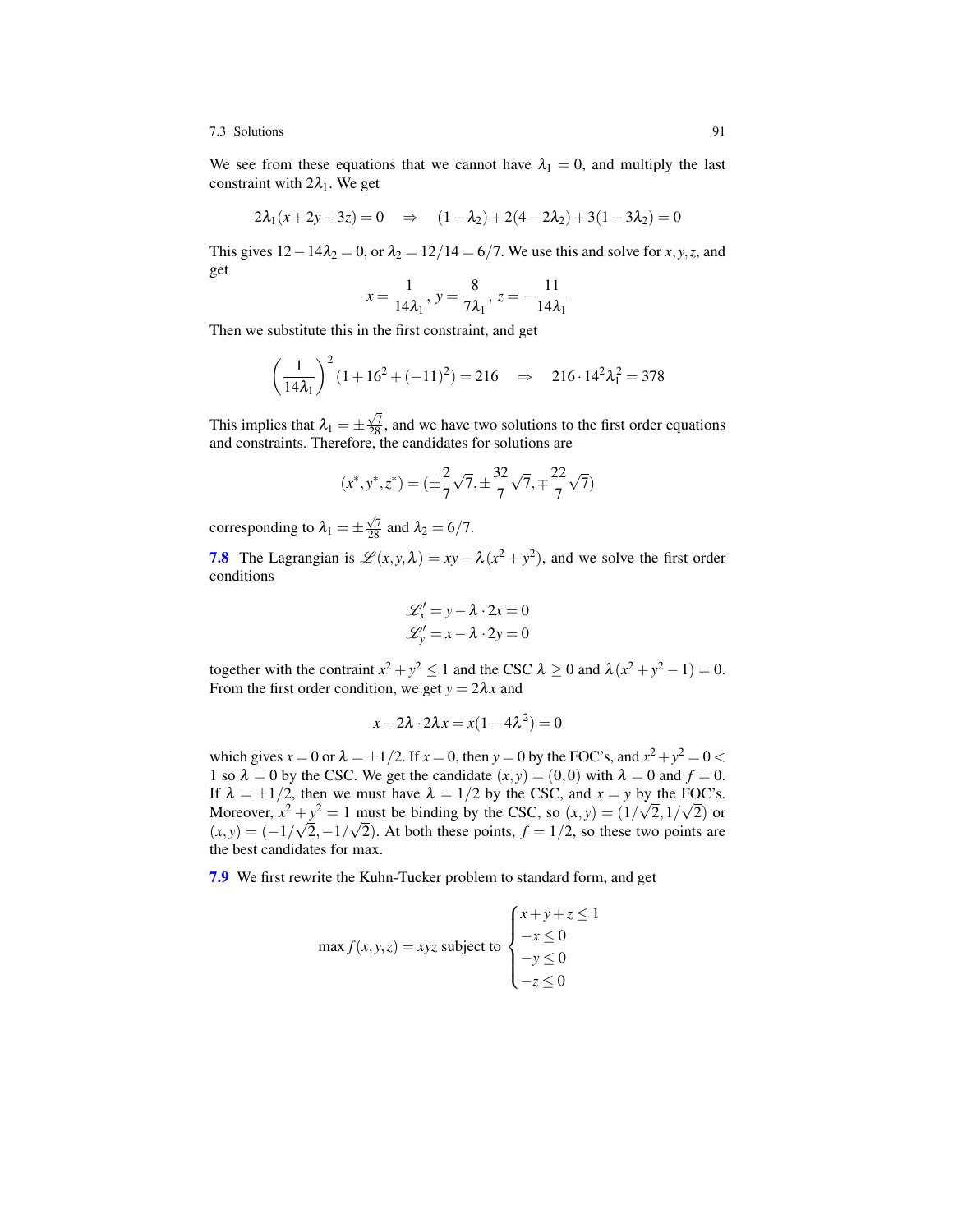The Lagrangian is  $\mathcal{L}(x, y, z, \lambda, \mu_1, \mu_2, \mu_3) = xyz - \lambda(x + y + z) + \mu_1x + \mu_2y + \mu_3z$ (where we call the multipliers  $\lambda, \mu_1, \mu_2, \mu_3$  instead of  $\lambda_1, \ldots, \lambda_4$ ). We solve the first order conditions

$$
\mathcal{L}'_x = yz - \lambda + \mu_1 = 0
$$
  

$$
\mathcal{L}'_y = xz - \lambda + \mu_2 = 0
$$
  

$$
\mathcal{L}'_z = xy - \lambda + \mu_3 = 0
$$

together with the contraints  $x + y + z \le 1$  and  $x, y, z \ge 0$  and the CSC's  $\lambda \ge 0$ ,  $\lambda(x+y+z-1) = 0$ ,  $\mu_1, \mu_2, \mu_3 \ge 0$  and  $\mu_1x = \mu_2y = \mu_3z = 0$ . From the first order condition, we get

$$
\lambda = yz + \mu_1 = xz + \mu_2 = xy + \mu_3
$$

We consider the two cases  $\lambda = 0$  and  $\lambda > 0$ . If  $\lambda = 0$ , then 0 is the sum of  $yz \ge 0$  and  $\mu_1 \geq 0$ , and therefore  $yz = \mu_1 = 0$ . Similarly,  $xy = yz = 0$  and  $\mu_2 = \mu_3 = 0$ . Since  $xy = xz = yz = 0$ , two of the variables must be zero and the third must be in the interval  $[0,1]$  because of the constraints. We therefore get a lot of candidates of this type when  $\lambda = 0$ , and all of these candidates have  $f = 0$ . If  $\lambda > 0$ , then  $x + y + z = 1$ by the CSC. Let us for a minute assume one of the variables are zero, lets say  $x = 0$ . Then  $\lambda = \mu_2 = \mu_3 > 0$ , and this implies that  $y = z = 0$  by the CSC's. Since  $x = 0$ implies that  $y = z = 0$ , which contradicts  $x + y + z = 1$ , we conclude that  $x \neq 0$ . Similar arguments show that  $y \neq 0$  and  $z \neq 0$ . This means that  $\mu_1 = \mu_2 = m u_3 = 0$ , and therefore that  $\lambda = xy = xz = yz$ . Since  $xy = xz$  and  $x \neq 0$ , we have  $y = z$ . A simiar argument shows that  $x = y$ . Therefore  $x = y = z = 1/3$  by the first constraint, and  $\lambda = 1/9$ . This candidate point has  $f = 1/27$ , and is the best candidate for max.

[7.10](#page-91-3) The Lagrangian is  $\mathcal{L}(x, y, z, \lambda) = e^x + y + z - \lambda_1(x^2 + y^2 + z^2) - \lambda_2(x + y + z),$ and we solve the first order conditions

$$
\mathcal{L}'_x = e^x - \lambda_1 \cdot 2x - \lambda_2 = 0
$$
  

$$
\mathcal{L}'_y = 1 - \lambda_1 \cdot 2y - \lambda_2 = 0
$$
  

$$
\mathcal{L}'_z = 1 - \lambda_1 \cdot 2z - \lambda_2 = 0
$$

together with the contraints  $x^2 + y^2 + z^2 = 1$  and  $x + y + z = 1$ . From the last two first order conditions, we get

$$
\lambda_2 = 1 - 2y\lambda_1 = 1 - 2z\lambda_1
$$

This means that either  $\lambda_1 = 0$  or  $y = z$ . We first consider the case with  $\lambda_1 = 0$ , which implies that  $\lambda_2 = 1$  and that  $x = 0$  from the first of the first order conditions. The constraints give

$$
y + z = 1
$$
,  $y^2 + z^2 = 1$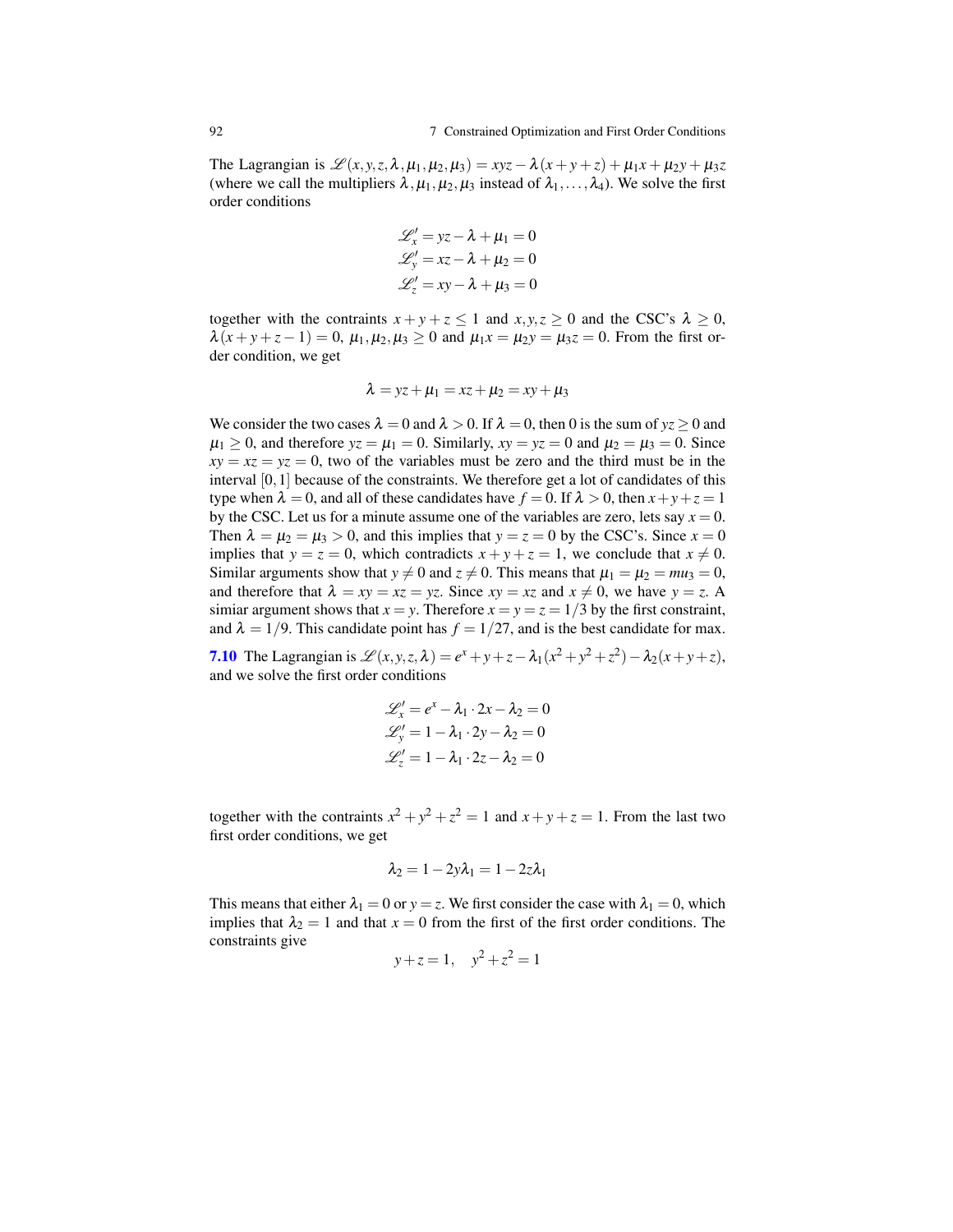since *x* = 0, and inserting  $y = 1 - z$  in the second equation gives  $(1 - z)^2 + z^2 = 1$  or  $2z^2 - 2z = 0$ . This gives  $z = 0$  or  $z = 1$ . We therefore find two solutions with  $\lambda_1 = 0$ :

$$
(x, y, z; \lambda_1, \lambda_2) = (0, 1, 0; 0, 1), (0, 0, 1; 0, 1)
$$

Both points have  $f(x, y, z) = e^0 + 1 = 2$ . Secondly, we consider the case with  $\lambda_1 \neq 0$ , so that  $y = z$ . Then the constraints are given by

$$
x + 2y = 1, \quad x^2 + 2y^2 = 1
$$

Inserting  $x = 1 - 2y$  in the second equation gives  $(1 - 2y)^2 + 2y^2 = 1$  or  $6y^2 - 4y = 0$ . This gives *y* = 0 or *y* = 2/3. For *y* = *z* = 0, we get *x* = 1,  $\lambda_2$  = 1 and *e* − 2 $\lambda_1$  = 1, which gives the solution

$$
(x, y, z; \lambda_1, \lambda_2) = (1, 0, 0; \frac{e-1}{2}, 1)
$$

with  $f(x, y, z) = e^1 = e \approx 2.72$ . For  $y = z = 2/3$ , we get  $x = -1/3$ ,  $1 - 4\lambda_1/3 = \lambda_2$ and  $e^{-1/3} + 2\lambda_1/3 = \lambda_2$ . We solve the last two equations for  $\lambda_1, \lambda_2$  and find the solution

$$
(x, y, z; \lambda_1, \lambda_2) = \left(-\frac{1}{3}, \frac{2}{3}, \frac{2}{3}; \frac{1 - e^{-1/3}}{2}, \frac{1 + 2e^{-1/3}}{3}\right)
$$

with  $f(x, y, z) = e^{-1/3} + 4/3 \approx 2.05$ . The point  $(x^*, y^*, z^*) = (1, 0, 0)$  is the best candidate for max.

#### [7.11](#page-91-4) Final Exam in GRA6035 on 06/02/2012, Problem 4a

We rewrite the optimization problem in standard form as

$$
\max -(x^2 + y^2 + z^2) \text{ subject to } -2x^2 - 6y^2 - 3z^2 \le -36
$$

The Lagrangian for this problem is given by  $\mathcal{L} = -(x^2 + y^2 + z^2) - \lambda(-2x^2 - 6y^2 - z^2)$  $3z<sup>2</sup>$ ), and the first order conditions are

$$
\mathcal{L}'_x = -2x + 4x\lambda = 0
$$
  

$$
\mathcal{L}'_y = -2y + 12y\lambda = 0
$$
  

$$
\mathcal{L}'_z = -2z + 6z\lambda = 0
$$

We solve the first order conditions, and get  $x = 0$  or  $\lambda = \frac{1}{2}$  from the first equation,  $y = 0$  or  $\lambda = \frac{1}{6}$  from the second, and  $z = 0$  or  $\lambda = \frac{1}{3}$  from the third. The constraint is  $-2x^2 - 6y^2 - 3z^2 \le -36$ , and the complementary slackness conditions are that  $\lambda \ge$ 0, and moreover that  $\lambda = 0$  if the constraint is not binding (that is, if  $-2x^2 - 6y^2 - 1$  $3z^2 < -36$ ). We shall find all admissible points that satisfy the first order condition and the complementary slackness condition. In the case where the constraint is not binding (that is,  $-2x^2 - 6y^2 - 3z^2 < -36$ ), we have  $\lambda = 0$  and therefore  $x = y = z = 0$ from the first order conditions. This point does not satisfy  $-2x^2 - 6y^2 - 3z^2 < -36$ , and it is therefore not a solution. In the case where the constraint is binding  $(-2x^2 -$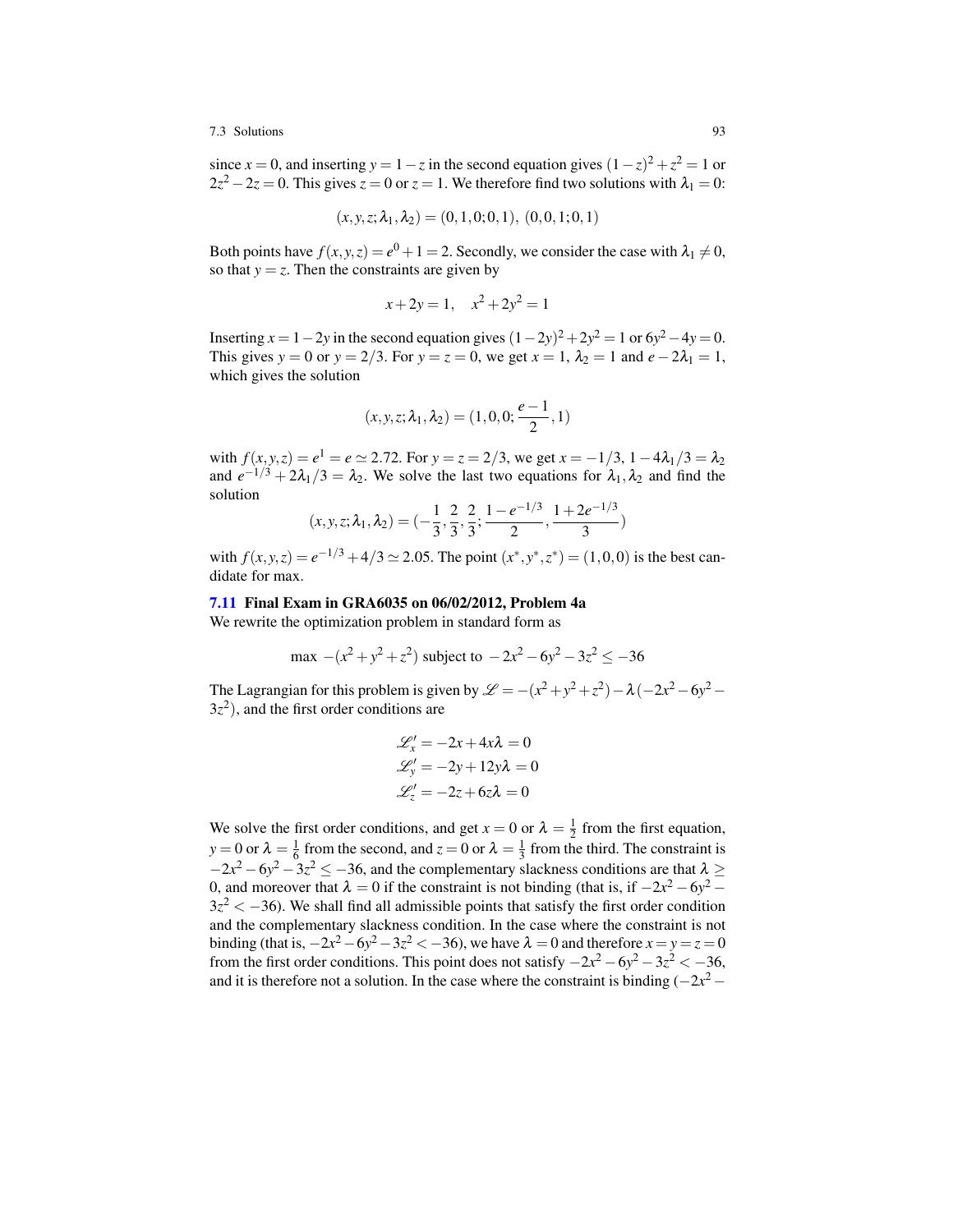$6y^2 - 3z^2 = -36$ , we have that either  $x = y = z = 0$ , or that at least one of these variables are non-zero. In the first case,  $x = y = z = 0$  does not satisfy  $-2x^2 - 6y^2 3z^2 = -36$ , so this is not a solution. In the second case, we see that exactly one of the variables is non-zero (otherwise  $\lambda$  would take two different values), so we have the following possibilities:

$$
\begin{cases}\n x = \pm \sqrt{18}, y = z = 0, \lambda = \frac{1}{2} \\
 x = 0, y = \pm \sqrt{6}, z = 0, \lambda = \frac{1}{6} \\
 x = y = 0, z = \pm \sqrt{12}, \lambda = \frac{1}{3}\n\end{cases}
$$

These six points are the admissible points that satisfies the first order conditions and the complementary slackness conditions.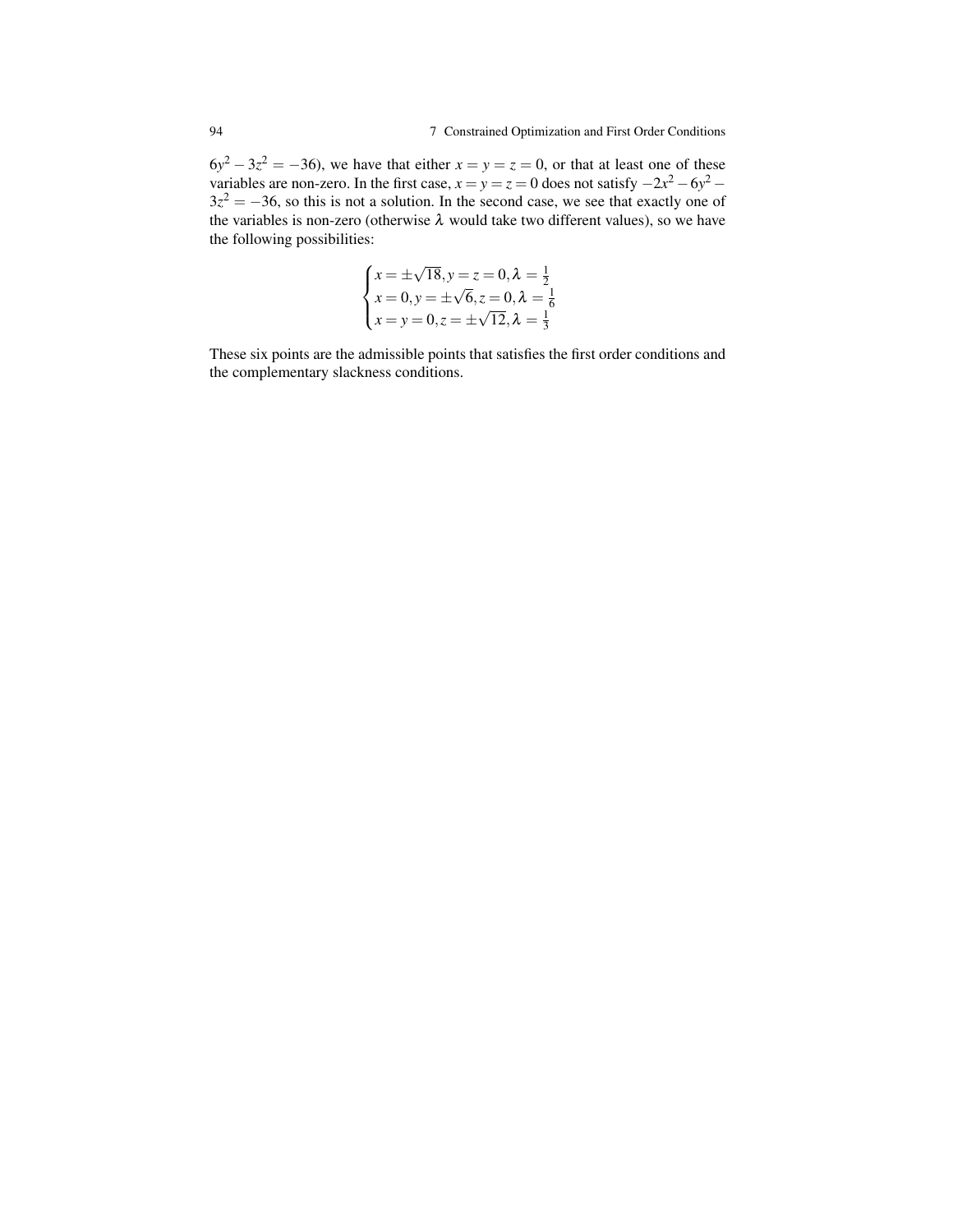# <span id="page-98-0"></span>Lecture 8 Constrained Optimization and Second Order Conditions

# 8.1 Main concepts

A Lagrange problem can be written in the standard form as

$$
\max / \min f(\mathbf{x}) \quad \text{when } \begin{cases} g_1(\mathbf{x}) = a_1 \\ g_2(\mathbf{x}) = a_2 \\ \vdots \\ g_m(\mathbf{x}) = a_m \end{cases}
$$

where  $f, g_1, \ldots, g_m$  are functions in *n* variables and  $a_1, \ldots, a_m$  are given numbers. It can be solved in the following way:

- 1. Write down all Lagrange conditions  $(FOC + C)$  and solve them, to obtain a list of candidates for max/min. Compute the value  $f(\mathbf{x})$  of each candidate on the list.
- 2. Check if there are any admissible points where NDCQ fails. If there are any such points, these are also candidates for max/min, and we compute  $f(\mathbf{x})$  for these points as well.
- 3. There are no other candidates for max/min than the ones found above, so by comparing values we can find the best candidate for max/min (if there are any candidates).
- 4. If there is a best candidate for max/min, we try to determine if this point is in fact the max/min using either the Second order condition or the Extreme value theorem.

**Proposition 8.1 (Second Order Condition).** *Let* (**x**<sup>\*</sup>; λ<sup>\*</sup>) *be a candidate for max or min that satisfies the Lagrange conditions, and consider the function*

$$
x\mapsto \mathscr{L}(x,\lambda^*)
$$

*If this function is concave as a function in* x*, then* x ∗ *is a max, and if it is convex as a function in* x *then* x ∗ *is a min.*

[Problems](#page-99-0) Lecture 8 [Solutions](#page-101-0)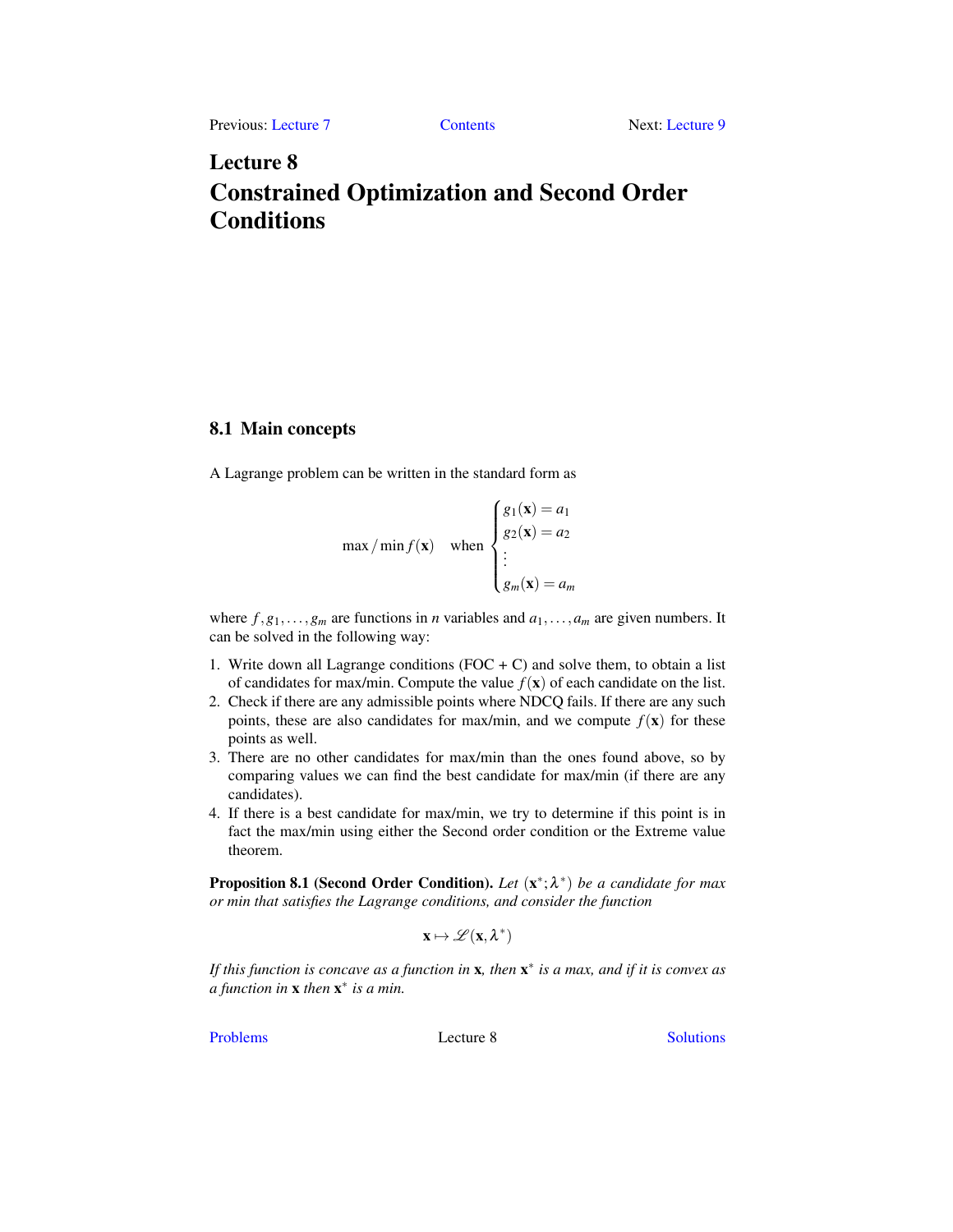If we use the Second order condition, it is not necessary to check NDCQ. If we use the Extreme value theorem, we must check that the set *D* of points satisfying all constraints is bounded; if this is the case, there is a max and a min and therefore the best candidate for max/min is in fact max/min.

A Kuhn-Tucker problem can be written in standard form as

$$
\max f(\mathbf{x}) \quad \text{when } \begin{cases} g_1(\mathbf{x}) \le a_1 \\ g_2(\mathbf{x}) \le a_2 \\ \vdots \\ g_m(\mathbf{x}) \le a_m \end{cases}
$$

It can be solved in the following way:

- 1. Write down all Kuhn-Tucker conditions (FOC  $+ C + CSC$ ) and solve them, to obtain a list of candidates for max. Compute the value  $f(\mathbf{x})$  of each candidate on the list.
- 2. Check if there are any admissible points where NDCQ fails. If there are any such points, these are also candidates for max, and we compute  $f(\mathbf{x})$  for these points as well.
- 3. There are no other candidates for max, so by comparing values we can find the best candidate for max (if there are any candidates).
- 4. If there is a best candidate for max, we try to determine if this point is in fact the max using either the Second order condition or the Extreme value theorem.

**Proposition 8.2 (Second Order Condition).** *Let* (**x**<sup>\*</sup>; λ<sup>\*</sup>) *be a candidate for max that satisfies the Kuhn-Tucker conditions, and consider the function*

$$
x\mapsto \mathscr{L}(x,\lambda^*)
$$

*If this function is concave as a function in* **x***, then* **x**<sup>\*</sup> *is a max.* 

If we use the Second order condition, it is not necessary to check NDCQ. If we use the Extreme value theorem, we must check that the set *D* of points satisfying all constraints is bounded; if this is the case, there is a max and therefore the best candidate for max is in fact max.

## <span id="page-99-0"></span>8.2 Problems

<span id="page-99-1"></span>8.1. Solve the Lagrange problem

 $max f(x, y) = xy$  subject to  $x + 4y = 16$ 

<span id="page-99-3"></span><span id="page-99-2"></span>8.2. Solve the Lagrange problem

$$
\max f(x, y) = x^2 y
$$
 subject to  $2x^2 + y^2 = 3$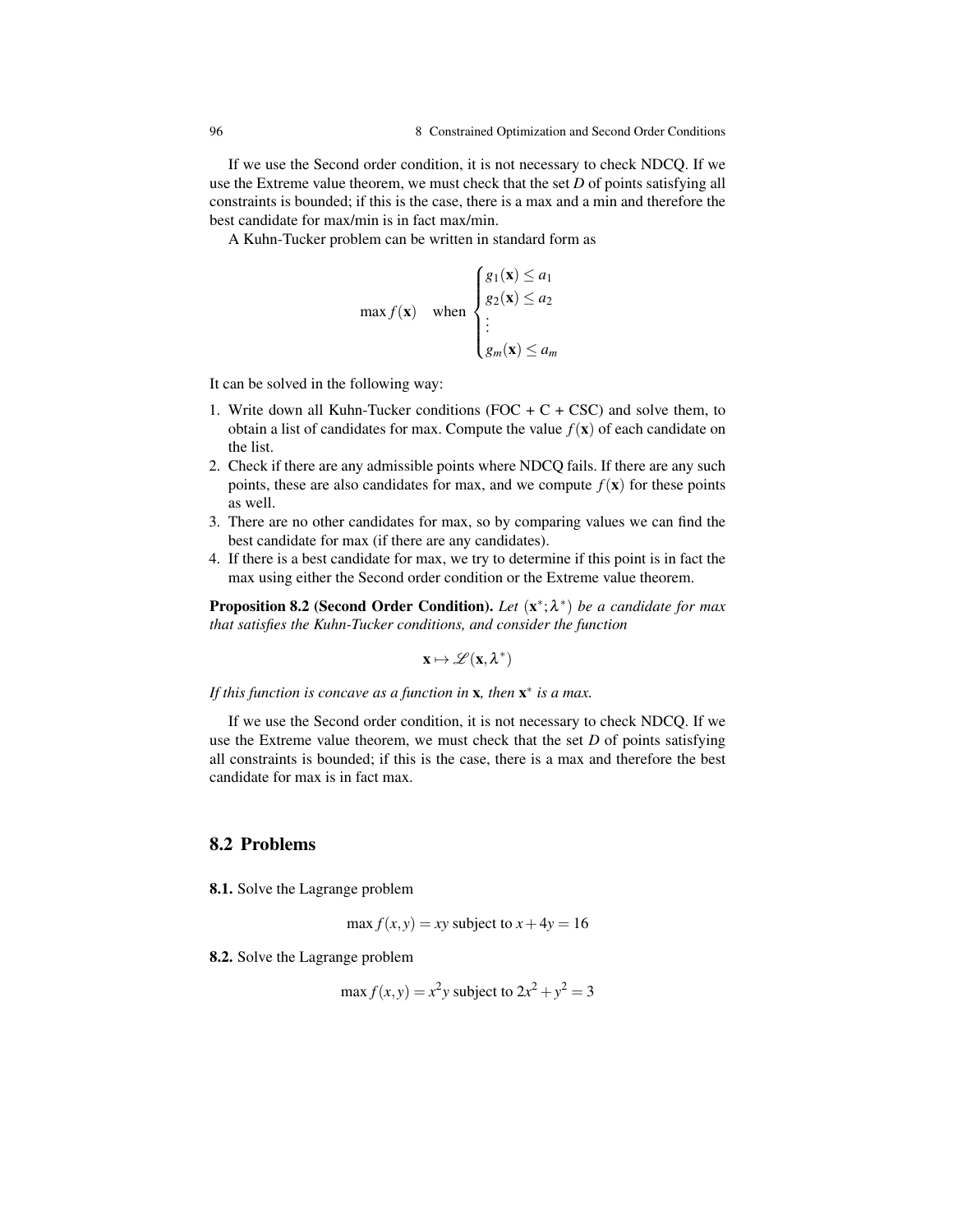- 8.2 Problems 97
- 8.3. Solve the Lagrange problem

$$
\max f(x, y, z) = xyz \text{ subject to } \begin{cases} x^2 + y^2 = 1\\ x + z = 1 \end{cases}
$$

<span id="page-100-0"></span>8.4. Solve the Lagrange problem

max / min 
$$
f(x, y, z) = x + y + z^2
$$
 subject to 
$$
\begin{cases} x^2 + y^2 + z^2 = 1\\ y = 0 \end{cases}
$$

<span id="page-100-1"></span>8.5. Solve the Lagrange problem

$$
\max f(x, y, z) = xz + yz \text{ subject to } \begin{cases} y^2 + z^2 = 1\\ xz = 3 \end{cases}
$$

<span id="page-100-2"></span>8.6. Solve the Lagrange problem

$$
\max f(x, y, z) = x + 4y + z \text{ subject to } \begin{cases} x^2 + y^2 + z^2 = 216\\ x + 2y + 3z = 0 \end{cases}
$$

<span id="page-100-3"></span>8.7. Solve the Kuhn-Tucker problem

$$
\max f(x, y) = xy \text{ subject to } x^2 + y^2 \le 1
$$

<span id="page-100-4"></span>8.8. Solve the Kuhn-Tucker problem

$$
\max f(x, y, z) = xyz \text{ subject to } \begin{cases} x + y + z \le 1 \\ x \ge 0 \\ y \ge 0 \\ z \ge 0 \end{cases}
$$

<span id="page-100-5"></span>8.9. Solve the Lagrange problem

$$
\max f(x, y, z) = e^x + y + z \text{ subject to } \begin{cases} x^2 + y^2 + z^2 = 1\\ x + y + z = 1 \end{cases}
$$

<span id="page-100-6"></span>8.10. Final Exam in GRA6035 on 06/02/2012, Problem 4b We consider the optimization problem

$$
\min x^2 + y^2 + z^2
$$
 subject to  $2x^2 + 6y^2 + 3z^2 \ge 36$ 

<span id="page-100-7"></span>Solve the optimization problem and compute the minimum value. Give an argument that proves that your solution is a minimum.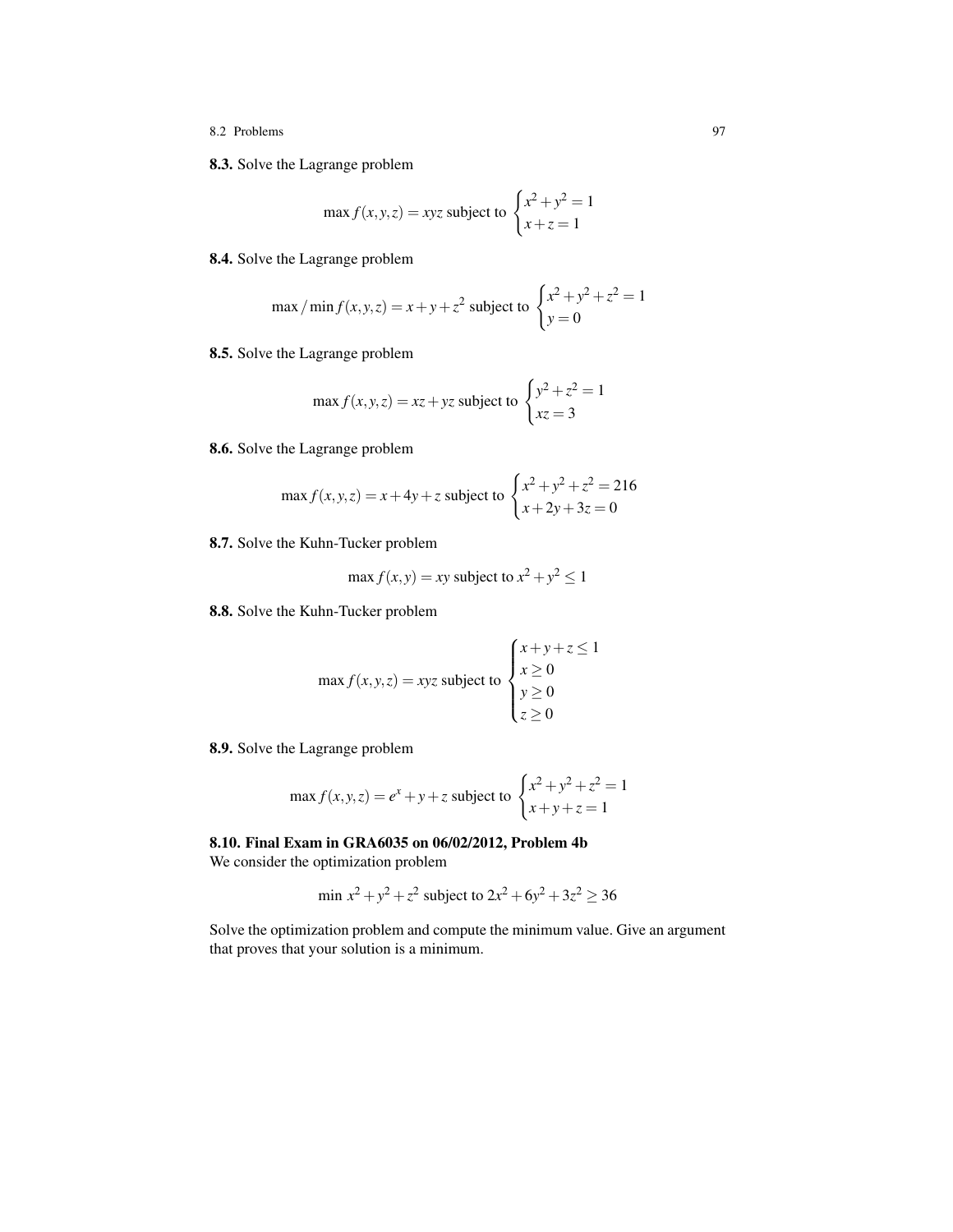### 8.11. Final Exam in GRA6035 on 30/05/2011, Problem 4

We consider the function  $f(x, y) = xye^{x+y}$  defined on  $D_f = \{(x, y) : (x + 1)^2 + (y + 1)^2\}$  $1)^2 \leq 1$ .

1. Compute the Hessian of *f* . Is *f* a convex function? Is *f* a concave function?

2. Find the maximum and minimum values of *f* .

# <span id="page-101-1"></span>8.12. Final Exam in GRA6035 on 06/06/2012, Problem 4

We consider the optimization problem

$$
\max x^2yz
$$
 subject to  $x^2 + 2y^2 - 2z^2 \le 32$ 

- 1. Write down the first order conditions and the complementary slackness conditions for the maximum problem, and find all admissible points that satisfy these conditions.
- 2. Does the maximum problem have a solution?

## <span id="page-101-2"></span>8.13. Final Exam in GRA6035 on 13/12/2012, Problem 5

We consider the following optimization problem:

$$
\max \ln(x^2y) - x - y \text{ subject to } \begin{cases} x + y \ge 4\\ x \ge 1\\ y \ge 1 \end{cases}
$$

Sketch the set of admissible points, and solve the optimization problem.

## <span id="page-101-0"></span>8.3 Solutions

[8.1](#page-99-1) From Problem 7.2 it follows that the only solutions to the Lagrange conditions is  $x = 8$ ,  $y = 2$  with  $\lambda = 2$ . Moreover, NDCQ is satisfied at all points since

$$
rk(14) = 1
$$

To see that  $(8,2)$  is a max with  $f(8,2) = 16$ , we cannot use the SOC (second order condition) since the Lagrangian is not concave, or the EVT (extreme value theorem) since the domain is not bounded. We solve the constraint for *x*, to get  $x = 16 - 4y$ (with *y* free), and substitute this into

$$
f(x, y) = xy = (16 - 4y)y = 16y - 4y^2
$$

So we can consider  $f(y) = 16y - 4y^2$  as a function in one variable, with *y* arbitrary; this is an unconstrained problem. The stationary point is given by  $f'(y) = 16 - 8y$ 0, and is at  $y = 2$ , and it is a max since  $f''(y) = -8$  so that *f* is concave in *y*. Hence  $(x, y) = (8, 2)$  is a max with  $f(8, 2) = 16$ .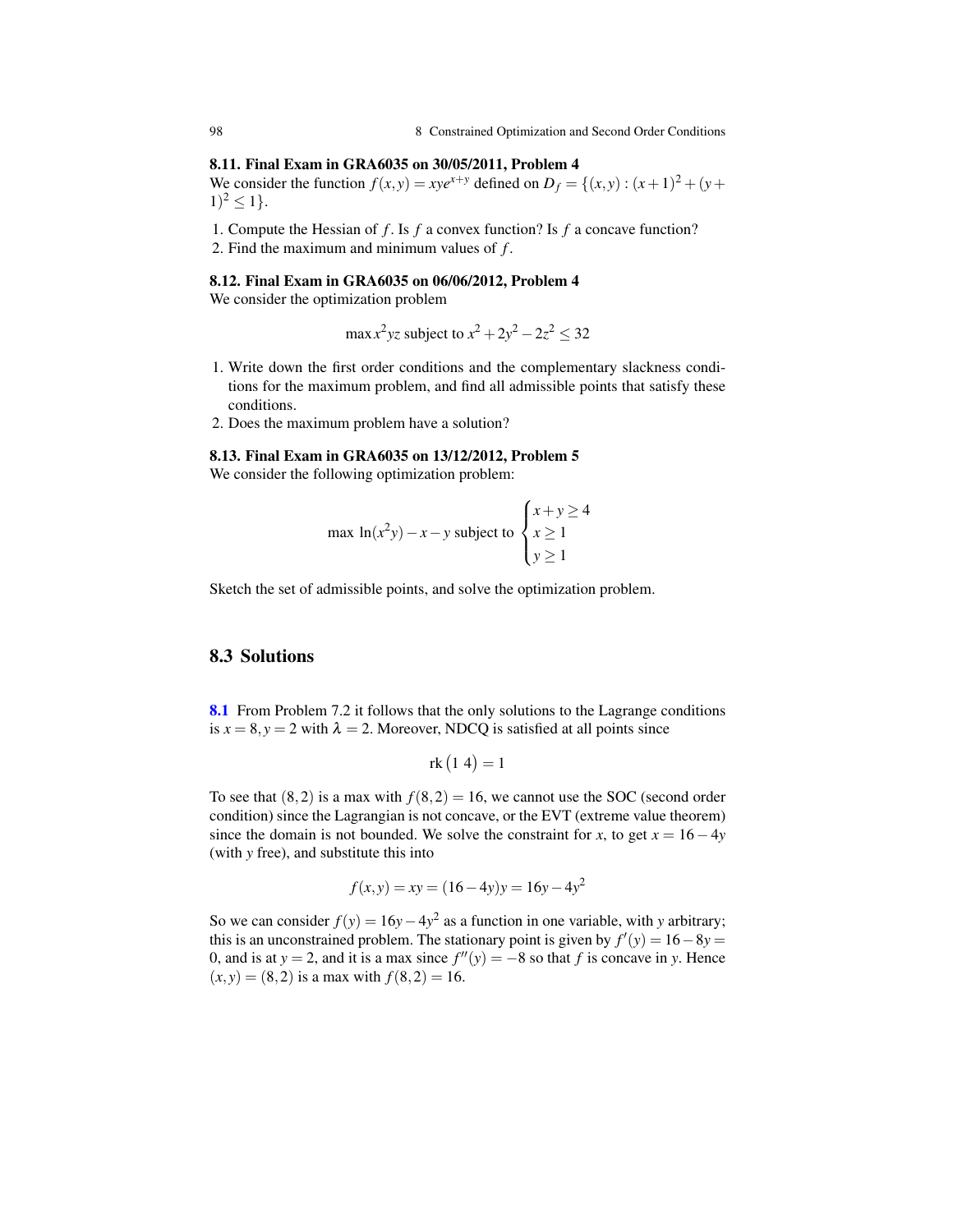[8.2](#page-99-2) From Problem 7.3 it follows that there are several solutions to the Lagrange conditions, but  $(x, y) = (\pm 1, 1)$  with  $\lambda = 1/2$  are the best candidates for max with  $f = 1$ . Moreover, NDCQ is satisfied at all admissible points since

$$
rk(4x 2y) = 1
$$

for all points except  $(x, y) = (0, 0)$ , and this point does not satisfy the constraint  $2x^2 + y^2 = 3$ . Since  $D: 2x^2 + y^2 = 3$  is bounded, there is a max by the EVT, and  $(x, y) = (\pm 1, 1)$  with  $f = 1$  are max points.

[8.3](#page-99-3) From Problem 7.4 it follows that there are several solutions to the Lagrange conditions, but  $(x, y, z) \simeq (-0.7676, -0.6409, 1.7676)$  is the best candidates for max. Moreover, NDCQ is satisfied at all admissible points since

$$
rk\begin{pmatrix} 2x & 2y & 0 \\ 1 & 0 & 1 \end{pmatrix} = 2 \quad \Leftrightarrow \quad -2y = 2x = 2y = 0
$$

for all points except  $(x, y, z) = (0, 0, z)$  (with *z* any value). The equations come from the fact that the rank is less than two if and only if all 2-minors are zero. The points  $(0,0,z)$  do not satisfy the constraint  $x^2 + y^2 = 1$ . Since  $D : x^2 + y^2 = 1$  and  $x + z = 1$ is bounded (the first condition means that  $-1 \le x, y \le 1$  and the second condition means that  $0 \le z \le 2$  since  $z = 1 - x$ , there is a max by the EVT, and  $(x, y, z) \simeq$  $(-0.7676,-0.6409,1.7676)$  is the max.

[8.4](#page-100-0) First transform the problem into max / min  $f(x, z) = x + z^2$  when  $x^2 + z^2 = 1$ . The domain  $D: x^2 + z^2 = 1$  is bounded, so there is a max/min by EVT. By Problem 7.5, there are several solutions to the Lagrange conditions, but the candidates  $(x, z)$  =  $(1/2, \pm \sqrt{3}/2)$  are the best candidates for max with  $f = 5/4$ , and  $(x, z) = (\pm 1, 0)$  are best candidates for min with  $f = -1$ . There are no admissible points where NDCQ fails, since

$$
rk(2x 2z) = 1
$$

for all points except  $(x, z) = (0, 0)$ , which is not admissible. Therefore, the best candidates above are the max and min points.

[8.5](#page-100-1) First transform the problem into  $\max f(y, z) = 3 + yz$  when  $y^2 + z^2 = 1$ . The domain  $D : y^2 + z^2 = 1$  is bounded, so there is a max/min by EVT. By Problem 7.6, there are several solutions to the Lagrange conditions, but the candidates  $(y, z) = \pm (1/\sqrt{2}, 1/\sqrt{2})$  are the best candidates for max with  $f = 7/2$ . There are no admissible points where NDCQ fails, since

$$
rk(2y 2z) = 1
$$

for all points except  $(y, z) = (0, 0)$ , which is not admissible. Therefore, the best candidates above are the max points.

**[8.6](#page-100-2)** The domain *D* is bounded since the points in *D* satisfies  $x^2 + y^2 + z^2 = 216$ , so there is a max by EVT. By Problem 7.7, there are several solutions to the Lagrange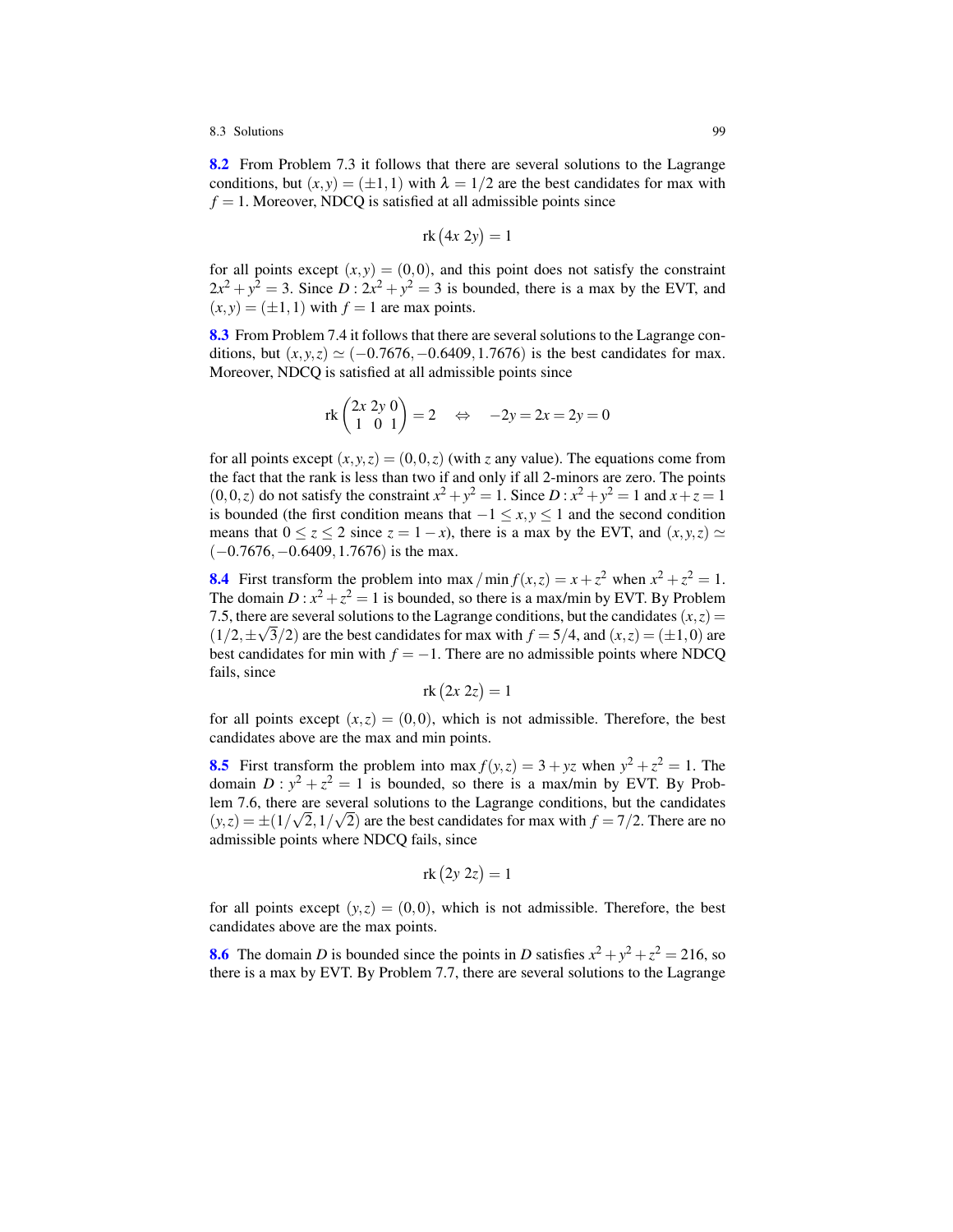conditions, but the candidate  $(x, y, z) = \left(\frac{2}{7}\right)$ √  $\overline{7}, \frac{32}{7}$ √  $\overline{7},-\frac{22}{7}$ √ late  $(x, y, z) = (\frac{2}{7}\sqrt{7}, \frac{32}{7}\sqrt{7}, -\frac{22}{7}\sqrt{7})$  is the best candidate for max with  $f = 108/7\sqrt{7}$ . There are no admissible points where NDCQ fails, since

$$
rk\begin{pmatrix}2x\ 2y\ 2z\\1\ 2\ 3\end{pmatrix}=2
$$

for all points except those points where the 2-minors  $4x - 2y = 0$ ,  $6y - 4z = 0$  and  $6x - 2z = 0$ , which gives  $y = 2x$  and  $z = 3x$  with x free. None of these points are admissible. Therefore, the best candidate above is the max point. We could also have used the SOC to conclude this.

[8.7](#page-100-3) From Problem 7.8 it follows that there are several solutions to the Kuhn-Tucker conditions, but the solutions

$$
(x, y) = \pm (1/\sqrt{2}, 1/\sqrt{2})
$$

with  $\lambda = 1/2$  and  $f = 1/2$  are the best candidates for max. The constraint set *D* is bounded, and there are no admissible points where NDCQ fails since

$$
rk(2x 2y) = 1
$$

for all points except  $(x, y) = (0, 0)$ , and this point is not admissible. Therefore, the best candidate above is the max.

[8.8](#page-100-4) From Problem 7.9 it follows that there are several solutions to the Kuhn-Tucker conditions, but the solution

$$
(x, y, z) = (1/3, 1/3, 1/3)
$$

with  $\lambda = 1/9$  and  $f = 1/27$  is the best candidate for max. The constraint set *D* is bounded since  $0 \le x, y, z \le 1$  for all admissible points. We must check if there are admissible points where NDCQ fails. The matrix of partial derivatives of the *gi*'s are given by

$$
J = \begin{pmatrix} 1 & 1 & 1 \\ -1 & 0 & 0 \\ 0 & -1 & 0 \\ 0 & 0 & -1 \end{pmatrix}
$$

It is not possible to have all four constraints binding at the same time (the set of admissible points form a solid pyramid). If three of the constraints are binding (one of the corners), NDCQ is satisfied since all 3-minors of *J* are non-zero. If two of the constraints are binding (one of the edges), NDCQ is satified since any submatrix of *J* consisting of two of its rows has a non-zero 2-minor. If only one constraint is binding (one side), NDCQ is satisfied since any row of *J* is non-zero. It follows that NDCQ is satisfied for all points, Therefore, the best candidate above is the max.

[8.9](#page-100-5) From Problem 7.10 it follows that there are several solutions to the Lagrange conditions, but the solution

$$
(x, y, z) = (1, 0, 0)
$$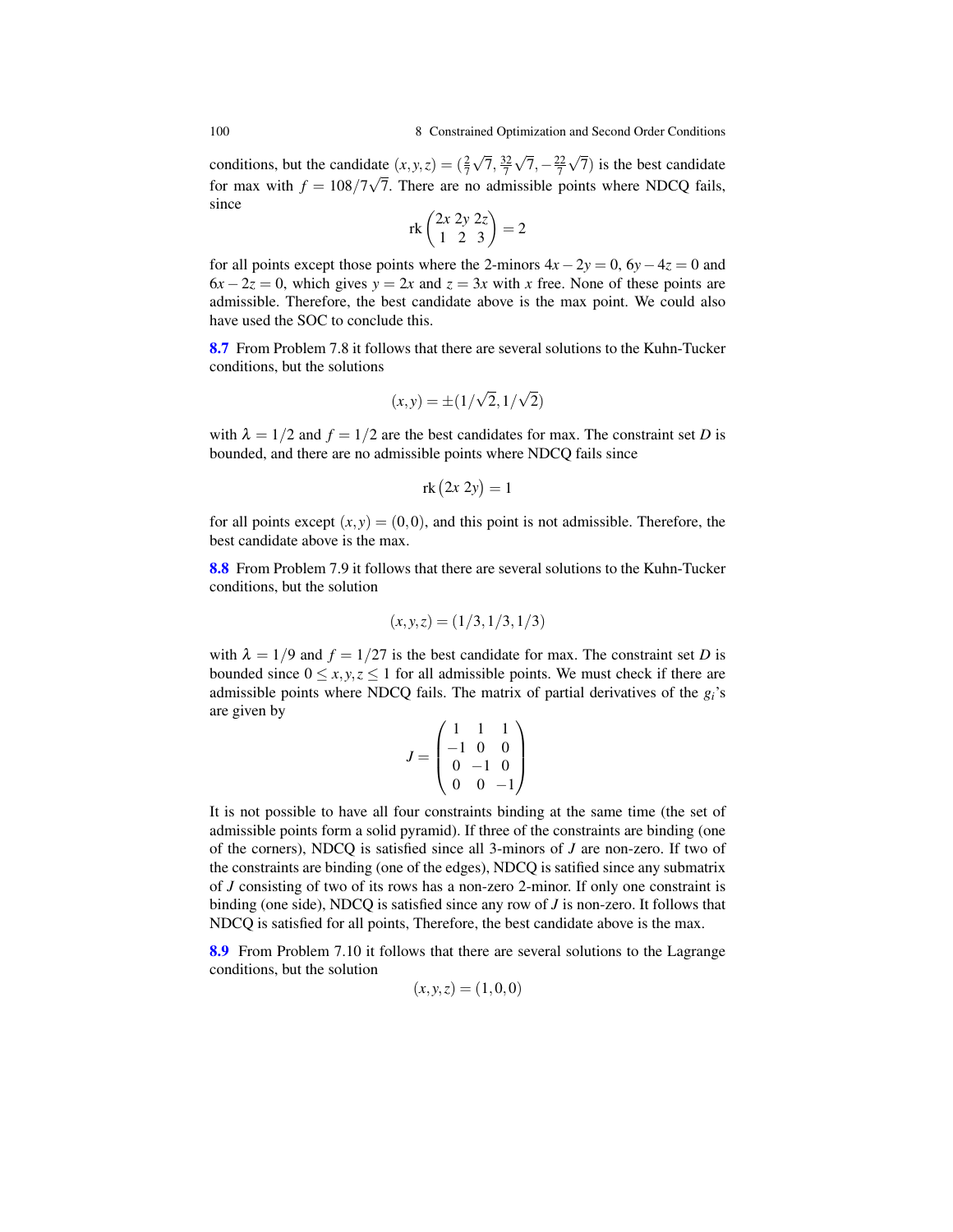with  $\lambda_1 = (e-1)/2$ ,  $\lambda_2 = 1$  and  $f = e$  is the best candidate for max. The constraint set *D* is bounded since  $-1 \le x, y, z \le 1$  for all admissible points. We must check if there are admissible points where NDCQ fails. The NDCQ condition

$$
rk\begin{pmatrix}2x\ 2y\ 2z\\1\ 1\ 1\end{pmatrix}=2
$$

is satisfied for all points except where the 2-minors  $2x - 2y = 2x - 2z = 2y - 2z = 0$ , or  $x = y = z$ . These are no admissible points with  $x = y = z$ , so the best candidate above is the max.

### [8.10](#page-100-6) Final Exam in GRA6035 on 06/02/2012, Problem 4b

We rewrite the optimization problem in standard form as

$$
\max -(x^2 + y^2 + z^2) \text{ subject to } -2x^2 - 6y^2 - 3z^2 \le -36
$$

By problem 7.10, the best candidate for max is the points  $(x, y, z) = (0, \pm)$ √  $(6,0)$  with  $\lambda = 1/6$  and  $f = -(x^2 + y^2 + z^2) = -6$ . We consider the Lagrangian

$$
\mathcal{L}(x, y, z, 1/6) = -(x^2 + y^2 + z^2) - 1/6(-2x^2 - 6y^2 - 3z^2) = -\frac{2}{3}x^2 - \frac{1}{2}z^2
$$

which is clearly concave in  $(x, y, z)$ . Hence  $(x, y, z) = (0, \pm)$ √ 6,0) are max points with max value  $f = -6$  by the SOC (second order condition). This means that the points  $(x, y, z) = (0, \pm \sqrt{6}, 0)$  are min points for the original optimization problem with minimum value 6.

## [8.11](#page-100-7) Final Exam in GRA6035 on 30/05/2011, Problem 4

1. We compute the partial derivatives  $f(x, y) = xye^{x+y}$ , and find that

$$
f'_x = ye^{x+y} + xye^{x+y} = (y+xy)e^{xy}, \quad f'_y = xe^{x+y} + xye^{x+y} = (x+xy)e^{xy}
$$

The first among the second order partial derivative is given by

$$
f''_{xx} = ye^{x+y} + (y+xy)e^{x+y} = (2y+xy)e^{x+y} = (x+2)ye^{x+y}
$$

The other second order partial derivatives can be computed in a similar way, and we find that the Hessian is given by

$$
H(f)(x,y) = \begin{pmatrix} (x+2)ye^{x+y} & (x+1)(y+1)e^{x+y} \\ (x+1)(y+1)e^{x+y} & x(y+2)e^{x+y} \end{pmatrix}
$$

We compute the principal minors of the Hessian, and we find that the first order principal minors are  $\Delta_1 = (x+2)y e^{x+y}$  and  $\Delta_1 = x(y+2)e^{x+y}$ . The second order principal minor is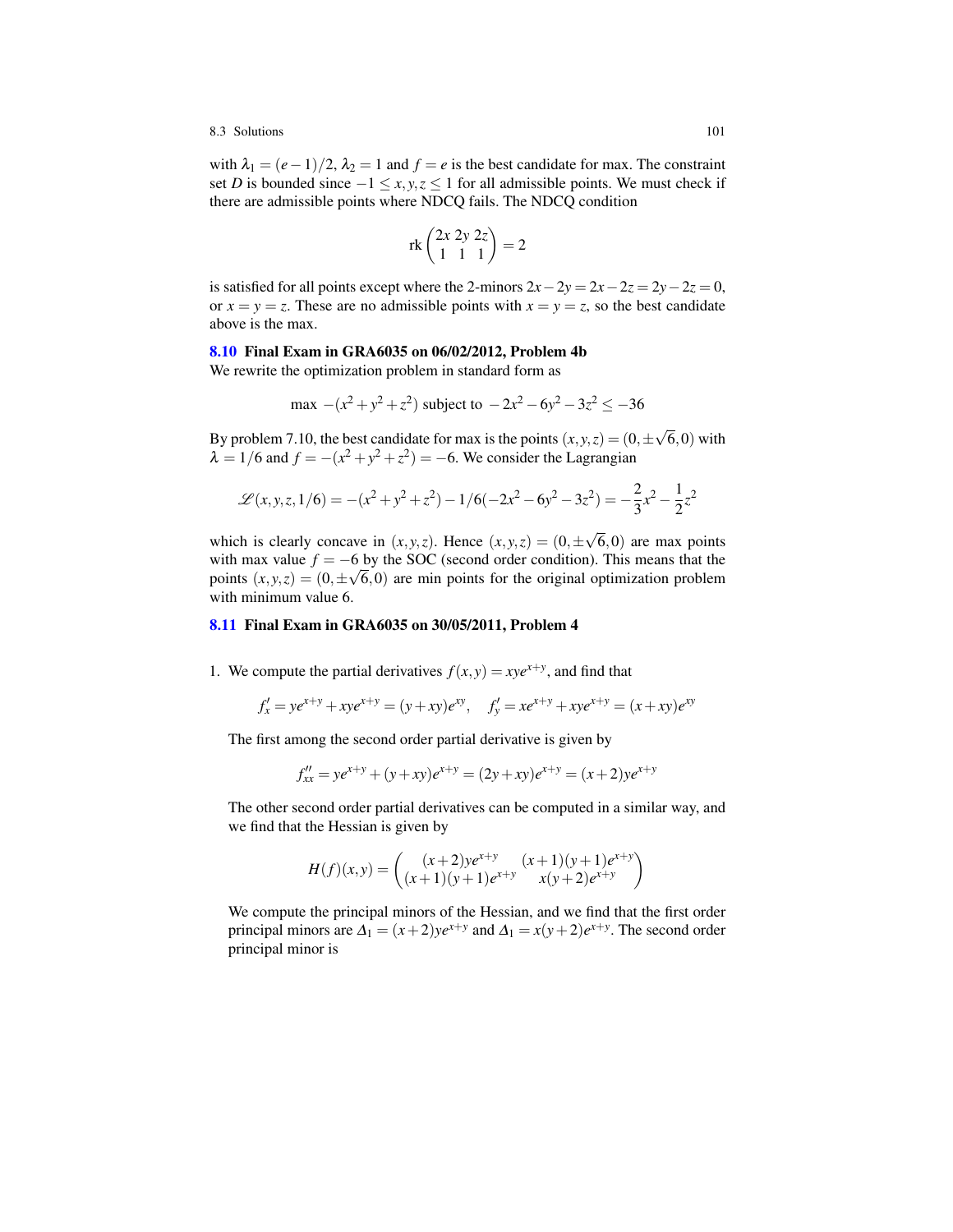102 8 Constrained Optimization and Second Order Conditions

$$
D_2 = (x+2)ye^{x+y} \cdot x(y+2)e^{x+y} - (x+1)^2(y+1)^2(e^{x+y})^2
$$
  
=  $(1 - (x+1)^2 - (y+1)^2)e^{2(x+y)}$ 

since the expressions in *D*<sub>2</sub> are  $(x+2)xy(y+2) = x^2y^2 + 2xy^2 + 2x^2y + 4xy$  and  $(x+1)^2(y+1)^2 = (x^2+2x+1)(y^2+2y+1) = x^2y^2+2xy^2+2x^2y+x^2+4xy+$  $y^2 + 2x + 2y + 1$ , so that their difference is

$$
(x^2y^2 + 2xy^2 + 2x^2y + 4xy) - (x^2y^2 + 2x^2y + x^2 + 4xy + y^2 + 2x + 2y + 1)
$$
  
=  $-x^2 - 2x - y^2 - 2y - 1 = -(x^2 + 2x + 1) - (y^2 + 2y + 1) + 1$   
=  $1 - (x + 1)^2 - (y + 1)^2$ 

Finally, we have to determine the signs of the principal minors when  $(x, y)$  is in the domain of definition  $D_f$ , given by  $(x+1)^2 + (y+1)^2 \le 1$ . We see that  $D_2 \geq 0$ . Moreover, we notice that  $D_f$  is the disc inside a circle with radius 1 and with center  $(-1, -1)$ . Therefore  $-2 \le x, y \le 0$  for all points in  $D_f$ , and  $\Delta_1 \le 0$ . It follows that *f* is a concave function on  $D_f$ . It is not convex since  $\Delta_1 < 0$  for some points in  $D_f$  (in fact, all points except  $(-1,0)$  and  $(0,-1)$ ).

2. Since  $D_f$  is closed and bounded, f has maximum and minimum values on  $D_f$ . We compute the stationary points of *f*: We have

$$
f'_x = (x+1)ye^{x+y} = 0
$$
,  $f'_y = x(y+1)e^{x+y} = 0$ 

and  $(x, y) = (0, 0)$  and  $(x, y) = (-1, -1)$  are the solutions. Hence there is only one stationary point  $(x, y) = (-1, -1)$  in  $D_f$ , and  $f(-1, -1) = e^{-2}$  is the maximum value of *f* since *f* is concave on  $D_f$ . The minimum value most occur for  $(x, y)$  on the boundary of *D*<sup>*f*</sup>. We see that  $f(x, y) \ge 0$  for all  $(x, y) \in D_f$  while  $f(-1, 0) =$  $f(0,-1) = 0$ . Hence  $f(-1,0) = f(0,-1) = 0$  is the minimum value of *f*.

## [8.12](#page-101-1) Final Exam in GRA6035 on 06/06/2012, Problem 4

1. The Lagrangian for this problem is given by  $\mathcal{L} = x^2yz - \lambda(x^2 + 2y^2 - 2z^2)$ , and the first order conditions are

$$
\mathcal{L}'_x = 2xyz - 2x\lambda = 0
$$
  

$$
\mathcal{L}'_y = x^2z - 4y\lambda = 0
$$
  

$$
\mathcal{L}'_z = x^2y + 4z\lambda = 0
$$

The complementary slackness conditions are given by  $\lambda \ge 0$ , and  $\lambda = 0$  if  $x^2 +$  $2y^2 - 2z^2 < 32$ . Let us find all admissible points satisfying these conditions. We solve the first order conditions, and get  $x = 0$  or  $\lambda = yz$  from the first equation. If *x* = 0, then  $y\lambda = z\lambda = 0$ , so either  $\lambda = 0$  or  $\lambda \neq 0 \Rightarrow y = z = 0$ . In the first case, the constraint gives  $2y^2 - 2z^2 \leq 32 \Rightarrow y^2 - z^2 \leq 16$ . This gives the solution

$$
x = 0, y^2 - z^2 \le 16, \lambda = 0
$$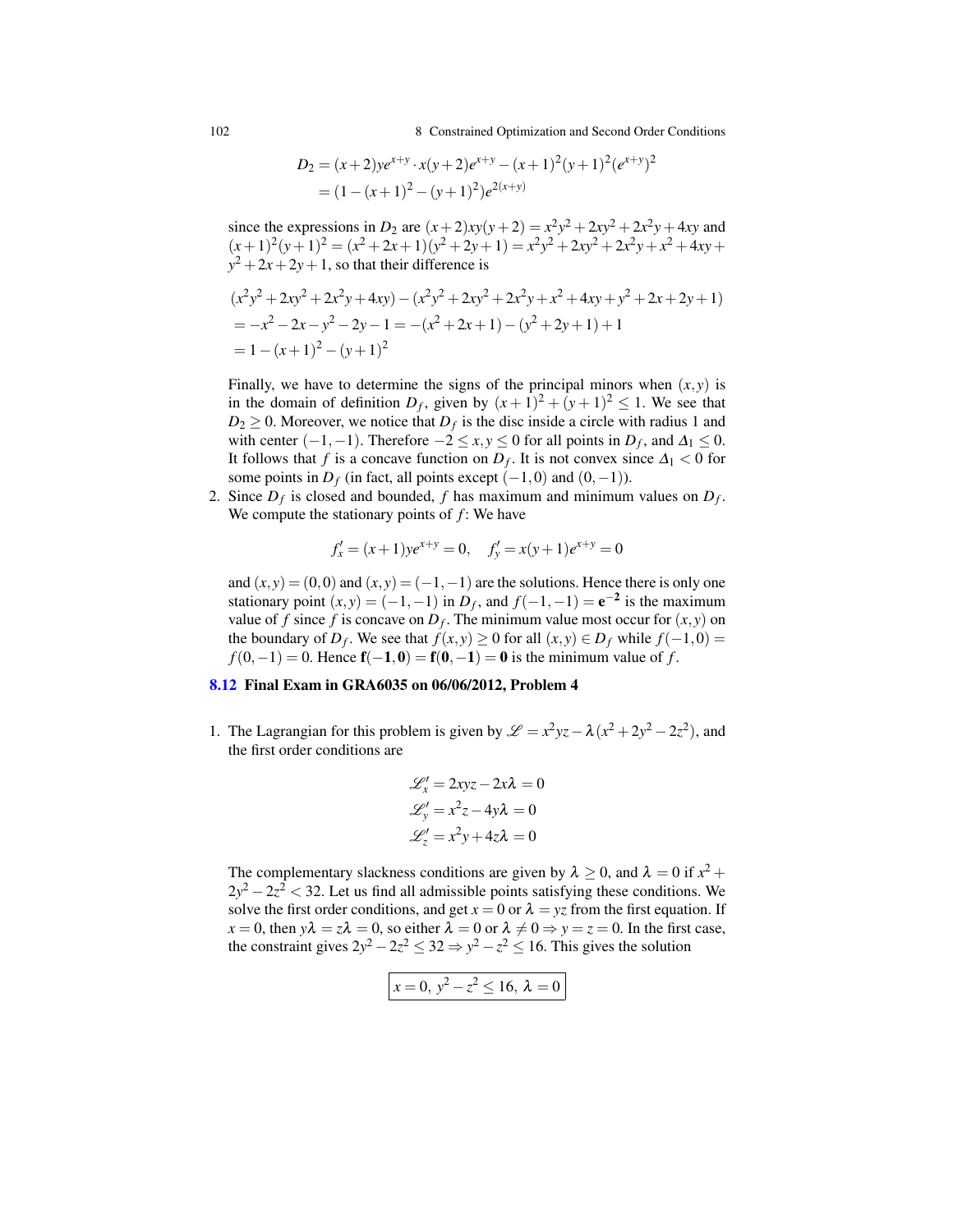In the second case,  $x = y = z = 0$ ,  $\lambda \neq 0$ . Since the constraint is not binding, this is not a solution. If  $x \neq 0$ , then  $\lambda = yz$ , and the last two first order conditions give

$$
x^{2}z - 4y \cdot yz = 0 \Rightarrow z(x^{2} - 4y^{2}) = 0
$$
  

$$
x^{2}y + 4z \cdot yz = 0 \Rightarrow y(x^{2} + 4z^{2}) = 0
$$

If  $z = 0$ , then  $x^2 + 4z^2 \neq 0 \Rightarrow y = 0$  and  $\lambda = yz = 0$  give a solution

$$
0 < x^2 \le 32, \ y = z = 0, \ \lambda = 0
$$

If both  $x \neq 0$  and  $z \neq 0$ , then  $x^2 - 4y^2 = 0 \Rightarrow y \neq 0$ , and  $x^2 = 4y^2 = -4z^2$ . This is not possible. Therefore, there are no more solutions.

2. For any number *a*, we have that  $x = \sqrt{32}$ ,  $y = a$ ,  $z = a$  is an admissible point for any value of *a*, since

$$
x^2 + 2y^2 - 2z^2 = 32 + 2a^2 - 2a^2 = 32
$$

The value of the function  $f(x, y, z) = x^2yz$  at this point is  $f(x, y, z) = x^2yz$ √  $\overline{32}, a, a) = 32a^2.$ When  $a \rightarrow \infty$ , we see that  $f(x)$  $(x)$  $\overline{32}, a, a) = 32a^2 \rightarrow \infty$ , and this means that there is no maximum value. Hence the maximum problem has no solution.

## [8.13](#page-101-2) Final Exam in GRA6035 on 13/12/2012, Problem 5

For the sketch, see the figure below. Since  $ln(ab) = ln(a) + ln(b)$ , we can rewrite the



function as  $f(x, y) = 2\ln x + \ln y - x - y$  and the constraints as  $-x - y \le -4, -x \le$ −1,−*y* ≤ −1. We write the Lagrangian for this problem as

$$
\mathcal{L} = 2\ln x + \ln y - x - y - \lambda(-x - y) - v_1(-x) - v_2(-y) \n= 2\ln x + \ln y - x - y + \lambda(x + y) + v_1x + v_2y
$$

The Kuhn-Tucker conditions for this problem are the first order conditions

$$
\mathcal{L}'_x = \frac{2}{x} - 1 + \lambda + v_1 = 0
$$

$$
\mathcal{L}'_y = \frac{1}{y} - 1 + \lambda + v_2 = 0
$$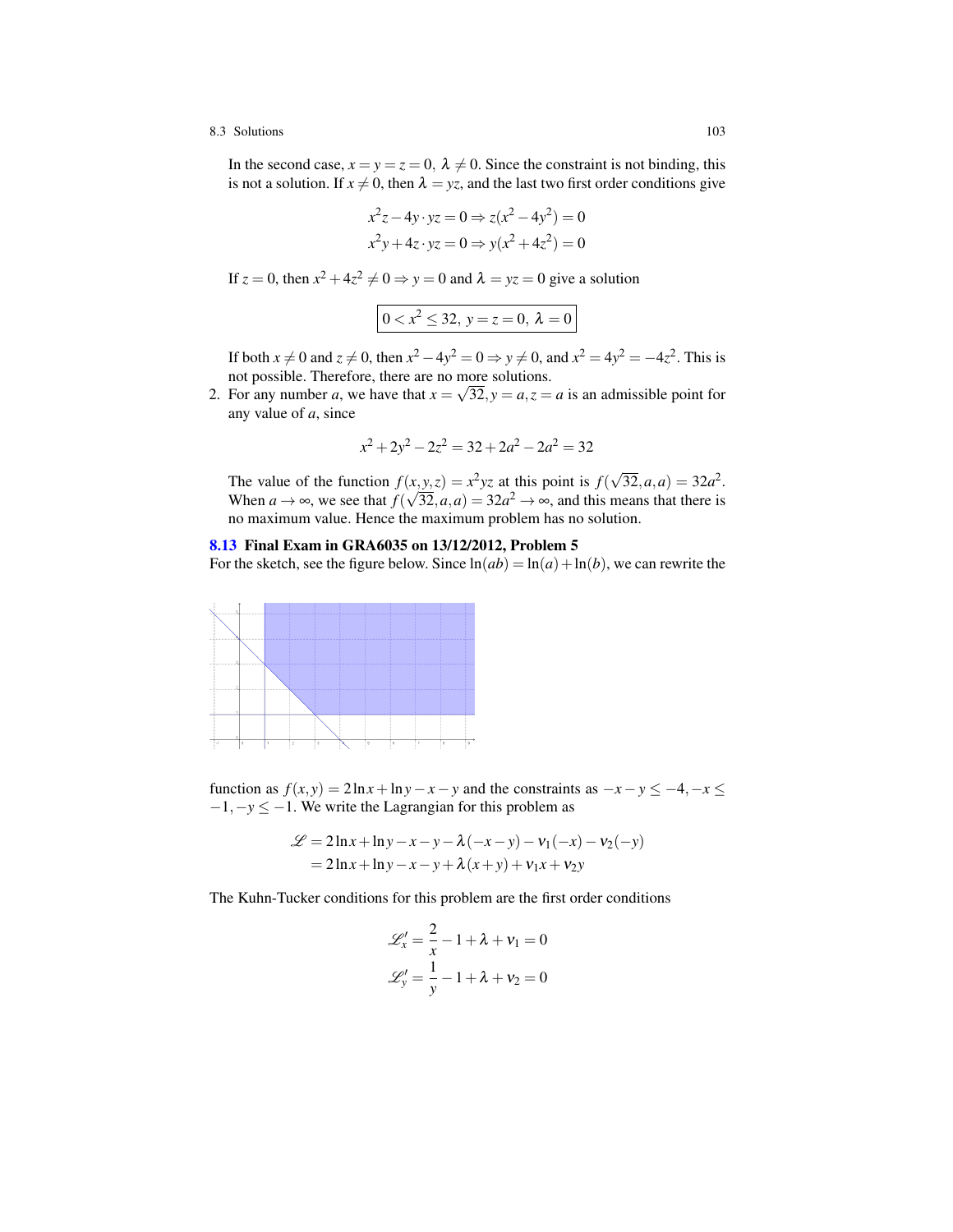the constraints  $x + y \ge 4$  and  $x, y \ge 1$ , and the complementary slackness conditions  $\lambda, v_1, v_2 \geq 0$  and

$$
\lambda(x+y-4) = 0
$$
,  $v_1(x-1) = 0$ ,  $v_2(y-1) = 0$ 

Let us find all solutions of the Kuhn-Tucker conditions: If  $x = 1$ , then  $1 + \lambda + v_1 = 0$ by the first FOC and this is not possible (since  $\lambda, v_1 \ge 0$ ). So we must have  $x > 1$ and  $v_1 = 0$ . If  $y = 1$ , then  $\lambda + v_2 = 0$  by the second FOC, and this implies that  $\lambda = v_2 = 0$  (since  $\lambda, v_2 \ge 0$ ). Then the first FOC implies that  $x = 2$ , and this is not possible since  $x + y \ge 4$ . Hence we must also have  $y > 1$  and  $v_2 = 0$ . Using the FOC's, we get

$$
\lambda = 1 - \frac{2}{x} = 1 - \frac{1}{y}
$$

which gives  $2/x = 1/y$  or  $x = 2y$  and  $\lambda = 1 - 1/y > 0$  since  $y > 1$ . This implies that  $x + y = 4$ , which gives  $3y = 4$  or  $y = 4/3$ ,  $x = 8/3$  and  $\lambda = 1/4$ . We conclude that there is exactly one solution of the Kuhn-Tucker conditions:

$$
(x, y; \lambda, v_1, v_2) = (8/3, 4/3; 1/4, 0, 0)
$$

The Lagrangian  $\mathcal{L} = \mathcal{L}(x, y; 1/4, 0, 0) = 2\ln x + \ln y - x - y + (x + y)/4$  has Hessian

$$
\mathscr{L}'' = \begin{pmatrix} -\frac{2}{x^2} & 0\\ 0 & -\frac{1}{y^2} \end{pmatrix}
$$

so  $\mathscr L$  is a concave function, since  $D_1 = -2/x^2 < 0$  and  $D_2 = 2/(x^2y^2) > 0$  ( $\mathscr L$  is only defined for  $x, y \neq 0$ ). Therefore  $(x, y) = (8/3, 4/3)$  is the maximum point.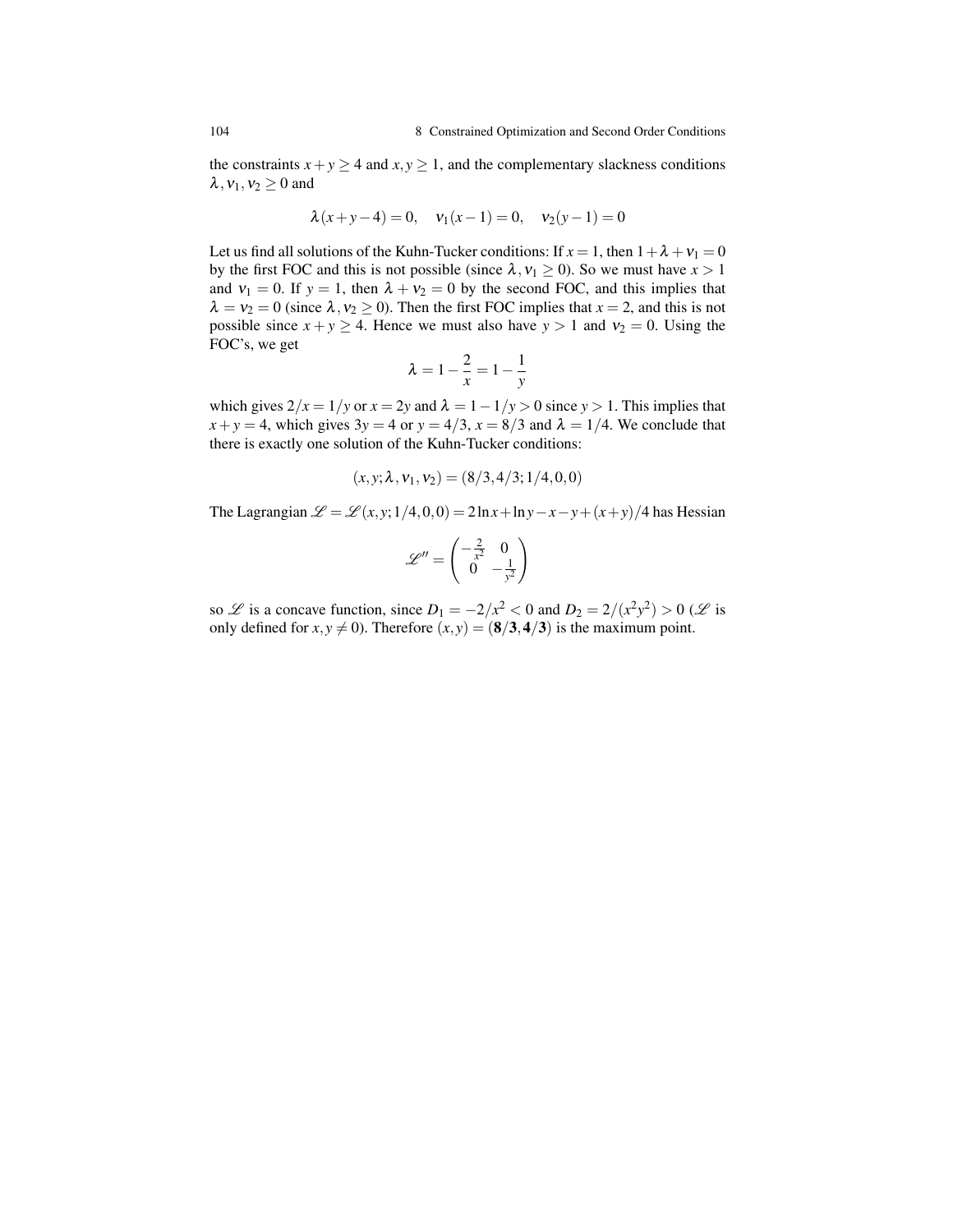# <span id="page-108-0"></span>Lecture 9 Envelope Theorems and Bordered Hessians

# 9.1 Main concepts

Let  $f(\mathbf{x}; a)$  be a function in *n* variables that depend on a parameter *a*, and consider the unconstrained optimization problem

$$
\max/\min f(\mathbf{x};a)
$$

for a given value of *a*.

Theorem 9.1 (Envelope Theorem, Unconstrained case). *Assume that the problem has a solution*  $\mathbf{x}^*(a)$ *, and consider the* optimal value function  $f^*(a) = f(\mathbf{x}^*(a))$ *. Then we have*

$$
\frac{df^*(a)}{da} = \frac{\partial f}{\partial a}\Big|_{\mathbf{x} = \mathbf{x}^*(a)}
$$

Let  $f(\mathbf{x}; a)$  be a function in *n* variables that depend on a parameter *a*, and consider the Lagrange problem

max / min 
$$
f(\mathbf{x}; a)
$$
 when  

$$
\begin{cases} g_1(\mathbf{x}; a) = 0 \\ g_2(\mathbf{x}; a) = 0 \\ \vdots \\ g_m(\mathbf{x}; a) = 0 \end{cases}
$$

or the Kuhn-Tucker problem

$$
\max f(\mathbf{x}; a) \quad \text{when } \begin{cases} g_1(\mathbf{x}; a) \le 0 \\ g_2(\mathbf{x}; a) \le 0 \\ \vdots \\ g_m(\mathbf{x}; a) \le 0 \end{cases}
$$

[Problems](#page-109-0) Lecture 9 [Solutions](#page-112-0)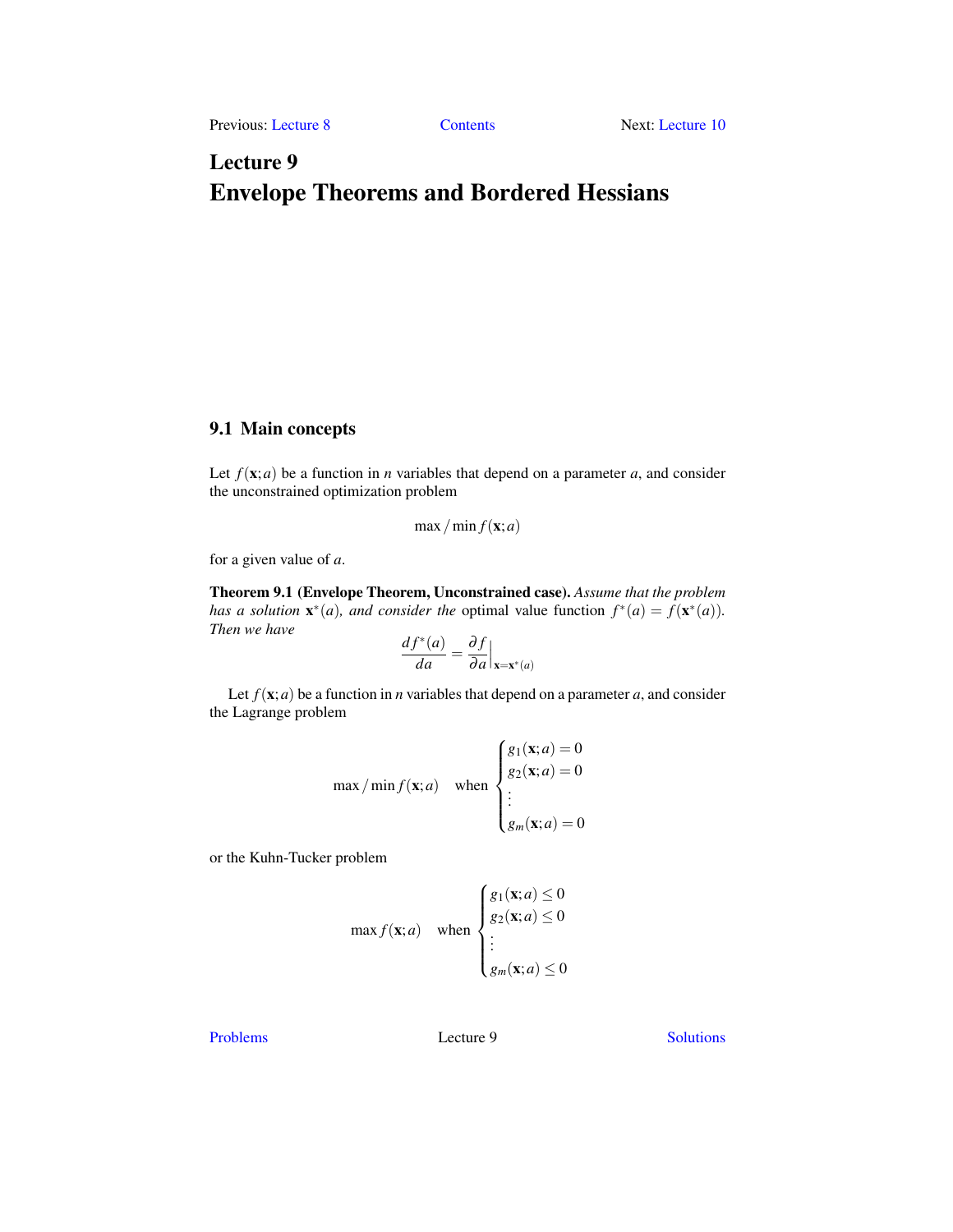for a given value of *a*, where the functions  $g_1, g_2, \ldots, g_m$  defining the constraints depend on the parameter *a*.

Theorem 9.2 (Envelope Theorem, Constrained case). *Assume that the problem has a solution*  $\mathbf{x}^*(a)$ *, and consider the optimal value function*  $f^*(a) = f(\mathbf{x}^*(a))$ *. Then we have* ∂L

$$
\frac{df^*(a)}{da} = \frac{\partial \mathcal{L}}{\partial a}\Big|_{\mathbf{x} = \mathbf{x}^*(a); \lambda = \lambda^*(a)}
$$

where  $\mathscr L$  is the Lagrangian of the problem and  $\lambda^*(a)$  are the Lagrange multipliers  $\mathbf{c}$  *such that*  $(\mathbf{x}^*(a); \lambda^*(a))$  *satisfy FOC* (and CSC in case of a Kuhn-Tucker problem).

Consider a Lagrange or Kuhn-Tucker problem, and assume that  $(x^*; \lambda^*)$  is a solution of the Lagrange conditions (FOC + C) or the Kuhn-Tucker conditions (FOC + C + CSC). To find out if x ∗ is a local max or local min of the given optimization problem, we may use the  $(m+n) \times (m+n)$  *bordered Hessian matrix* 

$$
B = \begin{pmatrix} 0 & J \\ J^T & H(\mathscr{L}) \end{pmatrix} \Big|_{\mathbf{x} = \mathbf{x}^*; \lambda = \lambda^*}
$$

where *J* is the matrix of all partial derivatives of the functions  $g_1, g_2, \ldots, g_m$  defining the constraints (in the Lagrange case), or only those  $g_i$ 's that are binding at  $\mathbf{x}^*$  (in the Kuhn-Tucker case), and  $H(\mathcal{L})$  is the Hessian matrix of the Lagrangian  $\mathcal{L}$  as a function of x (that is, the matrix of the second order derivatives with respect to  $x_1, x_2, \ldots, x_n$ :

- 1. Compute the *n*−*m* last leading principal minors of *B*
- 2. If they have alternating signs, with the last sign equal to the sign of  $(-1)^n$ , then x ∗ is a local max.
- 3. If they have the same sign, equal to the sign of  $(-1)^m$ , then  $x^*$  is a local min.

## <span id="page-109-0"></span>9.2 Problems

<span id="page-109-1"></span>9.1. Consider the unconstrained optimization problem

$$
\max f(x, y; r) = -x^2 - xy - 2y^2 + 2rx + 2ry
$$

where *r* is a parameter. Find the solution  $\mathbf{x}^*(r) = (x^*(r), y^*(r))$  of the optimization problem, and verify the Envelope Theorem.

<span id="page-109-2"></span>9.2. Consider the unconstrained optimization problem

$$
\max f(x, y; r, s) = r^2 x + 3s^2 y - x^2 - 8y^2
$$

<span id="page-109-3"></span>where *r*,*s* are parameters. Find the solution  $\mathbf{x}^*(r,s) = (x^*(r,s), y^*(r,s))$  of the optimization problem, and verify the Envelope Theorem.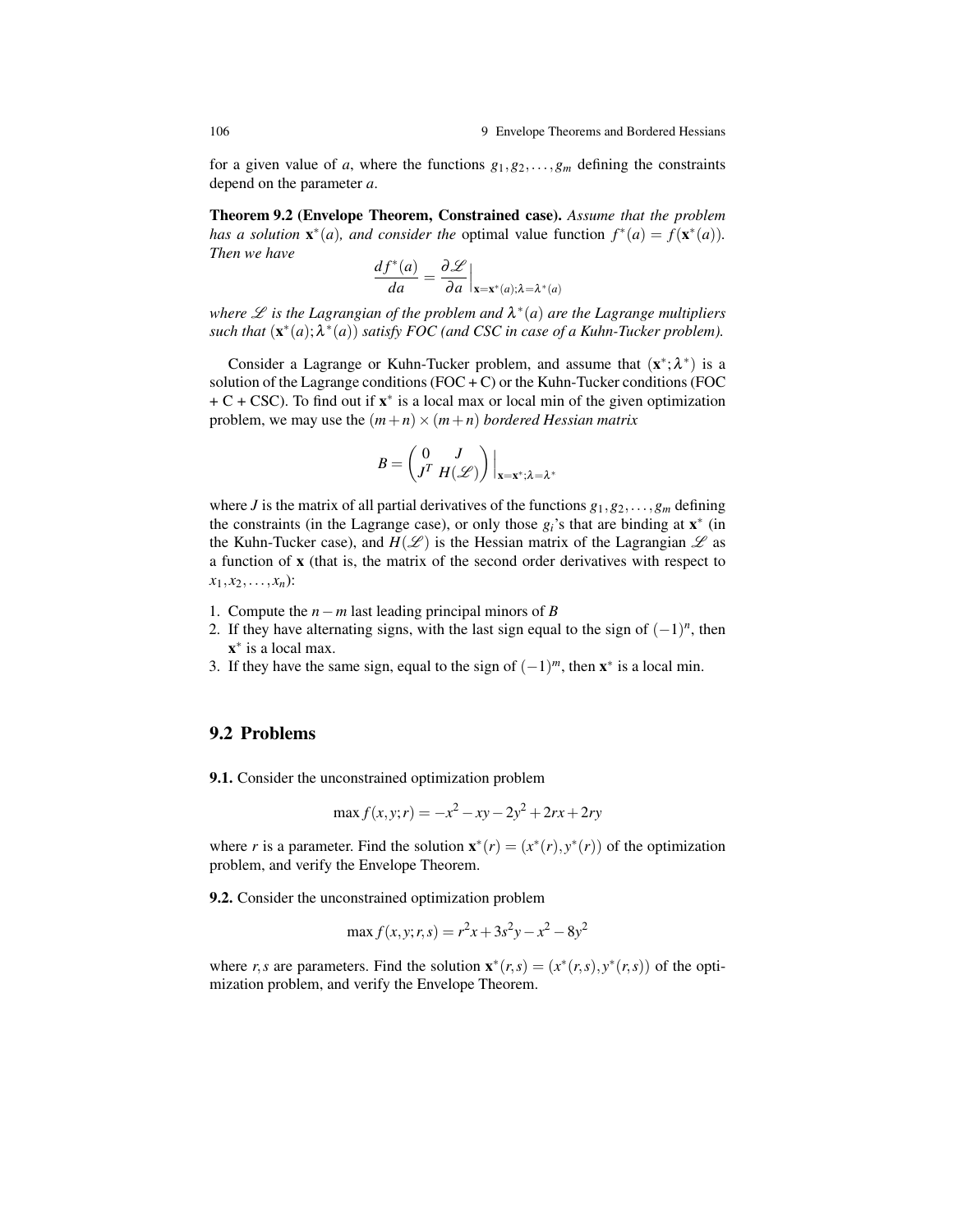#### 9.2 Problems 107

9.3. Consider the Lagrange problem

$$
\max f(x, y, z) = 100 - x^2 - y^2 - z^2
$$
 subject to  $x + 2y + z = a$ 

with parameter *a*. Find the solution  $\mathbf{x}^*(a) = (x^*(a), y^*(a), z^*(a))$  of the Lagrange problem and let  $\lambda^*(a)$  be the corresponding Lagrange multiplier. Show that

$$
\lambda^*(a) = \frac{df^*(a)}{da}
$$

where  $f^*(a) = f(x^*(a), y^*(a), z^*(a), \lambda^*(a))$  is the optimal value function.

<span id="page-110-0"></span>9.4. Solve the Lagrange problem

$$
\max f(x, y, z) = x + 4y + z \text{ subject to } \begin{cases} x^2 + y^2 + z^2 = 216\\ x + 2y + 3z = 0 \end{cases}
$$

Use the Lagrange multiplier to estimate the new maximum value when the constraints are changed to  $x^2 + y^2 + z^2 = 215$  and  $x + 2y + 3z = 0.1$ .

<span id="page-110-1"></span>9.5. Consider the Lagrange problem

$$
\max U(x, y) = \frac{1}{2} \ln(1 + x) + \frac{1}{4} \ln(1 + y) \quad \text{subject to} \quad 2x + 3y = m
$$

with parameter  $m \geq 4$ .

- 1. Solve the optimization problem
- 2. Show that  $U^*(m)$ , the optimal value function of the optimization problem, satisfies  $dU^*(m)/dm = \lambda$ , where  $\lambda = \lambda^*(m)$  is the Lagrange multiplier.

<span id="page-110-2"></span>9.6. Determine the definiteness of the following constrained quadratic forms using bordered Hessians:

1.  $Q(x, y) = x^2 + 2xy - y^2$  subject to  $x + y = 0$ 2.  $Q(\mathbf{x}) = x_1^2 + x_2^2 - x_3^2 + 4x_1x_3 - 2x_1x_2$  subject to  $x_1 + x_2 + x_3 = 0$ ,  $x_1 + x_2 - x_3 = 0$ 

<span id="page-110-3"></span>9.7. Determine the definiteness of the following constrained quadratic forms without using bordered Hessians:

1.  $Q(x, y) = x^2 + 2xy - y^2$  subject to  $x + y = 0$ 2.  $Q(x_1, x_2, x_3) = x_1^2 + x_2^2 - x_3^2 + 4x_1x_3 - 2x_1x_2$  subject to  $x_1 + x_2 + x_3 = 0$  and  $x_1 + x_2 + x_3 = 0$  $x_2 - x_3 = 0$ 

<span id="page-110-4"></span>9.8. Consider the Lagrange problem

$$
\max x^2 y^2 z^2
$$
 subject to  $x^2 + y^2 + z^2 = 1$ 

<span id="page-110-5"></span>Find all solutions to the Lagrange conditions, and use the Bordered Hessian to determine which of the solutions are local maxima. What is the solution to the Lagrange problem?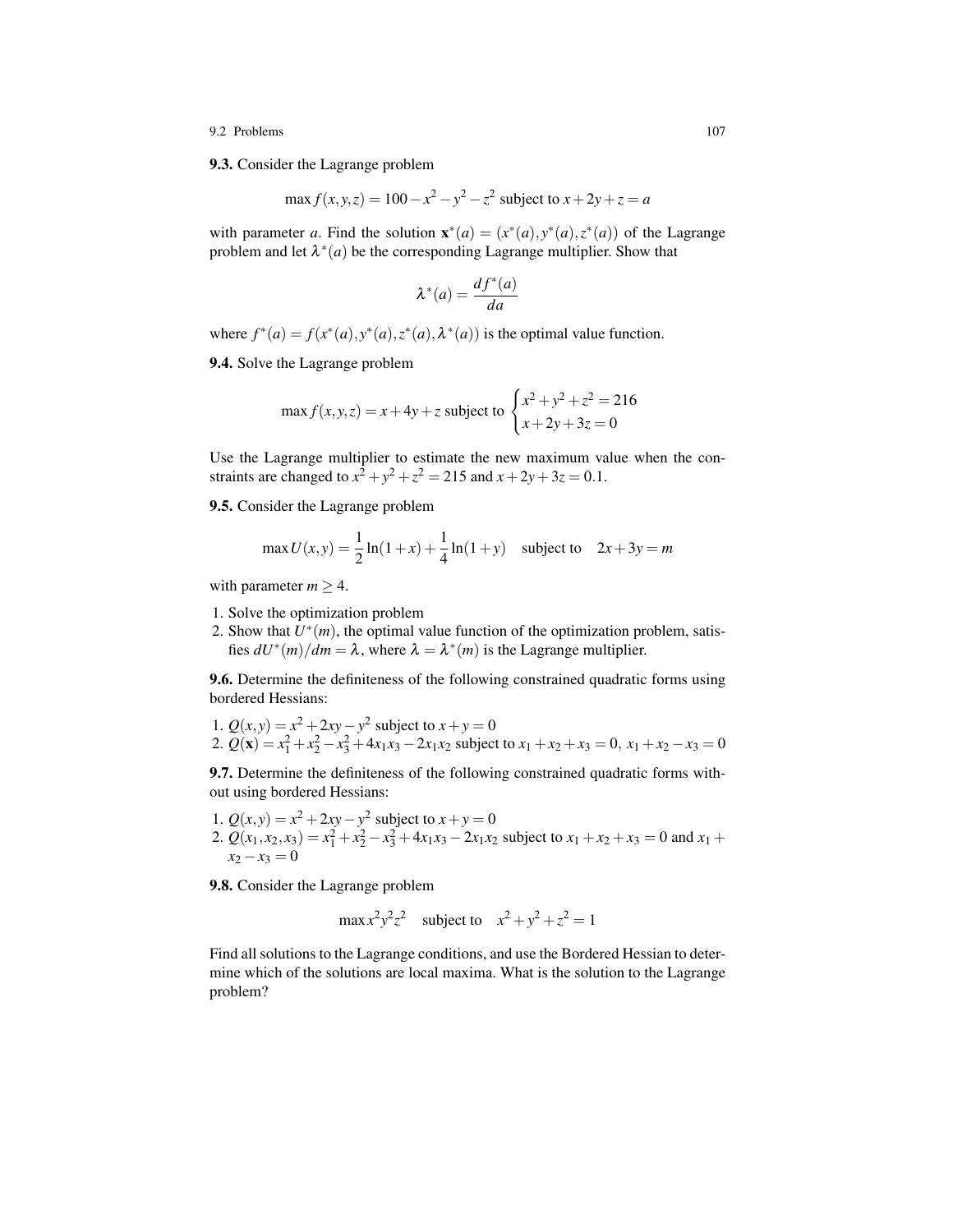## 9.9. Final Exam in GRA6035 on 13/12/2012, Problem 2

We consider the function *f* with parameter *h*, given by  $f(x, y, z; h) = 12 - x^4 - hx^2 3y^2 + 6xz - 6z^2 + h^2$ . The function *f* is defined for all points  $(x, y, z) \in \mathbb{R}^3$ .

- 1. Compute the Hessian matrix of *f*, and show that *f* is concave if and only if  $h \geq H$ for a constant *H*. What is the value of *H*?
- 2. Find the global maximum point  $(x^*(h), y^*(h), z^*(h))$  of *f* when  $h \geq H$ .
- 3. Will the global maximum value  $f^*(h)$  increase or decrease when the value of the parameter *h* increases? We assume that the initial value of *h* satisfies  $h > H$ .

# <span id="page-111-0"></span>9.10. Final Exam in GRA6035 on 11/06/2013, Problem 2

We consider the function  $f(x, y; a) = xy^2 + 5x^3y - a^2xy$  with parameter *a* defined for all points  $(x, y) \in \mathbb{R}^2$ . We assume that  $a > 0$ .

- 1. Compute the partial derivatives and the Hessian matrix of *f* .
- 2. Compute all stationary points of *f* . Show that there is exactly one stationary point  $(x^*(a), y^*(a))$  that is a local maximum, and find it.
- 3. Will the local maximum value  $f^*(a) = f(x^*(a), y^*(a))$  increase or decrease when the value of the parameter *a* increases?

#### <span id="page-111-1"></span>9.11. Final Exam in GRA6035 on 12/12/2011, Problem 4

We consider the optimization problem

min 
$$
2x^2 + y^2 + 3z^2
$$
 subject to 
$$
\begin{cases} x - y + 2z = 3 \\ x + y = 3 \end{cases}
$$

- 1. Write down the first order conditions for this optimization problem and show that there is exactly one admissible point that satisfy the first order conditions, the point  $(x, y, z) = (2, 1, 1)$ .
- 2. Use the bordered Hessian at  $(x, y, z) = (2, 1, 1)$  to show that this point is a local minimum for  $2x^2 + y^2 + 3z^2$  among the admissible points. What is the local minimum value?
- 3. Prove that  $(x, y, z) = (2, 1, 1)$  solves the above optimization problem with equality constraints. What is the solution of the Kuhn-Tucker problem

$$
\min 2x^2 + y^2 + 3z^2 \text{ subject to } \begin{cases} x - y + 2z & \ge 3\\ x + y & \ge 3 \end{cases}
$$

with inequality constraints?

# 9.3 Advanced Optimization Problems

<span id="page-111-2"></span>The advanced problems are challenging and optional, and are meant for advanced students. It is recommended that you work through the ordinary problems and exam problems and make sure that you master them before you attempt these problems.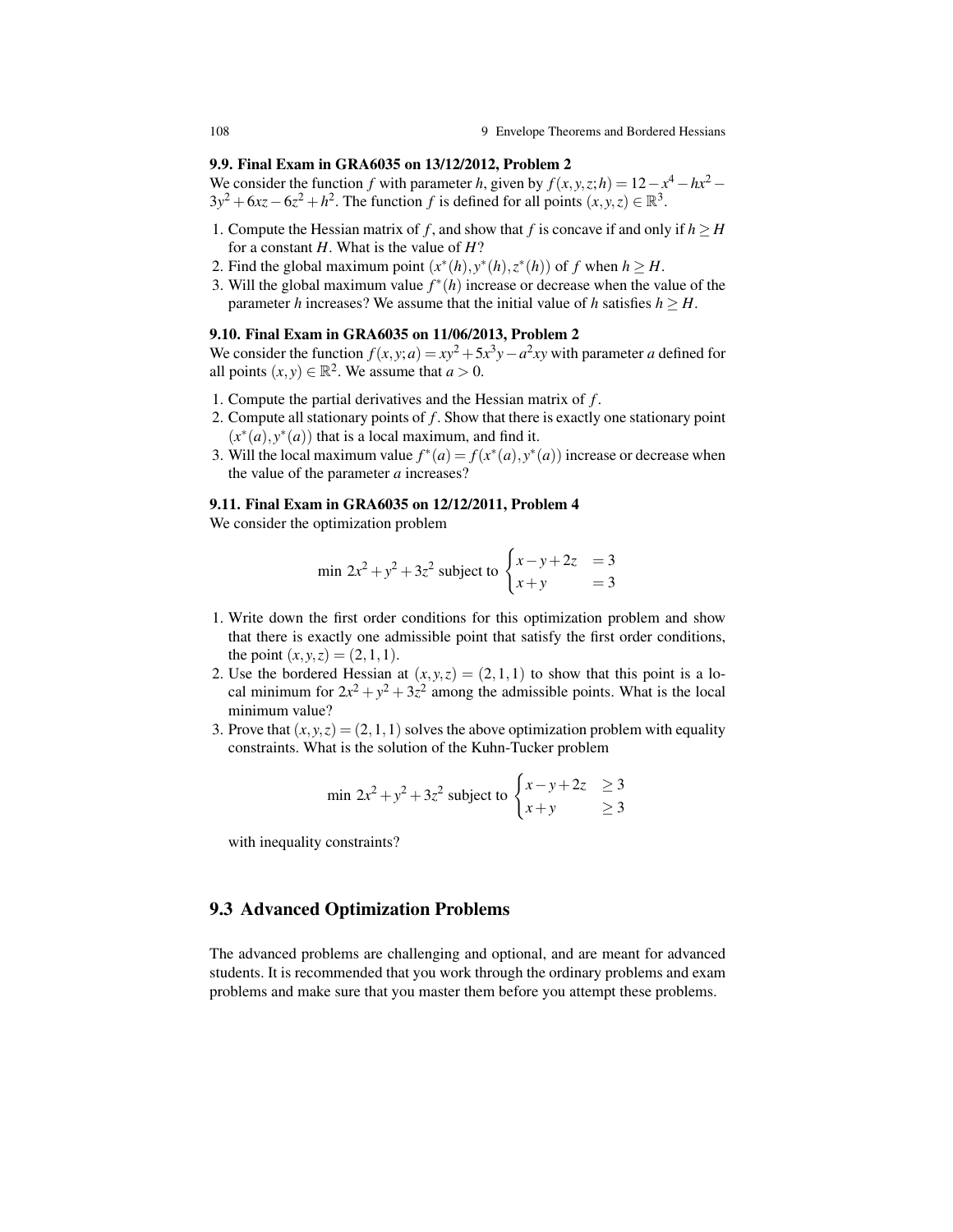9.12. Consider the following Kuhn-Tucker problem:

$$
\max e^x(1+z) \quad \text{subject to} \quad \begin{cases} x^2 + y^2 \le 1\\ x + y + z \le 1 \end{cases}
$$

Write down the Kuhn-Tucker conditions for this problem and solve them. Use the result to solve the optimization problem. (Hint: Even if the set of admissible points is not bounded, you could still find another argument to show that the problem must have a solution).

<span id="page-112-1"></span>9.13. Consider the following Kuhn-Tucker problem:

$$
\max 3xy - x^3 \quad \text{subject to} \quad \begin{cases} 2x - y \ge -5 \\ 5x + 2y \le 37 \\ x, y \ge 0 \end{cases}
$$

- 1. Sketch the region in the *xy*-coordinate plane that satisfy all constraints, and use this to show that the region is bounded.
- 2. Write down the Kuhn-Tucker conditions, and solve the problem.
- 3. We replace the constraint  $2x y \ge -5$  with  $2x y = -5$ , so that the optimization problem has *mixed constraints* — both equality and inequality constraints. Describe the changes we must make to the Kuhn-Tucker conditions to solve this new problem and explain why. Use this to solve the new problem.

<span id="page-112-2"></span>9.14. Solve the optimization problem

max 
$$
4z - x^2 - y^2 - z^2
$$
 subject to  $\begin{cases} z \le xy \\ x^2 + y^2 + z^2 \le 3 \end{cases}$ 

# <span id="page-112-0"></span>9.4 Solutions

[9.1](#page-109-1) The stationary points are given by  $f'_x = -2x - y + 2r = 0$ ,  $f'_y = -x - 4y + 2r = 0$ . The equations are linear, and there is a unique solution:

$$
\begin{pmatrix} 2 & 1 \ 1 & 4 \end{pmatrix} \begin{pmatrix} x \ y \end{pmatrix} = \begin{pmatrix} 2r \ 2r \end{pmatrix} \Rightarrow \begin{pmatrix} x \ y \end{pmatrix} = \frac{1}{7} \begin{pmatrix} 4 & -1 \ -1 & 2 \end{pmatrix} \begin{pmatrix} 2r \ 2r \end{pmatrix} = \begin{pmatrix} 6r/7 \ 2r/7 \end{pmatrix}
$$

The function *f* is concave, since the Hessian of *f* is given by

$$
f'' = \begin{pmatrix} -2 & -1 \\ -1 & -4 \end{pmatrix}
$$

with  $D_1 = -2$  and  $D_2 = 7$ . The stationary point  $x^*(r) = 6r/7$  and  $y^*(r) = 2r/7$  is therefore the unique maximum of  $f$ . The optimal value function is given by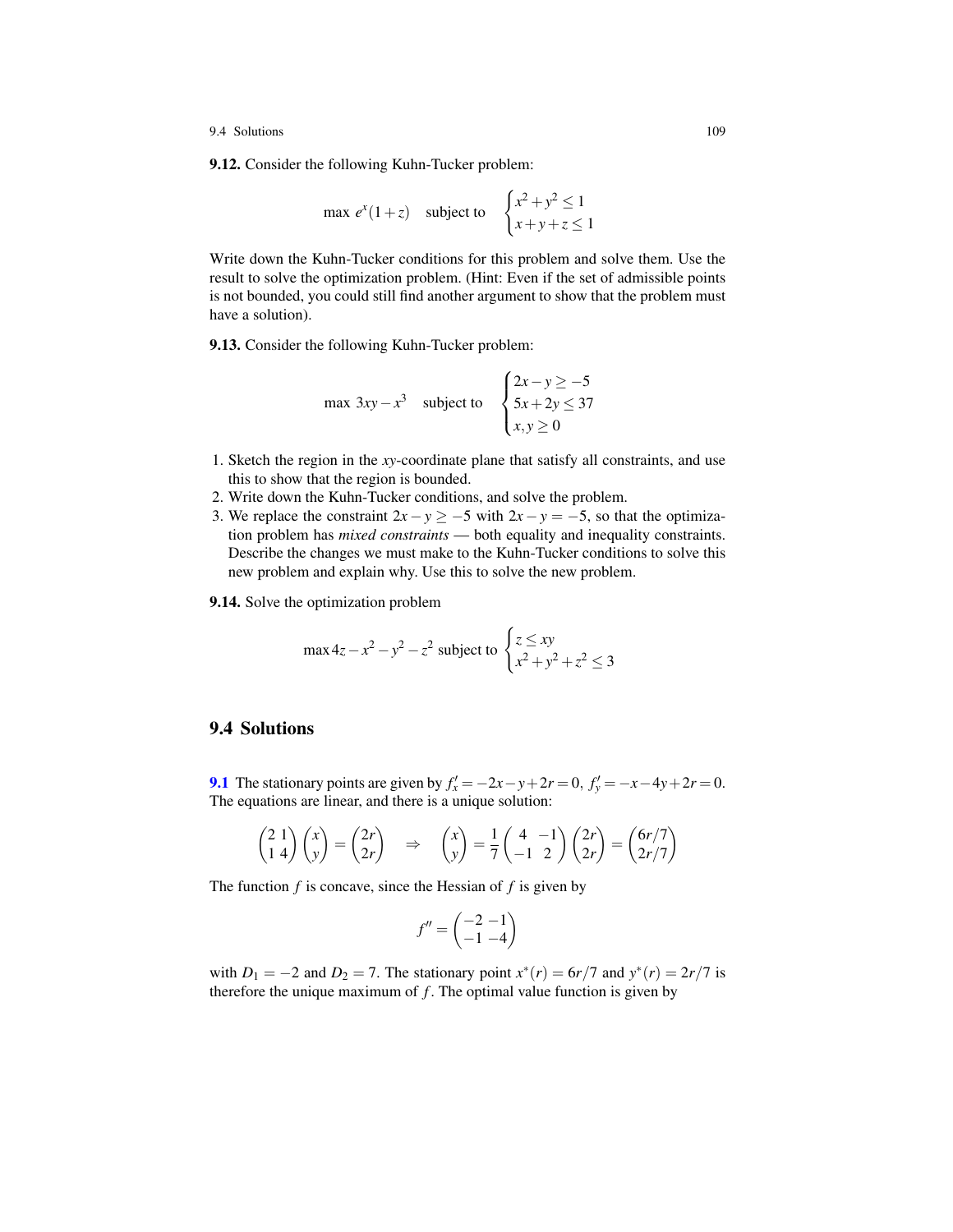110 9 Envelope Theorems and Bordered Hessians

$$
f^*(r) = -(6r/7)^2 - (6r/7)(2r/7) - 2(2r/7)^2 + 2r(6r/7) + 2r(2r/7) = \frac{8}{7}r^2
$$

The Envelope Theorem states that the derivative of  $f^*(r)$  is given by

$$
\frac{d}{dr} f^*(r) = \frac{\partial f}{\partial r} (x = x^*(r), y = y^*(r)) = 2x^*(r) + 2y^*(r) = \frac{16}{7}r
$$

and we see that this is the derivative of  $f^*(r)$  computed above.

**[9.2](#page-109-2)** The stationary points are given by  $f'_x = r^2 - 2x = 0$ ,  $f'_y = 3s^2 - 16y = 0$ . The unique stationary point is therefore given by  $x = r^2/2$  and  $y = 3s^2/16$ . The function *f* is clearly concave, so  $x^*(r, s) = r^2/2$  and  $y^*(r, s) = 3s^2/16$  is the unique maximum of *f* . The optimal value function is given by

$$
f^*(r,s) = r^2(r^2/2) + 3s^2(3s^2/16) - (r^2/2)^2 - 8(3s^2/16)^2 = \frac{1}{4}r^4 + \frac{9}{32}s^4
$$

The Envelope Theorem states that the partial derivatives of  $f^*(r, s)$  are given by

$$
\frac{\partial}{\partial r} f^*(r,s) = \frac{\partial f}{\partial r} (x = x^*(r,s), y = y^*(r,s)) = 2rx^*(r,s) = r^3
$$

and

$$
\frac{\partial}{\partial s} f^*(r,s) = \frac{\partial f}{\partial s} (x = x^*(r,s), y = y^*(r,s)) = 6sy^*(r,s) = \frac{9}{8}s^3
$$

We see that these expressions are the partial derivatives of  $f^*(r, s)$  computed above. [9.3](#page-109-3) We consider the Lagrangian  $\mathcal{L}(x, y, z, \lambda) = 100 - x^2 - y^2 - z^2 - \lambda(x + 2y + z)$ , and solve the first order conditions

$$
\mathcal{L}'_x = -2x - \lambda = 0
$$
  

$$
\mathcal{L}'_y = -2y - \lambda \cdot 2 = 0
$$
  

$$
\mathcal{L}'_z = -2z - \lambda = 0
$$

together with  $x + 2y + z = a$ . We get  $2x = -\lambda$ ,  $2y = -2\lambda$ ,  $2z = -\lambda$  and (after multiplying the constraint by 2)

$$
-\lambda - 4\lambda - \lambda = 2a \quad \Rightarrow \quad \lambda = -a/3
$$

The unique solution of the equations is  $(x, y, z; \lambda) = (a/6, a/3, a/6; -a/3)$ . Since  $L(x, y, z; −a/3)$  is a concave function in  $(x, y, z)$ , we have that this solution solves the maximum problem. The optimal value function is given by

$$
f^*(a) = f(a/6, a/3, a/6) = 100 - \frac{a^2}{36} - \frac{a^2}{9} - \frac{a^2}{36} = 100 - \frac{a^2}{6}
$$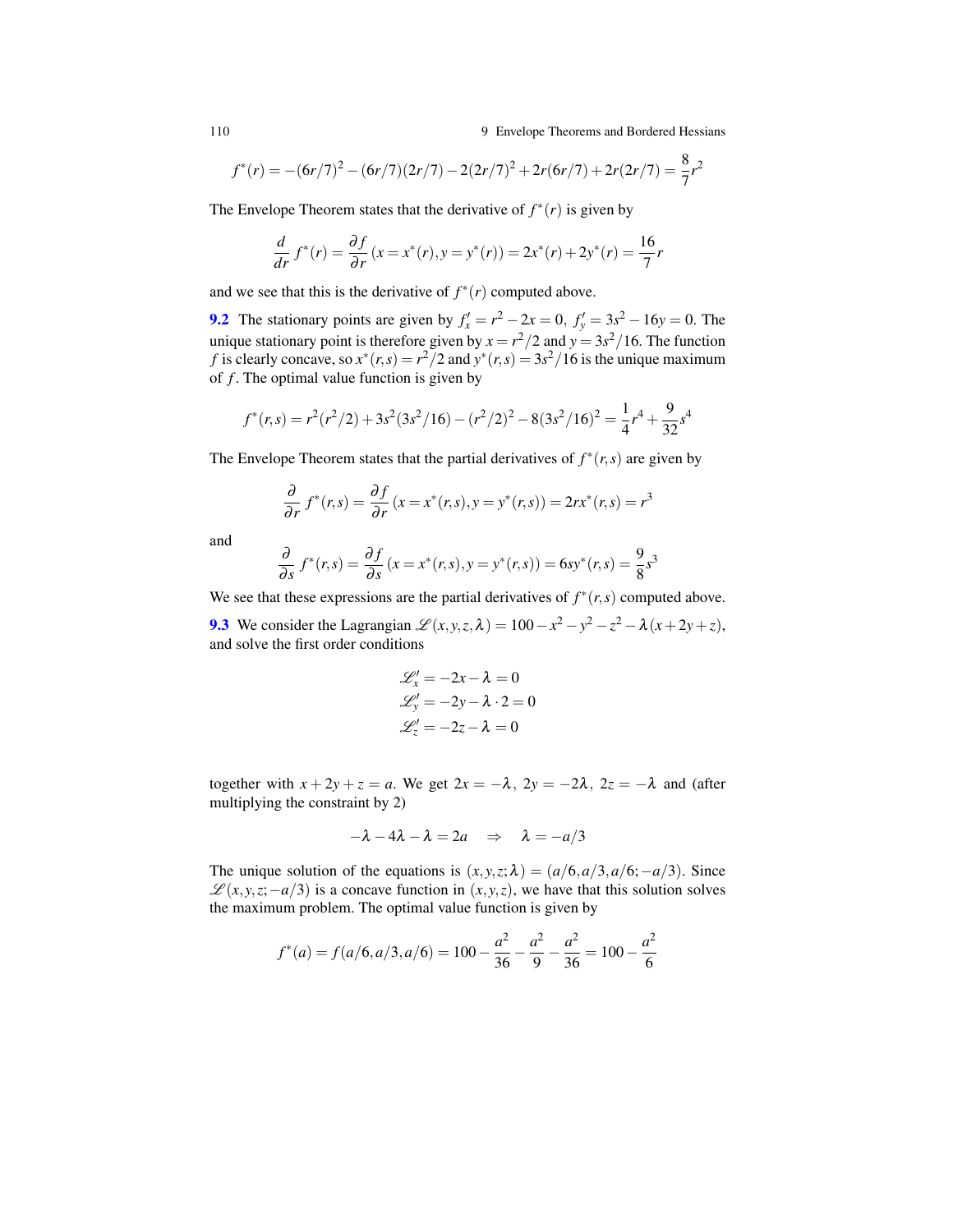We see that the derivative of the optimal value function is  $-2a/6 = -a/3 = \lambda(a)$ .

[9.4](#page-110-0) We consider the Lagrangian

$$
\mathcal{L}(x, y, z, \lambda_1, \lambda_2) = x + 4y + z - \lambda_1(x^2 + y^2 + z^2) - \lambda_2(x + 2y + 3z)
$$

and solve the first order conditions

$$
\mathcal{L}'_x = 1 - \lambda_1 \cdot 2x - \lambda_2 = 0
$$
  

$$
\mathcal{L}'_y = 4 - \lambda_1 \cdot 2y - \lambda_2 \cdot 2 = 0
$$
  

$$
\mathcal{L}'_z = 1 - \lambda_1 \cdot 2z - \lambda_2 \cdot 3 = 0
$$

together with  $x^2 + y^2 + z^2 = 216$  and  $x + 2y + 3z = 0$ . From the first order conditions, we get

$$
2x\lambda_1=1-\lambda_2,\ 2y\lambda_1=4-2\lambda_2,\ 2z\lambda_1=1-3\lambda_2
$$

We see from these equations that we cannot have  $\lambda_1 = 0$ , and multiply the last constraint with  $2\lambda_1$ . We get

$$
2\lambda_1(x+2y+3z) = 0 \quad \Rightarrow \quad (1-\lambda_2) + 2(4-2\lambda_2) + 3(1-3\lambda_2) = 0
$$

This gives  $12-14\lambda_2 = 0$ , or  $\lambda_2 = 12/14 = 6/7$ . We use this and solve for *x*, *y*, *z*, and get

$$
x = \frac{1}{14\lambda_1}, \ y = \frac{8}{7\lambda_1}, \ z = -\frac{11}{14\lambda_1}
$$

Then we substitute this in the first constraint, and get

$$
\left(\frac{1}{14\lambda_1}\right)^2 (1+16^2+(-11)^2) = 216 \Rightarrow 216 \cdot 14^2 \lambda_1^2 = 378
$$

This implies that  $\lambda_1 = \pm$  $\frac{\sqrt{7}}{28}$ , and we have two solutions to the first order equations and constraints. Moreover, we see that  $\mathscr{L}(x, y, z, \pm \frac{\sqrt{7}}{28}, \frac{6}{7})$  is a concave function in  $(x, y, z)$  when  $\lambda_1 > 0$ , and convex when  $\lambda_1 < 0$ . Therefore, the solution

$$
(x^*, y^*, z^*) = (\frac{2}{7}\sqrt{7}, \frac{32}{7}\sqrt{7}, -\frac{22}{7}\sqrt{7})
$$

corresponding to  $\lambda_1 =$  $\frac{\sqrt{7}}{28}$  solves the maximum problem, and the maximum value is

$$
f(x^*, y^*, z^*) = x^* + 4y^* + z^* = \frac{2 + 128 - 22}{7}\sqrt{7} = \frac{108}{7}\sqrt{7} \approx 40.820
$$

When  $b_1 = 216$  is changed to 215 and  $b_2 = 0$  is changed to 0.1, the approximate change in the the maximum value is given by

$$
\lambda_1(215-216)+\lambda_2(0.1-0)=(-1)\frac{\sqrt{7}}{28}+(0.1)\frac{6}{7}\simeq -0.009
$$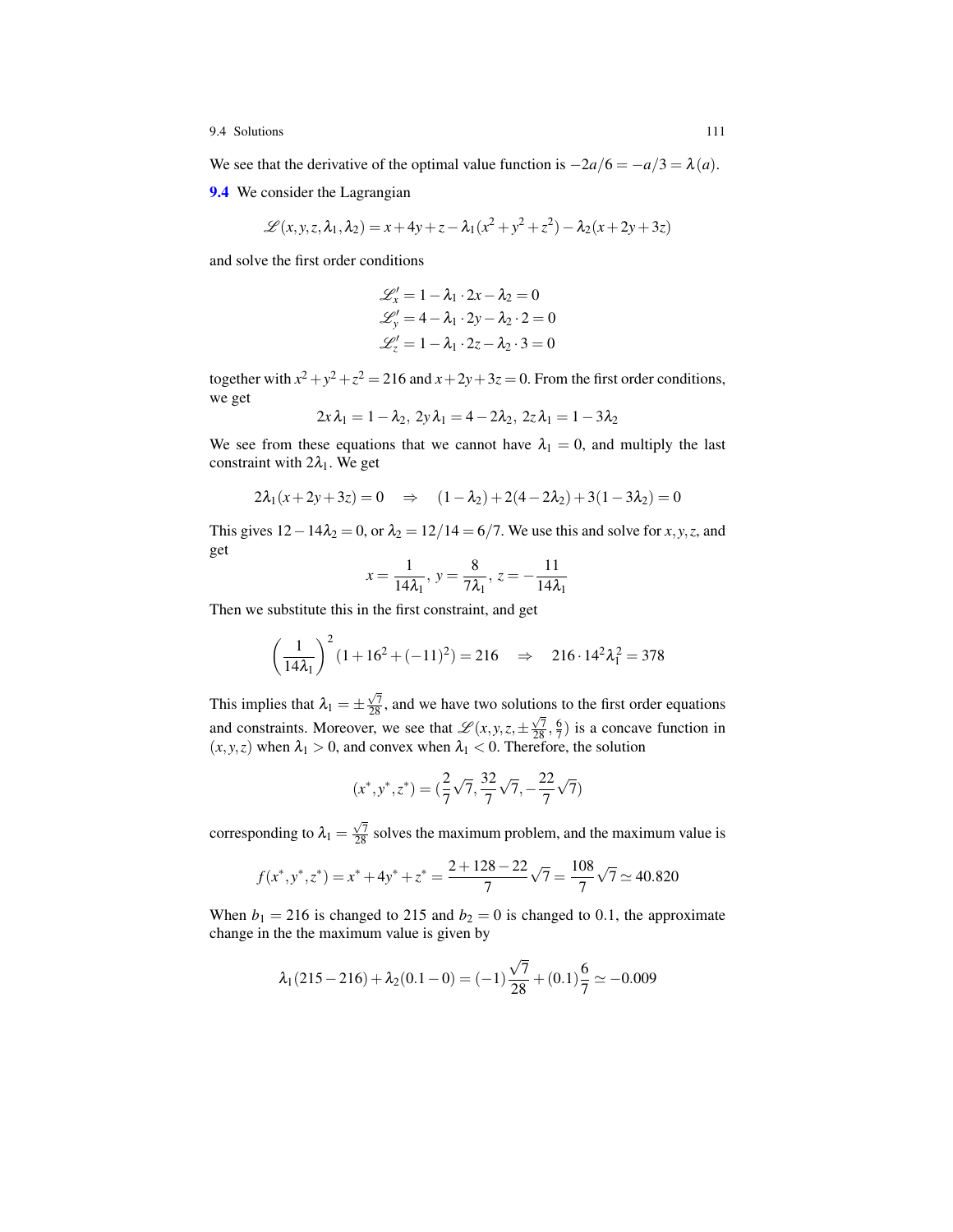The estimate for the new maximum value is therefore  $\simeq 40.811$ .

[9.5](#page-110-1) The Lagrangian is  $\mathcal{L}(x, y, z, \lambda) = \frac{1}{2} \ln(1+x) + \frac{1}{4} \ln(1+y) - \lambda (2x+3y)$ , and we solve the first order conditions

$$
\mathcal{L}'_x = \frac{1}{2(x+1)} - \lambda \cdot 2 = 0
$$

$$
\mathcal{L}'_y = \frac{1}{4(y+1)} - \lambda \cdot 3 = 0
$$

together with the contraints  $2x + 3y = m$ . We solve the first order conditions for *x* and *y*, and find

$$
x = \frac{1}{4\lambda} - 1, \quad y = \frac{1}{12\lambda} - 1
$$

The constraint  $2x + 3y = m$  gives the equation

$$
2(\frac{1}{4\lambda} - 1) + 3(\frac{1}{12\lambda} - 1) = m \implies \frac{3}{4\lambda} = (m+5)
$$

This gives the solution

$$
\lambda^*(m) = \frac{3}{4(m+5)}, \quad x^*(m) = \frac{m+5}{3} - 1 = \frac{m+2}{3}, \quad y^*(m) = \frac{m+5}{9} - 1 = \frac{m-4}{9}
$$

This is the maximum, since the Hessian of  $\mathscr{L}(x, y; \lambda^*(m))$  is

$$
\begin{pmatrix} -\frac{1}{2(x+1)^2} & 0\\ 0 & -\frac{1}{4(y+1)^2} \end{pmatrix}
$$

and therefore negative semidefinite for all  $(x, y)$  in the domain of definition of  $U$ (*U* is defined for all points  $(x, y)$  such that  $x > -1$  and  $y > -1$ ). The optimal value function  $U^*(m)$  is given by

$$
U^*(m) = \frac{1}{2}\ln(x^*(m) + 1) + \frac{1}{4}\ln(y^*(m) + 1) = \frac{1}{2}\ln(\frac{m+5}{3}) + \frac{1}{4}\ln(\frac{m+5}{9})
$$

We see that this can be simplified to

$$
U^*(m) = \ln\left(\left(\frac{m+5}{3}\right)^{1/2} \cdot \left(\frac{m+5}{9}\right)^{1/4}\right) = \ln\left(\frac{(m+5)^{3/4}}{3}\right)
$$

The derivative of the optimal value function is

$$
\frac{d}{dm} U^*(m) = \frac{3}{(m+5)^{3/4}} \cdot \frac{3}{4} \frac{(m+5)^{-1/4}}{3} = \frac{3}{4(m+5)} = \lambda^*(m)
$$

[9.6](#page-110-2) In a) we have  $n = 2$  and  $m = 1$ , so  $n - m = 1$ . We consider the determinant of the bordered Hessian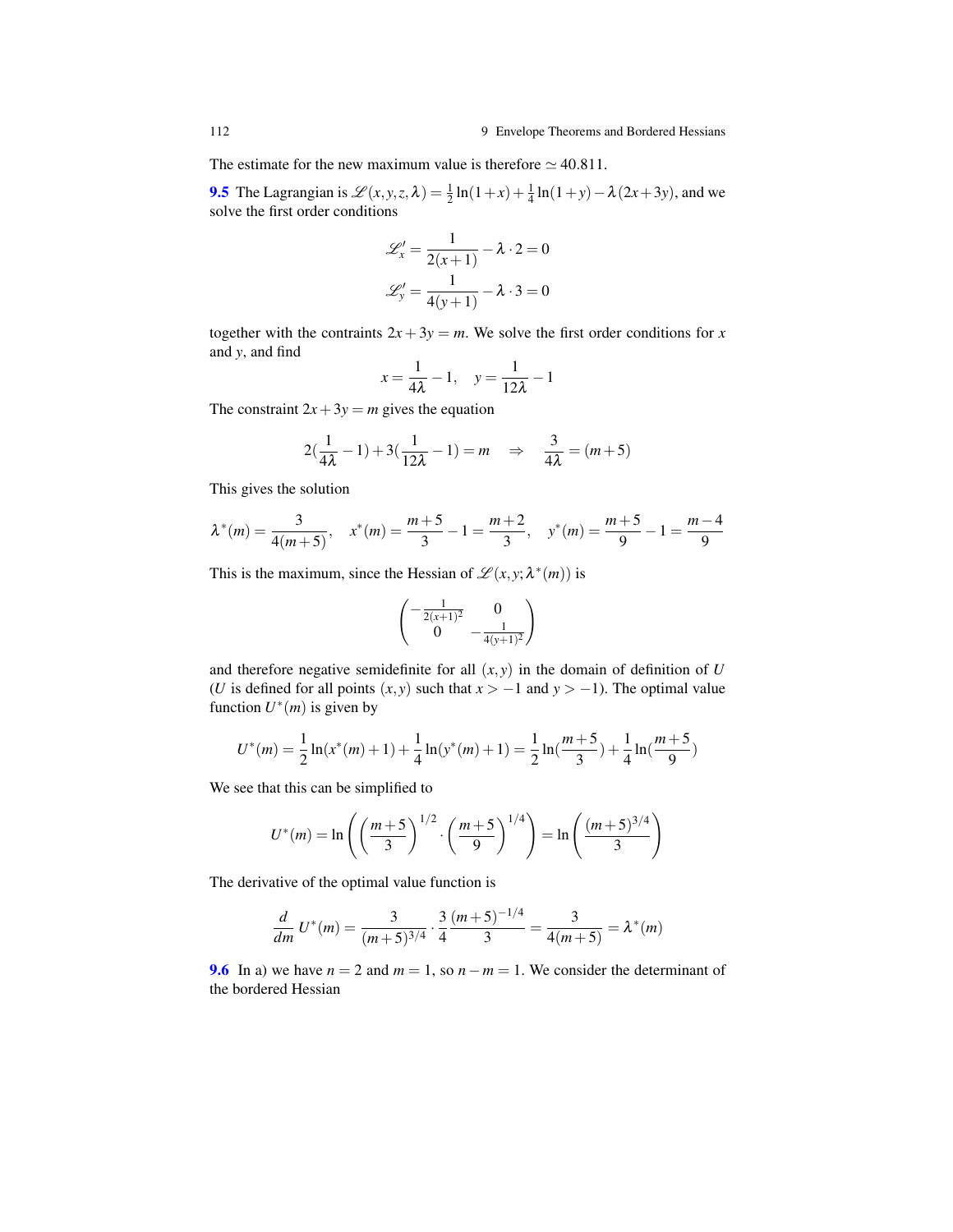$$
\begin{vmatrix} 0 & 1 & 1 \\ 1 & 1 & 1 \\ 1 & 1 & -1 \end{vmatrix} = -1(-2) + 1(0) = 2
$$

Since it has the same sign as  $(-1)^n = (-1)^2 = 1$ , we see that the constrained quadratic form is negative definite. In b) we have  $n = 3$  and  $m = 2$ , so  $n - m = 1$ . We consider the determinant of the bordered Hessian

$$
\begin{vmatrix} 0 & 0 & 1 & 1 & 1 \ 0 & 0 & 1 & 1 & -1 \ 1 & 1 & 1 & -1 & 2 \ 1 & 1 & -1 & 1 & 0 \ 1 & -1 & 2 & 0 & -1 \ \end{vmatrix} = \begin{vmatrix} 0 & 0 & 1 & 1 & 1 \ 0 & 0 & 0 & 0 & -2 \ 1 & 1 & 1 & -1 & 2 \ 0 & 0 & -2 & 2 & -2 \ 0 & -2 & 1 & 1 & -3 \ \end{vmatrix} = 2 \begin{vmatrix} 0 & 0 & 1 & 1 \ 1 & 1 & 1 & -1 \ 0 & 0 & -2 & 2 \ 0 & 0 & -2 & 1 & 1 \ \end{vmatrix} = 2(-1)(-2)(4) = 16
$$

Since it has the same sign as  $(-1)^m = (-1)^2 = 1$ , we see that the constrained quadratic form is positive definite.

[9.7](#page-110-3) In a) we solve the constraint and get  $y = -x$ . Substitution in the quadratic form gives  $Q(x, y) = x^2 + 2xy - y^2 = -2x^2$ , which is negative definite. Therefore, the constrained quadratic form in a) is negative definite. In b) we solve the constraint using Gaussian elimination and get one free variable  $x_2$  and solution  $x_1 = -x_2$  and  $x_3 = 0$ . Substitution in the quadratic form gives  $Q(x_1, x_2, x_3) = x_1^2 + x_2^2 - x_3^2 + 4x_1x_3 2x_1x_2 = 4x_2^2$ , which is positive definite. Therefore, the constrained quadratic form in b) is positive definite.

**[9.8](#page-110-4)** The Lagrangian is  $\mathcal{L}(x, y, z, \lambda) = x^2y^2z^2 - \lambda(x^2 + y^2 + z^2)$ , and we solve the first order conditions

$$
\mathcal{L}'_x = 2xy^2z^2 - \lambda \cdot 2x = 0
$$
  

$$
\mathcal{L}'_y = 2x^2yz^2 - \lambda \cdot 2y = 0
$$
  

$$
\mathcal{L}'_z = 2x^2y^2z - \lambda \cdot 2z = 0
$$

together with the contraint  $x^2 + y^2 + z^2 = 1$ . The first order conditions can be reduced to

$$
x = 0 \text{ or } y^2 z^2 = \lambda
$$
  
y = 0 or  $x^2 z^2 = \lambda$   
z = 0 or  $x^2 y^2 = \lambda$ 

If  $x = 0$  or  $y = 0$  or  $z = 0$ , then  $\lambda = 0$ , and we obtain the solutions

$$
(x, y, 0)
$$
 with  $x^2 + y^2 = 1$ ,  $(x, 0, z)$  with  $x^2 + z^2 = 1$ ,  $(0, y, z)$  with  $y^2 + z^2 = 1$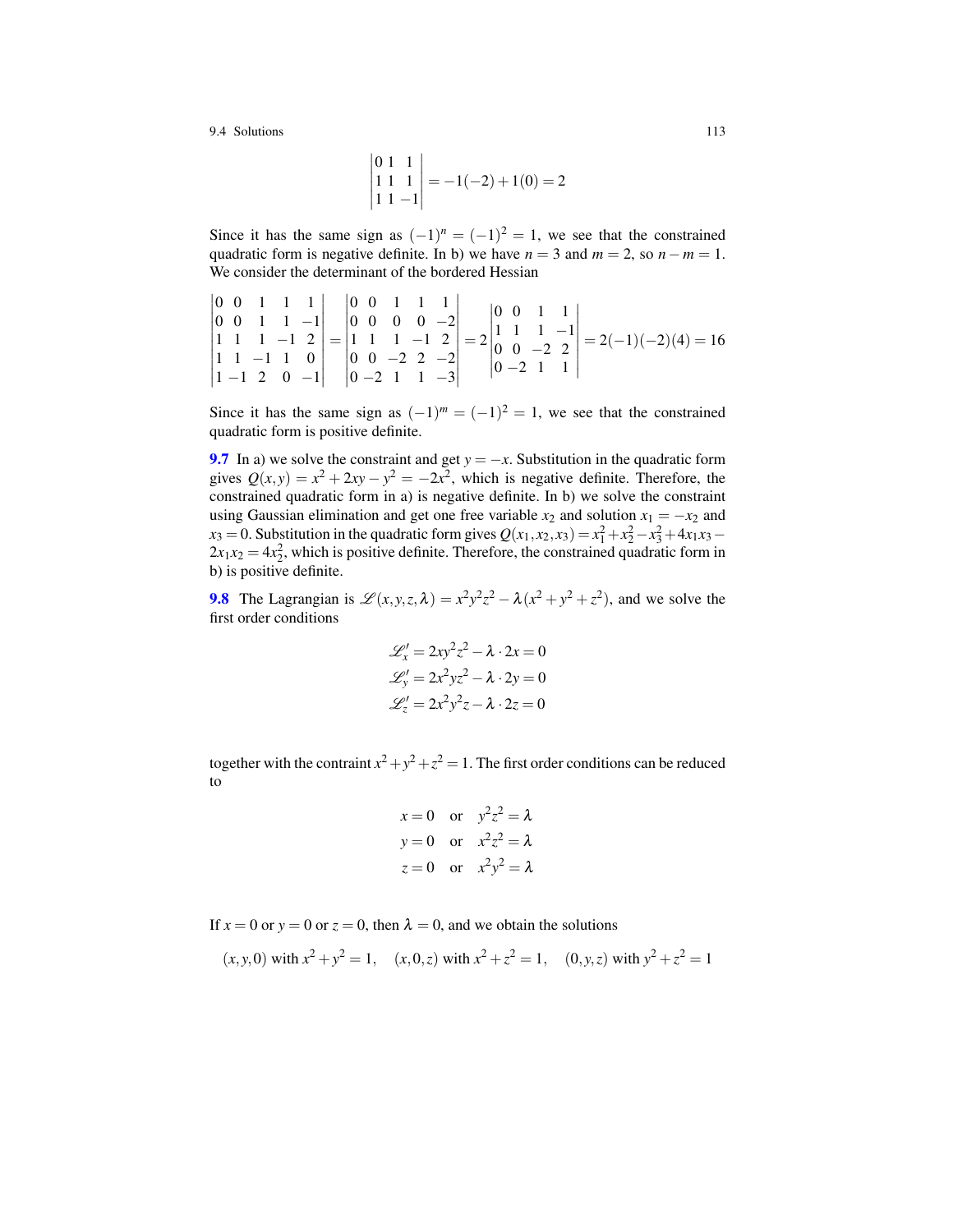which all satisfy  $f = 0$ . These points are clearly local minima, since  $x^2y^2z^2 \ge 0$ . If  $x \neq 0, y \neq 0, z \neq 0$ , then we have

$$
x^2y^2 = x^2z^2 = y^2z^2 = \lambda
$$

and this implies that  $x^2 = y^2 = z^2 = 1/3$ . The solutions are therefore the eight points

$$
(x, y, z) = (\pm \sqrt{3}/3, \pm \sqrt{3}/3, \pm \sqrt{3}/3)
$$

with  $f = 1/27$  and  $\lambda = 1/9$ . The Bordered Hessian matrix at one of the solutions with  $f = 1/27$  and  $\lambda = 1/9$ . The Bordered Hessian matrix  $(x^*, y^*, z^*, \lambda^*) = (\sqrt{3}/3, \pm \sqrt{3}/3, \pm \sqrt{3}/3; 1/3)$  is given by

$$
B = \begin{pmatrix} 0 & 2x & 2y & 2z & 0 & 2x^* & 2y^* & 2z^* \\ 2x & 2y^2z^2 - 2\lambda & 4xyz^2 & 4xy^2z & 0 & 4/3x^*y^* & 4/3x^*z^* \\ 2y & 4xyz^2 & 2x^2z^2 - 2\lambda & 4x^2yz & 2x^2y^2 - 2\lambda \end{pmatrix} = \begin{pmatrix} 0 & 2x^* & 2y^* & 2z^* \\ 2x^* & 0 & 4/3x^*y^* & 4/3x^*z^* \\ 2y^* & 4/3x^*y^* & 0 & 4/3y^*z^* \\ 2z^* & 4/3x^*z^* & 4/3y^*z^* & 0 \end{pmatrix}
$$

We need to compute the  $n - m = 3 - 1 = 2$  last leading principal minors, that is  $D_3$ and *D*4. We have

$$
D_3 = \frac{32}{27}, \quad D_4 = -\frac{64}{81}
$$

Since the sign is alternating and the last sign is negative, and therefore equal to the sign of  $(-1)^n = (-1)^3 = -1$ , it follows that all eight points are local maxima. Since the set given by  $x^2 + y^2 + z^2 = 1$  is bounded and NDCQ is satisfied for all admissible points, it follows that these eight points are maxima, and therefore solutions to the Lagrange problem.

# [9.9](#page-110-5) Final Exam in GRA6035 on 13/12/2012, Problem 2

1. We compute the partial derivatives and the Hessian matrix of *f* :

$$
\begin{pmatrix} f'_x \\ f'_y \\ f'_z \end{pmatrix} = \begin{pmatrix} -4x^3 - 2hx + 6z \\ -6y \\ 6x - 12z \end{pmatrix}, \quad f'' = \begin{pmatrix} -12x^2 - 2h & 0 & 6 \\ 0 & -6 & 0 \\ 6 & 0 & -12 \end{pmatrix}
$$

We see that the leading principal minors are given by  $D_1 = -12x^2 - 2h$ ,  $D_2 =$ −6*D*<sup>1</sup> and *D*<sup>3</sup> = −6(144*x* <sup>2</sup> +24*h*−36). Hence *D*<sup>1</sup> ≤ 0 for all (*x*, *y*,*z*) if and only if *h* ≥ 0, and if this is the case then  $D_2 = -6D_1 ≥ 0$ . Moreover,  $D_3 ≤ 0$  for all  $(x, y, z)$  if and only if  $h \geq 3/2$ . This means that  $D_1 \leq 0$ ,  $D_2 \geq 0$ ,  $D_3 \leq 0$  if and only if  $h \geq 3/2$ , and the equalities are strict if  $h > 3/2$ . If  $h = 3/2$ , then  $D_3 = 0$ , and we compute the remaining principal minors. We find that  $\Delta_1 = -6, -12 \le 0$ and that  $\Delta_2 = 144x^2, 72 \ge 0$ . We conclude that *f* is concave if and only if  $h \ge 3/2$ , and  $H = 3/2$ .

2. We compute the stationary points, which are given by the equations

$$
-4x^3 - 2hx + 6z = 0, -6y = 0, 6x - 12z = 0
$$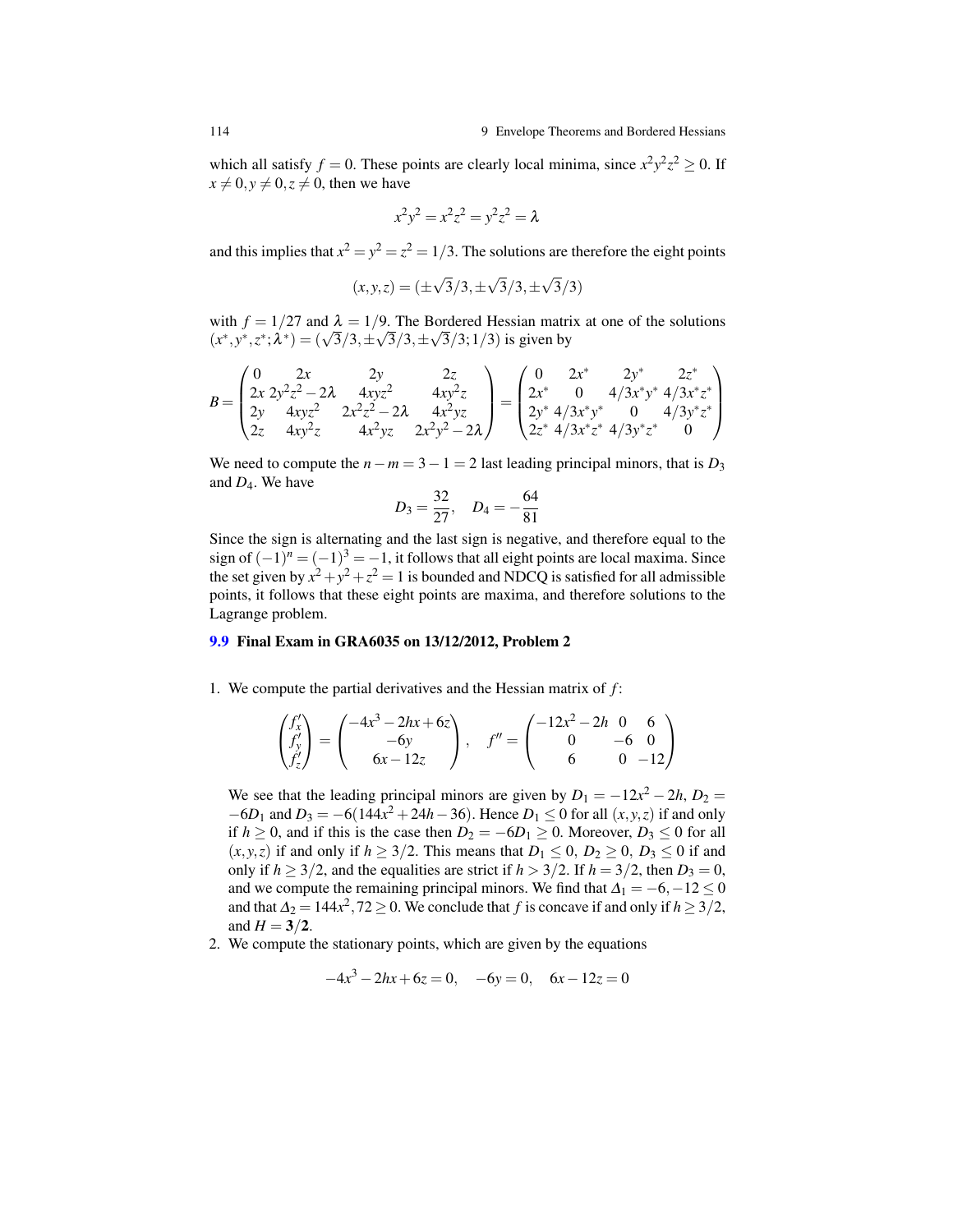The last two equations give  $y = 0$  and  $z = x/2$ , and the first equations becomes

$$
-4x^3 - 2hx + 3x = x(-4x^2 + 3 - 2h) = 0 \iff x = 0
$$

since  $x^2 = (3 - 2h)/4$  has no solutions when  $h > 3/2$  and the solution  $x = 0$ when  $h = 3/2$ . The stationary points are therefore given by  $(x^*(h), y^*(h), z^*(h)) =$  $(0,0,0)$  when  $h \geq 3/2$ , and this is the global maximum since f is concave.

3. Let  $h \geq 3/2$ . By the Envelope Theorem, we have that

$$
\frac{d}{dh}f^*(h) = \frac{\partial f}{\partial h}\Big|_{(x,y,z)=(0,0,0)} = (-x^2 + 2h)\Big|_{(x,y,z)=(0,0,0)} = 2h \ge 3
$$

Since the derivative is positive, the maximal value will increase when *h* increases. We could also compute  $f^*(h) = f(0,0,0) = 12 + h^2$  explicitly for  $h \geq 3/2$ , and use this to see that  $f^*(h)$  increases when *h* increases.

## [9.10](#page-111-0) Final Exam in GRA6035 on 11/06/2013, Problem 2

1. We compute the partial derivatives and the Hessian matrix of *f* :

$$
\begin{pmatrix} f'_x \\ f'_y \end{pmatrix} = \begin{pmatrix} y^2 + 15x^2y - a^2y \\ 2xy + 5x^3 - a^2x \end{pmatrix}, \quad f'' = \begin{pmatrix} 30xy & 2y + 15x^2 - a^2 \\ 2y + 15x^2 - a^2 & 2x \end{pmatrix}
$$

2. We compute the stationary points, which are given by the equations

$$
y^2 + 15x^2y - a^2y = 0, \quad 2xy + 5x^3 - a^2x = 0
$$

The first equation give  $y = 0$  or  $y + 15x^2 - a^2 = 0$ . If  $y = 0$ , then the second equation gives  $5x^3 - a^2x = 0$ , which means that  $x = 0$  or  $x = \pm a/\sqrt{5}$ . This gives stationary points √ √

$$
(0,0), (a/\sqrt{5},0), (-a/\sqrt{5},0)
$$

If *y*  $\neq$  0, then *y* =  $a^2 - 15x^2$ , and the second equation gives *x* = 0 or 2*y* +  $5x^2$  –  $a^2 = 0$ . In the first case,  $x = 0$  and  $y = a^2$ . In the second case,  $2(a^2 - 15x^2) +$  $5x^2 - a^2 = a^2 - 25x^2 = 0$ , or  $x = \pm a/5$  and  $y = 2a^2/5$ . We get stationary points with  $y \neq 0$  given by

$$
(0,a^2), (\pm a/5, 2a^2/5)
$$

To find the local maximum, we look at the leading principal minors of  $f''(x^*, y^*)$ for each stationary point  $(x^*, y^*)$ . We see that all the stationary points with  $x =$ 0 or  $y = 0$  are saddle points, since  $D_2 < 0$  when  $a > 0$ . For  $(x^*(a), y^*(a)) =$  $(\pm a/5, 2a^2/5)$ , we have

$$
D_2 = \frac{24}{25}a^4 - (\frac{2}{5}a^2)^2 = \frac{20}{25}a^4 > 0
$$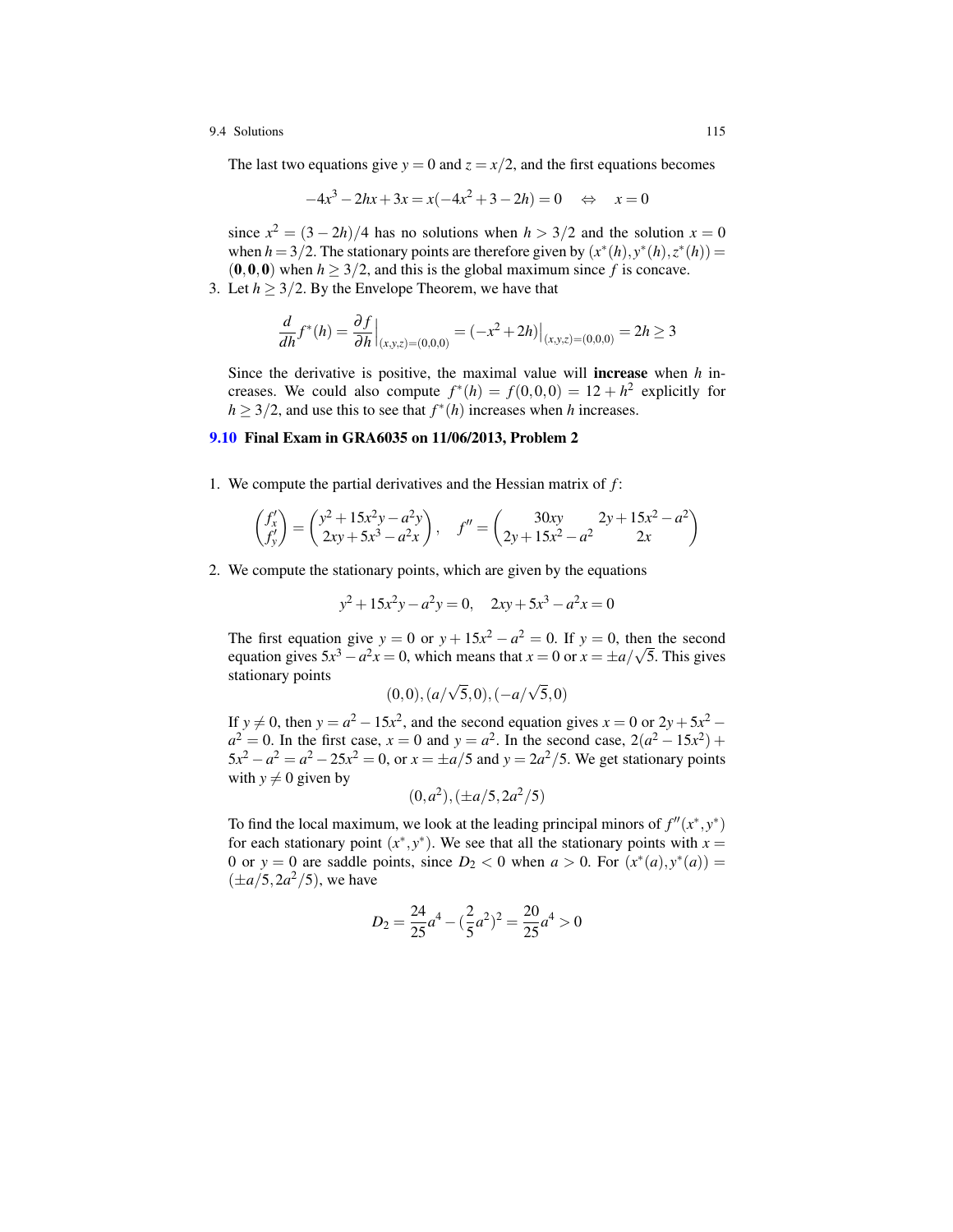and  $D_1 = 30xy = \pm 12/5 a^3$ . This means that there is exactly one local maximum point for a given  $a > 0$ , given by  $(x^*(a), y^*(a)) = (-a/5, 2a^2/5)$ . The point  $\left(\frac{a}{5}, \frac{2a^2}{5}\right)$  is a local minimum point.

3. Let  $a > 0$ . By the Envelope Theorem, we have that

$$
\frac{d}{da}f^*(a) = \frac{\partial f}{\partial a}\Big|_{(x,y)=(x^*(a),y^*(a))} = (-2axy)\Big|_{(x,y)=(x^*(a),y^*(a))} = \frac{4}{25}a^4 > 0
$$

Since the derivative is positive, the local maximal value will increase when *a* increases. We could also compute  $f^*(a) = f(x^*(a), y^*(a)) = 4/125 a^5$  explicitly for  $a > 0$ , and use this to see that  $f^*(a)$  increases when *a* increases.

#### [9.11](#page-111-1) Final Exam in GRA6035 on 12/12/2011, Problem 4

1. The Lagrangian for this problem is given by  $\mathcal{L} = 2x^2 + y^2 + 3z^2 - \lambda_1(x - y + z)$  $2z) - \lambda_2(x+y)$ , and the first order conditions are

$$
\mathcal{L}'_x = 4x - \lambda_1 - \lambda_2 = 0
$$
  

$$
\mathcal{L}'_y = 2y + \lambda_1 - \lambda_2 = 0
$$
  

$$
\mathcal{L}'_z = 6z - 2\lambda_1 = 0
$$

We solve the first order conditions for  $x, y, z$  and get

$$
x = \frac{\lambda_1 + \lambda_2}{4}, \quad y = \frac{\lambda_2 - \lambda_1}{2}, \quad z = \frac{\lambda_1}{3}
$$

When we substitute these expressions into the two constraints  $x - y + 2z = 3$  and  $x + y = 3$ , we get the equations

$$
17\lambda_1 - 3\lambda_2 = 36, \quad -\lambda_1 + 3\lambda_2 = 12
$$

Adding the two equations, we get  $16\lambda_1 = 48$ , or  $\lambda_1 = 3$ , and the last equation gives  $\lambda_2 = 5$ . When we substitute this into the expressions for *x*, *y*, *z* we get  $(x, y, z) = (2, 1, 1)$ . This means that  $(x, y, z; \lambda_1, \lambda_2) = (2, 1, 1; 3, 5)$  is the unique point that satisfies the first order conditions and the constraints. Alternatively, one may observe that the first order conditions and the constraints form a 5  $\times$  5 linear system. If we substitute  $(x, y, z) = (2, 1, 1)$  in this system, we find that  $\lambda_1 = 3$  and  $\lambda_2 = 5$ ; hence  $(x, y, z; \lambda_1, \lambda_2) = (2, 1, 1; 3, 5)$  is one solution of the system. To show that this is the only solution, we may check that the determinant of the coefficient matrix is non-zero. We first use some elementary row operations that preserve the determinant:

$$
\begin{vmatrix} 4 & 0 & 0 & -1 & -1 \\ 0 & 2 & 0 & 1 & -1 \\ 0 & 0 & 6 & -2 & 0 \\ 1 & -1 & 2 & 0 & 0 \\ 1 & 1 & 0 & 0 & 0 \end{vmatrix} = \begin{vmatrix} 4 & 0 & 0 & -1 & -1 \\ 0 & 2 & 0 & 1 & -1 \\ 0 & 0 & 6 & -2 & 0 \\ 0 & 0 & 0 & 17/12 & -1/4 \\ 0 & 0 & 0 & -1/4 & 3/4 \end{vmatrix}
$$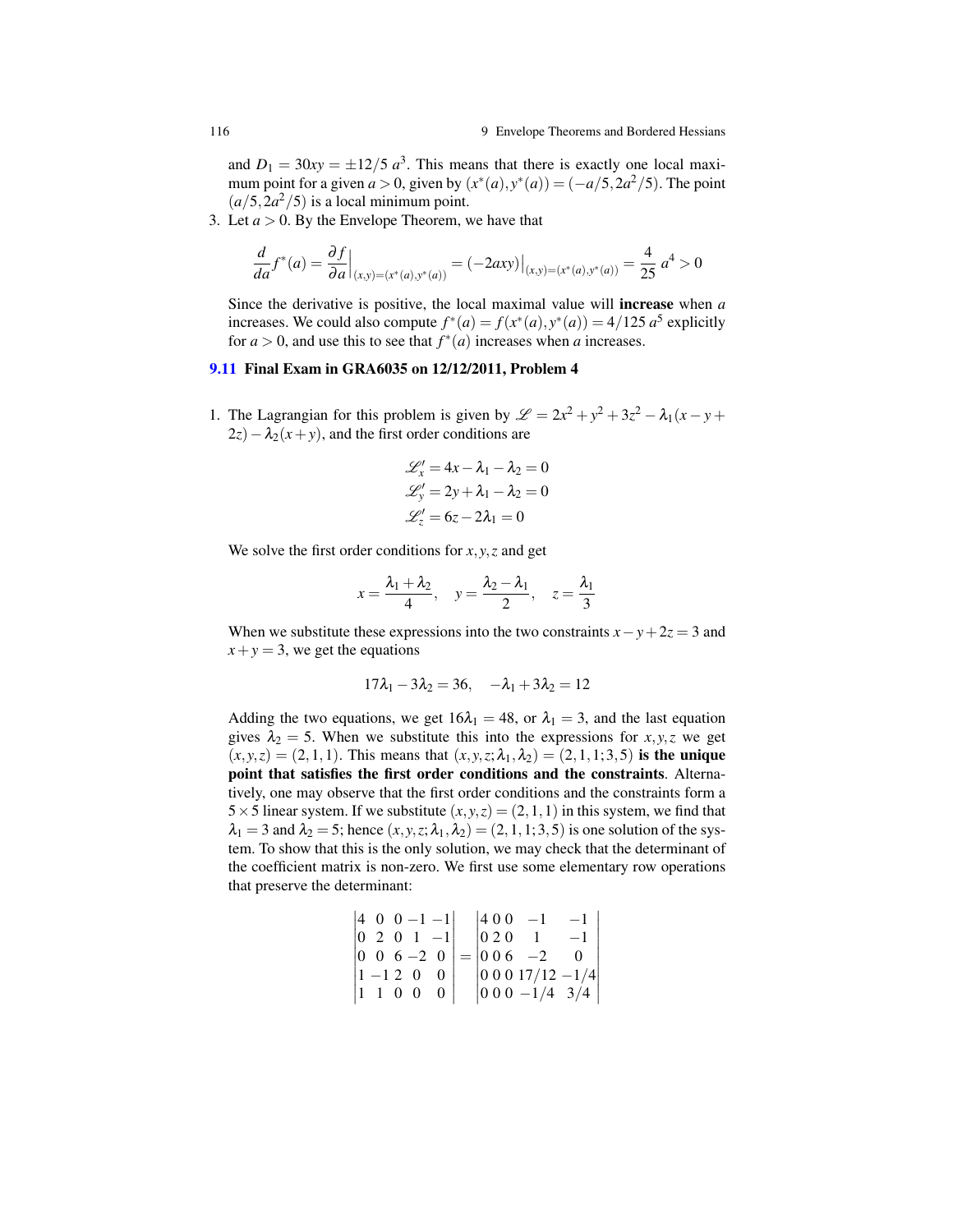Then we see that the determinant is given by  $4 \cdot 2 \cdot 6 \cdot (17/4 \cdot 3/4 - 1/4 \cdot 1/4) =$  $48 \neq 0.$ 

2. The bordered Hessian at  $(x, y, z; \lambda_1, \lambda_2) = (2, 1, 1; 3, 5)$  is the matrix

$$
B = \begin{pmatrix} 0 & 0 & 1 & -1 & 2 \\ 0 & 0 & 1 & 1 & 0 \\ 1 & 1 & 4 & 0 & 0 \\ -1 & 1 & 0 & 2 & 0 \\ 2 & 0 & 0 & 0 & 6 \end{pmatrix}
$$

Since there are  $n = 3$  variables and  $m = 2$  constratints, we have to compute the  $n - m = 1$  last principal minors; that is, just the determinant  $D_5 = |B|$ . We first use an elementary row operation to simplify the computation, then develop the determinant along the last column:

$$
|B| = \begin{vmatrix} 0 & 0 & 1 & -1 & 2 \\ 0 & 0 & 1 & 1 & 0 \\ 1 & 1 & 4 & 0 & 0 \\ -1 & 1 & 0 & 2 & 0 \\ 2 & 0 & 0 & 0 & 6 \end{vmatrix} = \begin{vmatrix} 0 & 0 & 1 & -1 & 2 \\ 0 & 0 & 1 & 1 & 0 \\ 1 & 1 & 4 & 0 & 0 \\ -1 & 1 & 0 & 2 & 0 \\ 2 & 0 & -3 & 3 & 0 \end{vmatrix} = 2 \begin{vmatrix} 0 & 0 & 1 & 1 \\ 1 & 1 & 4 & 0 \\ -1 & 1 & 0 & 2 \\ 2 & 0 & -3 & 3 \end{vmatrix}
$$

Then we develop the last determinant along the first row, and get

$$
|B| = 2\begin{vmatrix} 0 & 0 & 1 & 1 \\ 1 & 1 & 4 & 0 \\ -1 & 1 & 0 & 2 \\ 2 & 0 & -3 & 3 \end{vmatrix} = 2\left(\begin{vmatrix} 1 & 1 & 0 \\ -1 & 1 & 2 \\ 2 & 0 & 3 \end{vmatrix} - \begin{vmatrix} 1 & 1 & 4 \\ -1 & 1 & 0 \\ 2 & 0 & -3 \end{vmatrix}\right) = 2(10 + 14) = 48
$$

Since  $|B| = 48 > 0$  has the same sign as  $(-1)^m = (-1)^2 = 1$ , we conclude that the point  $(x, y, z) = (2, 1, 1)$  is a local minimum for  $2x^2 + y^2 + 3z^2$  (among the admissible points). The local minimum value is  $f(2,1,1) = 8 + 1 + 3 = 12$ .

3. We fix  $\lambda_1 = 3$  and  $\lambda_2 = 5$ , and consider the Lagrangian

$$
\mathcal{L}(x, y, z) = 2x^2 + y^2 + 3z^2 - 3(x - y + 2z) - 5(x + y)
$$

This function is clearly convex, since the Hessian matrix

$$
\mathscr{L}'' = \begin{pmatrix} 4 & 0 & 0 \\ 0 & 2 & 0 \\ 0 & 0 & 6 \end{pmatrix}
$$

is positive definite (with eigenvalues 4,2,6). Therefore, the point  $(x, y, z)$  =  $(2,1,1)$  solves the minimum problem. The Kuhn-Tucker problem can be reformulated in standard form as

$$
\max - (2x^2 + y^2 + 3z^2) \text{ subject to } \begin{cases} -(x - y + 2z) & \leq -3\\ -(x + y) & \leq -3 \end{cases}
$$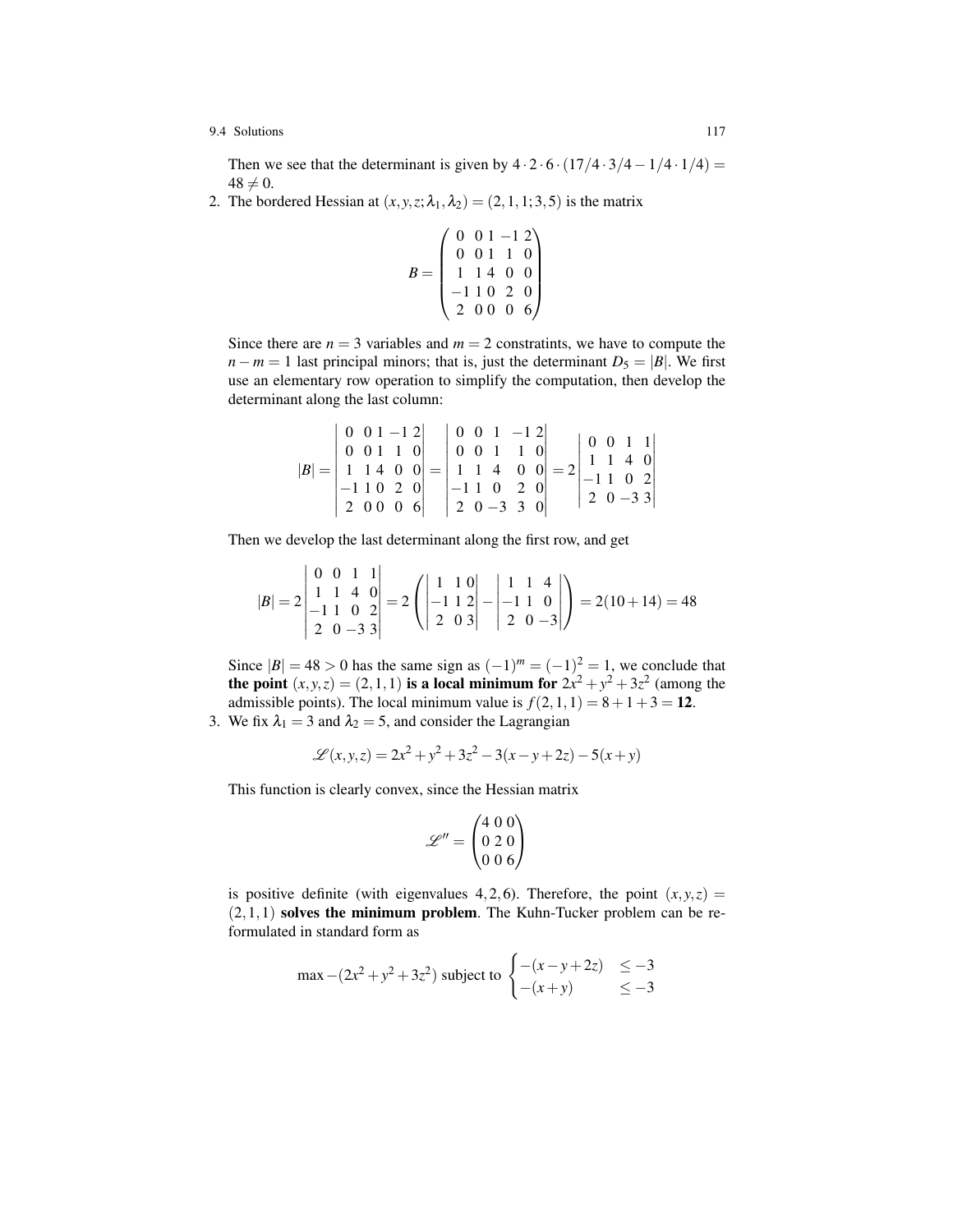Therefore, we see that the Lagrangian of the Kuhn-Tucker problem is

$$
-(2x^2 + y^2 + 3z^2) + \lambda_1(x - y + 2z) + \lambda_2(x + y) = -2z
$$

and the first order conditions of the Kuhn-Tucker problem are the same as in the original problem. Hence  $(x, y, z; \lambda_1, \lambda_2) = (2, 1, 1; 3, 5)$  is still a solution of the first order conditions and the constraints, and  $\lambda_1, \lambda_2 \geq 0$  also solves the complementary slackness conditions. When we fix  $\lambda_1 = 3$  and  $\lambda_2 = 5$ ,  $-\mathscr{L}$  is concave since  $\mathscr L$  is convex, and this means that  $(x, y, z) = (2, 1, 1)$  also solves the Kuhn-Tucker problem.

**[9.12](#page-111-2)** The Kuhn-Tucker problem is in standard form, and its Lagrangian is given by

$$
\mathcal{L} = e^x(1+z) - \lambda_1(x^2 + y^2) - \lambda_2(x+y+z)
$$

The Kuhn-Tucker conditions for this problem are the first order conditions

$$
\mathcal{L}'_x = e^x(1+z) - \lambda_1(2x) - \lambda_2 = 0
$$
  

$$
\mathcal{L}'_y = -\lambda_1(2y) - \lambda_2 = 0
$$
  

$$
\mathcal{L}'_x = e^x - \lambda_2 = 0
$$

the constraints  $x^2 + y^2 \le 1$  and  $x + y + z \le 1$ , and the complementary slackness conditions  $\lambda_1, \lambda_2 \geq 0$  and

$$
\lambda_1(x^2 + y^2 - 1) = 0
$$
,  $\lambda_2(x + y + z - 1) = 0$ 

The last two FOC's give

$$
\lambda_2=e^x, \quad \lambda_1=-\frac{\lambda_2}{2y}=-\frac{e^x}{2y}
$$

This implies that  $\lambda_2 > 0$  and  $\lambda_1 \neq 0$ . The CSC therefore give that

$$
x^2 + y^2 = 1, \quad x + y + z = 1, \quad y < 0
$$

and the first FOC that

$$
e^{x}(1+z) + e^{x}\frac{2x}{2y} - e^{x} = 0 \quad \longrightarrow \quad z + \frac{x}{y} = 0
$$

This means that  $x = -yz$ , and therefore that  $y + z - yz = 1$ , or  $y(1 - z) = 1 - z$ . This gives  $(y-1)(1-z) = 0$ , hence  $y = 1$  or  $z = 1$ . Since  $y = 1$  gives that  $\lambda_1 < 0$ , which is not possible by the CSC, it follows that  $z = 1$ . This means that  $x + y = 0$ , or *y* =  $-x$ . Finally, *y* < 0 from the CSC, so *x* > 0, and  $x^2 + y^2 = 2x^2 = 1$  means that  $x = \sqrt{1/2} = \sqrt{2}/2 \approx 0.707$ . Let us write  $\omega = \sqrt{2}/2$ , then we can write the unique solution of the Kuhn-Tucker conditions FOC+C+CSC as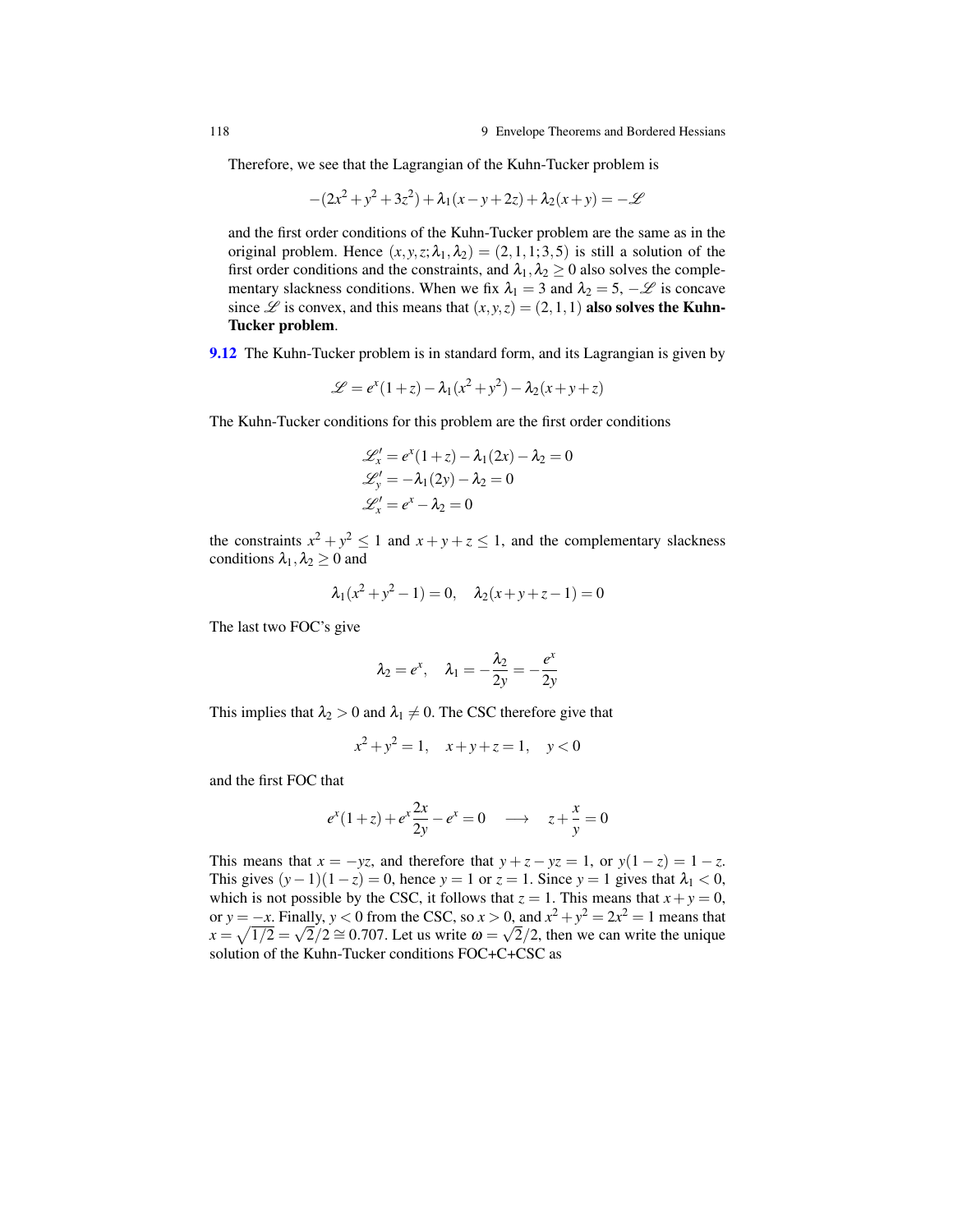$$
x = \omega
$$
,  $y = -\omega$ ,  $z = 1$ ;  $\lambda_1 = \frac{e^{\omega}}{2\omega}$ ,  $\lambda_2 = e^{\omega}$ 

The set *S* of admissible points is the set of points  $(x, y, z)$  that satisfy the constraints  $x^2 + y^2 \le 1$  and  $x + y + z \le 1$ , and this means that  $-1 \le x, y \le 1$  from the first constraint, and that  $z \le 1 - x - y \le 1 - (-1) - (-1) = 3$  from the second. The set is not bounded since there is no lower bound for *z*. However, the objective function  $f(x, y, z) = e^{x}(1 + z)$  has positive partial derivative  $f'_{z} = e^{x} > 0$ . It follows that its value increases with  $z$  for a fixed  $x, y$ . This means that  $f$  has a maximum (but not necessarily a minimum) on *S*, and the Kuhn-Tucker problem has a maximum.

To check that NDCQ is satisfied, let us first consider the case where  $x^2 + y^2 = 1$ and  $x + y + z = 1$ . In this case, we have that the NDCQ is given by

$$
rk\begin{pmatrix}2x\ 2y\ 0\\1\ 1\ 1\end{pmatrix}=2
$$

This fails if all 2-minors are zero, or  $2x = 2y = 0$ . But  $x = y = 0$  is not possible for points with  $x^2 + y^2 = 1$  and  $x + y + z = 1$ . Next, we consider the case when  $x^2 + y^2 = 1$  and  $x + y + z < 1$ . In this case, we have that the NDCQ is given by

$$
rk (2x 2y 0) = 1
$$

This fails if all 1-minors are zero, or  $2x = 2y = 0$ . But  $x = y = 0$  is not possible for points with  $x^2 + y^2 = 1$  and  $x + y + z < 1$ . Finally, we consider the case when  $x^2 + y^2 < 1$  and  $x + y + z = 1$ . In this case, we have that the NDCQ is given by

$$
rk(1\ 1\ 1)=1
$$

This fails if all 1-minors are zero, or this cannot happen. It follows that NDCQ holds for all admissible points. Since the Kuhn-Tucker problem has a maximum and NDCQ is satisfied at all admissible points, it follows that  $(x, y, z) = (\omega, -\omega, 1)$  is the maximum point, with maximum value  $f(\omega, -\omega, 1) = 2e^{\omega}$  and  $\omega = \sqrt{2}/2 \approx 0.707$ .

#### [9.13](#page-112-1)

1. The region *S* of admissible points is the region in the first quadrant under the lines with equations  $y = 2x + 5$  and  $2y = 37 - 5x$ ; see the figure below.

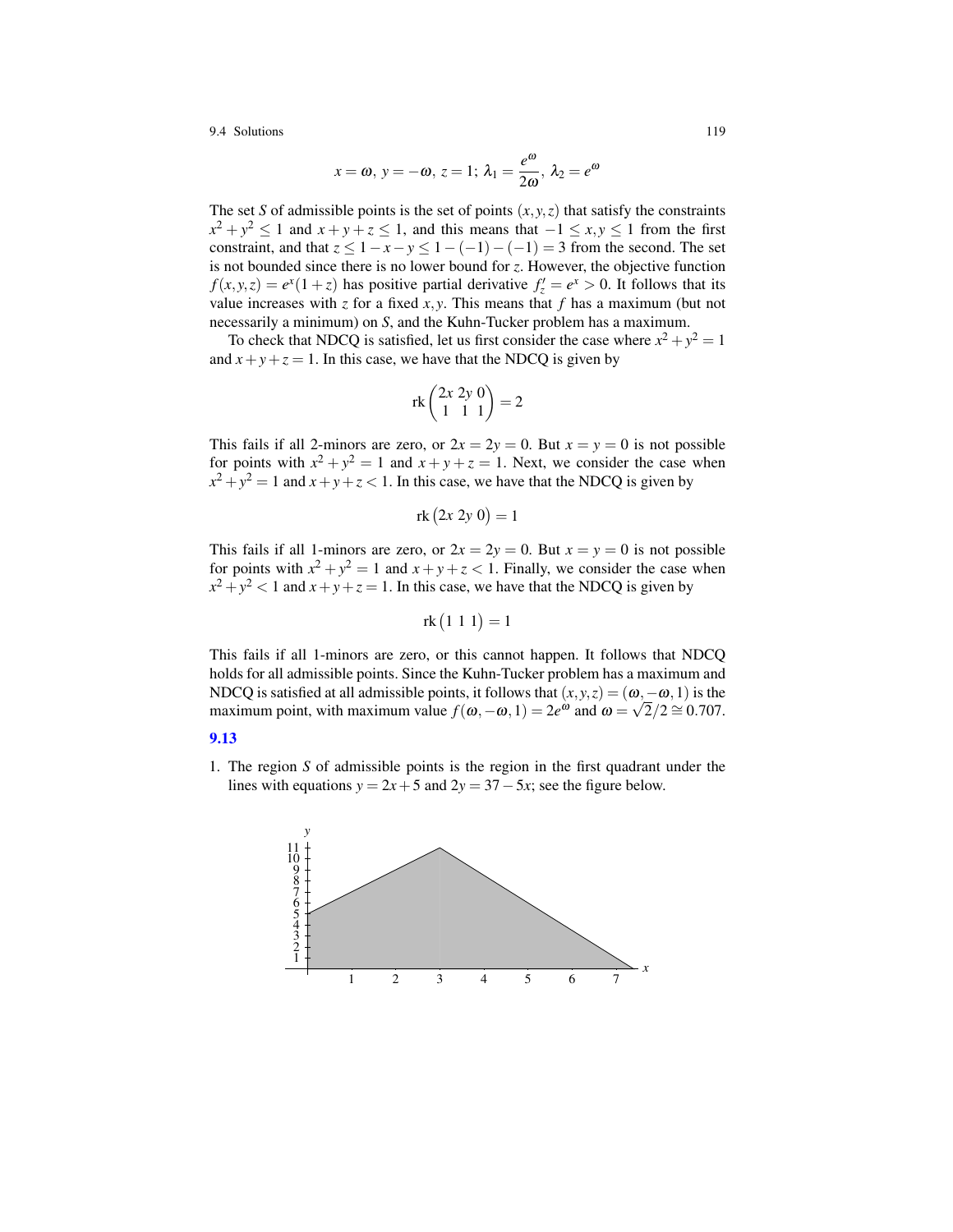Since the first line intersects the *y*-axis at  $y = 5$ , the two lines intersect at  $x = 3$ and  $y = 11$ , and the second line intersects the *x*-axis at  $x = 37/5 = 7.4$ , it follows that  $0 \le x \le 7.4$  and  $0 \le y \le 11$  for all admissible points  $(x, y)$ , and this means that the region of admissible points is bounded.

2. We rewrite the constraints as  $-2x + y \le 5$ ,  $5x + 2y \le 37$ ,  $-x \le 0$ , and  $-y \le 0$ , and use this to write the Kuhn-Tucker problem in standard form:

$$
\max 3xy - x^3 \quad \text{subject to} \quad\n\begin{cases}\n-2x + y \leq 5 \\
5x + 2y \leq 37 \\
-x \leq 0 \\
-y \leq 0\n\end{cases}
$$

The Lagrangian for this problem is therefore given by

$$
\mathcal{L} = 3xy - x^3 - \lambda_1(-2x + y) - \lambda_2(5x + 2y) + \mu_1x + \mu_2y
$$

where we write  $\mu_1, \mu_2$  instead of  $\lambda_3, \lambda_4$ . The Kuhn-Tucker conditions for this problem are the first order conditions

$$
\mathcal{L}'_x = 3y - 3x^2 + 2\lambda_1 - 5\lambda_2 + \mu_1 = 0
$$
  

$$
\mathcal{L}'_y = 3x - \lambda_1 - 2\lambda_2 + \mu_2 = 0
$$

the constraints  $-2x + y \le 5$ ,  $5x + 2y \le 37$ , and  $x, y \ge 0$ , and the complementary slackness conditions  $\lambda_1, \lambda_2, \mu_1, \mu_2 \geq 0$  and

$$
\lambda_1(-2x+y-5) = 0
$$
,  $\lambda_2(5x+2y-37) = 0$ ,  $\mu_1x = 0$ ,  $\mu_2y = 0$ 

We solve FOC+C+CSC to find candidates for maximum, and consider several cases. The first case is point on the axes. If  $x = 0$ , then  $f(x, y) = 0$ , and if  $y = 0$ , then  $f(x, y) = -x^3$  with  $0 \le x \le 7.4$ . In either case,  $f(x, y) \le 0$ , and this is clearly not maximum. For example,  $(x, y) = (1, 1)$  is admissible, and  $f(1, 1) = 2 > 0$ . We may therefore assume that  $x, y > 0$ , and this means that  $\mu_1 = \mu_2 = 0$  by the CSC's. The second case is the points in the interior of the admissible region (not on any of the boundary lines). This means that all C's hold by strict inequality, and therefore also  $\lambda_1 = \lambda_2 = 0$ . The FOC's then give  $3y - 3x^2 = 3x = 0$ , and the only solution is  $(x, y) = (0, 0)$ . This is not an interior point, so there are no candidate points in the interior either. We may therefore assume that either  $-2x + y = 5$  or  $5x + 2y = 37$  (or both). We consider three cases:

• The case  $-2x + y = 5$  and  $5x + 2y = 37$ :

In this case,  $x = 3$  and  $y = 11$  since this is the intersection between the two lines. This means that  $-2\lambda_1 + 5\lambda_2 = 6$  and  $\lambda_1 + 2\lambda_2 = 9$  by the FOC's, and this gives  $\lambda_1 = 8/3$  and  $\lambda_2 = 11/3$ . All conditions FOC+C+CSC are satisfied, so this is a candidate point  $(x, y; \lambda_1, \lambda_2, \mu_1, \mu_2) = (3, 11; 8/3, 11/3, 0, 0)$  with  $f = 72$ .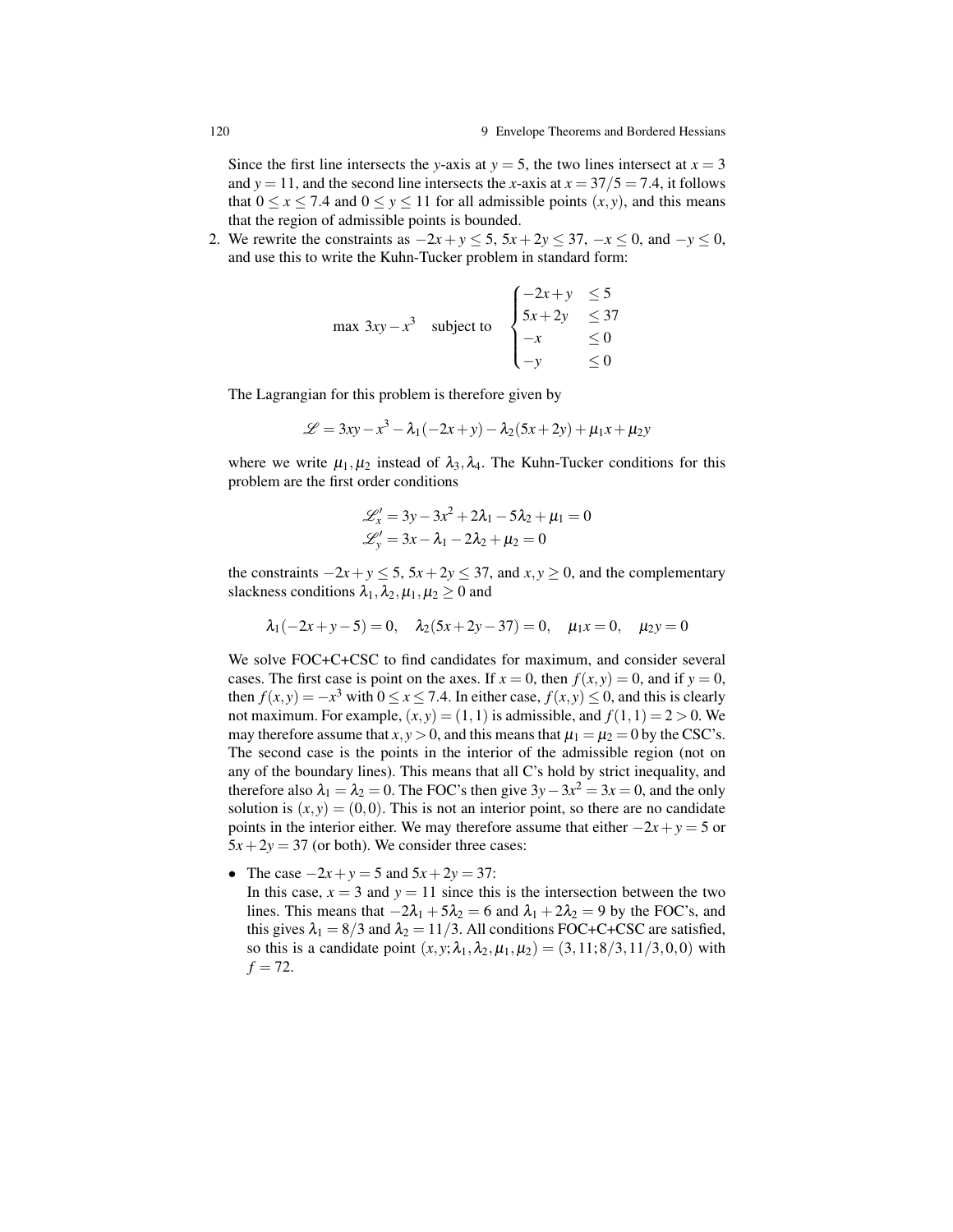- The case  $-2x + y = 5$  and  $5x + 2y < 37$ :
- In this case,  $\lambda_2 = 0$  by the CSC's. This means that  $3y 3x^2 + 2\lambda_1 = 0$  and  $3x - λ₁ = 0$  by the FOC's. We get  $λ₁ = 3x$  and therefore  $3y - 3x² + 6x = 0$ , or *y*−*x*<sup>2</sup> + 2*x* = 0. The constraint −2*x* + *y* = 5 gives  $(5+2x)$ −*x*<sup>2</sup> + 2*x* = 0, or  $x^2 - 4x - 5 = 0$ . The solutions are  $x = 5$  and  $x = -1$ , and therefore the points  $(x, y) = (5, 15), (-1, 3)$ . The first is not admissible since  $5x + 2y > 37$ , and the second is not admissible because  $x < 0$ . There are no candidate points in this case.
- The case  $-2x + y < 5$  and  $5x + 2y = 37$ : In this case,  $\lambda_1 = 0$  by the CSC's. Hence  $3y - 3x^2 - 5\lambda_2 = 0$  and  $3x - 2\lambda_2 = 0$ by the FOC's. This implies that  $\lambda_2 = 3x/2$  and  $3y - 3x^2 - 15x/2 = 0$ . The last equation can be written  $2y - 2x^2 - 5x = 0$ , and the constraint  $5x + 2y = 37$ gives  $(37 – 5x) – 2x<sup>2</sup> – 5x = 0$ , or  $2x<sup>2</sup> + 10x – 37 = 0$ . The solutions are

$$
x = \frac{-10 \pm \sqrt{100 - 4(2)(-37)}}{4} = \frac{-10 \pm \sqrt{396}}{4}
$$

There are two solutions, one with  $x < 0$  and the other with  $x \approx 2.47 < 3$ . Neither of these are admissible. For the second solution, the reason is that when *x* < 3, the points on the line  $5x + 2y = 37$  lies over the line  $-2x + y = 5$ , and this means  $-2x + y > 5$ . There are no candidate points in this case.

The points  $(x, y; \lambda_1, \lambda_2, \mu_1, \mu_2) = (3, 11; 8/3, 11/3, 0, 0)$  is therefore the unique candidate point, with  $f = 72$ . Since the set of admissible points is bounded, there is a maximum. Moreover, NDCQ is satisfied at all admissible points: At interior points, there are no conditions to check. At points at the boundary lines (given by  $y = 2x + 5$ ,  $5x + 2y = 37$ ,  $x = 0$  and  $y = 0$ ) that are not corners, there is only one binding constraint, and the matrices

$$
(-21), (52), (-10), (0-1)
$$

all have rank one. At the corners  $(0,0)$ ,  $(0,5)$ ,  $(3,11)$ ,  $(7.4,0)$ , there are two binding constraints, and the matrices

$$
\begin{pmatrix} -1 & 0 \ 0 & -1 \end{pmatrix}, \quad \begin{pmatrix} -1 & 0 \ -2 & 1 \end{pmatrix}, \quad \begin{pmatrix} -2 & 1 \ 5 & 2 \end{pmatrix}, \quad \begin{pmatrix} 5 & 2 \ 0 & -1 \end{pmatrix}
$$

all have rank two. As these are all admissible points, NDCQ holds for all of them, and  $f = 72$  is the maximum value at  $(x, y) = (3, 11)$ .

3. The new problem with mixed constraints can be formulated as

$$
\max 3xy - x^3 \quad \text{subject to} \quad\n\begin{cases}\n-2x + y &= 5 \\
5x + 2y & \le 37 \\
-x & \le 0 \\
-y & \le 0\n\end{cases}
$$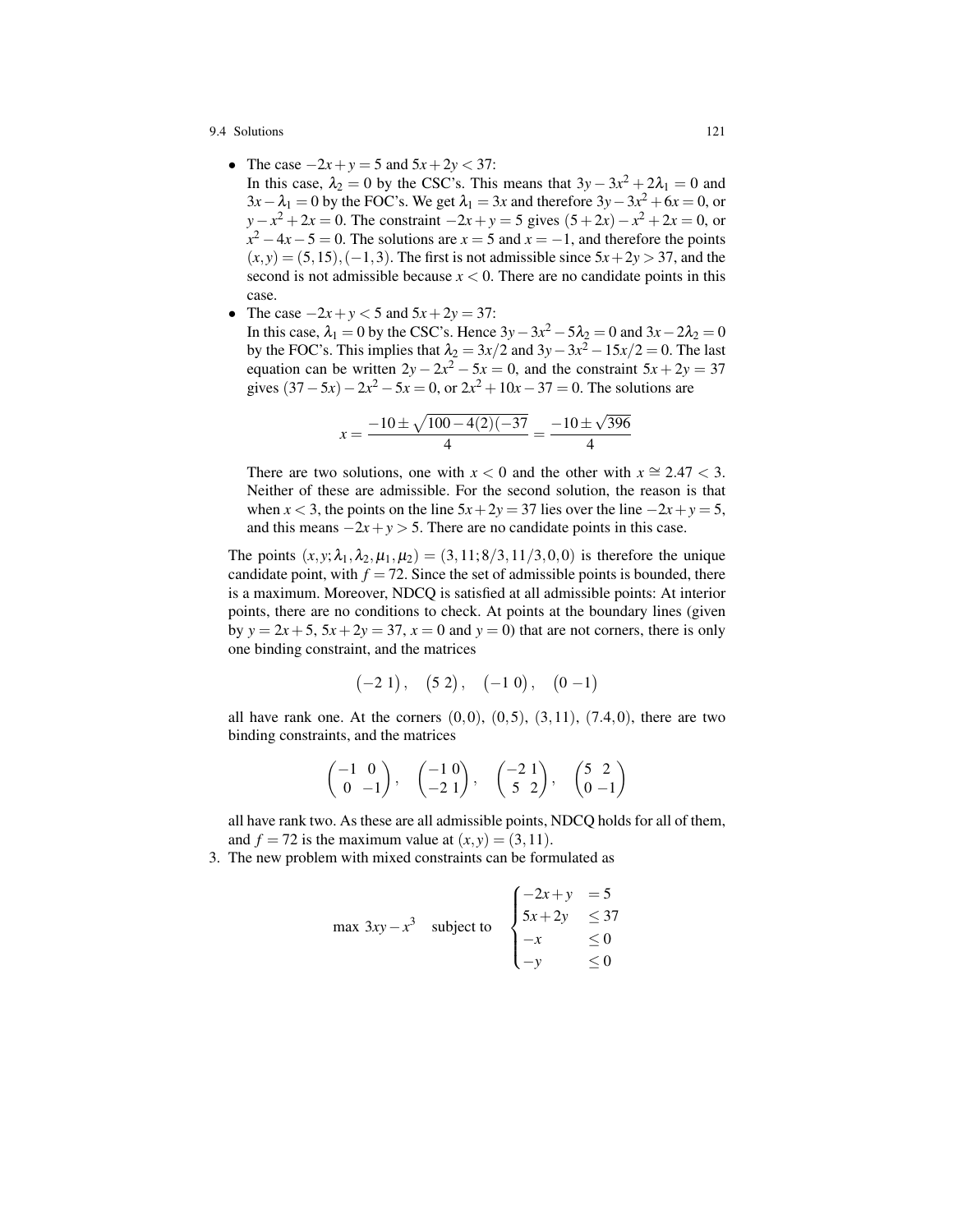To formulate necessary conditions for this mixed problem, we use the same Lagrangian as before, given by

$$
\mathcal{L} = 3xy - x^3 - \lambda_1(-2x + y) - \lambda_2(5x + 2y) + \mu_1x + \mu_2y
$$

where we write  $\mu_1, \mu_2$  instead of  $\lambda_3, \lambda_4$ . We must consider the first order conditions

$$
\mathcal{L}'_x = 3y - 3x^2 + 2\lambda_1 - 5\lambda_2 + \mu_1 = 0
$$
  

$$
\mathcal{L}'_y = 3x - \lambda_1 - 2\lambda_2 + \mu_2 = 0
$$

the constraints  $-2x + y = 5$ ,  $5x + 2y \le 37$ , and  $x, y \ge 0$ , and the complementary slackness conditions  $\lambda_2, \mu_1, \mu_2 \geq 0$  and

$$
\lambda_2(5x+2y-37) = 0
$$
,  $\mu_1x = 0$ ,  $\mu_2y = 0$ 

for the three inequality constraints. There is no condition  $\lambda_1$ , since it corresponds to an equality constraint. To solve this problem, we can use the computations above: We notice that the new set of admissible points consists of the line segment from  $(0,5)$  to  $(3,11)$ . Since this is a subset of the set of old admissible points, shown on the figure above, and the old maximum point  $(x, y) = (3, 11)$  is still admissible, it follows that this point is still the maximum point, with maximum value  $f = 72$ .

[9.14](#page-112-2) We rewrite the first constraint as  $z - xy \le 0$ , and write the Lagrangian for this problem as

$$
\mathscr{L} = 4z - x^2 - y^2 - z^2 - \lambda_1(z - xy) - \lambda_2(x^2 + y^2 + z^2)
$$

The Kuhn-Tucker conditions for this problem are the first order conditions

$$
\mathcal{L}'_x = -2x - \lambda_1 y - \lambda_2 \cdot 2x = 0
$$
  

$$
\mathcal{L}'_y = -2y - \lambda_1 x - \lambda_2 \cdot 2y = 0
$$
  

$$
\mathcal{L}'_x = 4 - 2z - \lambda_1 - \lambda_2 \cdot 2z = 0
$$

the constraints  $z \leq xy$  and  $x^2 + y^2 + z^2 \leq 3$ , and the complementary slackness conditions  $\lambda_1, \lambda_2 \geq 0$  and

$$
z \langle xy \Rightarrow \lambda_1 = 0, \quad x^2 + y^2 + z^2 < 3 \Rightarrow \lambda_2 = 0
$$

Let us find all solutions of the Kuhn-Tucker conditions in the case  $z = xy$  and  $x^2 +$  $y^2 + z^2 = 3$ . We solve the last of the FOC for  $\lambda_1$  and obtain  $\lambda_1 = 4 - 2z(1 + \lambda_2)$ . Then we substitute this for  $\lambda_1$  in the first two FOC's and get

$$
-2x - (4 - 2z(1 + \lambda_2))y - 2\lambda_2 x = 0 \Rightarrow -2x(1 + \lambda_2) + 4y - 2z(1 + \lambda_2)y = 0
$$
  

$$
-2y - (4 - 2z(1 + \lambda_2))x - 2\lambda_2 y = 0 \Rightarrow -2y(1 + \lambda_2) + 4x - 2z(1 + \lambda_2)x = 0
$$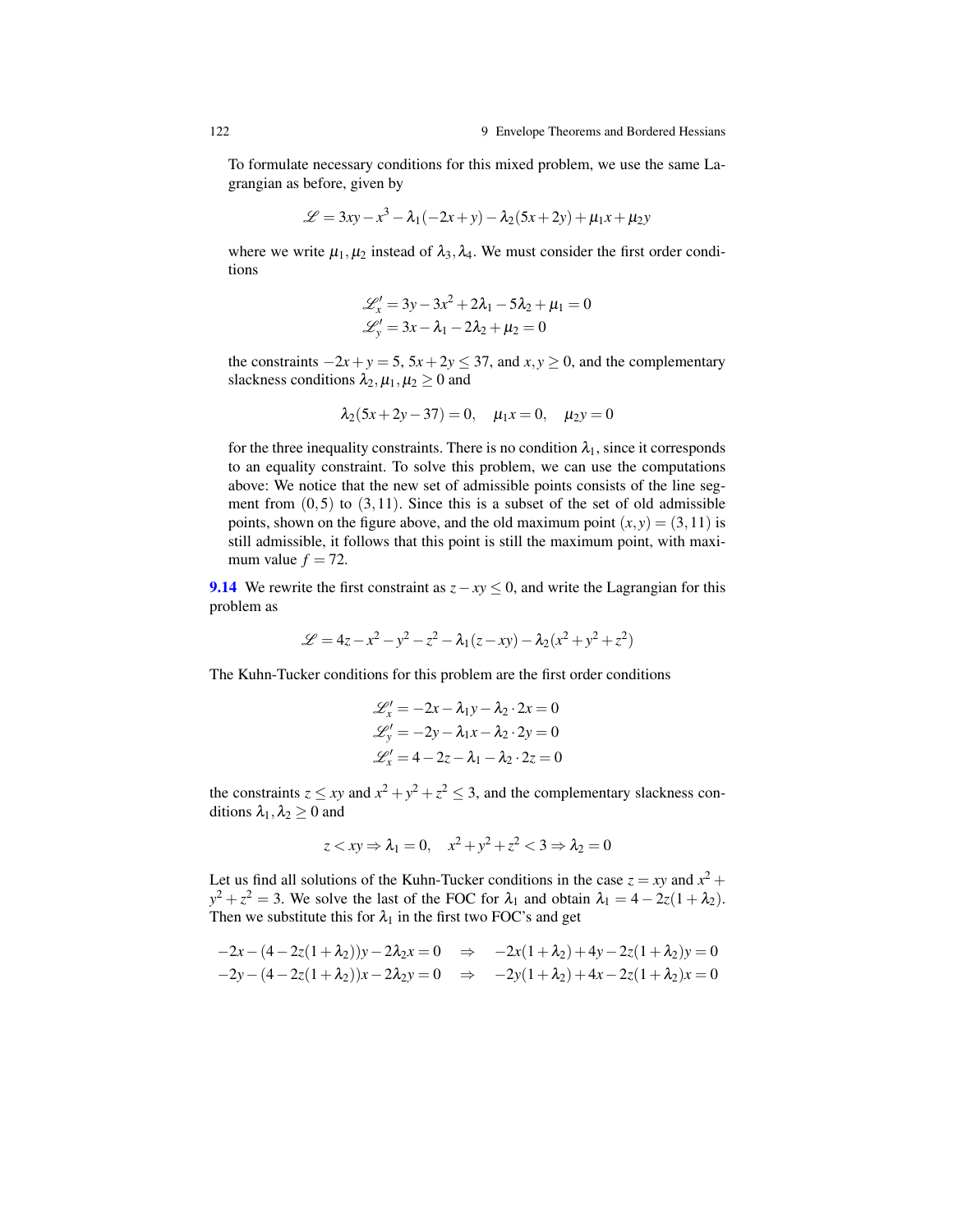We see that  $\lambda_2 = -1$  gives  $x = y = 0$  and  $z = xy = 0$ . But  $x^2 + y^2 + z^2 = 0 \neq 3$  so this is not possible, and we may assume that  $\lambda_2 \neq -1$ . Subtraction of the two equations gives

$$
-2(1 + \lambda_2)(x - y) - 4(x - y) + 2z(1 + \lambda_2)(x - y) = 0
$$

This implies that  $x = y$  or that  $(2z - 2)(1 + \lambda_2) = 4$ . If  $x = y$  then  $z = x^2$  and the second constraint gives  $2x^2 + x^4 = 3$ . This is a quadratic equation  $u^2 + 2u - 3 = 0$ in  $u = x^2$ , with solution  $x^2 = 1$  (since  $x^2 = -3$  is not possible). Therefore we get  $(x, y, z) = (1, 1, 1)$  or  $(x, y, z) = (-1, -1, 1)$ . In both cases, we see that the FOC's are satisfied with  $\lambda_1 = 2$  and  $\lambda_2 = 0$ . If  $x \neq y$ , then  $z = 2/(1 + \lambda_2) + 1 = (3 + \lambda_2)/(1 + \lambda_2)$  $\lambda_2$ ). We substitute this for *z* in the first FOC, and get

$$
-2x(1 + \lambda_2) + 4y - (6 + 2\lambda_2)(1 + \lambda_2)y = 0 \quad \Rightarrow \quad x = \frac{\lambda_2 - 1}{\lambda_2 + 1}y
$$

When we substitute this for *x* in the second FOC, we get

$$
-2y(1+\lambda_2) + 4\frac{\lambda_2 - 1}{\lambda_2 + 1}y - (6+2\lambda_2)\frac{\lambda_2 - 1}{\lambda_2 + 1}y = 0
$$

Multiplication with  $(1 + \lambda_2)$  gives  $y = 0$  or  $-4\lambda_2^2 - 4\lambda_2 = 0$ . If  $y = 0$ , then  $x =$ 0, and this is not possible since  $z = xy = 0$ . If  $y \neq 0$ , then we must have  $\lambda_2 = 0$ (since  $(\lambda_2 \neq -1)$ , and this implies that  $z = 3$ , which is impossible. We conclude that the only solutions to the Kuhn-Tucker conditions with both constraints binding are  $(x, y, z; \lambda_1, \lambda_2) = (1, 1, 1; 2, 0), (-1, -1, 1; 2, 0)$  with  $f = 1$  in both cases. If  $z < xy$ and  $x^2 + y^2 + z^2 = 3$ , then  $\lambda_1 = 0$  and the first two FOC's give  $x = y = 0$ , so  $z = \sqrt{2}$  $-\sqrt{3} < xy = 0$ . But  $\lambda_2 < 0$  from the last FOC, so this is not a solution. If  $xy = z$ and  $x^2 + y^2 + z^2 < 3$ , then  $\lambda_2 = 0$  and the first two FOC's imply that  $x = y$  and that  $\lambda_1 = 2$ . The third FOC give that  $z^2 = 1$ . This implies that  $x = y = z = 1$ , and this is not possible since  $x^2 + y^2 + z^2 < 3$ . Finally, if  $z < xy$  and  $x^2 + y^2 + z^2 < 3$ , then  $\lambda_1 = \lambda_2 = 0$ . Then the FOC's imply that  $x = y = 0, z = 2$  and this is impossible since  $x^2 + y^2 + z^2 < 3$ . The only solutions occur when both constraints are binding. The set of admissible points is bounded since  $x^2 + y^2 + z^2 \le 3$  implies that  $x, y, z \in \mathbb{R}$  $(-\sqrt{3}, \sqrt{3})$ . Therefore the problem has a solution. We consider the NDCQ, and look at the matrix

$$
\begin{pmatrix} -y-x & 1 \ 2x & 2y & 2z \end{pmatrix}
$$

When  $z = xy$  and  $x^2 + y^2 + z^2 = 3$ , the full matrix has rank two since the first minor  $-2y^2 - 2x^2 = 0$  if and only if  $x = y = 0$  and this is not possible. If  $z < xy$  and  $x^2 + y^2 + z^2 = 3$ , the submatrix consisting of the last row has rank one, since  $x = y = 1$  $z = 0$  is not possible. If  $xy = z$  and  $x^2 + y^2 + z^2 < 3$ , then the submatrix consisting of the first row clearly has rank one. So there are no admissible points where NDCQ is not satisfied, and there must be a maximum at one of the points satisfying the Kuhn-Tucker conditions. The conclusion is that  $(x, y, z) = (1, 1, 1)$  and  $(x, y, z) =$  $(-1,-1,1)$  are the maximum points, with maximum value  $f = 1$ .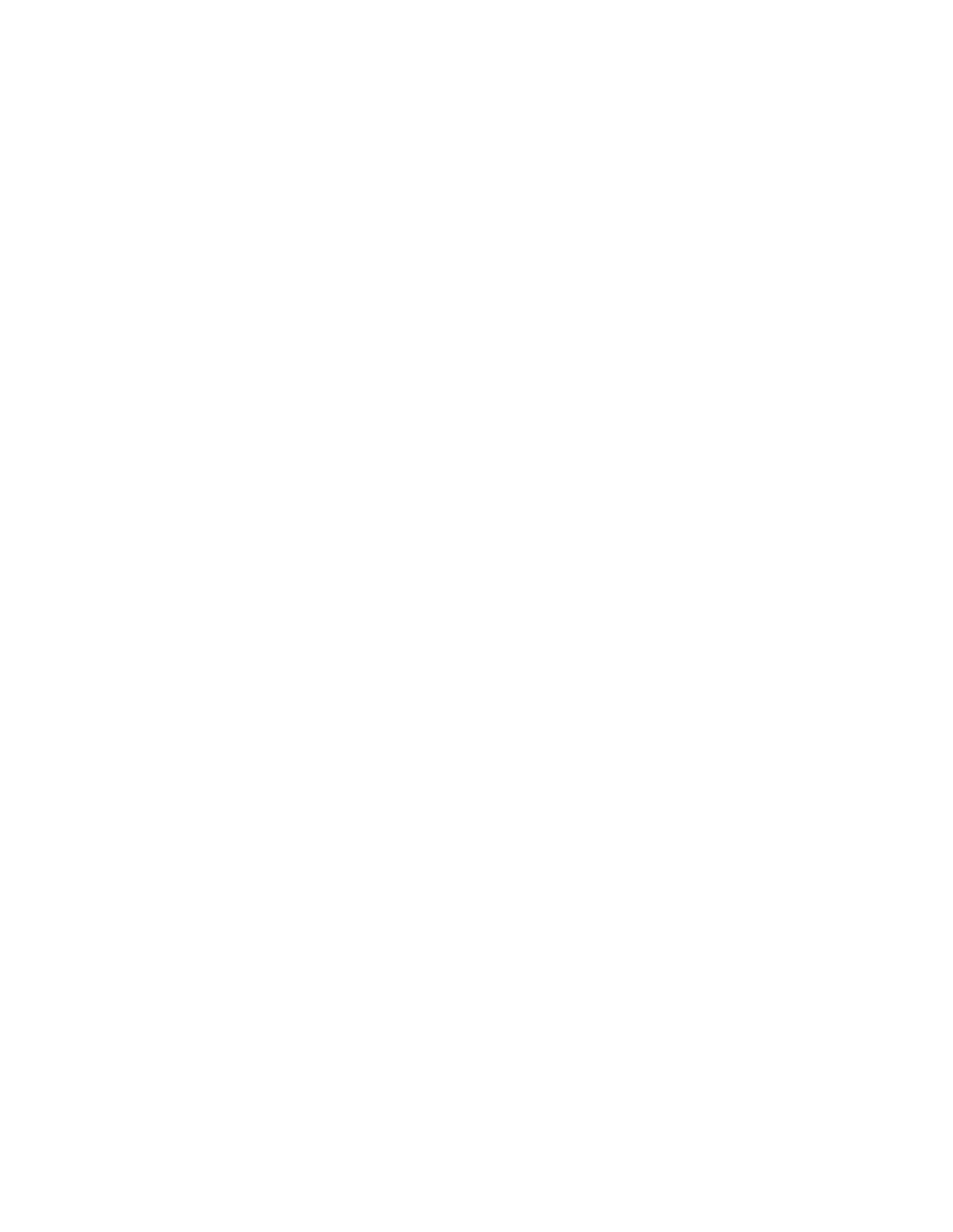# <span id="page-128-0"></span>Lecture 10 First Order Differential Equations

# 10.1 Main concepts

A *differential equation* in the function  $y = y(t)$  is an equation that contains the derivative  $y' = y'(t)$ , or higher order derivatives, such as  $y'' = y''(t)$  and  $y''' = y'''(t)$ , or both. A *solution* is a function  $y = y(t)$  that fits in the differential equation. There are usually many solutions. The general form of a solution is called the *general solution*.

A *first order differential equation* involves only  $y'$ , *y* and *t* since the *order* of a differential equation is the highest order of the derivatives involved. In general, a first order differential equation has the form

$$
y'=F(t,y)
$$

where  $F(t, y)$  is some expression in *t* and *y*. The general solution of a first order differential equation will depend on *one* free variable. An *initial value problem* consists of the differential equation and an initial condition, and has a unique solution, called the *particular solution*.

Separable differential equations. A first order differential equation is *separable* if it can be written in the form

$$
y' = f(t) \cdot g(y)
$$

for some expressions  $f(t)$  in *t* and  $g(y)$  in *y*. It can be solved using *separation of the variables*:

$$
y' = f(t)g(y)
$$
  $\Leftrightarrow$   $\frac{1}{g(y)}y' = f(t)$   $\Leftrightarrow$   $\int \frac{1}{g(y)} dy = \int f(t) dt$ 

After the integrals are computed, one gets a solution in implicit form. To find an explicit form  $y = y(t)$ , one must solve for *y*.

[Problems](#page-129-0) Lecture 10 [Solutions](#page-132-0)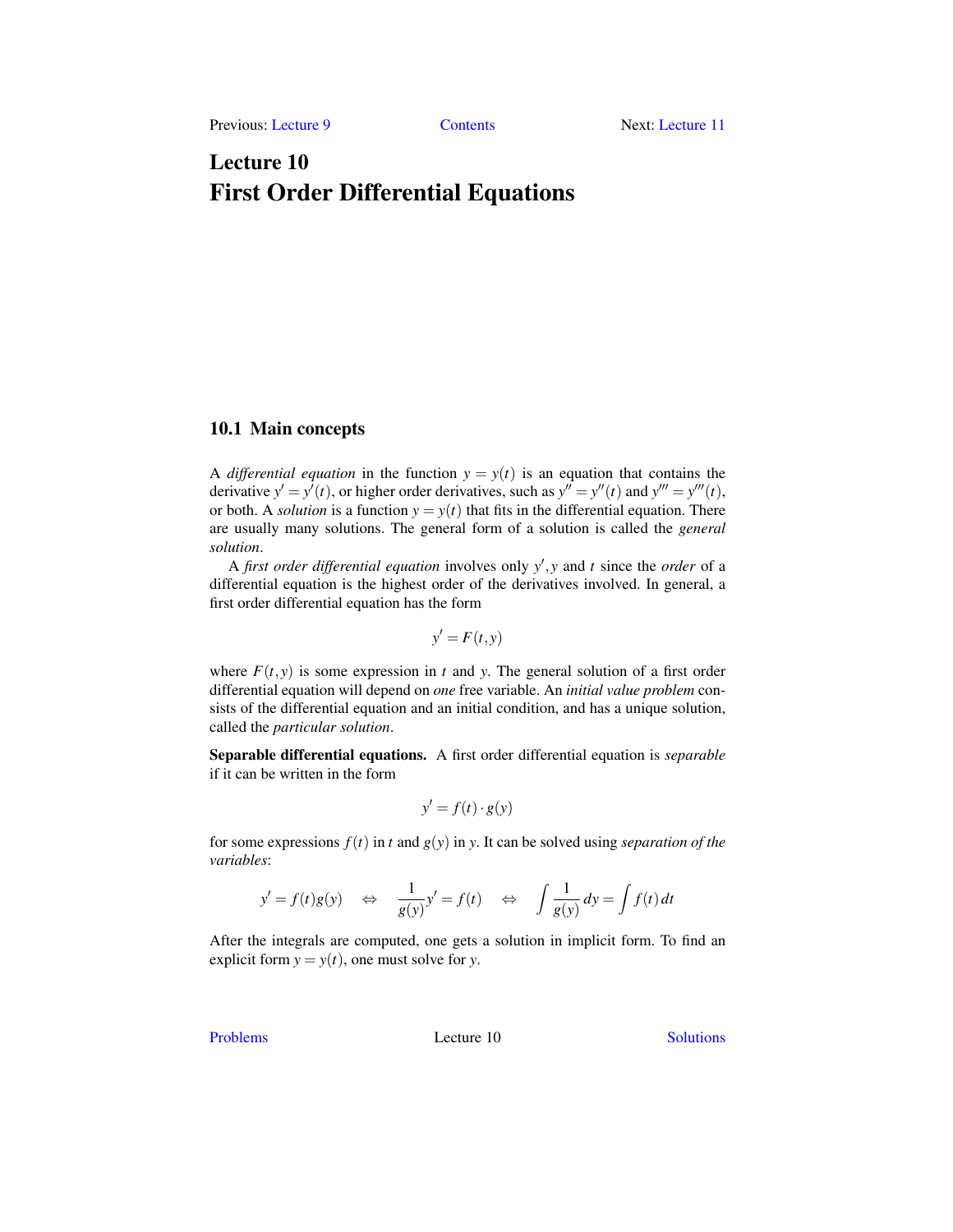Linear differential equations. A first order differential equation is *linear* if it can be written in the form

$$
y' + a(t)y = b(t) \quad \Leftrightarrow \quad y' = b(t) - a(t)y
$$

for some expressions  $a(t)$ , $b(t)$  in  $t$ . It can be solved using *integrating factor*. The integrating factor is given by

$$
u=e^{\int a(t) dt}
$$

and multiplying with  $u = u(t)$  in the differential equtation  $y' + a(t)y = b(t)$  gives

$$
uy' + a(t)uy = b(t)u \quad \Leftrightarrow \quad (uy)' = b(t)u \quad \Leftrightarrow \quad uy = \int b(t)u \, dt
$$

The solution in explicit form is therefore given by

$$
y = \frac{1}{u} \cdot \int b(t)u \, dt
$$

If  $a(t) = a$  and  $b(t) = b$  are constants, then the solution is  $y = b/a + Ce^{-at}$ .

Exact differential equations. A first order differential equation is *exact* if it can be written in the form

$$
p(t, y) \cdot y' + q(t, y) = 0
$$

for some expressions  $p(t, y), q(t, y)$  in *t* and *y* that satisfies the *exactness condition*  $p'_t = q'_y$ . This is the case if and only if there is a function  $h = h(t, y)$  such that the equations

$$
h'_y = p(t, y) \quad \text{and} \quad h'_t = q(t, y)
$$

and then the solution of the differential equation is given by  $h(t, y) = C$ . To find an explicit form  $y = y(t)$ , one must solve for *y*.

# <span id="page-129-0"></span>10.2 Problems

<span id="page-129-1"></span>**10.1.** Find the derivative  $y'$  of the following functions:

1.  $y = \frac{1}{2}t - \frac{3}{2}t^2 + 5t^3$ 2.  $y = (2t^2 - 1)(t^4 - 1)$ 3.  $y = (\ln t)^2 - 5\ln t + 6$ 4.  $y = \ln(3t)$ 5.  $y = 5e^{-3t^2 + t}$ 6.  $y = 5t^2e^{-3t}$ 

<span id="page-129-2"></span>10.2. Compute the following integrals:

1. 
$$
\int t^3 dt
$$
  
2.  $\int_0^1 (t^3 + t^5 + \frac{1}{3}) dt$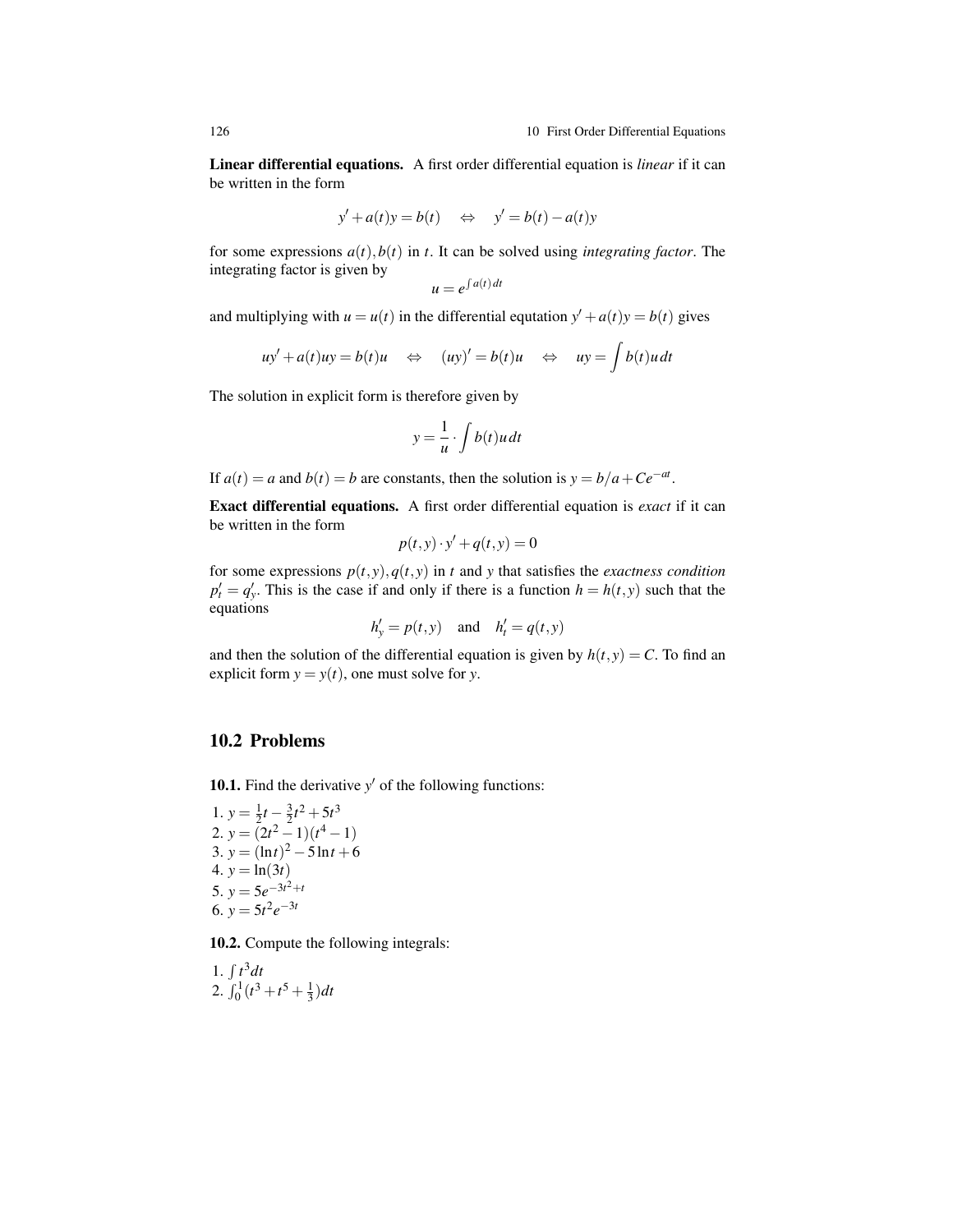10.2 Problems 127

3.  $\int \frac{1}{t} dt$ 4.  $\int t e^{t^2} dt$ 5.  $\int \ln t dt$ 

<span id="page-130-0"></span>10.3. Find the general solution, and the particular solution satisfying  $y(0) = 1$  in the following differential equations:

1. 
$$
y' = 2t
$$
.  
\n2.  $y' = e^{2t}$   
\n3.  $y' = (2t + 1)e^{t^2 + t}$   
\n4.  $y' = \frac{2t+1}{t^2 + t + 1}$ 

<span id="page-130-1"></span>**10.4.** We consider the differential equation  $y' + y = e^t$ . Show that  $y(t) = Ce^{-t} + \frac{1}{2}e^t$ is a solution of the differential equation for all values of the constant *C*.

<span id="page-130-2"></span>**10.5.** Show that  $y = Ct^2$  is a solution of  $ty' = 2y$  for all choices of the constant *C*, and find the particular solution satisfying  $y(1) = 2$ .

<span id="page-130-3"></span>**10.6.** Solve the differential equation  $y^2y' = t + 1$ , and find the integral curve that goes through the point  $(t, y) = (1, 1)$ .

<span id="page-130-4"></span>10.7. Solve the following differential equations:

1.  $y' = t^3 - 1$ 2.  $y' = te^t - t$ 3.  $e^y y' = t + 1$ 

<span id="page-130-5"></span>10.8. Solve the following differential equations with initial conditions:

1.  $ty' = y(1-t)$ , with  $(t_0, y_0) = (1, \frac{1}{e})$ 2.  $(1+t^3)y' = t^2y$ , with  $(t_0, y_0) = (0, 2)$ <br>
3.  $yy' = t$ , with  $(t_0, y_0) = (\sqrt{2}, 1)$ 4.  $e^{2t}y' - y^2 - 2y = 1$ , with  $(t_0, y_0) = (0, 0)$ 

<span id="page-130-6"></span>**10.9.** Find the general solution of the differential equation  $y' + \frac{1}{2}y = \frac{1}{4}$ . Determine the equilibrium state of the equation. Is it stable? Draw some typical solutions.

<span id="page-130-7"></span>10.10. Find the general solution of the following differential equations:

1.  $y' + y = 10$ 2.  $y' - 3y = 27$ 3.  $4y' + 5y = 100$ 

<span id="page-130-8"></span>10.11. Find the general solution of the following differential equations, and in each case, find the particular solution satisfying  $y(0) = 1$ :

<span id="page-130-9"></span>1.  $y' - 3y = 5$ 2.  $3y' + 2y + 16 = 0$ 3.  $y' + 2y = t^2$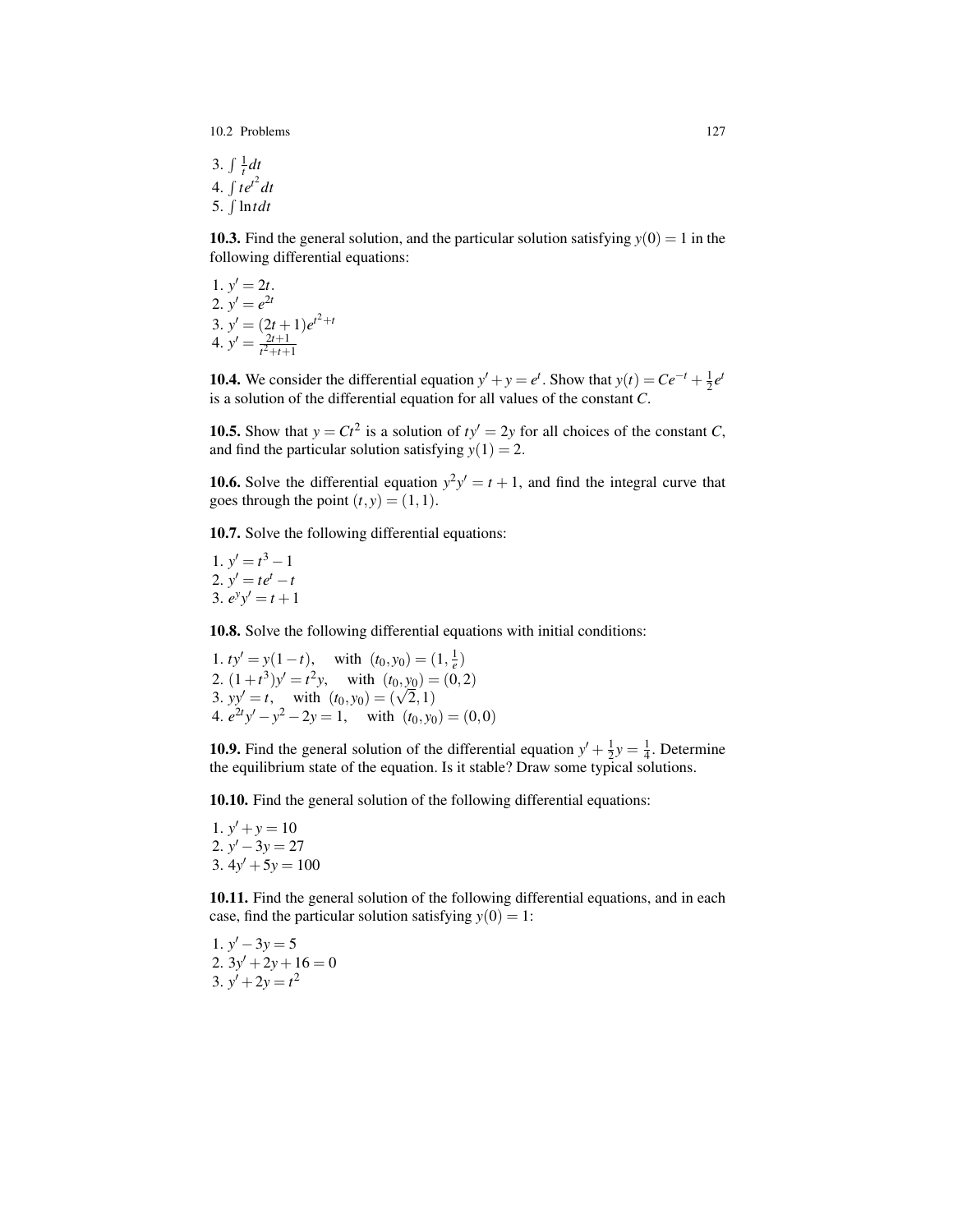10.12. Find the general solution of the following differential equations:

1. 
$$
ty' + 2y + t = 0
$$
  $(t \neq 0)$   
\n2.  $y' - y/t = t$   $(t > 0)$   
\n3.  $y' - \frac{t}{t^2 - 1}y = t$   $(t > 1)$   
\n4.  $y' - \frac{2}{t}y + \frac{2a^2}{t^2} = 0$   $(t > 0)$ 

<span id="page-131-0"></span>10.13. Determine which of the following differential equations are exact, and find the general solution in those cases where it is exact:

1. 
$$
(2y+t)y'+2+y=0
$$
  
2.  $y^2y'+2t+y=0$   
3.  $(t^5+6y^2)y'+5yt^4+2=0$ 

<span id="page-131-1"></span>**10.14.** Solve the differential equation  $2t + 3y^2y' = 0$ , first as a separable differential equation and then as an exact differential equation.

#### <span id="page-131-2"></span>10.15. Final Exam in GRA6035 30/05/2011, 3c

Solve the initial value problem  $(2t + y) - (4y - t)y' = 0$ ,  $y(0) = 0$ .

<span id="page-131-3"></span>10.16. Final Exam in GRA6035 10/12/2010, 3c

Solve the initial value problem

$$
\frac{t}{y^2}y' = \frac{1}{y} - 3t^2, \quad y(1) = \frac{1}{3}
$$

# 10.3 Problems in Excel

**10.17.** We consider the model  $p' = k(d - s)$  for changes in the price  $p = p(t)$  given a linear demand function  $d = a - bp$  and a linear supply function  $s = c + dp$ . We assume that  $a, b, c, d, k > 0$  are given positive constants.

1. Solve the model and find the price  $p(t)$  as a function of the initial price  $p_0$  and the constants  $a, b, c, d, k$ . Use this to determine the equilibrium price

$$
\overline{p}=\lim_{t\to\infty}p(t)
$$

Solution: [linear-model-sol.pdf.](http://www.dr-eriksen.no/teaching/GRA6035/Reading/Excel/linear-model-sol.pdf)

- 2. Realize the model in Excel as shown in [this video.](https://youtu.be/aV5K7ioH9cg) You may use [this Excel file](http://www.dr-eriksen.no/teaching/GRA6035/Reading/Excel/linear-model-base.xlsx) as a starting point. Use the numerical values  $a = 5000$ ,  $b = 4$ ,  $c = 1000$ ,  $d = 6$ ,  $k = 0.15$  and  $p_0 = 200$ , and a time span from  $t_0 = 0$  to  $T = 10$  in  $N = 100$  steps. Solution: [linear-model.xlsx.](http://www.dr-eriksen.no/teaching/GRA6035/Reading/Excel/linear-model.xlsx)
- 3. Change the parameters in the Excel model and observe how these changes affect the price curve. What happens if you increase *a* (a supply shock)? What happens if you increase *k*?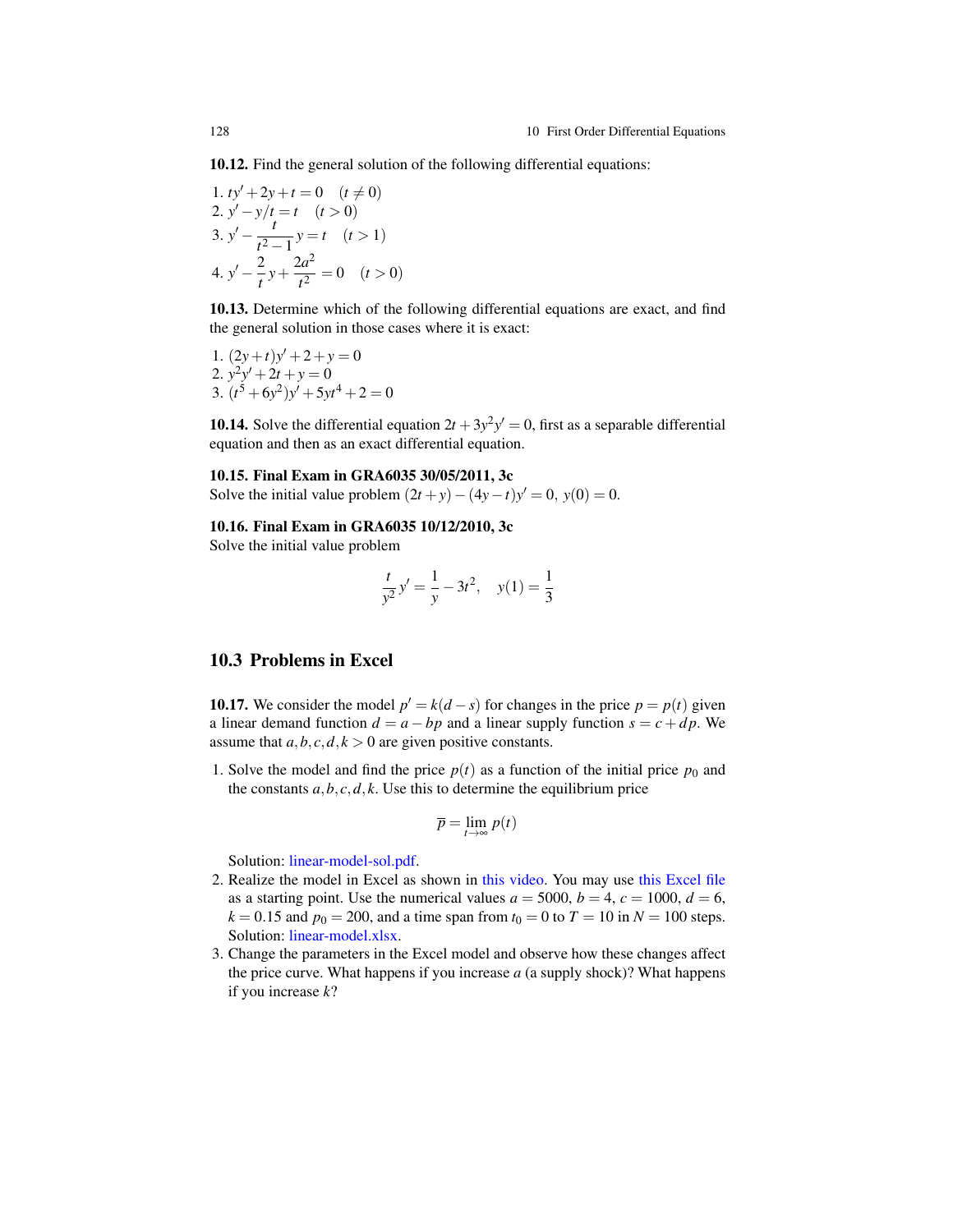It is useful to be able to set up an Excel model from scratch. Follow the steps in [this](https://youtu.be/65EXaPLdj1U) [video](https://youtu.be/65EXaPLdj1U) to create the Excel file we used as a starting point above.

**10.18.** We consider the model  $y' = ry(1 - y/K)$  for logistic growth. We assume that  $r, K > 0$  are given positive constants.

- 1. Solve the model and express  $y(t)$  as a function of *r*, *K*, and the initial state  $y_0$ , and determine the equilibrium states of *y*. Solution: [logistic-model-sol.pdf.](http://www.dr-eriksen.no/teaching/GRA6035/Reading/Excel/logistic-model-sol.pdf)
- 2. Realize the model in Excel as shown in [this video.](https://youtu.be/E28hC81AGo4) Use the numerical values  $r = 0.5$ ,  $K = 100$ , and  $y_0 = 1$ , and a time span from  $t_0 = 0$  to  $T = 20$  in  $N = 100$ steps. Solution: [logistic-model.xlsx.](http://www.dr-eriksen.no/teaching/GRA6035/Reading/Excel/logistic-model.xlsx)
- 3. Change the parameters in the Excel model and observe how these changes affect the solution curve. What happens if you choose  $y_0$  equal to one of the equilibrium states? What happen if  $y_0$  is close to one of these states? What can you say about the stability of the equilibrium states based on this?

# <span id="page-132-0"></span>10.4 Solutions

[10.1](#page-129-1)

1.  $\dot{y} = \frac{1}{2} - 3t + 15t^2$ 2.  $\dot{y} = 4t(t^4 - 1) + (2t^2 - 1)4t^3 = 12t^5 - 4t^3 - 4t$ 3.  $\dot{y} = 2(\ln t) \frac{1}{t} - 5\frac{1}{t}$ <br>4.  $\dot{y} = \frac{1}{t}$ 5.  $\dot{y} = 5e^{-3t^2 + t}(-6t + 1)$ 6.  $\dot{y} = 10te^{-3t} - 15t^2e^{-3t}$ 

[10.2](#page-129-2)

- 1.  $\int t^3 dt = \frac{1}{4}t^4 + C$
- 2.  $\int_0^1 (t^3 + t^5 + \frac{1}{3}) dt = \frac{3}{4}$
- 3.  $\int \frac{1}{t} dt = \ln |t| + C$
- 4. To find the integral  $\int t e^{t^2} dt$  we substitute  $u = t^2$ . This gives  $\frac{du}{dt} = 2t$  or  $\frac{du}{2} = t dt$ . We get

$$
\int t e^{t^2} dt = \int e^u \frac{du}{2} = \frac{1}{2} \int e^u du = \frac{1}{2} e^u + C = \frac{1}{2} e^{t^2} + C
$$

5. We use integration by parts

$$
\int uv' dt = uv - \int u' v dt.
$$

We write  $\int \ln t \, dt$  as  $\int (\ln t) \cdot 1 \, dt$  and let  $u = \ln t$  and  $v' = 1$ . Thus  $u' = \frac{1}{t}$  and  $v = t$ , and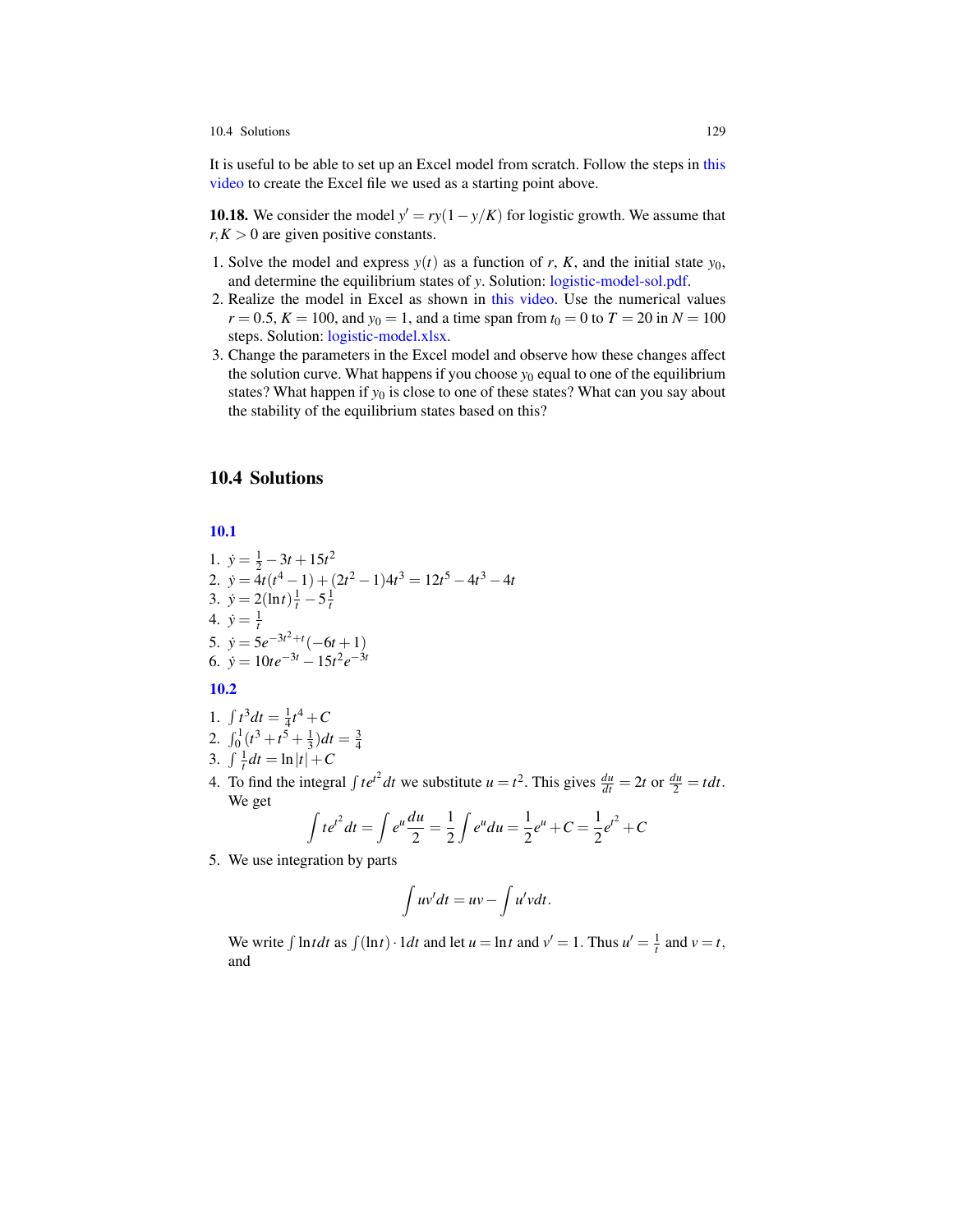130 10 10 First Order Differential Equations

$$
\int \ln t \, dt = (\ln t)t - \int \frac{1}{t} t \, dt
$$
\n
$$
= t \ln t - \int 1 \, dt
$$
\n
$$
= t \ln t - t + C
$$

[10.3](#page-130-0)

- 1.  $y = \int 2t dt = t^2 + C$ . The general solution is  $y = t^2 + C$ . We get  $y(0) = C = 1$ , so  $y = t^2 + 1$  is the particular solution satisfying  $y(0) = 1$ .
- 2.  $y = \frac{1}{2}e^{2t} + C$  is the general solution. We get  $y(0) = \frac{1}{2}e^{2 \cdot 0} + C = \frac{1}{2} + C = 1 \implies$  $C = \frac{1}{2}$ . Thus  $y(t) = \frac{1}{2}e^{2t} + \frac{1}{2}$  is the particular solution.
- 3. To find the integral  $\int (2t+1)e^{t^2+t}dt$ , we substitute  $u = t^2 + t$ . We get  $\frac{du}{dt} = 2t +$  $1 \implies du = (2t+1)dt$ , so

$$
\int (2t+1)e^{t^2+t}dt = \int e^u du = e^u + C = e^{t^2+t} + C.
$$

The general solution is  $y = e^{t^2+t} + C$ . This gives  $y(0) = 1 + C = 1 \implies C = 0$ . The particular solution is  $y = e^{t^2 + t}$ .

4. We substitute  $u = t^2 + t + 1$  in  $\int \frac{2t+1}{t^2 + t}$  $\frac{2t+1}{t^2+t+1}$  *dt* to find the general solution  $y = \ln(t^2 +$  $(t+1) + C$ . We get  $y(0) = \ln 1 + C = C = 1$ . The particular solution is  $y(t) =$  $\ln(t^2+t+1)+1$ .

**[10.4](#page-130-1)** *y*(*t*) =  $Ce^{-t} + \frac{1}{2}e^{t}$  ⇒ *y* =  $-Ce^{-t} + \frac{1}{2}e^{t}$ . From this we get

$$
\dot{y} + y = -Ce^{-t} + \frac{1}{2}e^{t} + Ce^{-t} + \frac{1}{2}e^{t} = e^{t}
$$

so we see that  $\dot{y} + y = e^t$  is satisfied when  $y = Ce^{-t} + \frac{1}{2}e^t$ .

[10.5](#page-130-2)  $y = Ct^2 \implies y = 2Ct$ . We have

$$
t\dot{y} = t \cdot 2Ct = 2Ct^2 = 2y
$$

**[10.6](#page-130-3)** The equation  $y^2y = t + 1$  is separable:

$$
y^2 \frac{dy}{dt} = t + 1
$$

gives

$$
\int y^2 dy = \int (t+1) dt
$$
  

$$
\frac{1}{3}y^3 = \frac{1}{2}t^2 + t + C
$$
  

$$
y^3 = \frac{3}{2}t^2 + 3t + 3C
$$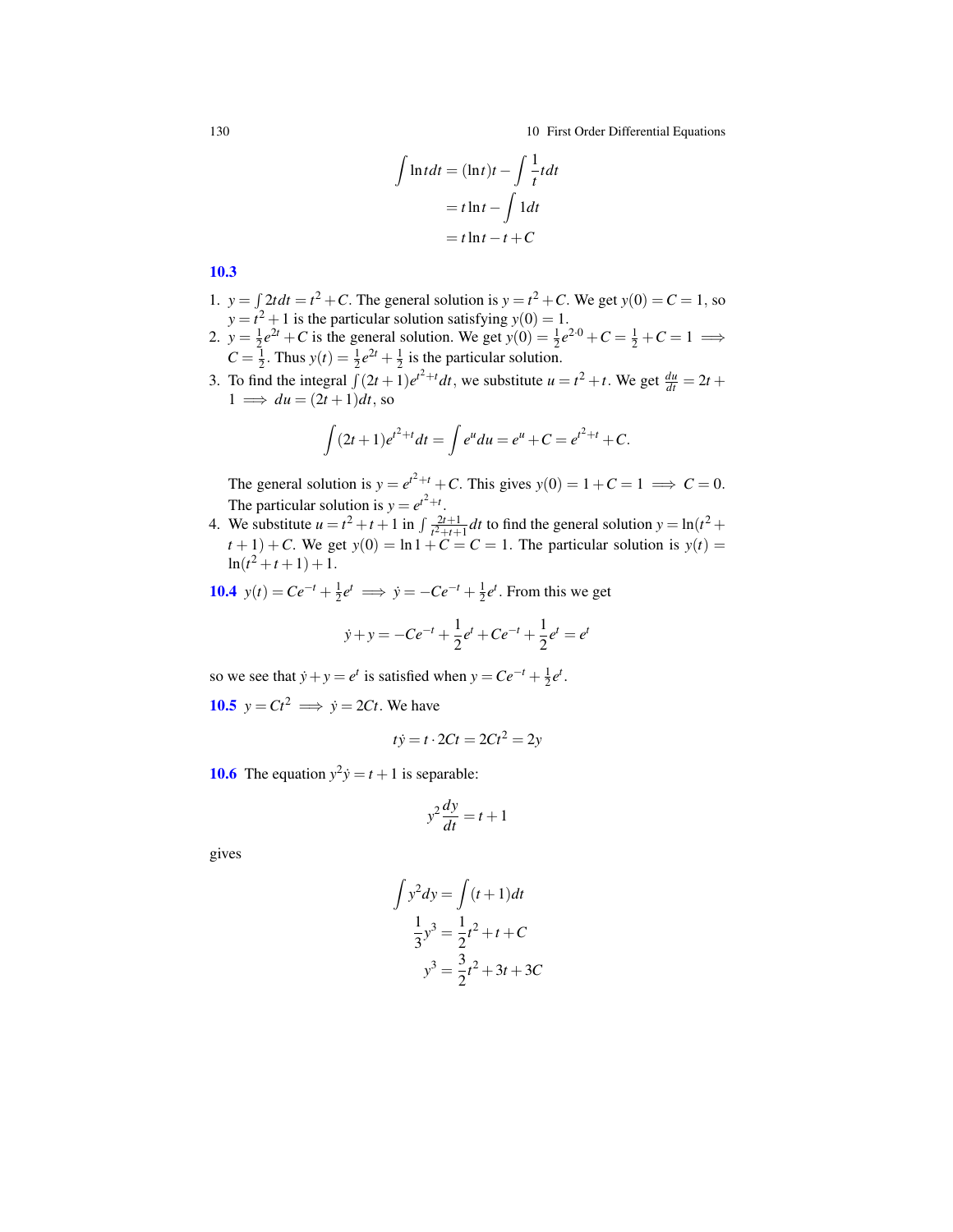Taking third root and renaming the constant

$$
y(t) = \sqrt[3]{\frac{3}{2}t^2 + 3t + K}
$$

We want the particular solution with  $y(1) = 1$ . We have

$$
y(1) = \sqrt[3]{\frac{3}{2}1^2 + 3 + K}
$$
  
=  $\sqrt[3]{K + \frac{9}{2}} = 1 \implies K + \frac{9}{2} = 1$ 

We get  $K = -\frac{7}{2}$ . Thus

$$
y(t) = \sqrt[3]{\frac{3}{2}t^2 + 3t - \frac{7}{2}}
$$

is the particular solution.

# [10.7](#page-130-4)

1.  $\dot{y} = t^3 - 1$  gives

$$
y = \int (t^3 - 1) dt
$$

We get

$$
y = \frac{1}{4}t^4 - t + C.
$$

2. We must evaluate the integral  $\int (te^{t} - t)dt$ . To evaluate  $\int te^{t}dt$  we use integration by parts

$$
\int uv' dt = uv - \int u' v dt.
$$

with  $v' = e^t$  and  $u = t$ . We get  $u' = 1$  and  $v = e^t$ . Thus

$$
\int t e^t dt = t e^t - \int e^t dt = t e^t - e^t + C
$$

We get

$$
y = \int (te^{t} - t)dt = te^{t} - e^{t} - \frac{1}{2}t^{2} + C
$$

3.  $e^y y = t + 1$  is separated as

$$
e^{y}dy = (t+1)dt \implies \int e^{y}dy = \int (t+1)dt
$$

Thus we get

$$
e^y = \frac{1}{2}t^2 + t + C.
$$

Taking the natural logarithm on each side, we get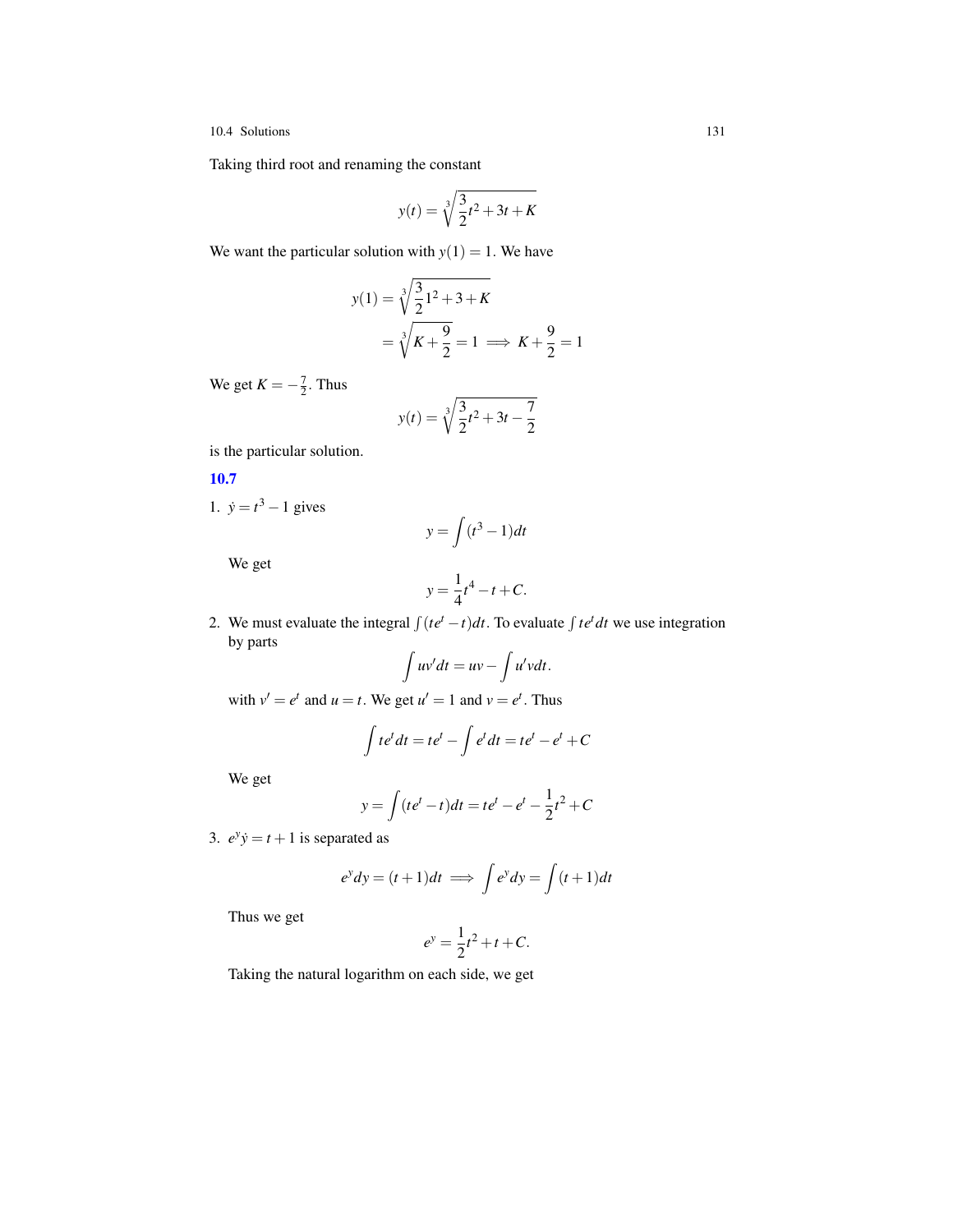132 132

$$
y(t) = \ln(\frac{1}{2}t^2 + t + C).
$$

[10.8](#page-130-5)

1.  $ty = y(1-t)$  is separated as

$$
\frac{dy}{y} = \frac{1-t}{t}dt \implies \int \frac{dy}{y} = \int \frac{1-t}{t}dt
$$

Note that  $\frac{1-t}{t} = \frac{1}{t} - 1$ , so

$$
\ln|y| = \ln|t| - t + C
$$

From this we get

$$
e^{\ln |y|} = e^{\ln |t| - t + C} = e^{\ln |t|} e^{-t} e^C \implies |y| = |t| e^{-t} e^C
$$

From this we deduce that

$$
y(t) = te^{-t}K
$$

where  $K$  is a constant as the general solution. We will find the particular solution with  $y(1) = \frac{1}{e}$ . We get

$$
y(1) = e^{-1}K = e^{-1} \implies K = 1.
$$

The particular solution is

$$
y(t) = te^{-t}.
$$

2. The equation  $(1 + t^3)y = t^2y$  is separated as

$$
\frac{dy}{y} = \frac{t^2}{1+t^3}dt \implies \int \frac{dy}{y} = \int \frac{t^2}{1+t^3}dt
$$

We get

$$
\ln|y| = \frac{1}{3}\ln|1+t^3| + C = \ln|1+t^3|^{\frac{1}{3}} + C
$$

This gives

$$
e^{\ln|y|} = e^{\ln|1+t^3|^{\frac{1}{3}} + C}
$$

This gives

$$
|y| = |1 + t^3|^{\frac{1}{3}} e^C
$$

from which we deduce the general solution

$$
y(t) = K(1+t^3)^{\frac{1}{3}}
$$

where *K* is a constant. We which to find the particular solution with  $y(0) = 2$ . We get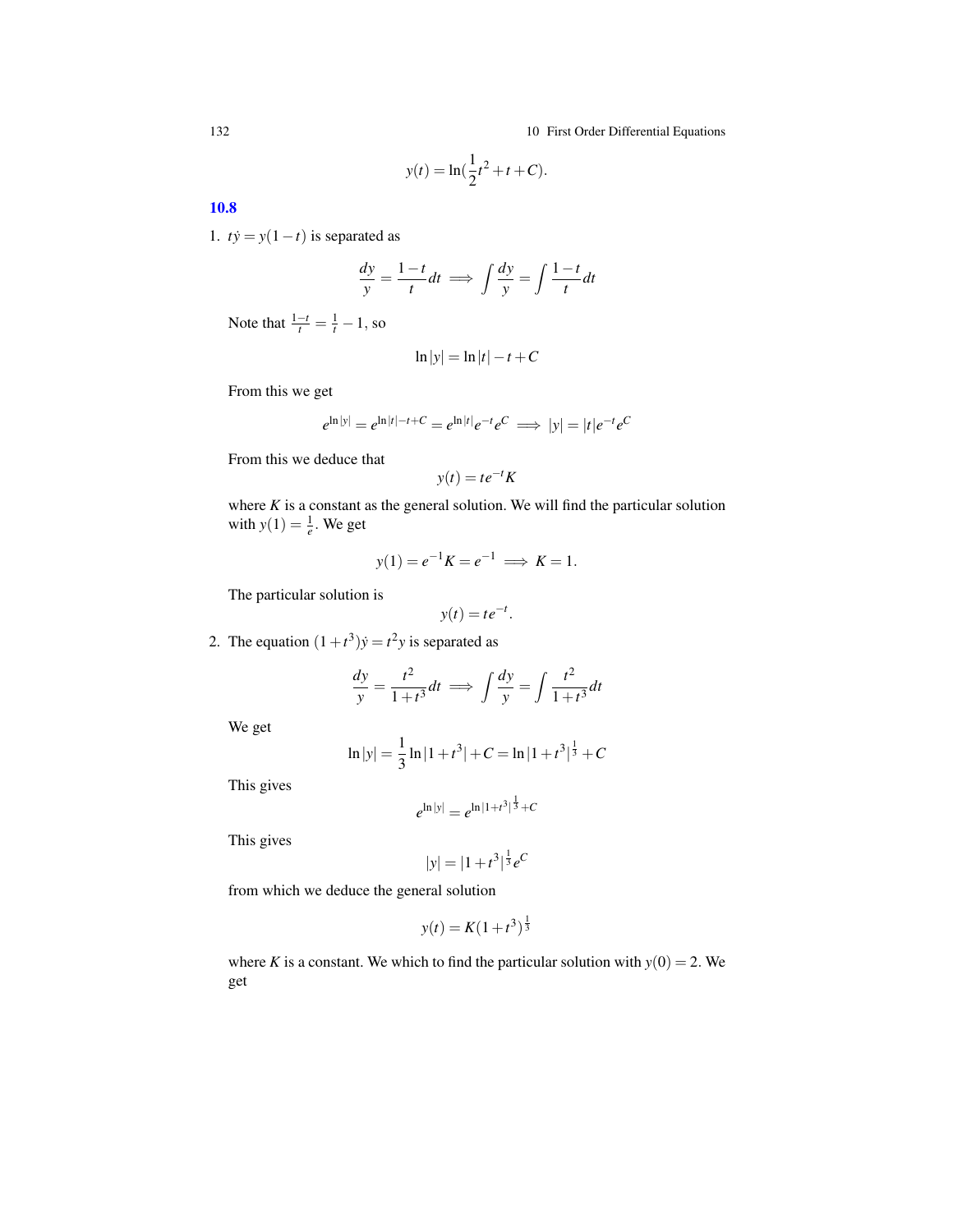$$
y(0) = K = 2.
$$

Thus the particular solution is

$$
y(t) = 2(1+t^3)^{\frac{1}{3}}.
$$

3.  $yy = t$  is separated as

$$
ydy = tdt \implies \int ydy = \int tdt
$$

The general solution is

$$
y^2 = t^2 + C
$$

where *y* is define implicitly. We want the particular solution where *y*( √  $2) = 1.$ We get

$$
1^2 = (\sqrt{2})^2 + C \implies 1 = 2 + C \implies C = -1
$$

We have

$$
y^2 = t^2 - 1 \implies y = \pm \sqrt{t^2 - 1}
$$

since *y*( √  $(2) < 0$  we have

$$
y(t) = \sqrt{t^2 - 1}
$$

as the particular solution.

4.  $e^{2t} \frac{dy}{dt} - y^2 - 2y = 1$ , is separated as follows:

$$
e^{2t}\dot{y} - y^2 - 2y = 1 \implies e^{2t}\dot{y} = 1 + y^2 + 2y = (y+1)^2 \implies
$$
  

$$
\frac{dy}{(y+1)^2} = e^{-2t}dt \implies \int \frac{dy}{(y+1)^2} = \int e^{-2t}dt
$$

To solve the integral

$$
\int \frac{dy}{(y+1)^2}
$$

we substitute  $u = y + 1$ . We get  $\frac{du}{dy} = 1 \implies dy = du$ . Thus

$$
\int \frac{dy}{(y+1)^2} = \int \frac{1}{u^2} du = \int u^{-2} du = \frac{1}{-1}u^{-2+1} + C = -u^{-1} + C = -\frac{1}{(y+1)} + C
$$

Thus we get

$$
-\frac{1}{(y+1)} = \frac{1}{-2}e^{-2t} + C = -\frac{1}{2}e^{-2t} + C \implies -y - 1 = \frac{1}{-\frac{1}{2}e^{-2t} + C}
$$

From this we get

$$
y(t) = \frac{-1}{-\frac{1}{2}e^{-2t} + C} - 1
$$

as the general solution. We want the particular solution with  $y(0) = 0$ . We get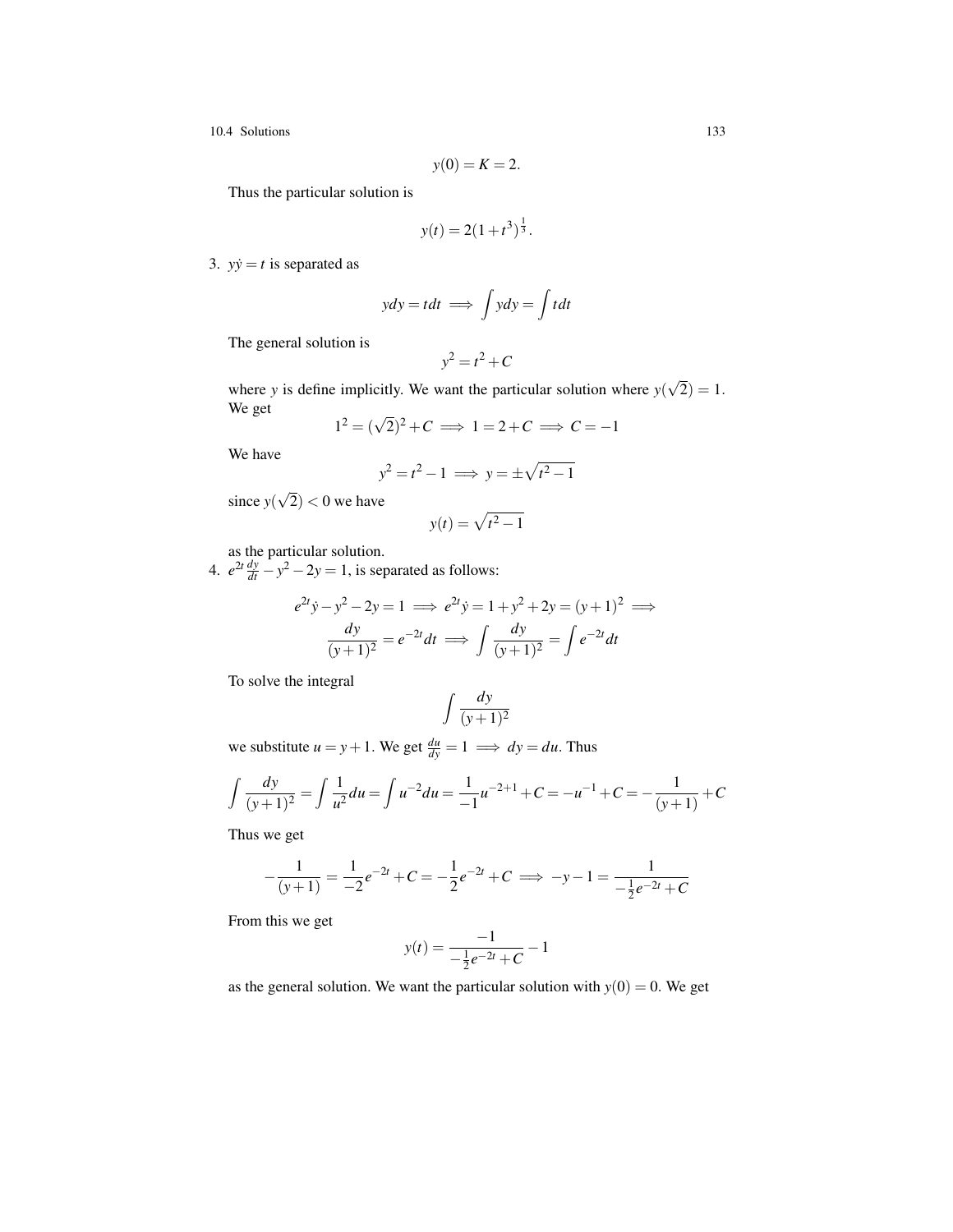134 10 First Order Differential Equations

$$
y(0) = \frac{-1}{-\frac{1}{2}e^0 + C} - 1 = 0
$$

From this we get  $C = -\frac{1}{2}$ . Thus the particular solution is

$$
y(t) = \frac{-1}{-\frac{1}{2}e^{-2t} - \frac{1}{2}} - 1
$$

$$
= \frac{1 - e^{-2t}}{1 + e^{-2t}}.
$$

[10.9](#page-130-6) Since the differential equation is linear first order with constant coeffients  $a = 1/2$  and  $b = 1/4$ , it has general solution

$$
y = \frac{b}{a} + Ce^{-at} = \frac{1}{2} + Ce^{-t/2}
$$

Since  $y \to 1/2$  when  $t \to \infty$  for all values of *C*, the equation is stable (and also globally asymptotically stable), with equilibrium state  $y = 1/2$ .

[10.10](#page-130-7) Since the differential equations are linear first order, they have general solutions

$$
y = \frac{b}{a} + Ce^{-at}
$$

This gives

1. 
$$
y = 10 + Ce^{-t}
$$
  
\n2.  $y = -9 + Ce^{3t}$   
\n3.  $y = 20 + Ce^{-5t/4}$ 

[10.11](#page-130-8) Since the first two differential equation are linear first order, they have general solutions

$$
y = \frac{b}{a} + Ce^{-at}
$$

This gives

1. 
$$
y = -5/3 + Ce^{3t}
$$
, and  $y(0) = 1$  gives  $C = 8/3$   
2.  $y = -8 + Ce^{-2t/3}$ , and  $y(0) = 1$  gives  $C = 9$ 

The last equation has integration factor  $u = e^{2t}$ , and this gives  $ye^{2t} = \int t^2 e^{2t} dt$ . We solve the integral by using integration by parts twice, and get

$$
ye^{2t} = (t^2/2 - t/2 + 1/4)e^{2t} + \mathscr{C} \quad \Rightarrow \quad y = t^2/2 - t/2 + 1/4 + \mathscr{C}e^{-2t}
$$

The condition  $y(0) = 1$  gives  $\mathcal{C} = 3/4$ .

## [10.12](#page-130-9)

1. The differential equation  $ty + 2y + t = 0$  is linear, and can be written as

$$
\dot{y} + \frac{2}{t}y = -1
$$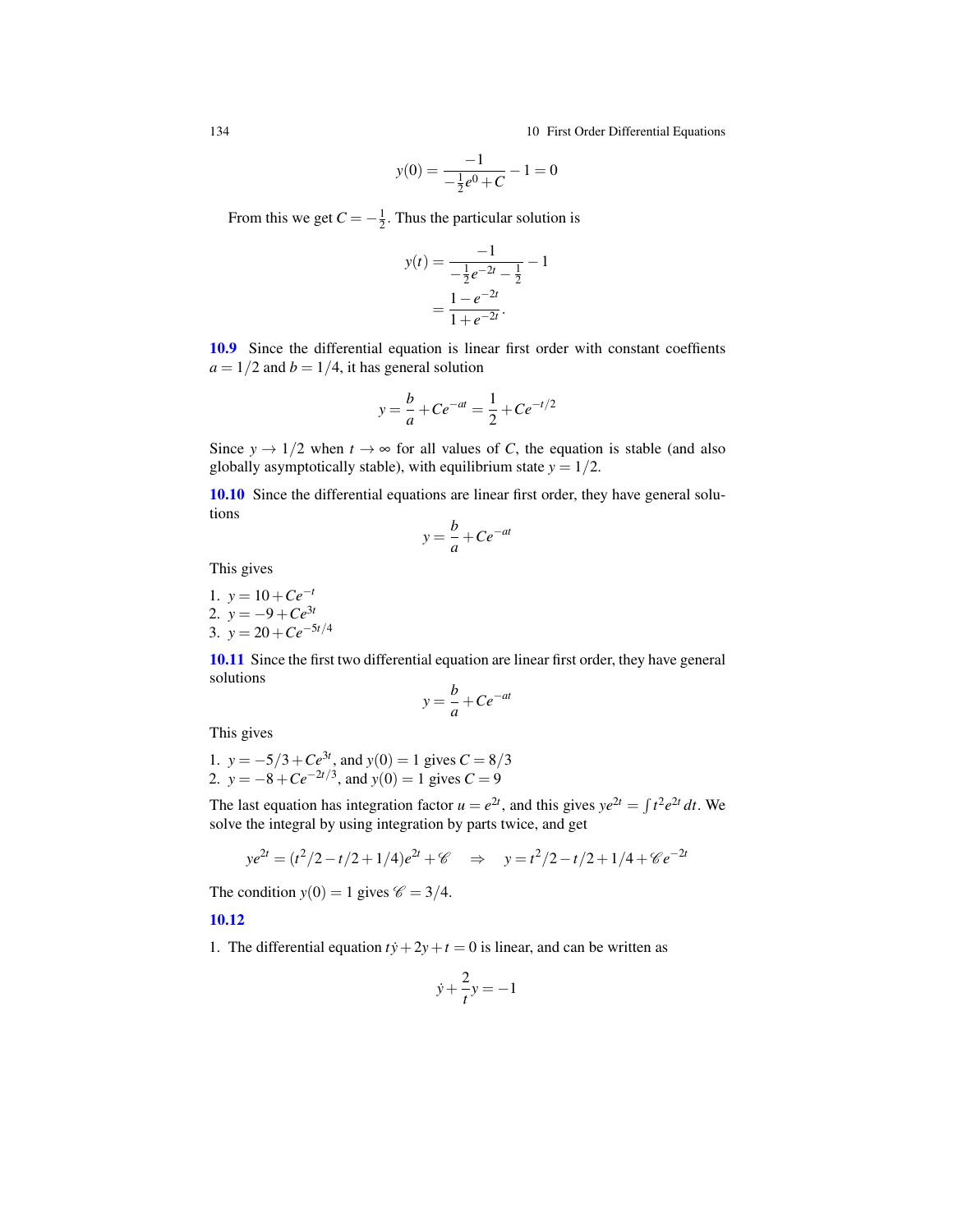It has integrating factor  $e^{2 \ln t} = t^2$ , and therefore

$$
t^2 y = \int -t^2 dt = -\frac{1}{3}t^3 + C \Leftrightarrow y = -\frac{1}{3}t + \frac{C}{t^2}
$$

2. The differential equation  $\dot{y} - y/t = t$  is linear with integrating factor  $e^{-\ln t} = t^{-1}$ , and therefore

$$
t^{-1}y = \int 1 dt = t + C \quad \Leftrightarrow \quad y = t^2 + Ct
$$

3. The differential equation  $\dot{y} - \frac{t}{a^2}$  $\frac{t}{t^2-1}$  *y* = *t* is linear with integrating factor

$$
e^{-\ln(t^2-1)/2} = (t^2-1)^{-1/2}
$$
 since  $\int -\frac{t}{t^2-1} dt = -\frac{1}{2}\ln(t^2-1)$ 

Therefore we obtain

$$
(t2 - 1)-1/2y = \int t(t2 - 1)-1/2 dt = (t2 - 1)1/2 + C
$$

and this gives

$$
y = t^2 - 1 + C(t^2 - 1)^{1/2}
$$

4. The differential equation  $\dot{y} - \frac{2}{z}$  $\frac{2}{t}y+\frac{2a^2}{t^2}$  $\frac{dx}{t^2} = 0$  is linear since it can be written

$$
\dot{y} - \frac{2}{t}y = -\frac{2a^2}{t^2}
$$

It has integrating factor  $e^{-2 \ln t} = t^{-2}$ , and therefore

$$
t^{-2}y = \int -\frac{2a^2}{t^4} dt = \frac{2}{3}a^2t^{-3} + C \iff y = \frac{2a^2}{3t} + Ct^2
$$

## [10.13](#page-131-0)

1. We consider  $(2 + y) + (2y + t)y = 0$  with  $f = 2 + y$  and  $g = 2y + t$ . Since  $f'_y =$  $1 = g'_t$ , the equation is exact. We find  $h = y^2 + yt + 2t$  satisfy  $h'_t = f$  and  $h'_y = g$ , so the general solution is

$$
y^2 + yt + 2t = C
$$
  $\Rightarrow$   $y = \frac{-t \pm \sqrt{t^2 - 8t + 4C}}{2}$ 

- 2.  $(2t + y) + y^2 y = 0$  with  $f = 2t + y$  and  $g = y^2$ . Since  $f'_y = 1$  and  $g'_t = 0$ , the equation is not exact.
- 3.  $(5yt^4 + 2) + (t^5 + 6y^2)y = 0$  with  $f = 5yt^4 + 2$  and  $g = t^5 + 6y^2$ . Since  $f'_y = 5t^4 =$  $g'_t$ , the equation is exact. We find  $h = t^5y + 2y^3 + 2t$  satisfy  $h'_t = f$  and  $h'_y = g$ , so the general solution (in implicit form) is

$$
t^5y + 2y^3 + 2t = C
$$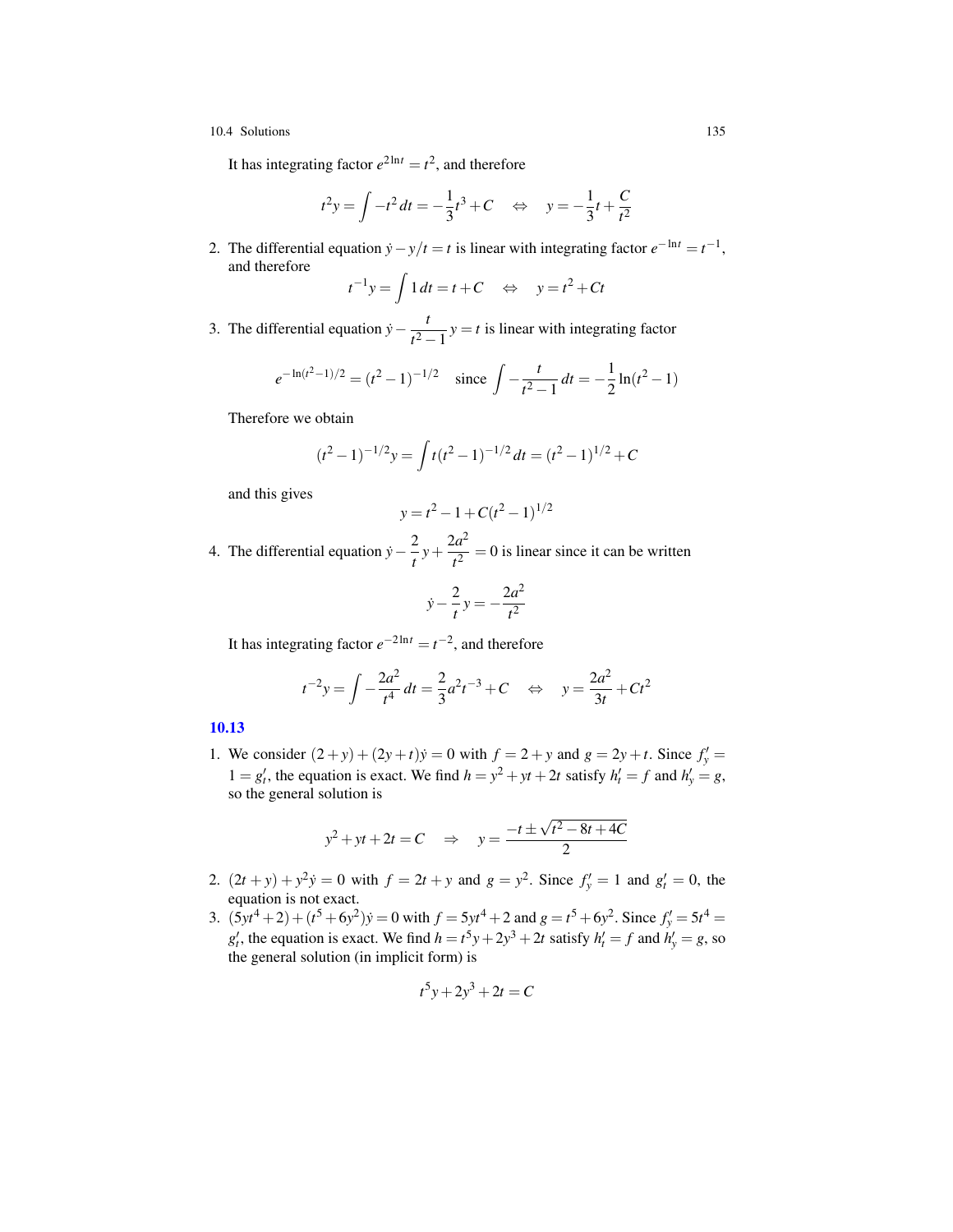It is difficult to find the solution in explicit form in this problem (it is a third degree equation in *y*).

**[10.14](#page-131-1)** The differential equation  $2t + 3y^2y = 0$  can be written as  $3y^2y = -2t$ , and is **10.14** The differential equation  $2t + 3y^2y = 0$  can be written as  $3y^2y = -2t$ , and is therefore separable with solution  $y^3 = -t^2 + C$ , which gives  $y = \sqrt[3]{C - t^2}$ . We write  $f = 2t$  and  $g = 3y^2$ ; then  $h = t^2 + y^3$  has the property that  $h'_t = f$  and  $h'_y = g$ , so the equation is exact with solution  $t^2 + y^3 = C$ , which again gives  $y = \sqrt[3]{C - t^2}$ .

## [10.15](#page-131-2) Final Exam in GRA6035 30/05/2011, 3c

The differential equation can be written in the form

$$
(2t + y) + (t - 4y)y' = 0
$$

and we see that it is exact. Hence its solution can be written in the form  $u(y,t) = C$ , where  $u(y,t)$  is a function that satisfies

$$
\frac{\partial u}{\partial t} = 2t + y \quad \text{and} \quad \frac{\partial u}{\partial y} = t - 4y
$$

One solution is  $u(y,t) = t^2 + ty - 2y^2$ , and the initial condition  $y(0) = 0$  gives  $C = 0$ . Hence

$$
t^2 + ty - 2y^2 = 0 \quad \Leftrightarrow \quad y = \frac{-t \pm 3t}{-4}
$$

The solution to the initial value problem is therefore

$$
y = -\frac{1}{2}t
$$
 or  $y = t$ 

## [10.16](#page-131-3) Final Exam in GRA6035 10/12/2010, 3c

The differential equation can be written in the form

$$
\left(3t^2 - \frac{1}{y}\right) + \frac{t}{y^2}y' = 0
$$

and we see that it is exact. Hence it can be written of the form  $u(y,t) = C$ , where  $u(y,t)$  is a function that satisfies

$$
\frac{\partial u}{\partial t} = 3t^2 - \frac{1}{y} \quad \text{and} \quad \frac{\partial u}{\partial y} = \frac{t}{y^2}
$$

One solution is  $u(y,t) = t^3 - t/y$ , and this gives

$$
t^3 - \frac{t}{y} = C \quad \Leftrightarrow \quad y = \frac{t}{t^3 - C}
$$

The initial condition gives  $1/(1-C) = 1/3$  or  $C = -2$ . The solution to the initial value problem is therefore

$$
y = \frac{t}{t^3 + 2}
$$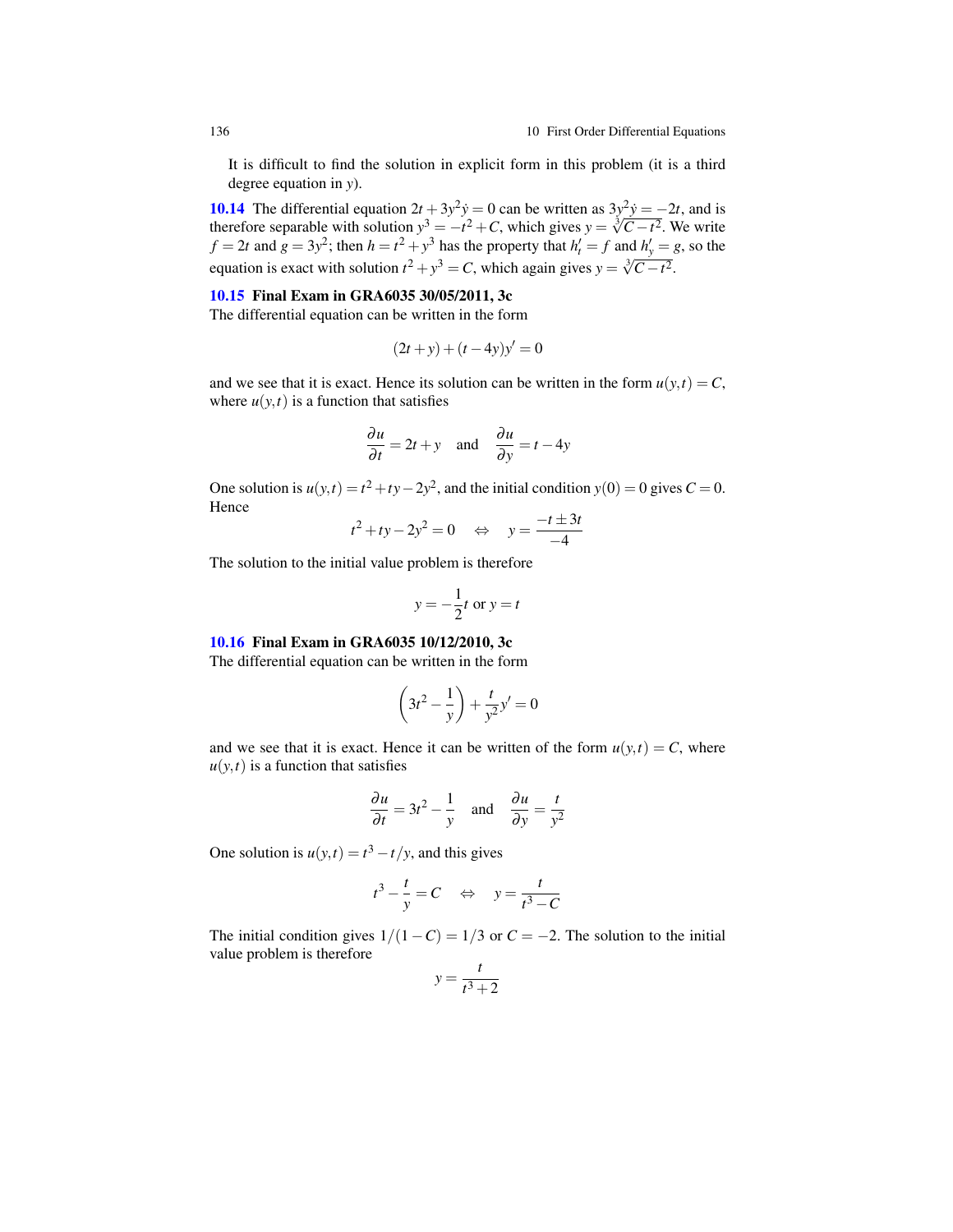# <span id="page-140-0"></span>Lecture 11 Second Order Differential Equations

# 11.1 Main concepts

A *second order differential equation* may contain  $y''$ ,  $y'$ ,  $y$  and  $t$ . The general solution of a second order differential equation will depend on *two* free variables. An *initial value problem* consists of the differential equation and two initial conditions, and has a unique solution, called the *particular solution*.

A second order differential equation is *linear* (with constant coefficients) if it can be written in the form

$$
y'' + ay' + by = f(t)
$$

for some numbers  $a$ ,  $b$  and an expression  $f(t)$  in  $t$ . It is *homogeneous* if it can be written  $y'' + ay' + by = 0$  (the case where  $f = 0$ ), and *inhomogeneous* otherwise.

Proposition 11.1 (Superposition principle). *If y*<sup>1</sup> *is a solution of the differential equation*  $y'' + ay' + by = f_1(t)$  *and*  $y_2$  *is a solution of*  $y'' + ay' + by = f_2(t)$ *, then the linear combination*  $c_1y_1 + c_2y_2$  *is a solution of*  $y'' + ay' + by = c_1f_1(t) + c_2f_2(t)$  *for any given numbers*  $c_1$ ,  $c_2$ .

**Homogeneous case.** To solve the differential equation  $y'' + ay' + by = 0$ , we find the roots of the characteristic equation  $r^2 + ar + b = 0$ , given by

$$
r = \frac{-a \pm \sqrt{a^2 - 4b}}{2}
$$

since  $y = e^{rt}$  is a solution if and only if *r* is a root. There are three subcases to consider:

1. If  $a^2 - 4b > 0$ , there are two distinct roots  $r_1 \neq r_2$ , and the general solution is

$$
y = C_1 e^{r_1 t} + C_2 e^{r_2 t}
$$

2. If  $a^2 - 4b = 0$ , there is one double root  $r = -a/2$ , and the general solution is

$$
y = C_1 e^{rt} + C_2 t e^{rt} = (C_1 + C_2 t) e^{rt}
$$

[Problems](#page-141-0) Lecture 11 [Solutions](#page-144-0)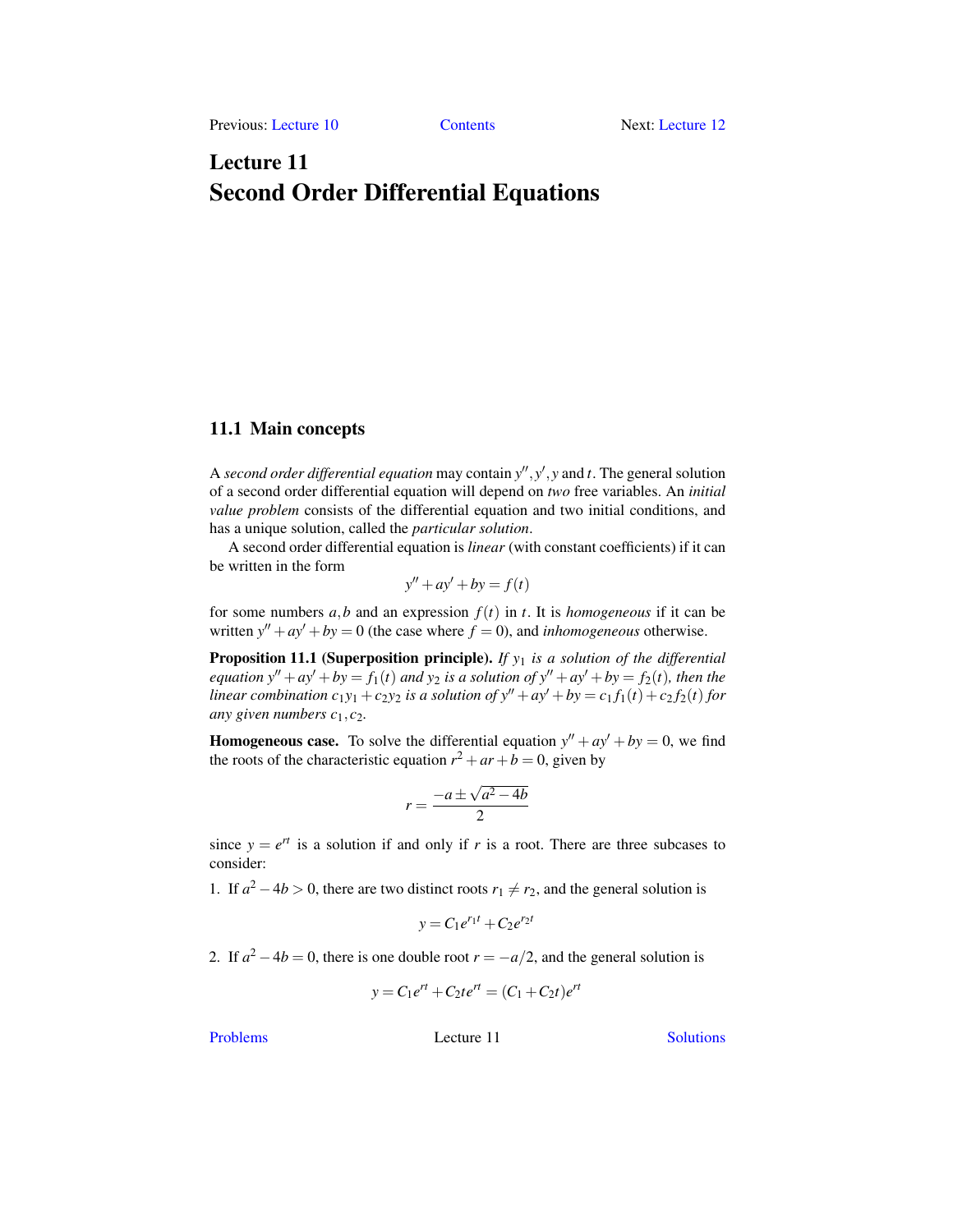3. If  $a^2 - 4b < 0$ , there are no (real) roots (but two complex roots  $r = \alpha \pm \beta \sqrt{-1}$ ). The general solution is

$$
y = e^{\alpha t} (C_1 \cos(\beta t) + C_2 \sin(\beta t))
$$

where  $\alpha = -a/2$  and  $\beta =$ √  $4b-a^2/2$ .

Inhomogeneous case. By the superposition principle, the differential equation  $y'' + ay' + by = f(t)$  has general solution of the form  $y = y_h + y_p$ , where  $y_h$  is the general solution of the corresponding *homogeneous* equation  $y'' + ay' + by = 0$ , and  $y_p$  is a *particular* solution of  $y'' + ay' + by = f(t)$ .

To find a particular solution  $y_p$  of  $y'' + ay' + by = f(t)$ , we may consider  $f(t)$ ,  $f'(t)$ ,  $f''(t)$  and guess a solution  $y = y_p$  such that

- The guess for *y* contains parameter that we may later adjust
- The guess for *y* has the same form as  $f(t)$ ,  $f'(t)$ ,  $f''(t)$

When a guess for *y* is given, we compute *y'*, *y''* and insert it in  $y'' + ay' + by = f(t)$  to see if it is a solution for any choices of the parameters. In that case, we have found a particular solution  $y_p$ . If the initial guess for *y* does not work, we may try to multiply it by *t* (and thereafter by  $t^2$ ,  $t^3$ , etc if necessary).

Superposition principle for first order linear differential equations. We may also use the superposition principle to solve the first order linear differential equation  $y' + ay = b(t)$ , where *a* is a number and  $b(t)$  is an expression in *t*. This is an alternative to the method using integrating factor used in Lecture [10.](#page-128-0) We obtain the solution  $y = y_h + y_p$ , and  $y_h = Ce^{-at}$  since the characteristic equation in this case is  $r + a = 0$  with root  $r = -a$ . The general solution is therefore

$$
y = Ce^{-at} + y_p
$$

where  $y_p$  is a particular solution of  $y' + ay = b(t)$ .

## <span id="page-141-0"></span>11.2 Problems

11.1. Find the general solution of the following differential equations:

1. 
$$
\ddot{y} = t
$$
  
2. 
$$
\ddot{y} = e^t + t^2
$$

**11.2.** Solve the initial value problem  $\ddot{y} = t^2 - t$ ,  $y(0) = 1$ ,  $\dot{y}(0) = 2$ .

11.3. Solve the initial value problem  $\ddot{y} = \dot{y} + t$ ,  $y(0) = 1$ ,  $y(1) = 2$ .

11.4. Find the general solution of the following differential equations:

1.  $\ddot{y}$  − 3 $\dot{y}$  = 0 2.  $\ddot{y} + 4\dot{y} + 8y = 0$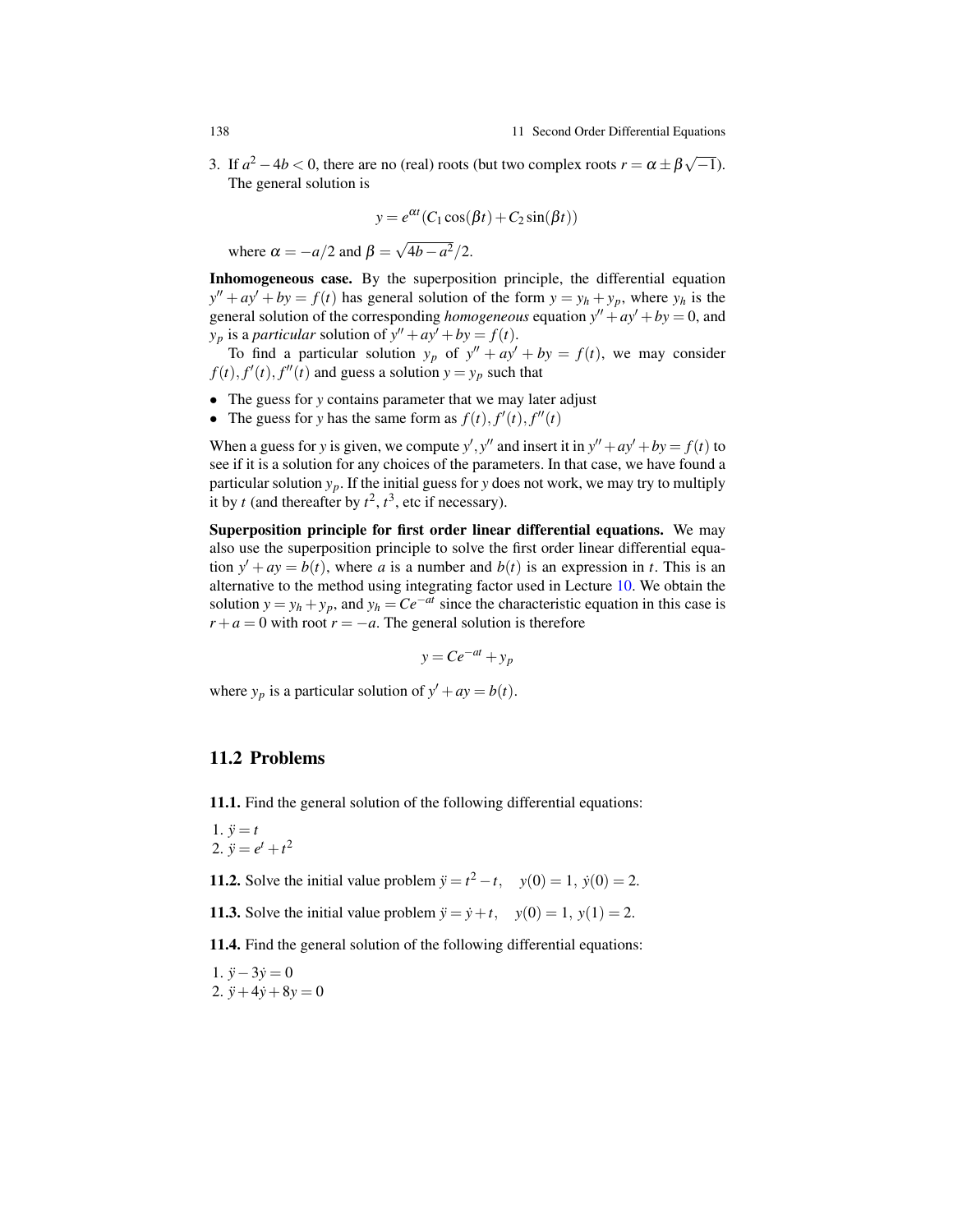11.2 Problems 139

 $3.3\ddot{v}+8\dot{v}=0$  $4.4\ddot{v}+4\dot{v}+v=0$ 5.  $\ddot{v} + \dot{v} - 6v = 0$ 6.  $\ddot{y} + 3\dot{y} + 2y = 0$ 

**11.5.** Consider the equation  $\ddot{y} + a\dot{y} + b\dot{y} = 0$  when  $a^2/4 - b = 0$ , so that that the characteristic equation has a double root  $r = -a/2$ . Let  $y(t) = u(t)e^{rt}$  and prove that this function is a solution if and only if  $\ddot{u} = 0$ . Conclude that the general solution is  $y = (A + Bt)e^{rt}$ .

11.6. Find the general solutions

1.  $\ddot{x} - x = e^{-t}$ 2.  $3\ddot{x}-30\dot{x}+75x=2t+1$ 

11.7. Solve

1.  $\ddot{x} + 2\dot{x} + x = t^2$ ,  $x(0) = 0$ ,  $\dot{x}(0) = 1$ 2.  $\ddot{x} + 4x = 4t + 1, x(\frac{\pi}{2}) = 0, \dot{x}(\frac{\pi}{2}) = 0$ 

**11.8.** Find the general solutions of the following equations for  $t > 0$ . Hint: Insert  $x = t^r$  into the differential equation and determine for which values of *r* this is a solution.

1.  $t^2\ddot{x} + 5t\dot{x} + 3x = 0$ 2.  $t^2\ddot{x} - 3t\dot{x} + 3x = t^2$ 

**11.9.** Solve the differential equation  $\ddot{x} + 2a\dot{x} - 3a^2x = 100e^{bt}$  for all values of the constants *a* and *b*.

## 11.10. Final Exam in GRA6035 30/05/2011, 3b

Find the general solution of the differential equation  $y'' + 2y' - 35y = 11e^t - 5$ .

## 11.11. Final Exam in GRA6035 10/12/2010, 3b

Find the general solution of the differential equation  $y'' + y' - 6y = te^t$ .

# 11.12. Final Exam in GRA6035 10/12/2007, Problem 3

- 1. Find the solution of  $\dot{x} = (t-2)x^2$  that satisfies  $x(0) = 1$ .
- 2. Find the general solution of the differential equation  $\ddot{x} 5\dot{x} + 6x = e^{7t}$ .
- 3. Find the general solution of the differential equation  $\dot{x} + 2tx = te^{-t^2 + t}$ .
- 4. Find the solution of  $3x^2e^{x^3+3t} \dot{x} + 3e^{x^3+3t} 2e^{2t} = 0$  with  $x(1) = -1$ .

# 11.13. Mock Final Exam in GRA6035 12/2010, Problem 3ab

- 1. Find the solution of  $y' = y(1-y)$  that satisfies  $y(0) = 1/2$ .
- 2. Find the general solution of the differential equation

$$
\left(\ln(t^2+1) - 2\right)y' = 2t - \frac{2ty}{t^2+1}
$$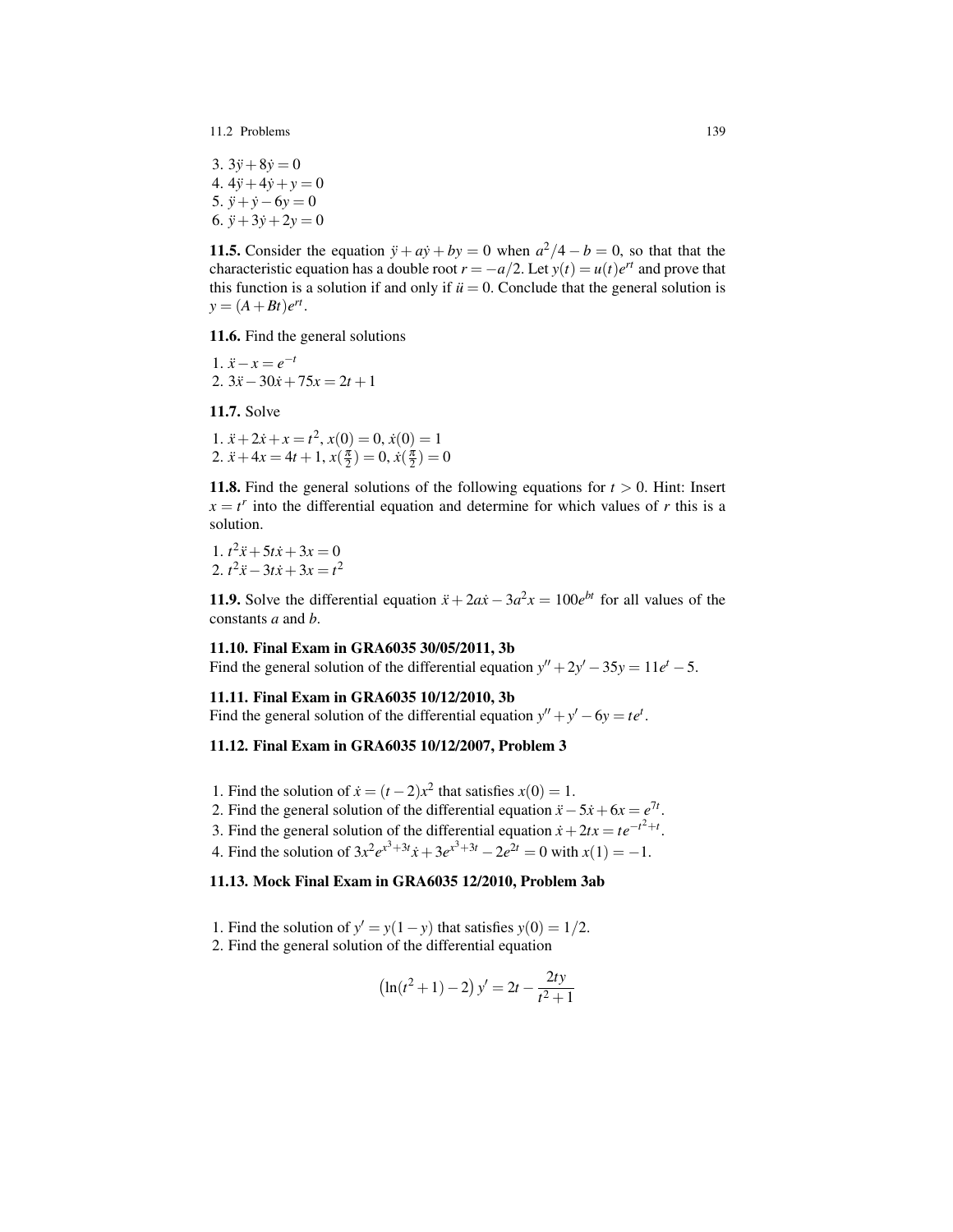140 11 Second Order Differential Equations

## 11.14. Final Exam in GRA6035 12/12/2011, Problem 3

We consider the differential equation  $(x+1)t\dot{x} + (t+1)x = 0$  with initial condition  $x(1) = 1.$ 

1. Show that the differential equation is separable, and use this to find an implicit expression for  $x = x(t)$ . In other words, find an equation of the form

$$
F(x,t) = A
$$

that defines  $x = x(t)$  implicitly. It is not necessary to solve this equation for *x*.

2. Show that the differential equation becomes exact after multiplication with  $e^{x+t}$ . Use this to find an implicit expression for  $x = x(t)$ . In other words, find an equation of the form

$$
G(x,t)=B
$$

that defines  $x = x(t)$  implicitly. It is not necessary to solve this equation for *x*.

## 11.15. Final Exam in GRA6035 06/02/2012, Problem 3

- 1. Find the general solution  $y = y(t)$  of the differential equation  $y'' + 3y' 10y = 2t$ .
- 2. Find the general solution  $y = y(t)$  of the differential equation  $2t + 3y^2y' = 2te^{t^2}$ .
- 3. Find the solution  $y = y(t)$  of the differential equation  $y^2 + 2ty \cdot y' = 1$  that satisfies  $y(1) = 3.$

## 11.16. Final Exam in GRA6035 06/06/2012, Problem 2

Find the general solution  $y = y(t)$  of the following differential equations:

- 1.  $y'' 7y' + 12y = t 3$ 2.  $1 - 3y^2y' = te^t$
- 3.  $(t/y) \cdot y' + \ln y = 1$

# 11.3 Problems in Excel

**11.17.** We consider the model  $p'' = k(d - s)$  for changes in the price  $p = p(t)$  given a linear demand function  $d = a - bp$  and a linear supply function  $s = c + dp$ . We assume that  $a, b, c, d, k > 0$  are given positive constants. Hint: You may use that  $(\sin t)' = \cos t$  and  $(\cos t)' = -\sin t$ , and that  $\sin(0) = 0$  and  $\cos(0) = 1$ .

- 1. Solve the model and find the price  $p(t)$  as a function of the initial price  $p_0$ ,  $p'(0)$ and the constants *a*,*b*, *c*,*d*, *k*. Solution: [businesscycle-model-sol.pdf.](http://www.dr-eriksen.no/teaching/GRA6035/Reading/Excel/businesscycle-model-sol.pdf)
- 2. Realize the model in Excel as shown in [this video.](https://youtu.be/bOGmPiPfpUE) You may use [this Excel file](http://www.dr-eriksen.no/teaching/GRA6035/Reading/Excel/businesscycle-model-base.xlsx) as a starting point. Use the numerical values  $a = 5000$ ,  $b = 4$ ,  $c = 1000$ ,  $d = 6$ ,  $k = 0.40$  and  $p_0 = 100$ ,  $p'(0) = 200$  and a time span from  $t_0 = 0$  to  $T = 10$  in  $N = 100$  steps. Solution: **[businesscycle-model.xlsx.](http://www.dr-eriksen.no/teaching/GRA6035/Reading/Excel/lin-model-price.xlsx)**
- 3. Change the parameters in the Excel model and observe how these changes affect the price curve. What happens if you increase  $a$  (a demand shock)? What happens if you increase *k*?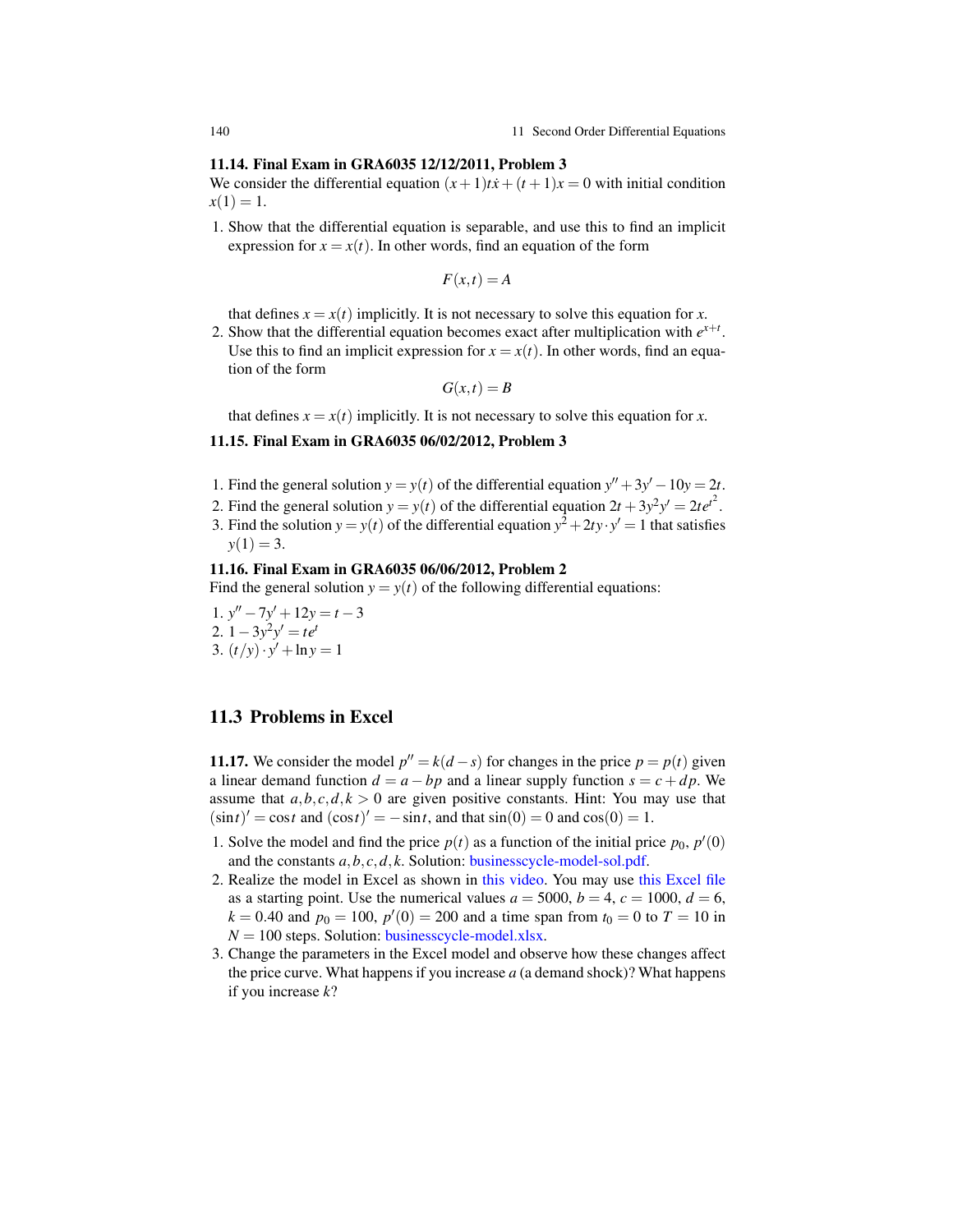# 11.4 Solutions

[11.1](#page-141-0) We solve the differential equation by direct integration:

1.  $\ddot{y} = t \implies \dot{y} = \frac{1}{2}t^2 + C_1 \implies y = \frac{1}{6}t^3 + C_1t + C_2$ 2.  $\ddot{y} = e^t + t^2 \implies \dot{y} = e^t + \frac{1}{3}t^3 + C_1 \implies y = e^t + \frac{1}{12}t^4 + C_1t + C_2$ 

[11.2](#page-141-1) We have  $\ddot{y} = t^2 - t \implies \dot{y} = \frac{1}{3}t^3 - \frac{1}{2}t^2 + C_1 \implies y = \frac{1}{12}t^4 - \frac{1}{6}t^3 + C_1t + C_2.$ The initial condition  $y(0) = 1$  gives  $\frac{1}{12}0^4 - \frac{1}{6}0^3 + C_10 + C_2 = C_2 = 1$ , and  $\dot{y}(0) = 2$ gives  $\frac{1}{3}0^3 - \frac{1}{2}0 + C_1 = C_1 = 2$ . The particular solution is therefore

$$
y(t) = \frac{1}{12}t^4 - \frac{1}{6}t^3 + 2t + 1
$$

**[11.3](#page-141-2)** Substitute  $u = \dot{y}$ . Then  $\ddot{y} = \dot{y} + t \Leftrightarrow \dot{u} = u + t \Leftrightarrow \dot{u} - u = t$ . The integrating factor is  $e^{-t}$ , and we get

$$
ue^{-t} = \int te^{-t}dt = -e^{-t} - te^{-t} + C_1
$$

From this we obtain  $u = (-e^{-t} - te^{-t} + C_1)e^t = C_1e^t - t - 1$  and we integrate to find *y* from  $u = y$ , and get  $y = \int (C_1 e^t - t - 1) dt = C_1 e^t - t - \frac{1}{2}t^2 + C_2$ . The initial condition *y*(0) = 1 gives  $C_1 + C_2 = 1 \implies C_2 = 1 - C_1$ , and the condition *y*(1) = 2 gives  $C_1e - 1 - \frac{1}{2} + C_2 = C_1e - 3/2 + 1 - C_1 = 2$ . This gives  $C_1(e - 1) = 5/2$ , or

$$
C_1 = \frac{5}{2(e-1)}, \quad C_2 = 1 - \frac{5}{2(e-1)} = \frac{2e-7}{2(e-1)}
$$

The particular solution is therefore

$$
y(t) = \frac{5}{2(e-1)} \cdot e^t - t - \frac{1}{2}t^2 + \frac{2e-7}{2(e-1)}
$$

### [11.4](#page-141-3)

- 1. The characteristic equation is  $r^2 3r = 0 \implies r = 0, 3 \implies y(t) = C_1 + C_2 e^{3t}$ .
- 2. Characteristic equation is  $r^2 + 4r + 8 = 0$ . This has no real solutions. Thus we put  $\alpha = -\frac{1}{2}a = -\frac{1}{2}4 = -2, \beta = \sqrt{b - \frac{1}{4}a^2} = \sqrt{8 - \frac{1}{4}4^2} = 2.$  From this the general solution is  $y(t) = e^{\alpha t} (A \cos \beta t + B \sin \beta t) = e^{-2t} (A \cos 2t + B \sin 2t)$ .
- 3.  $3\ddot{y} + 8\dot{y} = 0 \Longleftrightarrow \ddot{y} + \frac{8}{3}\dot{y} = 0$ . The characteristic equation is  $r^2 + \frac{8}{3}r = 0 \Longrightarrow r = 0$ or  $r = -\frac{8}{3}$ . The general solution is  $y(t) = C_1 e^{0t} + C_2 e^{-\frac{8}{3}t} = C_1 + C_2 e^{-\frac{8}{3}t}$ .
- 4.  $4\ddot{y} + 4\dot{y} + y = 0$  has characteristic equation  $4r^2 + 4r + 1 = 0$ . There is one solution *r* =  $-\frac{1}{2}$ . The general solution is *y*(*t*) =  $(C_1 + C_2 t)e^{-\frac{1}{2}t}$ .
- 5.  $\ddot{y} + \dot{y} 6y = 8$  has characteristic equation  $r^2 + r 6 = 0$ . It has the solutions  $r = -3$  and  $r = 2$ . The general solution is thus

$$
y(t) = C_1 e^{-3t} + C_2 e^{2t}
$$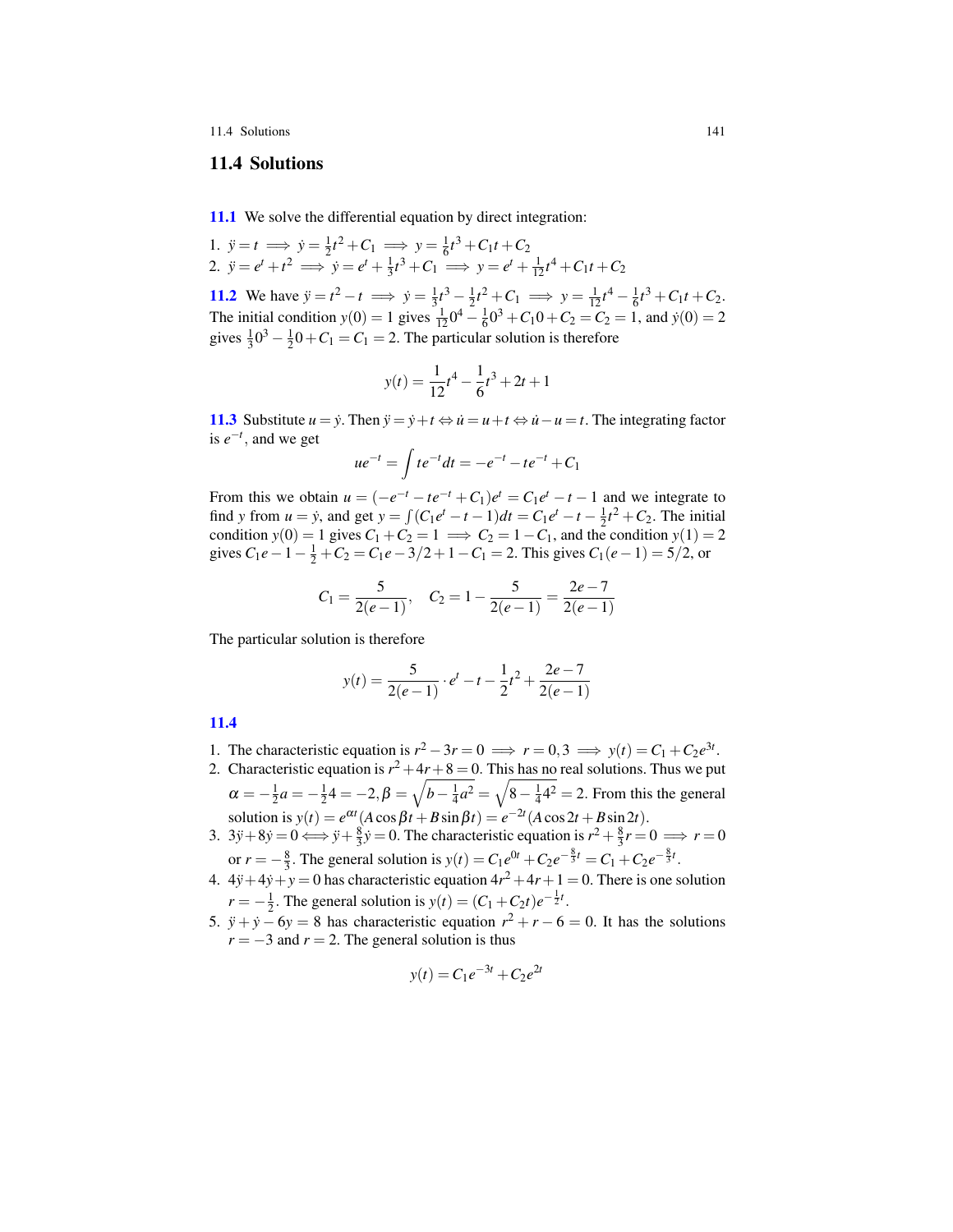6.  $\ddot{y} + 3\dot{y} + 2y = 0$  has characteristic equation  $r^2 + 3r + 2 = 0$ . The solutions are  $r = -1$  and  $r = -2$ . The general solution is thus

$$
y(t) = C_1 e^{-t} + C_2 e^{-2t}
$$

**[11.5](#page-142-0)**  $y = ue^{rt} \implies \dot{y} = \dot{u}e^{rt} + ure^{rt} = e^{rt}(\dot{u} + ur) \implies \ddot{y} = \ddot{u}e^{rt} + \dot{u}re^{rt} + r(\dot{u}e^{rt} + u)e^{rt})$  $ure^{rt}$ ) =  $e^{rt}$  ( $\ddot{u}$  + 2*r* $\dot{u}$  +  $ur^2$ ). From this we get

$$
\ddot{y} + a\dot{y} + by = e^{rt}[(\ddot{u} + 2r\dot{u} + ur^2) + a(\dot{u} + ur) + bu] \\
= e^{rt}[\ddot{u} + (2r + a)\dot{u} + (r^2 + ar + b)u]
$$

The characteristic equation is assumed to have one solution  $r = \frac{-a}{2}$ . Putting  $r = \frac{-a}{2}$ into the eypression we get

$$
\ddot{y} + a\dot{y} + by = e^{rt}\ddot{u}
$$

So  $y = ue^{rt}$  is a solution if and only if  $e^{rt}$   $\ddot{u} = 0 \Leftrightarrow \ddot{u} = 0$ . The differential equation  $\ddot{u} = 0$  has the general solution  $u = A + Bt$ . Thus  $y = (A + Bt)e^{rt}$  is the general solution of  $\ddot{y} + a\dot{y} + b\dot{y} = 0$ .

### [11.6](#page-142-1)

1. We first solve  $\ddot{y} - y = 0$ . The characteristic equation is  $r^2 - 1 = 0$ . We get  $y_h =$  $C_1e^{-t} + C_2e^t$ . To find a solution of  $\ddot{y} - y = e^{-t}$ , we guess on solution of the form  $y_p = Ae^{-t}$ . We have  $\dot{y}_p = -Ae^{-t}$  and  $\ddot{y}_p = Ae^{-t}$ . Putting this into the left hand side of the equation, we get

$$
Ae^{-t} - (Ae^{-t}) = 0
$$

So this does not work. The reason is that  $e^{-t}$  is a solution of the homogenous equation. We try something else:  $y_p = Ate^{-t}$ . This gives

$$
\dot{y}_p = A(e^{-t} - te^{-t})
$$
  
\n
$$
\ddot{y}_p = A(-e^{-t} - (e^{-t} - te^{-t}))
$$
  
\n
$$
= Ae^{-t} (t - 2)
$$

Putting this into the left hand side of the equation, we obtain

$$
\ddot{y}_p - y_p = Ae^{-t} (t - 2) - Ate^{-t} \n= -2Ae^{-t}
$$

We get a solution for  $A = -\frac{1}{2}$ . Thus the general solution is

$$
y(t) = -\frac{1}{2}te^{-t} + C_1e^{-t} + C_2e^{t}
$$

2. The equation is equivalent to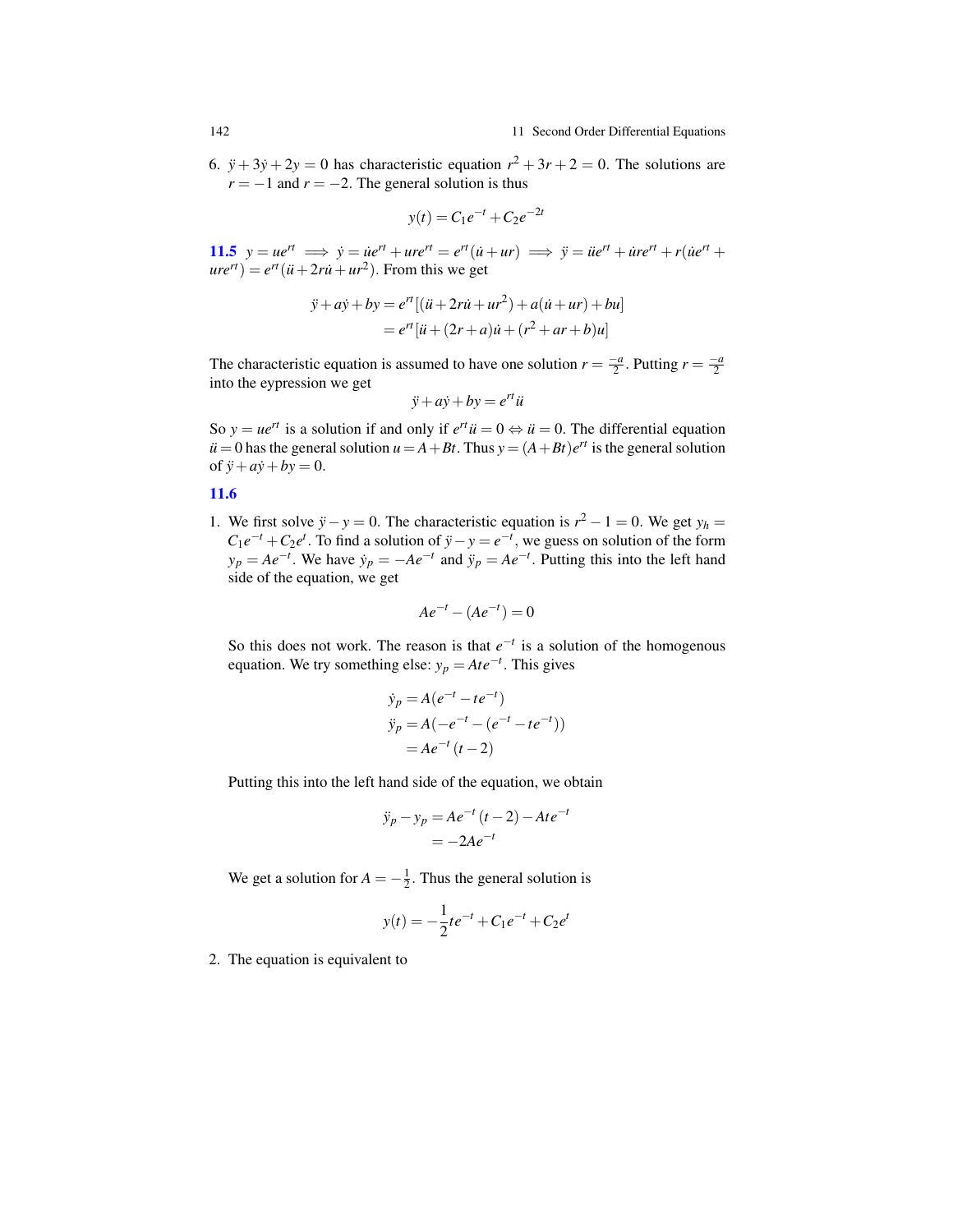$$
\ddot{y} - 10\dot{y} + 25y = \frac{2}{3}t + \frac{1}{3}
$$

We first solve the homogenous equation for which the characteristic equation is

$$
r^2 - 10r + 25 = 0
$$

This has one solution  $r = 5$ . The general homogenous solution is thus

$$
y_h = (C_1 + C_2 t) e^{5t}
$$

To find a particular solution, we try

$$
y_p = At + B
$$

We have  $\dot{y}_p = A$  and  $\ddot{y}_p = 0$ . Putting this into the equation, we obtain

$$
0 - 10A + 25(At + B) = \frac{2}{3}t + \frac{1}{3}
$$

We obtain  $25A = \frac{2}{3}$  and  $-10A + 25B = \frac{1}{3}$ . From this we get  $A = \frac{2}{75}$  and  $-\frac{20}{75}$  +  $25B = \frac{25}{75} \implies B = \frac{45}{25.75} = \frac{3}{125}$ . Thus

$$
y(t) = \frac{2}{75}t + \frac{3}{125} + (C_1 + C_2t)e^{5t}
$$

[11.7](#page-142-2)

1. We first solve the homogenous equation  $\ddot{y} + 2\dot{y} + y = 0$ . The characteristic equation is  $r^2 + 2r + 1 = 0$  which has the one solution,  $r = -1$ . We get

$$
y_h(t) = (C_1 + C_2 t) e^{-t}.
$$

To find a particular solution we try with  $y_p = At^2 + Bt + C$ . We get  $\dot{y}_p = 2At + B$ and  $\ddot{y}_p = 2A$ . Substituting this into the left hand side of the equation, we get

$$
2A + 2(2At + B) + (At2 + Bt + C)
$$
  
= 2A + 2B + C + (4A + B)t + At<sup>2</sup>

We get  $A = 1$ ,  $(4A + B) = 0$  and  $2A + 2B + C = 0$ . We obtain  $A = 1$ ,  $B = -4$  and  $C = -2A - 2B = -2 + 8 = 6$ . Thus the general solution is

$$
y(t) = t^2 - 4t + 6 + (C_1 + C_2 t)e^{-t}.
$$

We get  $\dot{y} = 2t - 4 + C_2e^{-t} + (C_1 + C_2t)e^{-t}(-1) = 2t - C_1e^{-t} + C_2e^{-t} - tC_2e^{-t} -$ 4. From  $y(0) = 0$  we get  $6 + C_1 = 0 \implies C_1 = -6$ . From  $\dot{y}(0) = 1$ , we get  $-C_1 + C_2 - 4 = 1 \implies C_2 = 5 + C_1 = 5 - 6 = -1$ . Thus we have

$$
y(t) = t^2 - 4t + 6 - (6+t)e^{-t}.
$$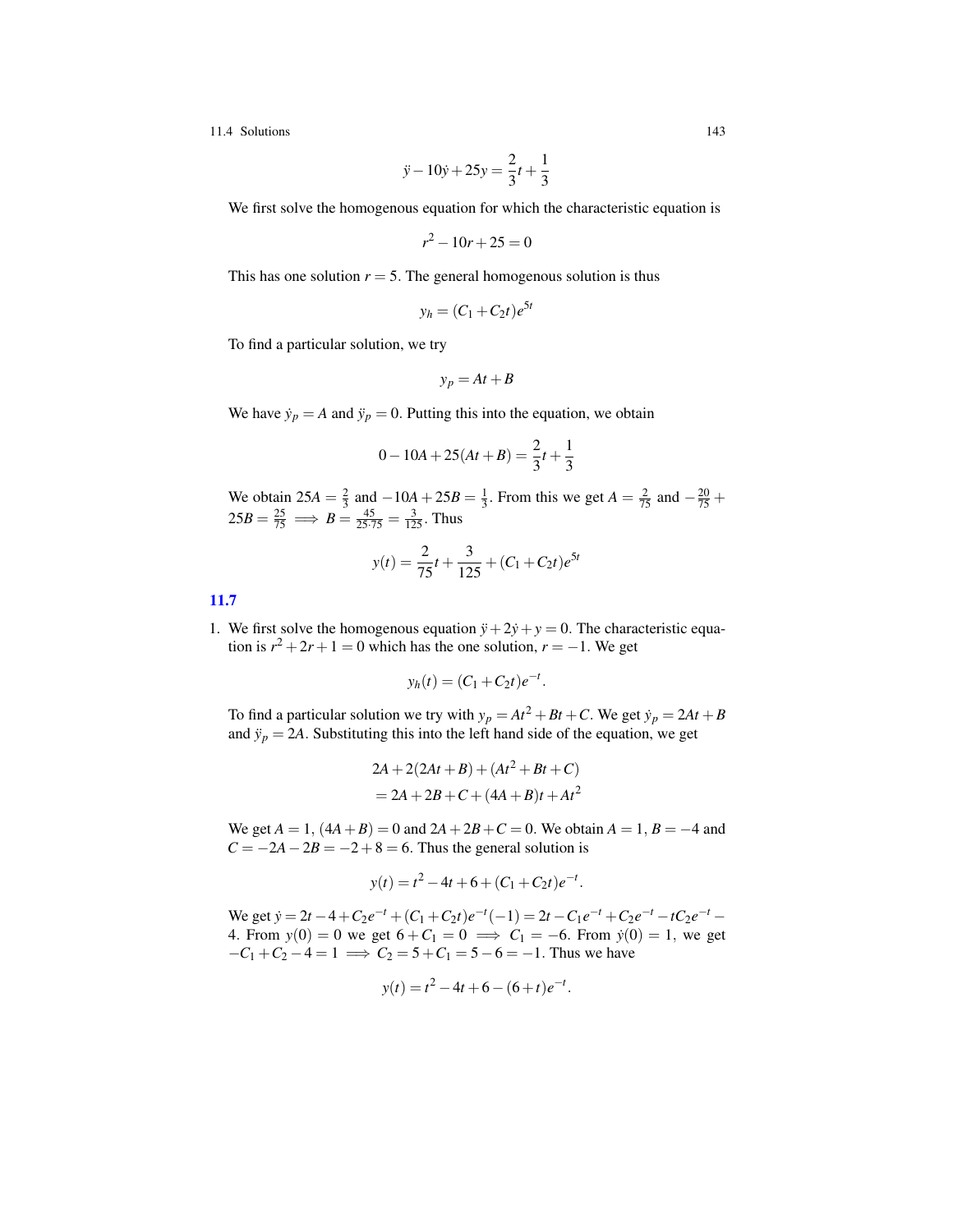2. We first solve the homogenous equation  $\ddot{y} + 4y = 0$ . The characteristic equation  $r^2 + 4 = 0$  has no solutions, so we put  $\alpha = -\frac{1}{2}0 = 0$  and  $\beta = \sqrt{4 - \frac{1}{2}0} = 2$ . This gives  $y_h = e^{\alpha t} (C_1 \cos \beta t + C_2 \sin \beta t) = C_1 \cos 2t + C_2 \sin 2t$ . To find a solution of  $\ddot{y} + 4y = 4t + 1$  we try  $y_p = A + Bt$ . This gives  $\dot{y}_p = B$  and  $\ddot{y}_p = 0$ . Putting this into the equation, we find that

$$
\ddot{y}_p + 4y_p = 0 + 4(A + Bt) = 4A + 4Bt = 4t + 1.
$$

This implies that  $B = 1$  and  $A = \frac{1}{4}$ . Thus the general solution is

$$
y(t) = C_1 \cos 2t + C_2 \sin 2t + \frac{1}{4} + t
$$

We compute  $y'(t) = -2C_1 \sin(2t) + 2C_2 \cos(2t) + 1$ , and the particular solution is given by  $y(\pi/2) = C_1 \cdot (-1) + C_2 \cdot 0 + 1/4 + \pi/2 = 0$  and  $y'(\pi/2) = -2 \cdot 0 + 2C_2$ .  $(-1) + 1 = 0$ . This gives  $C_1 = \pi/2 + 1/4$  and  $C_2 = 1/2$ , and particular solution

$$
y(t) = \frac{2\pi + 1}{4}\cos(2t) + \frac{1}{2}\sin(2t) + \frac{1}{4} + t
$$

[11.8](#page-142-3) We have the following solutions:

1. Inserting  $x = t^r$  into  $t^2 \ddot{x} + 5t\dot{x} + 3x = 0$  gives

$$
r(r-1)t^{r} + 5rt^{r} + 3t^{r} = (r^{2} - r + 5r + 3)t^{r} = 0
$$

or  $r^2 + 4r + 3 = 0$ , which has roots  $r = -1$  and  $r = -3$ . Hence the general solution is  $x = C_1 t^{-1} + C_2 t^{-3}$ .

2. The general solution is given by  $x = x_h + x_p$ . To find the homogeneous solution *x*<sub>*h*</sub>, we insert *x* =  $t^r$  into  $t^2\ddot{x} - 3t\dot{x} + 3x = 0$  and get

$$
r(r-1)t^{r} - 3rt^{r} + 3t^{r} = (r^{2} - r - 3r + 3)t^{r} = 0
$$

or  $r^2 - 4r + 3 = 0$ , which has roots  $r = 1$  and  $r = 3$ . Hence the homogeneous solution is  $x = C_1 t + C_2 t^3$ . To find a particular solution of  $t^2 \ddot{x} - 3t \dot{x} + 3x = t^2$ , we try  $x_p = At^2$ , which gives

$$
A \cdot 2t^2 - 3A \cdot 2t^2 + 3A \cdot t^2 = t^2(A - 3A + 3A) = t^2
$$

Hence  $2A - 6A + 3A = 1$ , or  $A = -1$ . Therefore  $x_p = t^2$  and  $x = C_1 t + C_2 t^3 - t^2$ .

Alternative solution:

- 1. Substituting  $t = e^s$  transforms the equation into  $y''(s) + 4y'(s) + 3y'(s) = 0$ . The characteristic equation is  $r^2 + 4r + 3 = 0$ . The solutions are  $r = -3, -1$ . Thus  $y(s) = C_1 e^{-3t} + C_2 e^{-t}$ . Substituting  $s = \ln t$  gives  $y(t) = C_1 t^{-3} + C_2 t^{-1}$ .
- 2. Substituting  $t = e^s$  transforms the equation into  $y''(s) 4y'(s) + 3y'(s) = (e^s)^2$  $e^{2s}$ . First we solve the homogenous equation  $y''(s) - 5y'(s) + 3y'(s) = 0$ . The characteristic equation is  $r^2 - 4r + 3 = 0$ , and has the solutions  $r = 1$  and  $r = 3$ .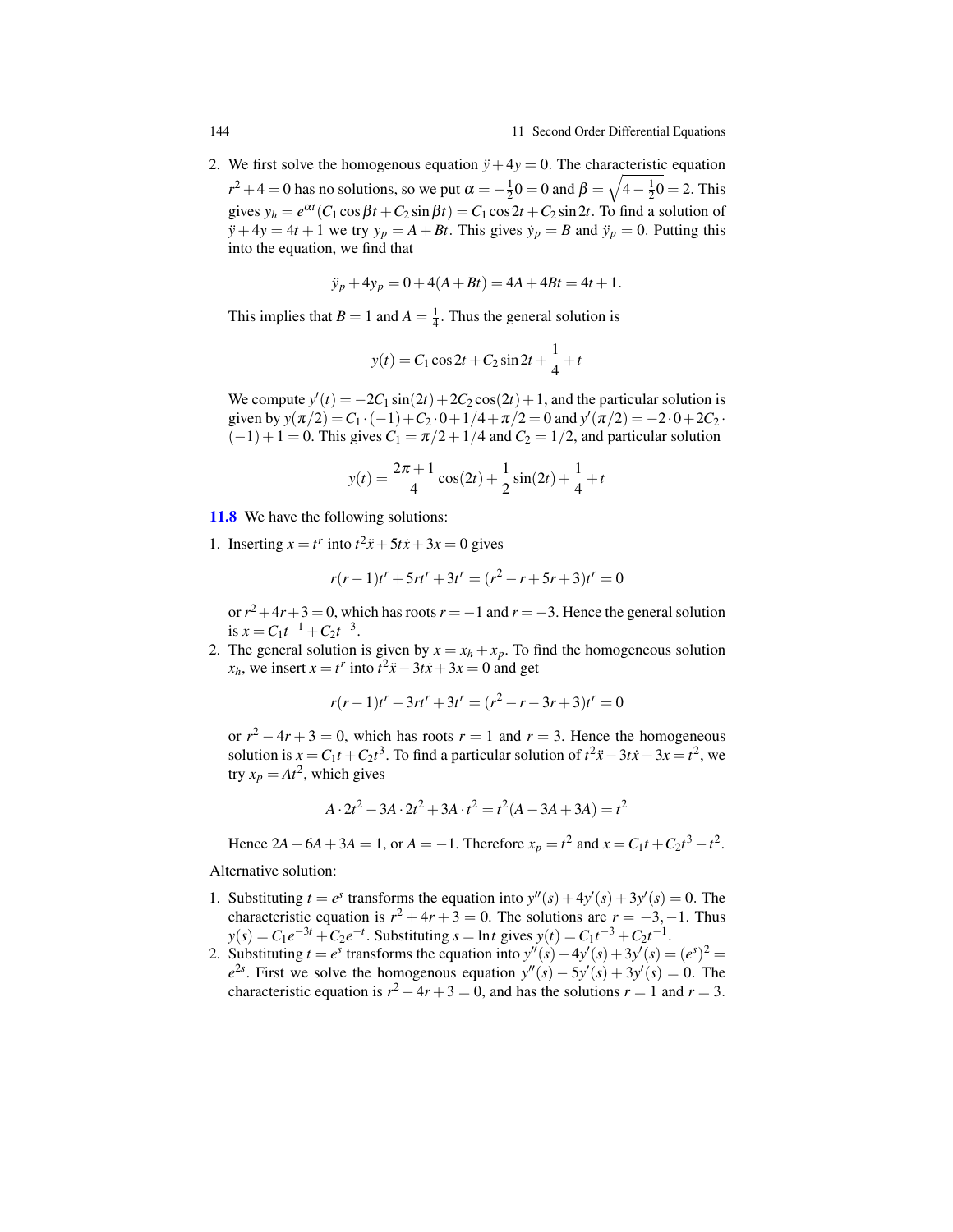Thus  $y_h = C_1 e^s + C_2 e^{3s}$ . To find a particular solution of  $y''(s) - 4y'(s) + 3y(s) = 0$  $(e^{s})^2 = e^{2s}$  we try  $y_p = Ae^{2s}$ . We have  $y'_p = 2Ae^{2s}$  and  $y''_p = 4Ae^{2s}$ . Substituting this into the equation, gives

$$
y''(s) - 4y'(s) + 3y(s) = 4Ae^{2s} - 4 \cdot 2Ae^{2s} + 3 \cdot Ae^{2s}
$$
  
=  $-Ae^{2s}$ 

Thus we get  $A = -1$ , and

$$
y(s) = C_1 e^s + C_2 e^{3s} - e^{2s}
$$

Substituting  $s = \ln t$  gives

$$
y(t) = C_1 t + C_2 t^3 - t^2.
$$

[11.9](#page-142-4) If  $a \neq 0$  we get the general solution

$$
y = 100 \frac{e^{bt}}{2ab - 3a^2 + b^2} + C_1 e^{at} + C_2 e^{-3at}
$$

provided that  $2ab - 3a^2 + b^2 \neq 0$ . When  $a = 0$  and  $b \neq 0$  we get the general solution

$$
y = C_1 + \frac{100}{b^2}e^{bt} + C_2t
$$

There are also some other cases to consider, see answers in FMEA ey.6.3.9.

### [11.10](#page-142-5) Final Exam in GRA6035 30/05/2011, 3b

The homogeneous equation  $y'' + 2y' - 35y = 0$  has characteristic equation  $r^2 + 2r -$ 35 = 0 and roots  $r = 5$  and  $r = -7$ , so  $y_h = C_1 e^{5t} + C_2 e^{-7t}$ . We try to find a particular solution of the form  $y = Ae^{t} + B$ , which gives

$$
y'=y''=Ae^t
$$

Substitution in the differential equation gives

$$
Ae^{t} + 2Ae^{t} - 35(Ae^{t} + B) = 11e^{t} - 5 \Leftrightarrow -32A = 11 \text{ and } -35B = -5
$$

This gives  $A = -11/32$  and  $B = 1/7$ . Hence the general solution of the differential equation is  $y = y_h + y_p = C_1 e^{5t} + C_2 e^{-7t} - \frac{11}{32} e^t + \frac{1}{7}$ 

### [11.11](#page-142-6) Final Exam in GRA6035 10/12/2010, 3b

The homogeneous equation  $y'' + y' - 6y = 0$  has characteristic equation  $r^2 + r - 6 = 0$ and roots  $r = 2$  and  $r = -3$ , so  $y_h = C_1 e^{2t} + C_2 e^{-3t}$ . We try to find a particular solution of the form  $y = (At + B)e^t$ , which gives

$$
y' = (At + A + B)e^{t}
$$
,  $y'' = (At + 2A + B)e^{t}$ 

Substitution in the differential equation gives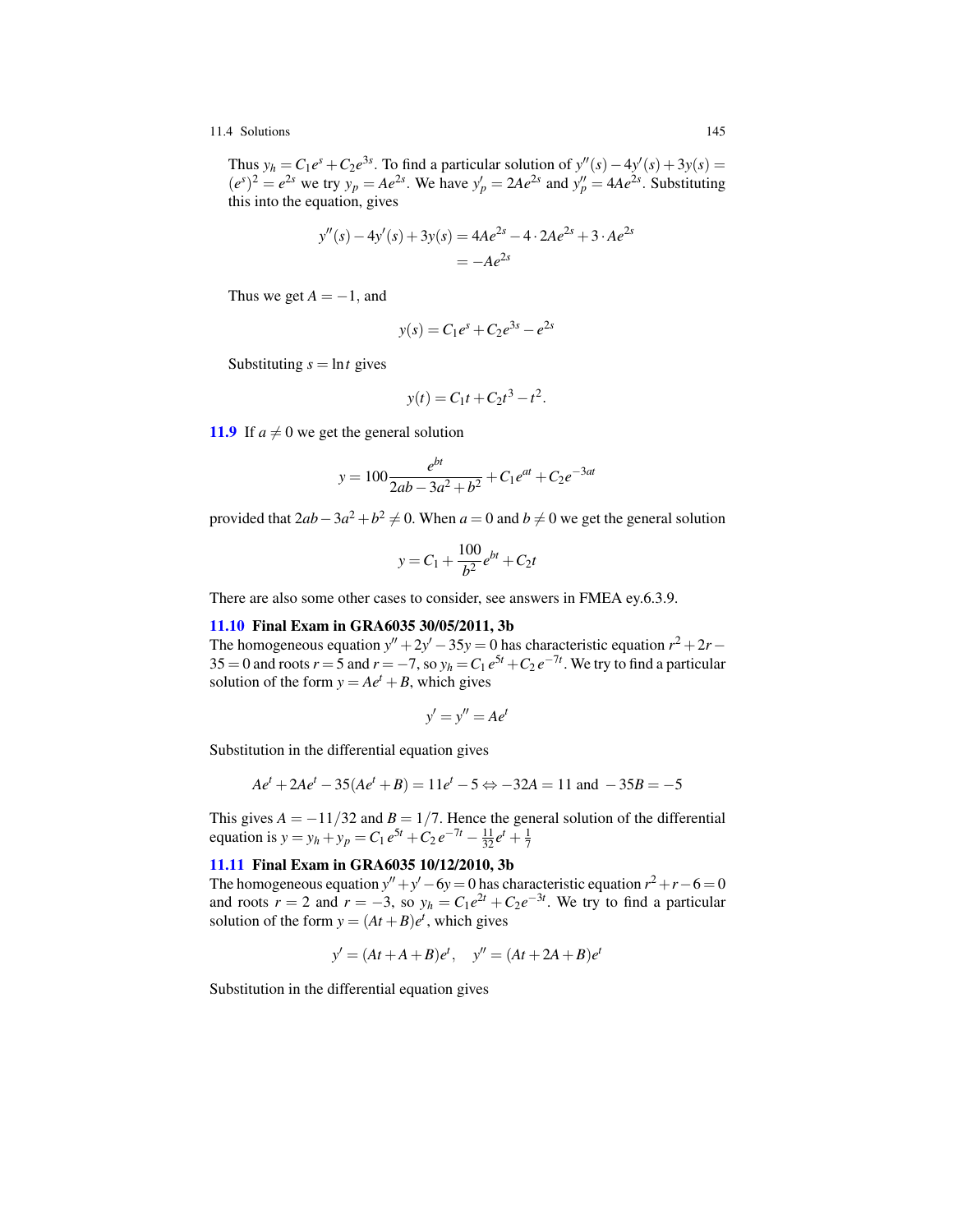$$
(At + 2A + B)e^{t}
$$
 +  $(At + A + B)e^{t}$  -  $6(At + B)e^{t}$  =  $te^{t}$   $\Leftrightarrow$  -4A = 1 and 3A - 4B = 0

This gives  $A = -1/4$  and  $B = -3/16$ . Hence the general solution of the differential equation is  $y = y_h + y_p = C_1 e^{2t} + C_2 e^{-3t} - (\frac{1}{4}t + \frac{3}{16})e^t$ 

# [11.12](#page-142-7) Final Exam in GRA6035 10/12/2007, Problem 3

- 1. We have  $\dot{x} = (t-2)x^2 \implies \frac{1}{x^2}\dot{x} = t-2 \implies \int \frac{1}{x^2}$ We have  $\dot{x} = (t-2)x^2 \implies \frac{1}{x^2} \dot{x} = t-2 \implies \int \frac{1}{x^2} dx = \int (t-2) dt \implies -\frac{1}{x} = \frac{1}{2}t^2 - 2t + C \implies x = \frac{-2}{t^2 - 4t + 2C}$ . The initial condition  $x(0) = \frac{-2}{2C} = \frac{-1}{C} = 1 \implies$  $\frac{-2}{t^2-4t+2C}$ . The initial condition  $x(0) = \frac{-2}{2C} = \frac{-1}{C} = 1 \implies$  $C = -1 \implies x(t) = \frac{-2}{t^2 - 4t - 2}$  $\frac{-2}{t^2-4t-2}$ .
- 2. We have  $\ddot{x} 5\dot{x} + 6x = 0, r^2 5r + 6 = 0 \implies r = 3, r = 2 \implies x_h(t) = Ae^{2t} +$  $Be^{3t}$ , and  $x_p = Ce^{7t} \implies \dot{x}_p = 7Ce^{7t} \implies \ddot{x}_p = 49Ce^{7t}$  gives  $\ddot{x}_p - 5\dot{x}_p + 6x_p = 1$  $Ce^{7t}(49-5\cdot 7+6) = 20Ce^{7t} = 1 \implies C = \frac{1}{20}$ . Hence  $x(t) = Ae^{2t} + Be^{3t} + \frac{1}{20}e^{7t}$ .
- 3. Integrating factor  $e^{t^2} \implies xe^{t^2} = \int te^{-t^2+t}e^{t^2}dt = \int te^t dt = te^t e^t + C \implies$  $x(t) = (te^t - e^t + C)e^{-t^2}$ .
- 4. We have  $\frac{\partial}{\partial t}(3x^2e^{x^3+3t}) = 9x^2e^{3t+x^3}$  and  $\frac{\partial}{\partial x}(3e^{x^3+3t} 2e^{2t}) = 9x^2e^{3t+x^3}$ , so the differential equation is exact. We look for *h* with  $h'_x = 3x^2 e^{x^3 + 3t} \implies h = e^{x^3 + 3t} +$  $\alpha(t) \implies h'_t = 3e^{x^3+3t} + \alpha'(t)$ . But  $h'_t = 3e^{x^3+3t} + \alpha'(t) = 3e^{x^3+3t} - 2e^{2t}$   $\implies$  $\alpha'(t) = -2e^{2t} \implies \alpha(t) = -e^{2t} + C \implies h = e^{x^3 + 3t} - e^{2t} + C$ . This gives solution in implicit form

$$
h = e^{x^3 + 3t} - e^{2t} = K
$$

The initial condition  $x(1) = -1 \implies e^{(-1)^3 + 3} - e^2 = K \implies K = 0 \implies e^{x^3 + 3t}$ *e*<sup>2*t*</sup> = 0  $\implies e^{x^3+3t} = e^{2t} \implies x^3 + 3t = 2t \implies x^3 = -t \implies x(t) = \sqrt[3]{-t}.$ 

# [11.13](#page-142-8) Mock Final Exam in GRA6035 12/2010, Problem 3ab

1. We have that  $y' = y(1-y)$  is separable, and we after separating the variables we get the equation

$$
\int \frac{1}{y(1-y)} dy = \int 1 dt = t + C
$$

To solve the first integral, we rewrite the integrand as

$$
\frac{1}{y(1-y)} = \frac{A}{y} + \frac{B}{1-y} \quad \Leftrightarrow \quad 1 = A(1-y) + By
$$

which has solution  $A = 1, B = 1$ . Hence we obtain the implicit solution

$$
\int \frac{1}{y} + \frac{1}{1-y} dy = \ln|y| - \ln|1 - y| = t + C
$$

This means that

$$
\ln\left|\frac{y}{1-y}\right| = t + C \quad \Leftrightarrow \quad \frac{y}{1-y} = \pm e^{t+C} = Ke^t
$$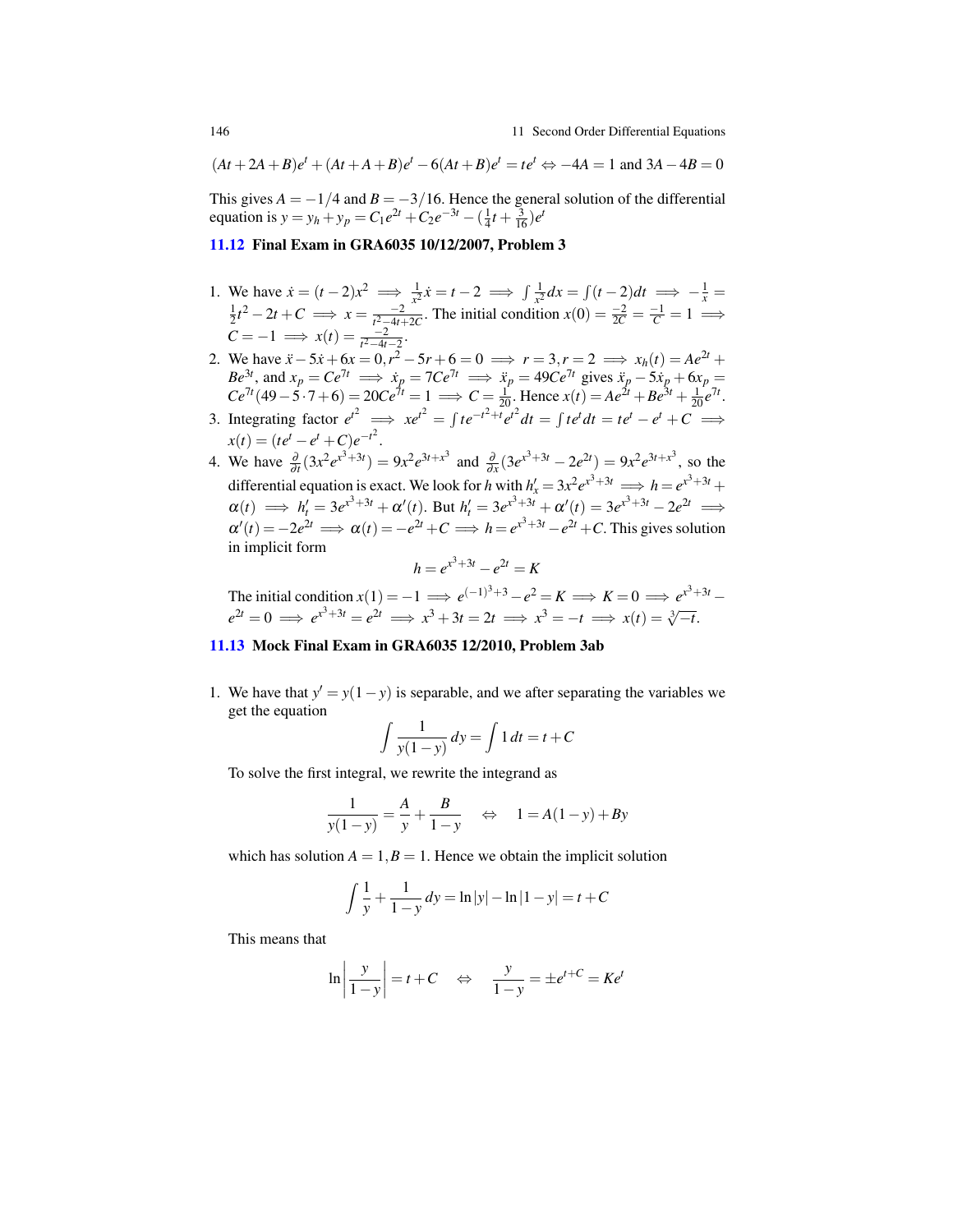with  $K = \pm e^C$ . The initial condition  $y(0) = 1/2$  gives  $1 = Ke^0$ , or  $K = 1$ . We solve for *y* and obtain the solution

$$
y = e^t (1 - y)
$$
  $\Leftrightarrow$   $y(1 + e^t) = e^t$   $\Leftrightarrow$   $y = \frac{e^t}{1 + e^t}$ 

2. We chech if the differential equation is exact by writing it in the form

$$
\left(\ln(t^2+1)-2\right)y' + \frac{2ty}{t^2+1} - 2t = 0
$$

and try to find a function  $h = h(y,t)$  such that  $h'_y = \ln(t^2 + 1) - 2$  and  $h'_t =$  $2ty/(t^2+1)-2t$ . From the first equation, we obtain that *h* must have the form

$$
h(y,t) = y \ln(t^2 + 1) - 2y + \phi(t)
$$

and therefore

$$
h'_t = y \frac{2t}{t^2 + 1} + \phi'(t) = 2ty/(t^2 + 1) - 2t
$$

We see that the equation is exact since we may choose  $\phi(t) = -t^2$ , and we find the implicit solution

$$
y \ln(t^2 + 1) - 2y - t^2 = C \Leftrightarrow y = \frac{C + t^2}{\ln(t^2 + 1) - 2}
$$

# [11.14](#page-142-9) Final Exam in GRA6035 12/12/2011, Problem 3

1. We re-write the differential equation as

$$
(x+1)t\dot{x} + (t+1)x = 0
$$
  $\Rightarrow$   $(x+1)\dot{x} = -\frac{(t+1)x}{t}$   $\Rightarrow$   $\frac{x+1}{x}\dot{x} = -\frac{t+1}{t}$ 

This differential equation is separated, so the original difference equation is separable. We integrate on both sides:

$$
\int (1 + \frac{1}{x}) dx = -\int (1 + \frac{1}{t}) dt \implies x + \ln(|x|) = -(t + \ln(|t|)) + \mathscr{C}
$$

The initial condition  $x(1) = 1$  gives  $1 + \ln 1 = -1 - \ln 1 + \mathcal{C}$ , or  $\mathcal{C} = 2$ . This solution can therefore be described implicitly by the equation

$$
x + t + \ln|x| + \ln|t| = 2
$$

It is not necessary (or possible) to solve this equation for *x*.

2. We try to multiply the differential equation by  $e^{x+t}$  and get the new differential equation

$$
(x+1)te^{x+t}\dot{x} + (t+1)xe^{x+t} = P(x,t)\dot{x} + Q(x,t) = 0
$$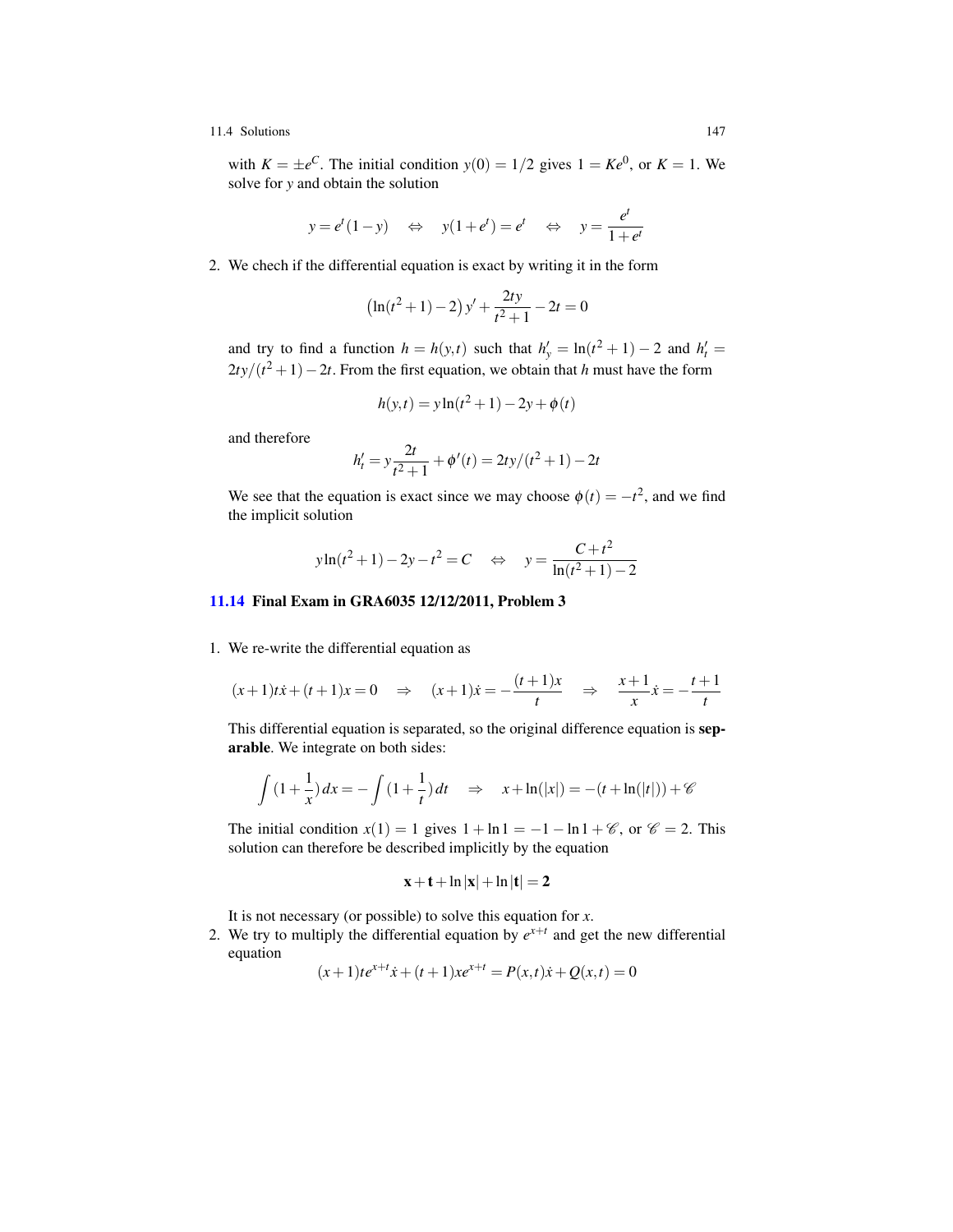with  $P(x,t) = (x+1)te^{x+t}$  and  $Q(x,t) = (t+1)xe^{x+t}$ . We have

$$
P'_t = (x+1)e^{x+t} + t(x+1)e^{x+t} = (t+1)(x+1)e^{x+t}
$$

and

$$
Q'_x = (t+1)e^{x+t} + x(t+1)e^{x+t} = (t+1)(x+1)e^{x+t}
$$

We see that  $P'_t = Q'_x$ , and it follows that the new differential equation is **exact**. To solve it, we find a function  $h(x,t)$  such that  $h'_x = P(x,t)$  and  $h'_t = Q(x,t)$ . The first equation gives

$$
h'_x = P(x,t) = (x+1)te^{x+t} \implies h = \int (x+1)te^{x+t} dx = te^t \int (x+1)e^x dx
$$

Using integration by parts, we find

$$
\int (x+1)e^{x} dx = (x+1)e^{x} - \int 1 \cdot e^{x} dx = (x+1)e^{x} - e^{x} + C = xe^{x} + C
$$

This implies that

$$
h = te^{t} \int (x+1)e^{x} dx = te^{t}xe^{x} + \mathcal{C}(t) = txe^{x+t} + \mathcal{C}(t)
$$

where  $\mathcal{C}(t)$  is a function of *t* (or a constant considered as a function in *x*). The second equation is  $h'_t = Q(x, t)$ , and we use the expression above for *h*:

$$
h'_t = Q(x,t) \Rightarrow xe^{x+t} + txe^{x+t} + \mathcal{C}'(t) = (t+1)xe^{x+t} + \mathcal{C}'(t) = (t+1)xe^{x+t}
$$

We see that this condition holds if and only if  $\mathcal{C}'(t) = 0$ , or if  $\mathcal{C} = C_1$  is a constant. In conclusion, we may choose  $h = txe^{x+t} + C_1$ , and the general solution of the exact differential equation is  $h = C_2$ , where  $C_2$  is another constant. This gives

$$
txe^{x+t}=B
$$

where  $B = C_2 - C_1$  is a new constant. The initial condition is  $x(1) = 1$ , and this gives  $1 \cdot e^2 = B$ , or  $B = e^2$ . The solution can therefore be written in implicit form as

$$
txe^{x+t}=e^2
$$

It is not necessary (or possible) to solve this equation for *. (If we first take* absolute values on both sides of the equation, and then the natural logarithm, we obtain the equation from question a).

### [11.15](#page-143-0) Final Exam in GRA6035 06/02/2012, Problem 3

1. The homogeneous equation  $y'' + 3y' - 10y = 0$  has characteristic equation  $r^2$  +  $3r - 10 = 0$ , and therefore roots  $r = 2, -5$ . Hence the homogeneous solution is  $y_h(t) = C_1 e^{2t} + C_2 e^{-5t}$ . To find a particular solution of  $y'' + 3y' - 10y = 2t$ , we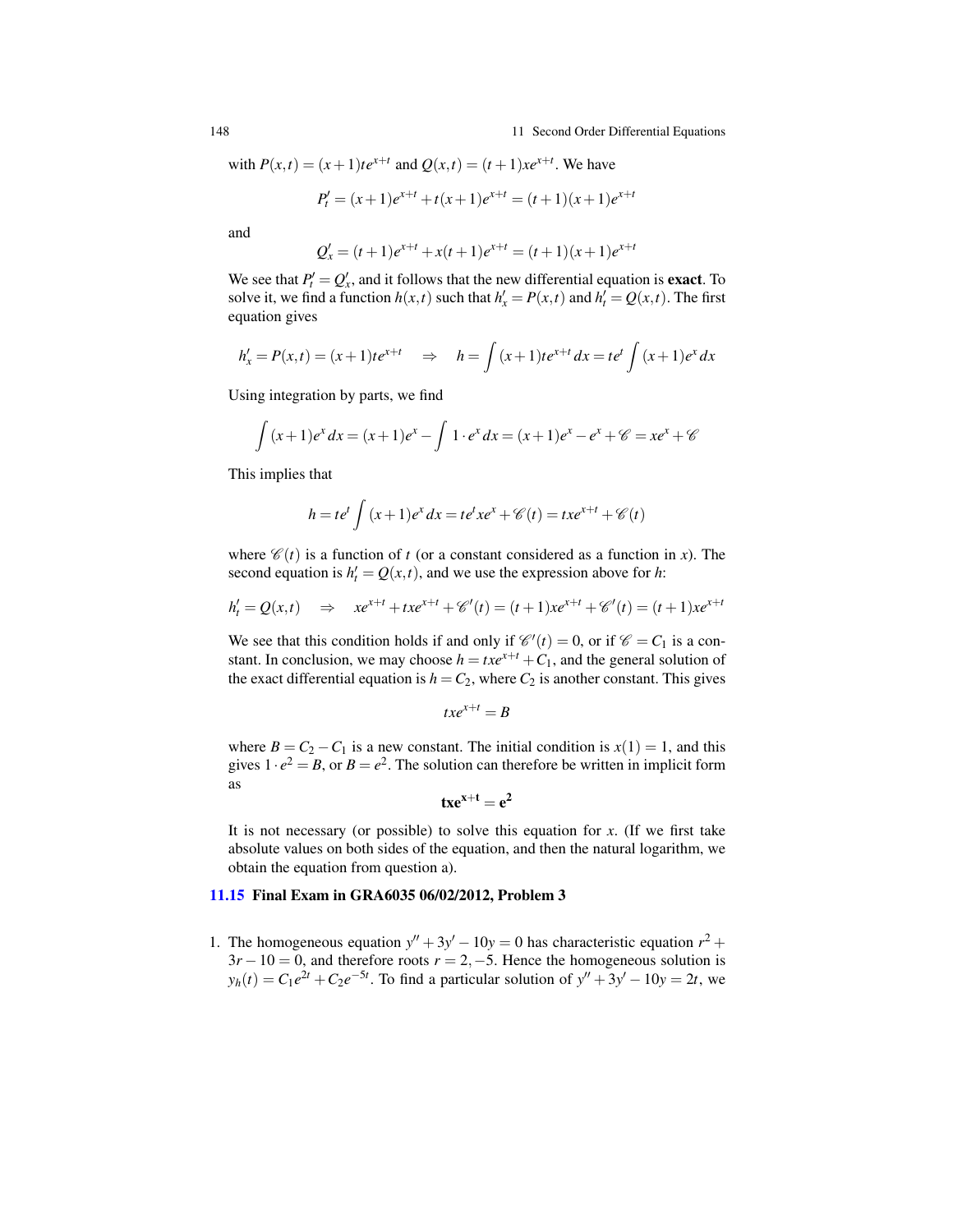try  $y = At + B$ . This gives  $y' = A$  and  $y'' = 0$ , and substitution in the equation gives  $3A - 10(At + B) = 2t$ . Hence  $A = -1/5$  and  $B = -3/50$  is a solution, and  $y_p(t) = -\frac{1}{5}t - \frac{3}{50}$  is a particular solution. This gives general solution

$$
y(t) = C_1 e^{2t} + C_2 e^{-5t} - \frac{1}{5}t - \frac{3}{50}
$$

2. We re-write the differential equation as

$$
3y^2y' = 2te^{t^2} - 2t
$$

This differential equation is separable, and we integrate on both sides to solve it:

$$
\int 3y^2 dy = \int (2te^{t^2} - 2t) dt \implies y^3 = e^{t^2} - t^2 + \mathscr{C} \implies y = \sqrt[3]{e^{t^2} - t^2 + \mathscr{C}}
$$

3. We rewrite the differential equation as  $y^2 - 1 + 2ty \cdot y' = 0$ , and try to find a function  $u = u(y,t)$  such that  $u'_t = y^2 - 1$  and  $u'_y = 2ty$  to find out if the equation is exact. We see that  $u = y^2t - t$  is a solution, so the differential equation is exact, with solution  $y^2t - t = \mathcal{C}$ . The initial condition  $y(1) = 3$  gives  $9 - 1 = \mathcal{C}$ , or  $\mathscr{C} = 8$ . The solution is therefore

$$
t(y^2 - 1) = 8 \quad \Rightarrow \quad y = \sqrt{\frac{8}{t} + 1}
$$

### [11.16](#page-143-1) Final Exam in GRA6035 06/06/2012, Problem 2

1. The homogeneous equation  $y'' - 7y' + 12y = 0$  has characteristic equation  $r^2$  –  $7r + 12 = 0$ , and therefore roots  $r = 3, 4$ . Hence the homogeneous solution is  $y_h(t) = C_1 e^{3t} + C_2 e^{4t}$ . To find a particular solution of  $y'' - 7y' + 12y = t - 3$ , we try  $y = At + B$ . This gives  $y' = A$  and  $y'' = 0$ , and substitution in the equation gives −7*A*+12(*At* +*B*) = *t* −3. Hence *A* = 1/12 and *B* = −29/144 is a solution, and  $y_p(t) = \frac{1}{12}t - \frac{29}{144}$  is a particular solution. This gives general solution

$$
y(t) = C_1 e^{3t} + C_2 e^{4t} + \frac{1}{12}t - \frac{29}{144}
$$

2. We rewrite the differential equation as  $3y^2y' = 1 - te^t$ . This differential equation is separable, and we integrate on both sides to solve it:

$$
\int 3y^2 dy = \int 1 - te^t dt \implies y^3 = t - \int te^t dt = t - (te^t - e^t) + C(t^2 - te^t) + C(t^3 - te^t) = 0
$$

This gives

$$
y = \sqrt[3]{t - te^t + e^t + e^t}
$$

3. We rewrite the differential equation as  $(t/y) \cdot y' + (\ln y - 1) = 0$ , and try to find a function *u* = *u*(*y*,*t*) such that  $u'_t = \ln y - 1$  and  $u'_y = t/y$  to find out if the equation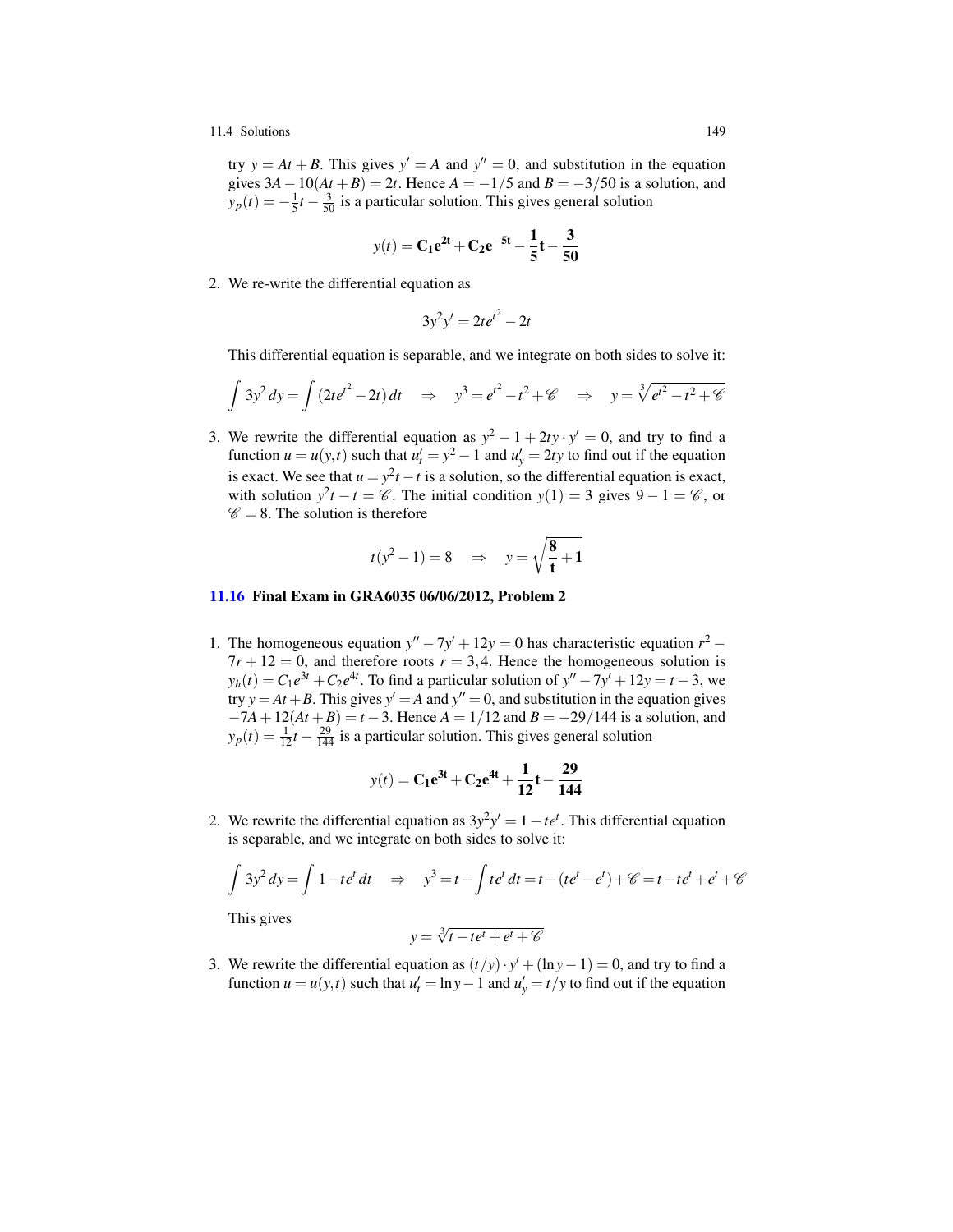is exact. We see that  $u = t \ln y - t$  is a solution, so the differential equation is exact, with solution *t* ln*y*−*t* =  $\mathcal{C}$  or ln*y*−1 =  $\mathcal{C}/t$ . The solution is therefore

$$
\ln y = \frac{\mathscr{C}}{t} + 1 \quad \Rightarrow \quad y = e^{\mathscr{C}/t + 1}
$$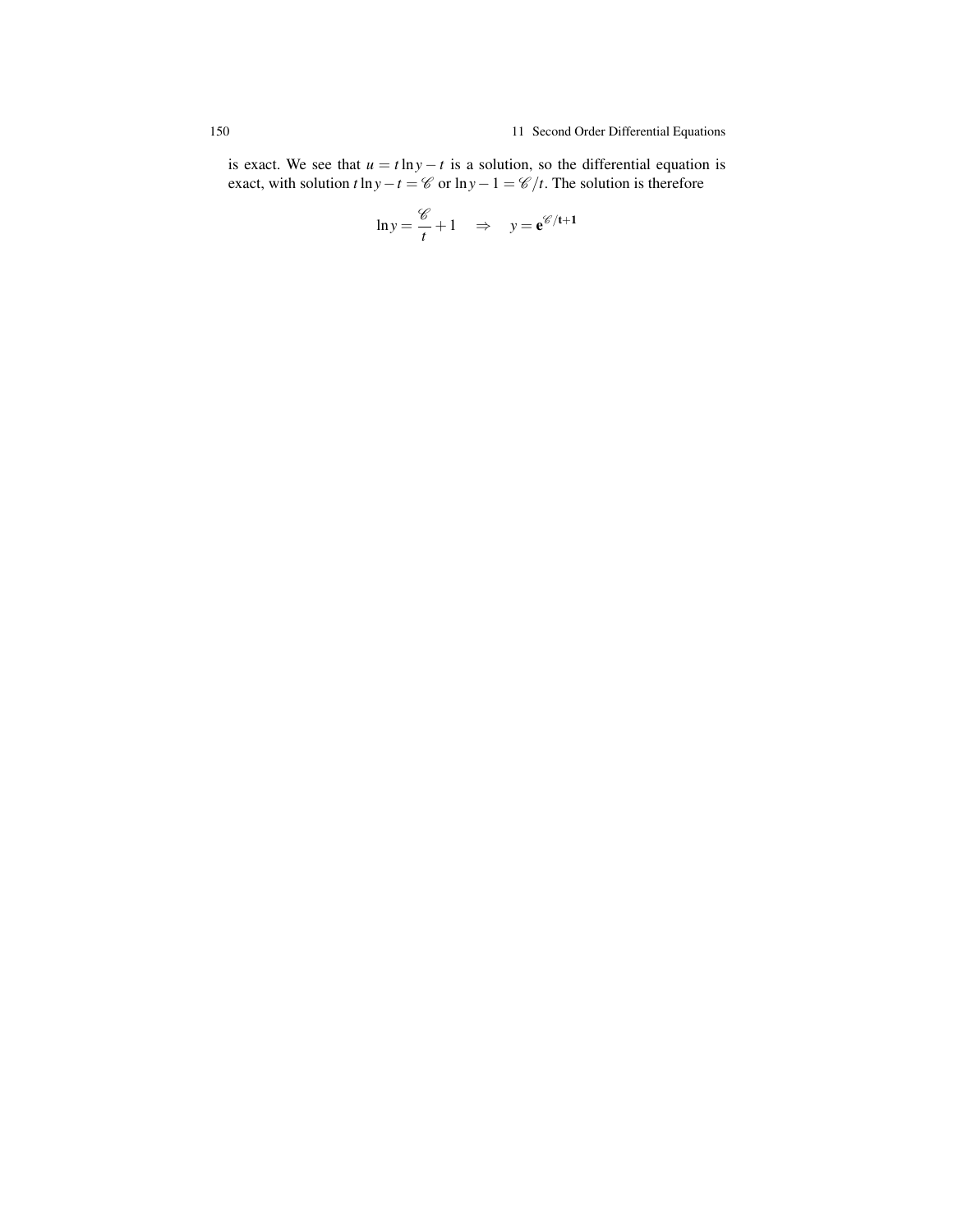# Lecture 12 Difference Equations

# 12.1 Main concepts

A *difference equation* is an equation relating the general term  $y_t$  in the sequence  ${y_t : t = 0, 1, 2, \ldots}$  with one or more of the term preceeding  $y_t$ . In general, it has the form

$$
y_t = F(t, y_{t-1}, y_{t-2}, \dots, y_{t-d})
$$

for some positive integer  $d \ge 1$  called the *order* of the difference equation. A difference equation is also called a *recurrence relation*.

Notice that we write  $y_t$  instead of  $y(t)$  for sequences (that is, when  $y$  is a function of *t*, where *t* only takes a discrete set of values  $t = 0, 1, 2, \ldots$  instead of a continuous set of values). Also notice that any difference equation can be transformed to such a form that  $y_t$  is expressed in terms of  $y_{t-1}, \ldots, y_{t-d}$ . For instance, the difference equation  $y_{t+1} - 2y_t = t$  can be tranformed to  $y_t - 2y_{t-1} = t - 1$  be replacing *t* with  $t-1$ .

A first order difference equation is a difference equation that relates two consequtive terms in the sequence. It can be written as

$$
y_t = F(t, y_{t-1})
$$

The general solution will depend on one parameter, and we therefore need one initial condition to determine a unique solution. A second order difference equation has the form

$$
y_t = F(t, y_{t-1}, y_{t-2})
$$

The general solution will depend on two parameters, and we therefore need two initial condition to determine a unique solution.

A *first order linear* difference equation (with constant coefficients) is a first order difference equation that has the form

$$
y_{t+1} + ay_t = f_t
$$

[Problems](#page-156-0) Lecture 12 [Solutions](#page-157-0)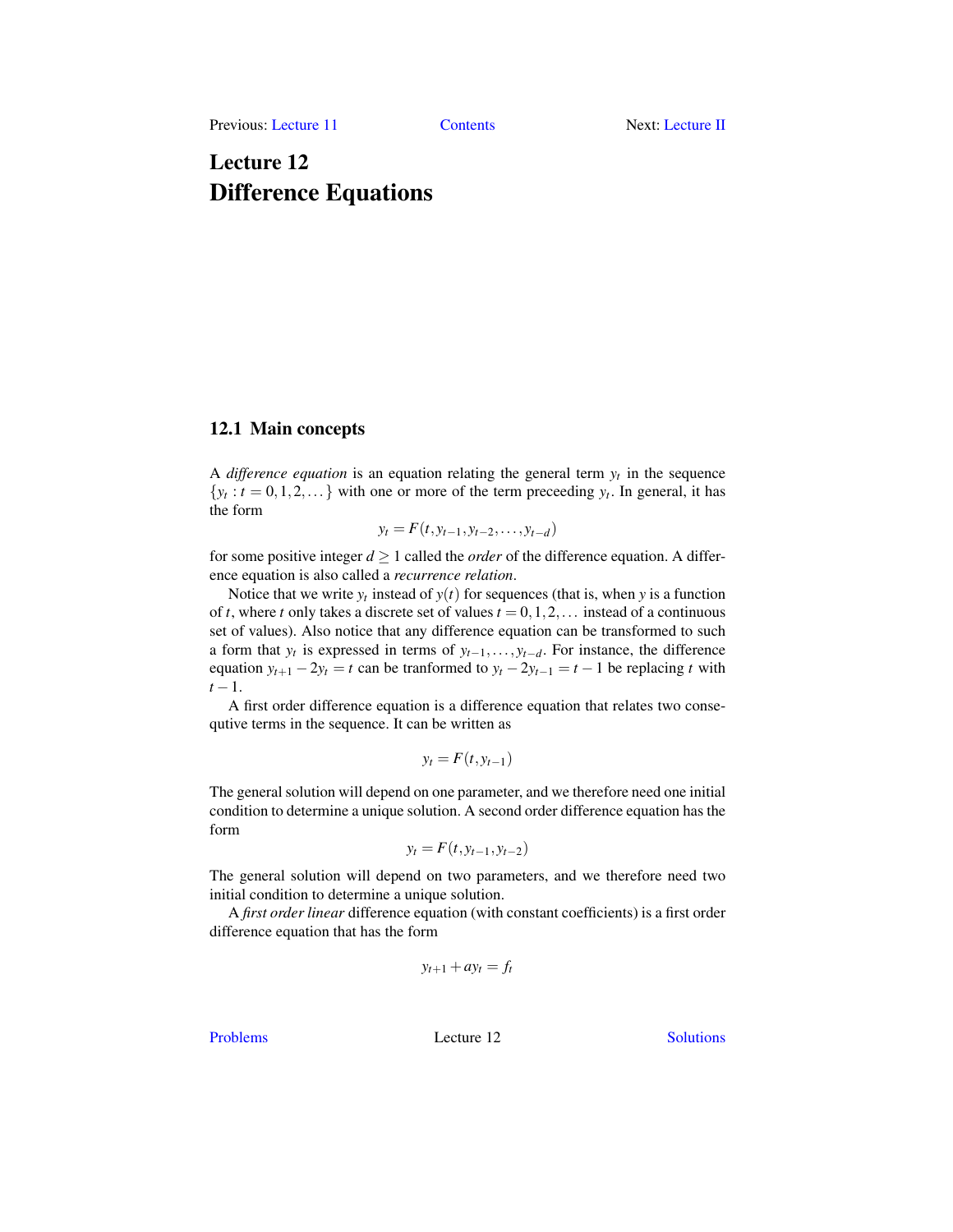where  $a$  is a given number and  $f_t$  is an expression in  $t$ . It is called homogenous if  $f_t = 0$ , in which case it has solution

$$
y_{t+1} + ay_t = 0 \quad \Leftrightarrow \quad y_t = C(-a)^t
$$

Otherwise, it is called inhomogeneous, and has solution

$$
y_t = y_t^h + y_t^p = C(-a)^t + y_t^p
$$

where  $y_t^p$  is a particular solution of  $y_{t+1} + ay_t = f_t$ .

A *second order linear* difference equation (with constant coefficients) has the form

$$
y_{t+2} + ay_{t+1} + by_t = f_t
$$

where  $a$ ,  $b$  are given numbers and  $f$ <sup>*t*</sup> is an expression in *t*. It is called homogenous if  $f_t = 0$ . In this case, we consider the characteristic equation  $r^2 + ar + b = 0$ , and notice that  $r$  is a root in this equation if and only if  $r<sup>t</sup>$  is a solution of the difference equation. There are three cases to consider:

1. If  $a^2 - 4b > 0$ , there are two distinct roots  $r_1 \neq r_2$ , and the general solution is

$$
y = C_1 r_1^t + C_2 r_2^t
$$

2. If  $a^2 - 4b = 0$ , there is one double root  $r = -a/2$ , and the general solution is

$$
y = C_1 r^t + C_2 t r^t = (C_1 + C_2 t) r^t
$$

3. If  $a^2 - 4b < 0$ , there are no (real) roots (but two complex roots). The general solution is

$$
y = (\sqrt{b})^t (C_1 \cos(\theta t) + C_2 \sin(\theta t))
$$

where  $\theta$  is a number such that  $\cos(\theta) = -\frac{a}{2\pi\sqrt{a}}$  $rac{a}{2\sqrt{b}}$ .

If *f<sup>t</sup>* is non-zero, the difference equation is called inhomogeneous, and it has solution

$$
y_t = y_t^h + y_t^p
$$

where  $y_t^h$  is the general solution of the homogeneous equation  $y_{t+2} + ay_{t+1} + by_t = 0$ , and  $y_t^p$  is a particular solution of  $y_{t+2} + ay_{t+1} + by_t = f_t$ .

To find a particular solution  $y_t^p$  of a linear difference equation, we may consider  $f_t, f_{t+1}, f_{t+2}$  and guess a solution  $y_t = y_t^p$  such that

- The guess for *y* contains parameter that we may later adjust
- The guess for *y* has the same form as  $f_t, f_{t+1}, f_{t+2}$

When a guess for  $y_t$  is given, we compute  $y_{t+1}, y_{t+2}$  and insert it in the difference equation to see if it is a solution for any choices of the parameters. In that case, we have found a particular solution  $y^p$ . If the initial guess for *y* does not work, we may try to multiply it by *t* (and thereafter by  $t^2$ ,  $t^3$ , etc if necessary).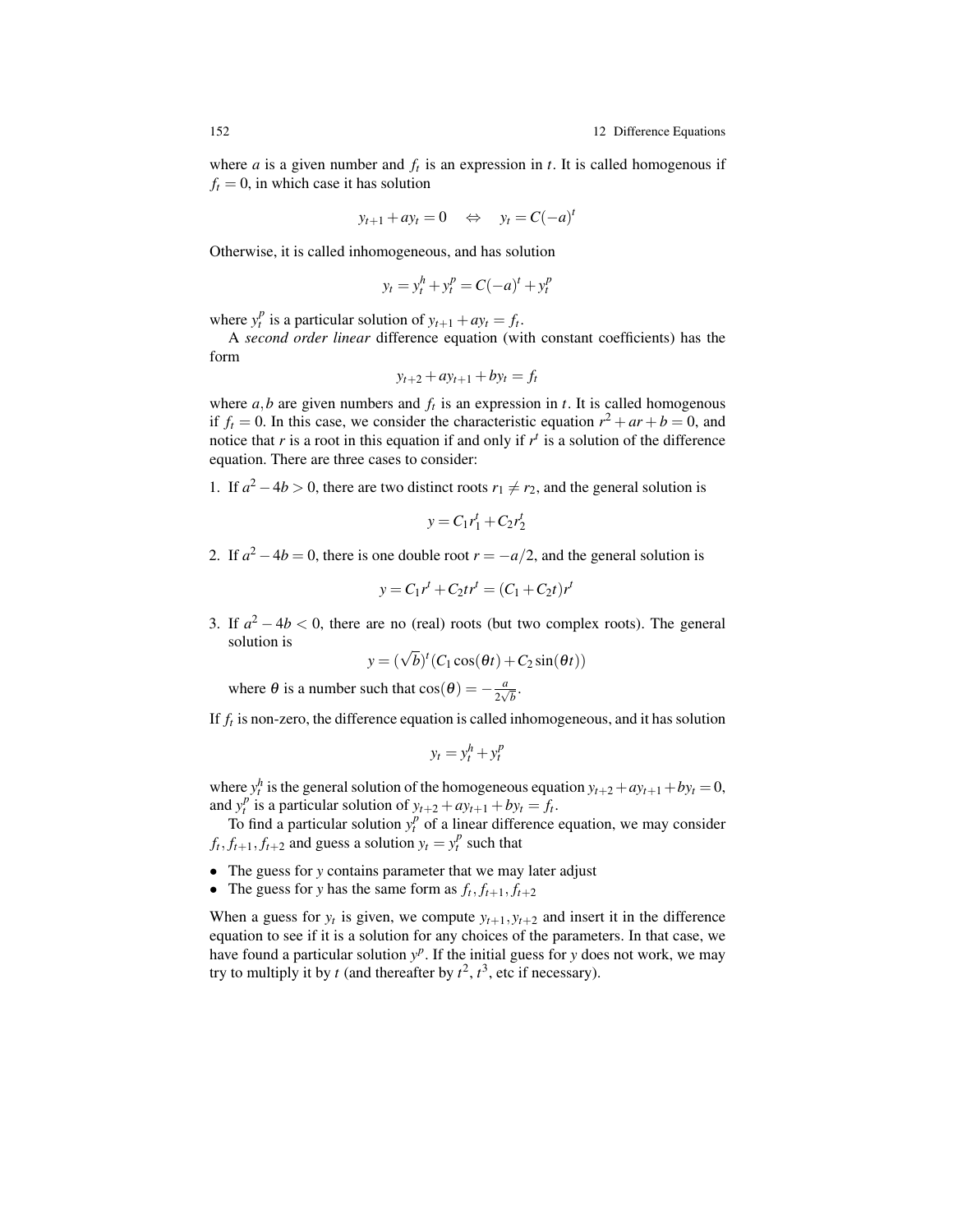### 12.2 Problems 153

A differential or difference equation is *globally asymptotically stable* if its general solution *y* (with  $y = y(t)$  for a differential equation or  $y = y_t$  for a difference equation) satisfy

$$
\overline{y} = \lim_{t \to \infty} y
$$

exists (that is,  $\bar{y}$  it is finite) and is independent of the undetermined coefficients. The interpretation of globally asymptotically stable equations is that there is a long term equilibrium  $\bar{y}$  that is independent of the initial conditions.

# <span id="page-156-0"></span>12.2 Problems

<span id="page-156-1"></span>**12.1.** Find the solution of the difference equation  $x_{t+1} = 2x_t + 4$  with  $x_0 = 1$ .

<span id="page-156-2"></span>12.2. Find the solution of the difference equation  $w_{t+1} = (1 + r)w_t + y_{t+1} - c_{t+1}$ when  $r = 0.2$ ,  $w_0 = 1000$ ,  $y_t = 100$  and  $c_t = 50$ .

<span id="page-156-3"></span>12.3. Prove by direct substitution that the following sequences in *t* are solutions of the associated difference equations when *A*,*B* are constants:

1.  $x_t = A + B \cdot 2^t$  is a solution of  $x_{t+2} - 3x_{t+1} + 2x_t = 0$ 2.  $x_t = A \cdot 3^t + B \cdot 4^t$  is a solution of  $x_{t+2} - 7x_{t+1} + 12x_t = 0$ 

<span id="page-156-4"></span>12.4. Find the general solution of the difference equation  $x_{t+2} - 2x_{t+1} + x_t = 0$ .

<span id="page-156-5"></span>12.5. Find the general solution of the difference equation  $3x_{t+2} - 12x_t = 4$ .

<span id="page-156-6"></span>12.6. Find the general solution of the following difference equations:

1.  $x_{t+2} - 6x_{t+1} + 8x_t = 0$ 2.  $x_{t+2} - 8x_{t+1} + 16x_t = 0$ 3.  $x_{t+2} + 2x_{t+1} + 3x_t = 0$ 

<span id="page-156-7"></span>**12.7.** Find the general solution of the difference equation  $x_{t+2} + 2x_{t+1} + x_t = 9 \cdot 2^t$ .

<span id="page-156-8"></span>12.8. A model for location uses the difference equation

$$
D_{t+2} - 4(ab+1)D_{t+1} + 4a^2b^2D_t = 0
$$

where  $a, b$  are constants and  $D<sub>t</sub>$  is the unknown sequence. Find the solution of this equation assuming that  $1+2ab > 0$ .

<span id="page-156-9"></span>**12.9.** Is the difference equation  $x_{t+2} - x_{t+1} - x_t = 0$  globally asymptotically stable?

### <span id="page-156-10"></span>12.10. Final Exam in GRA6035 10/12/2010, Problem 3a

You borrow an amount *K*. The interest rate per period is *r*. The repayment is 500 in the first period, and increases with 10 for each subsequent period. Show that the outstanding balance  $b_t$  after period  $t$  satisfies the difference equation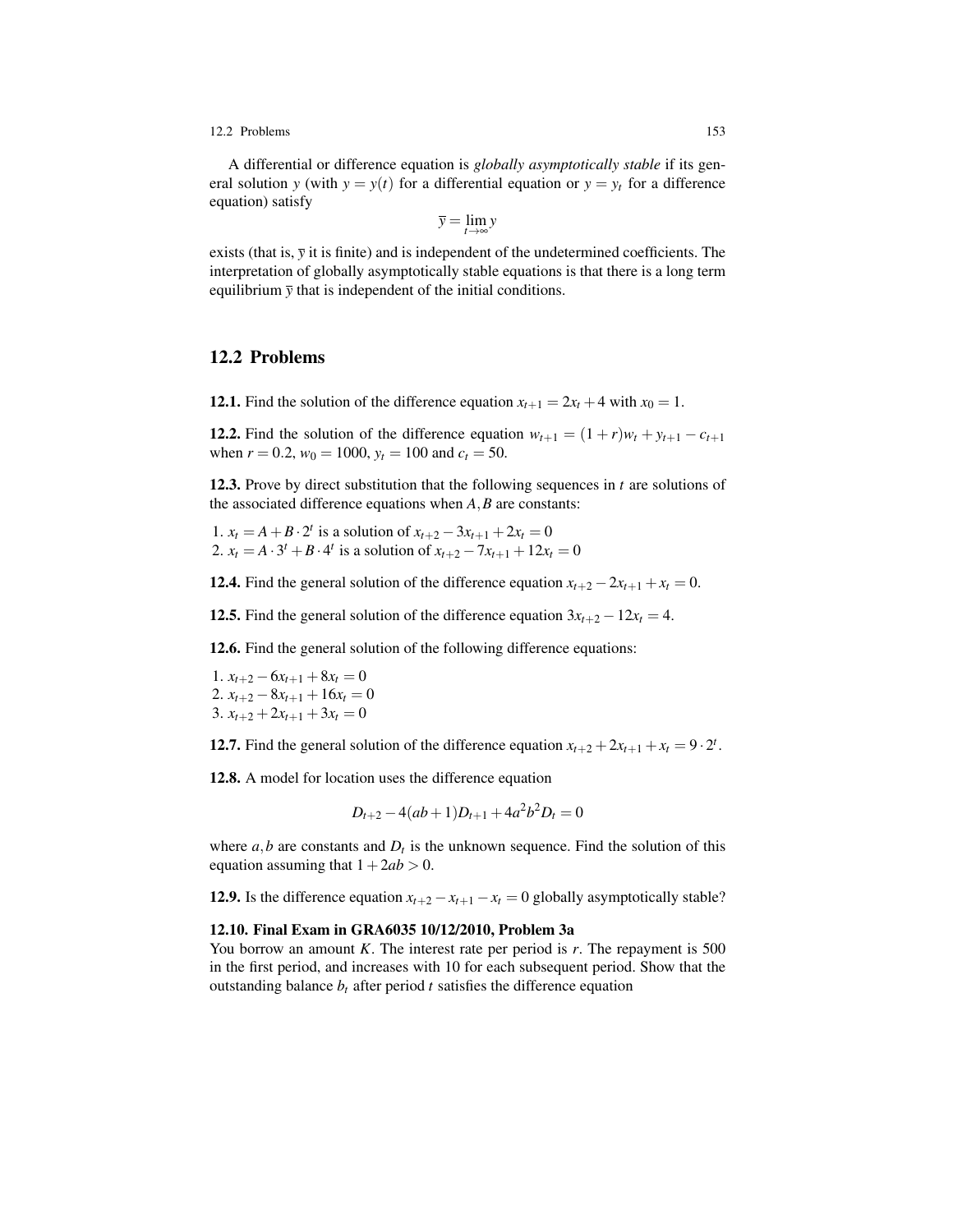154 12 Difference Equations

$$
b_{t+1} = (1+r)b_t - (500+10t), \quad b_0 = K
$$

and solve this difference equation.

<span id="page-157-1"></span>12.11. Mock Final Exam in GRA6035 12/2010, Problem 3c

Solve the difference equation

$$
p_{t+2} = \frac{2}{3} p_{t+1} + \frac{1}{3} p_t, \quad p_0 = 100, \quad p_1 = 102
$$

### <span id="page-157-2"></span>12.12. Final Exam in GRA6035 30/05/2011, Problem 3a

Solve the difference equation  $x_{t+1} = 3x_t + 4$ ,  $x_0 = 2$  and compute  $x_5$ .

<span id="page-157-3"></span>12.13. Mock Final Exam in GRA6035 12/2012, Problem 3a Solve the difference equation

$$
y_{t+2} - 5y_{t+1} + 4y_t = 2^t
$$

# <span id="page-157-0"></span>12.3 Solutions

[12.1](#page-156-1) We write the difference equation  $x_{t+1} - 2x_t = 4$ , and see that it is a first order linear inhomogeneous equation. The homogeneous solution is  $x_t^h = C \cdot 2^t$  since the characteristic equation is  $r - 2 = 0$ , so that  $r = 2$ . We look for a particular solution of the form  $x_t^p = A$  (constant), and see that  $A - 2A = 4$ , so that  $A = -4$  and  $x_t^p = -4$ . Hence the general solution is

$$
x_t = x_t^h + x_t^p = C \cdot 2^t - 4
$$

The initial condition  $x_0 = 1$  gives  $C \cdot 1 - 4 = 1$ , or  $C = 5$ . The solution is therefore  $x_t = 5 \cdot 2^t - 4.$ 

[12.2](#page-156-2) We write the difference equation  $w_{t+1} - 1.2w_t = 50$ , and see that it is a first order linear inhomogeneous equation. The homogeneous solution is  $w_t^h = C \cdot 1.2^t$ since the characteristic root is 1.2. We look for a particular solution of the form  $w_t^p = A$  (constant), and see that  $A - 1.2A = 50$ , so that  $A = -250$  and  $x_t^p = -250$ . Hence the general solution is

$$
w_t = w_t^h + w_t^p = C \cdot 1.2^t - 250
$$

The initial condition  $w_0 = 1000$  gives  $C \cdot 1 - 250 = 1000$ , or  $C = 1250$ . The solution is therefore  $w_t = 1250 \cdot 1.2^t - 250$ .

[12.3](#page-156-3) We compute the left hand side of the difference equations to check that the given sequences are solutions:

1. 
$$
(A+B \cdot 2^{t+2}) - 3(A+B \cdot 2^{t+1}) + 2(A+B \cdot 2^{t}) = (A - 3A + 2A) + (4B - 6B + 2B) \cdot 2^{t} = 0
$$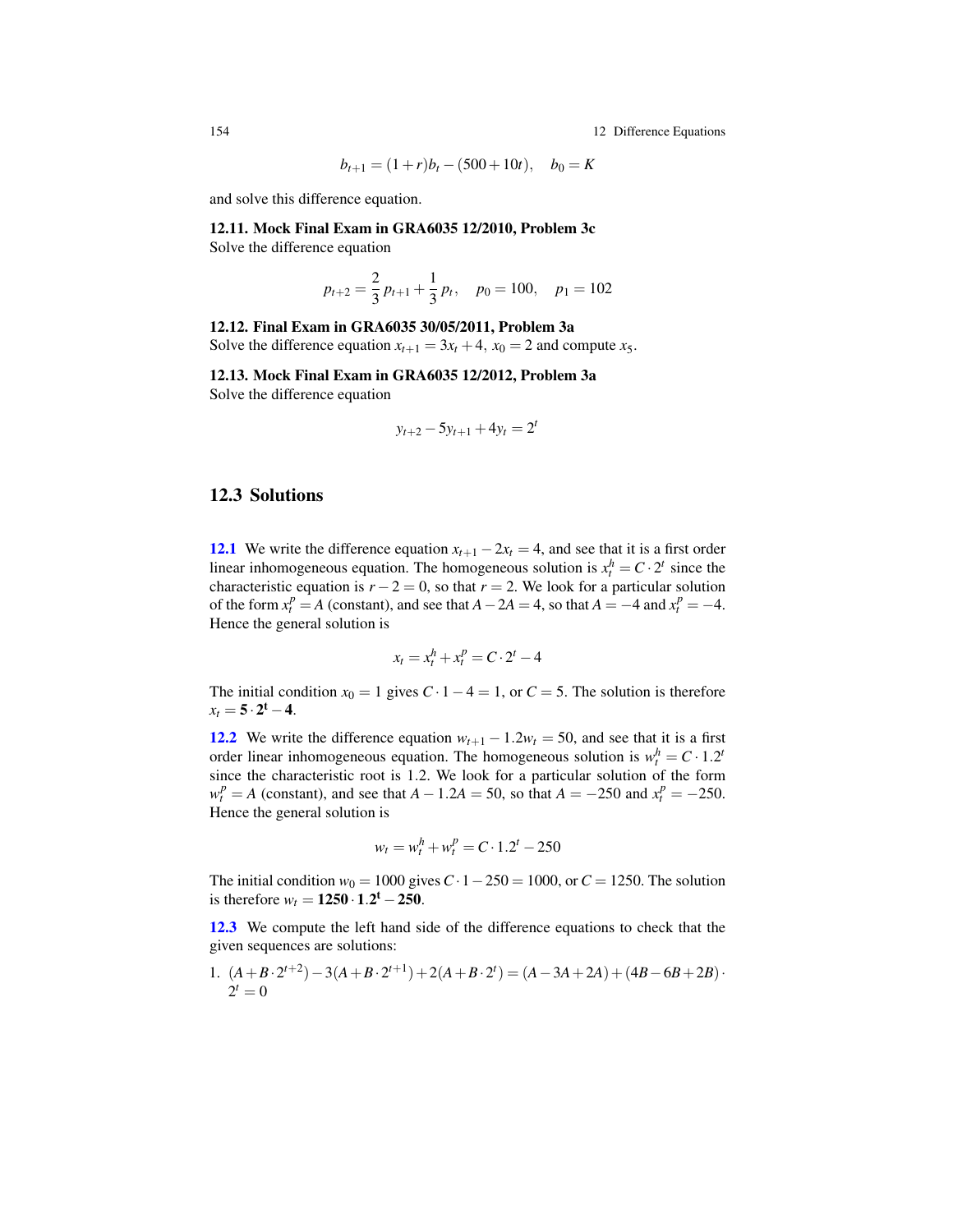2. 
$$
(A \cdot 3^{t+2} + B \cdot 4^{t+2}) - 7(A \cdot 3^{t+1} + B \cdot 4^{t+1}) + 12(A \cdot 3^t + B \cdot 4^t) = (9A - 21A + 12A) \cdot 3^t + (16B - 28B + 12B) \cdot 2^t = 0
$$

We see that the given sequence is a solution in each case.

**[12.4](#page-156-4)** The difference equation  $x_{t+2} - 2x_{t+1} + x_t = 0$  is a second order linear homogeneous equation. The characteristic equation is  $r^2 - 2r + 1 = 0$  and has a double root  $r = 1$ , and therefore the general solution is

$$
x_t = C_1 \cdot 1^t + C_2 t \cdot 1^t = C_1 + C_2 t
$$

**[12.5](#page-156-5)** We write the difference equation  $3x_{t+2} - 12x_t = 4$  as  $x_{t+2} - 4x_t = 1$ . It is a second order linear inhomogeneous equation. We first find the homogeneous solution: The characteristic equation is  $r^2 - 4 = 0$  and has roots  $r = \pm 2$ , and therefore the homogeneous solution is  $x_t = C_1 \cdot 2^t + C_2 \cdot (-2)^t$ . For the particular solution, we see that  $f_t = 4$  in the original difference equation  $3x_{t+2} - 12x_t = 4$ , so we guess  $x_t^p = A$ , a constant. This gives  $x_t = A$  and  $x_{t+2} = A$ , so  $3A - 12A = 4$ , or  $A = -4/9$ . Hence the particular solution is  $x_t^p = -4/9$ , and the general solution is

$$
x_t = x_t^h + x_t^p = \mathbf{C_1} \cdot \mathbf{2^t} + \mathbf{C_2} \cdot (-\mathbf{2})^t - \mathbf{4}/9
$$

[12.6](#page-156-6) In each case, we solve the characteristic equation to find the general solution:

- 1. The characateristic equation of  $x_{t+2} 6x_{t+1} + 8x_t = 0$  is  $r^2 6r + 8 = 0$ , and has roots  $r = 2, 4$ . Therefore, the general solution is  $x_t = C_1 \cdot 2^t + C_2 \cdot 4^t$ .
- 2. The characateristic equation of  $x_{t+2} 8x_{t+1} + 16x_t = 0$  is  $r^2 8r + 16 = 0$ , and has a double root  $r = 4$ . Therefore, the general solution is  $x_t = C_1 \cdot 4^t + C_2 t \cdot 4^t$ .
- 3. The characateristic equation of  $x_{t+2} + 2x_{t+1} + 3x_t = 0$  is  $r^2 + 2r + 3 = 0$ , and has roots given by √

$$
r = \frac{-2 \pm \sqrt{2^2 - 4 \cdot 3}}{2} = -1 \pm \sqrt{-8}/2
$$

Hence there are no real roots. We have  $a = 2$  and  $b = 3$ , so the general solution Hence there are no real roots. We have  $a = 2$  and  $b = 3$ , so the general solution<br>is  $x_t = (\sqrt{3})^t (C_1 \cos(2.186t) + C_2 \sin(2.186t))$  since we have that  $\cos(2.186) \simeq$  $-1/\sqrt{3}$ .

**[12.7](#page-156-7)** The difference equation  $x_{t+2} + 2x_{t+1} + x_t = 9 \cdot 2^t$  is a second order linear inhomogeneous equation. We first find the homogeneous solution, and therefore consider the homogeneous equation  $x_{t+2} + 2x_{t+1} + x_t = 0$ . The characteristic equation is  $r^2 + 2r + 1 = 0$  and it has a double root  $r = -1$ . Therefore the homogeneous solution is  $x_t^h = C_1 \cdot (-1)^t + C_2 t \cdot (-1)^t = (C_1 + C_2 t)(-1)^t$ . We then find a particular solution of the inhomogeneous equation  $x_{t+2} + 2x_{t+1} + x_t = 9 \cdot 2^t$ , and look for a solution of the form  $x_t = A \cdot 2^t$ . This gives

$$
A \cdot 2^{t+2} + 2(A \cdot 2^{t+1}) + (A \cdot 2^t) = 9 \cdot 2^t \implies (4A + 4A + A) \cdot 2^t = 9 \cdot 2^t
$$

This gives  $9A = 9$  or  $A = 1$ , and the particular solution is  $x_t^p = 1 \cdot 2^t = 2^t$ . Hence the general solution is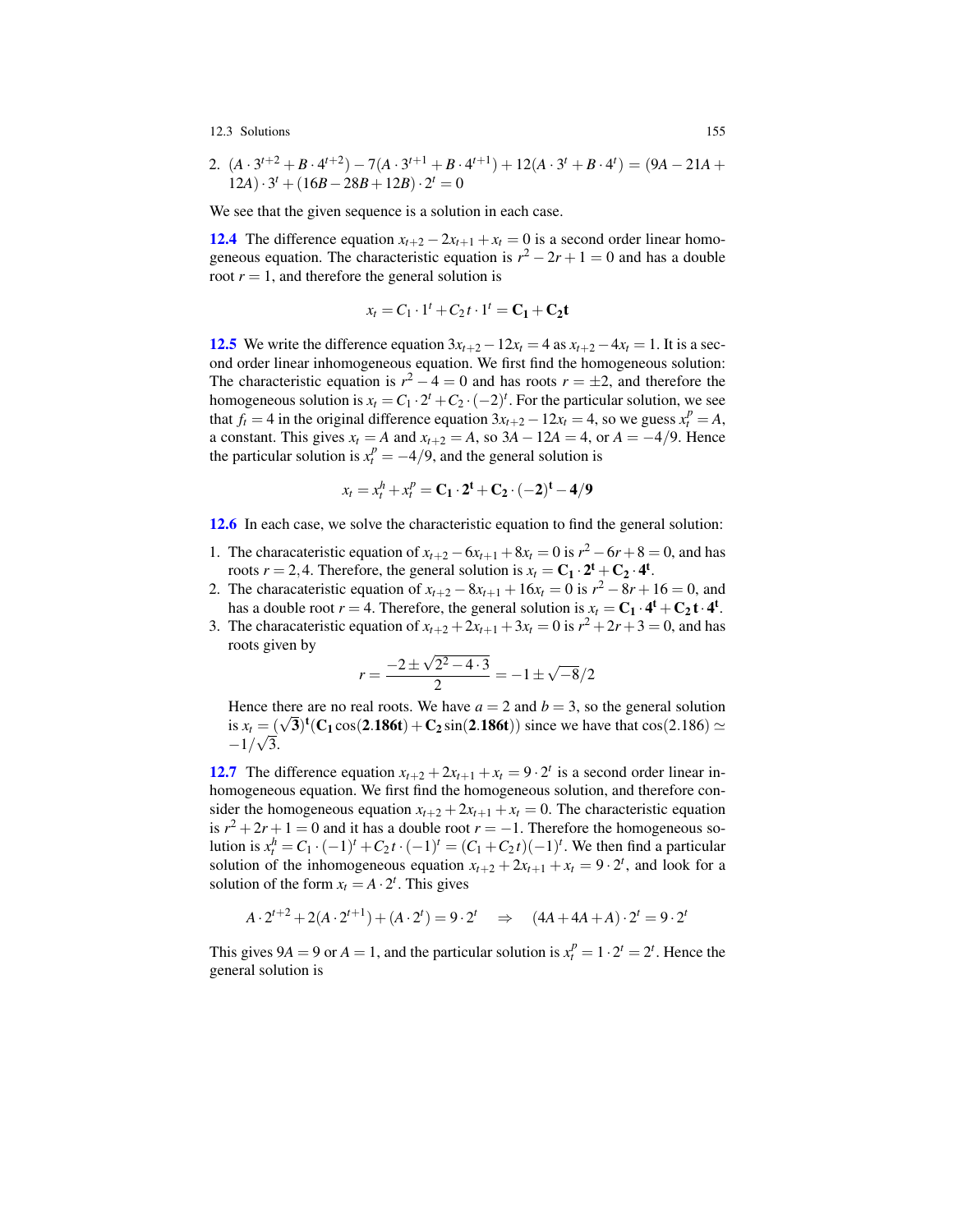156 12 Difference Equations

$$
x_t = x_t^h + x_t^p = (\mathbf{C_1} + \mathbf{C_2} \mathbf{t}) \cdot (-1)^{\mathbf{t}} + 2^{\mathbf{t}}
$$

**[12.8](#page-156-8)** The difference equation  $D_{t+2} - 4(ab+1)D_{t+1} + 4a^2b^2D_t = 0$  is a linear second order homogeneous equation. Its characteristic equation is  $r^2 - 4(ab+1)r + 4a^2b^2 =$ 0, and it has roots given by

$$
r = \frac{4(ab+1) \pm \sqrt{16(ab+1)^2 - 4 \cdot 4a^2b^2}}{2} = 2(ab+1) \pm 2\sqrt{2ab+1}
$$

Since we assume that  $1 + 2ab > 0$ , there are distinct characteristic roots  $r_1 \neq r_2$ given by

$$
r_1 = 2(ab+1+\sqrt{2ab+1}),
$$
  $r_2 = 2(ab+1-\sqrt{2ab+1})$ 

and the general solution is

$$
D_t = C_1 \cdot r_1^t + C_2 \cdot r_2^t = 2^t (C_1 \cdot (ab + 1 + \sqrt{2ab + 1})^t + C_2 \cdot (ab + 1 - \sqrt{2ab + 1})^t)
$$

[12.9](#page-156-9) The difference equation  $x_{t+2} - x_{t+1} - x_t = 0$  is a linear second order homogeneous equation, with characteristic equation  $r^2 - r - 1 = 0$  and characteristic roots given by √ √

$$
r = \frac{1 \pm \sqrt{1+4}}{2} = \frac{1 \pm \sqrt{5}}{2}
$$

Hence it has two distinct characteristic roots  $r_1 \neq r_2$  given by

$$
r_1 = \frac{1+\sqrt{5}}{2} \approx 1.618
$$
,  $r_2 = \frac{1-\sqrt{5}}{2} \approx -0.618$ 

and the general solution is  $x_t = C_1 \cdot r_1^t + C_2 \cdot r_2^t$ . It is globally asymptotically stable if  $x$ <sup>*t*</sup> → 0 as *t* → ∞ for all values of  $C$ <sub>1</sub>, $C$ <sub>2</sub>, and this is not the case since  $r$ <sup>1</sup> > 1. In fact,  $x_t \to \pm \infty$  as  $t \to \infty$  if  $C_1 \neq 0$ . Therefore, the difference equation is **not globally** asymptotically stable.

### [12.10](#page-156-10) Final Exam in GRA6035 10/12/2010, Problem 3a

We have  $b_{t+1} - b_t = rb_t - s_{t+1}$ , where  $s_{t+1} = 500 + 10t$  is the repayment in period  $t + 1$ . Hence we get the difference equation

$$
b_{t+1} = (1+r)b_t - (500+10t), \quad b_0 = K
$$

The homogenous solution is  $b_t^h = C(1+r)^t$ . We try to find a particular solution of the form  $b_t = At + B$ , which gives  $b_{t+1} = At + A + B$ . Substitution in the difference equation gives

$$
At + A + B = (1+r)(At + B) - (500 + 10t) = ((1+r)A - 10)t + (1+r)B - 500
$$

and this gives  $A = 10/r$  and  $B = 10/r^2 + 500/r$ . Hence the solution of the difference equation is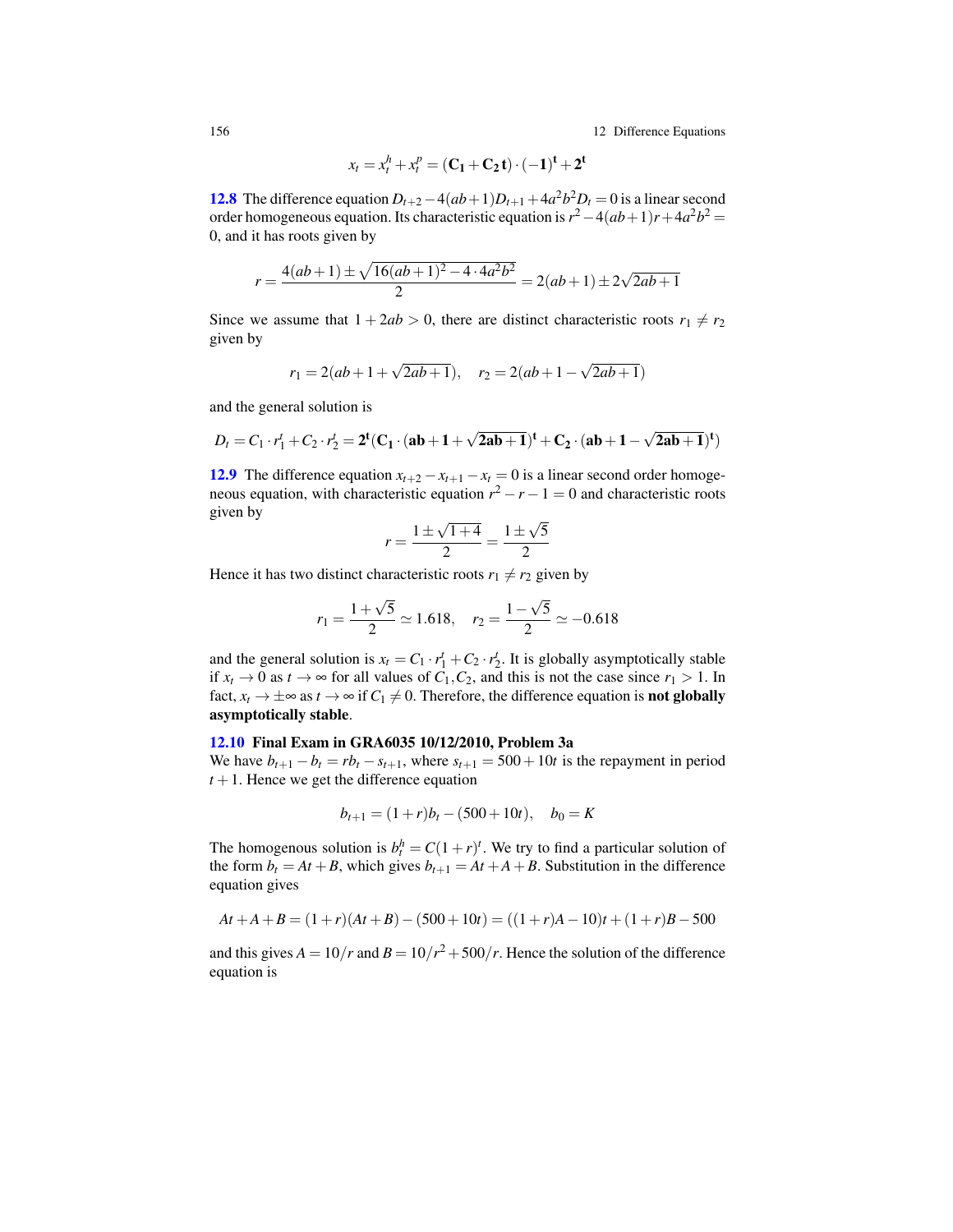$$
b_t = b_t^h + b_t^p = C(1+r)^t + \frac{10}{r}t + \frac{10}{r^2} + \frac{500}{r}
$$

The initial value condition is  $K = C + 10/r^2 + 500/r$ , hence we obtain the solution

$$
b_t = \left(K - \frac{10}{r^2} - \frac{500}{r}\right)(1+r)^t + \frac{10}{r}t + \frac{10}{r^2} + \frac{500}{r}
$$

### [12.11](#page-157-1) Mock Final Exam in GRA6035 12/2010, Problem 3c

By rewriting it, we see that it is linear second order homogeneous difference equation with constant coefficients

$$
p_{t+2} - \frac{2}{3} p_{t+1} - \frac{1}{3} p_t = 0
$$

with characteristic equation  $r^2 - 2r/3 - 1/3 = 0$ , or  $3r^2 - 2r - 1 = 0$ . It has roots

$$
r = \frac{2 \pm \sqrt{4 + 12}}{6} = \frac{1}{3} \pm \frac{2}{3}
$$

and therefore the general solution is  $p_t = A + B(-1/3)^t$ . The initial conditions  $p_0 =$ 100 and  $p_1 = 102$  gives  $100 = A + B$  and  $102 = A - B/3$ , hence  $2 = -4B/3$ , or  $B = -1.5$  and  $A = 101.5$ . The particular solution is

$$
p_t = 101.5 - 1.5(-1/3)^t
$$

### [12.12](#page-157-2) Final Exam in GRA6035 30/05/2011, Problem 3a

We have  $x_{t+1} - 3x_t = 4$ , and the homogenous solution is  $x_t^h = C \cdot 3^t$ . We try to find a particular solution of the form  $x_t = A$ , and substitution in the difference equation gives  $A = 3A + 4$ , so  $A = -2$  is a particular solution. Hence the solution of the difference equation is

$$
x_t = x_t^h + x_t^p = C \cdot 3^t - 2
$$

The initial value condition is  $2 = C - 2$ , hence we obtain the solution

$$
x_t = 4 \cdot 3^t - 2
$$

This gives  $x_5 = 970$ .

### [12.13](#page-157-3) Mock Final Exam in GRA6035 12/2012, Problem 3a

The homogeneous equation  $y_{t+2} - 5y_{t+1} + 4y_t = 0$  has characteristic equation  $r^2$  –  $5r+4 = 0$ , and therefore roots  $r = 1, 4$ . Hence the homogeneous solution is  $y_h(t) =$  $C_1 1^t + C_2 \cdot 4^t = C_1 + C_2 \cdot 4^t$ . To find a particular solution of  $y_{t+2} - 5y_{t+1} + 4y_t = 2^t$ , we try  $y_t = A \cdot 2^t$ . This gives  $y_{t+1} = 2A \cdot 2^t$  and  $y_{t+2} = 4A \cdot 2^t$ , and substitution in the equation gives  $(4A - 10A + 4A)2^t = 2^t$ , or  $-2A = 1$ . Hence  $A = -1/2$  is a solution, and  $y_p(t) = -\frac{1}{2} \cdot 2^t = -2^{t-1}$  is a particular solution. This gives general solution

$$
y_t = \mathbf{C_1} + \mathbf{C_2} \cdot \mathbf{4}^t - \mathbf{2}^{t-1}
$$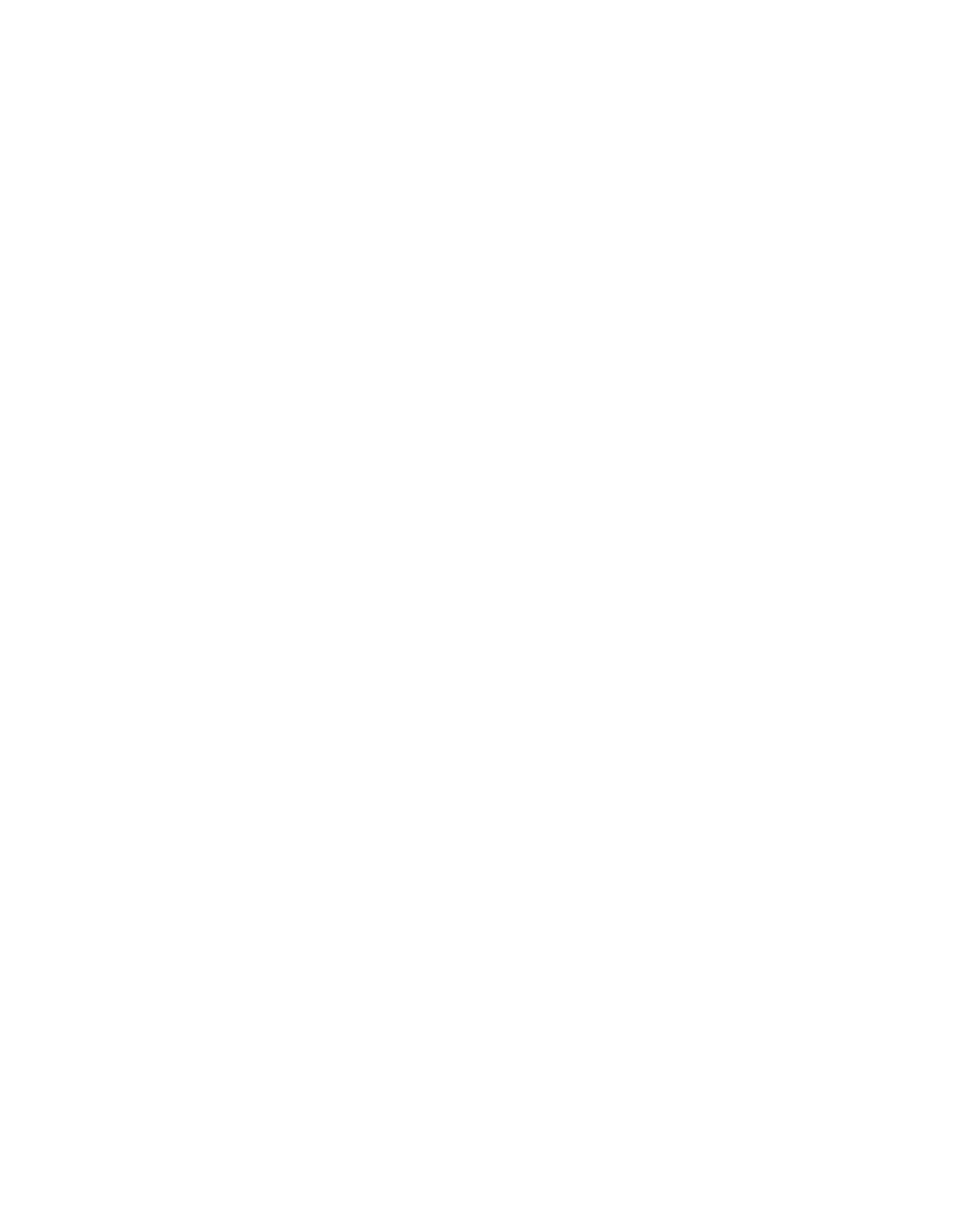# Part II Exams in GRA6035 Mathematics